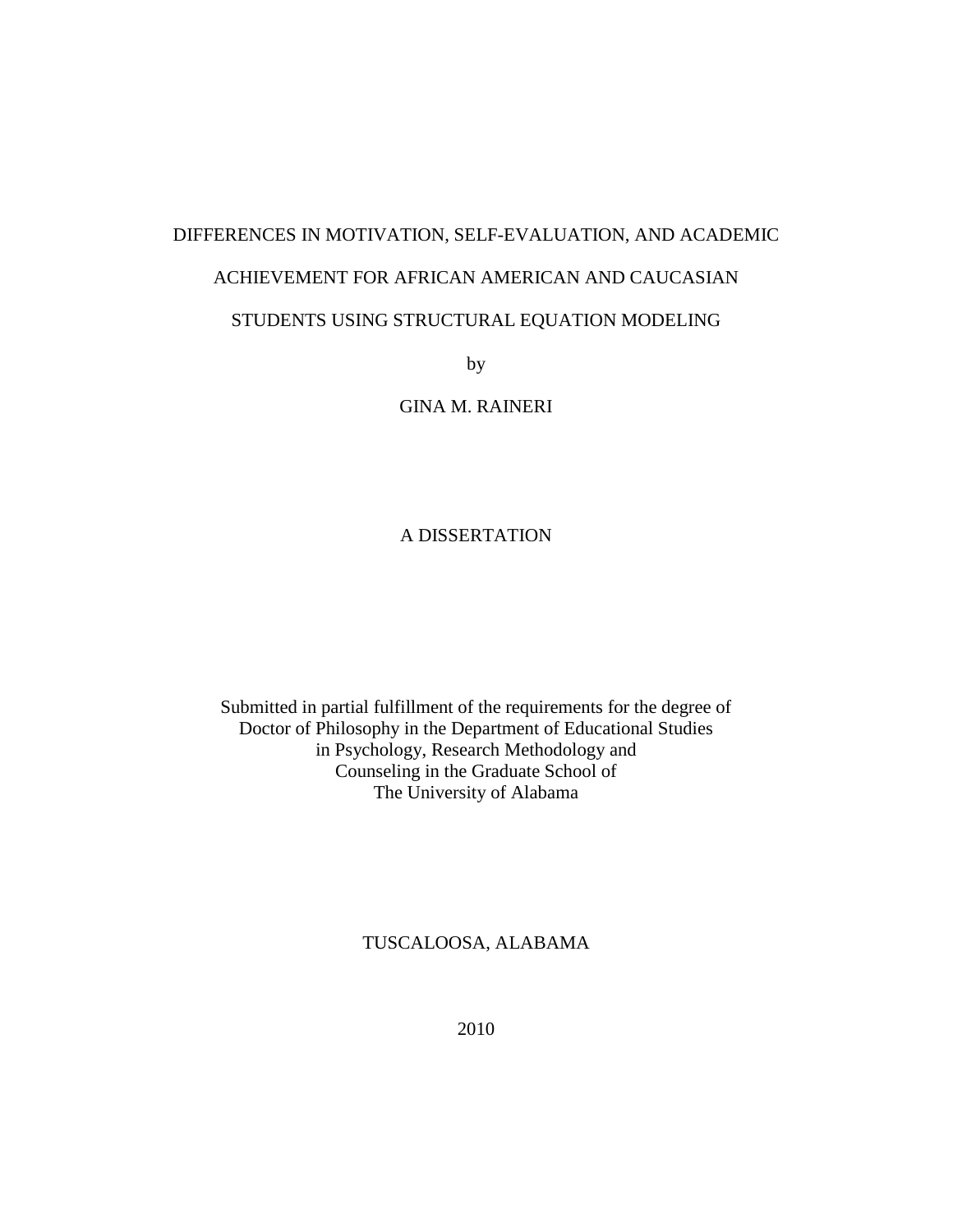Copyright Gina Marie Raineri 2010 ALL RIGHTS RESERVED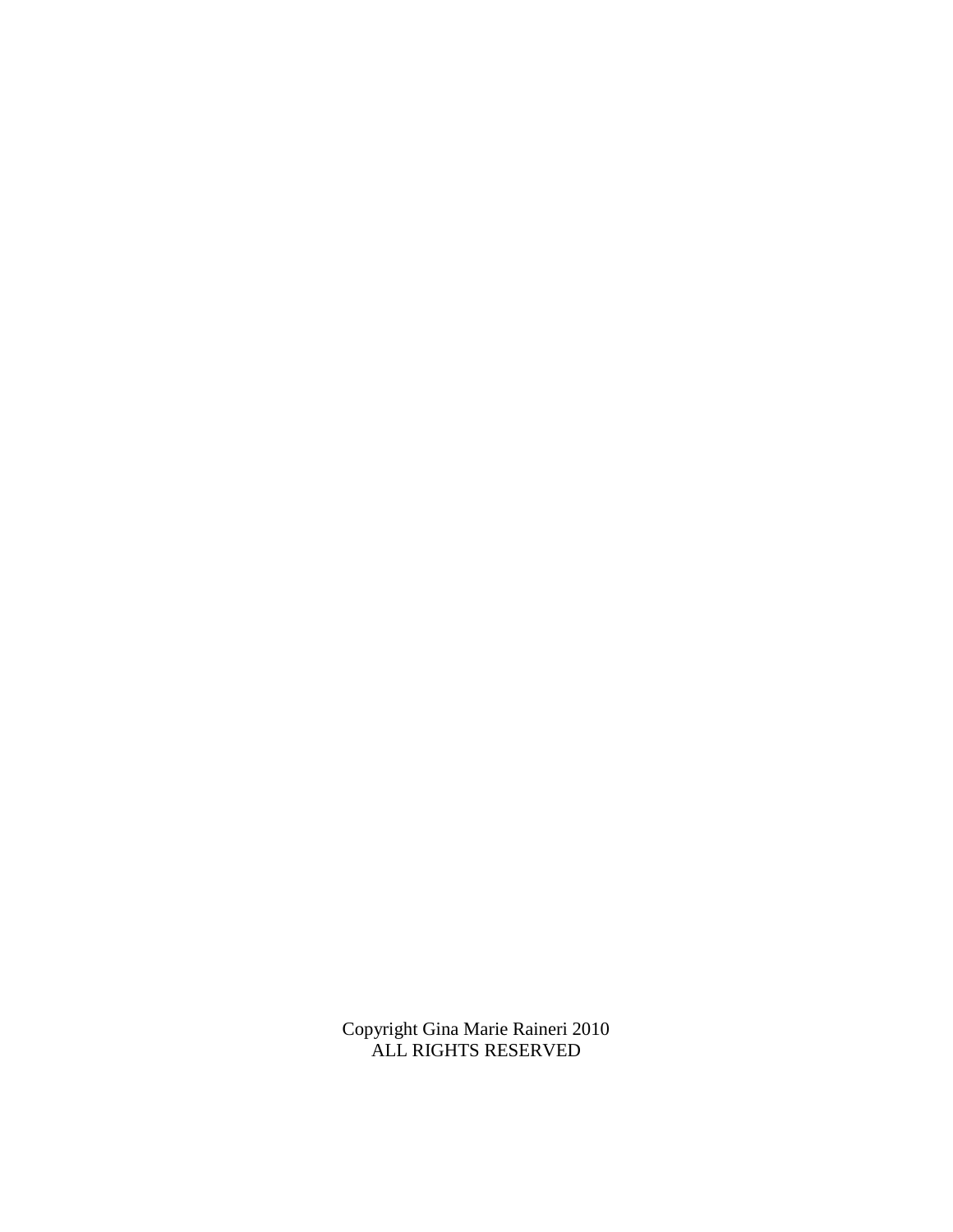#### **ABSTRACT**

Structural equation modeling was used to determine if the relationships between motivation, self-evaluation, and academic achievement can be defined by a proposed structural model for a total sample (*N*=231) and for African American (n=144) and Caucasian (n=78) samples examined separately. The proposed model suggested that there are direct relationships between motivation and academic achievement, self-evaluation and academic achievement, and motivation and self-evaluation. Measurement models were tested to determine if the observed variables were appropriate measures for their respective latent variables. Structural models were then tested.

Results indicated that the proposed model does not correctly define all of the relationships between motivation, self-evaluation, and achievement. For the total sample, as well as the African American and Caucasian samples, a direct path was found from goal orientation to achievement. For the ethnic samples, self-evaluation was directly related to motivation and goals; however, it was not part of the total sample model. There were differences in the models of achievement for the African American and Caucasian samples, as motivation was more predictive of achievement for Caucasian students and goal orientation was more significant in defining achievement for African American students.

Results of this study should direct future research to consider further evaluation of models of achievement with different and larger populations of ethnic groups, as a significant difference was found for ethnicity on measures of achievement. Socioeconomic status and gender were also possible confounding factors that should be further investigated.

ii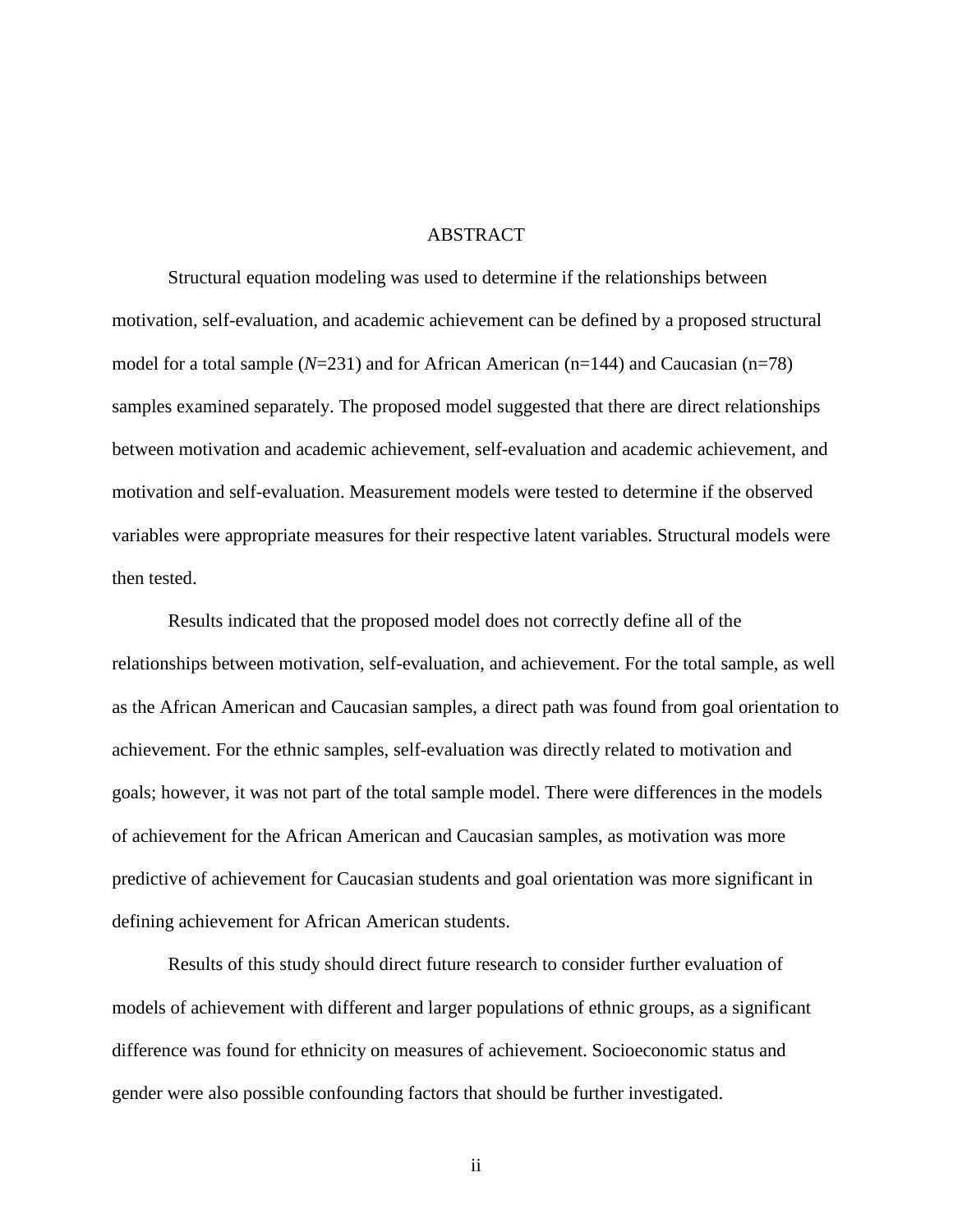#### DEDICATION

This dissertation is dedicated to everyone who helped me through the process of developing this manuscript. In particular, I would like to dedicate this dissertation to my mother and father, for whom this would not be possible without, my husband who exhibited patience as I sat on the computer for hours on end, and my close friends who supported me every step of the way. Thank you.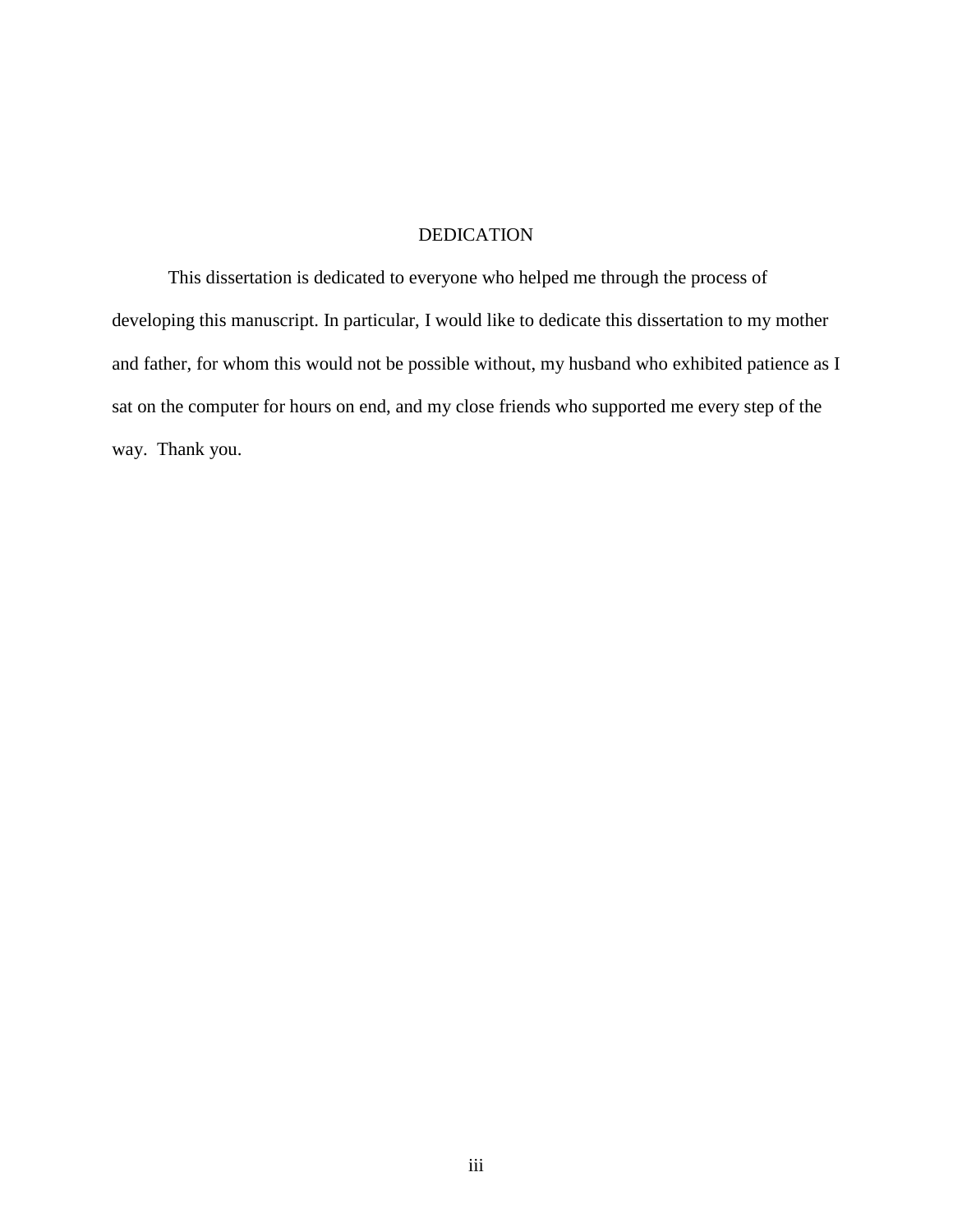## LIST OF ABBREVIATIONS AND SYMBOLS

| df               | Degrees of freedom                    |
|------------------|---------------------------------------|
| $\overline{F}$   | Fisher's F ratio                      |
| M                | Mean                                  |
| <b>MANOVA</b>    | Multiple analysis of variance         |
| $\boldsymbol{n}$ | Number in subsample                   |
| $\overline{N}$   | Number in total sample                |
| $\boldsymbol{p}$ | Probability $(p$ -value)              |
| r                | Pearson product-moment correlation    |
| $R^2$            | Multiple correlation squared          |
| <b>SD</b>        | <b>Standard deviation</b>             |
| SE               | Standard error                        |
| <b>SEM</b>       | Structural equation modeling          |
| t                | Computed value of a t-test            |
| Λ                | Lambda: Wilks' multivariate criterion |
| $\chi^2$         | Chi-Square test statistic             |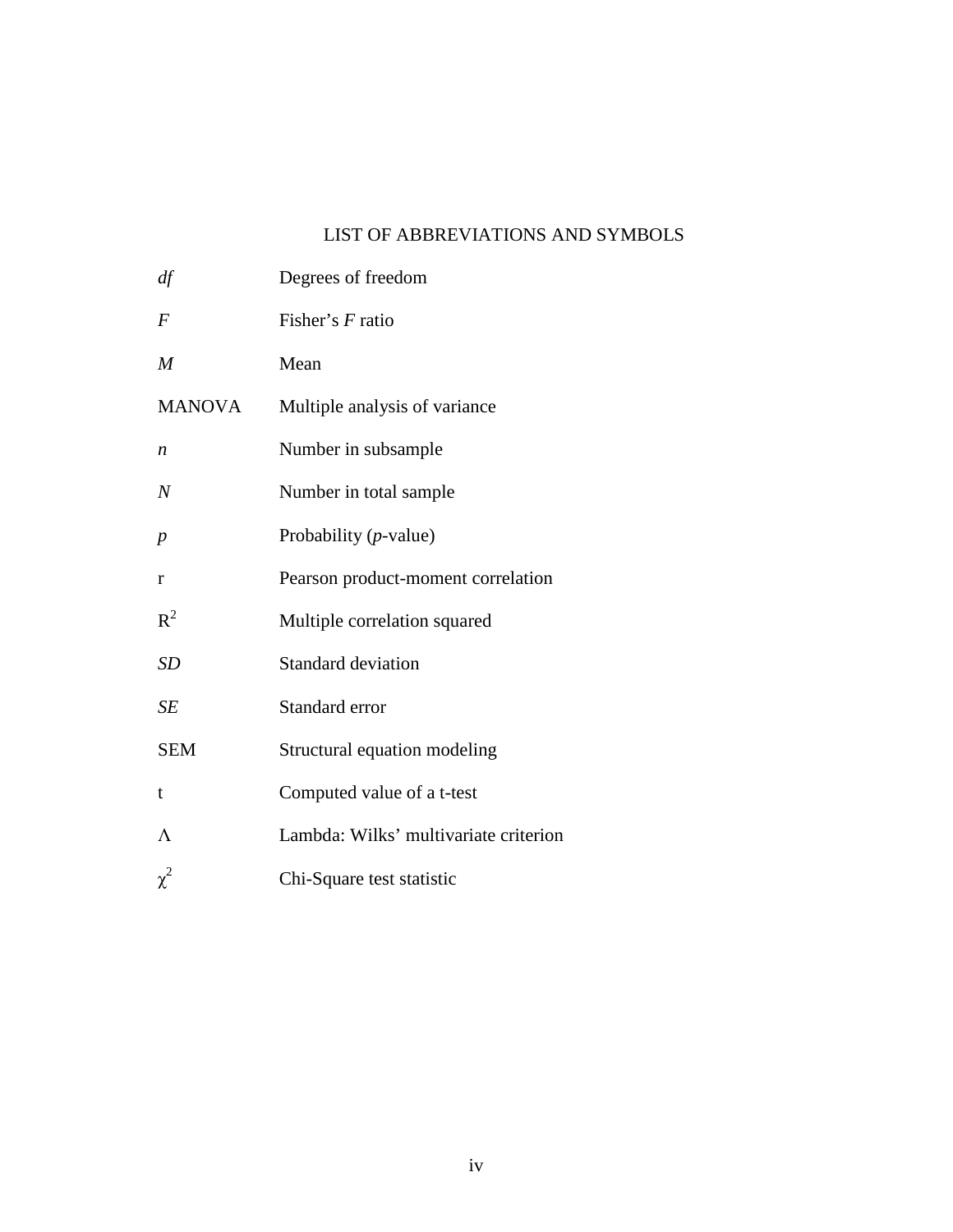#### ACKNOWLEDGEMENTS

I am pleased to have this opportunity to thank my faculty members, colleagues, and friends who have assisted me in the completion of this research project. I would especially like to acknowledge Patti Harrison and Steve Thoma for their expertise, time, and input on this document. Additionally, I would like to thank the faculty at the University of Alabama on my dissertation committee, Cecil Robinson, Craig Rush, Melissa Jackson, and Shelia Black for all the time and help they have given to me, not only on this document, but throughout my academic career. Without your knowledge, guidance, and willingness to teach, I would not have made it this far.

I would like to thank all of my colleagues at work for their assistance in gathering all of my data. A special thanks to everyone who took the time to complete my survey. Without you, I truly could not have done it. Finally, this research would not have been possible without the support of my personal cheerleader (my mother), my father, and my loving husband. They encouraged me to keep the faith!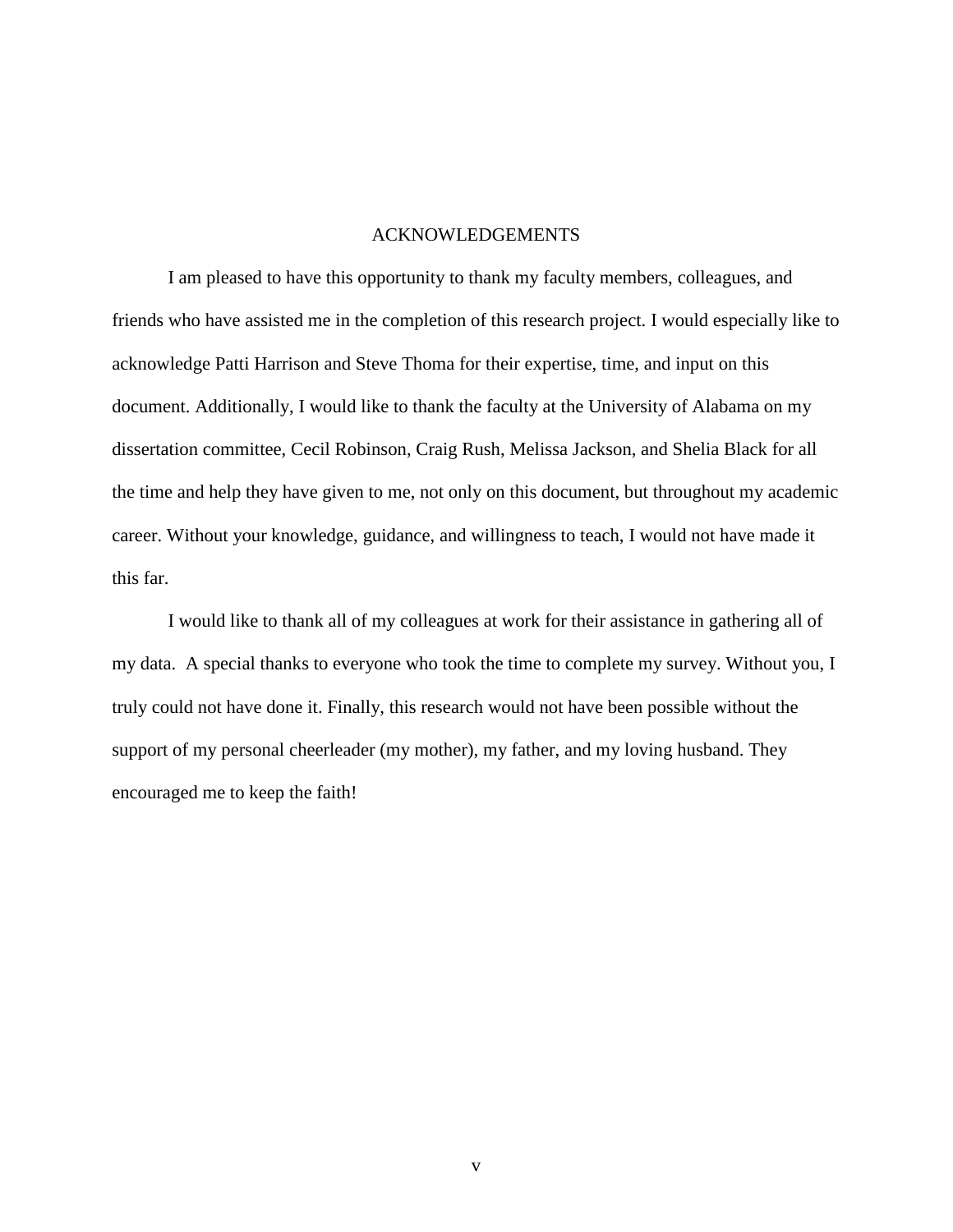## **CONTENTS**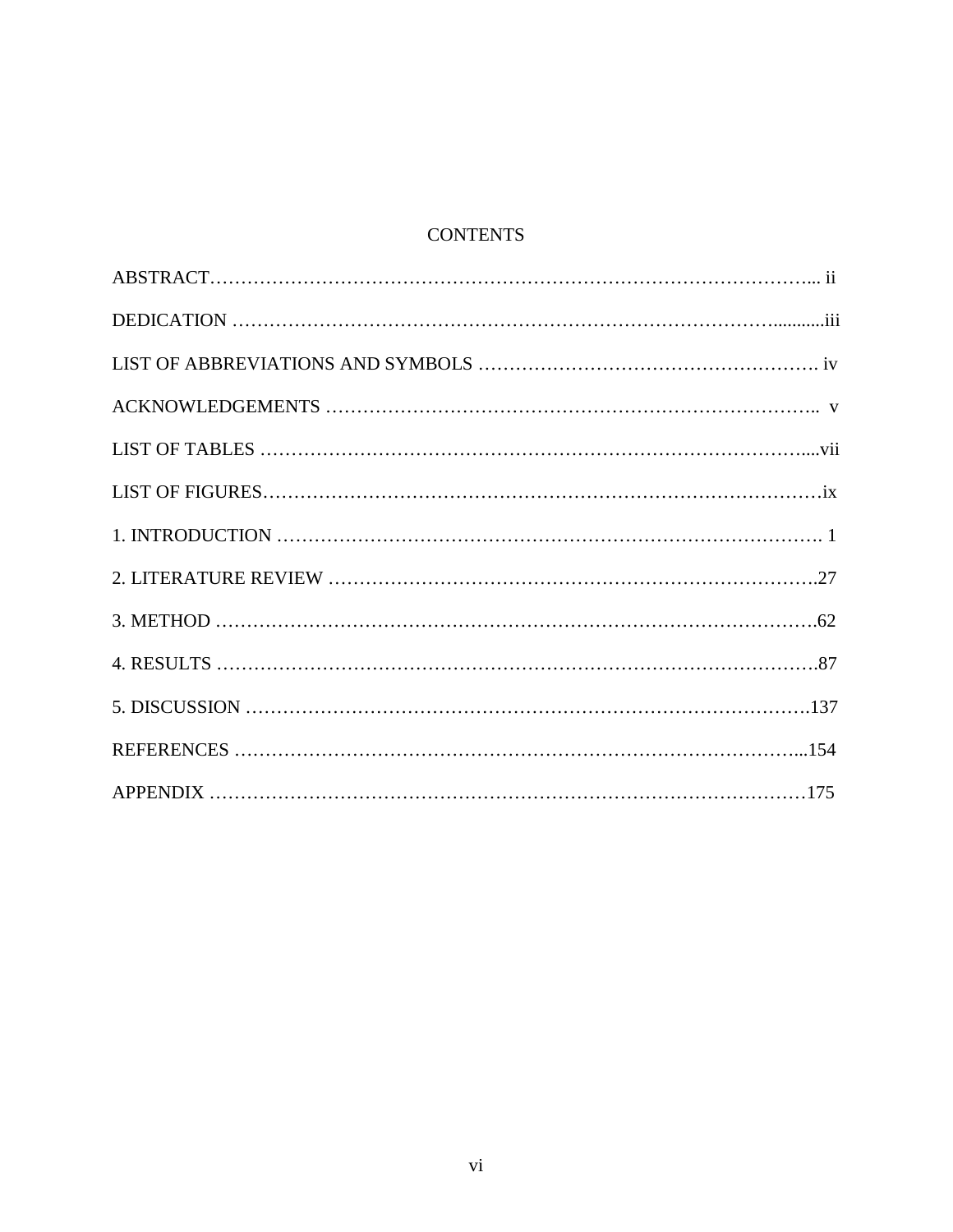# LIST OF TABLES

| 1. Intercorrelations between Ethnicity, Ethnic Identity,                                                                                                                        |
|---------------------------------------------------------------------------------------------------------------------------------------------------------------------------------|
| 2. Summary of Regression Analysis for Variables Predicting GPA                                                                                                                  |
| 3. Participating School's 9 <sup>th</sup> Grade Populations and Percentage of Students<br>Identified as African American, Caucasian, and Economically Disadvantaged Compared to |
| 4. Comparison of Sample Sizes, Gender Composition, Age, and Social Class Status                                                                                                 |
| 5. Measures and Their Respective Latent Variables, Scales, and Total Score Ranges66                                                                                             |
| 6. School District Results of CRCT Scores for the Percentage of All 8 <sup>th</sup> grade Students and by                                                                       |
|                                                                                                                                                                                 |
|                                                                                                                                                                                 |
|                                                                                                                                                                                 |
|                                                                                                                                                                                 |
|                                                                                                                                                                                 |
| 12. Means and Standard Deviations of Social Class Status by the Total,                                                                                                          |
| 13. MANOVA Means and Standard Deviations for Each Measure by Ethnicity 98                                                                                                       |
| 14. MANOVA Means and Standard Deviations for Each Measure by Gender 99                                                                                                          |
| 15. MANOVA Means and Standard Deviations for Each Measure by School Type101                                                                                                     |
|                                                                                                                                                                                 |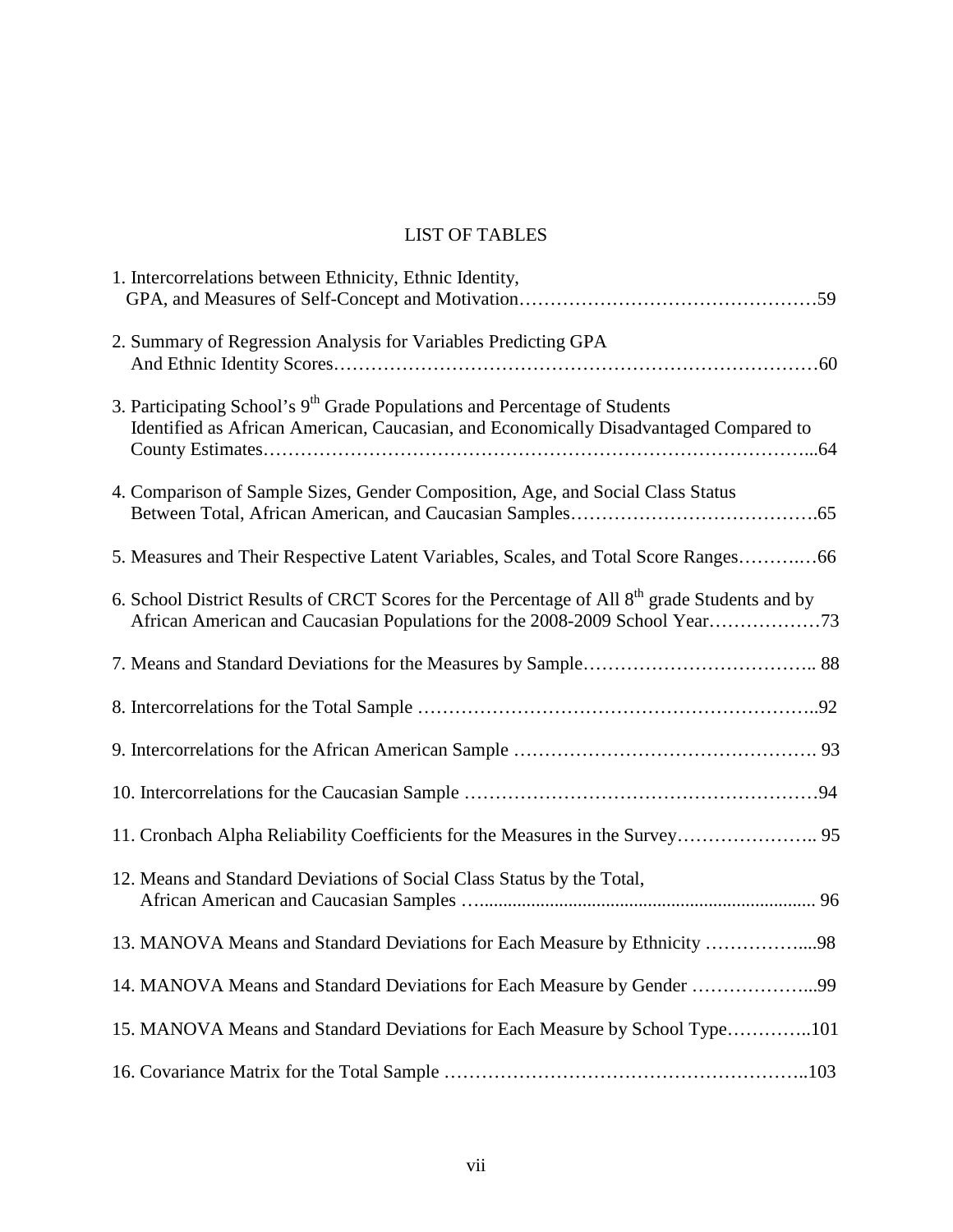| 17. Factor Loadings, Standard Error, and $R^2$ Values for the Motivation     |  |
|------------------------------------------------------------------------------|--|
| 18. Factor Loadings, Standard Error, and $R^2$ Values for the Motivation and |  |
| 19. Factor Loadings, Standard Error, and $R^2$ Values for the Achievement    |  |
|                                                                              |  |
| 21. Covariance Matrices for the Caucasian and African American               |  |
|                                                                              |  |
|                                                                              |  |
|                                                                              |  |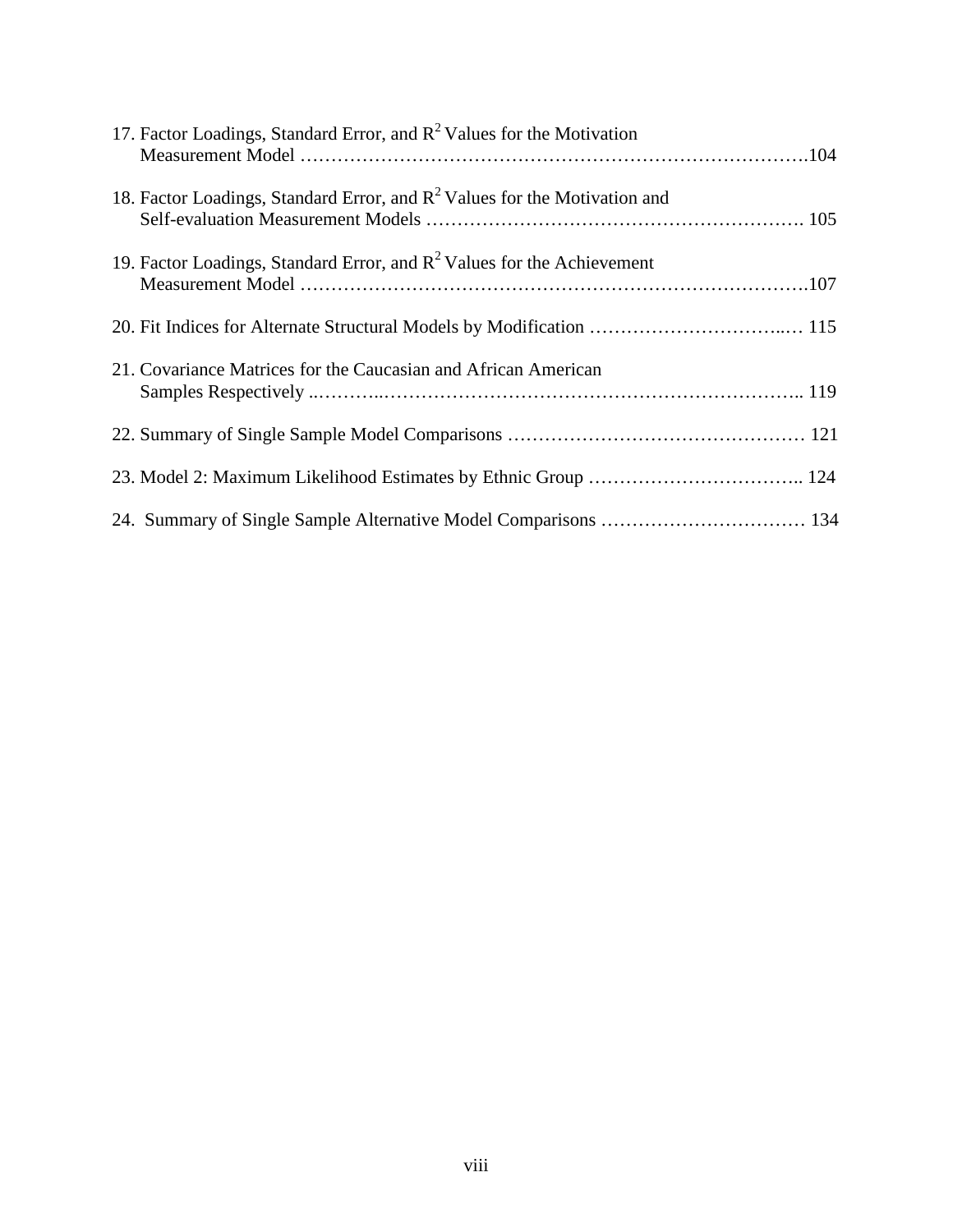# LIST OF FIGURES

| 1. Proposed Model of Relationships Between Global Self-evaluation, Motivation, and Academic |
|---------------------------------------------------------------------------------------------|
|                                                                                             |
|                                                                                             |
|                                                                                             |
|                                                                                             |
|                                                                                             |
| 7. Final Alternative Structural Model for the African American Sample  133                  |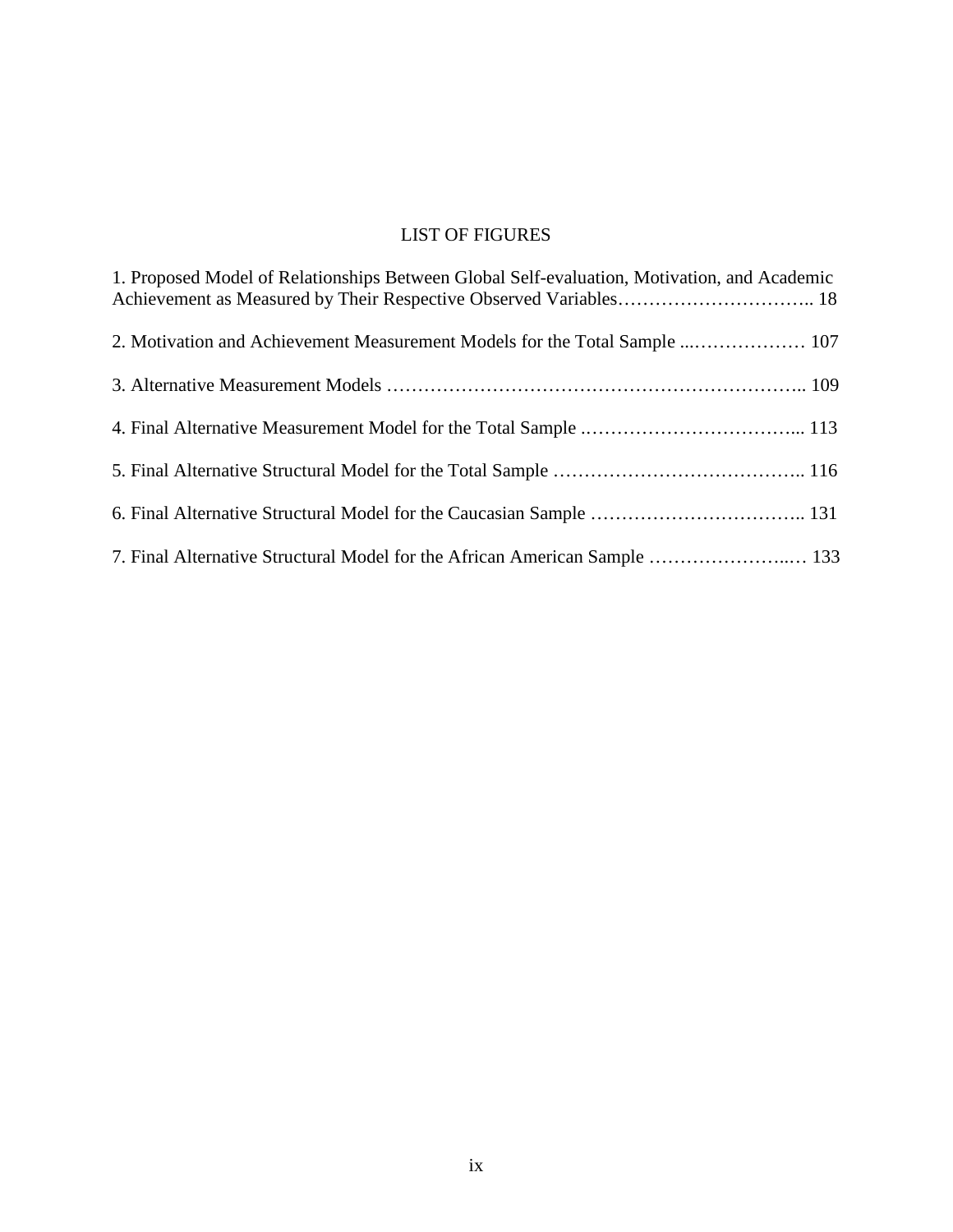#### CHAPTER 1

#### **INTRODUCTION**

Adolescents typically spend the majority of their day in an educational setting. Therefore, academic achievement is one of the most important areas of research for this population. Academic achievement in adolescence can be affected by a number of factors, including motivation and beliefs about the self. In general, the research summarized below indicates that positive self-evaluations and higher levels of motivation, including areas of motivation related to mastery, hope, and self-efficacy tend to be positively related to or predictive of greater academic achievement and may differ between ethnicities.

Within today's classrooms, there are two areas of research that support the need for further investigation of motivation, self-evaluation, and achievement in the school context: 1) the growing population of minority students and 2) the continuing achievement gap between minority and Caucasian students. The growing population of minority students (Hobbs  $\&$ Stoops, 2002) has great potential to affect overall classroom instruction as well as individual learners. For example, an instructor who does not understand how to effectively differentiate instruction to a diverse population of students may only be providing a small portion of the class with appropriate learning strategies. Instructors may also fail to use diversity (i.e., experiences, cultural backgrounds and customs, perspectives, etc.) in the classroom to teach a lesson.

Beyond the growing population of minority students, the achievement gap in reading and math between students from different cultural backgrounds continues to exist and illustrates the achievement performance differences on basic academic skills tests (i.e., reading and math)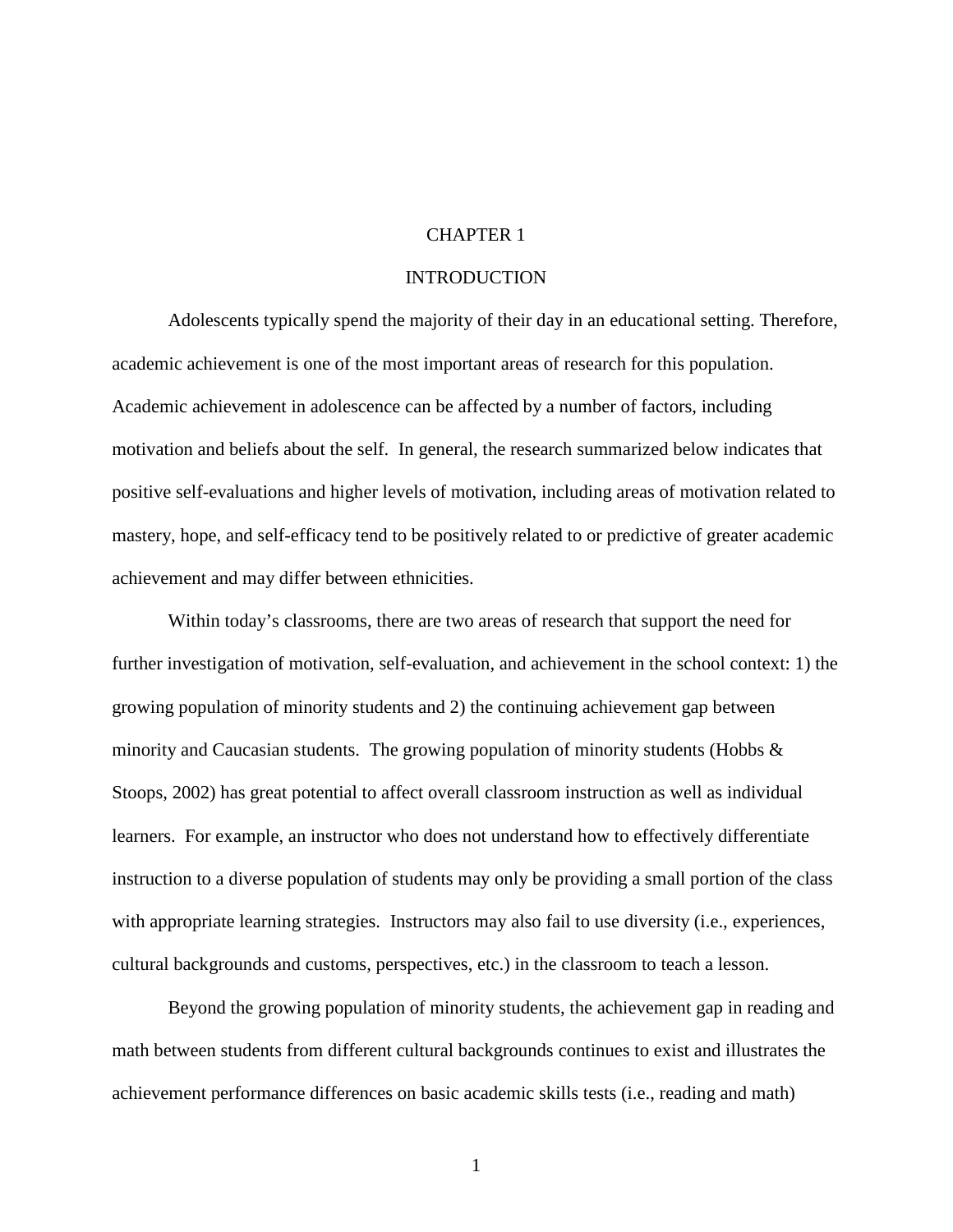between ethnicities. For example, African American and Hispanic students have had performance scores below those of their Caucasian counterparts on standardized measures of achievement in reading and math from the 1970's to the present (National Assessment of Educational Performance [NAEP], 2004). As this achievement gap continues to exist between minority and majority ethnic groups, it appears as if there are still gaps in research. Research appears to be lacking in terms of why achievement differences continues to exist, what factors may be influencing the continued achievement gap, and what can be done to improve educational outcomes for minority students in order to erase the achievement gap.

 Graham (1994) reviewed research on motivation in African Americans and found that there were many factors affecting the outcomes of past studies. Findings of the literature review suggested that African Americans do not necessarily lack personality traits associated with motivational constructs, do not attribute achievement to external and uncontrollable sources more than Caucasians, and beliefs about ability and future success remain high regardless of achievement outcomes. In response to the findings, it was suggested that future research consider additional factors to possibly investigate the actual causes of significant differences posed in previous research between African Americans and Caucasians. Graham (1994) indicated that:

a motivational psychology for African Americans must: a) explicitly be concerned with the self, b) "incorporate a range of cognitive and affective determinants of behavior, c) be particularly sensitive to the dynamics of failure, d) acknowledge the complex relations between race and social class in this society, e) address the socialization antecedents of achievement strivings, and f) be able to contribute to the understanding of general principles of human behavior. (p.104-108)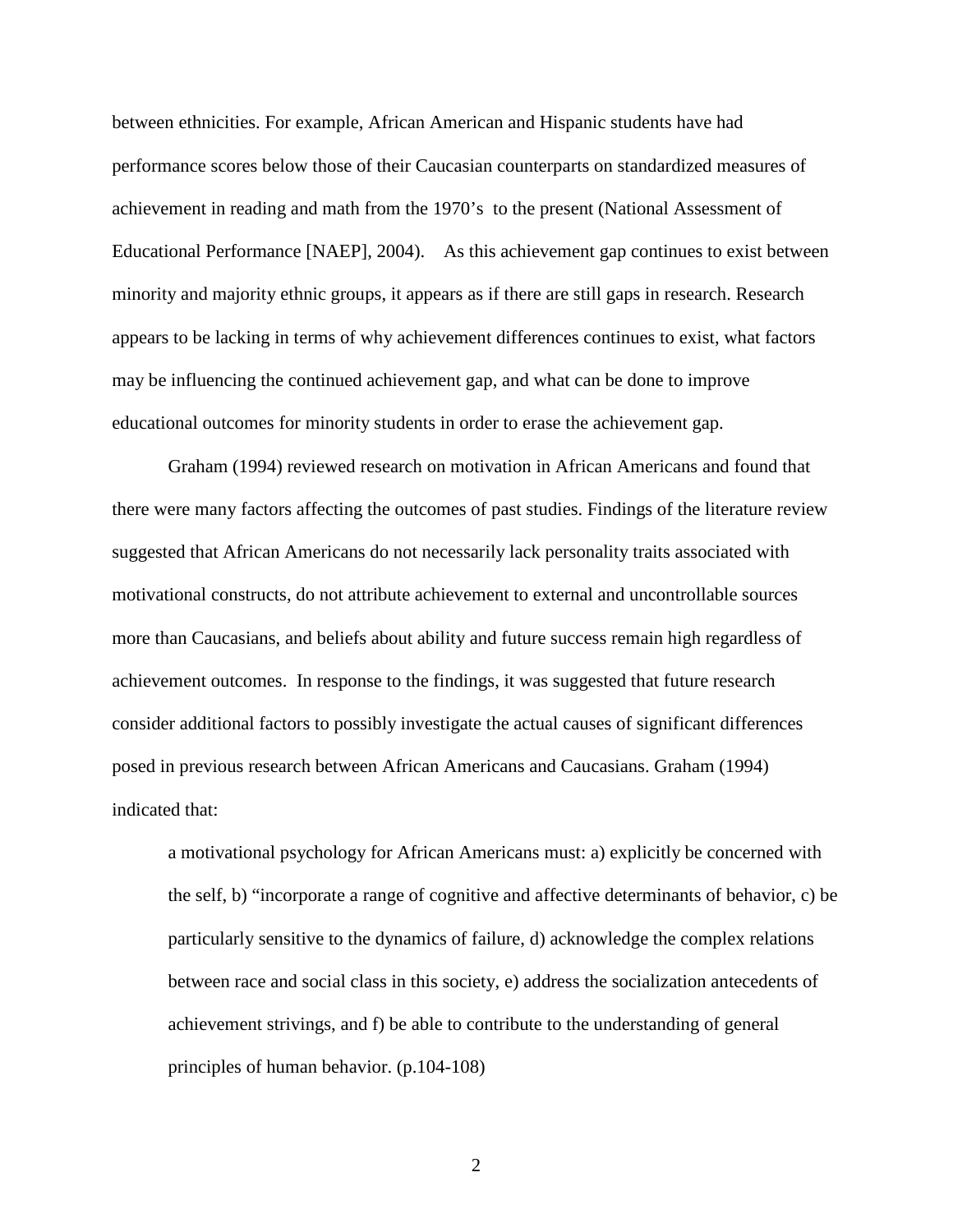Taking these suggestions, as well as utilizing research about motivation, self-evaluations, and academic achievement as a foundation this study proposed to determine if there is a single model to illustrate the relationships between academic hope, mastery orientation, self-esteem, self-efficacy, and academic achievement in a sample of ninth grade high school students. It also proposed to determine if there are differences between the relationships among variables when African American and Caucasian samples are analyzed separately. Although the research did not propose to explain the achievement gap between minority and Caucasian students, it attempted to provide an understanding as to where motivational and global self-evaluation differences may be occurring between ethnicities within the learning context and these constructs' relationships with academic achievement. Explaining where differences in relationships between constructs occur for African American and Caucasian high school students, if differences occur, can provide educators with information about how to structure educational activities in order to reach the growing population of minority students in the classroom and increase achievement for all students.

#### Definitions of Variables and Terms

 This study proposed to examine the relationships and predictive qualities of selfevaluation and motivation on academic achievement. As this study proposed to examine a structural equation model for the variables to be defined, there were proposed latent variables, variables that are not directly measured, and observed variables, the actual measures which define a latent variable. Self-evaluation was one of the latent variables. The term *self-evaluation* refers to the ways in which an individual assesses himself or herself globally or in a specific setting. For the purposes of this study, global self-evaluations were evaluated. It is important to consider self-evaluation in research because all individuals have beliefs about how they feel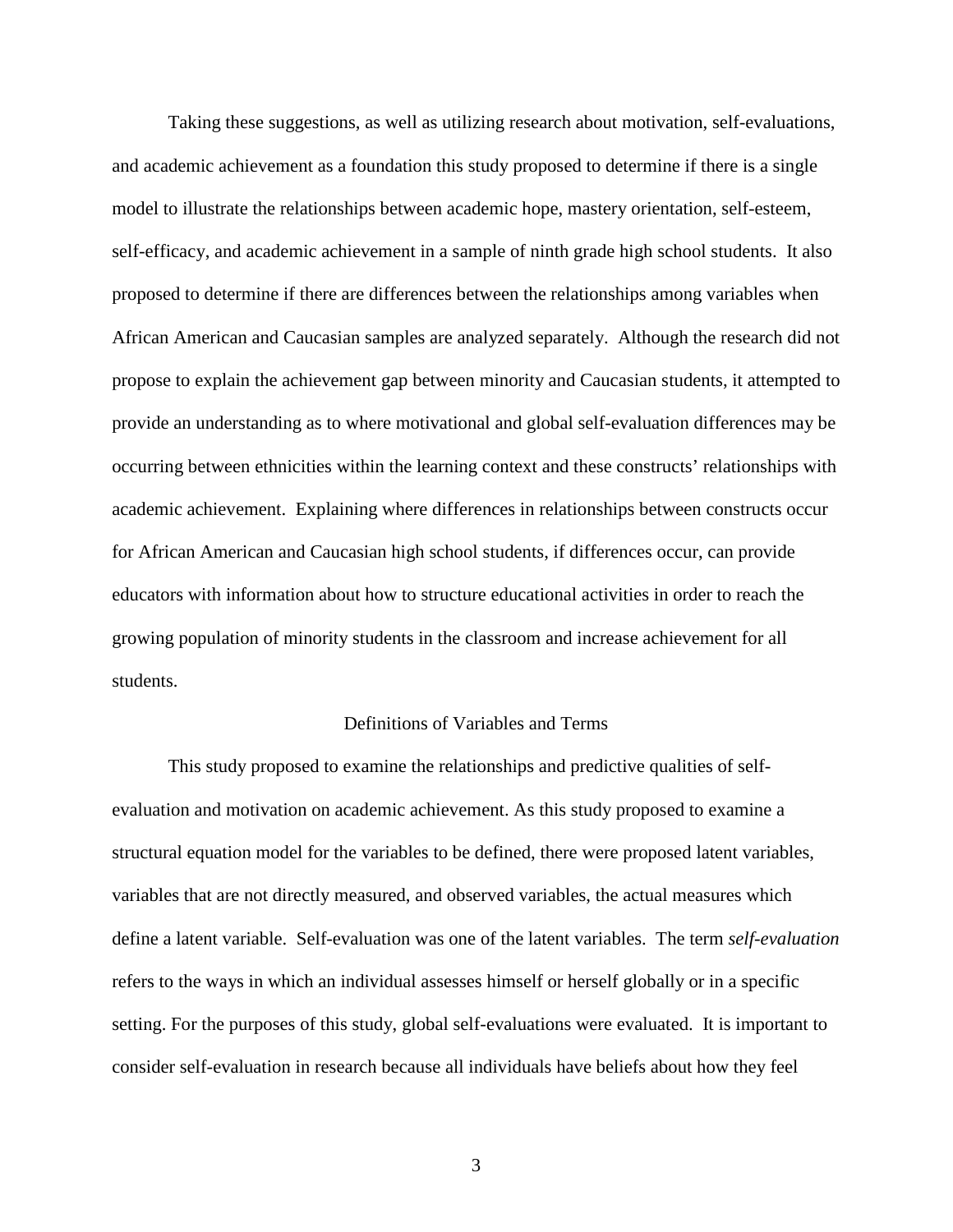about themselves and their abilities and their performance of their skills and abilities. And, it is necessary to investigate how these beliefs differ across ethnicities and in relationship with academic achievement in order to promote the positive development of the self and increase achievement for all students. Self-evaluation was examined using the observed variables of selfesteem (Rosenberg Self-Esteem Scale; Rosenberg, 1979), self-efficacy (General Self-Efficacy Scale; Sherer, Maddux, Mercandante, Prentice-Dunn, Jacobs, & Rogers, 1982), and academic self-efficacy (Zimmerman, Bandura, & Matinez-Pons, 1992).

 *Self-esteem* can be defined as a person's feelings or beliefs about the self. Self-esteem most often considers feelings about the self in a global sense. *Self-efficacy* can be defined as a person's beliefs about performance on a task. Self-efficacy can be evaluated in a general or a task-specific sense.

*Motivation* is a second variable that was examined. Motivation is often defined as achievement motivation, the determination to obtain a sense of mastery and learning (Elliot & Dweck, 2005), or competence motivation, a person's beliefs about his or her ability to solve problems, in the context of education (Sternberg, 2005). Both forms of motivation are related, impact multiple areas of a person's life, and are seen throughout the life span. Elliot and Dweck (2005) suggested that, as achievement should be conceptualized in terms of competence, academic motivation should be conceptualized as competence motivation. Because the terms are often used in a similar sense, the general term motivation will be used throughout this paper. Motivation can influence an individual's performance in the classroom, as well as other settings. Therefore, it is important to consider the possible influences and predictability that motivational constructs have on academic achievement. For the purposes of this study, motivation was measured through *goal orientation*, specifically mastery- and performance- approach and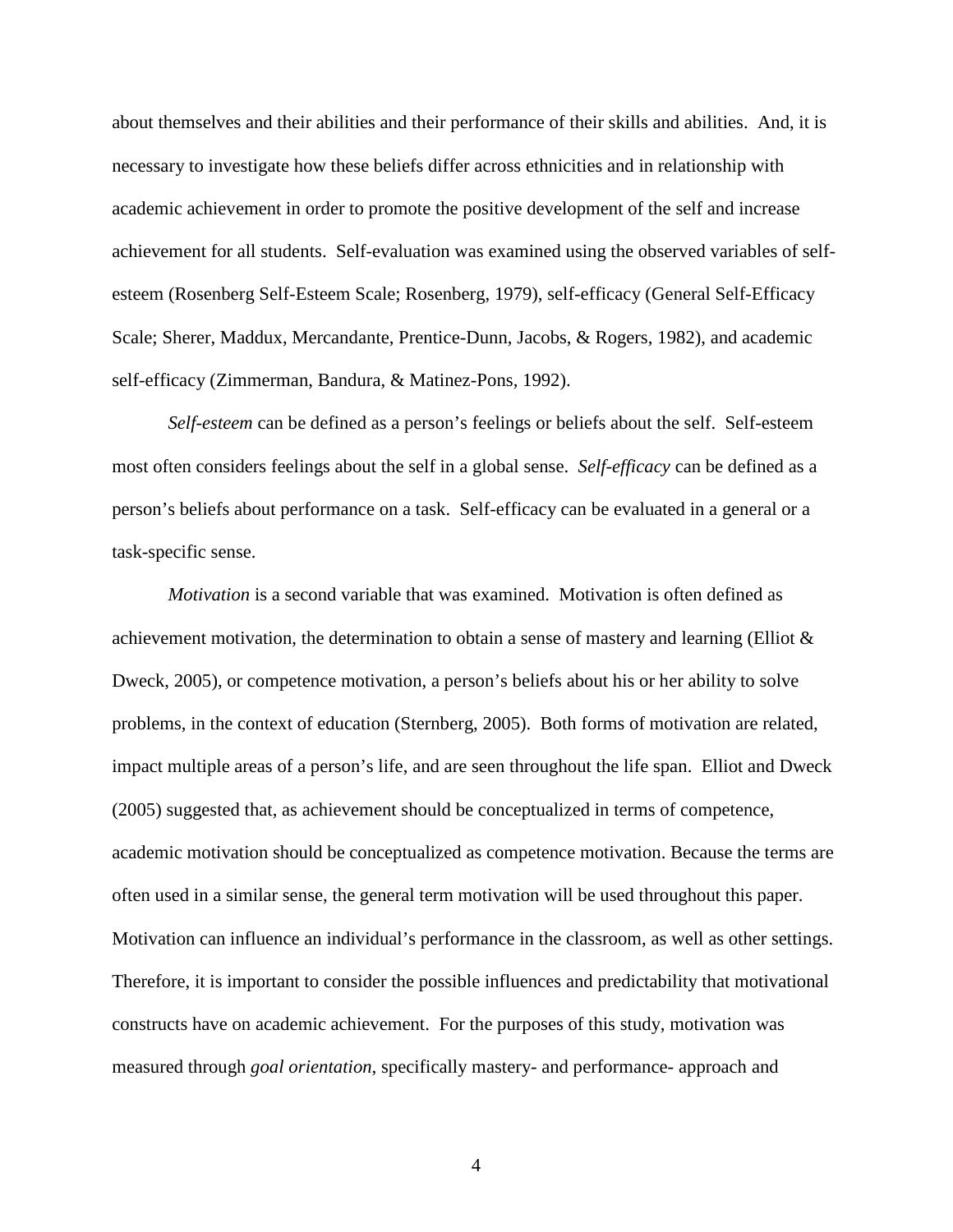avoidance orientations, and *academic hope*. Goal orientation, the approach that a person takes to achieving goals, was measured with the Achievement Goals Questionnaire – Revised scale developed by Elliot and Murayama (2008). Academic hope, a domain specific hope disposition, was measured with six academic items from the Domain Specific Hope Scale – Revised (Shorey & Snyder, 2004).

*Academic achievement* is an important factor to examine as adolescents typically spend a great deal of their time in school. Further, one's academic achievement often has an impact on one's future outcomes. For example, completing high school results in more career opportunities, more opportunities for advancement in work and education, and the likelihood to earn a greater income, which affects a person's socioeconomic status (Kuncel, Crede, & Thomas, 2005; Steinberg, 1997). For the proposed study, academic achievement will be an outcome variable defined by student scores on a standardized achievement test (Georgia Criterion Referenced Competency Tests for reading, English/language arts, and math) and high school grade point average (GPA).

*Ethnicity* is an important term that will be used throughout this paper. The term ethnicity is often used to define an individual's background. Ethnicity references cultural heritage, country of origin, historical background, and may sometimes include race. However, the term ethnicity's connotation and the differences it has with the term race have been considered. Ethnicity has been found to be a more encompassing term when used in research than the term race and therefore a better factor to consider. Within the proposed study, the term ethnicity was used and may encompass multiple definitions to the participant (i.e., cultural heritage, country of origin, historical background, etc.). However, that is not to say that it may not be viewed by the participants as a term to identify race.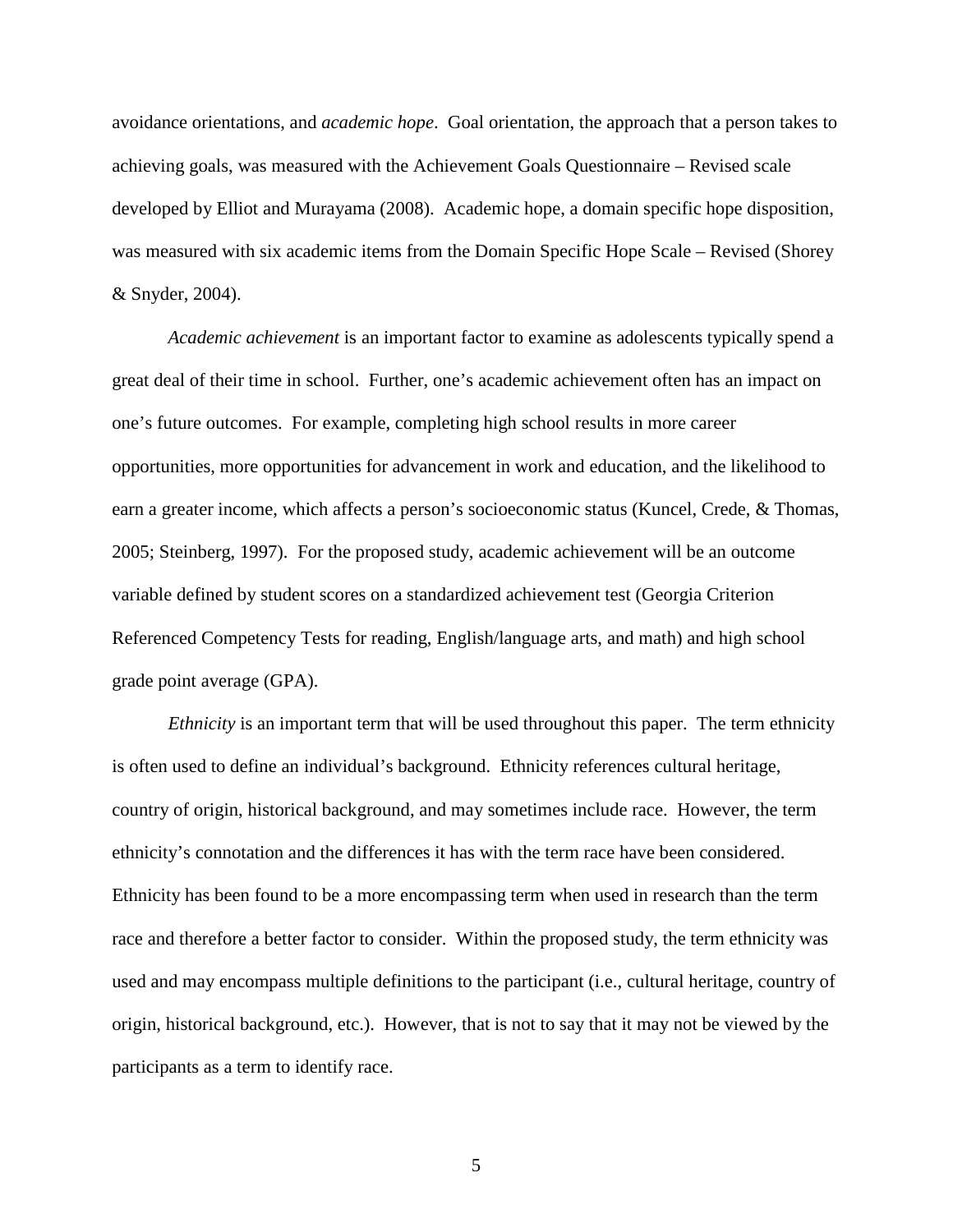*Socioeconomic status* is another term that is important in the context of examining differences between ethnicities. Socioeconomic status can be defined in a number of ways. For the purposes of the current study, socioeconomic status was reported by the participants as parent and grandparent occupations. Occupations were assigned a level based on previous research used to define social class. It is extremely important to rule out any confounding factors such as socioeconomic status when examining ethnic differences so that differences are not attributed to characteristics of a population that may not be the actual factor causing the differences.

Growing Population of Minority Students in Public Schools

The growing population of diverse students entering our classrooms is prominent and a practical reason to continue to investigate the differences between ethnicities in the educational setting. Based on results of the 2000 U.S. Census, Hobbs and Stoops (2002) found that the number of individuals in the country who were of racial composition other than Caucasian was 1 in 4, compared to 1 in 8 in the year 1900. In a 20 year span, the Hispanic population in the United States has doubled and the Asian and Pacific Islander population has tripled (Hobbs & Stoops, 2002). Beyond the increases in these populations, there have also been increases in the Asian (12.5%), African American (4.4%) and American Indian (3.3%) populations over the 20 year span (Hobbs & Stoops, 2002). Many of the individuals who are part of the increasing population of minorities are young individuals who will soon be entering the public school system and adding to the minority population of students. Therefore, we have a strong need and obligation to conduct research in education with a diverse sample of individuals, including the increasing minority populations, in order to identify appropriate learning opportunities and increase learning outcomes, including academic achievement, for all students.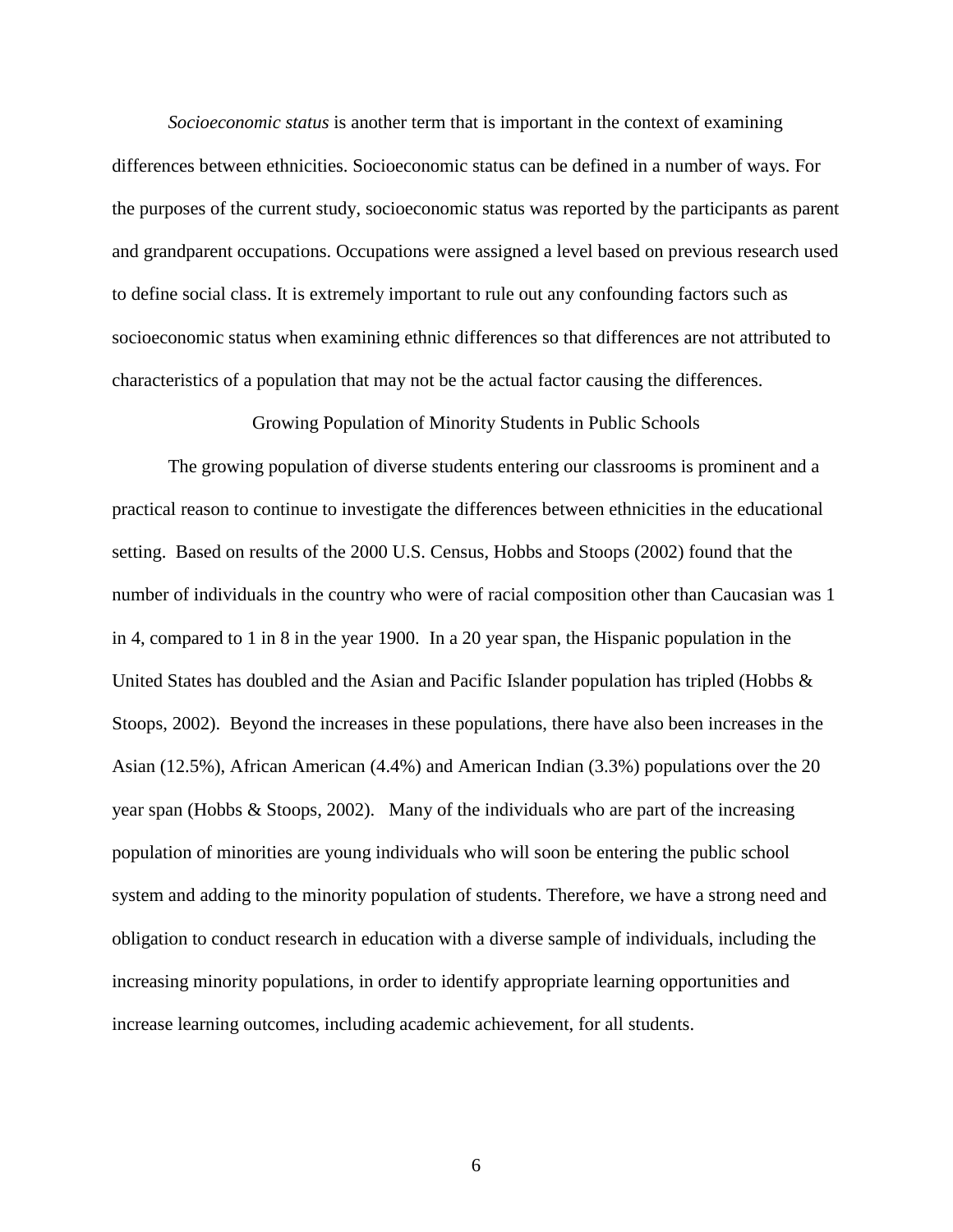Beyond the individuals in elementary and secondary schools, as of 2004, the

undergraduate enrollment of students from minority populations has increased to 32 percent in comparison to the enrollment rates in 1976 (NCES, 2007). Specifically, it was noted that since 1976 the Hispanic enrollment increased 372 percent and African American enrollment increased 103 percent. Many of these students are products of the public school system. Therefore, it only seems appropriate that research be conducted with individuals currently in the education system, beginning with primary and secondary schools, in hopes of improving education and higher education possibilities for future populations.

Achievement Gap between Minority and Caucasian Students

Historically, ethnic differences in academic achievement have been supported by research and such differences continue to exist. For instance, national assessments of students' performance in reading and math have been conducted by the National Assessment of Educational Performance (NAEP) since 1971 and 1973, respectively. The NAEP (2004) report concerning academic progress indicated that Caucasian students have outscored African American and Hispanic students in reading and math assessments since the 1970's; however, a narrowed achievement gap was noted between African American and Caucasian students at all age groups (9, 13, and 17) evaluated for reading and math by the National Center for Educational Statistics (NCES; 2005). Results of NAEP's 2004 analysis indicated there were narrowing in the achievement gap between Hispanic students and Caucasian students, although not significant, that illustrated some signs of progress. Thus, although the African American and Hispanic students are closing the gap, there is still a difference between the performances of students from different ethnic groups that needs continued attention.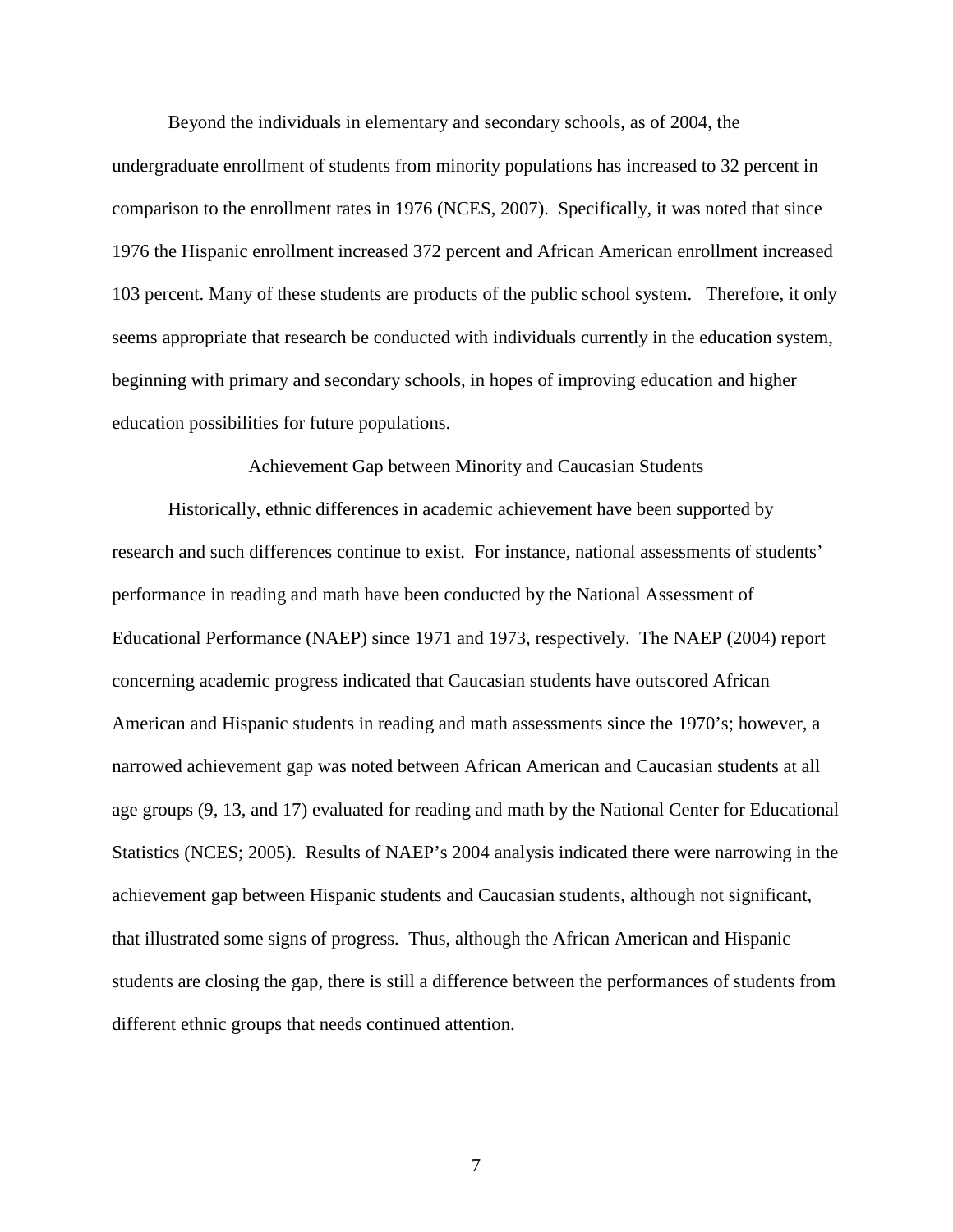Research in 2006 indicated that the number of minority students who took college entrance exams increased 7 percent for the SAT and 5 percent for the ACT compared to previous demographic statistics from 1996 and 1997, respectively (NCES, 2007). However, this research noted that the Hispanic and African American populations were still underrepresented in the number of students taking the exam and scored lower on both the verbal and mathematics sections of the SAT and ACTs in comparison to their Caucasian counterparts. These findings suggest that the achievement gap is not only evident in school-age children, but also in those students preparing for college.

In hopes of improving chances for academic success in minority populations, Arrington and Wilson (2000) proposed that addressing ethnic differences may help prevent students who are at-risk from failing and promote resiliency. Although there is support for claims promoting the use of ethnic differences in the classroom (i.e., cultural rituals, background knowledge, experiences, points of view, etc.) as a method for success, more needs to be done to advance learning and equality in education to improve achievement for all students. Additional research attempting to investigate why an achievement gap continues to exist and examine what factors may be playing a significant role in affecting achievement may be a way to address claims promoting the use of diversity in the classroom (i.e., cultural rituals, background knowledge, experiences, points of view, etc.). This research is warranted by the documented increasing minority population in the United States and the public school system. By conducting research pertaining to student motivation and students' beliefs about themselves with a sample of minority and Caucasian adolescents in public schools, educators may be provided with ways to use individual's experiences, cultural backgrounds and customs, perspectives in the classroom to assist in the learning process. That is, the research may provide educators with a better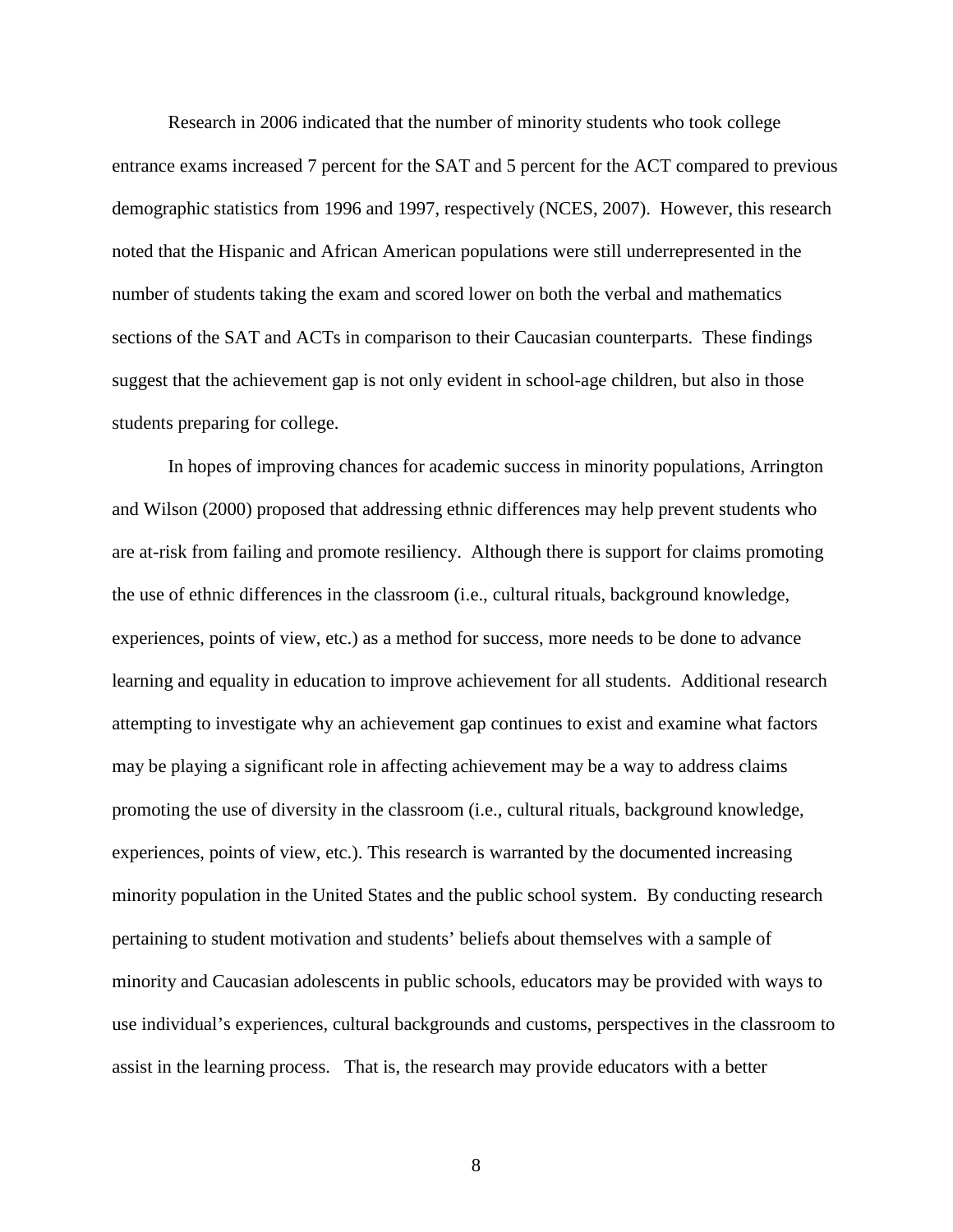understanding of how individuals of different ethnicities are motivated and how ethnic differences affect academic achievement. This may in turn educators with tools and interventions for individualizing classroom teaching to reach all students.

#### **Motivation**

 Motivational constructs have been used in research across multiple environments for a number of years. Many motivational constructs have direct links to achievement outcomes. Motivational theories that focus on goals (general outcomes that an individual pursues) and goal setting can be utilized to assist research about outcomes individuals are attempting to achieve and the ways in which goals are obtained. Because individuals conceptualize how they will obtain their goals differently, investigating goal perceptions is important in determining what motivates individuals to achieve. Two motivational constructs that can be used to define goal perceptions and have been directly related to and predictive of academic achievement outcomes are academic hope and mastery goal orientation, and in some instances performance-approach goal orientation.

#### *Academic Hope*

 Hope is a psychological construct often found within the literature on positive psychology. Hope has been identified as an important psychological factor affecting individuals for decades through related constructs, such as optimism and efficacy (Magaletta & Oliver, 1999). The construct of hope is a person's perceived beliefs about achieving a goal and the ways in which the goal can be obtained (Lopez, Ciarelli, Coffman, Stone, & Wyatt, 2000). There are two factors that contribute to a person's hope: agency and pathways. *Agency* is a person's beliefs about achieving a goal and *pathways* are the ways in which the goal can be obtained. For example, if an individual's goal is to get an A in class, agency might refer to the individual's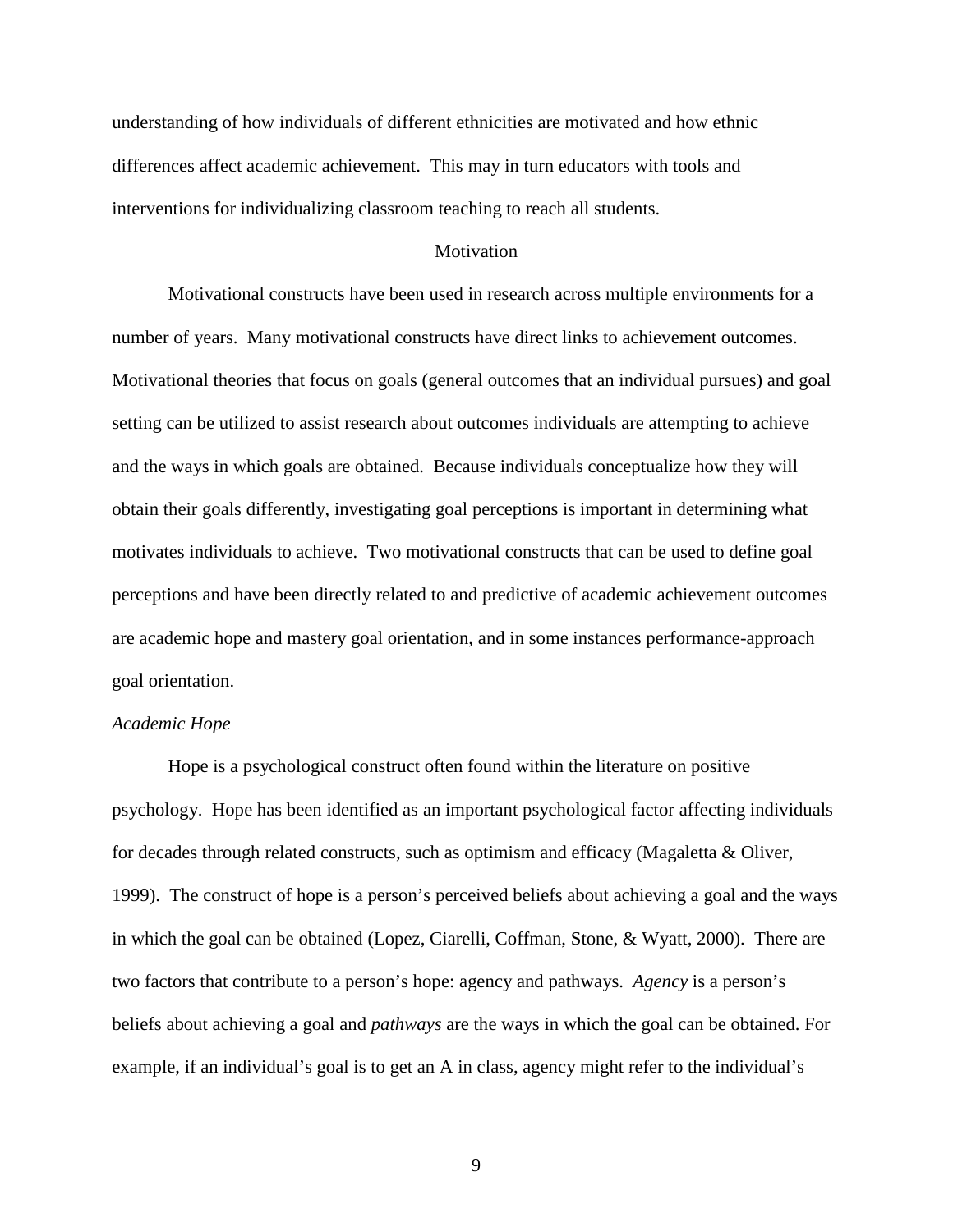belief that an A is obtainable. Pathways to that goal might include obtaining A's on all assignments, completing extra credit assignments to compensate for poor grades, participating in class, etc.

 Hope is often measured using the Dispositional Hope Scale (DHS) developed by Snyder and colleagues (1991). Research using the Dispositional Hope Scale indicated that hope is related to, but distinct from, a number of other psychological constructs and outcomes. Positive relationships have been found between hope and optimism, expectancy for success, exerting personal control, problem solving skills, and self-esteem (Snyder, Harris, Anderson, Holleran, Irving, Sigmon, Yoshinobu, Gibb, Langelle, & Harney, 1991). Similarly, Snyder and colleagues (1991) indicated that hope has been found to have negative relationships with constructs such as hopelessness and depression. Having high levels of hope has been found to be predictive of better grades and grade point averages in college students (Snyder et al., 1991; Snyder, Shorey, Cheavens, Pulvers, Adams, & Wilkund, 2002), grade point averages for middle school and high school students (Lopez, Bouwkamp, Edwards & Teramoto-Pediotti, 2000; Snyder, et al., 1991), and achievement test scores for students at the elementary level (McDermott & Snyder, 2000).

The Domain Specific Hope Scale (Sympson & Snyder, 1997) was developed based on general hope theory and the Dispositional Hope Scale. The Domain Specific Hope Scale includes the measurement of hope in six areas of life: social, academic, family, romance/relationships, work/occupation, and leisure activities (Lopez, et al., 2000). The Domain Specific Hope Scale has recently been revised by Shorey and Snyder (2004) but continues to include measures of the same domains of life. The present study used the revised scale and focused on the academic area of life and is referred to as *academic hope*. Academic hope is a construct developed based on the general hope theory. Academic hope maintains the general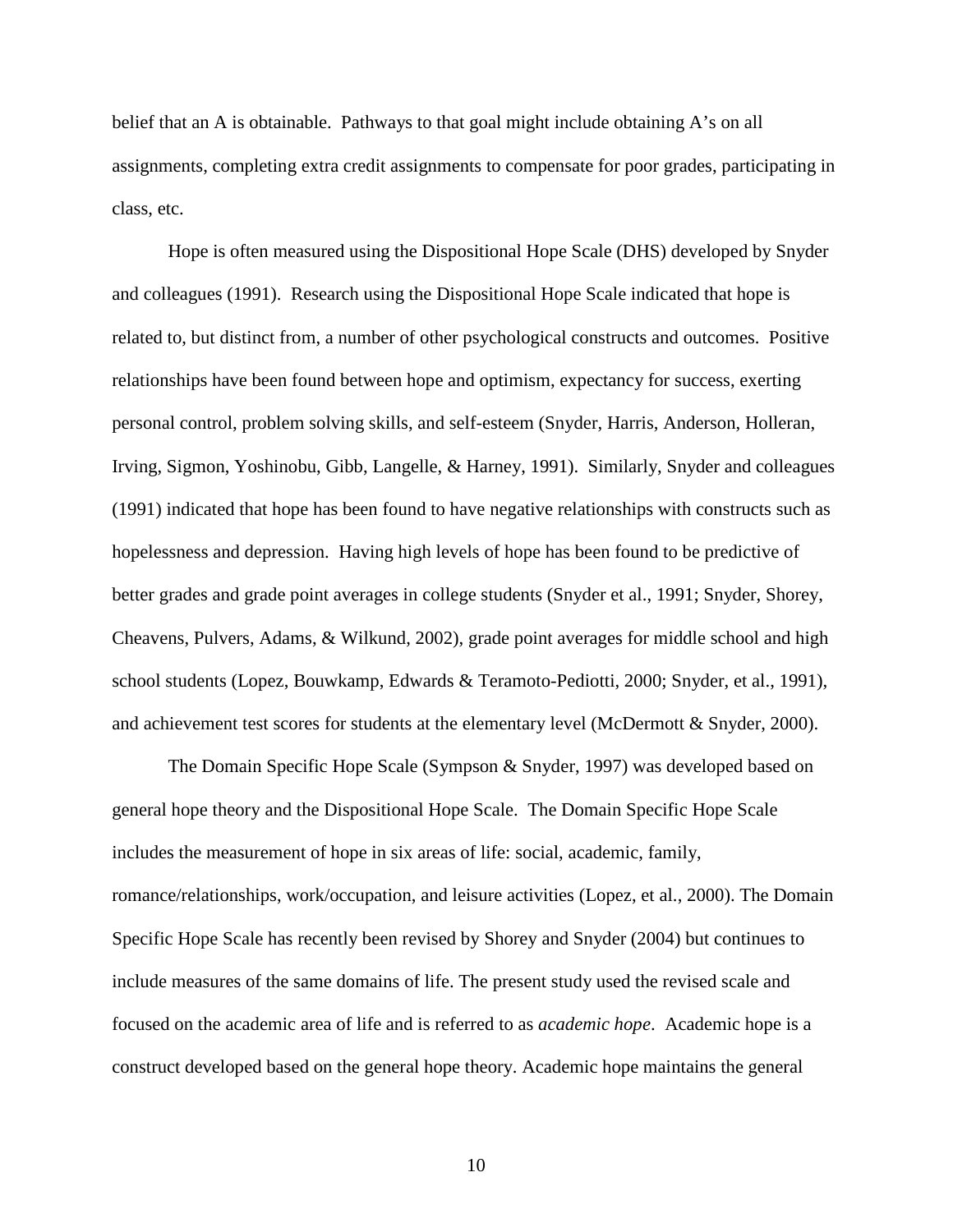principals which contribute to general hope (i.e., agency and pathways). Hope, a general disposition, has been suggested to be domain specific (Snyder, Cheavens, & Sympson, 1997). That is, a person can have a great deal of hope in one arena, but lack it in another. Therefore, it is necessary to begin conducting research using the domain specific areas of hope, such as academic hope, in order to strengthen the utility of the measure.

 Most research on hope is often conducted with the general hope measure, which has been found to have predictive qualities. Because research has suggested the disposition may be more domain specific, academic hope was used for the purposes of the present study. Little research has been conducted with the Dispositional Hope Scale and the domain specific constructs of hope. The use of the academic hope scale has demonstrated utility in two studies. Findings by Kwon (2002) with a mostly Caucasian (80%) undergraduate sample yielded an indirect predictive relationship between academic hope and achievement, as academic hope was correlated with student work role adjustment from the Social Adjustment Scale – Self Report. Overall, this study indicated that the areas of the Domain Specific Hope Scale were more related to specific areas of life adjustment (Kwon, 2002). Campbell and Kwon (2001) also provided support for the use of domain specific measures of hope with a mostly Caucasian (82.8%) undergraduate sample. They also found distinctness between the hope domains displayed through interpersonal and achievement oriented hope.

#### *Goal Orientation*

Goal orientation, another motivational construct related to goal perceptions, is an achievement perspective that an individual assumes on tasks. The original research on achievement motivation began with McClelland and colleagues work on motivational dispositions. They ultimately defined an achievement motive as one's desire to meet a standard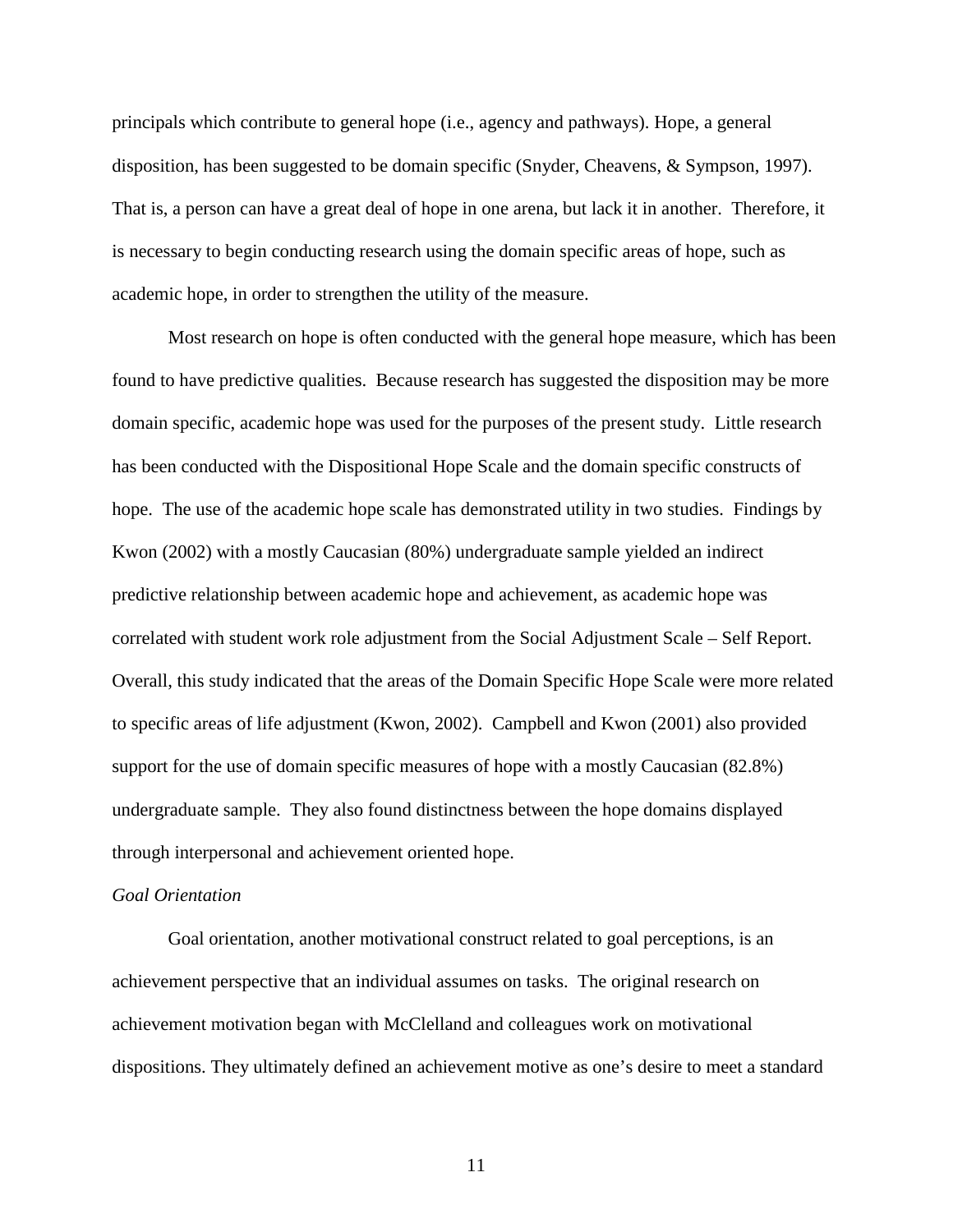of excellence by improving one's skills on a task (McClelland, Atkinson, Clark, & Lowell, 1953).

Research by McClelland and colleagues indicated that the original measure of achievement motivation captured aspects of both hope of success and fear of failure, which lead to additional research on achievement motivation that resulted in the study of goal orientation and the theory that there are performance goals and mastery, or learning, goals. Performance goals focus individuals on their achievement of a task in order to maintain a positive view of their abilities by themselves and others; mastery goals focus individuals on improving their abilities and achievement on tasks for internal reasons (Elliott & Dweck, 1988). These were the predominant categories of goal perspectives in initial goal orientation research conducted by Dweck and colleagues (e.g., Dweck 1992; Dweck & Elliot, 1988).

However, research on goal orientation has since been expanded to support the incorporation of the approach-avoidance distinction to goal orientation. The approach-avoidance distinction proposes that performance and mastery goals both have avoidance and approach aspects (e.g., performance-avoidance, mastery-avoidance, etc.) (Elliot & McGregor, 2001). Approach related behaviors are those in which the individual is willing to attempt the task; avoidance behaviors are those in which the individual purposefully evades engaging in a task. Research with undergraduates and middle grades students has supported the expansion of the initial goal orientation theory and has indicated that, although the mastery-approach is the favorable orientation (Anderman & Maehr, 1994; Anderman & Wolters, 2006; Archer, 1994; Elliot & McGregor, 2001), adapting multiple orientations to learning may be beneficial (Harackiewicz, Barron, Pintrich, Elliot, & Thrash, 2002).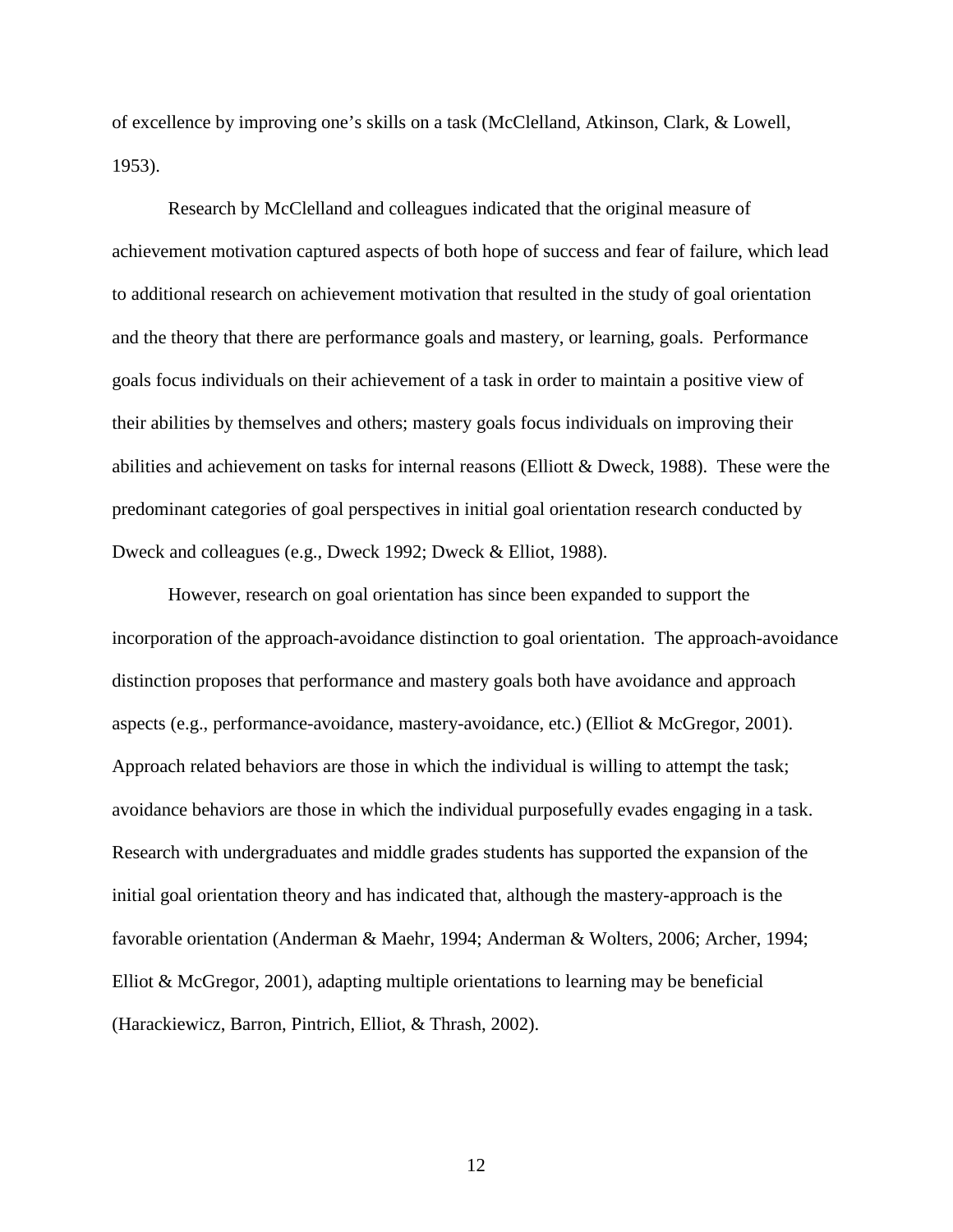*Mastery.* Mastery orientation, a focus of the present study, is one of the motivational approaches to a task and individuals who take this approach are most often intrinsically motivated to achieve their goals (Nesbit, Winne, Jamieson-Noel, Code, Zhou, MacAllister, Bratt, Wang, & Hadwin, 2006). Urdan and Turner (2005) indicated that mastery goals have a more positive relationship with motivation and learning outcomes than performance goals. Researchers have generally agreed that mastery orientation is the preferred approach to academic achievement, as it represents a positive approach to obtaining a goal with the intrinsic value of knowledge. In studies conducted with elementary students and teachers, it has been suggested that students should hold a mastery goal approach to learning and this type of approach should be developed and supported in the classroom (Ames, 1992; Maher & Midgley, 1991; Midgley & Urdan, 1992).

 Mastery orientation has been found to have positive relationships with using effective learning strategies in undergraduates (Archer, 1994), choosing more difficult tasks in fifth graders (Elliott & Dweck, 1988), and focusing on effort over ability in undergraduates (Ames  $\&$ Archer, 1988). Further, having a mastery orientation toward achievement has been reported to be predictive of better grades (Mehlbach, 2006) and enjoyment of learning, hope, and pride in undergraduates (Pekrun, Elliot, & Maier, 2006). Therefore, mastery orientation was used within the present study due to its positive relationships with other variables.

*Performance.* Performance goal orientations are often identified by individuals who are achieving to do better than peers and focus on a positive outcome (approach orientation) and individuals who focus on the avoidance of potential belief of incompetence (avoidance orientation) (Elliot, 2005).Wigfield and Wagner (2005) noted that performance-approach goals relate positively to performance and some aspects of motivation, whereas performance-avoid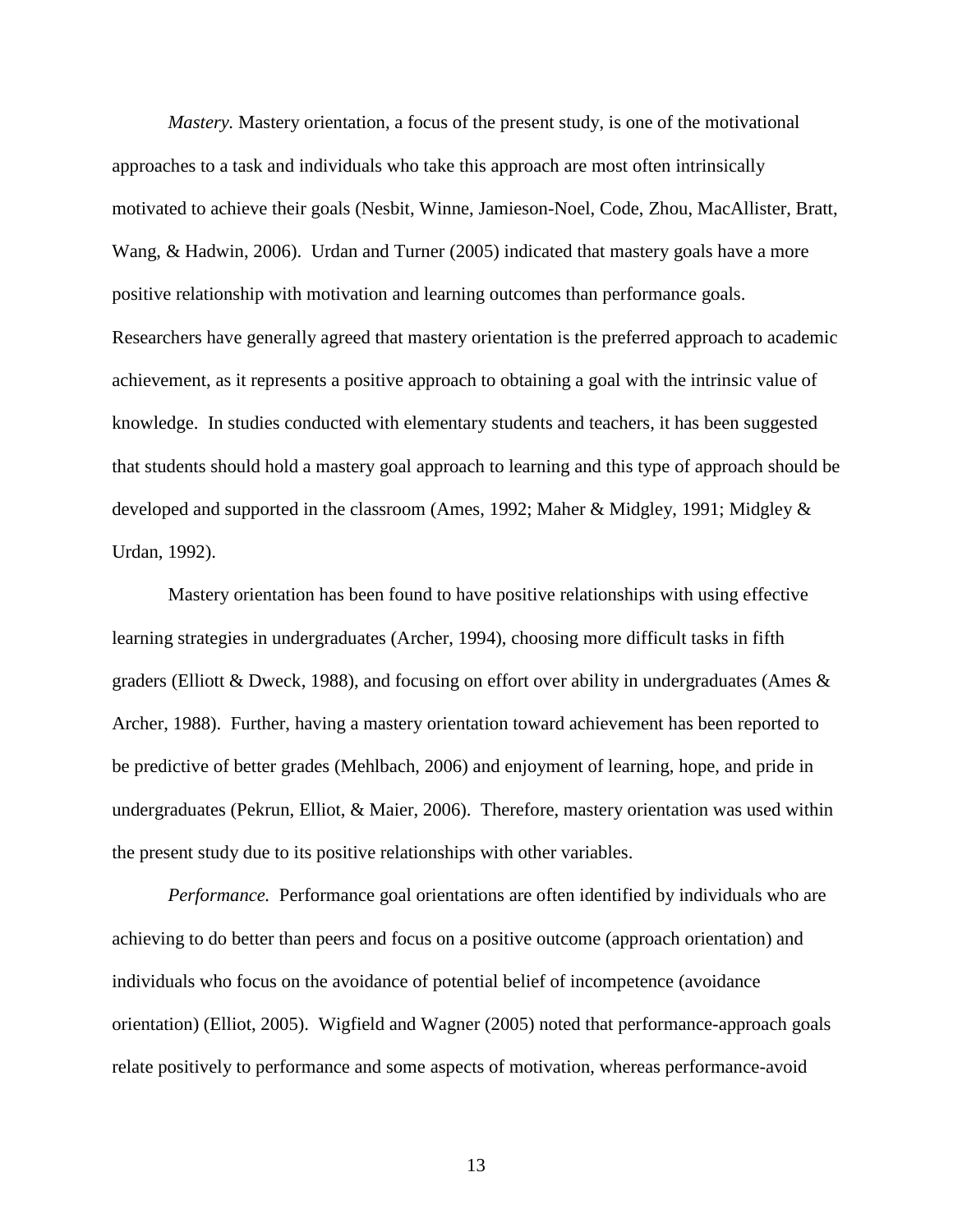goals have a number of negative consequences for students. Overall, research has indicated positive outcomes when performance-approach goals are endorsed (Elliot & Church, 1997; Lopez, 1999; Skaalvik, 1997; Tanaka & Yamauchi, 2000; Urdan, 2004). However, of the research conducted on achievement goal orientations, little has been done with adolescents.

#### Global Self-Evaluations

 Within the research literature, two constructs comprise self-evaluation: self-esteem and self-efficacy. Self-esteem is how a person feels about the self, which may be positive or negative. Self-efficacy is defined as a judgment of one's ability to perform a task within a specific domain (Bandura, 1997). Although the constructs are distinct, self-esteem and selfefficacy have been found to have positive correlations (Huang, et al., 2007). Research finds that individuals with high self-esteem are more apt to attempt and persist with challenging tasks that result in success which in turn increases self-efficacy (Bandura, 1977; Baumeister, et al., 2003; McFarlin, et al., 1984). Quimby and O'Brien (2006) supported the theory suggesting selfefficacy has been valued as important in the development and preservation of positive selfesteem (Bandura, 1992; Kavanagh, 1992). Finally, research has theorized and provided support for the idea that self-esteem and general self-efficacy, along with other psychological traits (i.e., neuroticism and locus of control), "…may be markers of the same higher order concept" (Judge, Erez, Bono, & Thoresen, 2002, p. 693). Thus, for the purposes of this study, self-esteem and self-efficacy were categorized as two types of self-evaluation, because they are both measuring global beliefs about the self. A brief description of the research is provided here and will be expanded on within the literature review.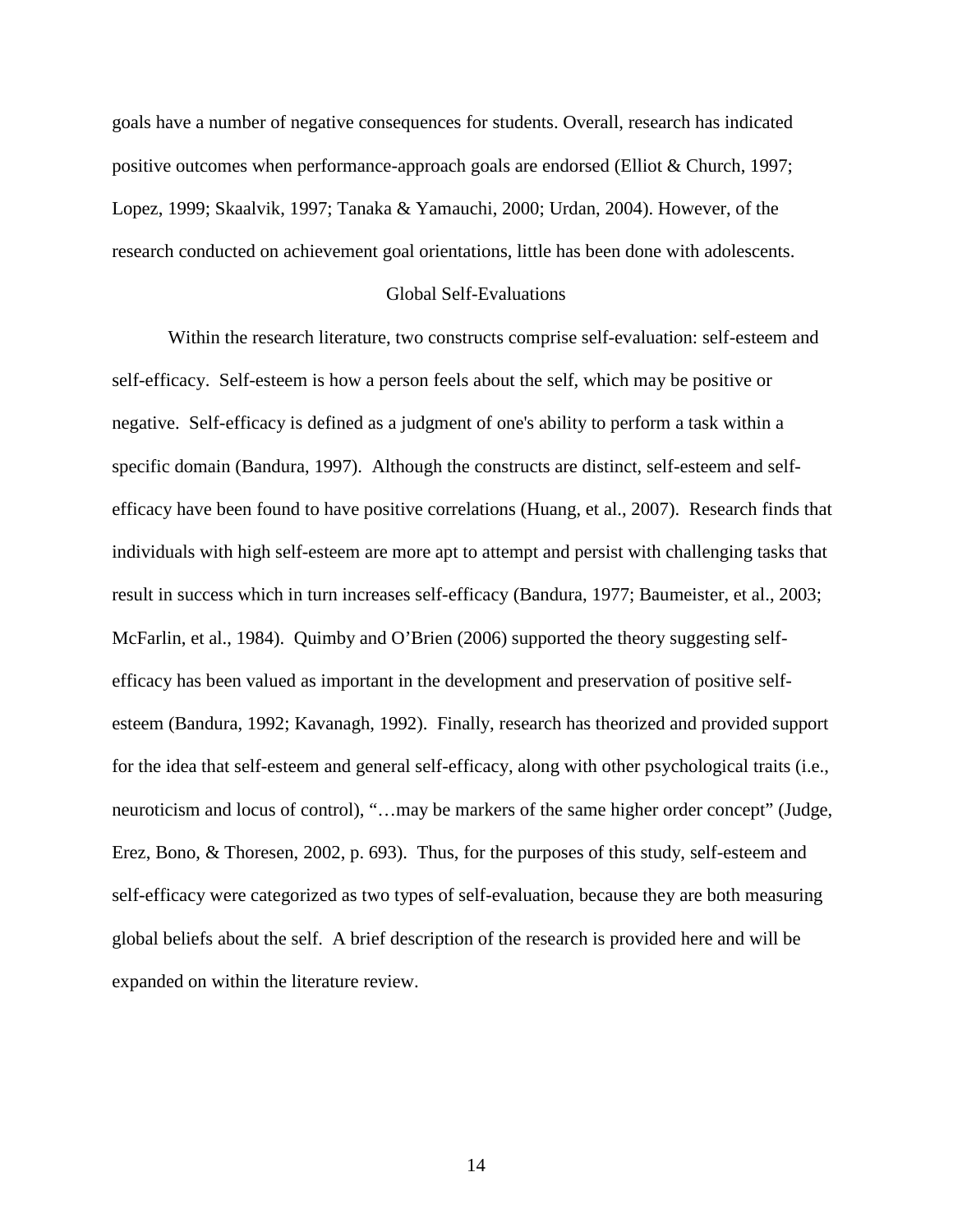#### *Self-Esteem*

Self-esteem has been defined in general terms as the "thoughts and feelings about the self" (DeHart, Sroufe, & Cooper, 2000, p. 343). Self-esteem is considered to be a construct that is best assessed through global feelings about oneself. It is often measured through self-reports and can therefore be considered a self-evaluation. Self-esteem has demonstrated moderate, positive correlations with academic achievement (Baumeister, Campbell, Krueger, & Vohs, 2003); however, research has not indicated causal relationships between the constructs. A metaanalysis of self-esteem studies indicated that self-esteem is related positively to academic outcomes (Hansford & Hattie, 1982).

#### *Self-Efficacy*

Self-efficacy was defined within social cognitive theory (Bandura, 1989) as the beliefs people hold about their abilities, which can affect a person's cognitive thought process. A person's self-efficacy can result in positive or negative impacts on motivation (e.g.., amount of effort extended on a task) and affective states (e.g., anxiety and coping). Self-efficacy, much like self-esteem, has been positively related to achievement outcomes (Multon, Brown & Lent, 1991), but it has also been found to be a strong predictor of achievement (Bong, 2001; Meece, Wigfield, & Eccles, 1990). Research cited by Schunk and Pajares (2005) indicated that selfefficacy was found to account for 14% of the variance in academic achievement in a metaanalysis, with stronger effects for high school and college students.

There is research supporting the use of self-efficacy in a global and task-specific sense within educational research (Pajares & Kranzler, 1995; Pajares, 1996). Research has noted that when self-efficacy is task specific, it is more predictive of achievement (Schunk & Pajares,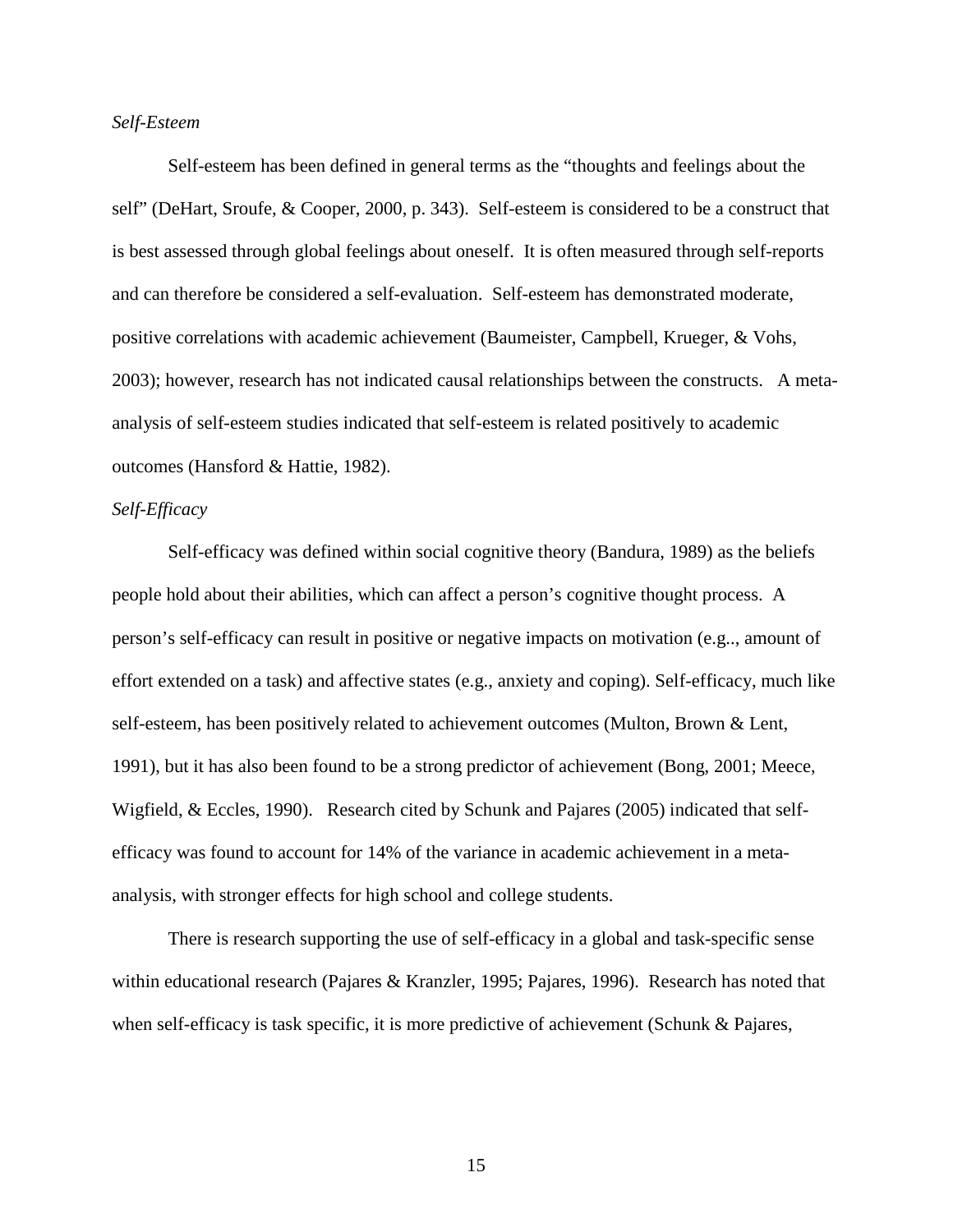2005). Both a general measure and an academic measure were collected within the current study.

#### Previous Structural Equation Modeling Research Examining Psychological, Motivational, and Achievement Constructs

 This study used structural equation modeling (SEM) to determine if there is a single model to illustrate the relationships between the latent variables of global self-evaluation, motivation and academic achievement. Research using structural equation modeling to investigate the constructs examined within the present study is beginning to grow. Some of the constructs and specific variables proposed for the present study have been investigated with other psychological, motivational, and cognitive constructs. For example, there is SEM research on goal orientation, depression and achievement (Sideridis, 2005), self-efficacy, self-regulation, and motivation (Garcia & Pintrich, 1991), and learning disabilities, efficacy and achievement (Hampton & Mason, 2003), etc. No research was found examining the relationships between motivation, self-evaluations, and academic achievement, which are the focus of the present study. A study conducted by Byrnes and Miller (2007) with high school students suggested that there is an importance to investigate more factors in the same study if a theoretical model of achievement is to be developed, considering student achievement is a complex construct. They further noted that, within educational research, it is necessary to go beyond the area the researcher is specializing in (e.g., motivation, reading achievement, math performance, etc.) and consider additional areas when examining achievement.

Research with self-evaluation, motivation and academic achievement conducted using SEM often fails to examine ethnic differences. Most research uses large samples to develop a general structural model. Few studies were found that examined minority and non-minority students. One study of minority and non-minority secondary students focused on future goal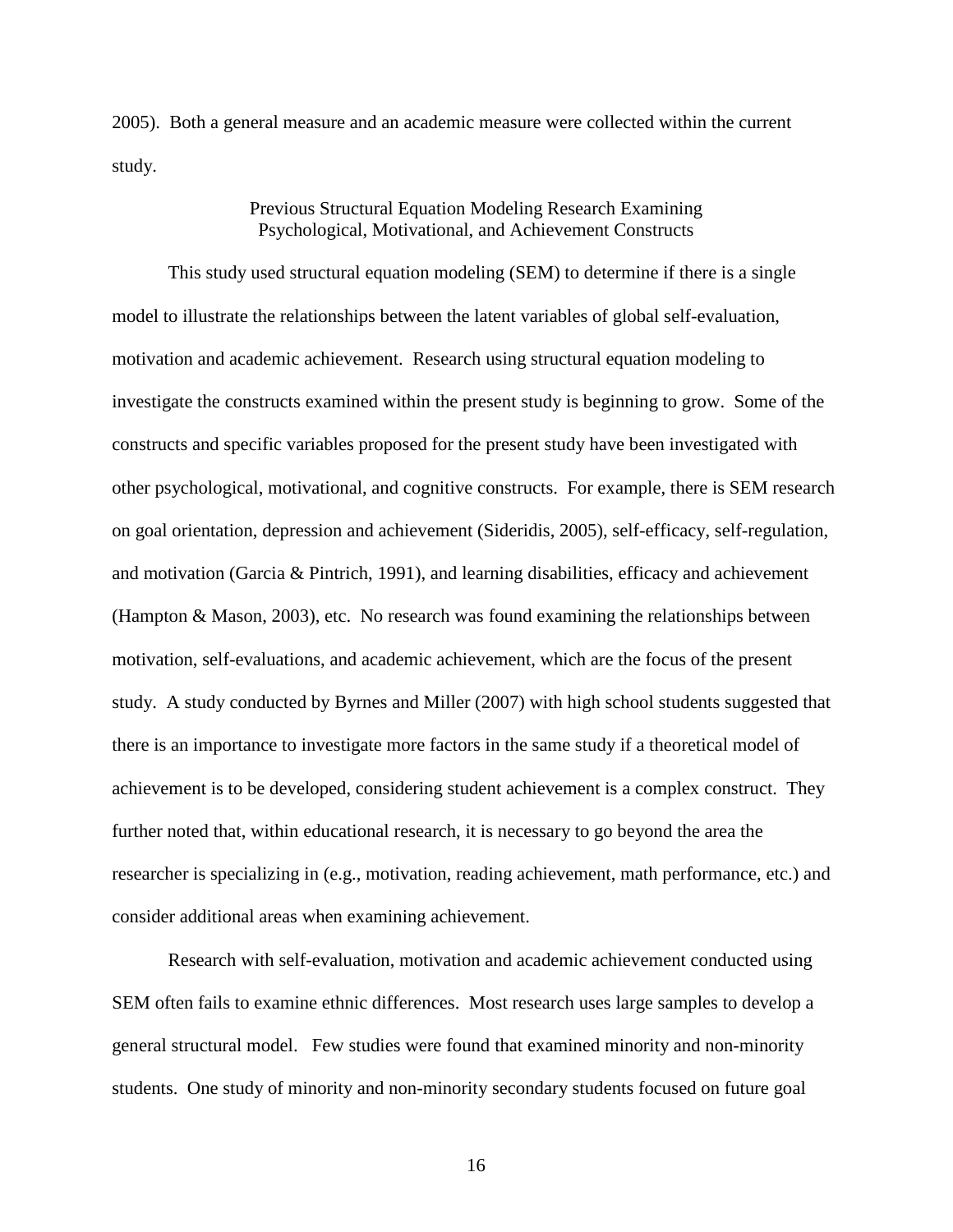setting, task motivation, and learning (Andriessen, Phalet, & Lens, 2006). However, the minority students in this study were individuals of Turkish and Moroccan origins because the study was conducted in Dutch schools. Most research found examining multiple groups often considered individuals of different religions or countries.

#### Statement of Problem

 It is clear from recent U. S. census statistics that the minority population is continuing to increase. Further, despite substantial research concerning achievement and ethnicity since the 1970's, the achievement gap between Caucasian and minority students (African American and Hispanic students) continues to exist, although it is diminishing (NCES, 2007; NAEP, 2004). Therefore, there continues to be a need to conduct research that may attempt to provide educators with information that can assist with achievement for all students, but specifically targets underachieving minority populations.

Next, it is important to note that little research has been conducted with both motivational and self-evaluative measures in relation to achievement using structural equation modeling. Of the models presented in the literature, samples of different ethnic groups are combined and ethnic differences are not explored. Further, many studies use a predominantly Caucasian population and fail to consider that results may not generalize to various ethnicities due to cultural differences. Therefore, there is a need to conduct research that attempts to explain the relationships, or differences in the relationships, between motivational measures of goal perceptions, global self-evaluations, and achievement, as defined by a structural model, for different ethnic groups.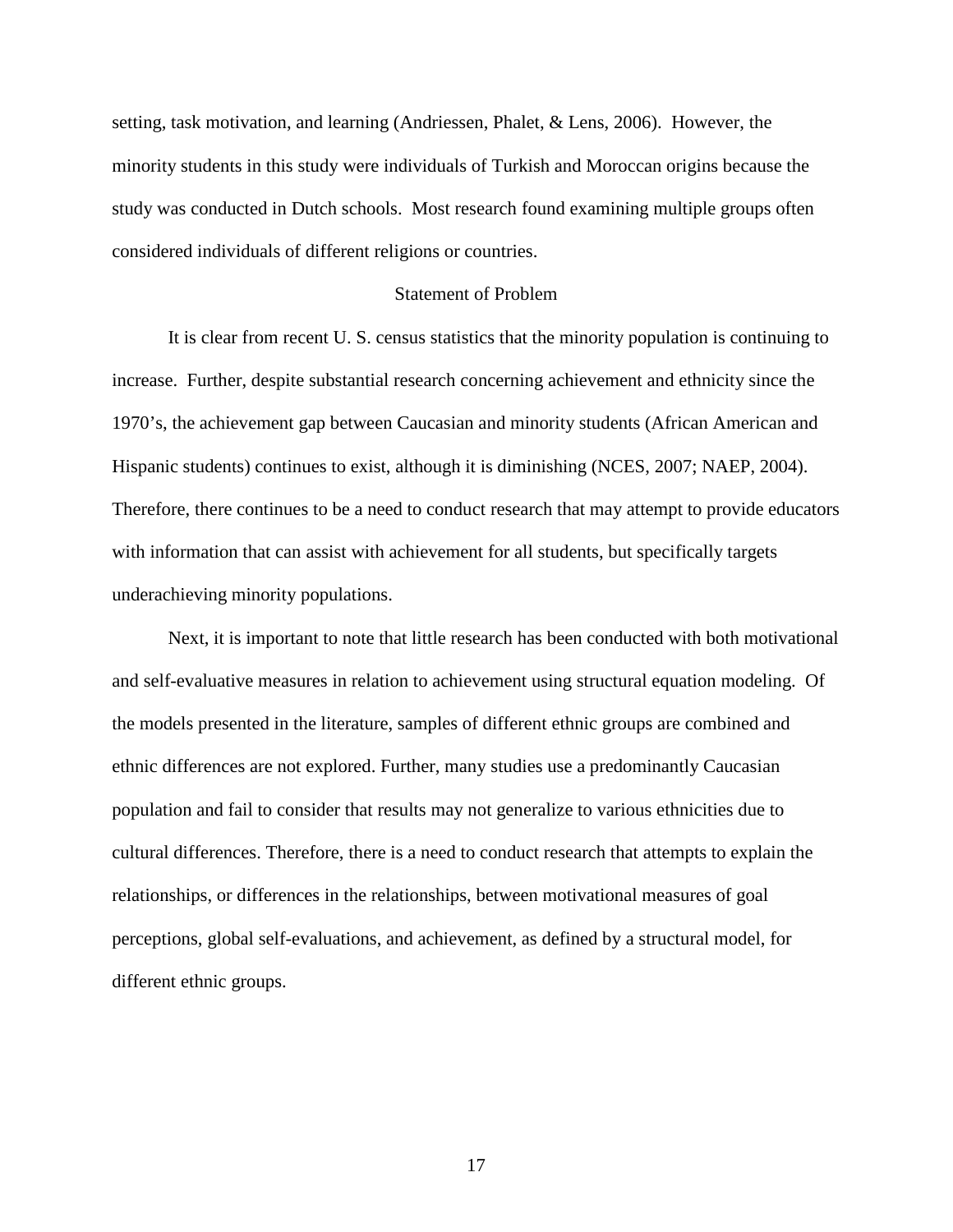#### Purpose of Study

The purpose of the present study was to examine the relationships between variables of motivation (academic hope, mastery orientations, and performance orientations), two variables of self-evaluation (self-efficacy and self-esteem), and academic achievement using structural equation modeling (See Figure 1). Structural equation modeling was the method used for this study because it is a more sophisticated method of statistical analysis that takes into account the amount of error each variable has. The proposed model suggested that the latent variable of global self-evaluation has a direct relationship to academic achievement and an indirect relationship to academic achievement, as mediated through the motivation latent variable. Selfefficacy, one of the measures of global self-evaluation, is predictive of academic achievement (Bandura, 1989) supporting the direct relationship to achievement, whereas self-esteem's relationship to achievement is often found to be strictly correlational. Motivation was proposed to have a direct relationship to achievement, as both of the observed variables, mastery and academic hope, demonstrate predictability to academic achievement.



*Figure 1. Proposed model of relationships between global self-evaluation, motivation, and academic achievement as measured by their respective observed variables.*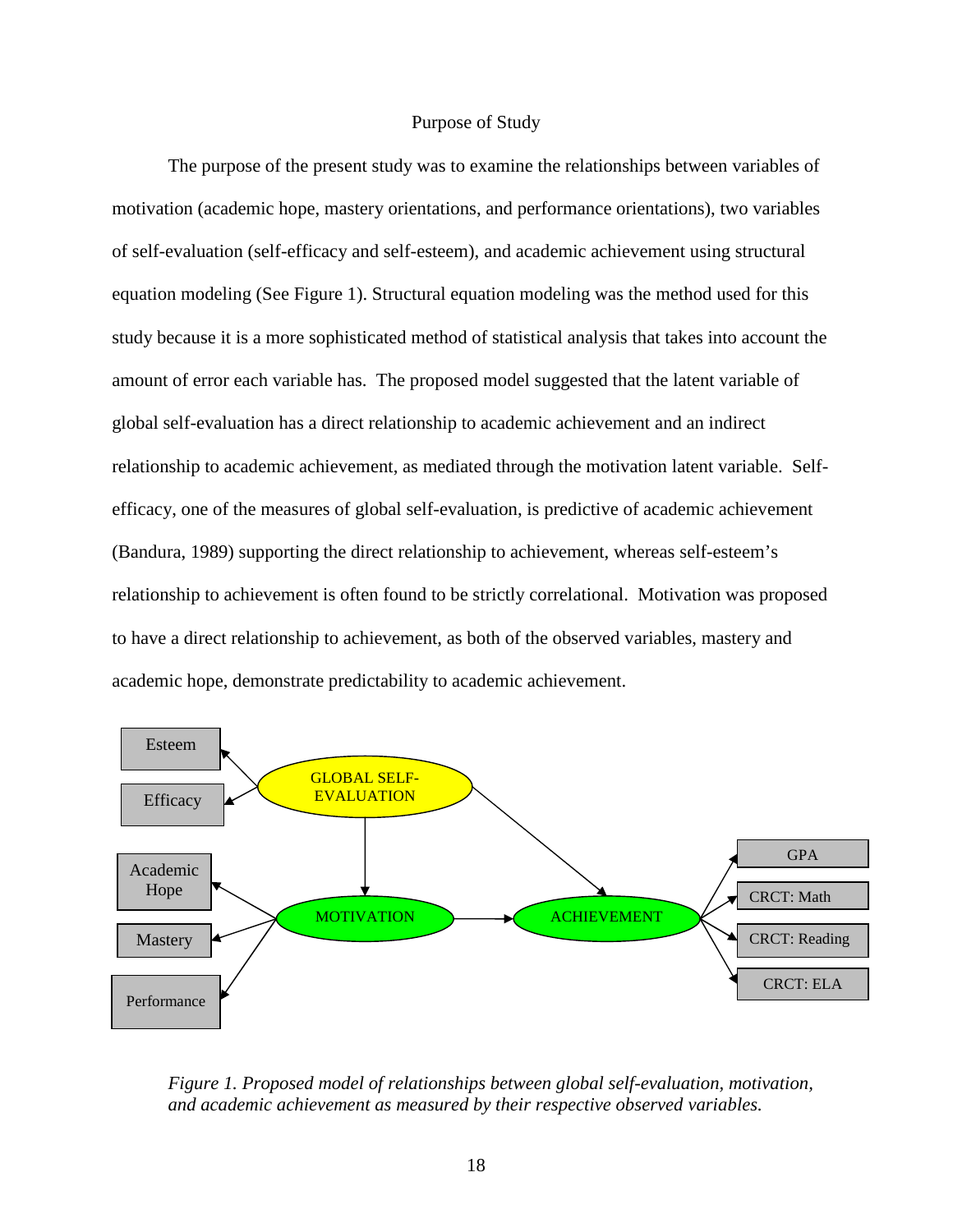Specifically, the study attempted to determine if there is a single model to define the relationships between the self-evaluation, motivation, and achievement latent variables for a sample of high school students. Second, this study examined the relationships between the latent and observed variables in search of similarities and differences between African American and Caucasian students in the sample. The models were examined and specifics were presented about where the differences occurred.

Measures of global self-evaluation, including self-esteem and self-efficacy, are often positively related to achievement, motivational measures, and each other. Self-efficacy and selfesteem are both global measures, but have also been identified as task, or situation, specific constructs; however, for the purposes of this study, global self-evaluations were examined. Since there is support for the use of task specific measures, especially for self-efficacy, a global measure and an academic measure were utilized. Research indicates that self-efficacy is predictive of and positively related to achievement, whereas self-esteem only has moderate correlations with achievement. Therefore, it is proposed that the latent variable global selfevaluation, as measured by self-esteem and self-efficacy, will have direct positive relationships and indirect (a correlation mediated through another variable) positive relationships with academic achievement.

Research using motivational measures of general hope and mastery goal orientation indicates that these measures often predict achievement outcomes and behaviors. Academic hope, which will be used in the proposed study, has been found to be a promising measure of domain specific hope. However, it has not yet been used extensively in research. Using the academic section of the Domain Specific Hope Scale – Revised (Shorey & Snyder, 2004), referred to as academic hope, provided additional validity and utility for the use of the academic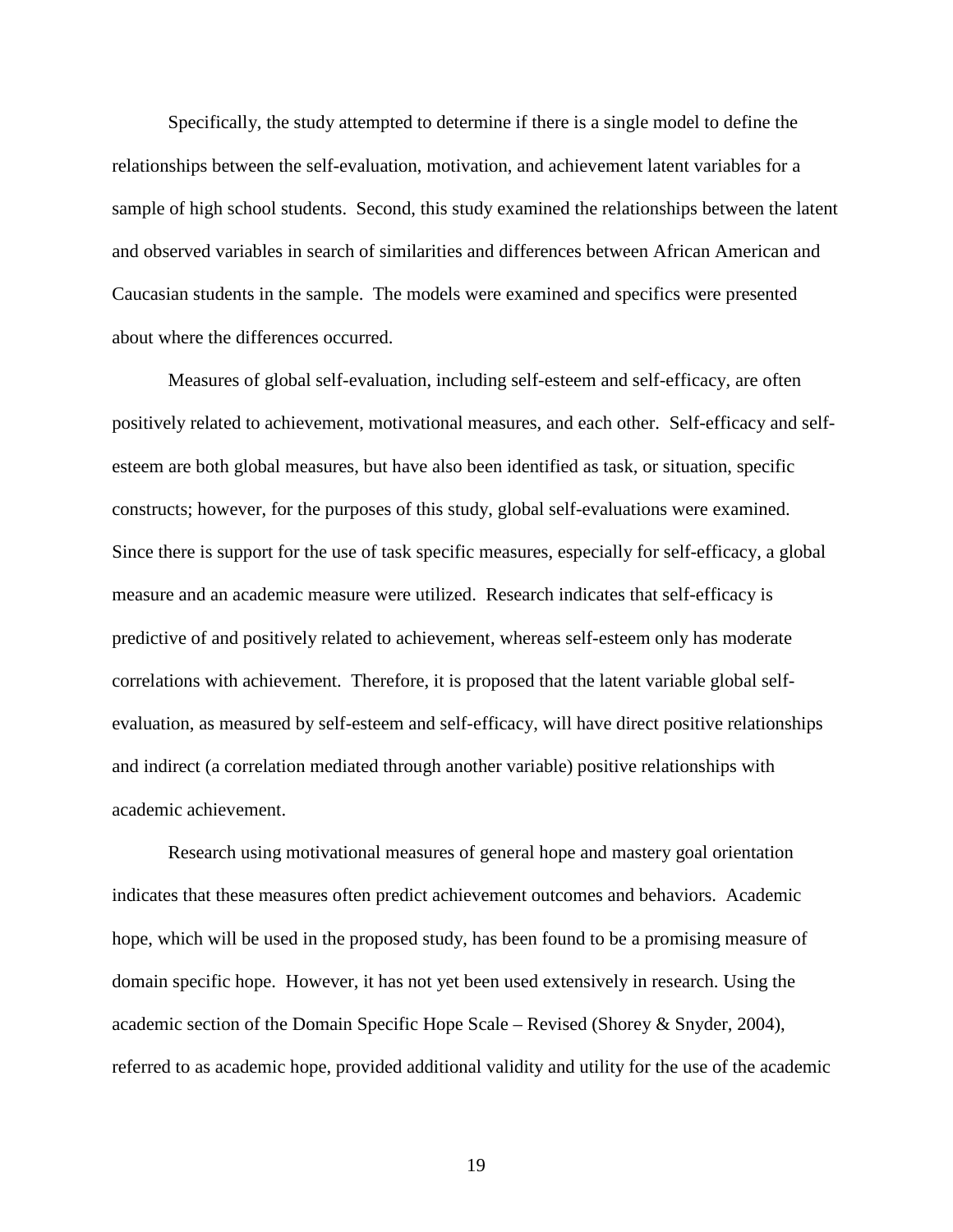scale and illustrated its usefulness in its specific context, the education setting, and in combination with other measures. Due to the overall predictive and positive relationships between hope and mastery orientation found in previous research, it was proposed that a direct positive relationship would exist between the latent variable motivation, as measured by the observed variables of academic hope and mastery, and academic achievement.

There is no single conceptualization of achievement, which is a weakness within the literature (Elliot & Dweck, 2005). Academic achievement is thought to be inclusive of a number of factors including grades, standardized test performance, behavior, study skills, etc. Because the area of achievement covers such a broad spectrum of factors, its conceptualization had to be limited for this study. Therefore, for the purposes of this study, academic achievement was measured using state standardized test results for reading, language arts, and math, as well as high school GPA.

The study attempted to examine the relationships between global self-evaluation, motivation, and academic achievement in a sample of ninth grade African American and Caucasian high school students. Ninth grade student were chosen because they are students going through a possible difficult transition time and may be most in need of support in order to successfully complete high school. Also, in the targeted school district, there is a strong focus on improving the achievement levels of ninth grade students in order to increase graduation rates. The global self-evaluation latent variable was to be comprised of the observed variables of selfesteem and self-efficacy, measured with the Rosenberg Self-Esteem Scale (Rosenberg, 1979) and General Self-Efficacy Scale (Sherer, Maddux, Mercandante, Prentice-Dunn, Jacobs, & Rogers, 1982), respectively. However, the academic self-efficacy measure, comprised of items from the Self-Efficacy for Self Regulated Learning and Academic Achievement scales,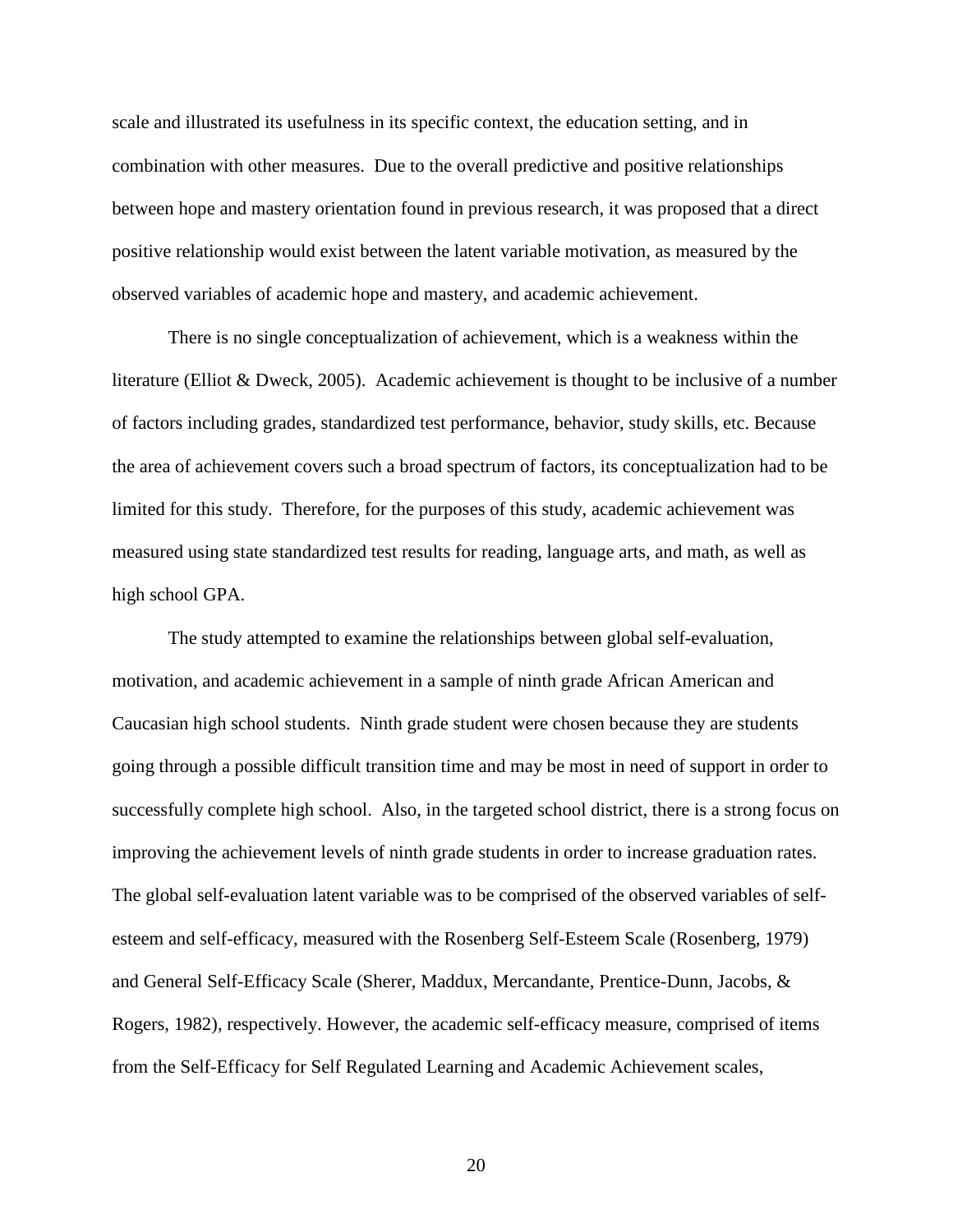developed by Zimmerman, Bandura, and Martinez-Pons (1992) was also collected and used due to a lack of a sufficient number of responses on the General Self Efficacy Scale.

Mastery goal orientation and academic hope were the observed variables used to comprise the motivation latent variable. Mastery goal orientation was measured using the Achievement Goals Scale - Revised (Elliot & Murayama, 2008) and academic hope was measured using six academic items from the Domain-Specific Hope Scale - Revised (Shorey & Snyder, 2004). All of the measures selected have been validated and found to be reliable (See Chapter 3 for specifics). Academic achievement was measured with students' scores on the Georgia Criterion Referenced Competency Tests (Reading, English/Language Arts, and Math sections) and high school GPA. Measures were administered in a survey format in paper and pencil format, after parental consent was signed and returned by the student's parent/guardian.

The following research questions and structural model were developed based on the presenting problems and previous theoretical research.

*Research Question 1*: Will the single model depicted in Figure 1 define the relationships (pathways) between the latent variables of motivation, global self-evaluation, and academic achievement for all students?

 A single model was proposed to be examined because it is possible that the proposed model would not define the relationships between the latent variables for all students because there should be differences between the responses on the measures between ethnicities. However, it was hypothesized that the model would fit regardless of possible ethnic differences to be examined in Research Questions 2 and 2a. This was hypothesized because motivational measures have been found to be predictive of achievement in spite of ethnicity to support the path from motivation to achievement (Elliott, 1999; Elliot & Church, 1997; Harackiewicz,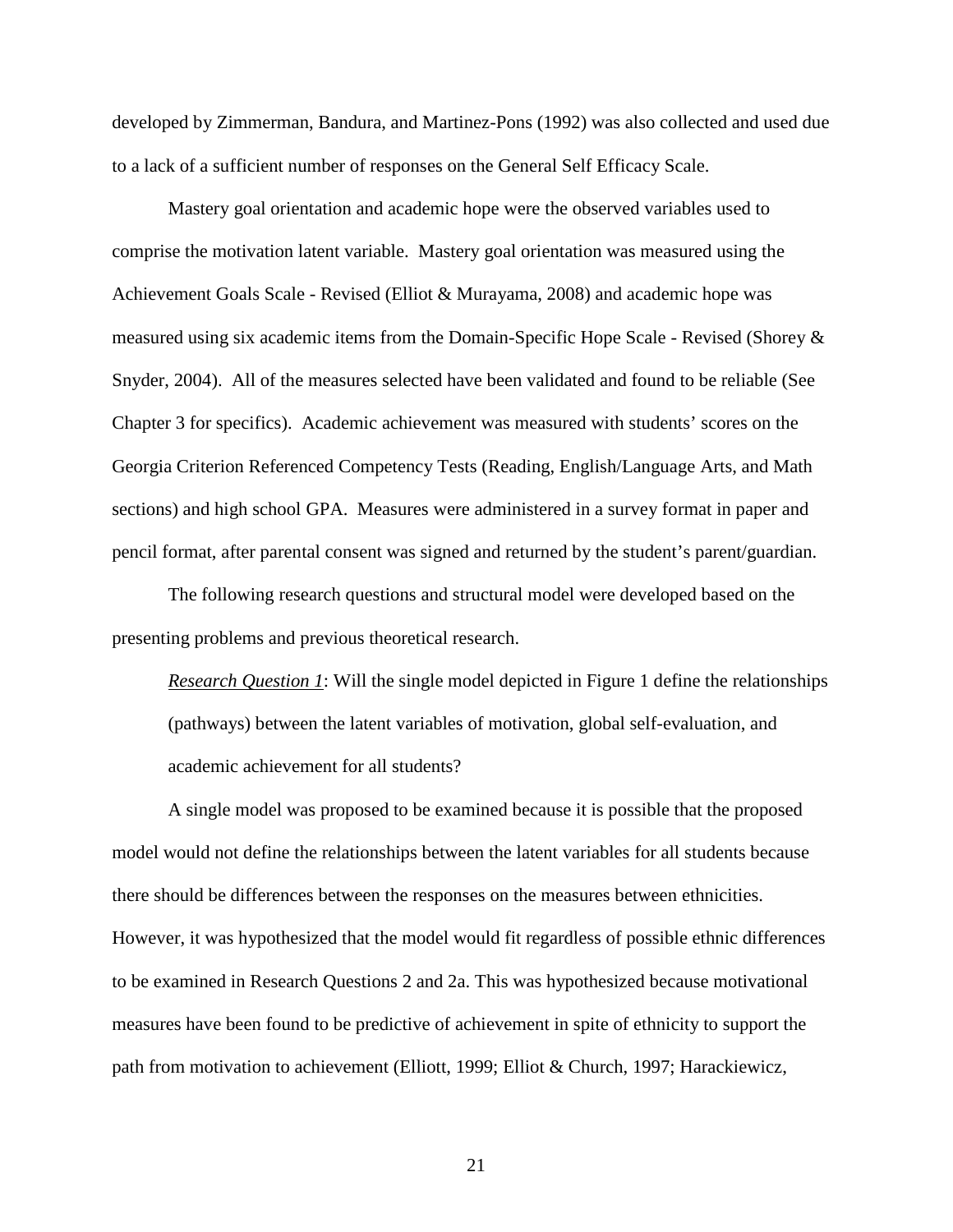Barron, & Elliott, 1998; Harackiewicz, et. al, 2002; Lopez, 1999; Lopez, Bouwkamp, Edwards, & Teramoto-Pediotti, 2000; McDermott & Snyder, 2000; Mehlbach, 2006; Skaalvik, 1997; Snyder, et al., 1991; Tanaka & Yamauchi, 2000; Urdan, 2004). Self-evaluation has research to support its direct and indirect relationships with academic achievement for both ethnicities as self-esteem has demonstrated moderate, positive correlations with academic achievement (Baumeister, Campbell, Krueger, & Vohs, 2003) and self-efficacy has been found to be predictive of academic achievement (Bong, 2001; Meece, Wigfield, & Eccles, 1990).

*Research Question 2:* When examined separately, what are the similarities and differences in the fit of the proposed model (See Figure 1) between the African American sample and the Caucasian sample?

*Research Question 2a***:** If the model differs in terms of fit for the African American and Caucasian samples, where are the differences?

It was predicted that there may be differences in the models based on previous research conducted by Raineri (2007) and literature that indicates different relationships between the proposed measures and academic achievement based on ethnicity. For example, research tends to illustrate that African Americans hold positive views of the self regardless of achievement outcomes, although this is disputed by (Graham, 1994). Therefore, it was hypothesized that the predicted model would not reflect the relationships between the African American and Caucasian samples.

*Similarities.* It was proposed that some similarities would occur in the existence of paths between latent variables. For the both samples, motivation was predicted to be directly predictive of academic achievement because of its strong predictability in previous research. It was also predicted that the global self-evaluation variable would be mediated through motivation since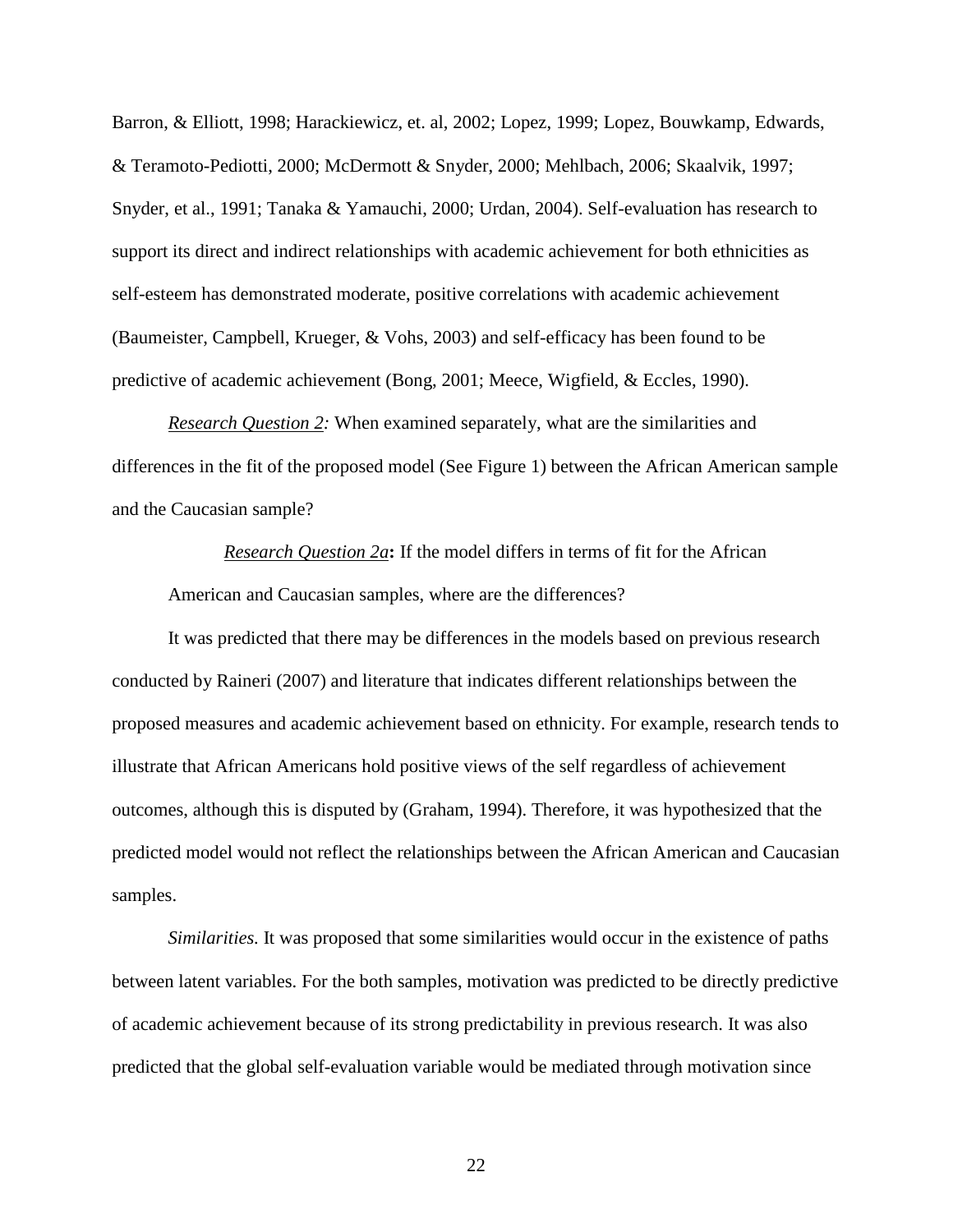many of the observed variables (i.e., academic hope, mastery approach, and performance approach) comprising the motivation latent variable have been found to be predictive of academic achievement (Elliott, 1999; Elliot & Church, 1997; Harackiewicz, Barron, & Elliott, 1998; Harackiewicz, et. al, 2002; Lopez, 1999; Lopez, Bouwkamp, Edwards, & Teramoto-Pediotti, 2000; McDermott & Snyder, 2000; Mehlbach, 2006; Skaalvik, 1997; Snyder, et al., 1991; Tanaka & Yamauchi, 2000; Urdan, 2004) more frequently than self-evaluation variables, such as self-esteem.

*Differences.* Based on a review of how ethnicities learn that indicated Caucasian students strive for higher levels of individual achievement, it was proposed that the path coefficient for motivation to achievement will be stronger for Caucasian students. The path was also found to be stronger for Caucasian students in a pilot study conducted by Raineri (2007) in which this was the biggest difference between the ethnic models.

In order to ensure that the proposed differences are based on ethnic differences and not socioeconomic status (SES), a measure of social class was obtained and examined to rule out SES as a confounding factor. It was believed that there would not be significant differences in social class between ethnicities because the area of data collection has variable levels of social class within schools.

#### Limitations of the Study

The current research was proposed as an effort to add to the educational psychology literature by conducting a study which includes numerous variables (i.e., motivation, selfevaluation, and academic achievement) in an attempt to create a possible model of relationships using structural equation modeling. However, there were limitations to the study. First, the proposed model did not incorporate all possible measures of motivation, self-evaluation, and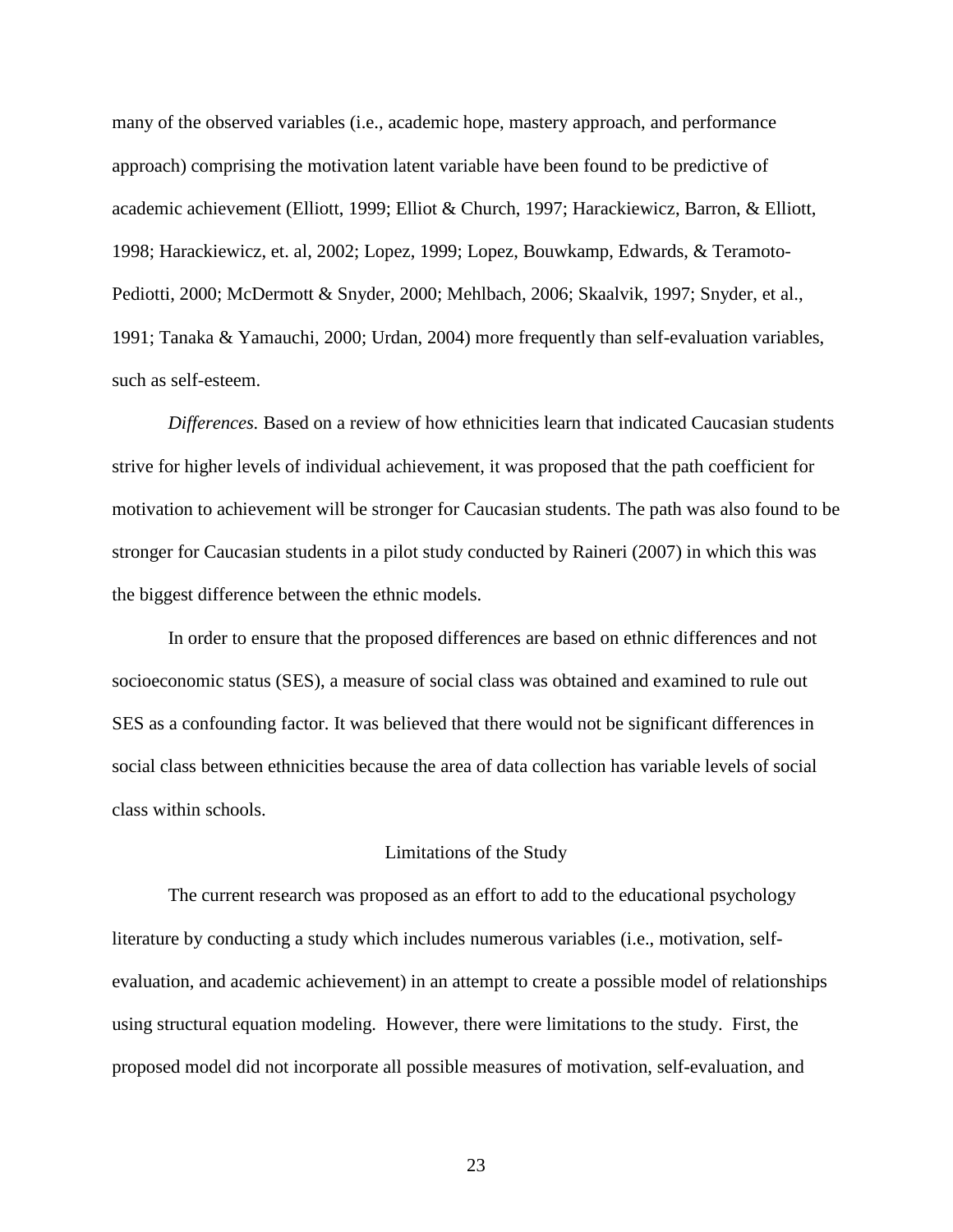academic achievement. The motivation latent variable was limited to mastery and performance orientations and academic hope. Examples of some other measures that may have an affect but were not included are general hope and optimism. The self-evaluation variable was comprised of a global measure of self-esteem and self-efficacy as well as a task specific measure of selfefficacy. Other types of self-evaluation, such as self-concept, were not addressed within this research. Last, the academic achievement variable was narrowed by only including academic test scores and GPA. It may be helpful in future studies to expand the definition of academic achievement to include items such as attendance, problem solving skills, and behavior variables.

 A second limitation was that the sample for the study is of ninth grade students. Although this is a time of transition and a critical period to focus on, it may be beneficial to conduct the study with students in multiple grades. This study was not longitudinal, which is another limitation. With a longitudinal study, the research may be more powerful and provide more insight to how adolescents approach and beliefs of academic achievement change over time. Finally, the sample was limited to examining African American and Caucasian student differences. It was unlikely that another large sample would be available to collect data from another ethnic group, which is why these two groups were proposed. However, additional research needs to be conducted using samples of individuals of Hispanic, Asian American and other ethnic backgrounds.

 Another limitation was that ethnic identity was not included as a measure within the proposed model. It was suggested by Graham and Hudley (2005) that ethnicity can affect motivation, in general. Based on this it was proposed by Campbell, Barry, Joe, and Finney (2008) that ethnic identity may play a role in achievement goal orientation. However, not much research has been conducted examining the possible differences. Of the research available, it has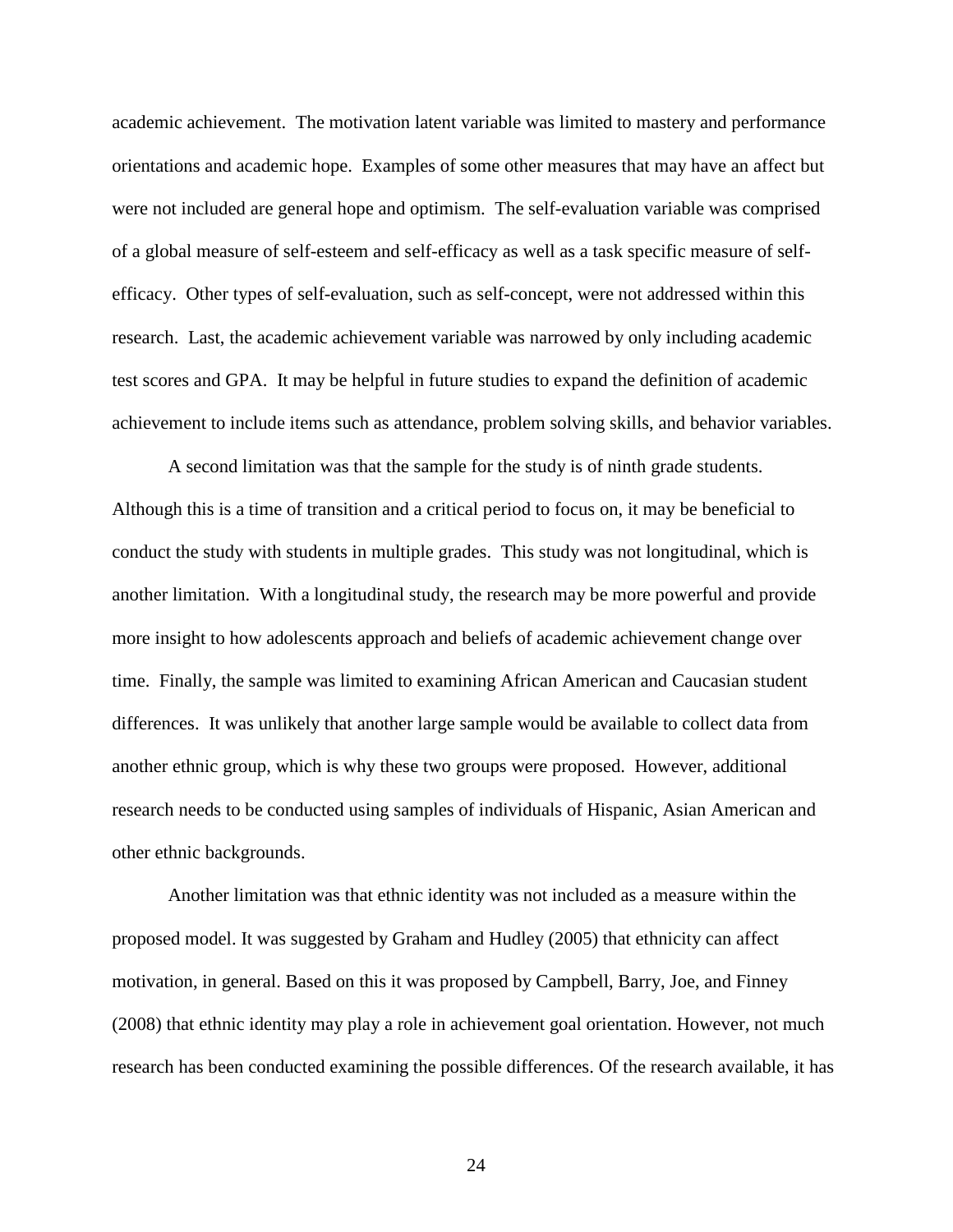been noted that there are differences in goal adoption based on ethnicity (Freeman, Gutman, & Midgley, 2002) and gender (Middleton & Midgley, 1997). No research specifically examines differences between ethnicities using a measure of ethnic or racial identity, rather the classification the individual indicates that they belong to. Due to its possible effects on measures of motivation, and the already illustrated differences in academic achievement in previous research (Freeman et al., 2002; Mickelson, 1990; Morgan & Mehta, 2004; Orr, 2003), ethnic identity should be considered as a variable in future models of achievement.

#### Implications of the Study

This study has a number of implications in the field of educational and school psychology. Specifically, this study provides information on the differences of motivational and self beliefs on achievement between ethnic groups using a high school sample. Most research conducted with a number of the measures used is done with college students. This study provides other researchers with a wider range of knowledge on how these measures predict and relate to achievement in a younger population.

It was hoped that this research would have direct implications for the classroom. Results of this study can provide teachers and other educational professionals with information on what motivates students' learning and achievement. By examining the differences between ethnicities, it may be possible to intervene with students in the ninth grade before they experience failure in high school and consider dropping out of school. It is essential to target students their first year in high school because this year sets the tone for the students' high school career.

This study also provides researchers and educators with a possibility to consider prevention of drop-out at an earlier time in the students' school careers by promoting motivation and positive self-beliefs before high school. By illustrating that motivation is predictive of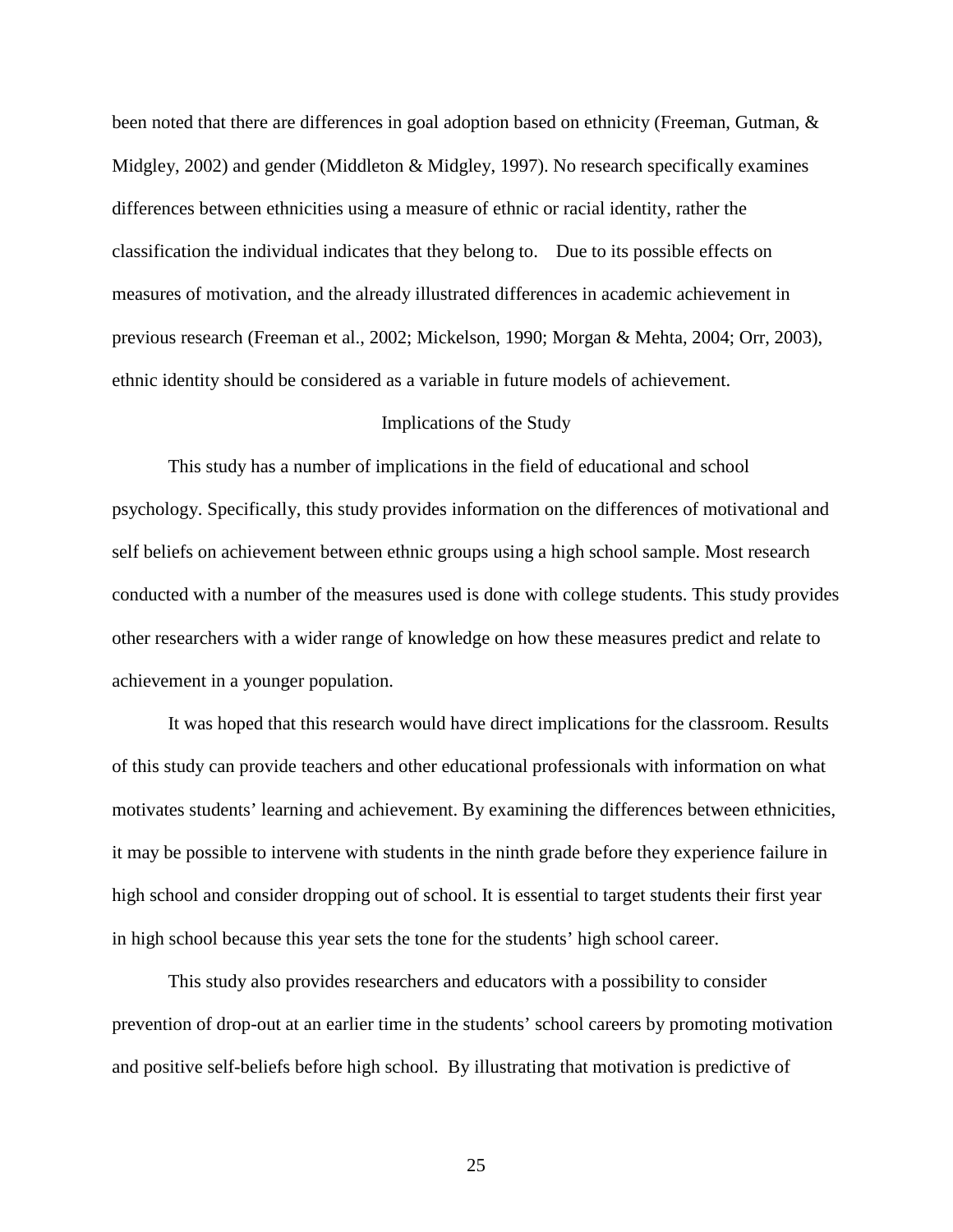achievement, this study drives future research to examine motivation, self-evaluation, and achievement at earlier ages. It is also plausible that intervention or preventative materials can be developed in order to promote the appropriate constructs within individuals in order to create the best opportunities for positive achievement outcomes.

Overall, the current study has implications for the fields of motivation and achievement. It can further research within these areas using a younger population. It can lend suggestions for how to view students' approaches to achievement. Also, it can encourage consideration of when motivation and self-beliefs should be addressed in order to affect academic achievement and, hopefully, cultivate the creation of prevention and/or intervention programs in order to improve educational environments that foster academic achievement in different ways.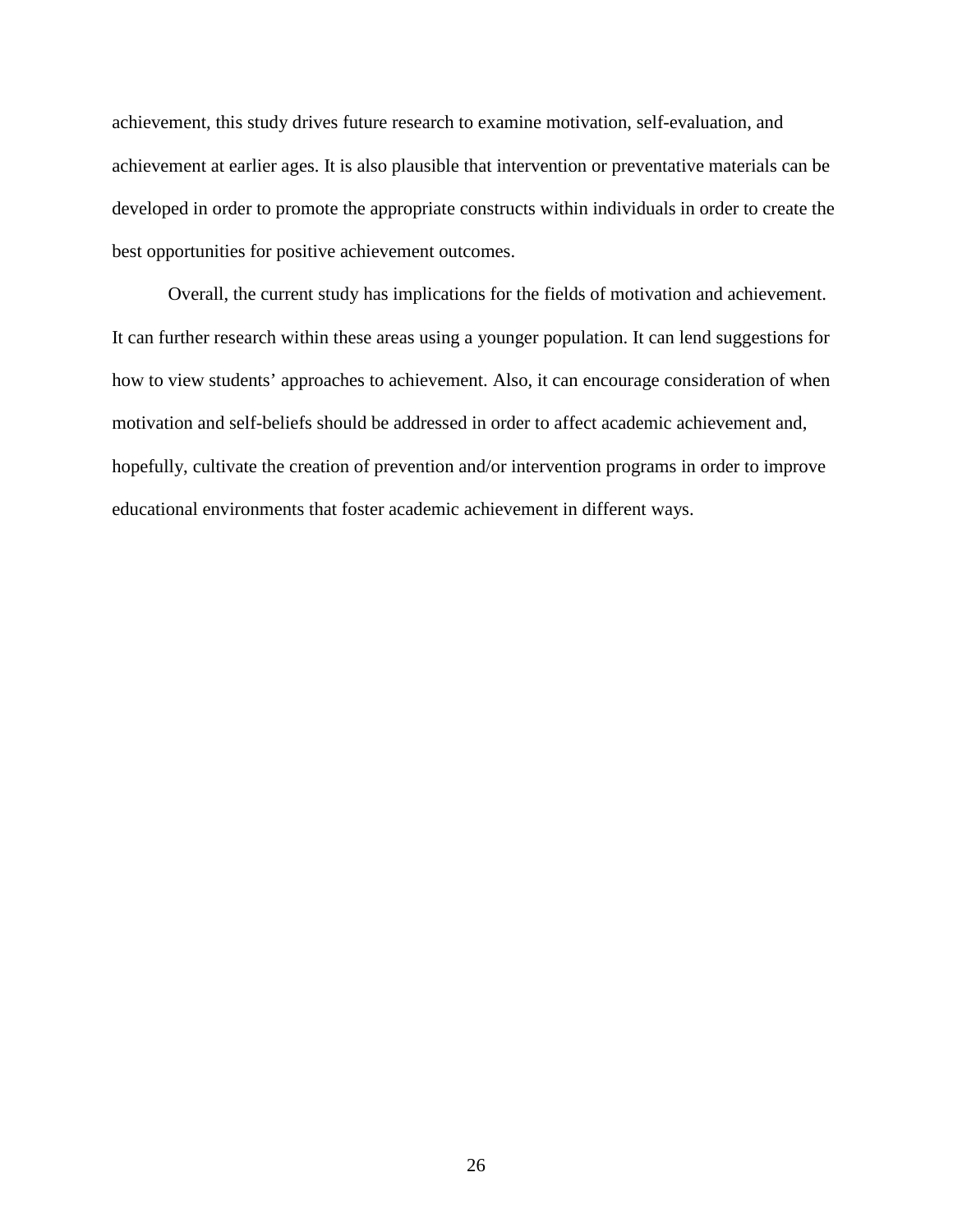# CHAPTER 2

# LITERATURE REVIEW

 The following literature review attempts to provide a comprehensive review of the most current and historically important research available in the field. It provides a summary of previous research on the topics that are central to the current study. This section presents results of past research on adolescents and achievement, the effects of ethnicity in education, and motivation and self-evaluation variables. It also reports the results of a pilot study conducted by the current investigator that led to the present study.

# Adolescents and Academic Achievement

Adolescents spend a majority of their time in school or engaging in school-based activities. For this reason alone, it is relevant to examine adolescents in their regular environment, the educational setting. Further, the academic achievement of adolescents has been a national concern since the release of *A Nation at Risk* by the National Commission on Excellence in Education in 1983. Research has presented a number of reasons for promoting academic achievement in adolescents. In general, positive academic performance and achievement is related to one's future outcomes. It is more probable that students with higher levels of academic achievement are will graduate from high school and attend a higher education program (Eccles, Vida, & Barber, 2004; Englund, Egeland, & Collins, 2008; Miceli, 2009). Academic achievement, in terms of performance and attainment, is reported to be a predictor of later life outcomes, including income, employment, and wages and earnings (Nebitt, Lombe, LaPoint, & Bryant, 2009; Ou & Reynolds, 2008; U.S. Census Bureau, 2005). For example,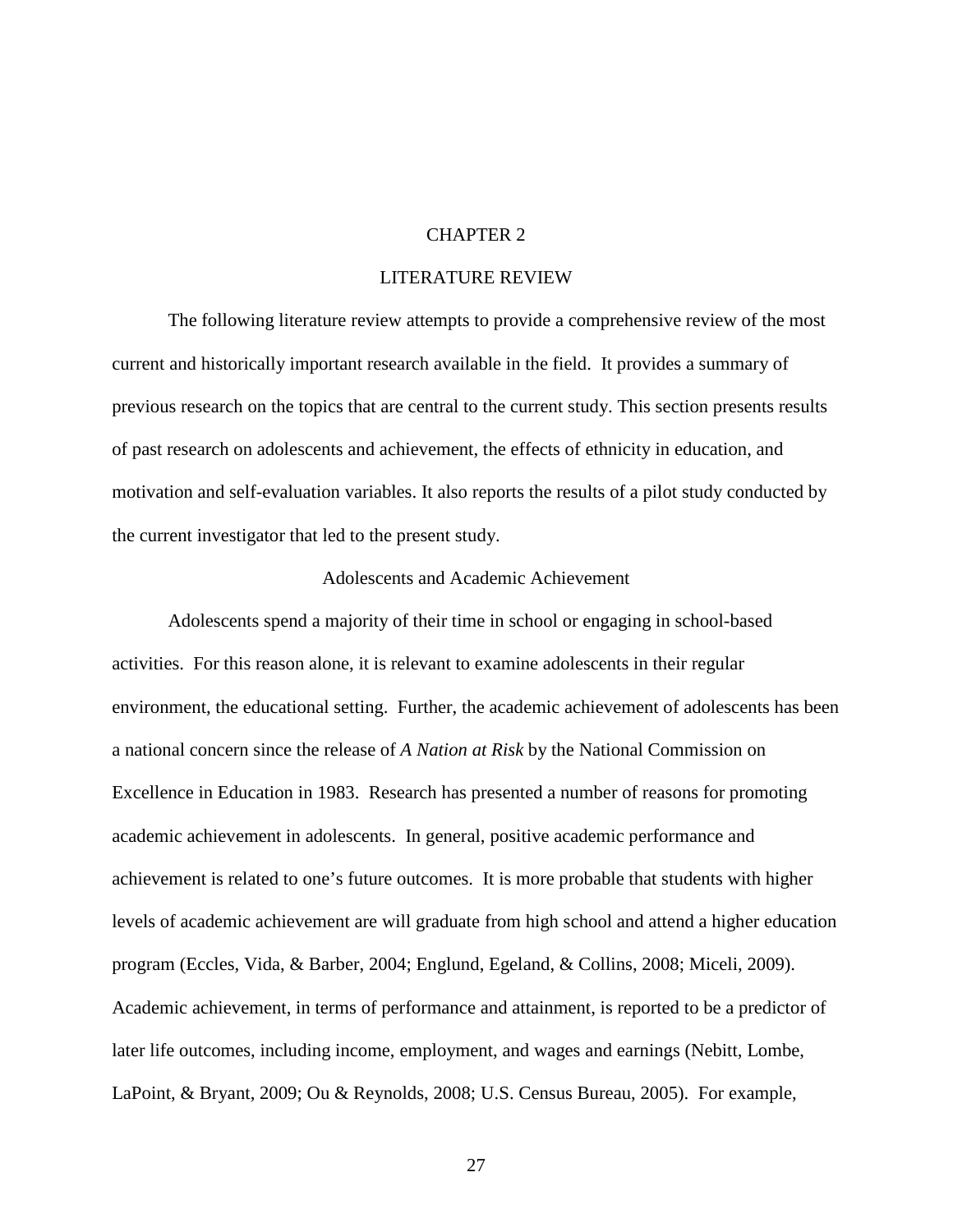students who acquire adult literacy skills and are able to perform these skills when assessed earn higher job wages (Blau & Kahn, 2000). Additionally, doing well academically has also been found to have a positive short-term impact on social and emotional well-being (Redd, Cochrane, Hair, & Moore, 2002). In a study of Cacuasian males followed from age 6 to 23, higher academic achievement was found to be promoted by participation in school activities and school identification (Veronneau, Vitaro, Pedersen & Tremblay, 2008). Further, Veronneua and colleagues (2008) noted that engaging in academic activities and having positive school identification therefore results in positive social and emotional identities and high school graduation. Overall, it has been suggested academic achievement and educational outcomes prepare adolescents and predict the successfulness of adolescents for adulthood (Redd, Brooks, McGarvey, 2001).

#### Ethnicity in Education

There is a great amount of ethnic diversity in the educational setting. The effects of ethnic diversity within education vary, but issues concerning ethnicity in the schools have occurred throughout history. Segregation plagued school districts for years before the decision of *Brown v. Board of Education of Topeka, Kansas* (1954), for a number of following years until the passing of the *Civil Rights Act of 1964,* and court ordered control over schools to end segregation. Today, school systems face different difficulties surrounding ethnicity. The first issue is the increased population of minority individuals in the classroom. The second is the achievement gap that continues to exist despite continued efforts to teach all students.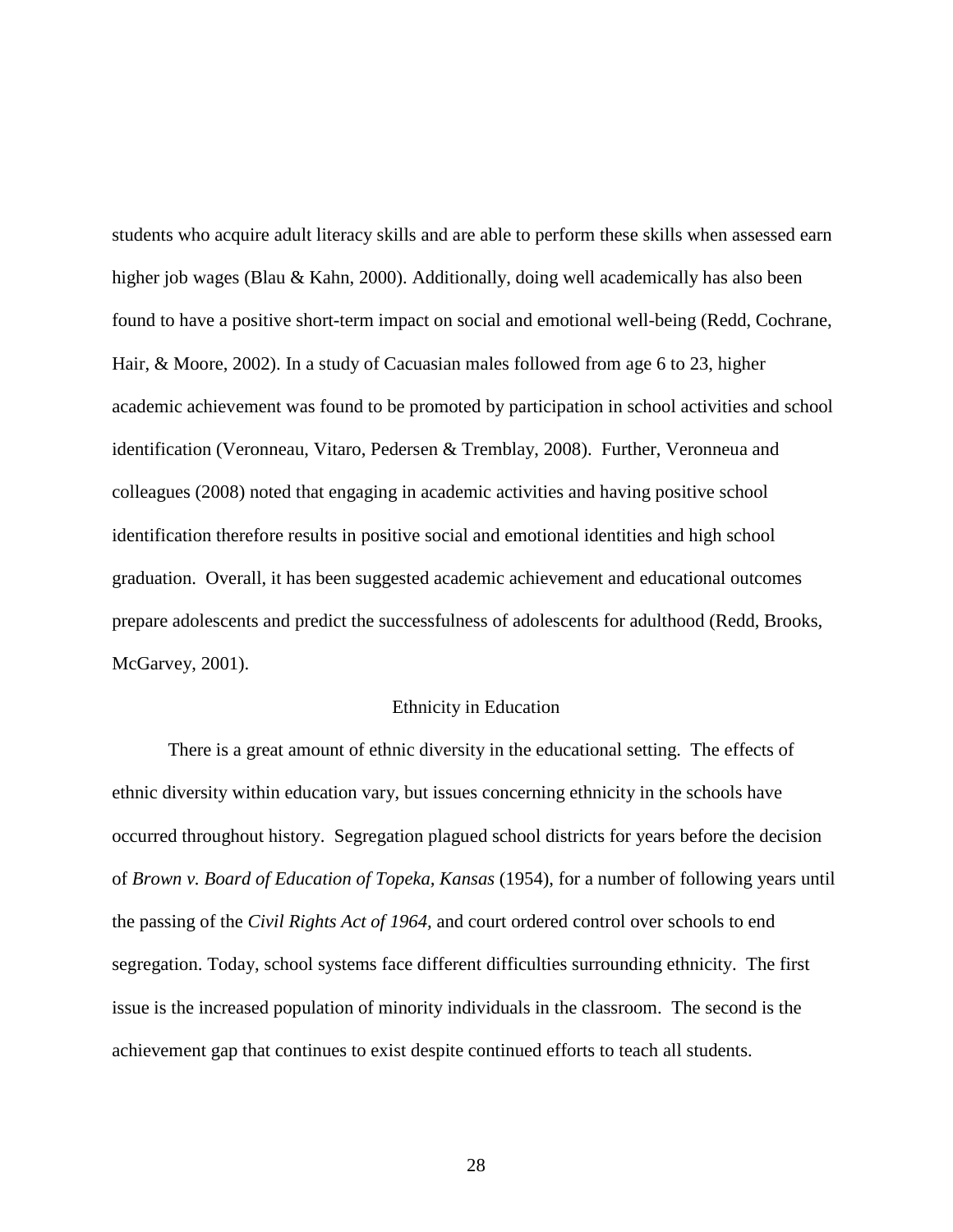# *A Growing Population*

Projections of a changing population have been made for over ten years. A report compiled by the Economics and Statistics Administration and the Bureau of the Census projected changes in the national population (Day, 1996). The report indicated that the elementary and secondary school aged population (5 to17 years) was predicted to grow from 49 million to 52 million in 2000 and to 69 million by 2050. More recent research reports that public school enrollment is expected to reach about 49.8 million students in 2008, increasing 2.6 million students from 2000 (Planty, Hussar, Snyder, Provasnik, Kena, Dinkes, et. al, 2008). Projections have been made suggesting that the total enrollment in elementary and secondary education will increase 10 percent from 2005 to 2017 (Hussar & Bailey, 2008). Specifically, Hussar and Bailey (2008) indicated that high school enrollment increased 26 percent from 1992 to 2005 and may increase another 4 percent by 2017. This suggests there is a need to focus research efforts on school aged populations.

Research reports provided by the United States Census Bureau (2005) indicate that the minority population in the United States is increasing. With this increasing population, more minority individuals will be entering the public school system. A number of the individuals enrolled in school are likely to be ethnically diverse. As more minority individuals enter the school system, there will be a strong need to ensure that all students are achieving to their highest potential. Day (1996) highlighted that the non-Hispanic Caucasian population would decrease to 53 percent in 2050, as of 2006 it has decreased from 78 to 57 percent (Planty, et.al, 2008). The African American population was predicted to double in size by the middle of the century to approximately 61 million individuals and continue to increase. Individuals of Hispanic origin are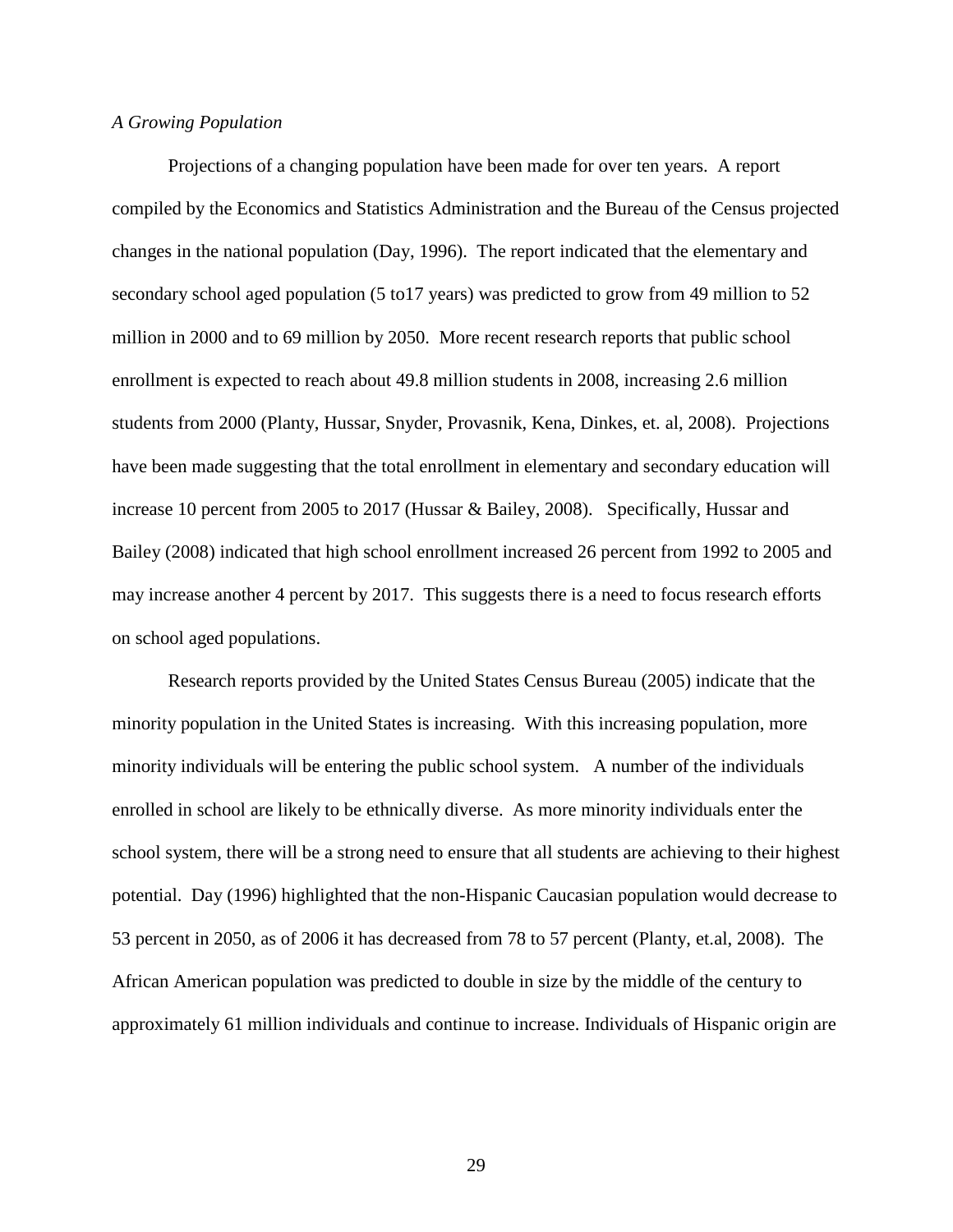reported to be of the ethnic group that will contribute most to the growing population of the United States (Day, 1996).

Data retrieved from the U.S. Census Bureau (2005) indicated that school enrollment according to ethnicity has increased from 1980 to 2005. School enrollment was reported for the years of 1980, 1990, and 2005. Results illustrated a rise in school enrollment for all reported ethnicities (Caucasian, African American, and Hispanic origin). Planty and colleagues (2008, p. 10) reported that the percentage of ethnic minorities enrolled in public schools have increased from "22 percent in 1972 to 31 percent in 1986 to 43 percent in 2006." As of 2006, Hispanic students were reported to account for 20 percent of public school students and African Americans only 16 percent (Planty, et. al, 2008). The researchers further noted that there are regional differences, with larger populations of minority students present in the south and the west.

The U.S. Department of Education and the NCES conducted the Public Elementary/Secondary School Universe Survey in 2004-2005. Data was presented by KewalRamani, Gilbertson, Fox, and Provasnik (2007) which indicated that minority students typically attend schools with a higher minority population. For example, the survey reported that, for African Americans, when the minority population was less than 25 percent only 9 percent of the population was African American; if the population was more than 75 percent minority, there was a 52 percent African American population. Similar results were found for Hispanic students. As the number of minority individuals increased, so did the proportion of African American and Hispanic students. Overall, research on the United States population reported that the number of ethnic minorities in the public schools is increasing. With an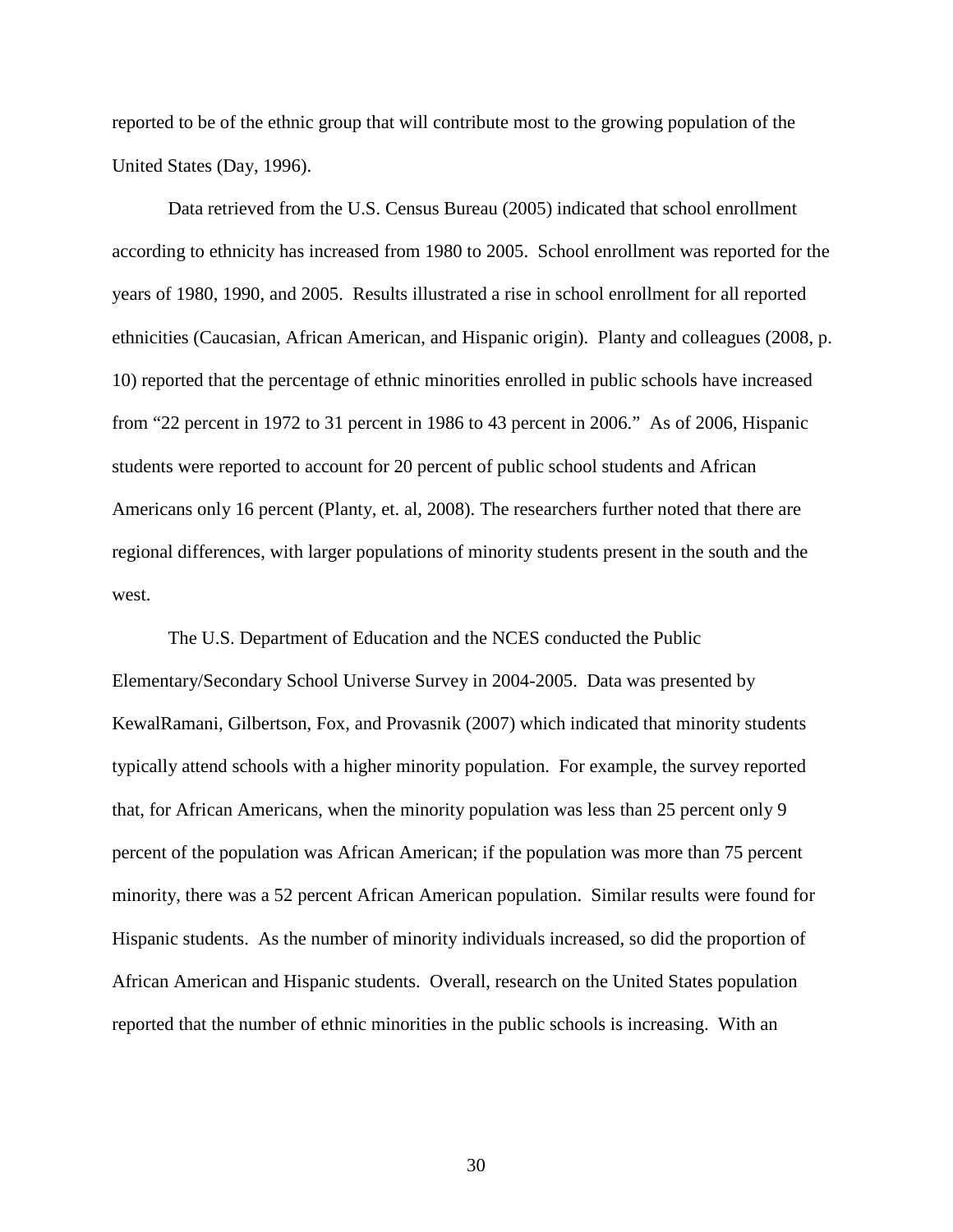increasingly diverse population of students, there is a need to focus research on the adolescent population in order to assist in improving academic and life outcomes for all individuals. *The Achievement Gap* 

Research dating as far back as the 1970's has investigated the achievement gaps present between minority and Caucasian students. Trusty, Mellin, and Herbert (2008) may have stated it best by stating that achievement gaps "are an enduring, pervasive, and multifaceted phenomenon (p. 1)." National data has been examined and reports repeatedly indicate continuing gaps in academic achievement.

The National Assessment of Educational Progress (NAEP) is a resource that tracks academic achievement trends over time through the administration of achievement tests in mathematics and reading to a nationally representative sample of individuals ages 9, 13, and 17 (Perie, Moran, & Lutkus, 2005). The most recent long term trend assessments reported by NAEP are from the 2003-2004 school year, which are compared to previous test results from 1999 and earlier. As noted in the introduction, Caucasian students have historically been outperforming African American and Hispanic students in reading and math assessments and gaps in achievement scores continue to exist (Perie et. al, 2005; KewalRamani et. al, 2007; Planty, et. al, 2008). Although African American student scores have increased in reading and math since 1971 and the difference in scaled scores between African Americans and Caucasians have decreased, Caucasian students continue to outperform (Perie et. al, 2005).

Research reported by Planty and colleagues (2008) indicated that according to NAEP data, the achievement gap on reading and math assessment between African American and Caucasian students in the  $4<sup>th</sup>$  grade was smaller in 2007 than any other assessment year; however for 8<sup>th</sup> grade students there were not measurable differences between African Americans and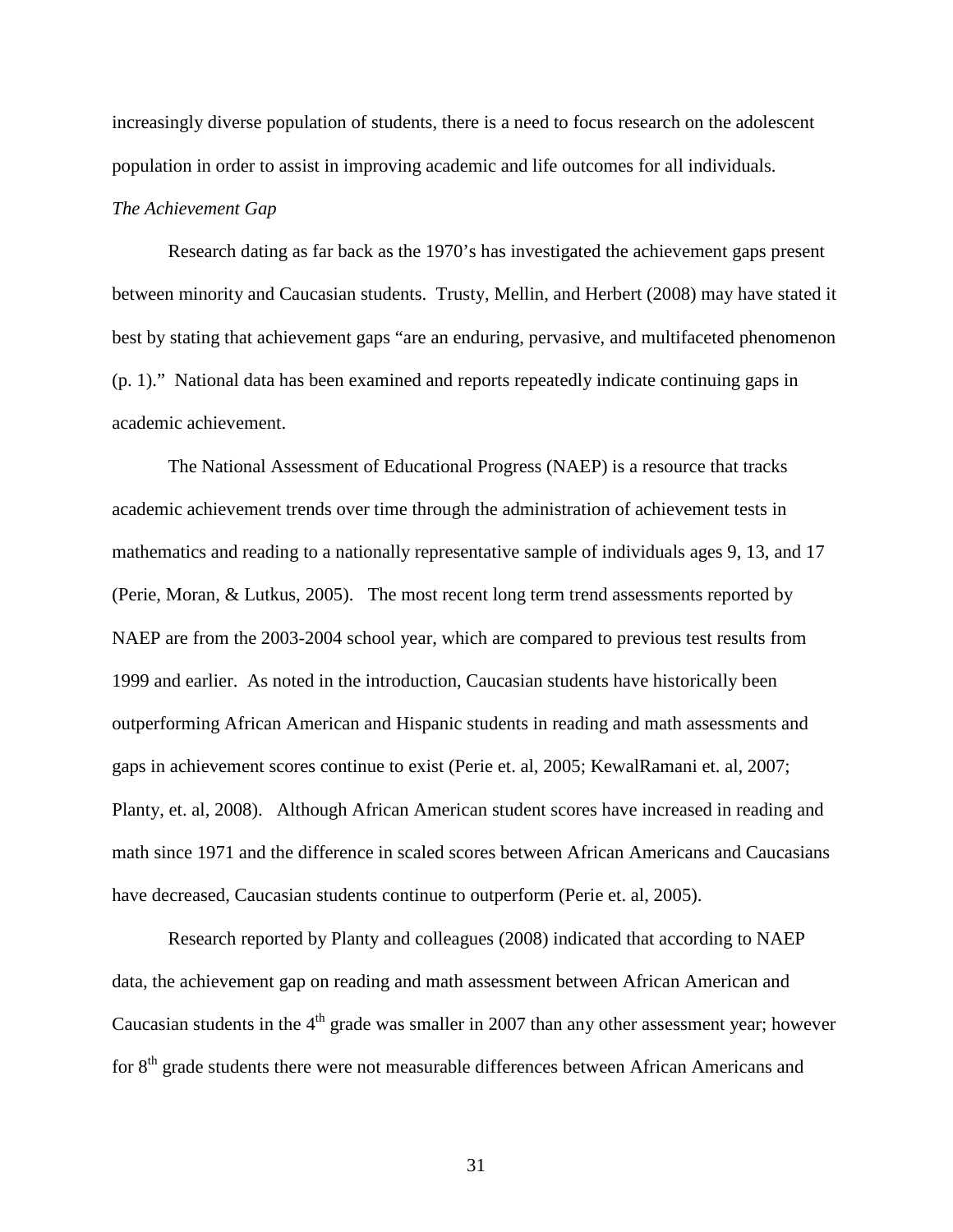Caucasian students. Similarly, results stated that there were no measurable differences in math or reading for  $4<sup>th</sup>$  and  $8<sup>th</sup>$  grade Hispanic students compared to Caucasians; Hispanics are still underperforming.

Noguera (2008) stated "disparities in student achievement are reflected in graduation rates" (p. 97). And the total number of high school graduates from public schools has increased from 1992 to 2005 and is projected to increase again approximately 8 percent by 2017 (Hussar & Bailey, 2008). However, a review of a number of indicators of student persistence in school indicated that Hispanic and African American students had more school absences (3 or more) compared to Caucasian, Asian/Pacific Islander, and American Indian/Alaska Native counterparts (KewalRamani, Gilbertson, Fox, & Provasnik, 2007). Further, the researchers noted that the more school absences an individual had impacted performance on the NAEP math assessment; thus, with higher rates of absences, only 30 percent of African American students and 40 percent of Hispanic students obtained scores at or above the basic level on the standardized assessment.

Other indicators of student persistence that are reported to affect achievement are retention, suspension, expulsion, and dropout. When ethnicities were compared for students in kindergarten through  $12<sup>th</sup>$  grade, results illustrated that African American students in the public schools had the highest percent of retention (17.1%), suspensions (19.6%), and expulsions (5.0%), followed by Hispanic students with 10.6%, 10.4%, and 1.4% respectively, compared to their Caucasian, Asian, and American Indian counterparts (U.S. Department of Education, 2003). Status dropout rates are reported to illustrate the number of individuals within an age group (16- 24) who have not completed high school or obtained a GED (Planty, et. al, 2008). Dropout rates were examined by KewalRamani and colleagues (2007) and results suggested that Hispanic individuals have the highest level of dropout since 1989 at 22.4% in 2005, followed by American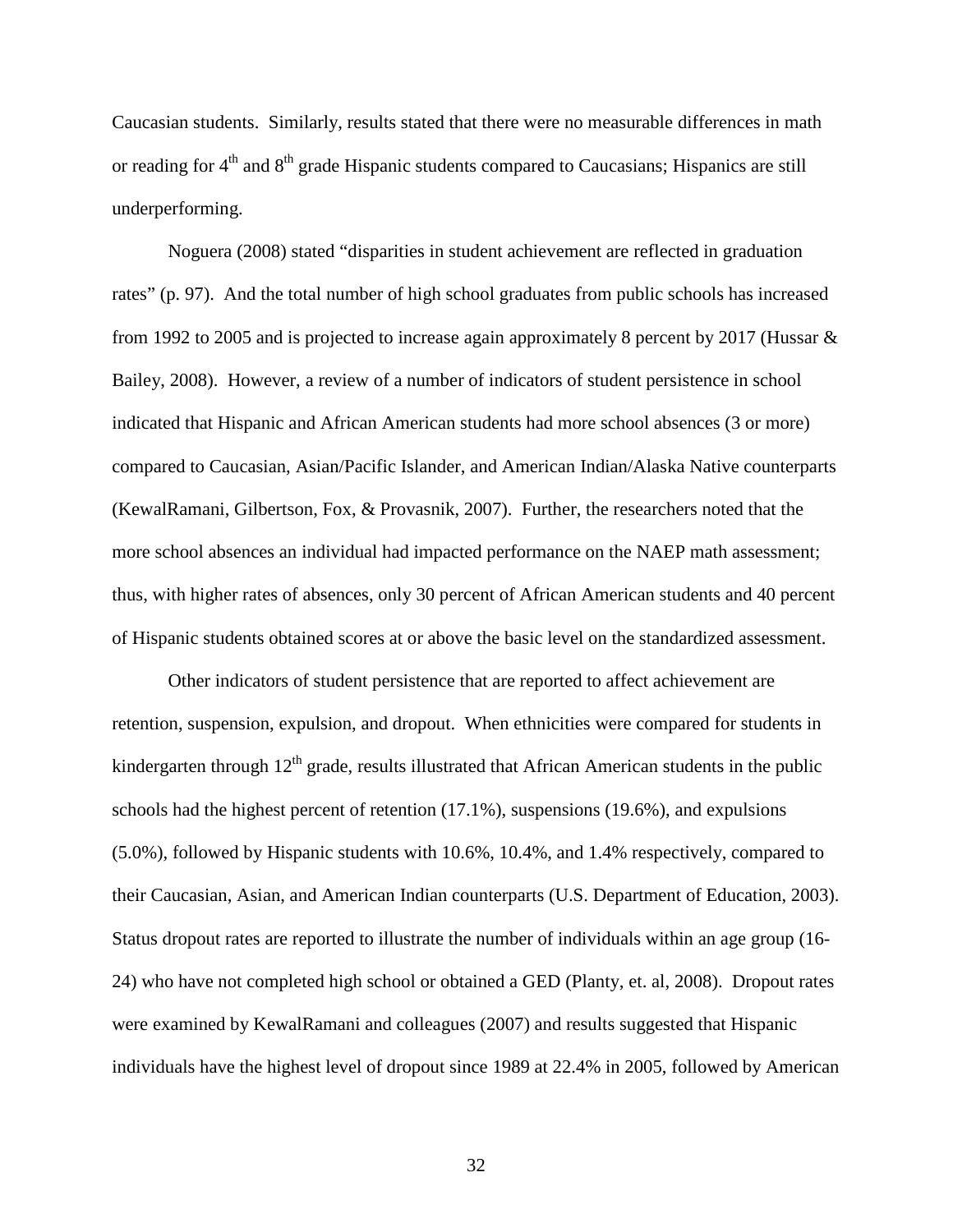Indian/Alaska Natives (14.0%) and African Americans (10.4%); while Caucasian students were reported to have 6% of individuals between 16 and 24 being high school dropouts. As of 2006, Hispanics still accounted for the greatest percentage of dropouts, 22%, compared to 11% of African Americans, and 6% of Caucasians (Planty, et. al, 2008). Each of these indicators illustrates that minority individuals do not fare as well as their Caucasian counterparts in many areas concerning academic achievement. Thus, the research supports the need to assist minorities in the school setting in order to improve student persistence which influences academic achievement.

Research examining the achievement gap between minority and majority populations discusses possible factors contributing to the existing disparities. Noguera (2008) indicated that ethnicity is most commonly considered to be the reason for poor academic performance due to theories promoting the general belief that minorities, specifically African Americans and Latinos, are inferior to Caucasian individuals in terms of intelligence. He also noted a number of other theories suggesting similar beliefs and ideas about the inferiority of minorities. Other literature has indicated that student beliefs and perceptions affect academic performance, as well as school identification, teacher expectations, and stereotypes. A review of this literature provides support for the need to examine student motivation and self-beliefs in regards to achievement skills and abilities and may offer insight as to why students exhibit certain levels of motivation and have beliefs about themselves. Again, although this research does not aim to explain the achievement gap between minority and Caucasian students, it attempts to provide an understanding as to where motivational and global self-evaluation differences may be occurring between ethnicities within the learning context.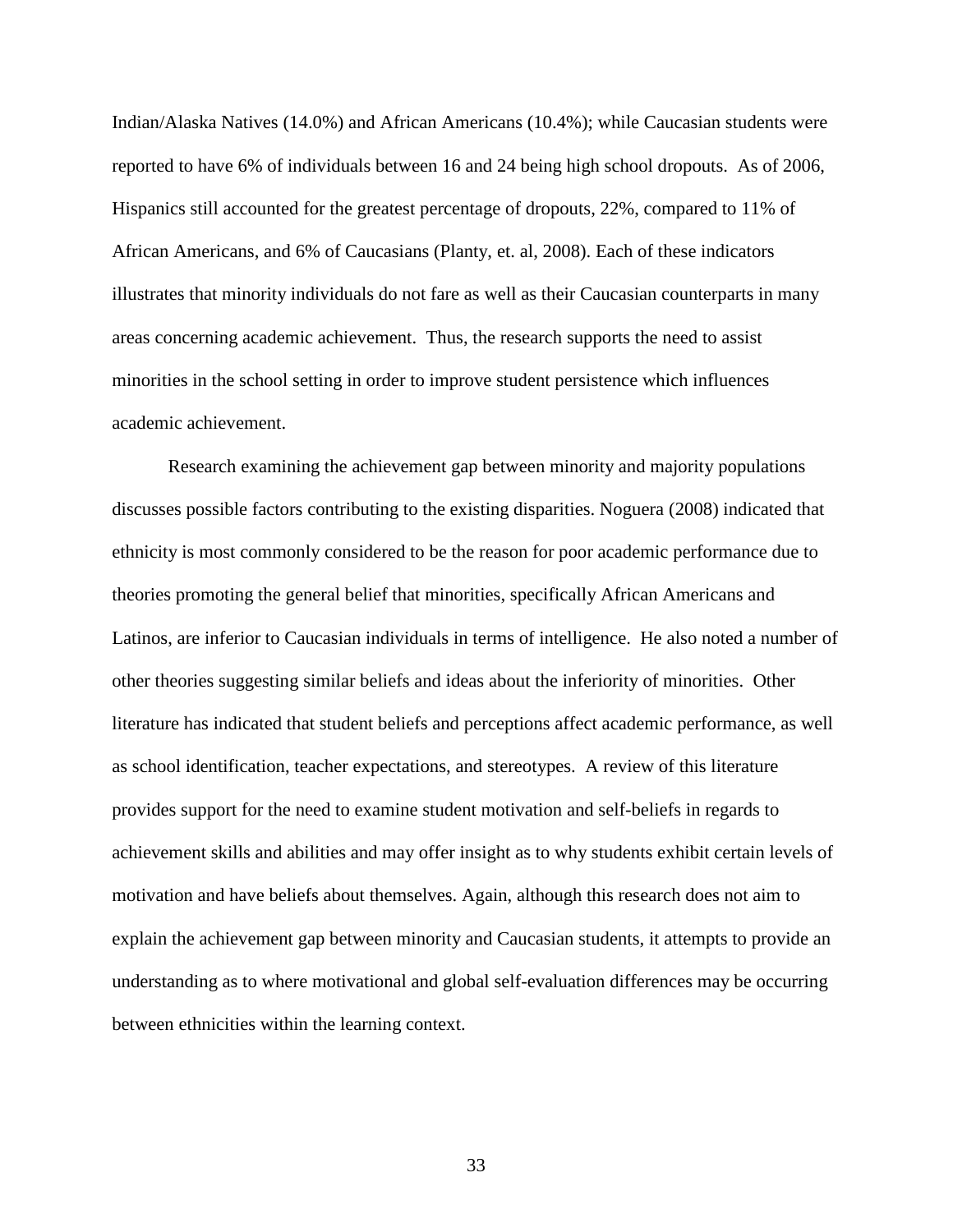*Student perceptions, beliefs and values.* Individuals' achievement is often affected by perceptions of academic outcomes. In one study examining the affects of perceptions on academic achievement between African American and Caucasian fifth grade students, Boykin, Albury, Tyler, Hurley, Bailey, and Miller (2005) found that culture had a significant affect on how fifth-grade students perceived academic success. They illustrated that African Americans were more accepting of communal achievement and enthusiastic learning (i.e., learning in groups and a non-competitive environment), whereas Caucasians were more accepting of individual and competitive achievement. That is, Caucasian students prefer to learn individually as opposed to group settings and are competitive and strive to outperform peers.

Other research has examined additional factors which influence achievement, such as the differences in beliefs and values individuals have, often based on ethnicity. Stevenson, Chen, and Uttal (1990) examined the beliefs of achievement across races and ethnicities in elementary students. They found that minority children had parents that placed more emphasis, meaning, and value on aspects of education. Graham, Taylor, and Hudley (1998) also examined the achievement values of individuals in middle school from various backgrounds through a peer nomination task. They found that middle school students most often nominated same-gender peers in terms of achievement values. For example, girls were more likely to select other high achieving girls regardless of race. Whereas, males were more likely to choose same-race peers regardless of achievement values. The minority students (African American and Latino) chose more low-achieving peers of the same race and Caucasian students made nominations similar to the girls and chose high-achieving Caucasian males.

*Stereotype threat.* The theory of *stereotype threat* (Steele & Aronson, 1995) is considered to contribute to academic disidentification and possibly promote the achievement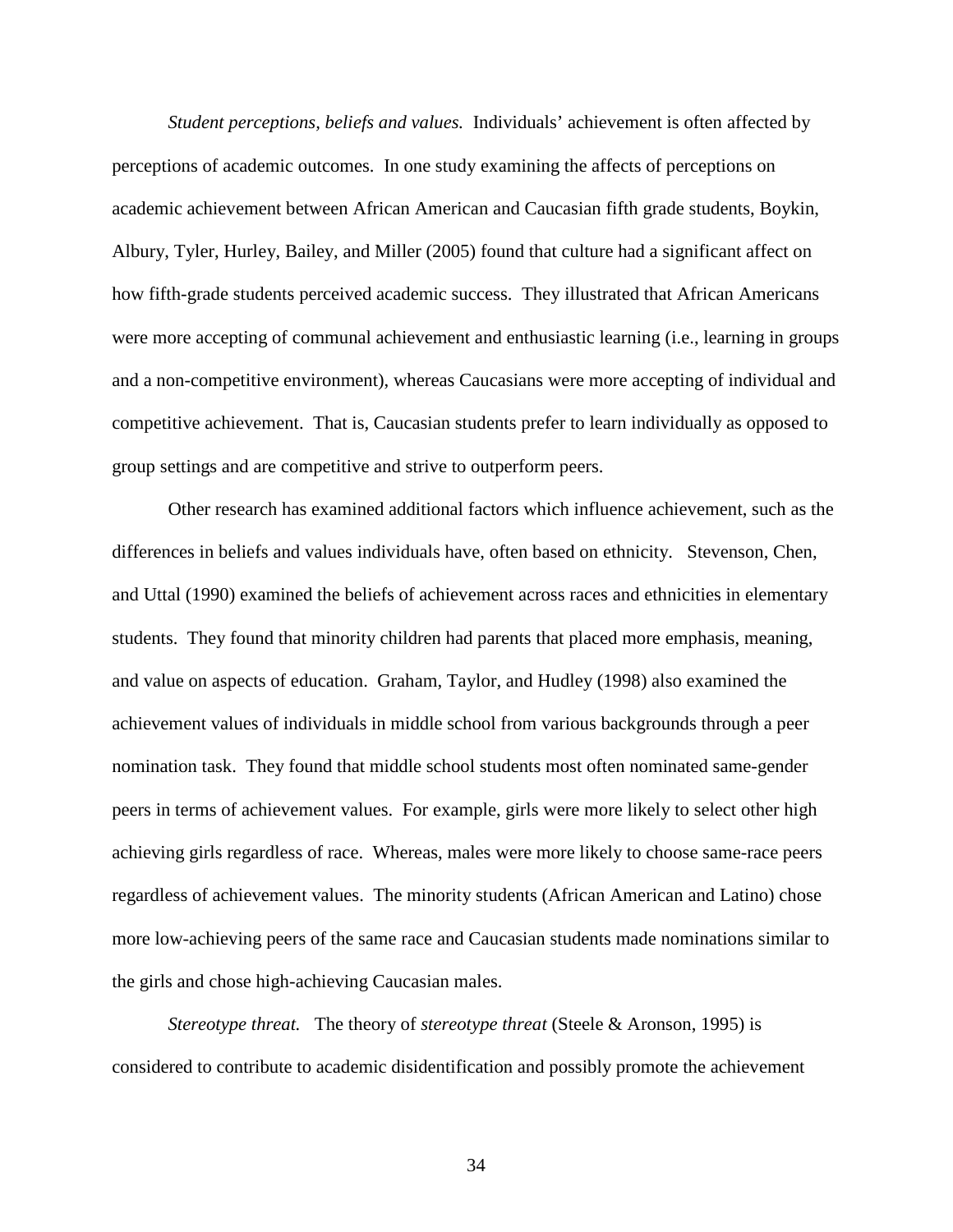gap. The theory was described as follows, "Stereotype threat is being at risk of conforming, as self-characteristic, a negative stereotype about one's group" (Steele, 1997, p.797). Steele (1997) further noted that stereotype threat is situational and can affect anyone in a group that holds a negative stereotype. Research has supported this theory for women (Cadinu, Maass, Rosabianca, & Kiesner, 2005; Schmander & Johns, 2003; Spencer, Steele & Quinn, 1999), men (Aronson Lustina, Good, Keough, Steele, & Brown, 1999), Latinos (Osborne, 2001; Schmander & Johns, 2003) and African Americans (Steele & Aronson, 1995; Stone, Lynch, Sjomeling, & Darley, 1999) in relationship to academic performance.

In a four study research project, Steele and Aronson (1995) examined the racial vulnerability of college students on verbal tasks. They found that when told the assessment was for a measure of intellectual assessment, African Americans underperformed compared to Caucasians suggesting racial vulnerability. They also found that even when the test was not diagnostic (i.e., the individual was not told the assessment was for a measure of intelligence), the presence of a stereotype posed a threat to impairing the performance of African Americans.

Osborne (2001) conducted a study to examine minority student performance on a task of academic achievement in relation to anxiety. He found that anxiety was, in part, a significant factor in mediating the relationship between race and academic performance for the Caucasian-African American and Caucasian-Latino comparisons in a cohort of senior high school students from the High School & Beyond study. When achievement was controlled for, there were significant differences in these groups in terms of the level of anxiety. There were overall significant differences between achievement scores as a function of race. Thus, even when individuals are not presented with a stereotype threat, there are racial differences in levels of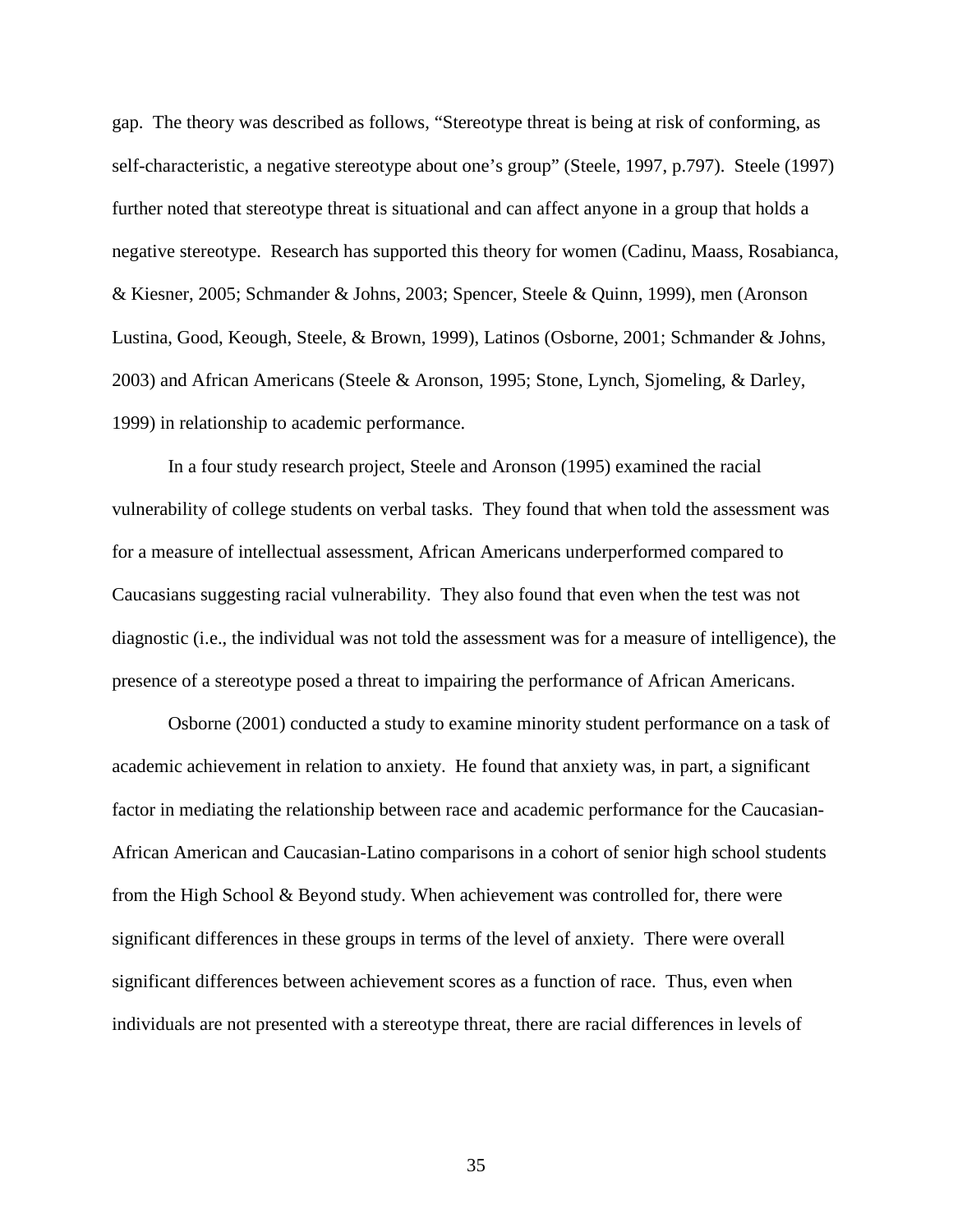anxiety present in relation to academic achievement because many students have underlying knowledge of stereotype threat and fear of conforming to stereotypes.

 Although there is considerable research concerning the negative affects of stereotyping, there are also suggestions that reversing stereotypes may affect academic performance. Walton & Cohen (2003) refer to the reversal of stereotypes as *stereotype lift*, in which the favored group is presented with a negative stereotype of the underperforming group and thus exhibit an increase in performance. Noguera (2008) suggested that examining how ethnic stereotypes are reinforced and reproduced within schools is important in evaluating the effects of race on achievement, as race may not be a significant contributing factor of achievement differences.

Mendoza-Denton, Kahn, and Chan (2008) conducted a series of studies with university students in the western U.S. to investigate whether fixed views of students' abilities can affect performance when favorable stereotypes are applied. Participant beliefs were manipulated and students were assessed on a GRE-like math task. In the first study, the stereotype for Asian students' superior performance was tested and in study 2, the performance of men versus women was examined, with the stereotype being that men outperform women in the area of math. Results supported the previous research of Walton and Cohen (2003) and indicated that emphasizing individuals' innate abilities can assist in improving academic performance.

*School identification.* School identification is often defined by engaging in positive school-based behaviors such as, "active classroom participation, high academic attendance and involvement in extracurricular activities," and emotional engagement through feelings of acceptance, value, and the belief that education is rewarding which ultimately results in higher levels of academic achievement (Honora, 2003, p. 59). On the contrary, academic disidentification is a "reconceptualization of the self and of one's values so as to remove the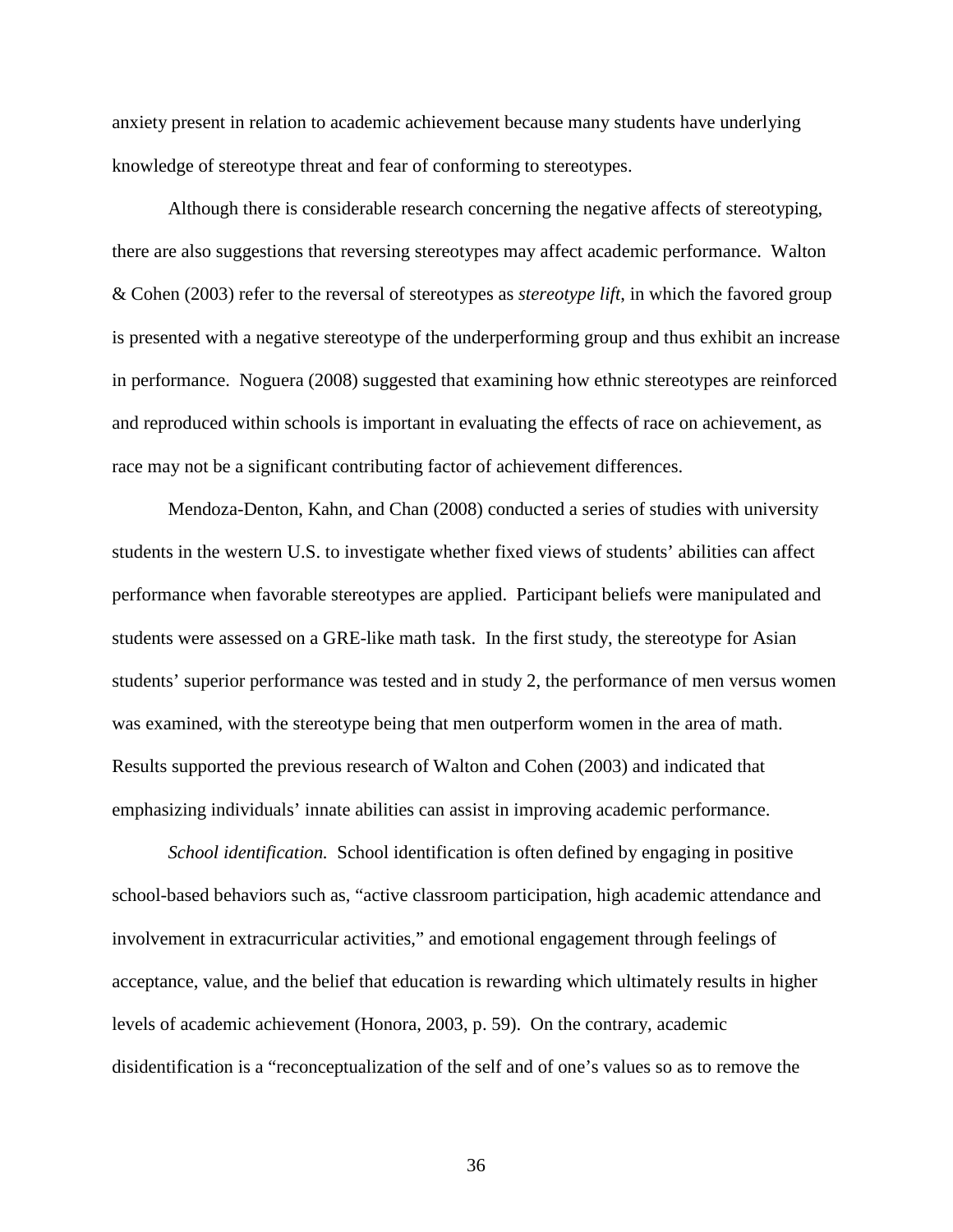domain as a self-identity, as a basis of self-evaluation" (Steele, 1997, p. 614). It has been noted that individuals disidentify in an attempt to protect themselves, however it can damage the constant motivation within the area of disidentification (Steele 1997; Steele & Aronson, 1995). Osborne (1997) researched how ethnicity and disidentification with academics were related. He found that academic disidentificaion was more consistent and likely in African American males and affected their correlations between achievement, grades, and self-esteem. Other groups, such as Hispanics and Caucasians, were not as susceptible to academic disidentification.

Becoming academically disengaged, or disidentifying, is often a result of negative teacher expectations (Finn, 1989) and limited teacher support (Ryan & Grolnick, 1986). Steele (1992) studied student-teacher relationships and found that in order for African American students to experience academic success, positive teacher support is necessary. A lack of teacher support in quantity or quality can result in negative school identification as was found by Honora (2003) in a study conducted with ninth grade students in an urban high school. McKown and Weinstein (2008) conducted a multi-study research project in first, third, and fifth grade urban classrooms examining classroom context, teacher expectations, and ethnicity in relation to academic achievement. Results of study 1 indicated that although students had similar levels of academic achievement, teachers exhibited a difference in expectations for African Americans and Latinos compared to European and Asian American students, with higher expectations being displayed for the European and Asian Americans. Study 3 examined the differences in student achievement at the end of the school year. Results suggested that when a difference in teacher expectations was present based on ethnicity, defined as a high-bias classroom, teacher expectancy accounted for .29 to .38 standard deviations of the achievement gap. Holding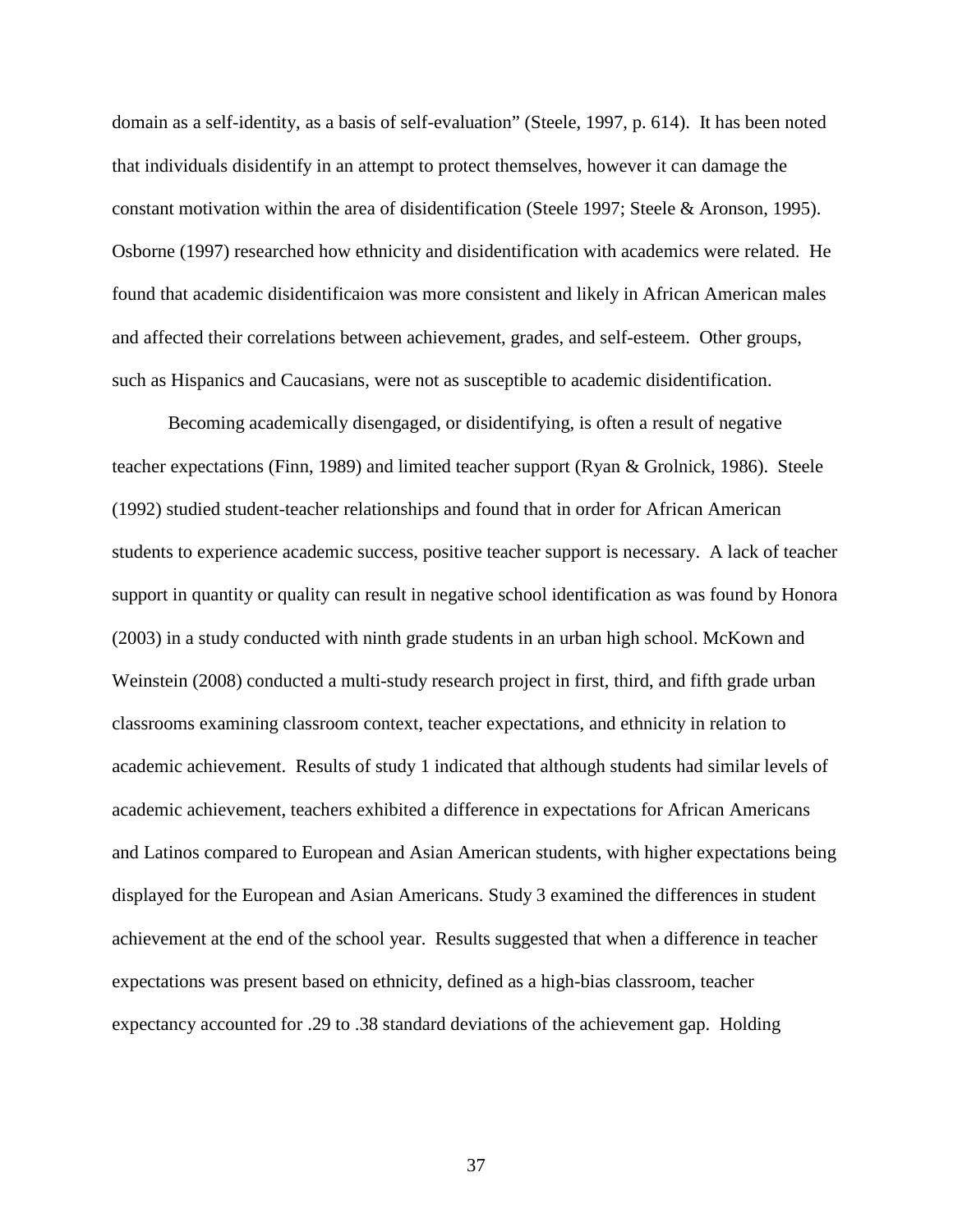different expectations based on ethnicity regardless of academic achievement level suggests the presence of stereotyping and may promote stereotype threat, and thus the achievement gap.

As we consider the difficulties faced in the school setting in terms of academic achievement, it is important to account for the differences not only within the ethnic group, but also the differences between individuals. There are a number of factors which affect academic performance in education. Some factors that require additional investigation include areas of motivation, such as academic hope and goal orientation (mastery), and global self evaluations, including self-esteem and self-efficacy.

# **Motivation**

This section reviews the results of research on the areas of motivation that are considered in the current study. It reviews the concepts and constructs of hope, specifically academic hope, and achievement goal orientations.

#### *Hope*

Hope is a motivational concept that has been around for as long as we can remember. It has gained attention in the past few decades in the positive psychology literature as a cognitive set instead of a one-dimensional construct. Snyder, Harris, Anderson, Holleran, Irving, Sigmon and colleagues (1991) conducted a study with undergraduate students to investigate proposed elements which comprise the construct of hope. Snyder and colleagues suggested that the construct is composed of agency and pathways. Agency is one's sense of determination in achieving goals. Agency has been related in the literature to self-efficacy because both agency and efficacy focus on the belief that one can expect to obtain the desired outcome (Magaletta & Oliver, 1999). Pathways are the ways in which the goals can be obtained. Hope theory suggests that individuals use agency and pathways in order to achieve goals (Snyder, et. al, 1991).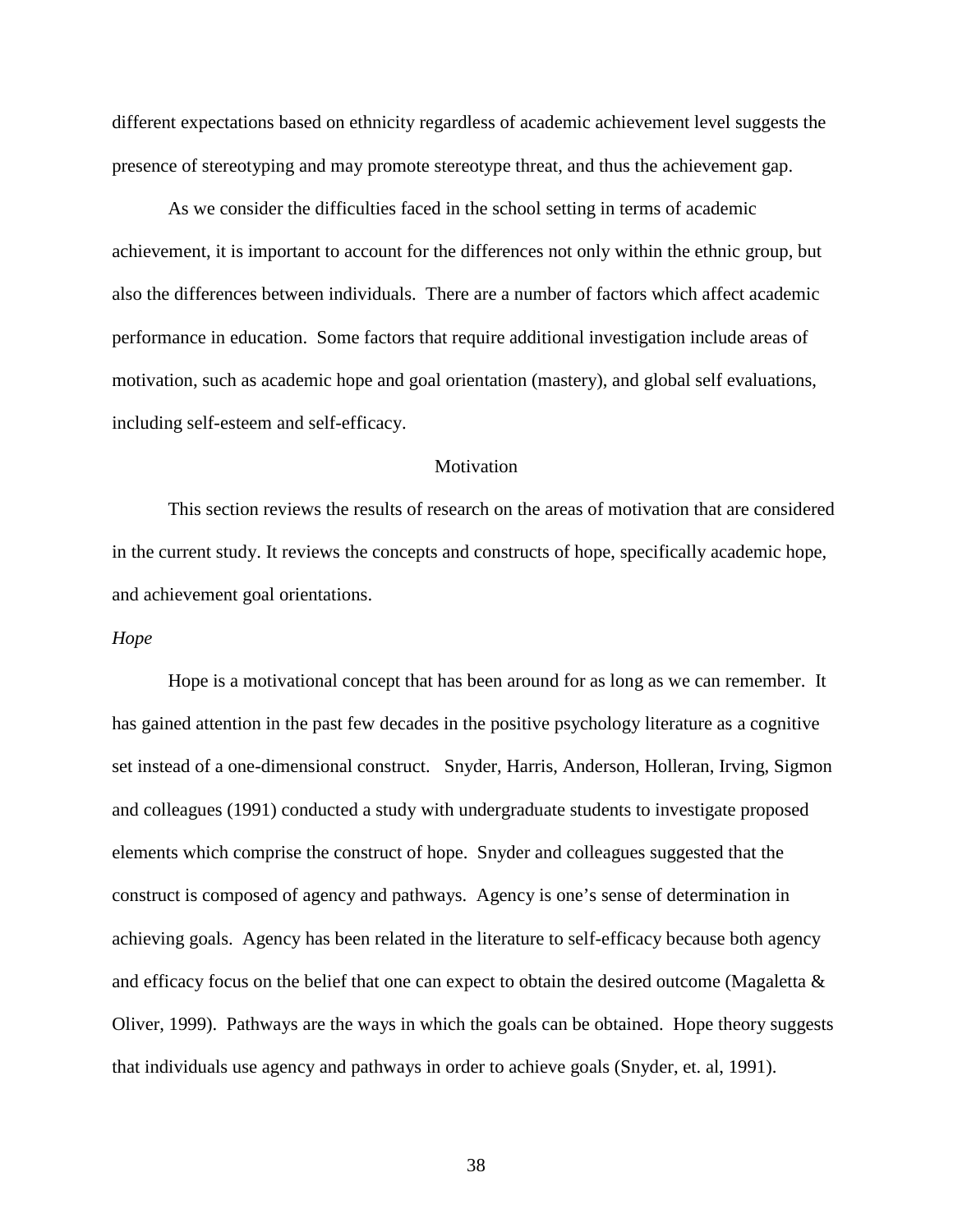Snyder and others (1991) define hope as, "a cognitive set that is based on a reciprocally derived sense of successful (a) agency (goal-directed determination) and (b) pathways (planning of ways to meet goals"  $(p. 571)$ .

The construct of hope has been related to other motivational and psychological constructs. For example, positive correlations have been made between hope and positive coping behavior (Chang & DeSimone, 2001), greater constructive goal seeking-behavior (Chang & Banks, 2007), positive, rational problem solving (Chang, 1998; Snyder, et. al, 1991), positive affect and life satisfaction (Ryff & Keyes, 1995; Valle, Huebner, & Suldo, 2006), self-esteem, optimism, positive outcome expectancy and perceived control (Snyder, et. al, 1991).

It is often assumed that hope is universal. However, little research has been conducted examining hope theory across different ethnic groups to support this notion. It has also been suggested in an article by Snyder (1995) that minorities may report lower levels of hope in comparison to their Caucasian counterparts. Chang and Banks (2007) conducted a study with university students in anticipation of determining if there are differences in the levels, the function and the predictors of hope across ethnic groups. They found that there were differences in the levels of hope and in measures of problem solving styles. Latino's reported higher levels of agency than Caucasian and African Americans; there were no significant differences in levels of pathways thinking. The following results were found in terms of the sources and predictors of hope by ethnic group. As for problem solving, African Americans reported higher levels of positive problem solving, and Latinos reported higher levels of rational problem solving and lower levels of the impulsive/carelessness style. Latinos and Asian Americans had lower levels of avoidance style. In terms of affect, African Americans reported more positive affect than other groups. Finally in terms of life satisfaction, Latinos had the lowest reports of life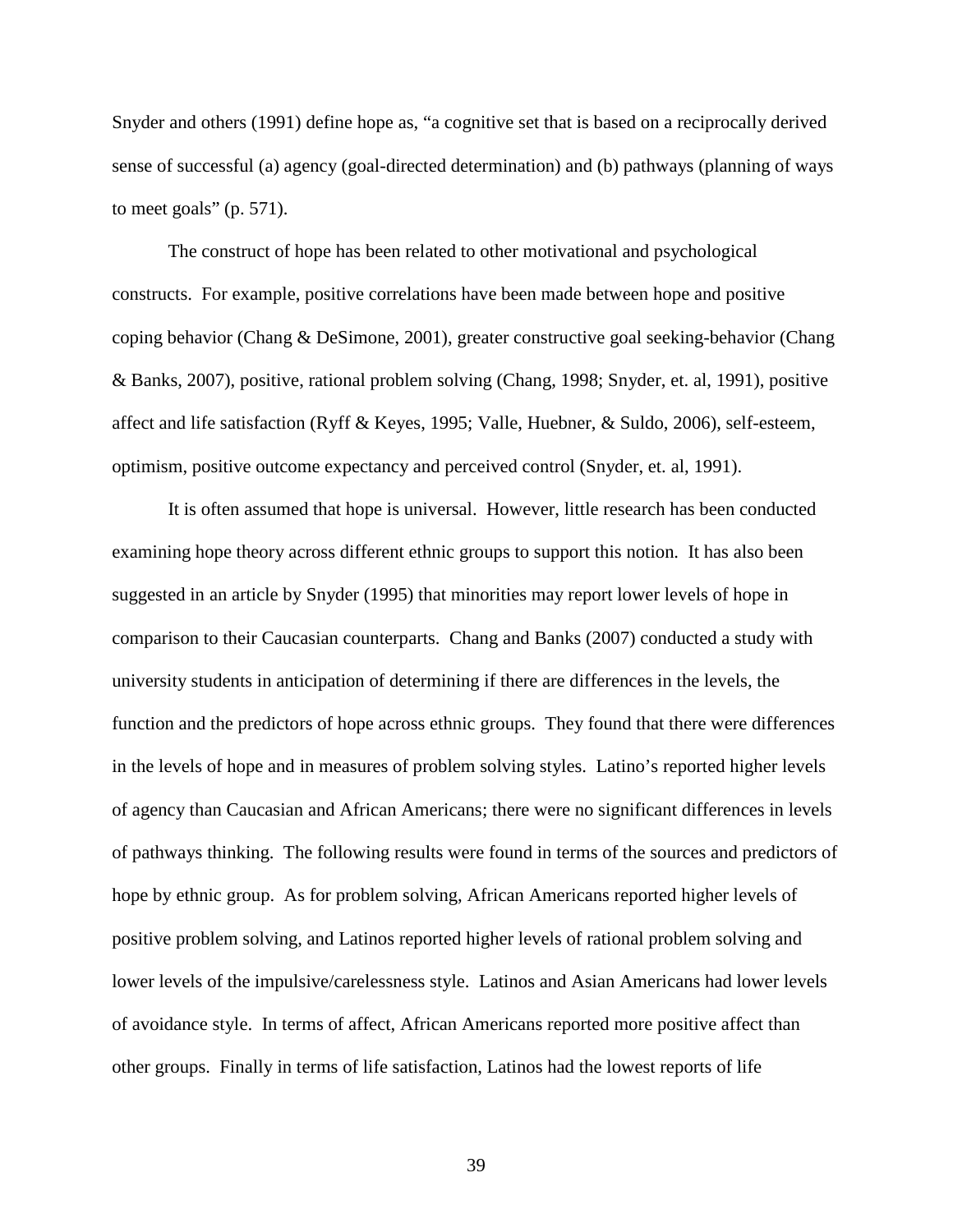satisfaction and African Americans have significantly higher levels than Caucasians. Overall, hope was found to function similarly across racial groups, yet the sources and predictors of hope (problem solving, affect, and life satisfaction) were noted to vary.

 In a longitudinal study of hope and academic success in college, Snyder, Shorey, Cheavens, Pulvers, Adams and Wiklund (2002) investigated the influence of hope on students' grade point averages at the end of different semesters, overall grade point average, and graduation status. The researchers hypothesized that the individuals reporting higher levels of hope would have better academic outcomes. Results indicated that the Hope Scale scores were positively correlated with and predictive of cumulative grade point average. Students with higher levels of hope also had a greater likelihood of graduating from college. High hope has also been found to be predictive of goal setting and academic achievement in another study of college students (Snyder, et. al, 1991) grade point averages for middle school and high school students (Lopez, Bouwkamp, Edwards & Teramoto-Pediotti, 2000; Snyder, et al., 1991), and achievement test scores for students at the elementary level (McDermott & Snyder, 2000).

*Academic hope.* Based on hope theory and the Dispositional Hope Scale, Sympson and Snyder (1997) developed the Domain-Specific Hope Scale, later revised by Shorey and Snyder (2004) to be the Domain Specific Hope Scale – Revised, which measures six areas in which hope could be evaluated by domain. The domains include: academic, social, family, relationships, occupation, and leisure. Publications describing the development of and initial studies using the Domain Specific Hope Scale and the Domain Specific Hope Scale – Revised are available only through unpublished manuscripts. Thus, few publications have been found that use the domains within the scales, specifically the academic domain.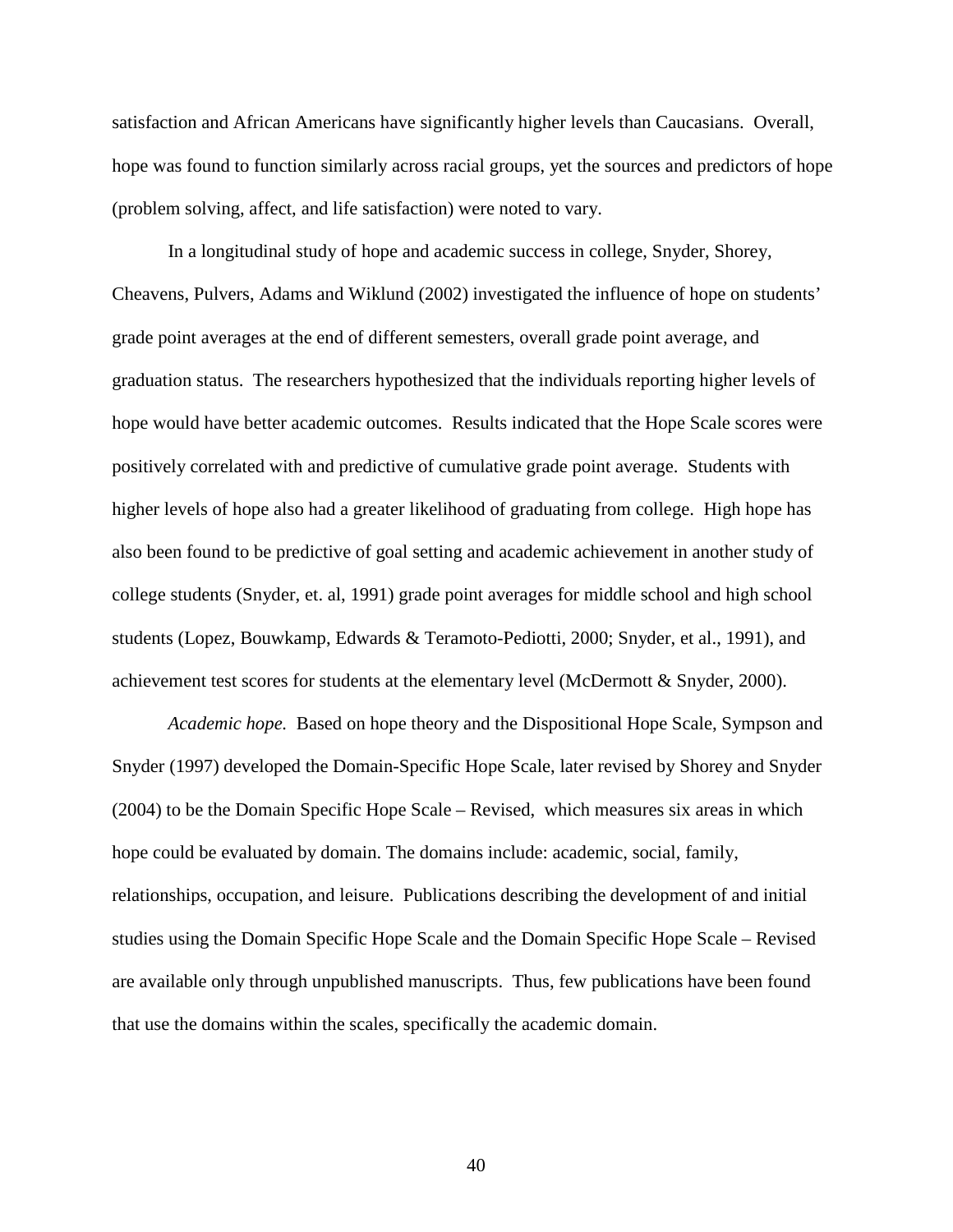Of the available research on the academic scale of the Domain Specific Hope Scale, the focus of the research is on mental health. Specifically, Campbell and Kwon (2001) researched the relationship between personal style and hope using the Domain Specific Hope Scale in an undergraduate population. They combined domain scales to develop individual indexes measuring interpersonal hope and achievement-oriented hope. Correlations between the two Domain Specific Hope Scale indexes and other measures of personal style indicated negative relationships with dysphoria. The researchers also examined the relationship between the Domain Specific Hope Scale interpersonal and achievement-oriented hope. Results indicated a significant but moderate relationship. Overall, their results were supportive of the use of the Domain Specific Hope Scale and proposed further investigation of it.

Kwon (2002) attempted to replicate and expand previous research measuring the relationships between hope and dysphoria through defensive style. In doing so, he conducted a two part study with undergraduate students. Part two addressed additional issues beyond those addressed in part one including domain-specific hope, which he predicted would be highly correlated with its respective adjustment scale from the Social Adjustment Scale. Results provided support for the construct validity of the Domain Specific Hope Scale. In particular, the academic hope scale was highly correlated with the other domain-specific areas of the Domain Specific Hope Scale. Also, as hypothesized by Kwon (2002), the academic domain was most highly correlated with the Work Role as Student scale of the Social Adjustment Scale, which is its respective adjustment scale. Additionally, other domains of the Domain Specific Hope Scale were also highly correlated with their respective adjustment scales.

The findings of Campbell and Kwon (2001) and Kwon (2002) suggest the need for further research of domain-specific areas of hope in their respective and specific settings. This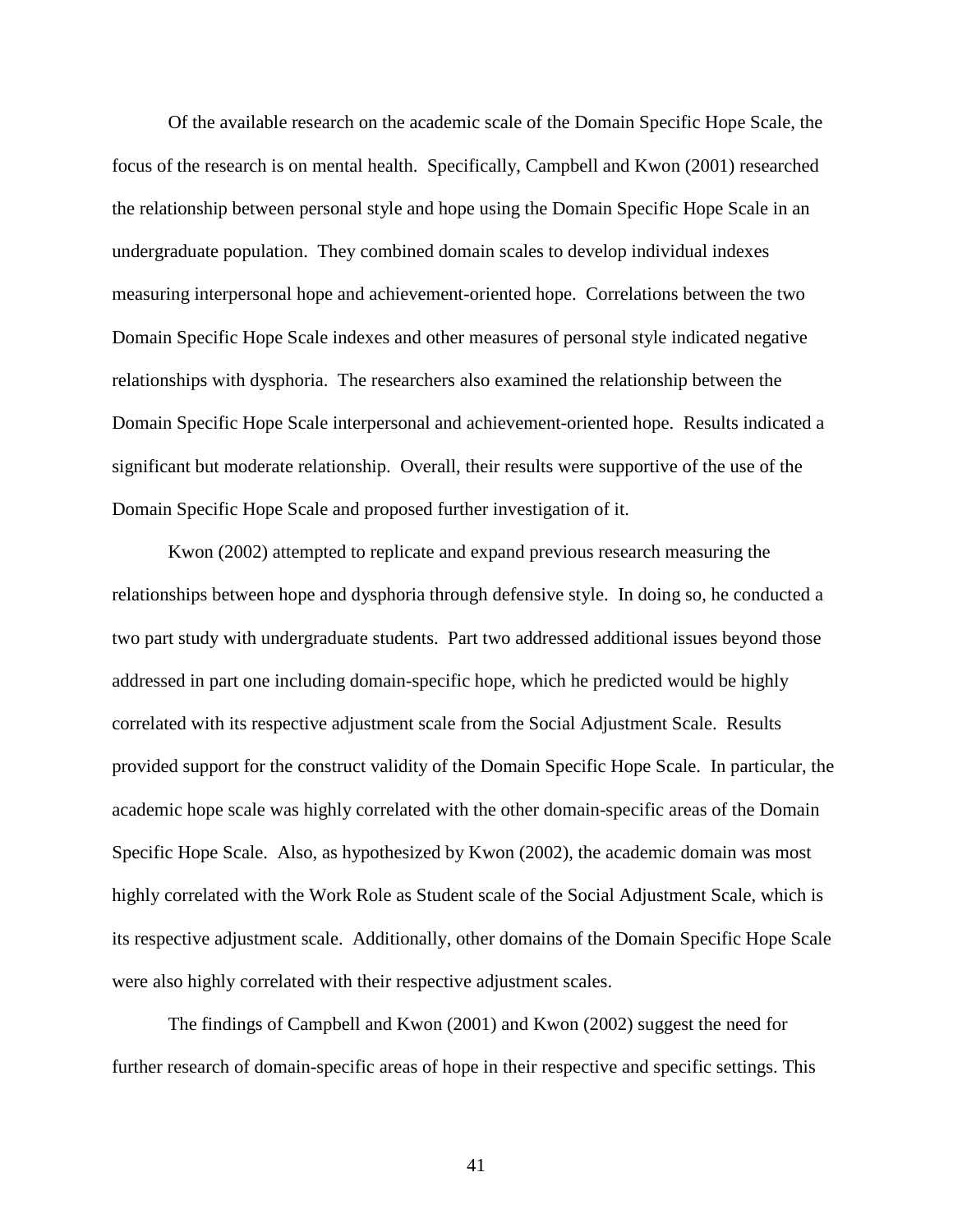proposal will be using the academic domain of the Domain Specific Hope Scale. Therefore, additional validity and reliability can be established for the measure. Further, the research proposed will take place in with undergraduates at a university, which should be a better setting for measuring the academic domain.

### *Goal Orientation*

McClelland, Koestner, and Weinberger (1989) originally investigated achievement motives and described the differences between implicit and explicit motives. Implicit motives were determined to be unconscious and based on the affective, or personal pleasures obtained from completing a task; whereas, explicit motives were described as conscious, self-attributed beliefs that could be assessed with a self-report measure. McClelland and colleagues (1989) noted that explicit motives were often based on what a group thought was important, observations of the self in comparison to others, and feedback from others compared to implicit motives that were more often spontaneous behavior. Overall, implicit motives were found to be measures of more direct motivational thoughts and illicit spontaneous behaviors and explicit motives illustrated how one channels motivation into behaviors in response to social incentives.

McClelland's work also examined achievement motivation in response to socialization practices, or parenting. McClelland and Pilon (1983) conducted research with mothers on how they potty trained their children. Based on their results, they suggested that individuals with higher levels of achievement motivation have a desire to obtain a reward and avoid punishment for failure to meet expectations. Research by McClelland and others resulted in the suggestion by Schultheiss and Bruinstein (2005, p. 41) that "socialization practices emphasizing early independence, self-reliance, and mastery of skills help build a strong need for achievement." McClelland (1987) continued to research achievement motivation and found that individuals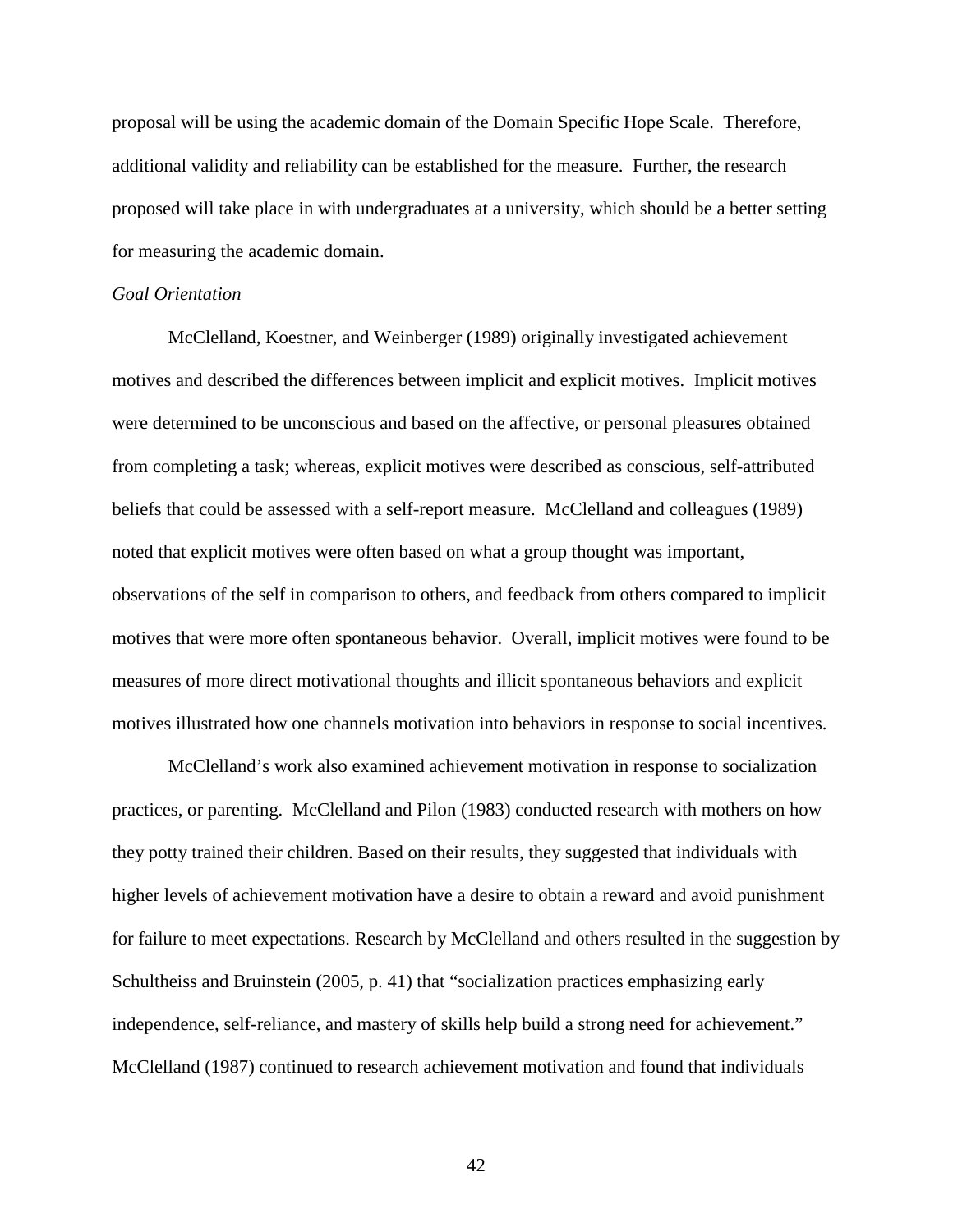with high achievement motivation have preferences different from those with lower levels of achievement motivation including: the need for feedback based on personal performance in comparison to past performance, the need to accept personal responsibility or have direct control over tasks, and the ability to choose challenging tasks. Individuals with higher levels of achievement have also been found to have more positive results in life outcome measures, such as a high annual income later in life (McClelland & Franz, 1992).

As the literature on goal orientation developed, researchers began to better understand achievement motivations and goals. Pintrich (2000a) defined goals as cognitive representations which are 'individually stable' and indicate 'contextual sensitivity.' Having goals and achieving goals are important in the context of education. Research has focused on and explored how individuals construct and attempt to achieve goals. Long, Monoi, Harper, Knoblauch, and Murphy (2007) discussed goal orientations in a study of eighth and ninth grade students in the urban midwest and stated that how an individual constructs goals leads to that individual's goal orientation; goal orientations affect academic behaviors and achievement. Further, a number of goal theories indicate that achievement-related behaviors are often linked to pursuing one's goals (Dweck, 1986; Dweck & Leggett, 1988; McClelland, Koestner, & Wienberger, 1989; Nicholls, Patashnick & Nolen, 1985; Pintrich & Garcia, 1991). One predominant theory within the literature is the achievement goals theory, which was focused on within the current study and thus is elaborated on here.

*Achievement goal theory.* The achievement goal construct was developed through the collaborative efforts of a number of researchers including Ames, Dweck, Maehr and Nicholls, each playing an important role (Elliot, 2005). Carol Dweck may be one of the most influential in the construct's development. Dweck began researching achievement goals as early as the 1970's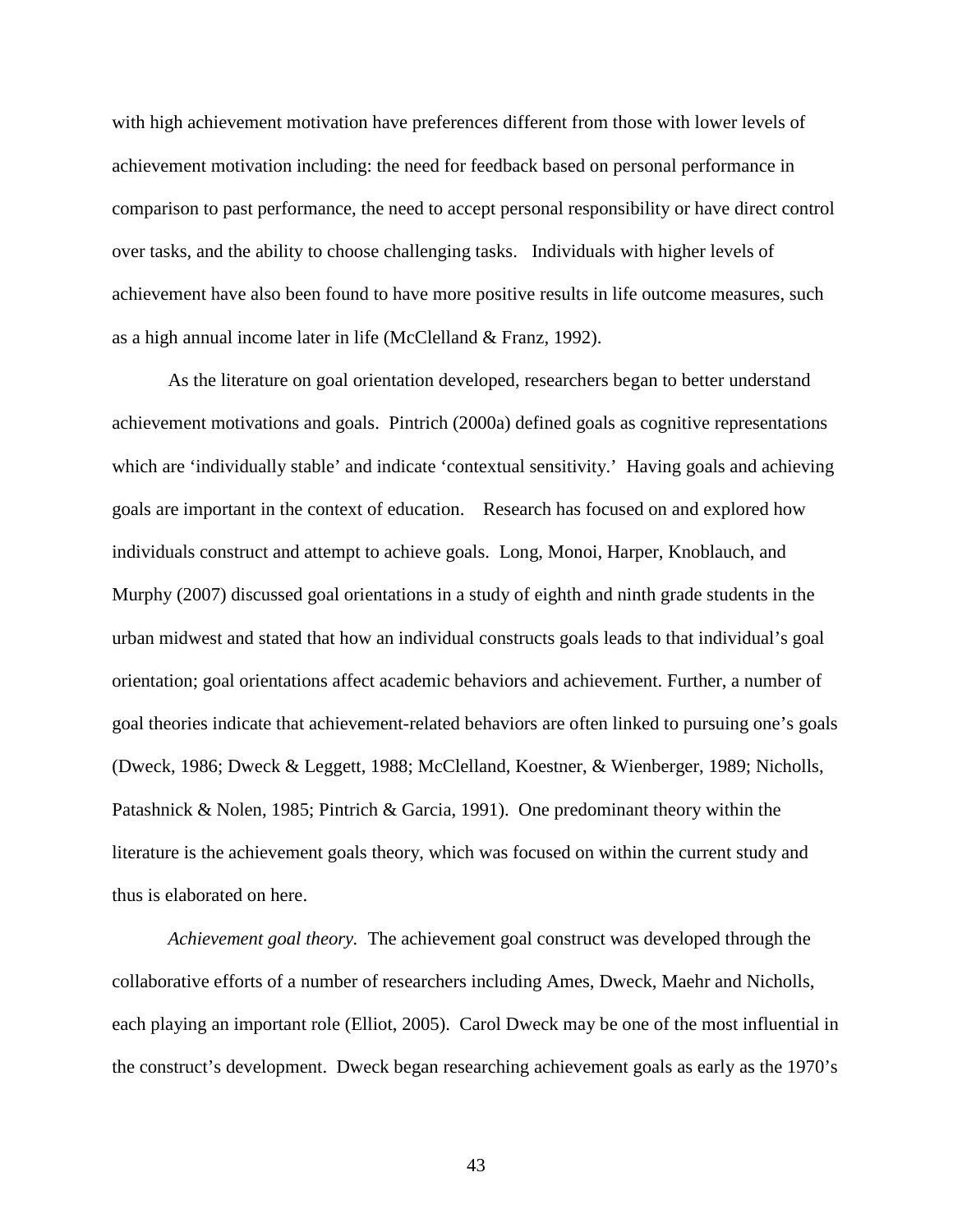with her work on learned helplessness. Dweck and Reppucci (1973) examined the effects of expectancy of reinforcement and control on performance a block design task with fifth grade students. They found that when individuals did not take responsibility for the outcomes, they attributed their success/failure to ability and exhibited a decrease in performance. Conversely, those individuals who claimed responsibility attributed success and failure to effort. Diener and Dweck (1978) later analyzed learned helplessness and mastery oriented fifth grade children in terms of academic performance and achievement cognitions. Again, it was found that children classified as learned helpless attributed failure to lack of ability and their performance on the task at hand decreased. Whereas, mastery oriented children did not make attributions for their failure, but instead persisted on the task and engaged in self-monitoring and self-instruction. Thus, Dweck was influential in establishing the mastery and performance (helpless) goal orientations.

The achievement goal construct is based on the difference between two types of goals: mastery and performance. Mastery goals are also referred to as learning goals. Elliot and McGregor (2001) describe these goals by stating, "Mastery goals are focused on the development of competence through task mastery, whereas performance goals are focused on the demonstration of competence relative to others" (p. 501).

In 1988, Elliott and Dweck conducted a study with fifth grade children to test the achievement goal framework in terms of perceived ability and investigated Dweck's initial goal orientations by specifically testing the proposal that there are two types of goals: learning and performance. They found that, as hypothesized, individuals with low perceived ability engaged in helpless responses when confronted with a performance task. However, if the individual had high perceived ability, that person exhibited a mastery-oriented response, as they persisted, did not display negative affect, or make attributions for failure. Students in a learning goal value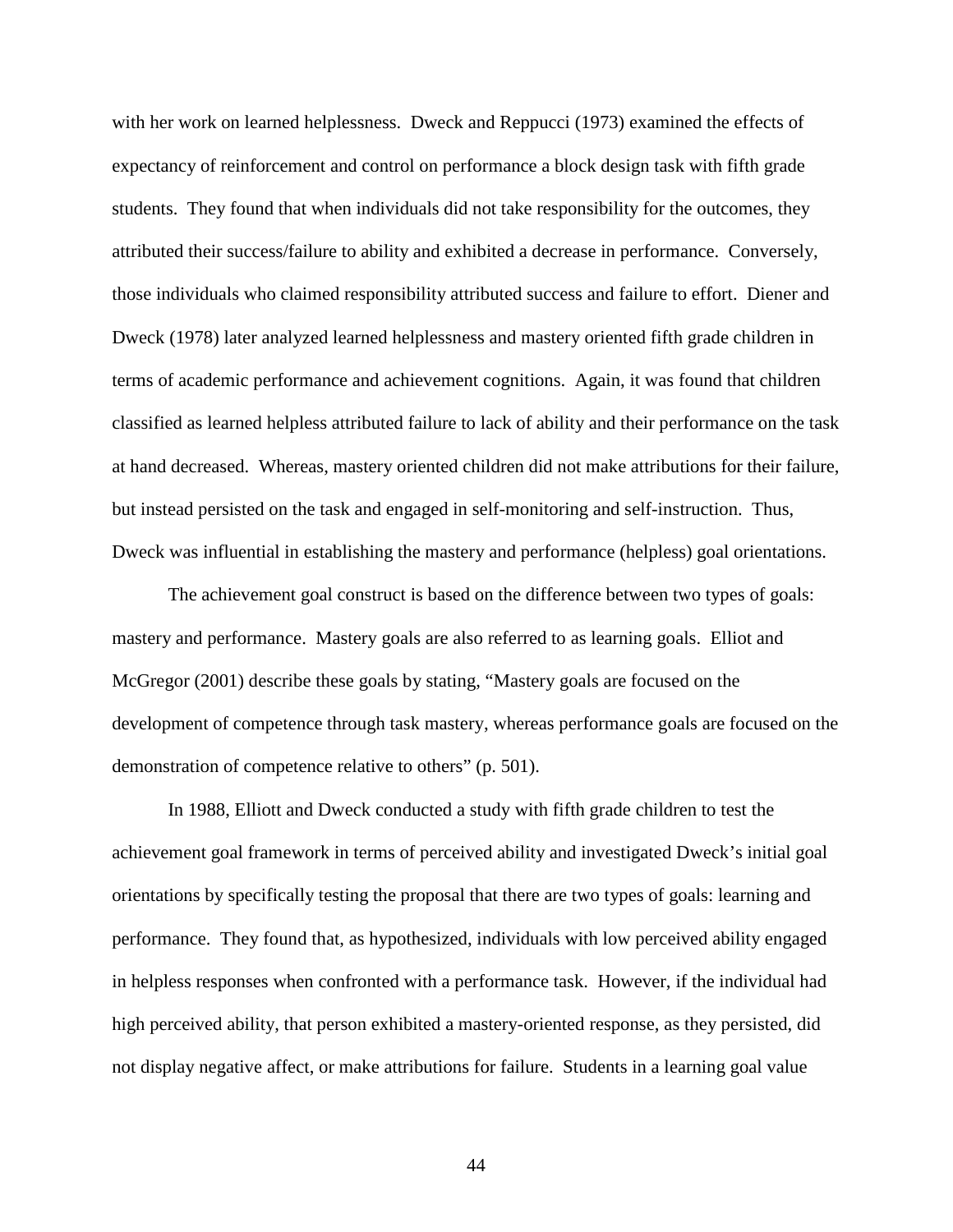situation responded in a mastery-oriented way regardless of perceived ability. Other research provides support for these early findings. For example, Matthews, Zeidner, and Roberts (2006) reported that individuals with a learning goals orientation attempt to increase competence through acquiring new skills, place attention on the process and strategies one could use to obtain goals, and are often intrinsically motivated by learning. Until the examination and expansion of the achievement goal construct, performance goal were viewed as maladaptive (Witkow & Fuligni, 2007).

Elliot and Harackiewicz (1996) addressed an alternative framework to include approachavoidance achievement goals. They proposed that the performance orientation can be broken up into approach goals (success) and avoidance goals (failure/poor performance). In a two experiment study with university students, results supported the predictive validity of the approach-avoidance achievement goals in terms of intrinsic motivation. Thus, performance goals were found to be not completely maladaptive. Elliot and Harackiewicz (1996) reported that only performance-avoidance goals produced negative results as individuals who accepted such goals had a fear of failure which damaged their intrinsic motivation. Research by Sideridis (2005) with fifth and sixth grade students found that performance-approach has positive correlations with achievement, effort and persistence; whereas avoidance goals were associated with low achievement, negative affect, and depression supporting the need for further defining performance goals.

Elliot and McGregor (2001) examined a 2x2 framework for the achievement goals construct. Their study of undergraduates included performance- approach and avoidance and mastery-approach and avoidance goals. Within their 3 part study, they provided support for this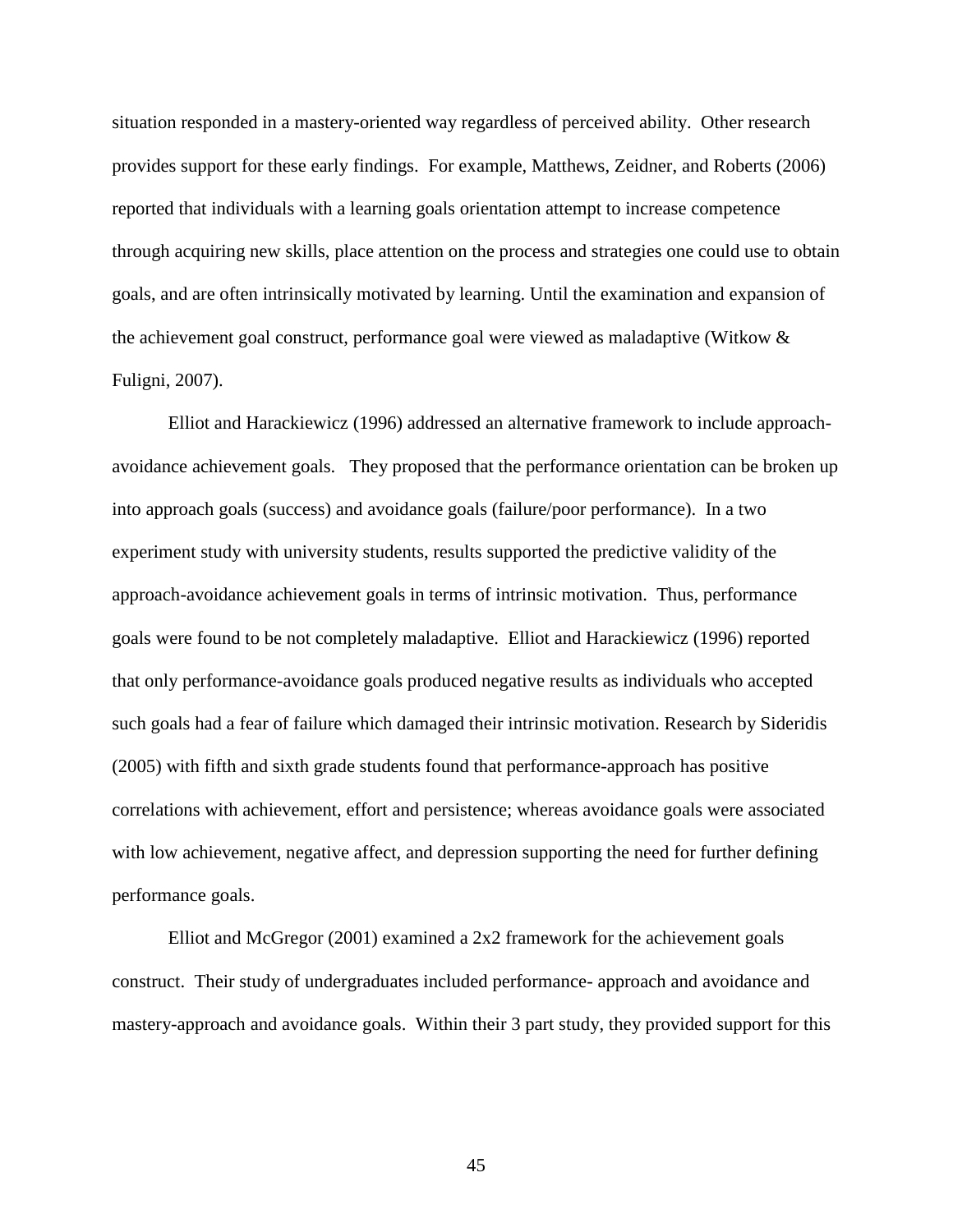framework, illustrating that there are distinct differences between each achievement goal, with the mastery-approach being more positive than all others.

*Mastery orientation.* Archer (1994) conducted a study in which she examined achievement goals in college students. Findings were supportive of the belief that mastery orientation was related to perceived ability, effective cognitive strategies, positive attitudes, and so on. Further, Archer's analyses indicated that mastery goal orientation contributed to the use of such strategies independent of perceived ability. Anderman and Maehr (1994) wrote a review of research indicating that, in multiple contexts, having a mastery approach to goals produces adaptive outcomes, such as more intense cognitive thinking. Anderman and Wolters (2006) concluded that research illustrated mastery goal orientation has a positive relationship to a number of areas concerning achievement, such as effort, persistence, and engagement on academic tasks. Mastery oriented individuals have been found to engage and persist in more difficult tasks and attribute success and failure to effort not ability (Ames & Archer, 1988; Dweck & Reppucci, 1973; Elliott & Dweck, 1988) and focused on solutions and learning in the face of failure (Diener & Dweck, 1978; Sideridis, 2005). Further, having a mastery orientation toward achievement has been reported to be predictive of better grades (Mehlbach, 2006) enjoyment of learning, hope and pride (Pekrun, Elliot, & Maier, 2006).

Pintrich (2000b) examined the differences between eighth and ninth grade students with learning and performance goals. Results illustrated that mastery oriented students were more likely to have positive adaptive outcomes (i.e., task value, performance, self-efficacy, positive affect, strategies) and performance oriented students had more maladaptive outcomes (i.e., selfhandicapping). However, it was noted that adopting a performance approach was not problematic if paired with a mastery approach. Similarly, Harackiewicz and colleagues (2002)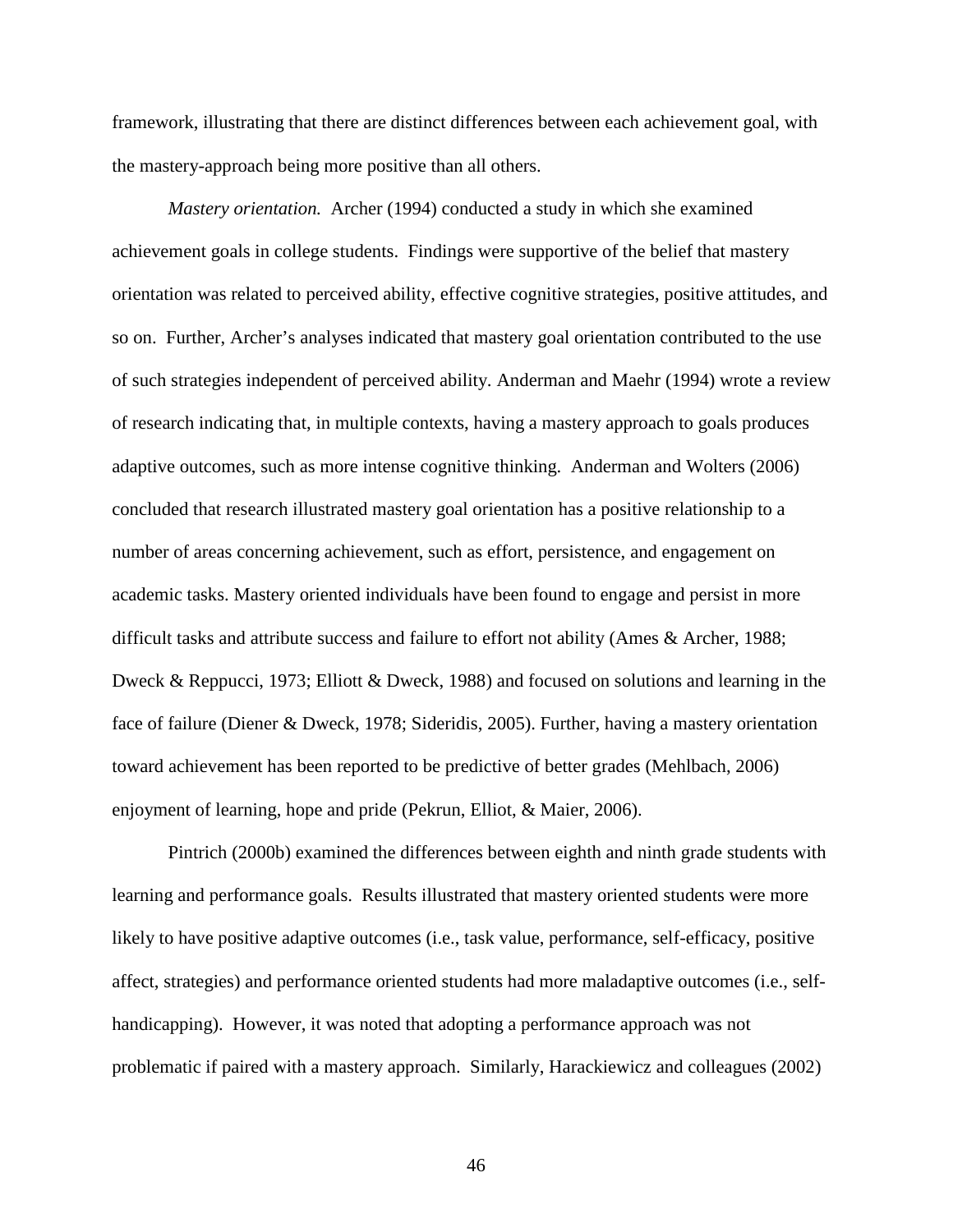reported that there is research which supports the positive findings for performance approach and the possibility of optimal outcomes when students adopt multiple achievement goal orientations. Specifically, they noted that performance approach goals have been linked to achievement and other adaptive outcomes (Elliott, 1999; Harackiewicz, Barron & Elliott, 1998). Based on research examining achievement in the college context, Harackiewicz, and colleagues (2002) stated, "Mastery and performance-approach goals independently promoted different achievement outcomes: Students adopting both goals are optimally motivated in this educational context" (p. 642).

Additionally, research has indicated that individuals with mastery oriented behavior tend to use positive statements about themselves more than performance oriented learners (Diener & Dweck, 1978). This suggests that there is a positive connection between mastery orientation and positive self-esteem. In a study examining achievement, goal orientation, and self-efficacy in mathematically gifted high school students, Malpass, O'Neil, and Hacevar (1999) indicated that as gifted students believe in malleable ability, and thus tend to be mastery oriented learners. Further, they noted that mastery oriented individuals have higher levels of self-efficacy and selfregulated learning. This research supports the connection between the motivational variable of goal orientation and forms of global self-evaluation such as self-efficacy and self-esteem, in addition to its relationship to academic behaviors and achievement.

*Performance-approach goals*. Performance goals have not always been considered to have positive relationships with achievement outcomes in the literature. However, as the research base grows and continues to examine the differences between approach and avoidance goals, more studies are beginning to find that performance-approach is a positive orientation, similar to that of mastery-approach. Pekrun, Elliot, and Maier (2009) cited a number of researchers (i.e.,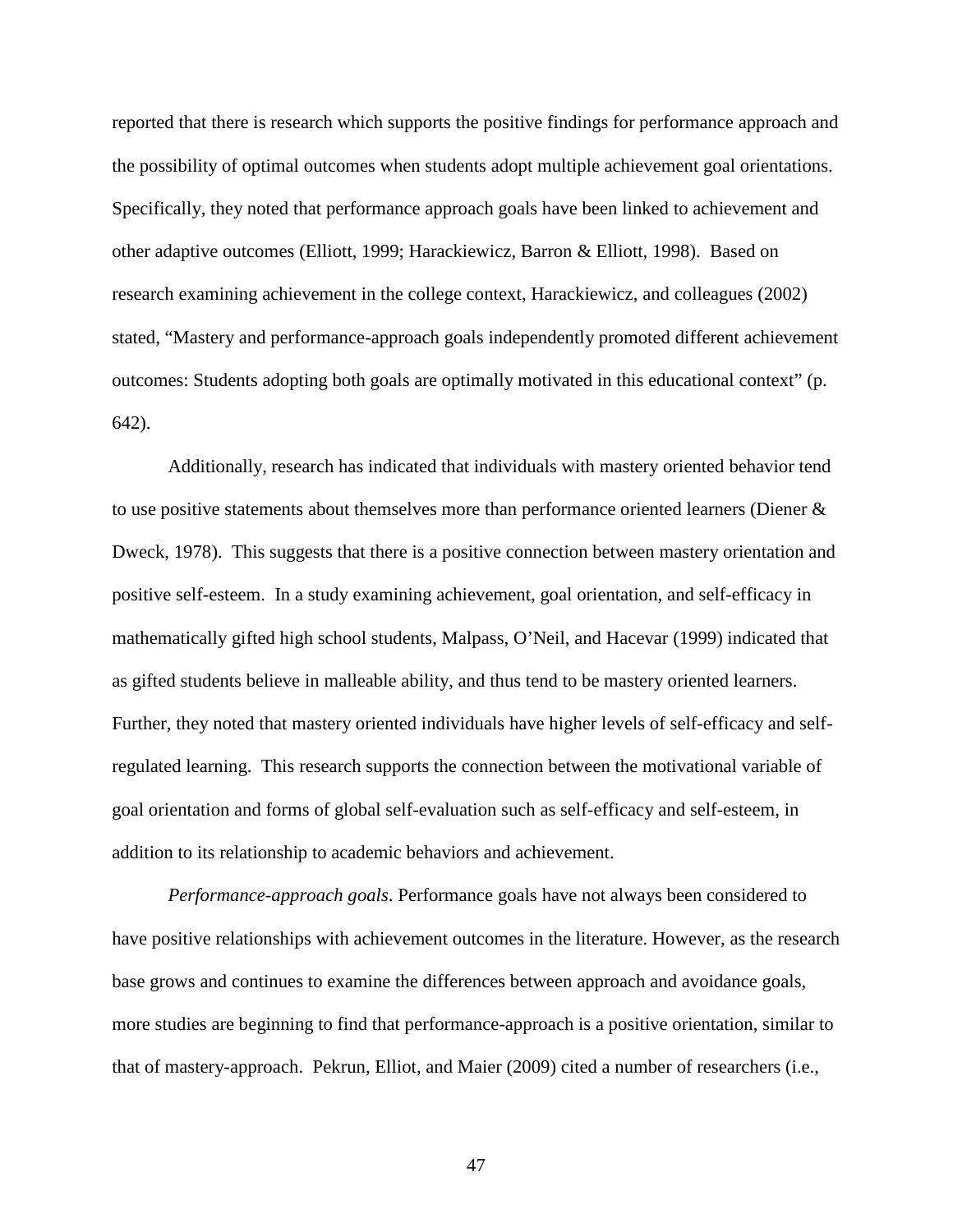Elliot & Church, 1997; Lopez, 1999; Skaalvik, 1997; Tanaka & Yamauchi, 2000; Urdan, 2004) that found performance-approach goals were positive predictors of performance.

However, much of the research indicating positive relationships between performanceapproach goals and academic achievement has been conducted with college students (Daniels, Stupnisky, Pekrun, Haynes, Perry, & Newell, 2009). Bong (2009) conducted a study to illustrate the differences of achievement goals by age. Bong (2009) found that younger children tended to display a mastery orientation; whereas adolescents (grades 5-9) often endorsed performanceapproach goals, but continued to also demonstrate mastery-approach goals necessary to reduce maladaptive tendencies in a performance-oriented learning environment. Performance-approach goals in the study were found to be correlated positively with self-efficacy, strategy use, performance in math, and anxiety suggesting that learning centers continue to provide a mastery focused environment for children and adolescents for the best achievement outcomes (Bong, 2009). Walker and Greene (2009) also examined motivational beliefs in younger populations and found that performance-approach goals were not predictive of cognitive engagement in high school students. Other research by Midgley and colleagues (2001) disputed that the outcomes predicted by performance-approach goals may be dependent and differ based on age and culture. Therefore, research should take age and culture into consideration when examining the effects of performance-approach.

### Global Self-Evaluations

Of all the motivational constructs in the research literature, self-esteem and self-efficacy are most frequently compared and examined in relation to other constructs. Additionally, selfefficacy and self-esteem are constructs assembled by an individual's cognizant thought (Huitt, 2004). Saunders, Davis, Williams, and Williams (2004) investigated the self-perceptions, or self-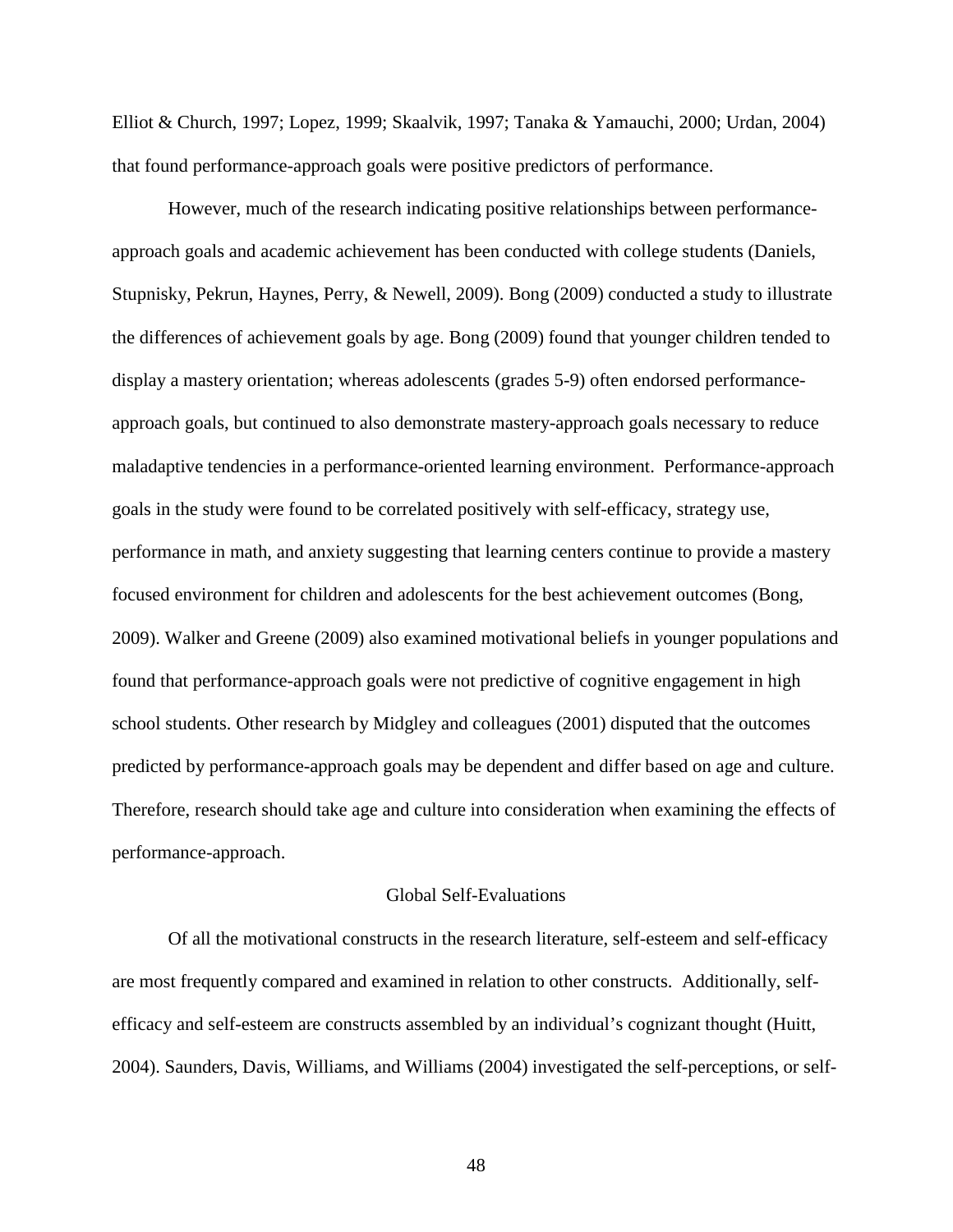evaluations, and academic outcomes of African American high school sophomores. They found that African American students with higher self-perceptions obtained greater academic outcomes. Findings suggest that improving self-esteem and efficacy in minority students may result in changes in attitudes and beliefs about school and improvements in academic skills. Therefore, it was proposed that self-esteem and self-efficacy be examined within the research presented. By examining these constructs among other motivation constructs, in relation to ethnicity and achievement, there is a chance that the results may provide insight into how educators and other professionals can improve self-esteem and efficacy in order to boost achievement.

# *Relationships between Self-Esteem and Self-Efficacy*

Research on self-esteem and self-efficacy found that individuals who rate themselves as having lower ability tend to have lower self-esteem and lower self-efficacy on tasks (Hinsz & Matz, 1997). Further, individuals with lower self-perceptions reportedly set lower goals, had less positive attitudes, and put forth less effort in obtaining their goals. Even in contexts beyond the classroom, self-esteem has been reported to be related to self-efficacy. Lane, Jones, and Stevens (2002) examined the relationships between self-esteem, self-efficacy and coping strategies. They found that individuals with lower self-esteem had more significant reductions in self-efficacy and engaged in more maladaptive coping strategies following defeat in a tennis competition.

 Research finds that individuals with high self-esteem are more apt to attempt and persist with challenging tasks that result in success which in turn increases self-efficacy (Bandura, 1977; McFarlin, et al., 1984; & Baumeister, Campbell, Krueger, & Vohs, 2003). While some research has found that self-esteem is important in the development of self-efficacy (Campbell, 1990;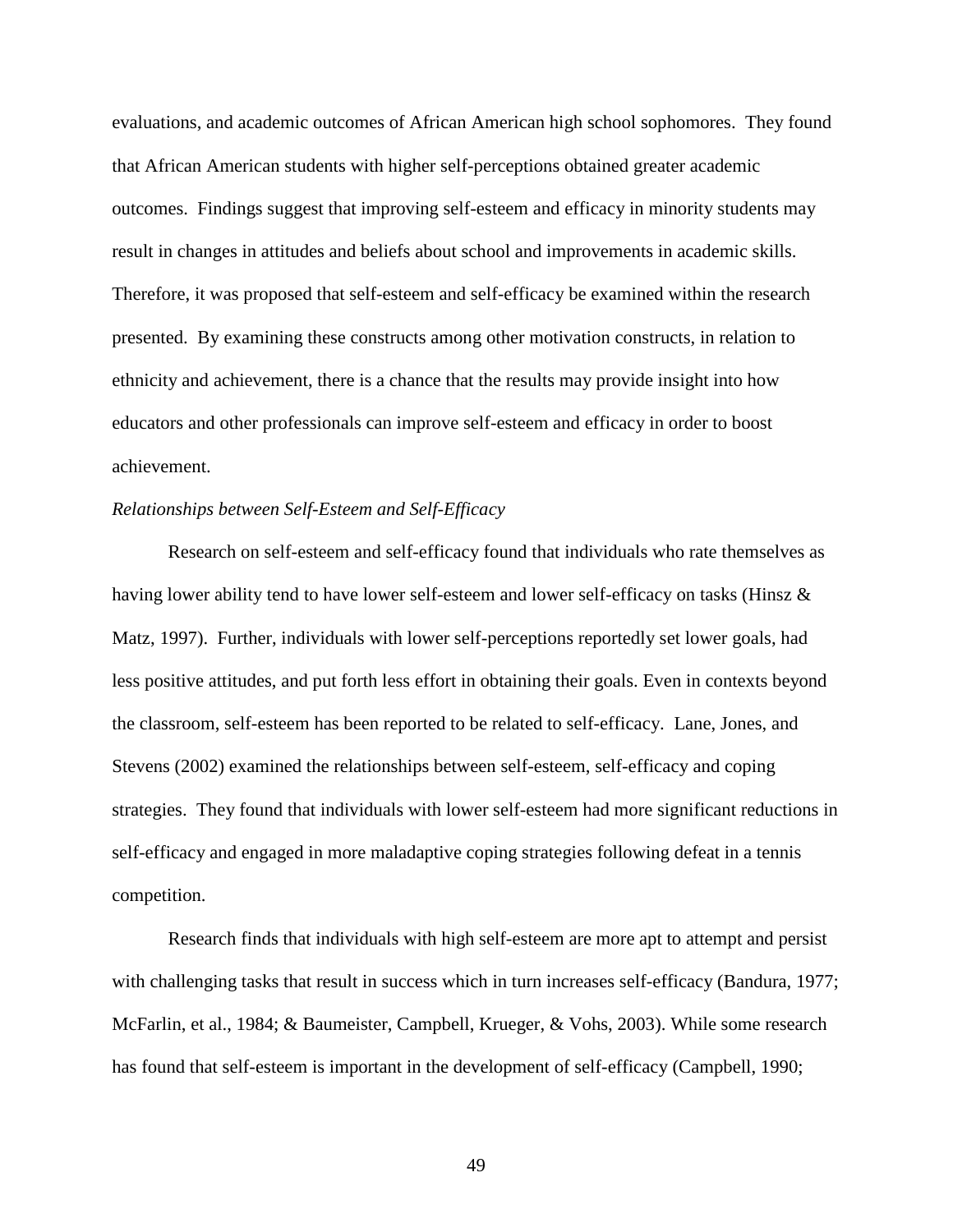Brown & Mankowski, 1993; Dodgson & Wood, 1998; Kernis, Brocker & Frankel, 1989), other research has noted that an individual's performance on a task influences their beliefs (Bandura, 1987), thus with experience, self-esteem increases. Bandura (1992) and Kavanagh (1992) suggested that self-efficacy is important in the development and continuation of positive selfesteem. Quimby and O'Brien (2006) conducted research with nontraditional undergraduate students hat indicated self-efficacy contributed to the predication of self-esteem and life satisfaction. A meta-analysis conducted by Judge, Erez, Bono, and Thoresen (2002) examined the relationships between self-esteem, neuroticism, locus of control, and generalized selfefficacy. Results of a meta-analysis of 9 studies with a total sample size of 2, 431 indicated population correlations were highest between generalized self-efficacy and self-esteem (p=0.85). *Self-efficacy* 

Self-efficacy, or agency, is the central component of social cognitive theory (Bandura, 1977) and is based on Bandura's conception known as reciprocal determinism. Reciprocal determinism is a concept that suggests that personal factors, behavior, and environment interact in a reciprocal manner (Schunk & Pajares, 2005). Self-reflection, regulation, and organization are all part of Bandura's view of how individual's function. Self efficacy was developed with reciprocal determinism and these aspects of human functioning in mind, as self-efficacy is acquired through observation and feedback on social comparison and is then reflected on by the individual (Schunk & Meece, 2006). Self-efficacy is defined as, "people's judgments of their capabilities to organize and execute courses of action required to attain designated types of performances" (Bandura, 1986, p. 391). Self-efficacy affects an individual's effort, perseverance, resilience (Pajares, 1996; Long, et. al, 2007), thoughts and emotional reactions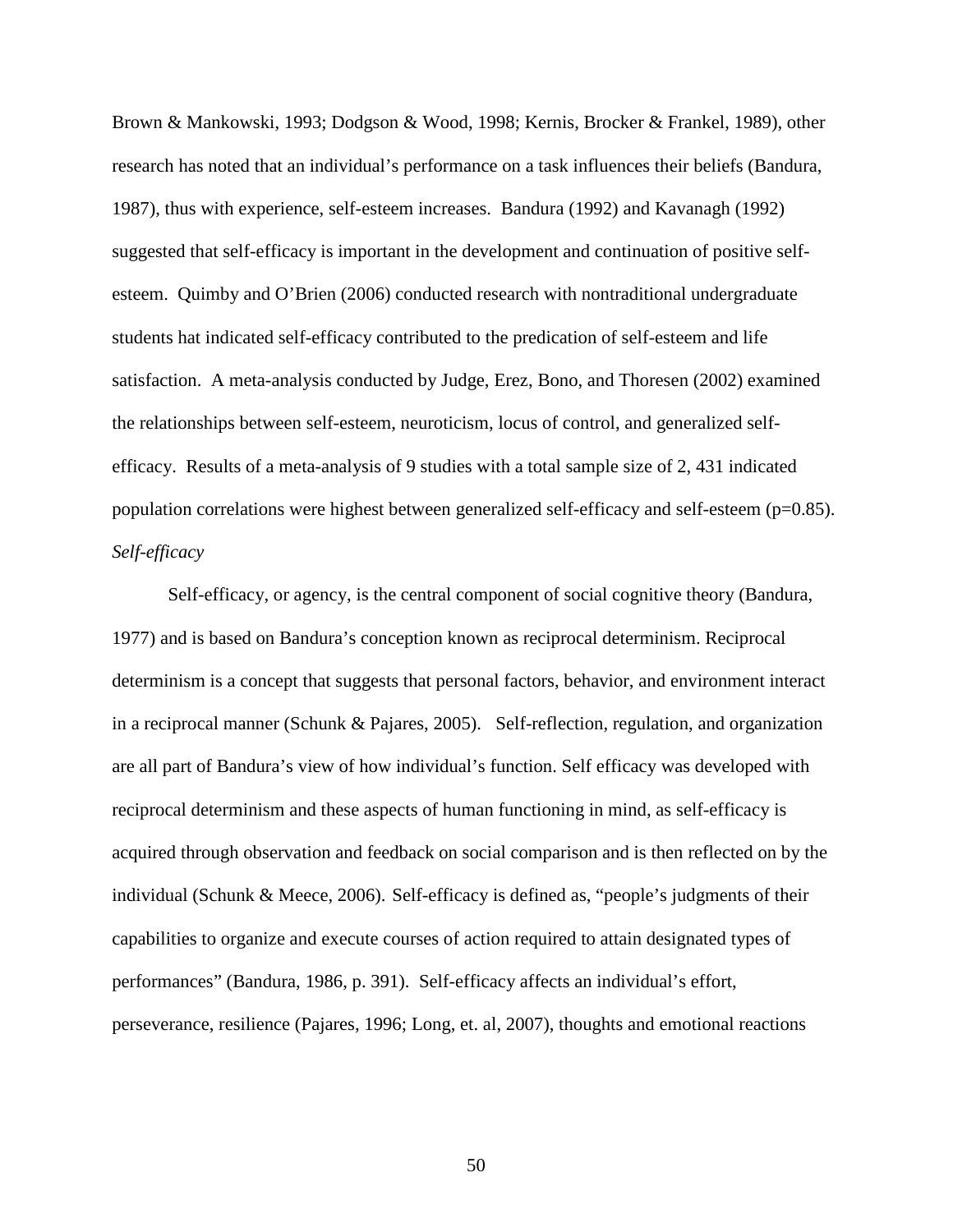(Bandura, 1997). Bandura (1993) indicated that self-efficacy contributes to academic development through student beliefs, teacher beliefs, and faculty beliefs of collective efficacy.

 Self-efficacy has been positively linked to achievement outcomes. Malka & Covington (2005) examined the effects of perceived school performance on goal setting and graded performance in an ethnically diverse population of undergraduates at a west coast university. They utilized a multiple study approach to investigating their hypotheses. Results indicated that perceived self-efficacy is a predictor of academic performance. Zimmerman and Kitsantas (2005) made similar findings. Zimmerman and Kinsantas (2005) examined female high school students self beliefs and performance on homework tasks in relation to grade point average. Using structural equation modeling they found that self-efficacy had direct and indirect causal relationships with grade point average and homework quality. Other research has also supported the findings that self-efficacy is a strong predictor of academic achievement (Bong, 2001; Meece, Wigfield, & Eccles, 1990).

Further, Jonson-Reid, Davis, Saunders, Williams and Williams (2005) reviewed research on the effects of self-esteem and self-efficacy on achievement and examined the relationships of factors which affect academic self-efficacy. They focused on academic self-efficacy because: a) self-efficacy has been found to have strong effects on performance (Bandura, Barbaranelli, Caprara, & Pastorelli, 2001; Bong, 1999; Zimmerman, 2000; Zimmerman, Bandura, & Martinez-Pons 1992), and b) it has been indicated that self-efficacy appears to be domain specific. Jonson-Reid and colleagues (2005) found that improving African American students' cognitions about the importance of education in order to affect their academic self-efficacy will have greater effects than solely increasing self-esteem, as is the goal of most interventions programs.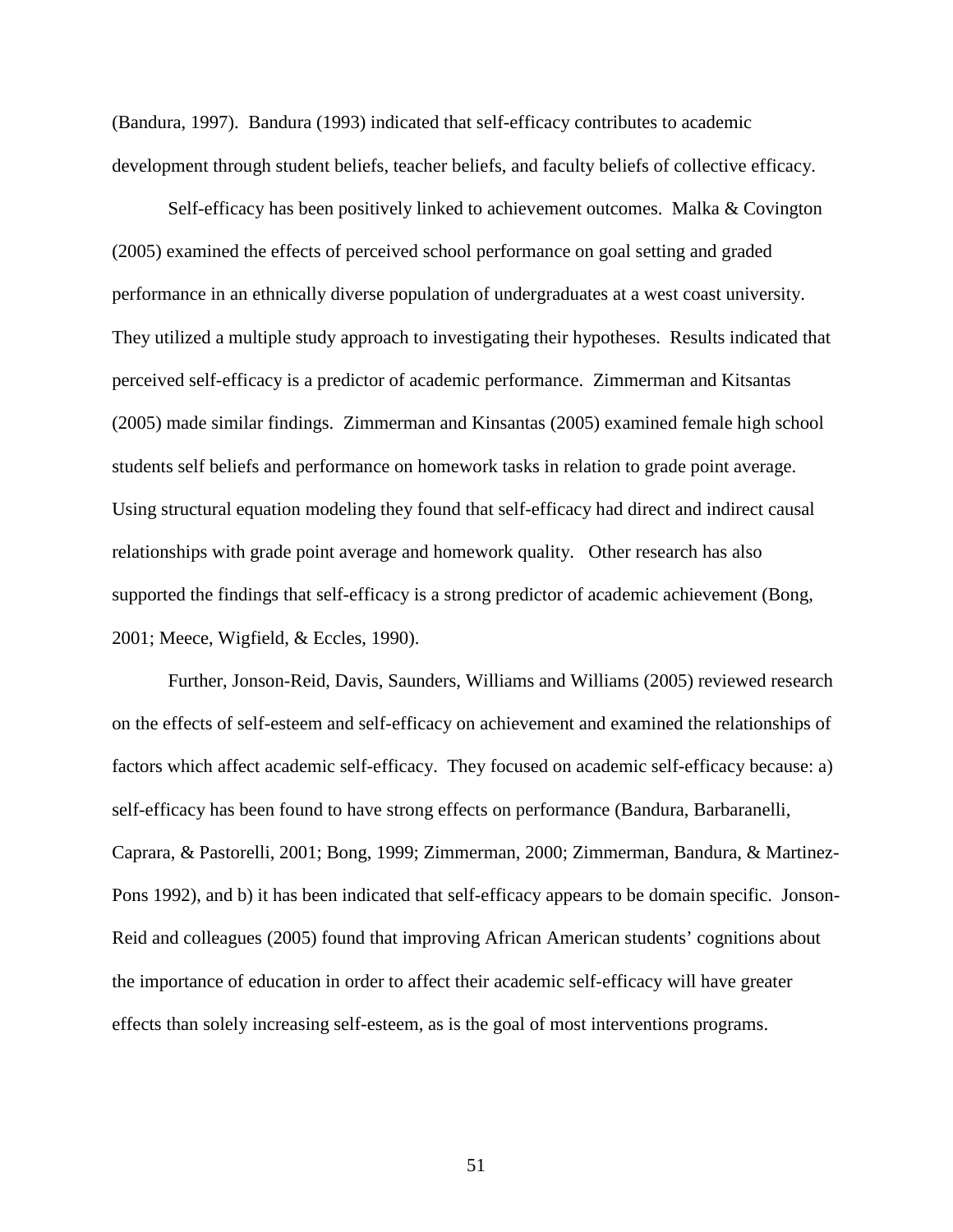Additionally, there are ethnic differences when examining self-efficacy, which may be important to consider within the current proposal. Results of a number of studies indicated that there were significant relationships between racial and ethnic identification and self-efficacy (Arroyo & Ziegler, 1995; Oyserman, Harrison, & Bybee, 2001; Smith, Walker, Fields, Brookins, & Seay, 1999). Arroyo & Ziegler (1995) examined the development of the Racelessness Scale and the correlates of the construct of racelessness in African American and Caucasian students ages 13 to 20. They found significant relationships between racial identity and self-efficacy for African Americans. Further, he found that membership and self-efficacy were significantly correlated for Caucasian individuals. A study by Smith and colleagues (1999) conducted with sixth grade students indicated positive relationships between self-esteem and efficacy, and ethnicity and efficacy in a path model using structural equation modeling for analysis.

 Self-efficacy is also often referred to as a type of motivation, competence, as it is reported to have strong effects on performance. However, it was not being considered a type of motivation within the current study as the global aspect was to be examined and not the taskspecific form of efficacy, although both were collected. Not only is self-efficacy considered competence motivation, but it is also related to the motivational constructs within the proposed study. Self-efficacy can be referred to as one's agency, a key component in the hope construct, and thus has a positive relationship with hope (Magaletta & Oliver, 1999). Overall, research supports the use of a general measure of self-efficacy in the current research proposal, as it aims to determine the relationships among a number of motivational and self-evaluative constructs and achievement.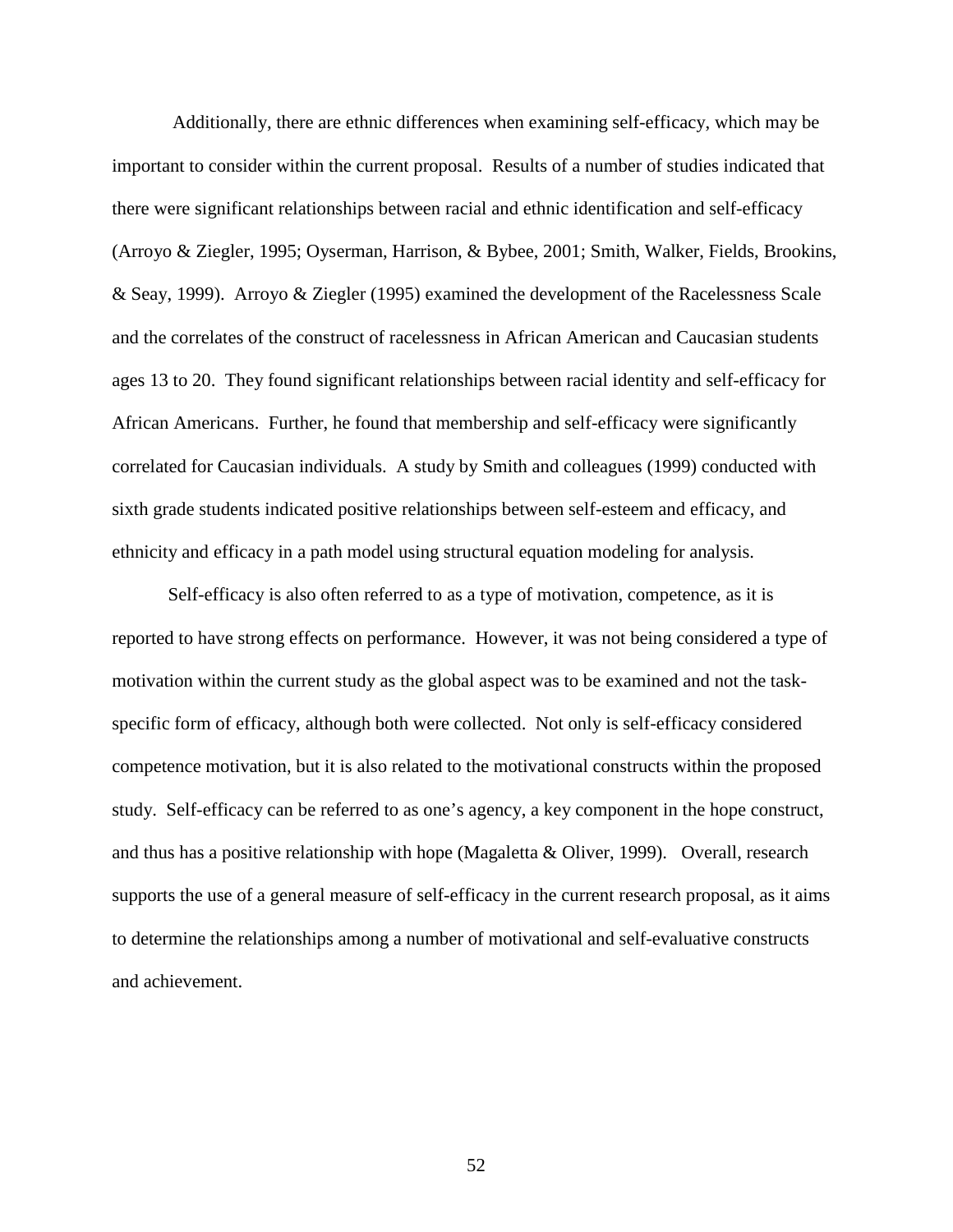# *Self-Esteem*

Self-esteem is one of the most extensively researched measures with regards to ethnic identification. A majority of studies have found positive correlations between the constructs (Phinney, 1990; Phinney & Alipuria, 1996; Roberts, Phinney, Masse, Chen, Roberts, & Romero, 1999; Rowley, Sellers, Chavous, & Smith, 1998; Smith, Walker, Fields, Brookins, & Seay, 1999). And, despite beliefs and theories that suggest self-esteem is not an important factor in achievement for diverse populations, there has been an increase in research on creating multicultural classrooms. Such research has proposed building self-esteem in students to improve academic achievement and motivation (Sogunro, 2001). Research by DuBois, Lockerd, Reach, & Parra (2003) examined which strategies can be used to most effectively enhance students' selfesteem. They polled adolescent students to find out what they felt was most important to make improvements in self-esteem. Results indicated that three things were needed within an intervention program: a) positive experiences in multiple settings, b) decreased reliance on negative sources, and c) sensitivity to diversity (DuBois, et al., 2003).

 In line with the research opposing the use of promoting self-esteem are the results of a cross-sectional study of  $6<sup>th</sup>$  through  $12<sup>th</sup>$  graders by Conner, Peyrazli, Ferrer-Wreder, & Grahame (2004). They examined the relationships between a number of factors and self-esteem and found that ethnicity was not correlated with self-esteem. However, they noted that there have been a number of studies which illustrated positive correlations, and suggested that the limitations of the study may have been the reasons for the results. In response, they proposed future research examine the levels of self-esteem and ethnicity in terms of schools majority ethnic populations. According to Conner and colleagues (2004), there are mixed findings for research on self-esteem and ethnicity. Therefore, there appears to be a need to continue investigating self-esteem in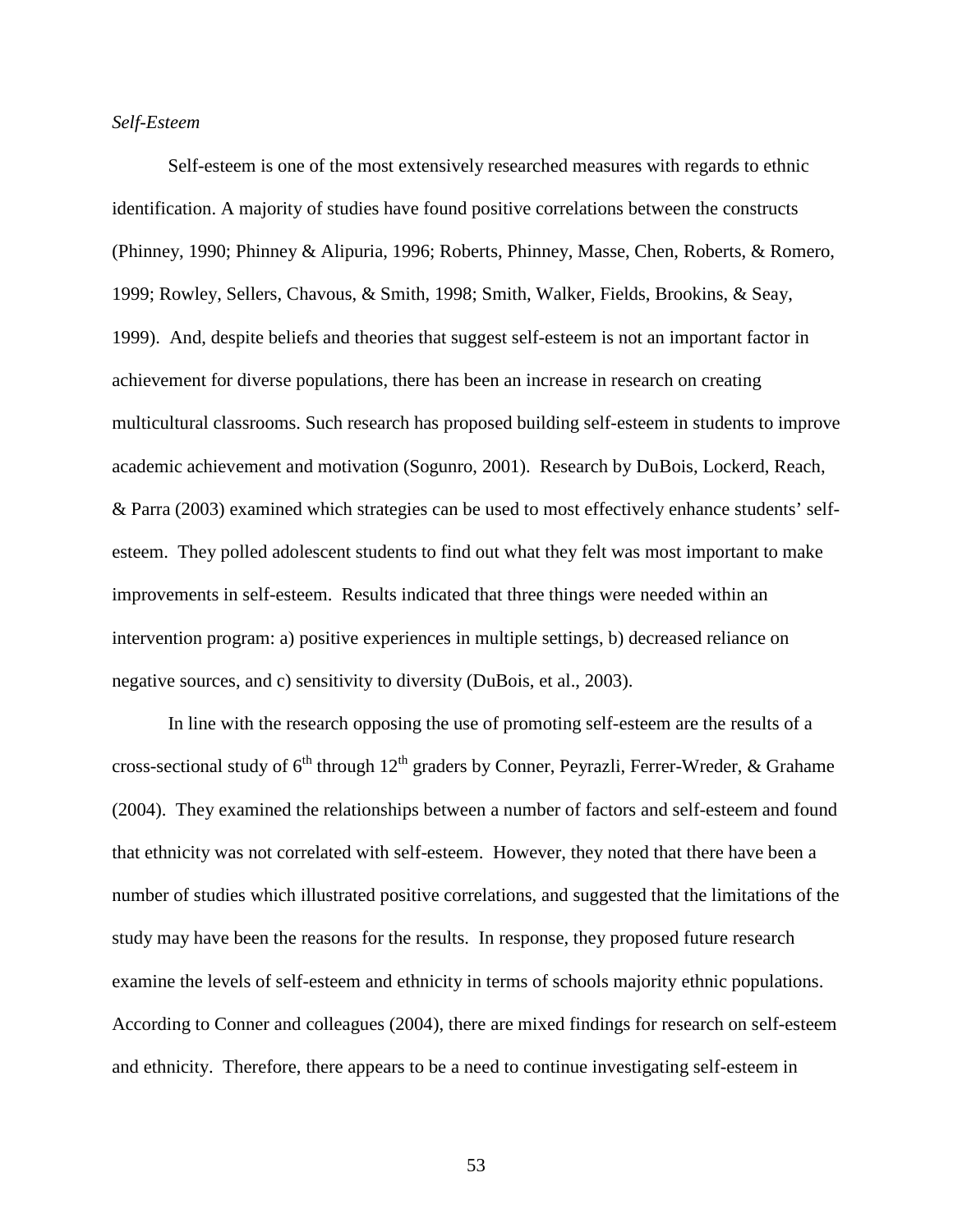terms of race and ethnicity. The current research proposal attempts to do so by examining the relationship between self-esteem, motivation, and academic achievement and comparing structural models for different ethnicities. Overall, self-esteem has demonstrated moderate, positive correlations with academic achievement (Baumeister, Campbell, Krueger, & Vohs, 2003); however, research has not indicated causal relationships between the constructs.

# Previous Structural Equation Modeling Research Examining Psychological, Motivational, and Achievement Constructs

Research has been conducted using structural equation modeling within the areas of psychology, motivation, and achievement. However, much of the research looks at each area individually, or addresses only two of the areas at once, such as psychology and motivation. Further, there are a plethora of constructs to consider within each field of study, that no articles have been found that attempt to cover all of the areas within the proposed study together.

Of the available research, structural models have been tested between multiple constructs in the proposed study. A number of articles have been published examining the relationships between motivation variables and academic achievement. Zusho, Pintrich and Cortina (2005) investigated the relationships between achievement goals and motives and motivational outcomes for Asian American and Caucasian college students on a math task. The students completed questionnaires about their achievement goals (performance vs. mastery), motivation (success approach or fear of failure) and perceptions of competence, anxiety and interest in the task. Structural equation modeling did not result in significantly different models by ethnicity. Achievement goals (mastery, performance-approach, performance-avoidance) were reported to be related to outcomes and mediate the effects of motives on motivational outcomes. Results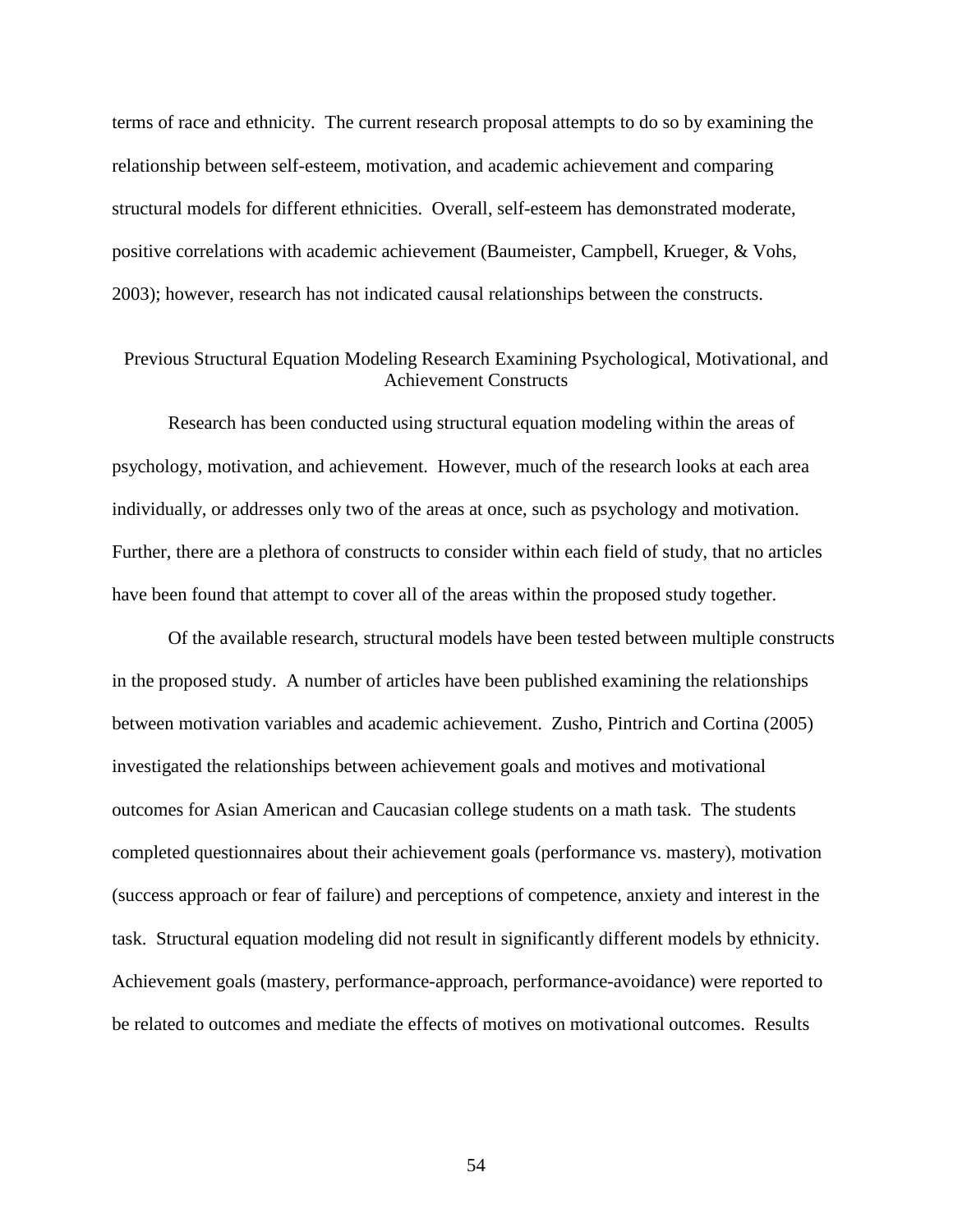replicated findings of previous research indicating that motives direct goal orientations and thus motivational outcomes.

Secondary analysis of the National Longitudinal Educational Study from 1988 by Byrnes and Miller (2007) examined the effects of predictors on math and science achievement for  $8<sup>th</sup>$ grade students followed through  $12<sup>th</sup>$  grade. They investigated opportunity factors, propensity factors (motivation), and distal factors (SES). Results revealed that using structural equation modeling 58-81% of the variance was explained for academic achievement through family and propensity factors, including motivation. Faircloth and Hamm (2005) also explored the effects of motivation on academic success on high school students. However, they approached motivation as a form of efficacy and value of school activity. Results indicated that a sense of belonging, as through friendships, acts as a mediator between efficacy beliefs, valuing of school activities and academic success.

Other research using structural equation modeling to assess models of achievement with motivational variables consider additional contributing factors. For instance, Gonzalez-Pienda, Nunez, Gonzalez-Pumariega, Alvarez, Roces, and Garcia (2002) included measures of parental involvement and aptitude characteristics along with causal attributions and self-concept and examined models in success and failure situations with 12 through 18 year old adolescents. Findings suggested that parent involvement has a significant effect on student characteristics. Self-concept, which often includes self-efficacy, was reciprocally related to causal attributions when failure was examined and self-concept was significantly causally related to academic achievement. Aptitude and self-concept accounted for the variance of academic achievement, with self-concept being the predominant factor.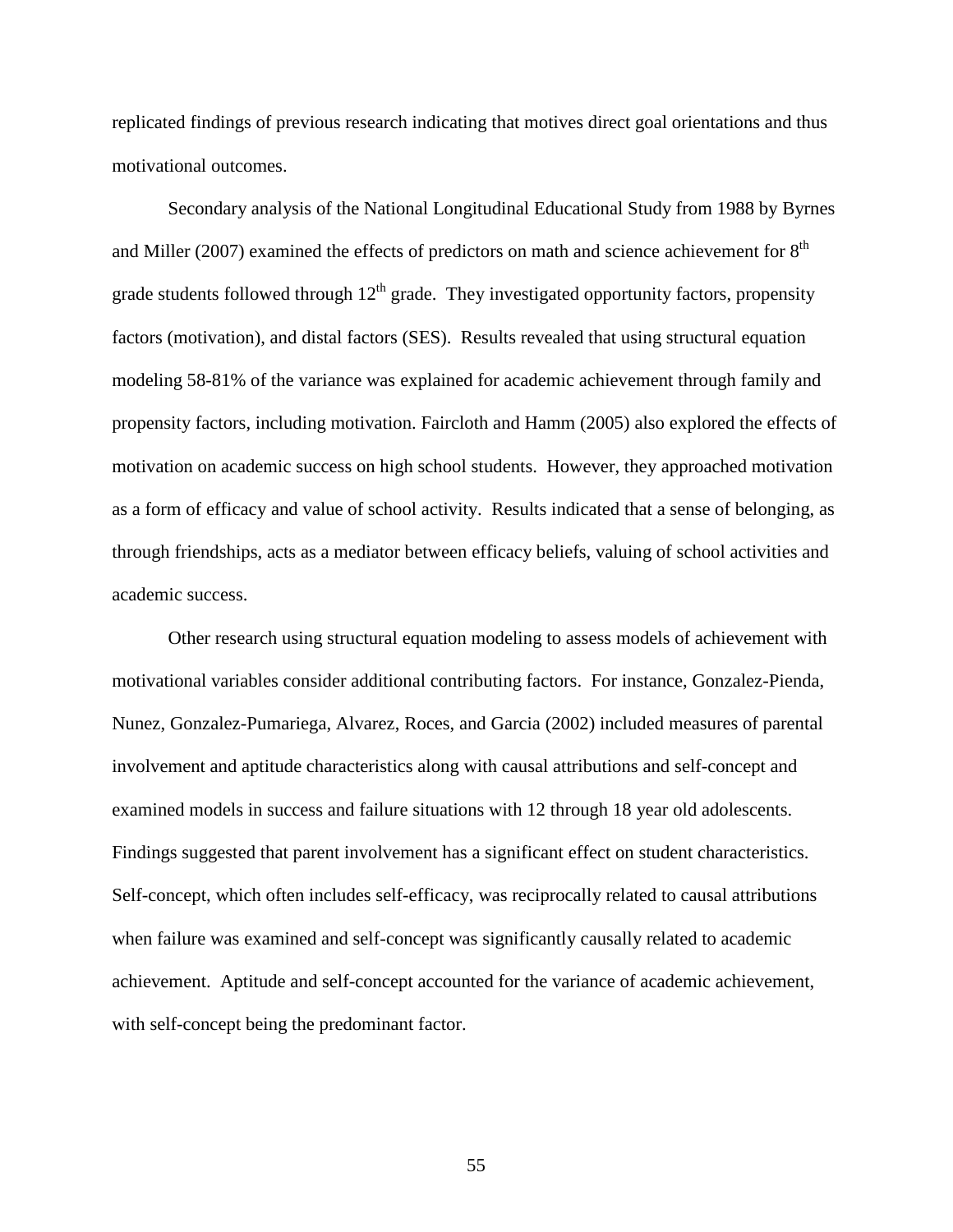Other research using structural equation modeling tends to focus on self- beliefs, including efficacy and esteem. Hailikari, Mevgi and Komulainen (2008) examined the relationships between academic self-beliefs, prior knowledge and prior success in university students. They found the self-beliefs correlated positively with previous success and had a direct influence on prior knowledge test performance. However, beliefs did not directly predict student achievement; there was only an indirect path mediated by prior knowledge. Garcia and Pintrich (1991) explored the relationships between intrinsic motivation, self-efficacy and self-regulated learning in college students. Their model illustrated that motivation and efficacy had a significant effect on self-regulated learning and intrinsic motivation had an effect on selfefficacy. Overall, results indicated that "an orientation to learning and mastery results in higher levels of efficacy and deeper cognitive engagement" (Garcia & Pintrich, 1999, p. 1).

Self-efficacy was also found to be an important factor in academic performance when considering it in combination with psychopathology and resource management in college students (Brackney & Kaeabenick, 1995). They found that poorly adjusted students had reported to be less competent and engaged in less self-regulation. Therefore, although psychopathology had an indirect effect on academic performance, it was found to be mediated by efficacy and resource management. Hampton and Mason (2003) examined the how learning disabilities, gender, sources of efficacy and efficacy beliefs affect academic achievement in high school students. Results of structural equation modeling suggested that learning disabilities influenced self-efficacy indirectly, and sources of self-efficacy had a direct effect on efficacy creating an impact on academic achievement. Overall, 55 percent of the variance of academic achievement was explained in the model.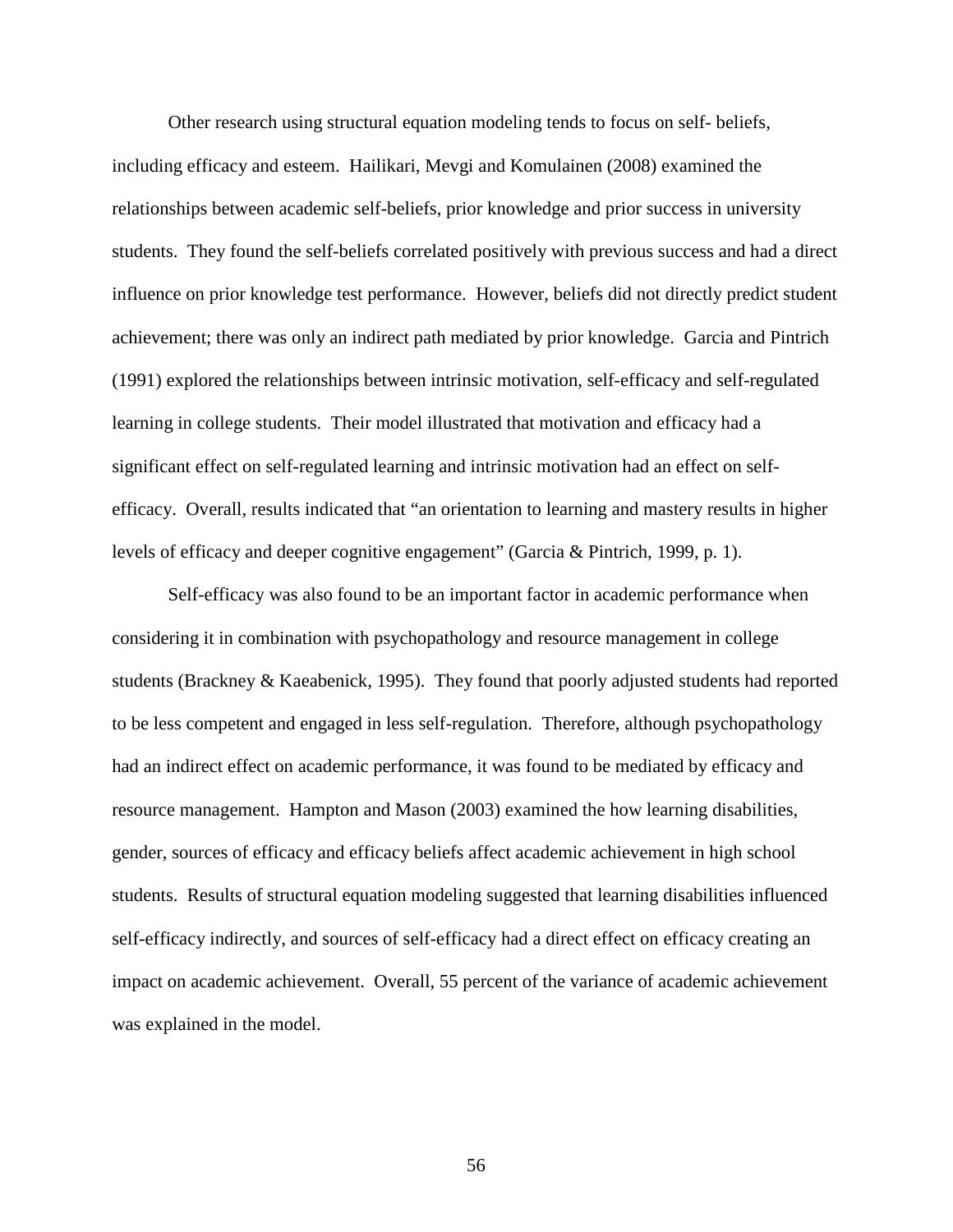Fenollar, Roman, and Cuestas (2007) examined the relationship between a number of predictive factors of academic achievement and performance in a college population. Specifically, they investigated achievement goals, study strategies, self-efficacy, and class size on academic performance. The final structural model indicated that self-efficacy had correlational coefficients with all of the achievement goal measures and was mediated to academic performance through study strategies, including effort, surface processing and deep processing. Lastly, a study was found using structural modeling to investigate cognitive ability, personality and academic performance in adolescence. Leeson, Ciarrochi, and Heaven (2008) conducted a three year longitudinal study of predicted grades. They found that positive thinking variables, including hope and attributional style predicted higher grades. Self-esteem was less of a contributor to predicting grades; however it was part of the positive thinking latent variable. Second order positive thinking was reported to have a significant path to grades along with cognitive ability and gender.

Overall, research using structural equation modeling has produced a number of supportive findings for educational research. However, no research combines the constructs proposed in the current study into one possible model. Relationships exist between the constructs, providing additional support for the need to examine motivation, self-evaluations, and academic achievement together.

### A Pilot Study

A pilot study was conducted by Raineri (2007, unpublished manuscript) which examined the relationships between ethnic identity, ethnicity, motivation, self- scales, and academic achievement. The study was conducted with  $11<sup>th</sup>$  grade high school and  $8<sup>th</sup>$  grade middle school (N=132; 67% racial minority, 33% Caucasian) students from a large school district in the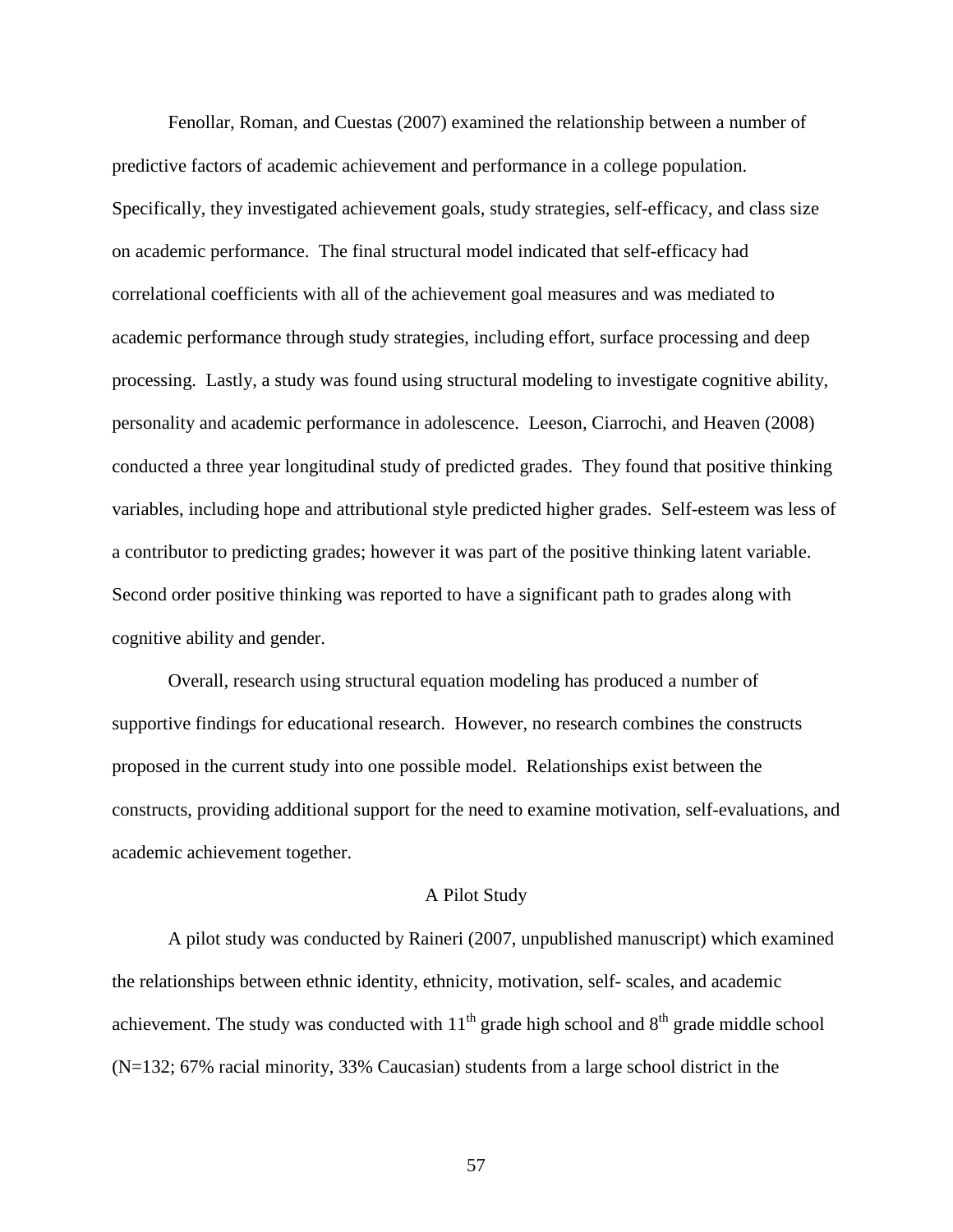southeastern United States. The racial composition and number of economically disadvantaged students were examined at each school and the schools that were closest to the county average were selected to participate, with approval of the superintendent and principal.

Students completed a survey containing the following constructs: the academic domain items from the Domain Specific Hope Scale ( Sympson & Snyder, 1997), the Life Orientation Test (Scheier & Carver, 1985) the achievement goals scale (Elliot & McGregor, 2001), Rosenberg Self-Esteem scale (Rosenberg, 1979), General Self-Efficacy scale (Sherer et al., 1982), Multigroup Ethnic Identity Measure (Phinney, 1992), and Other Group Orientation scale (Phinney, 1992). Additional demographic information was obtained along with the students' grade point averages as a measure of achievement.

The results indicated significant correlations between ethnic identity, efficacy, selfesteem, optimism, and mastery approach. Additionally, significant correlations were found between GPA and ethnicity, other group orientation, academic hope, and efficacy. Other significant correlations can be found on Table 1.

Independent t-tests revealed that Caucasian students reported lower scores on measures of ethnic identity, esteem, optimism, and mastery approach, yet had higher Grade Point Averages than students from other backgrounds  $(p<0.05)$ .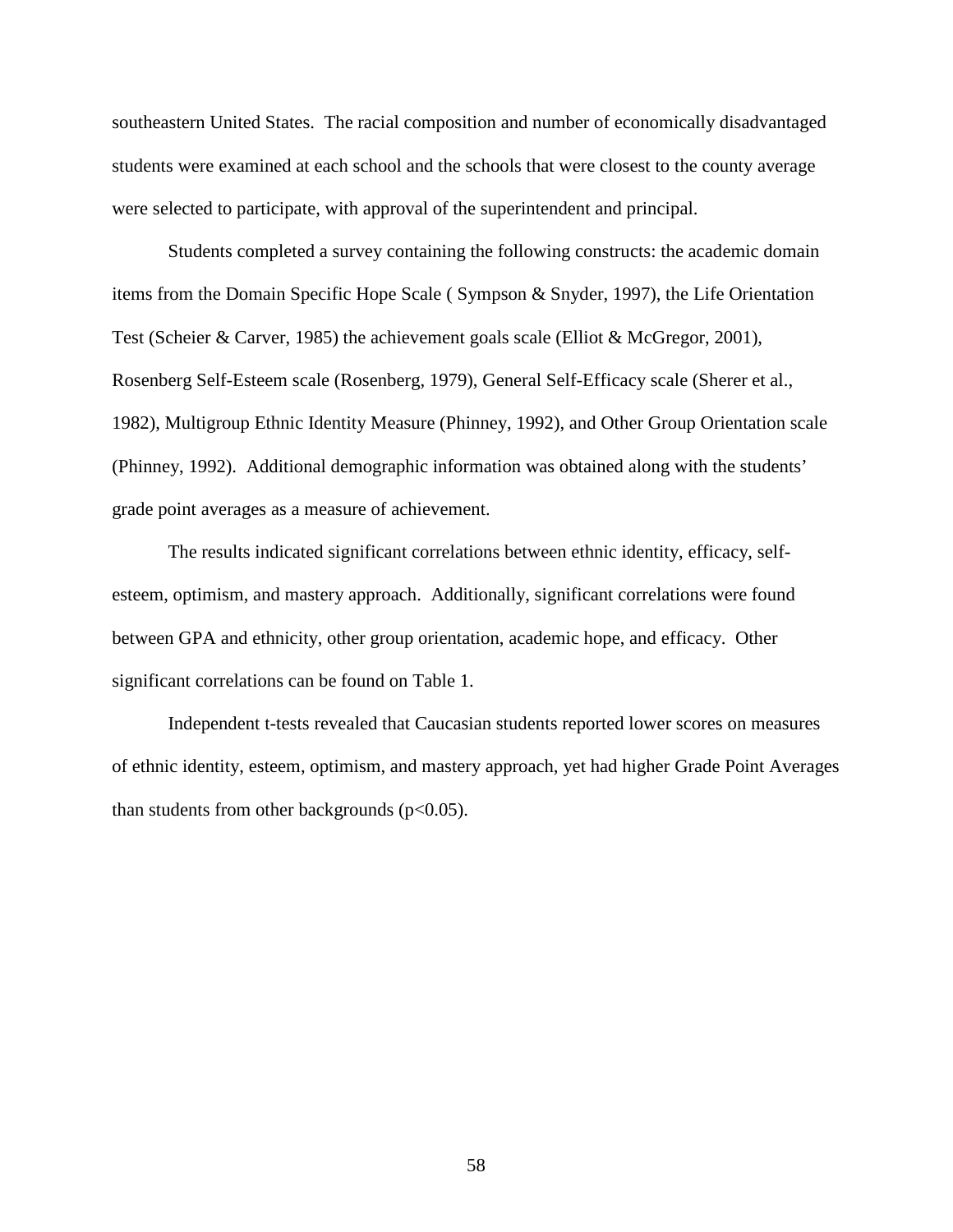# *Table 1*

|            | Ethnicity  | EthID     | OtherGrp | Academic  | Efficacy  | Esteem    | Opt.         | Mastery | <b>GPA</b> |
|------------|------------|-----------|----------|-----------|-----------|-----------|--------------|---------|------------|
|            |            |           |          | Hope      |           |           |              |         |            |
| Ethnicity  |            |           |          |           |           |           |              |         |            |
| EthID      | $-0.400**$ |           |          |           |           |           |              |         |            |
| OtherGrp   | $-0.060$   | 0.145     |          |           |           |           |              |         |            |
| Academic   | $-0.032$   | 0.169     | $0.221*$ |           |           |           |              |         |            |
| Hope       |            |           |          |           |           |           |              |         |            |
| Efficacy   | $-0.104$   | $0.204*$  | $0.193*$ | $0.576**$ |           |           |              |         |            |
| Esteem     | $-0.182*$  | $0.293**$ | $-0.118$ | 0.138     | $0.391**$ |           |              |         |            |
| Opt.       | $-0.173*$  | $0.393**$ | $-0.144$ | $0.181*$  | $0.414**$ | $0.582**$ | $\mathbf{1}$ |         |            |
| Mastery    | $-0.184*$  | $0.212*$  | 0.091    | $0.495**$ | $0.316**$ | 0.139     | $0.244**$    | 1       |            |
| <b>GPA</b> | $0.207*$   | 0.093     | $0.193*$ | $0.399**$ | $0.263**$ | $-0.034$  | 0.017        | 0.133   |            |

*Intercorrelations between Ethnicity, Ethnic Identity, GPA, and Measures of Self-Concept and Motivation* 

\*\*Correlation is significant at the 0.01 level (2-tailed).

\* Correlation is significant at the 0.05 level (2-tailed ).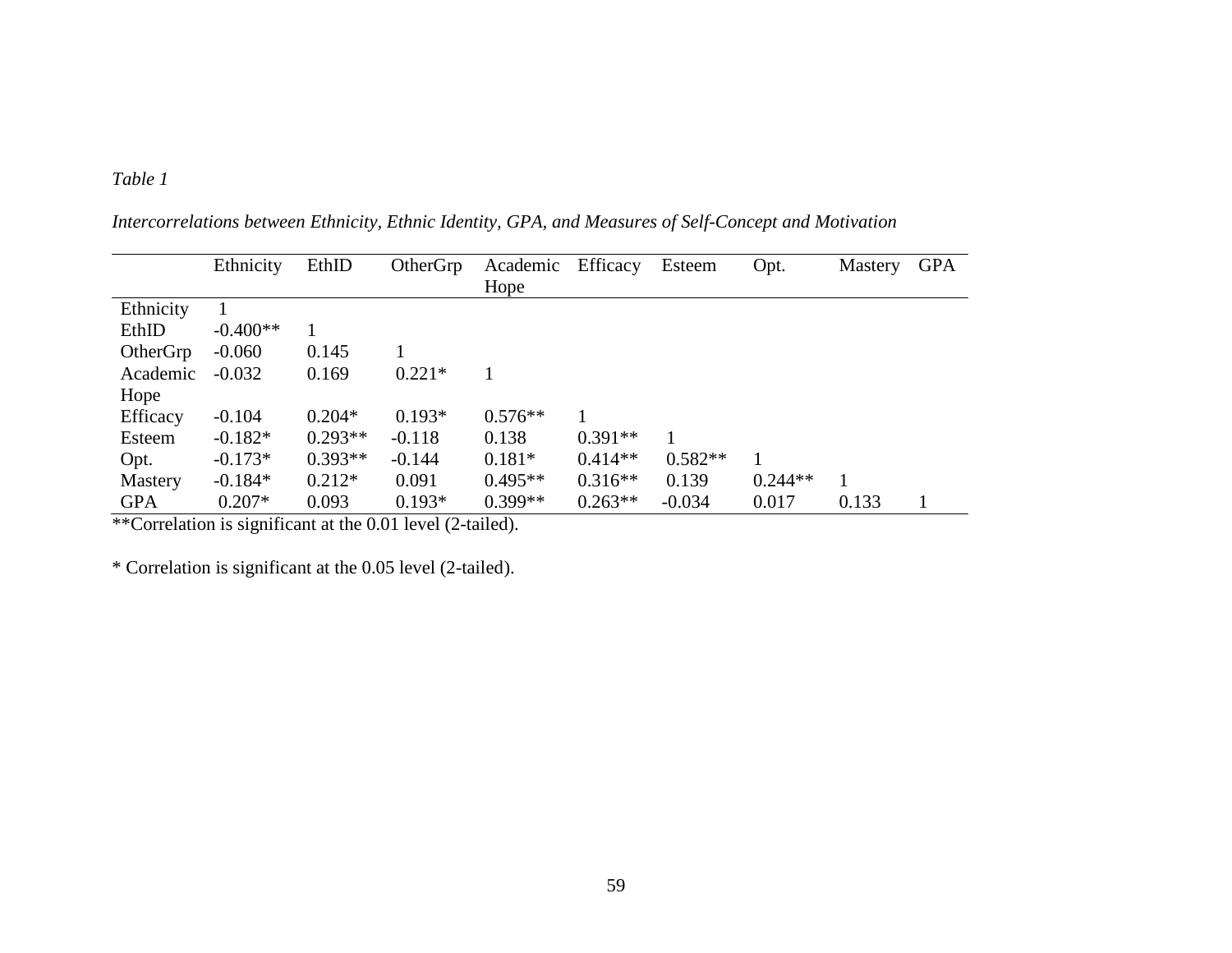Regression analysis (See Table 2) suggested that of the constructs measured, academic

hope appeared to be the strongest contributor to the prediction of GPA. Also, optimism was

found to be the strongest contributor to the prediction of ethnic identity scores.

*Table 2* 

| Variable                | B        | $SE \beta$ | ß        |
|-------------------------|----------|------------|----------|
| Model 1                 |          |            |          |
| <b>Ethnic Identity</b>  | 1.163    | 1.508      | 0.072    |
| Academic Hope           | 0.460    | 0.134      | 0.399    |
| Efficacy                | 0.060    | 0.057      | 0.123    |
| Self-Esteem             | $-0.192$ | 0.154      | $-0.136$ |
| Optimism                | 0.000    | 0.159      | 0.000    |
| <b>Mastery Approach</b> | $-0.160$ | 0.180      | $-0.089$ |
|                         |          |            |          |
| Variable                | B        | $SE \beta$ | ß        |
| Model 2                 |          |            |          |
| Academic Hope           | 0.002    | 0.009      | 0.028    |
| Efficacy                | $-0.001$ | 0.004      | $-0.030$ |
| Self-Esteem             | 0.011    | 0.010      | 0.121    |
| Optimism                | 0.025    | 0.010      | 0.286    |
| <b>Mastery Approach</b> | 0.012    | 0.011      | 0.107    |
| <b>GPA</b>              | 0.005    | 0.006      | 0.074    |

*Summary of Regression Analysis for Variables Predicting GPA and Ethnic Identity Scores* 

*Note*.  $R^2 = 0.197$  for Model 1 and  $R^2 = 0.173$  for Model 2.

ANOVA statistics indicated significant main effects for mastery and efficacy on grades,  $F(2,123)=2.81$ , P=0.050 and  $F(2,121)=7.96$ , p=0.001, respectively.

In conclusion, the results of this research have replicated the findings of Roberts, et al. (1999) in terms of ethnic identity. It also supports claims of Graham (1994) as described by Schunk and Pajares (2005) that African Americans maintain positive feelings about themselves and their abilities regardless of academic performance. Structural equation modeling was also conducted to determine if there was a model supportive of the relationships between selfconstructs, motivation and achievement. The self latent variable was defined by ethnic identity,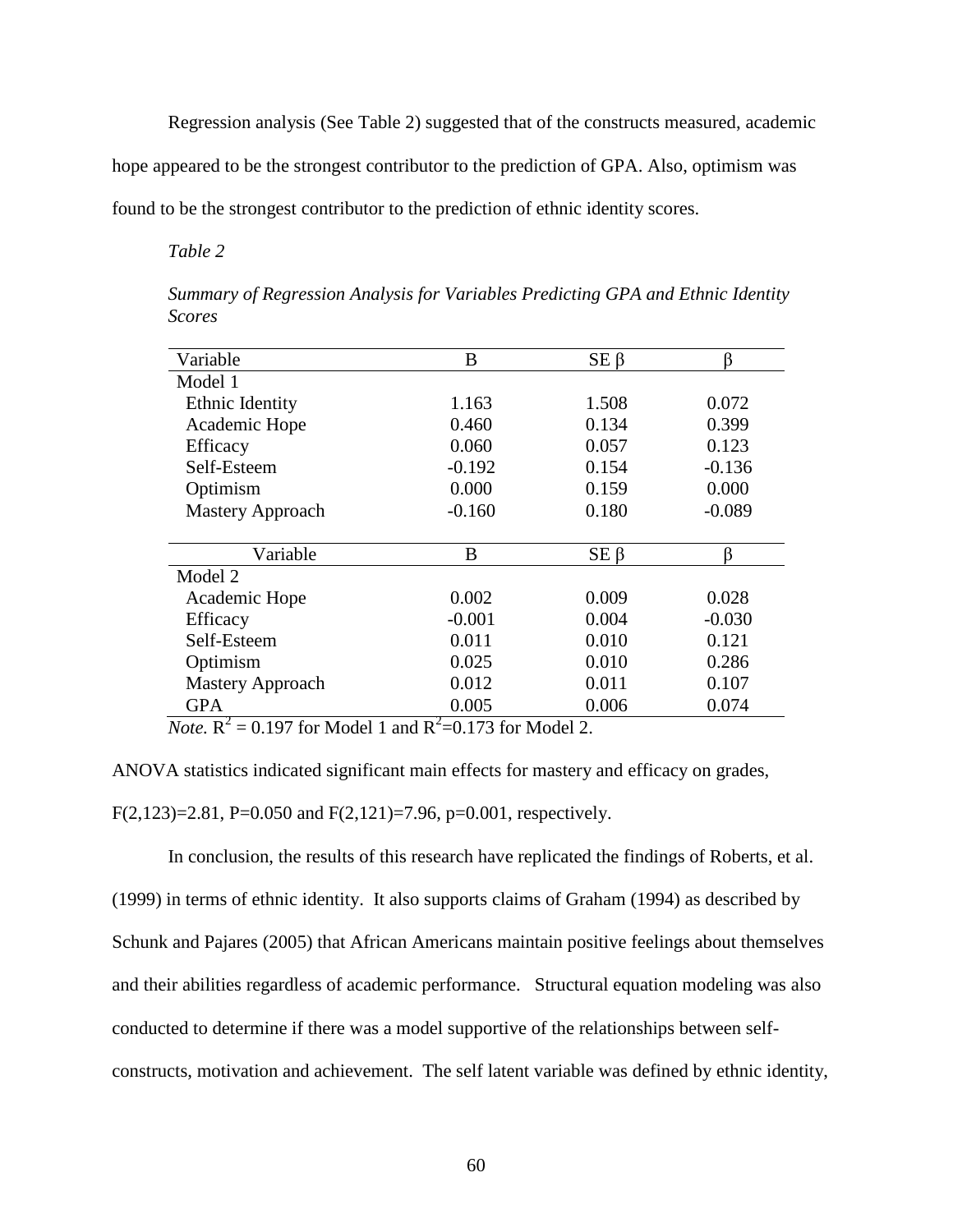self-efficacy, and self-esteem; motivation was defined by mastery and optimism. Academic hope was also included in the model. Initially, it was proposed to be part of the motivation latent variable. However, suggested modifications resulted in the observed variable being part of the achievement latent variable along with grade point average.

Modifications suggested the addition of correlation coefficients between ethnic identity and self-efficacy, as well as optimism and hope. Model fit indices indicated significant findings for the chi-square  $(x=14.8; p=0.097)$  and GFI (GFI=0.96) measures. Additionally, other measures indicated a model approaching good fit (RMSEA=0.076; SRMR = 0.061).Thus, the described pilot study has implications for the proposed study in that it has examined the relationships among some of the major constructs proposed and can guide the researcher in theory and predicted outcomes.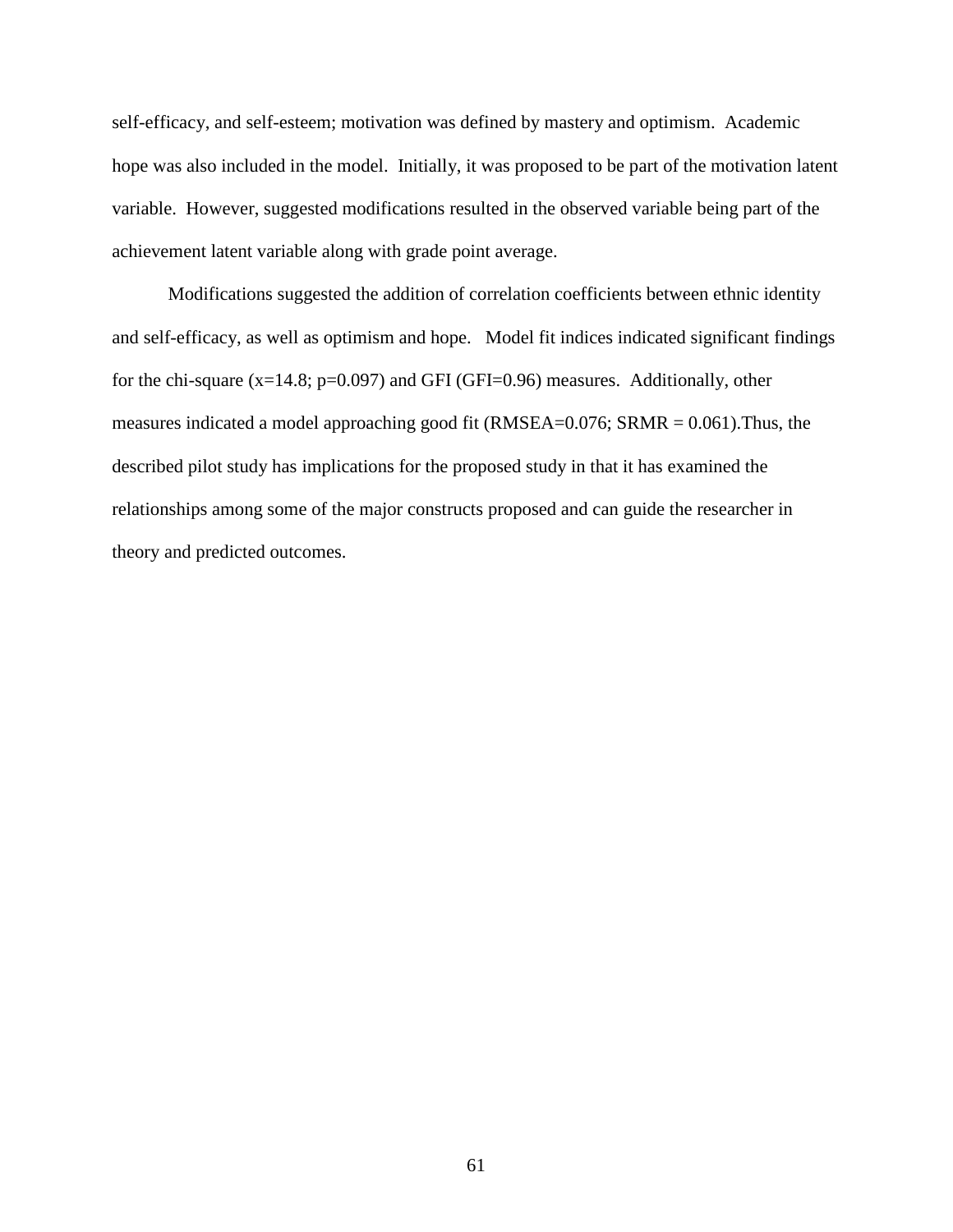# CHAPTER 3

# **METHOD**

The purpose of this study was to examine the relationships between motivation, selfevaluation, and academic achievement using structural equation modeling. The study attempted to determine if a single structural model was able to describe the relationships between the variables for the total sample. Then, the proposed model was to be examined for two separate samples (African American and Caucasian students) to determine if there were differences for the samples based on ethnicity. The following section discusses in detail the setting, participants, instruments, and procedures used in the current study in order to obtain the data to analyze and test the proposed research questions.

### Setting

 Data was collected in a large county of 324 square miles in the southeast region of the United States. The county has an estimated population of 199,486 individuals according to the U.S. Census Bureau (2009). Individuals within the county identified themselves as having the following ethnicities: 43.8% Caucasian, 52.2% African American, 0.3% American Indian, 1.6% Asian, 0.2% Pacific Islander, 1.9% two or more races, 2.9% Hispanic origin, and 41.9% White, non-Hispanic origin (U.S. Census Bureau, 2009). The median income was estimated to be \$36,944 and 23.9% of persons were reported to be living below poverty levels (U.S. Census Bureau, 2009). In terms of education, 78% of the population is individuals with a high school diploma or equivalent and 18.7% have a bachelor's degree or higher (U.S. Census Bureau, 2009).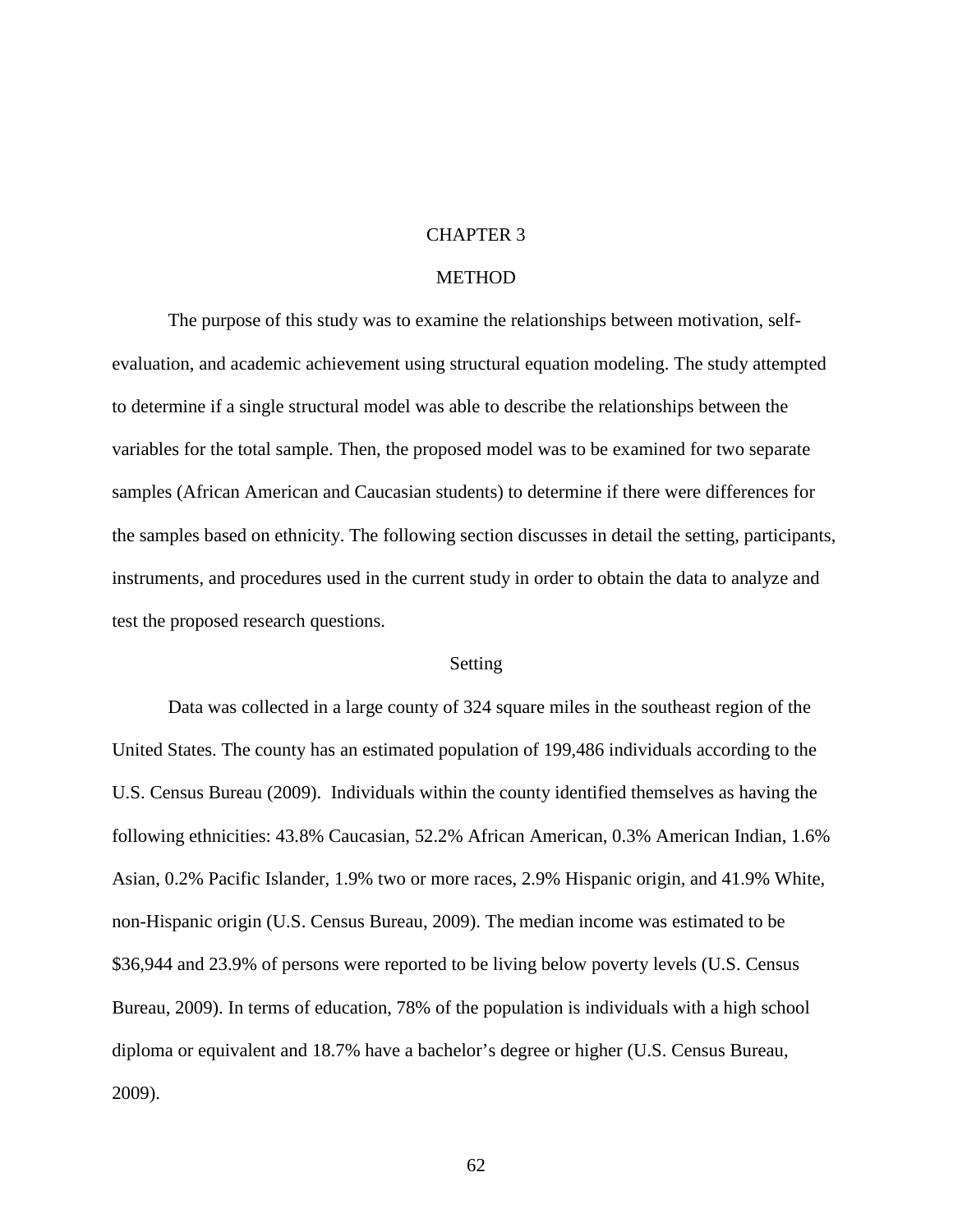#### *District Information*

 The school district is a county-wide system that is comprised of students from a number of ethnicities. The student population is comprised of individuals with the following ethnicities: 73% African American, 1% Asian American, 2% Hispanic, 2% Mixed Race, and 22% Caucasian. Of the total district population, 67% of students are considered to be economically disadvantaged. The district is comprised of 8 high schools, 9 middle schools, 35 elementary schools, 3 magnet schools, 3 special schools, and 2 charter schools. The county has a high school graduation rate of 66% and a drop out rate of 6.4% for 9<sup>th</sup> through  $12<sup>th</sup>$  grade students. *School Information* 

All of the schools that encompass  $9<sup>th</sup>$  grade students were asked to participate in the current study. However, responses were only obtained from six schools after follow-up contact was made with the school administrators. Two of the participating schools were magnet schools, while the others were comprehensive high schools. The ninth grade had a total student enrollment of 3,063 for the spring of 2009 when initial participation was requested.

Table 3 provides an illustration of the schools'  $9<sup>th</sup>$  grade population and percent of student ethnic groups and students classified as economically disadvantaged (i.e., those able to receive free or reduced lunch). Only five of the schools information is presented in the table. The sixth school that agreed to participate did so over the summer session. A total of 70 students enrolled in ninth grade literature class for the summer session. Because the students who participate in the summer program are from a variety of schools, the ethnic composition of the participants from this population could not be discerned, as the students indicated their home school on the survey. However, some of the students were from at least 4 high schools that did not respond during the initial data collection process.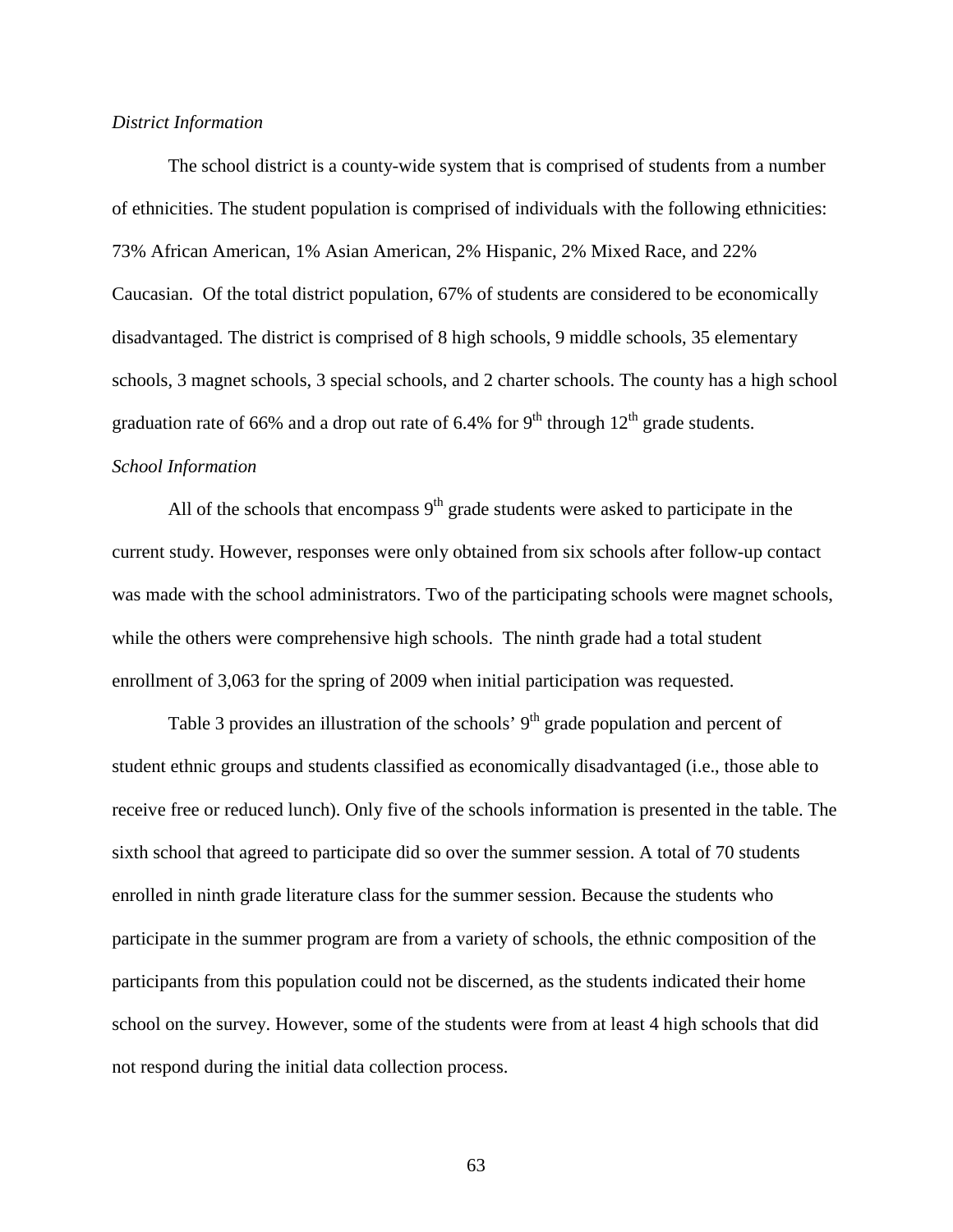|               |             |          | <b>Ethnic Composition</b> |               |
|---------------|-------------|----------|---------------------------|---------------|
|               | $9th$ grade | African  |                           | Economically  |
| School        | Population  | American | Caucasian                 | Disadvantaged |
| School A      | 372         | 74%      | 21%                       | 46%           |
| School B      | 369         | 57%      | 37%                       | 48%           |
| School C      | 257         | 60%      | 33%                       | 39%           |
| Magnet A      | 156         | 70%      | 18%                       | 44%           |
| Magnet B      | 90          | 42%      | 46%                       | 19%           |
| <b>COUNTY</b> | 3,063       | 73%      | 22%                       | 67%           |
|               |             |          |                           |               |

*Participating schools' 9th grade populations and percentage of students identified as African American, Caucasian and economically disadvantaged compared to the county estimates* 

# Participants

Two-hundred, ninety ninth grade high school students enrolled in a large suburban school district in the southeast United States completed the survey. Students from 10 different high schools participated. A total of 1,314 students were asked to contribute to the research by completing surveys in the 6 schools that agreed to participate. Of the 1,314 parental consent forms passed out and sent home, 313 (4%) were returned. However, only 290 of the students who returned the permission slips completed the survey. Due to the school district's ethnic composition, the participation results consisted of following percentages of ethnicities: 63% African American, 33% Caucasian, and 3% bi-racial or Asian American. Because the study was a comparison of African American and Caucasian students, the bi-racial and Asian American students' responses were not included in the analysis. Additionally, there was missing data from a number of participants. Participants whose responses were missing multiple items from one scale were omitted. Therefore, only 237 were able to be used in data analysis. The sample was 47% male (n=109) and52% female (n=122). Students ranged in age from 12 through 19, with the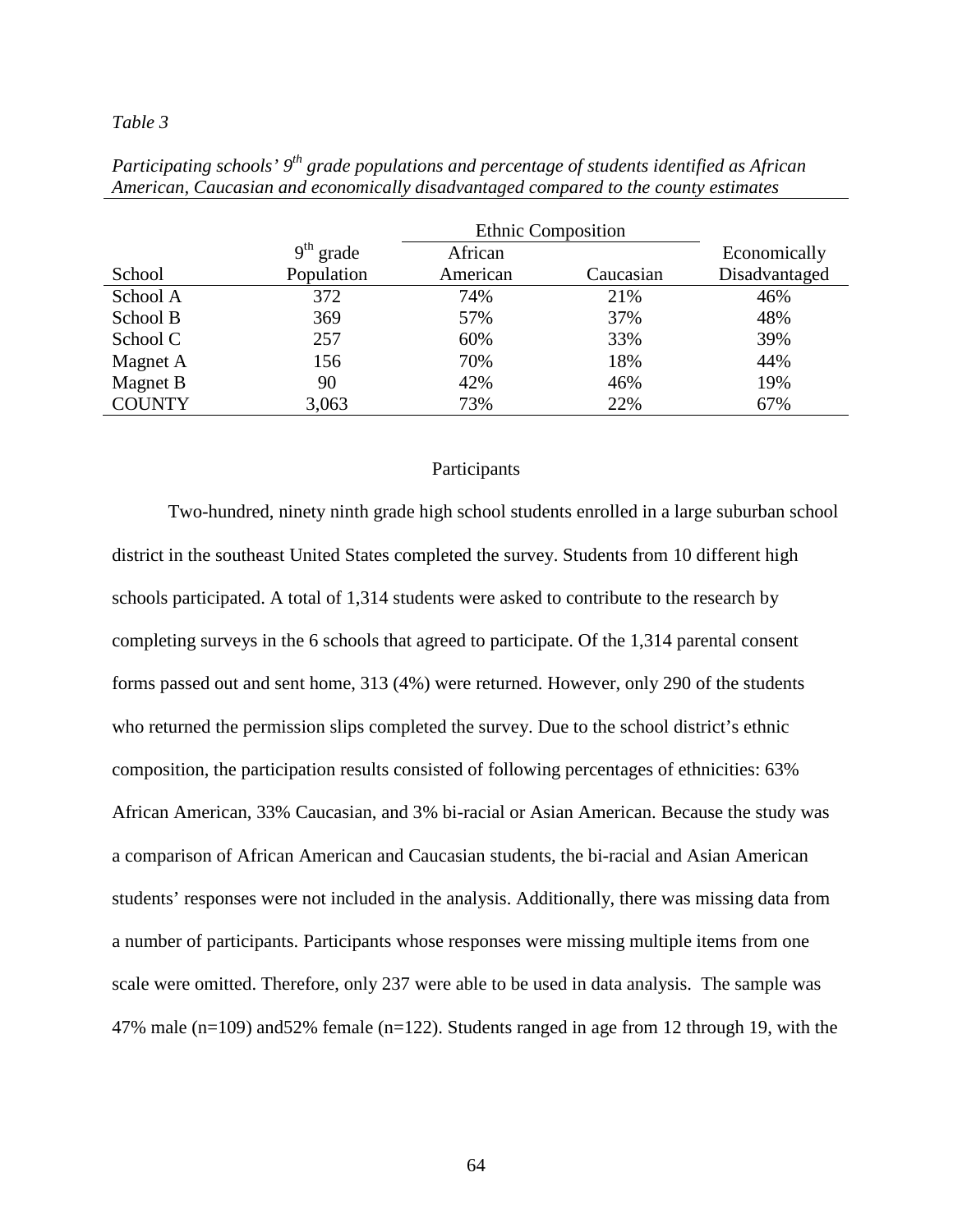average age being  $14 \text{ (M=14.75, SD=0.78)}$ . Table 4 summarizes the characteristics of the participant sample.

Socioeconomic status was coded into social class using the Standard Occupational Classification system (Livesey, n.d.), a nine category scale to measure class that took the place of the Registrar-General's scale in the 1980's. Using this system, reported parent and grandparent occupations were equated to the following social classes:  $1 =$  Managers/Administrators,  $2 =$ Professionals,  $3 =$  Associate professionals/Technical,  $4 =$  Clerical and Secretarial,  $5 =$  Craft and related,  $6$  = Personal and Protective services,  $7$  = Sales,  $8$  = Plant and Machine Operative, and 9 = Other Occupations. Although the U.S. Bureau of Labor Statistics has revised this scale to include 23 groups, the original 9 group scale was used to make the analysis more interpretable as the expanded scale has slighter differences between the groups. Table 4 summarizes the social class statuses for the total sample, African American sample, and Caucasian sample.

## *Table 4*

|                            |                | Total          |           |     | African American |      |                | Caucasian        |           |  |
|----------------------------|----------------|----------------|-----------|-----|------------------|------|----------------|------------------|-----------|--|
|                            |                | $\overline{N}$ |           |     | N                |      |                | $\overline{N}$   |           |  |
| Sample Size                |                | 231            |           |     | 144              |      |                | 78               |           |  |
| Male                       | 109            |                |           |     | 67               |      |                | 39               |           |  |
| Female                     | 122            |                |           | 77  |                  |      | 39             |                  |           |  |
|                            |                |                |           |     |                  |      |                |                  |           |  |
|                            |                | Total          |           |     | African American |      |                | Caucasian        |           |  |
|                            | $\overline{N}$ | M              | <b>SD</b> | N   | M                | SD   | $\overline{N}$ | $\boldsymbol{M}$ | <b>SD</b> |  |
| Age                        | 231            | 14.75          | .786      | 144 | 14.78            | .823 | 78             | 14.70            | .745      |  |
| <b>Social Class Status</b> |                |                |           |     |                  |      |                |                  |           |  |
| Mother                     | 219            | 4.63           | 2.68      | 142 | 4.56             | 2.66 | 77             | 4.76             | 2.73      |  |
| Maternal grandfather       | 94             | 6.58           | 2.60      | 47  | 6.61             | 2.48 | 47             | 6.55             | 2.74      |  |
| Maternal grandmother       | 113            | 5.61           | 3.17      | 68  | 5.20             | 3.05 | 45             | 6.24             | 3.28      |  |
|                            |                |                |           |     |                  |      |                |                  |           |  |
| Father                     | 199            | 5.70           | 2.54      | 119 | 6.13             | 2.40 | 80             | 5.06             | 2.63      |  |
| Paternal grandfather       | 70             | 6.08           | 2.92      | 34  | 5.94             | 2.84 | 36             | 6.22             | 3.03      |  |
| Paternal grandmother       | 71             | 6.08           | 3.12      | 35  | 5.22             | 3.04 | 36             | 6.91             | 3.00      |  |

*Comparison of sample sizes, gender composition, age, and social class status between the total, African American and Caucasian samples*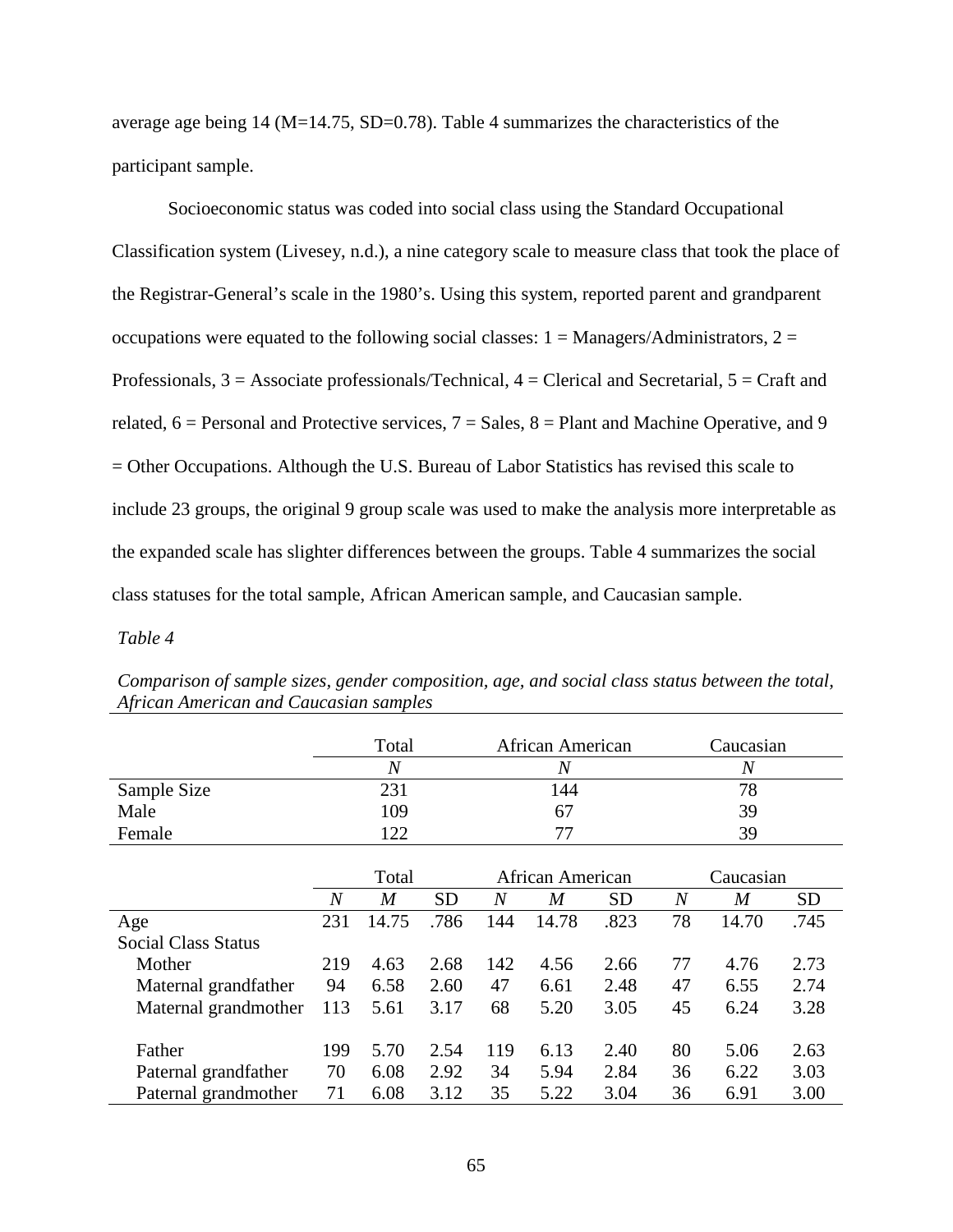## **Instruments**

 Students who had permission to participate were administered a survey. The survey included a place for students to list their age, gender, school, and parent and grandparent occupations. They also provided their name in order for GPA and Criterion Referenced Competency Test scores to be obtained by the researcher. The survey also included measures of academic hope, achievement goal orientation, self-efficacy (general and academic), self-esteem, and ethnic identity, which was not used in the data analysis (See Appendix A). The measures are described below with information about their reliability, validity, item composition, and scale. Table 5 illustrates the measures used, the possible total scores, and the latent variable it loaded on in the proposed model when applicable.

It should be noted that there were a significant number of missing responses for the General Self-Efficacy Scale, with only 119 of the 231 students responding to all items on the scale. Therefore, the scale was not used in future analyses. Instead, the Academic Self-Efficacy Scale was used, which has also been found to be a strong predictor of academic achievement as self-efficacy is a domain specific construct (Schunk & Zimmerman, 2006).

*Table 5* 

| Measure                  | Latent Variable | Scale      | <b>Total Score Range</b> |
|--------------------------|-----------------|------------|--------------------------|
| Academic Hope            | Motivation      | $1$ to $8$ | 9 to 72                  |
| <b>Mastery Approach</b>  | Motivation      | $1$ to 5   | 3 to 15                  |
| <b>Mastery Avoidance</b> | Motivation      | $1$ to 5   | 3 to 15                  |
| Performance Approach     | Motivation      | $1$ to 5   | 3 to 15                  |
| Performance Avoidance    | Motivation      | 1 to 5     | 3 to 15                  |
| <b>Self Esteem</b>       | Self-Evaluation | $1$ to $4$ | 10 to $40$               |
| Academic Self-Efficacy   | Self-Evaluation | $1$ to 6   | 13 to 78                 |
| <b>GPA</b>               | Achievement     |            | 0 to 100                 |
| <b>CRCT</b> scores       | Achievement     |            | 650 to 950               |
| General Self-Efficacy    | N/A             | 1 to 7     | 17 to 119                |

*Measures and their respective latent variables, scales, and total score ranges* 

 *Note*. General Self-Efficacy was not used due to the number of participants with missing data.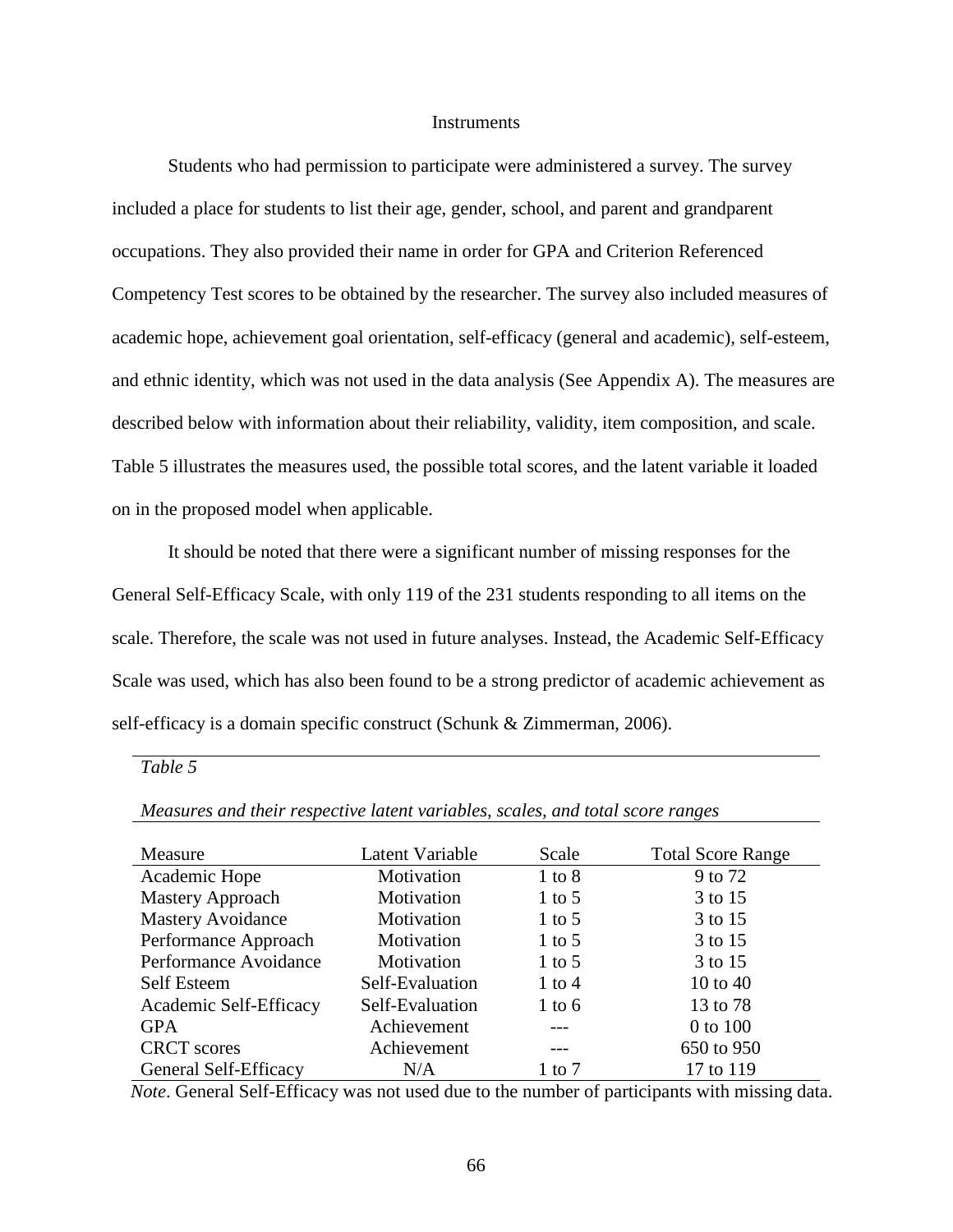*Academic hope.* Academic hope was measured using the nine items from the academic life area of the Domain-Specific Hope Scale - Revised developed by Shorey and Snyder (2004). This scale was a revision of the scale by Sympson and Snyder (1997) designed to measure the academic domain of hope. On this measure, individuals rate their feelings about each statement on a scale from 1 (definitely false) to 8 (definitely true). All items are focused on school work and the individual's abilities and motivation to complete academic tasks. Three of the items focus on assessing pathways, three on agency, and three on goals. A sample item from this scale is: "I am motivated to do well in school."

The reliability estimates for the academic domain of the original Domain Specific Hope Scale are around 0.89 in studies of undergraduate populations (Campbell & Kwon, 2001; Kwon, 2002; Snyder, 1997). Shorey and Snyder (2004) reported subscale reliabilities between 0.87 and 0.96. Total scores were used in analyses to compare the measure of academic hope to other constructs and achievement in order to determine Pearson correlations, or intercorrelations.

 No research was found in a review of literature using the revised scale of domain specific hope. Further, little research has been conducted using the academic hope scale of the Domain Specific Hope Scale. Of the research available, the construct has appeared to be valid and positive for the future use of the academic hope scale; however additional research is needed to support the construct validity of the measure. Kwon (2002) examined the academic domain of hope in combination with the work domain and illustrated high internal consistency of 0.89 for the factor labeled achievement-oriented hope.

Achievement-oriented hope was investigated with the Beck Depression Inventory, Personal Style Inventory – Autonomy and Sociotropy, Beck Anxiety Inventory and Interpersonal Hope (a combination of the social, family-home, and romantic domains of hope). The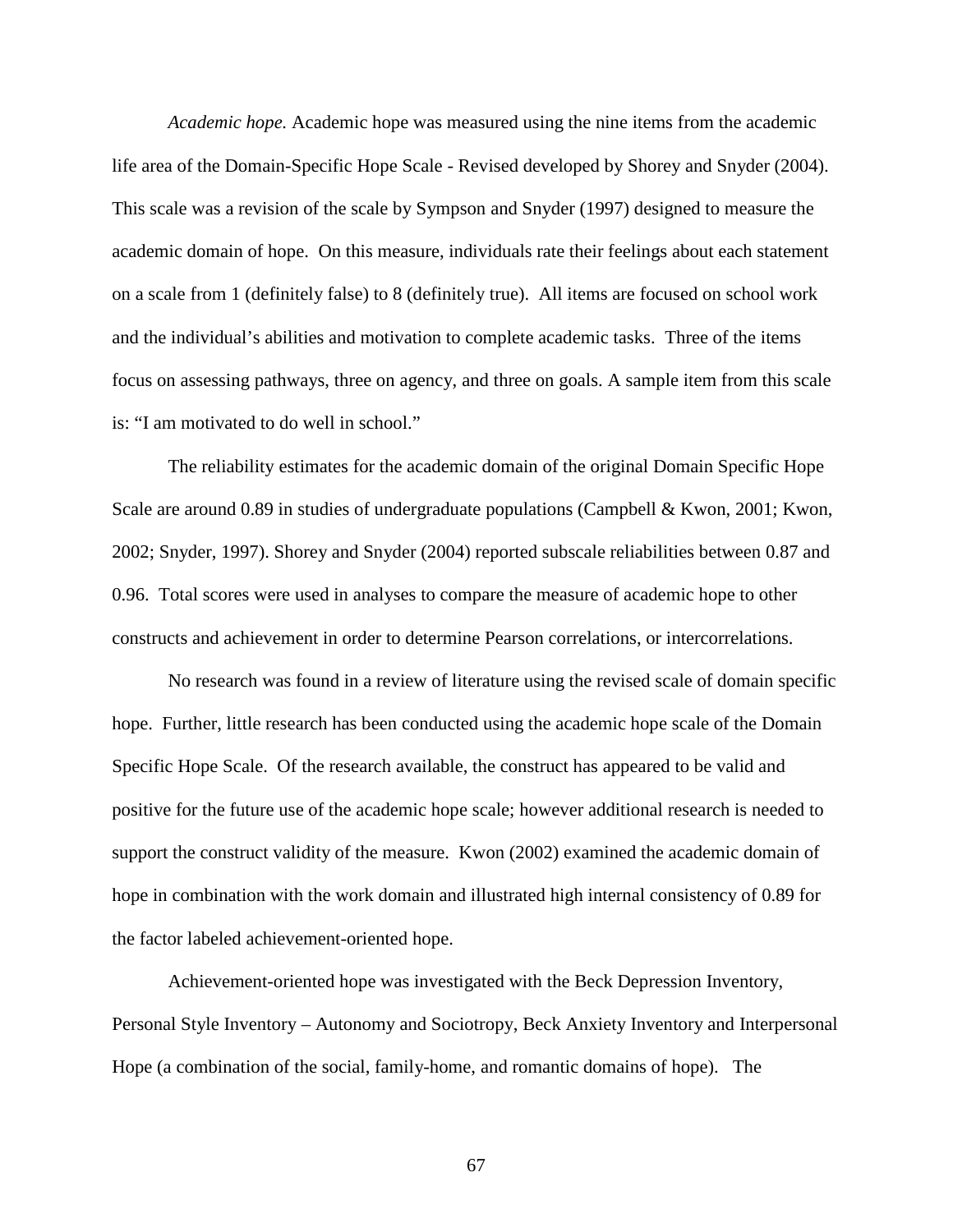achievement-oriented measure of hope was significantly correlated with the Beck Depression Inventory ( $r=-0.34$ ), Personal Style Inventory – Autonomy ( $r=-0.18$ ), and Interpersonal Hope (r=0.58). Congruent analysis was also conducted to examine the effects of personal style and domain specific hope on depression. A significant main effect was found for achievement oriented hope (β=-0.26) on depression. Kwon (2002) noted that "the domains of hope appear to be capturing distinct situational differences in levels of hope" (p. 221). In other words, as the domains begin to be investigated, they are illustrating their usefulness and domain-specificity within the situation and context. The study by Campbell and Kwon (2001) also supports the construct validity of the academic domain of the Domain Specific Hope Scale. The reliability coefficient for the academic domain of hope with undergraduate students was 0.89.

Intercorrelations were reported for academic hope and a number of other measures including other domains of hope, the Defense Style Questionnaire, Beck Depression Inventory, Depression Proneness Rating Scale, Beck Anxiety Inventory, and the Social Adjustment Scale. Academic hope was positively, significantly correlated with the other measures domain specific hope as noted by their respective Pearson correlation coefficient: social relationships  $r = 0.30$ , leisure  $r = 0.32$ , family life  $r = 0.41$ , and total hope  $r = 0.56$ . Academic hope was negatively but significantly correlated with the Defense Style Questionnaire  $(r = -0.17)$ , Beck Depression Inventory ( $r=-0.45$ ), Depression Proneness Rating Scale ( $r=-0.38$ ), Beck Anxiety Inventory ( $r=$  $-0.22$ ), and all areas of the Social Adjustment Scale ( $r = -0.24$  to  $-0.47$ ). Construct validity was supported through the correlations with the Social Adjustment Scale, as academic hope was most strongly correlated  $(r = -0.47)$  with the student work role area of social adjustment.

*Goal orientation.* Goal orientation was measured using an achievement goals scale developed by Elliot and Murayama (2008). The achievement goals measure includes 12 items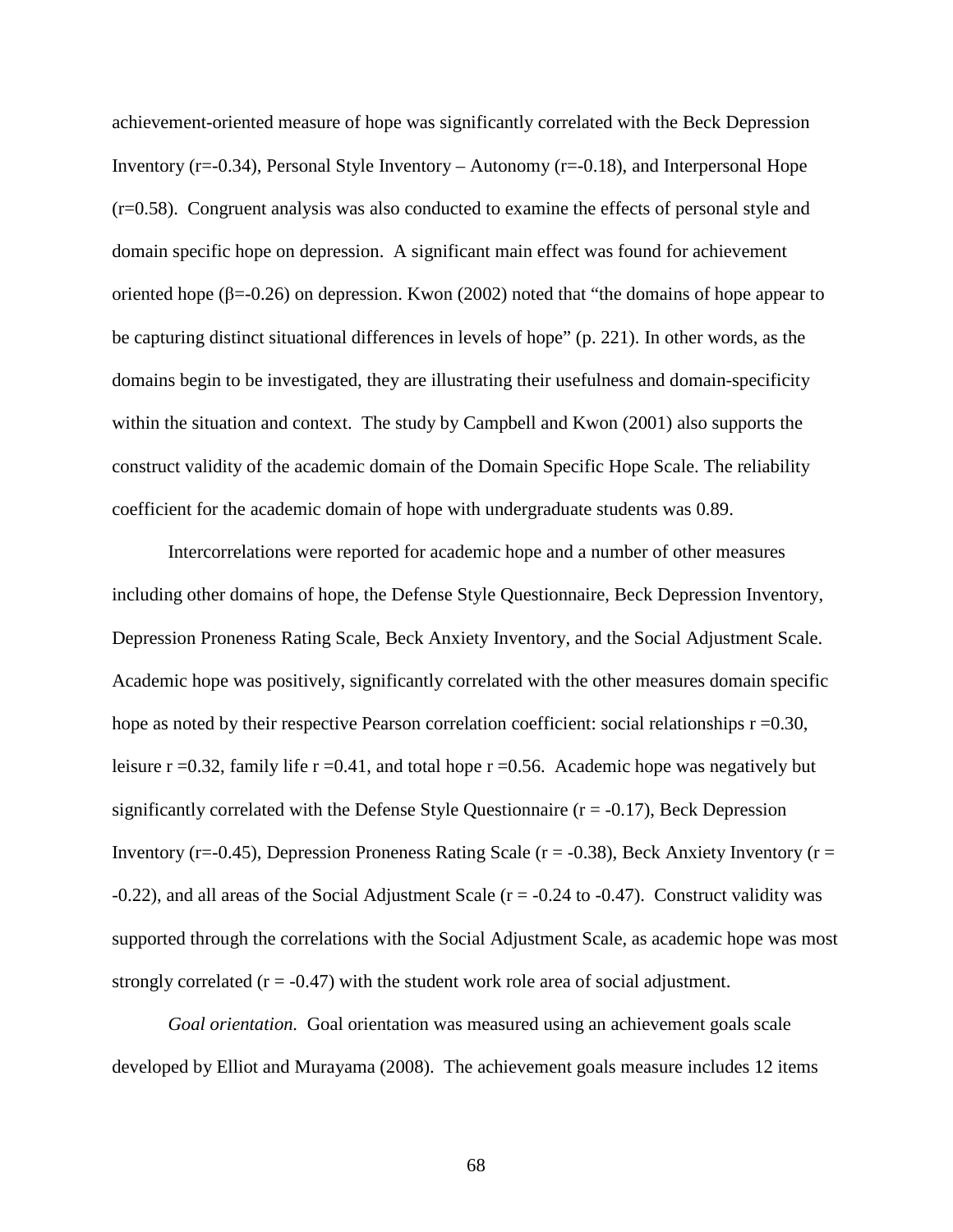measuring the four approaches to achievement, three for each orientation, through a 2x2 achievement goals framework: mastery approach, mastery avoidance, performance approach, and performance avoidance. The scale was based on the original scale developed by Elliot and McGregor (2001).

The scale is a self-report measure in which individuals indicate the likelihood that the statement represents them ranging from 7 (very true of me) to 1 (not at all true of me). Sample items from the goal orientation scale include "It is important for me to do better than other students" and "I want to learn as much as possible for this class." Items for each goal orientation are totaled to produce four scores, one for each orientation (mastery approach, mastery avoidance, performance approach, and performance avoidance). Each score can be interpreted separately and compared. For the purposes of this study, the entire scale was administered; however, the mastery approach and avoidance scores were used in examining relationships with other constructs and achievement because mastery goal orientation is most often related to positive academic outcomes (Anderman & Maehr, 1994; Anderman & Wolters, 2006; Elliott & Dweck, 1988; Ames & Archer, 1988; Dweck & Reppucci, 1973; Diener & Dweck, 1978; Sideridis, 2005; Mehlbach, 2006; Pekrun, Elliot, & Maier, 2006). Performance approach was also examined because it was highly correlated with the measures within the study and research indicates that in combination with mastery orientation, it is linked to achievement and result in positive, adaptive outcomes (Elliott, 1999; Harackiewicz, Barron & Elliott, 1998).

In the development of the Achievement Goal Questionnaire-Revised (AGQ-R), Elliot and Murayama (2008) compared the AGQ-R with the original Achievement Goal Questionnaire by Elliot and McGregor (2001). Reliability estimates (Cronbach's alphas) were found to be between 0.84 and 0.94 for the approaches on the AGQ-R, compared to 0.83 to 0.92 for AGQ.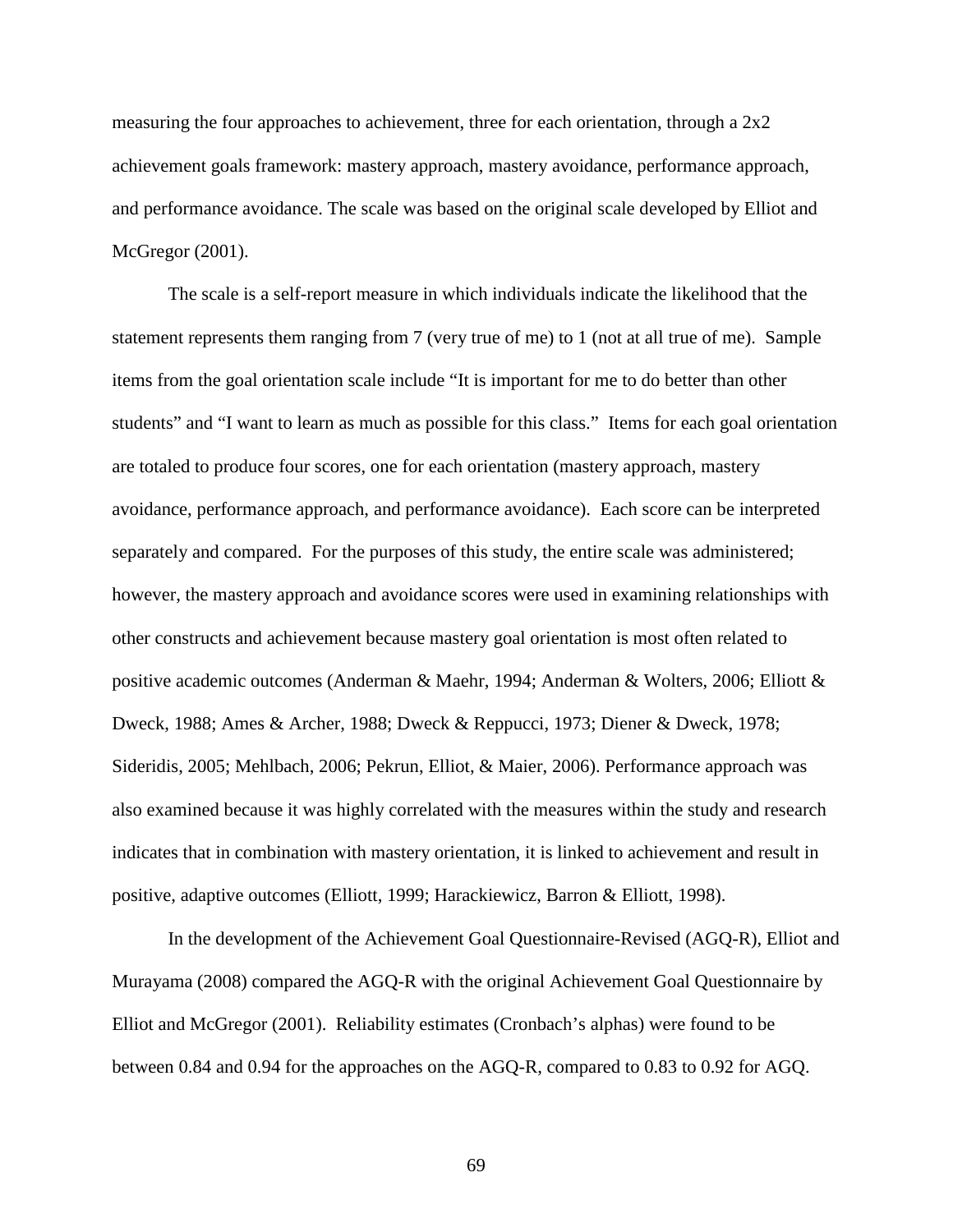Specifically, the mastery approach goals had a Cronbach's alpha of 0.84, and the masteryavoidance goals reliability estimate was 0.88. For the performance goals, approach-goals have a Cronbach's alpha of 0.92 and for avoidance-goals it was 0.94. The only significant difference from the AGQ was the performance-avoidance Cronbach alpha change from 0.83 to 0.94.

Intercorrelations of the achievement goal variables were also investigated. The mastery approach and avoidance goals had Pearson product moment correlation coefficients of 0.51, compared with previous correlations of 0.36. Performance approach and avoidance had a correlation coefficient of 0.68. Both were significant at the 0.01 level. Performance approach had a correlation of 0.16 with mastery-approach and a correlation of 0.15 with mastery-avoidance. Performance avoidance had correlations of 0.13 with mastery-approach and 0.46 with masteryavoidance.

*Self –esteem.* Esteem was measured using the 10-item Rosenberg Self-esteem Scale (Rosenberg, 1979). This scale is a measure of global self-esteem. Global self-esteem is measured across two dimensions, negative and positive self-esteem. Sample items include, "I am able to do things as well as most other people" and "At times I think I am no good at all." The respondent rates each item on a four point likert scale ranging from "strongly disagree" to "strongly agree." An individual's score can range from 10 to 40, with 40 being the highest possible score of self-esteem. For the purposes of the current proposal, the total score will be used to determine relationships with other constructs, achievement, and race. Items will be analyzed to investigate if there are differences among ethnic groups.

The Rosenberg Self-Esteem scale has reliability estimates in the 0.80 range (Rosenberg. 1979). Conner and colleagues (2004) noted the Rosenberg Self-Esteem scale to be internally reliable with a Cronbach's alpha of 0.83 when examined with  $6<sup>th</sup>$  through  $12<sup>th</sup>$  graders. Other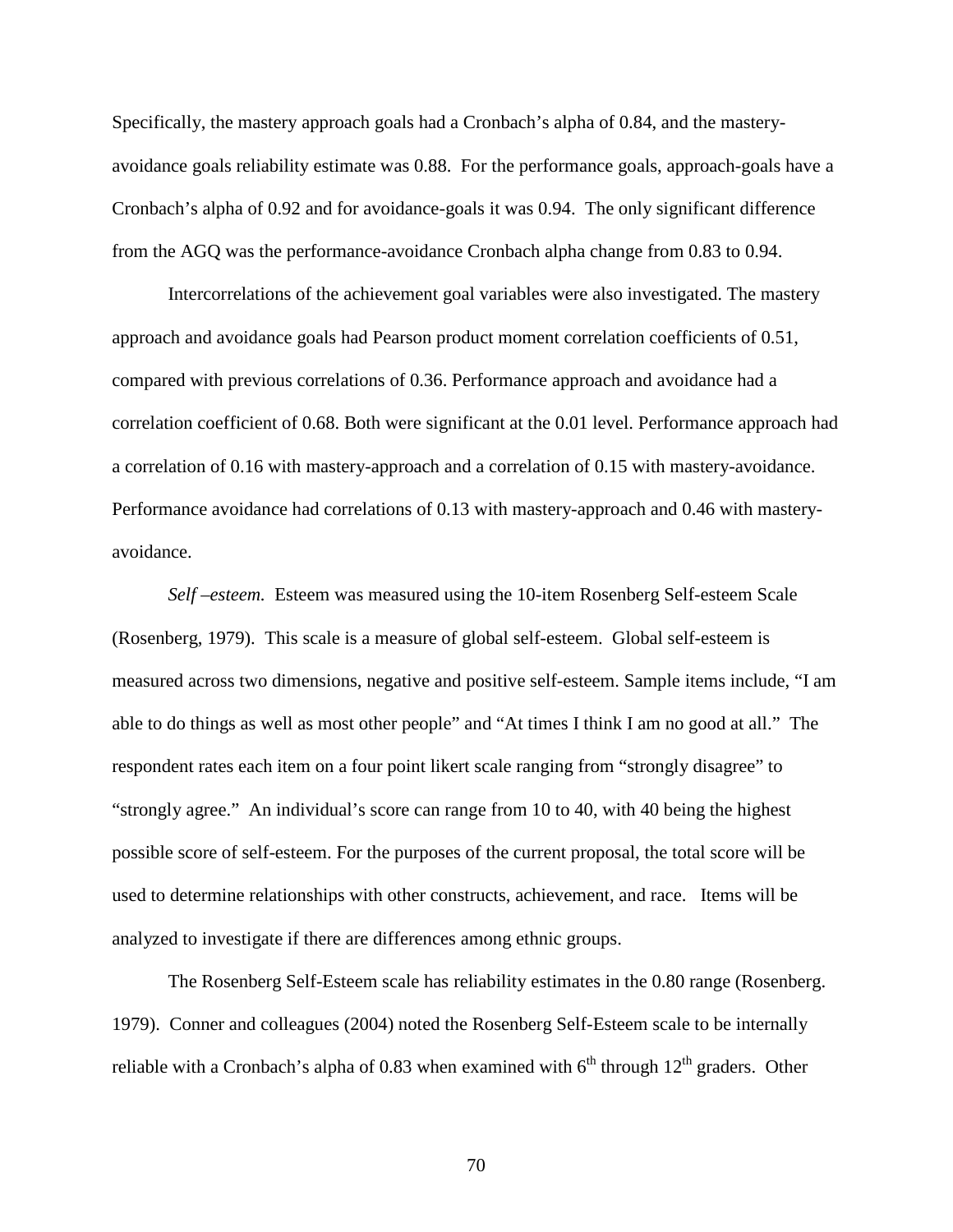researcher found it to have a reliability coefficient of 0.88 (Marcotte, Fortin, Potvin, & Papillon, 2002). In a study that examined test-retest of the RSE scale, reliability was found to be 0.85 after 2 weeks and 0.82 after one week (Fleming & Courtney, 1984).

*Self-Efficacy. Self-e*fficacy was measured using the 17-item General Self-Efficacy scale developed by Sherer, Maddux, Mercandante, Prentice-Dunn, Jacobs, and Rogers (1982). The general self-efficacy scale is a self report scale to measure overall feelings of self-efficacy, or beliefs about one's abilities to perform tasks. Individuals rate their agreement with the statement on a 7 point Likert scale ranging from very "strongly disagree" to "strongly agree". Sample items are, "Failure just makes me try harder," and "When I have something unpleasant to do, I stick to it until I finish it." The items on the self-efficacy scale are combined to produce a total score. The total score will be used in the proposed research in determining relationships between self-efficacy and other constructs, academic achievement, and racial differences.

Sherer and colleagues found the self-efficacy scale to have a reliability estimate in the 0.80 range. Additional research (Scherbaum, Cohen-Charash & Kern, 2006) which examined the General Self-Efficacy scale with other measures of general self-efficacy with college undergraduates found Sherer et al.'s (1982) measure to have a Cronbach's alpha of 0.88. Findings of correlation analysis conducted by Scherbaum and colleagues also noted that the General Self-Efficacy scale and other measures of general self-efficacy were all significantly and positively correlated with one another. It was further noted in this study that item analysis indicated the General Self-Efficacy scale is more useful for individuals with average to below average levels of self-efficacy. Overall, the findings by Scherbaum and colleagues (2006) support the validity and use of the General Self-Efficacy scale.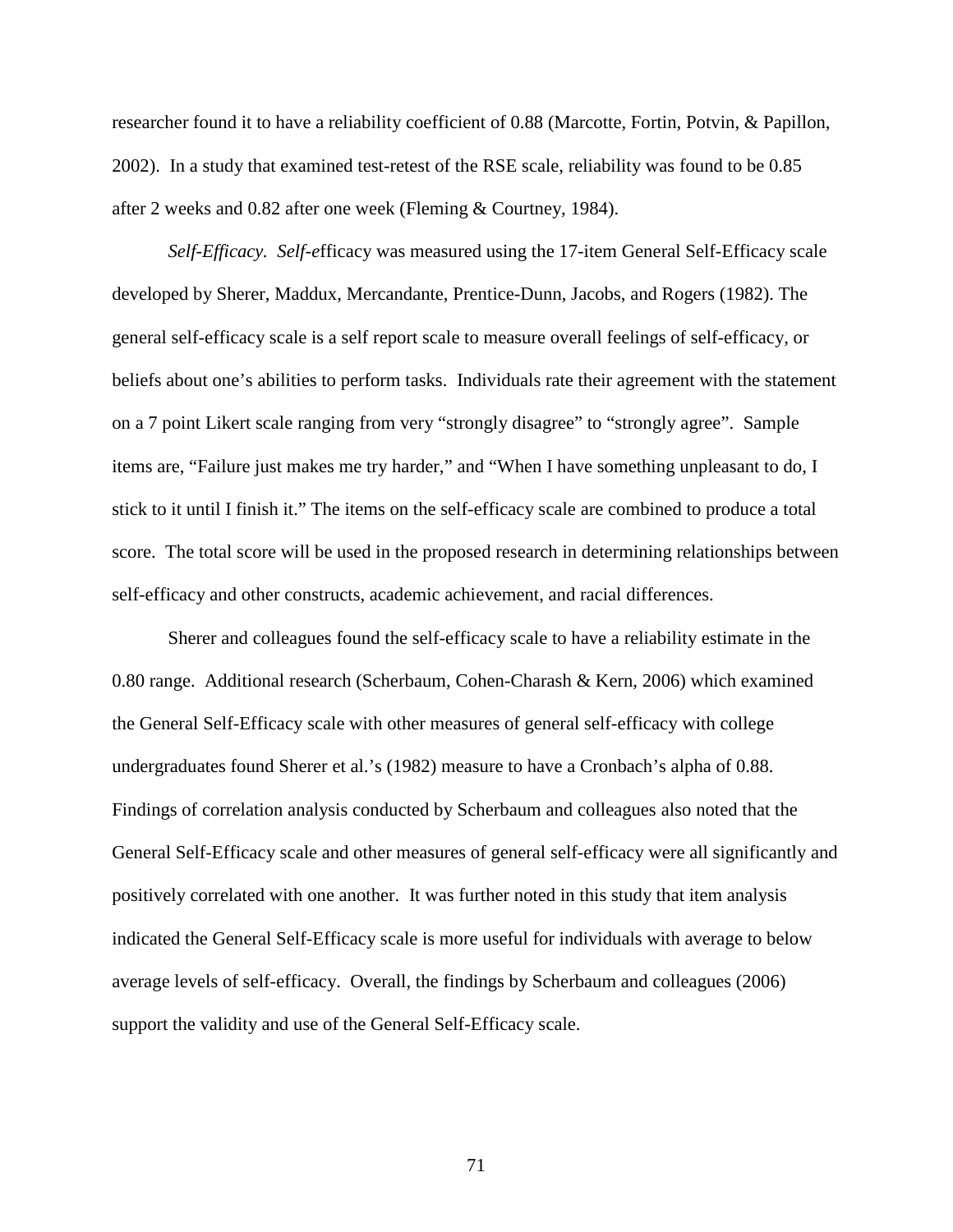*Academic Self-Efficacy*. Academic self-efficacy was measured with 7 items from the Self-Efficacy for Self-Regulated Learning and 6 items from the Self-Efficacy for Academic Achievement scales as noted in Zimmerman, Bandura, and Pons (1992). A total self-efficacy score was calculated by adding the scores of each item together. The total score ranged from 17 to 68. Higher scores indicated higher levels of academic self-efficacy.

According to Zimmerman, Bandura, and Martinez-Pons (1992) both self-efficacy scales are reliable, with Cronbah alphas of 0.87 and 0.70, respectively. The scales were intercorrelated with a Pearson correlation coefficient of 0.51. The scale for academic achievement was also found to be significantly correlated with prior grades (0.22,  $p < 0.05$ ) and final grades (0.23,  $p <$ 0.05) within the study.

*Academic achievement.* Academic achievement was measured by GPA and students' standard scores from the Reading, English/Language Arts, and Math portions of the Georgia Criterion Referenced Competency Tests (CRCT; Georgia Department of Education, 2008) taken in eighth grade. GPA was obtained from the school system's data system that tracks students' grades, attendance, and schedules by the researcher. The grade point average used to measure achievement was the students' cumulative high school GPA available at the end of the 2009 fall semester.

CRCT scores were obtained from student records housed in a secure data server by the researcher. The CRCT is state administered test which measures students' acquisition of skills and knowledge required by the Performance Standards taught throughout the school year. The CRCT provides information concerning academic achievement at the student, class, and school and state level. It can be used to determine students' personal strengths and weaknesses within and across subject areas. It is measured on a scale from 650 to 950. Scores are coded into three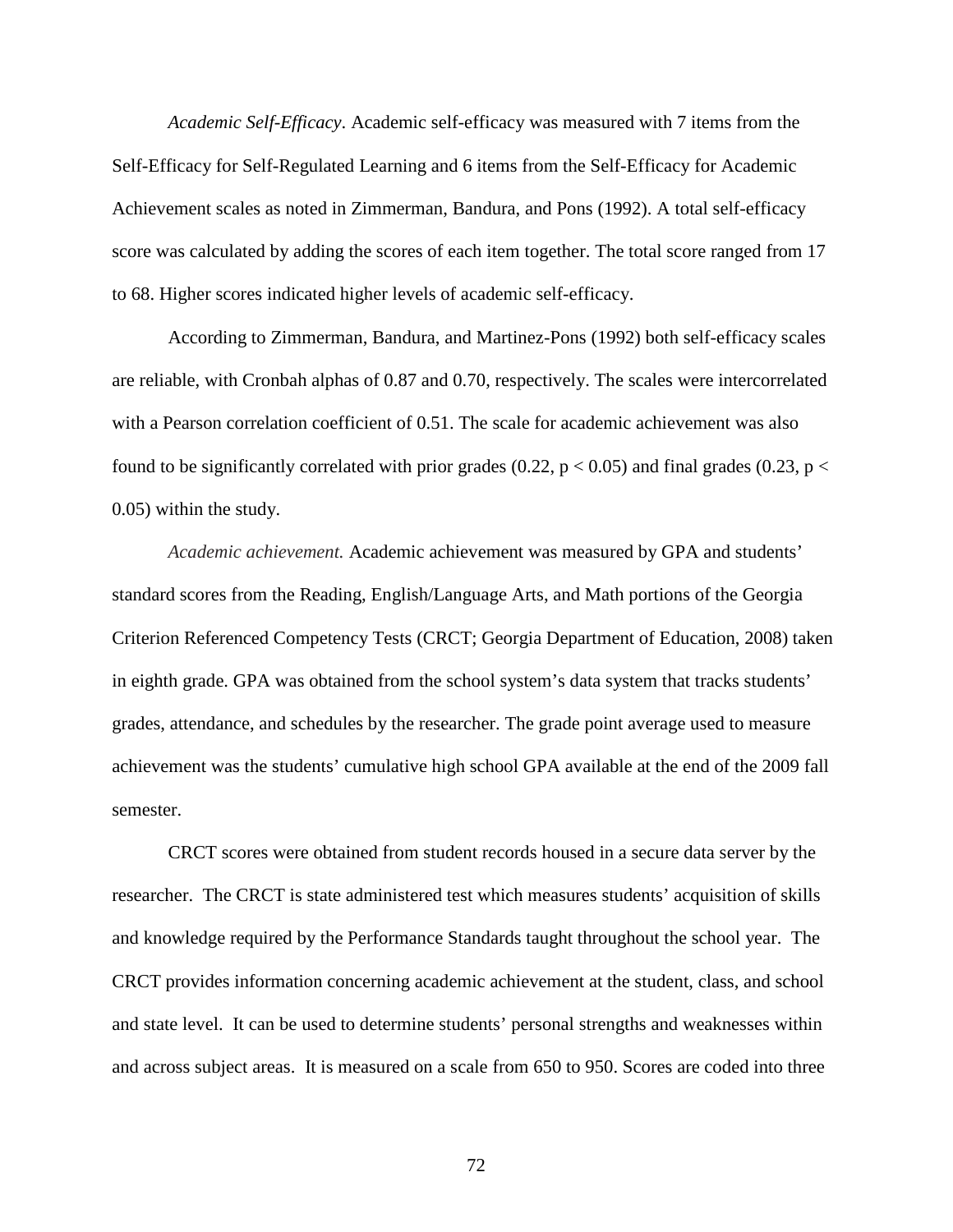different levels: Does Not Meet Standards, Meets Standards, and Exceeds Standards. A score of 800 is required to classify a score as meeting the standards. A score of 850 and higher is considered to be exceeding the standards and scores below 800 indicate the student did not meet the standards. Total scores of 800 or higher on the Reading and Math portions of the CRCT are required to be promoted when students are in the fifth and eighth grades. Therefore, these scores were used in the data analysis. Additionally, the English/Language Arts score was used as it is one of the main subject areas that is necessary for success in other areas of achievement. A summary of the percent of students who obtained scores in each category for the 2008-2009 school year (Georgia Department of Education, 2009) are presented in Table 6.

#### *Table 6*

*School district results of CRCT scores for the percentage of all 8th grade students and by African American and Caucasian populations for the 2008- 2009 school year* 

|                       | Does Not Meet | Meets | Exceeds |
|-----------------------|---------------|-------|---------|
| All Students          |               |       |         |
| Reading               | 9%            | 71%   | 20%     |
| English/Language Arts | 13%           | 69%   | 18%     |
| Math                  | 39%           | 51%   | 10%     |
| African American      |               |       |         |
| Reading               | 10%           | 76%   | 14%     |
| English/Language Arts | 14%           | 72%   | 14%     |
| Math                  | 45%           | 49%   | 6%      |
| Caucasian             |               |       |         |
| Reading               | 7%            | 56%   | 37%     |
| English/Language Arts | 10%           | 61%   | 28%     |
| Math                  | 22%           | 58%   | 21%     |

*Demographic information.* Demographic information including age, gender, parent and grandparent occupations, and ethnicity/race were reported. Parent and grandparent occupations were obtained in order to determine social class and examine any significant differences between ethnicities to rule out socioeconomic status as a possible confounding factor. Occupations were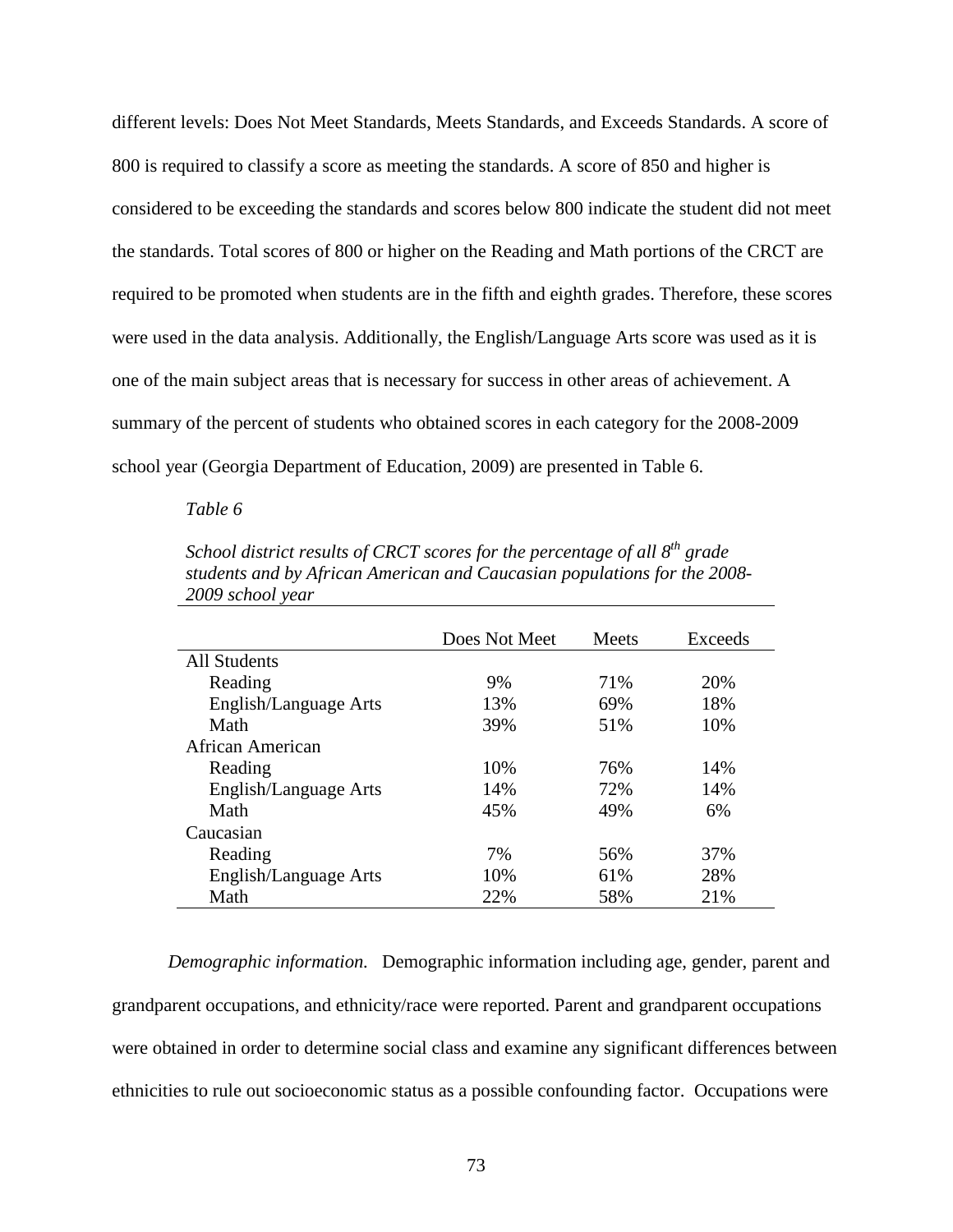coded into one of nine categories of the Standard Occupational Classification system, one of many classification systems used to classify social class. The following are the nine social classes based on occupations:  $1 =$  Managers/Administrators,  $2 =$  Professionals,  $3 =$  Associate professionals/Technical,  $4 =$  Clerical and Secretarial,  $5 =$  Craft and related,  $6 =$  Personal and Protective services,  $7 = Sales$ ,  $8 = Plant$  and Machine Operative, and  $9 = Other$  Occupations.

# Procedure

## *Permission to Conduct the Study*

Approval to conduct the proposed research study with human subjects was obtained from the Institutional Review Board at the University of Alabama (See Appendix B) on February 20, 2009. The IRB described in detail the purpose of the study and the procedures that were used to conduct the study. It described the survey and the process for obtaining permission for conducting the research in the school district and the schools themselves. Background information was presented to provide the review board with a description of past findings that led to the formulation of the proposed study. The subject population was described as students in the ninth grade. The schools within the county were listed as the locations in which the researcher was going to recruit participants. Participants were to include individuals of any age, ethnicity, and gender in the ninth grade attending school within the district. Recruitment procedures were also defined within the IRB.

 Student risks and benefits were stated in the IRB, with no major risks involved. It was noted that participation was voluntary and there were no personal benefits for participating. Procedures to maintain confidentiality were discussed as well as the process for obtaining parental consent (Appendix C) and student assent (Appendix D) for participation. Finally, attachments were submitted containing consent forms, the survey, and student assent.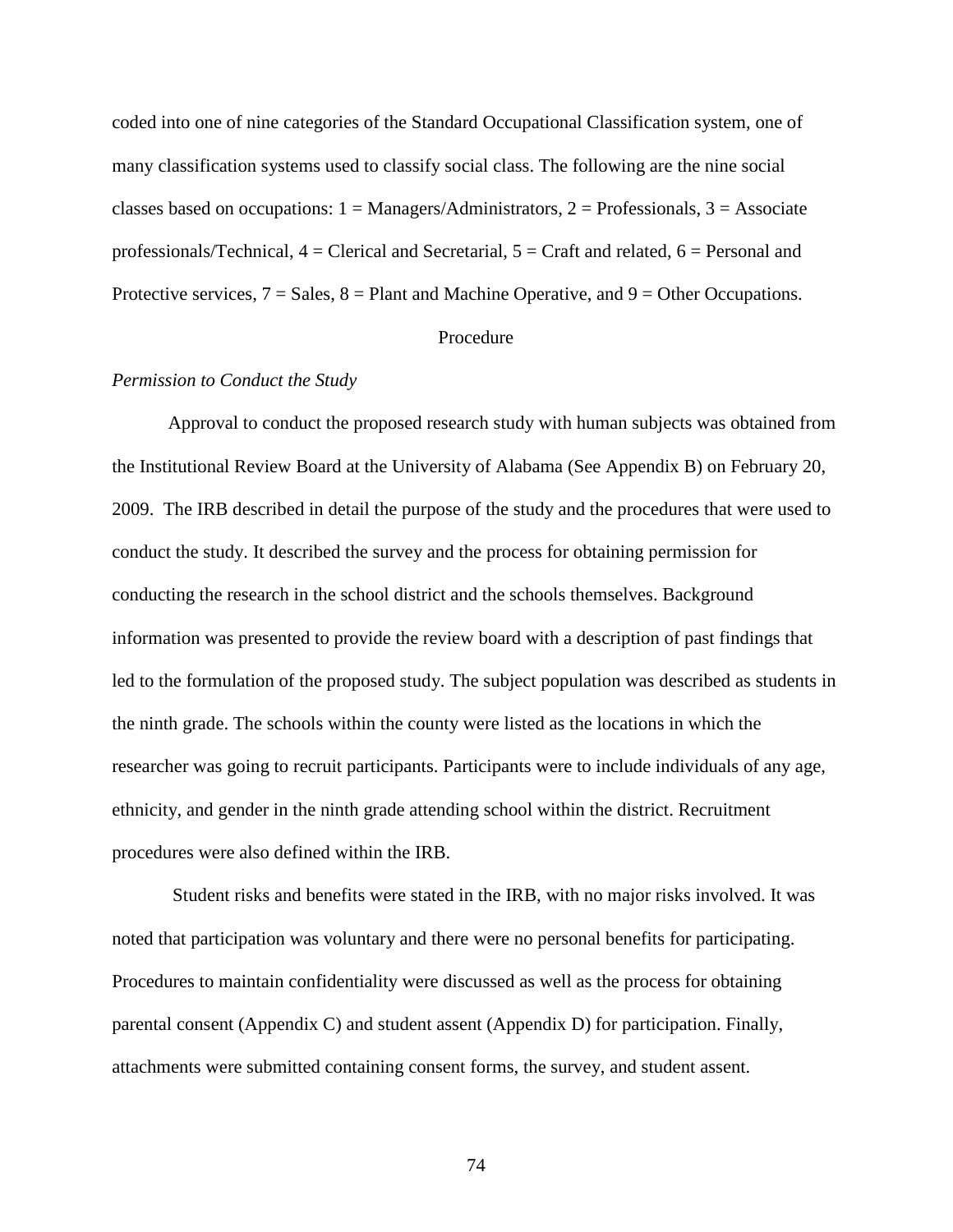After the researcher secured approval from the University of Alabama Internal Review Board, permission was obtained by the researcher through the school district using county procedures. The county requires the submission of the researcher's approved proposal from the university, as well as, IRB approval status, and completion of the Research Request Packet. The Research Request Packet includes information about the applicant (i.e., lead investigator), university information, and costs and benefits to the participants and school district (i.e., proposed participants, demands on participants, privacy protection, and benefits). Additionally, a copy of the scales to be used and a résumé of qualifications were submitted. Approval was granted for research to be conducted on February 25, 2009 (See Appendix E).

Following approval by the school district, school administrators were contacted by the researcher in order to obtain permission for their schools to participate. Initial requests for participation were sent via electronic mail. When a principal responded, a date and time for a conference was established in order to work out all of the procedures for administration at the school. If principals did not respond, phone contact was attempted. On some occasions, the principal did not respond to any of the attempts.

Once the principal or administrator agreed to allow the school to participate, an informed consent for administrators (See Appendix F) was signed by the principal. The principal or administrator then gave contact information for the teachers that the researcher could work with in order to distribute the permissions and surveys. In all cases, these were either math or language arts teachers.

## *Sampling Strategy*

Ninth grade students from all participating schools were asked to participate. However, the research was conducted in regular education classrooms. Therefore, students who are in a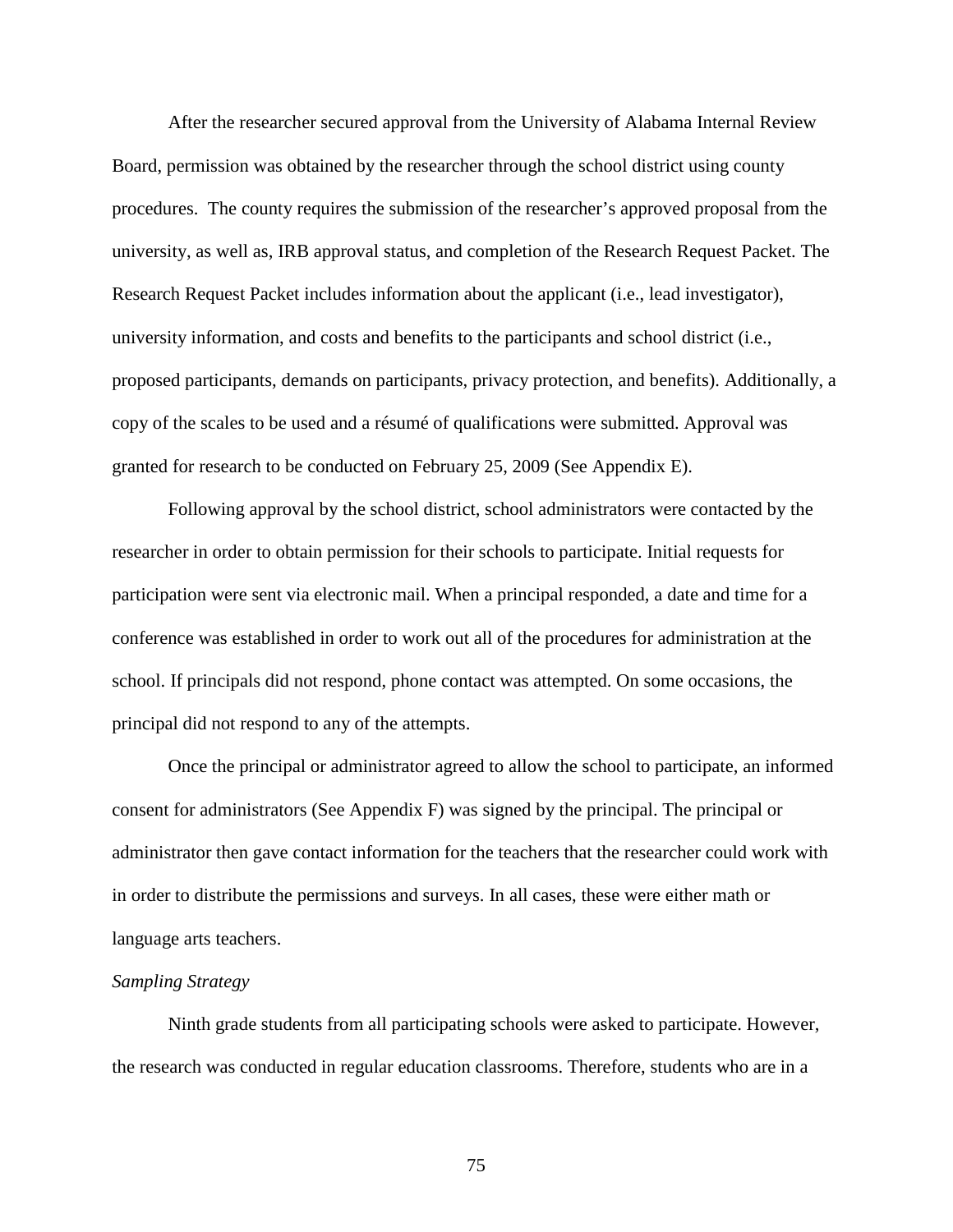self-contained setting or attend pull-out classes for Language Arts or Math may not have participated. This procedure attempted to account for students who may not be able to read the items on the survey. If a student that was in the general classroom was not able to read the items, someone was allowed to assist that student. This did not occur during administration.

 The county has 10 high schools total (8 comprehensive and 2 magnets). All schools were asked to participate. However, permission for participation was only obtained from 6 schools. Five of these schools were similar in ethnic composition to the county estimates. However, they all had a smaller percentage of students considered to be economically disadvantaged than the county's 67%. The sixth school volunteered to participate during the summer session. Summer session allows for any student wishing to earn credits for a class they failed to participate. Therefore, students from a number of non-participating schools took part in the research project. *Informed Consent from Parent and Student* 

Students were asked to participate in the research project by the researcher or the teacher through their Language Arts or Math class, depending on what the principal preferred and indicated to the researcher. It was not possible for the researcher to speak to each  $9<sup>th</sup>$  grade class as the researcher would have to remain at one school all day in order to address each Math or Language Arts class. Therefore, a script was used when the teacher was presenting the information about the research to the students (See Appendix G). Students were presented with a general overview of the study in their Language Arts or Math class by the researcher or the classroom teacher. Students were told what demographic information was requested and were told that the survey was concerning their academic achievement and the factors that they feel impact their thoughts, beliefs, and performance in the classroom. Students were told that participation in the study was strictly voluntary and if they agreed to participate they could quit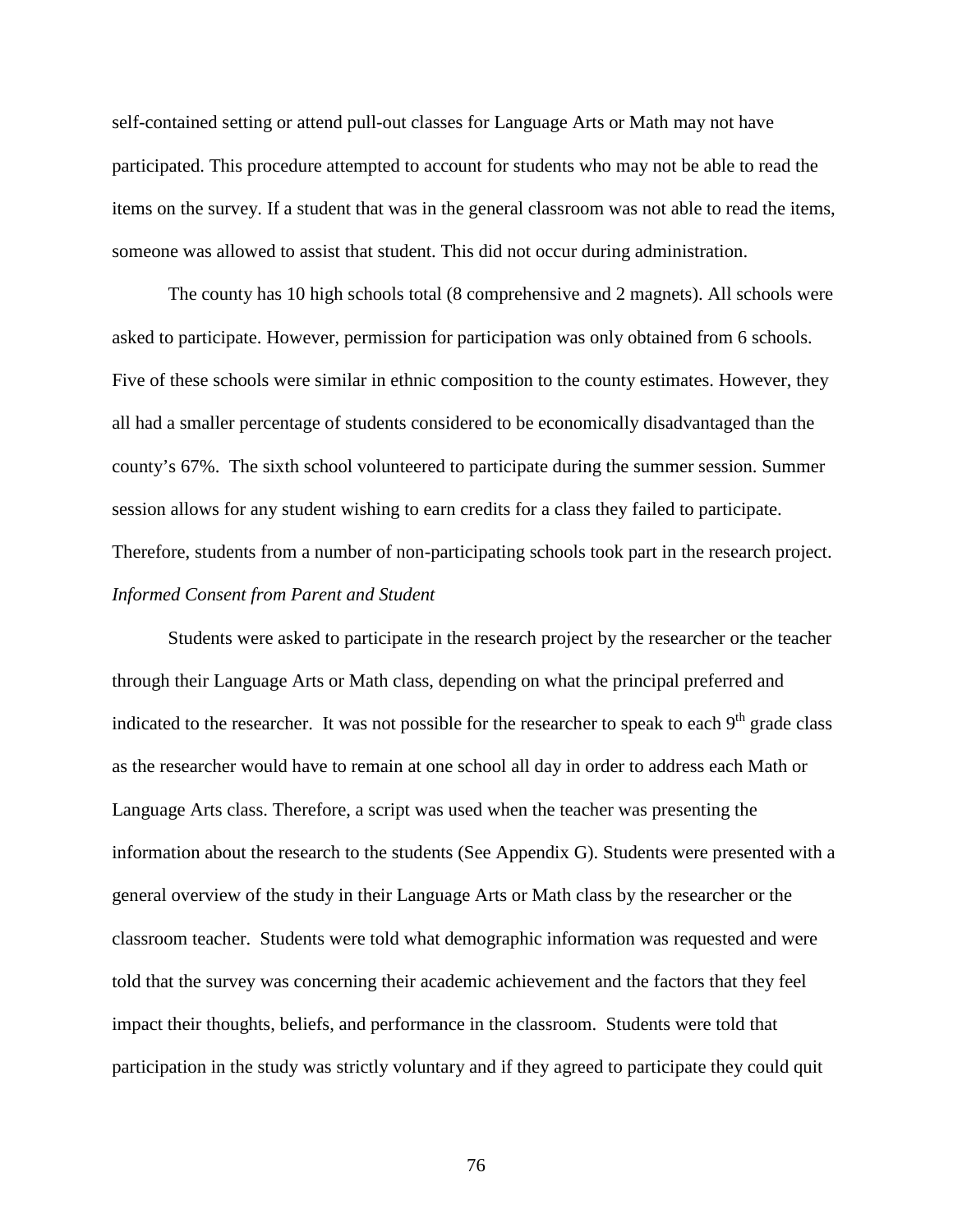at any time without penalty. They were told that it would take no longer than 30 minutes to complete the survey. It was stated that there were no direct benefits to participating, but that the information provided would contribute to current literature and research within the area of education.

Students were then given parental consent form, which contained the information reviewed with them, to take home and have signed if they wished to participate. A total of 1,314 parental consent forms were administered. Three hundred, thirteen forms were returned for a response rate of 4 percent. Students were required to return the consent forms to the teacher. The teacher then returned all of the parental consents to the researcher so that the appropriate number of surveys could be administered to the students. If a student returned the parental consent form, they were then asked to sign a student assent form at the time of the survey administration by the teacher or researcher, whoever was administering the survey. Only 290 of the 313 students completed the survey after returning their consent forms. This was done to reduce the amount of paper waste if students did not return the parental consent forms.

## *Administration of the Survey and Completion by the Students*

After confirming participation with the principal and establishing the procedures for administration based on the school preference, the researcher provided the students who had permission to participate with a student assent and the survey directly (n=44) or via the teacher (n=246). The survey was presented in paper-pencil format and took no longer than thirty minutes. Teachers who administered the survey were asked to read the instructions presented in a script developed by the researcher (See Appendix H). All responses were confidential and kept in a locked cabinet in the researcher's office. The survey included the academic items from the Domain Specific Hope Scale – Revised (Shorey & Snyder, 2004), Rosenberg Self-Esteem Scale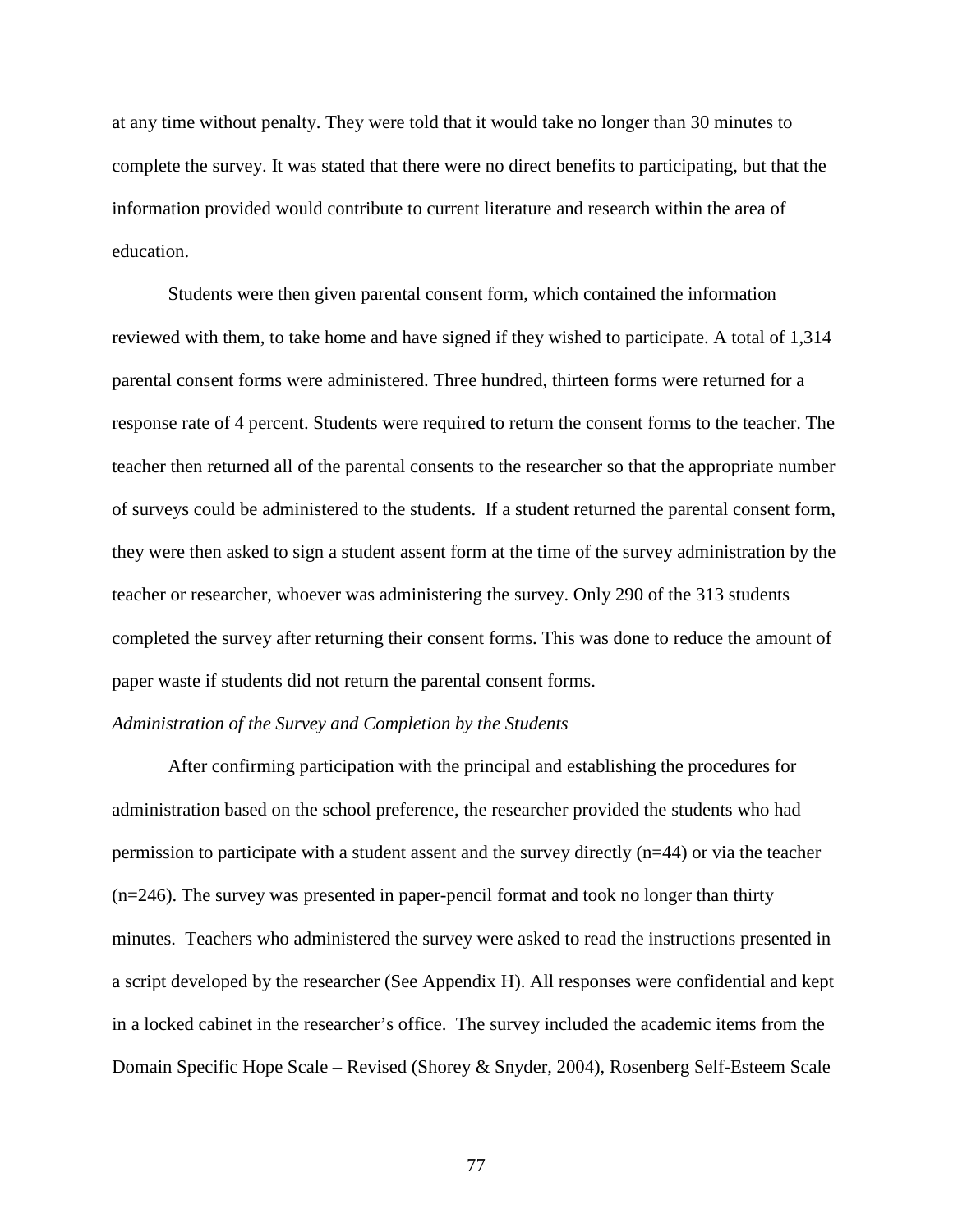(Rosenberg, 1979), General Self-Efficacy Scale (Sherer, et al, 1982), Achievement Goal Questionnaire - Revised (Elliot & Murayama, 2008), items from the Self-Efficacy for Self Regulated Learning and Academic Achievement scales (Zimmerman, Bandura, Martinez-Pons, 1992), and the Multigroup Ethnic Identity Measure (Phinney, 1992), as well as some demographic questions.

The students then had the opportunity to complete the survey during their class. There were typically 20 to 30 students per class. In four of the six schools, the teacher preferred to administer the survey at a time convenient for them during the class period due to their teaching schedule. Therefore, parental consent forms were sorted by teacher and the respective number of surveys and assent forms were given to the teachers by the researcher. Student names were placed on the surveys so that only students who had parental consent were allowed to participate. The teacher was also given a short script (See Appendix H) they were to read when administering the survey. Students then completed the survey and returned them to the teacher. The teacher provided the researcher with a day and time to pick up the completed surveys. In most cases, the teacher asked for a week to administer and collect the surveys due to class time constraints. A total of 224 students completed the survey under this procedure.

At one school, the principal asked that instruction not be disrupted and students who wished to participate may do so, but not during class time. So, students were asked by their teacher to take the survey home and return it on a specified day. Students who returned the parental consent forms were identified and their name was placed on a student survey and assent form. The surveys and assent forms were then taken to the school and given to the students' respective teachers. The teachers passed out the surveys and assents to the approved students. The students then took the surveys home and were allotted three days to complete and return the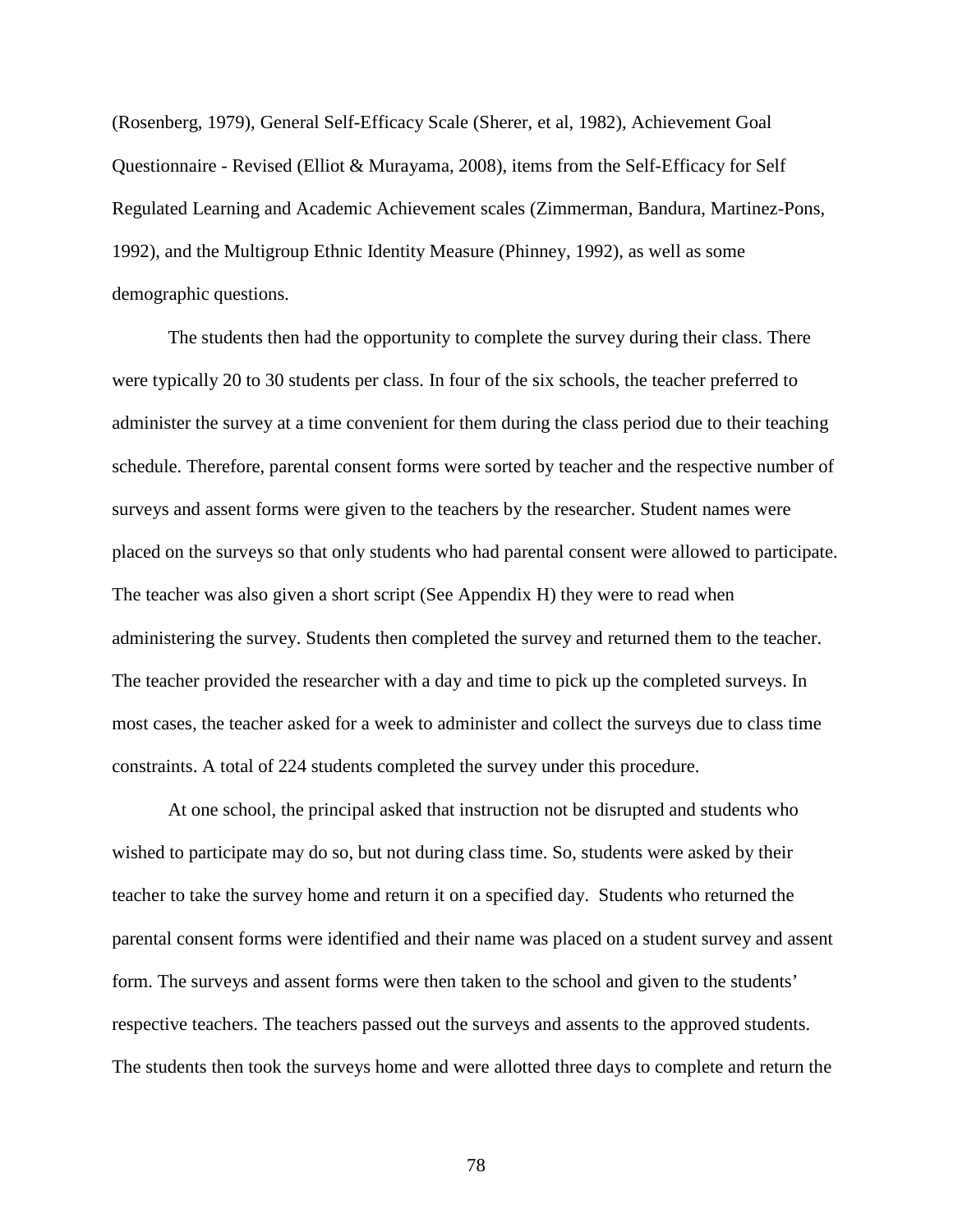assent form and the survey. The researcher returned on the third day to collect completed information. A total of 31 students completed and returned surveys from this school.

As noted previously, one school agreed to participate during the summer session. During the summer session, the teachers provided the researcher with a time that the students had a break from instruction. The researcher was asked to come in at that time and present the survey to the students for completion. This was done for the two teachers that instructed Language Arts classes and included 44 of 70 students. For one teacher, that time was at the beginning of class (i.e., approximately 7:45am) and for the other it was mid morning (i.e., about 10:30). Students who did not participate in the survey had work to complete for the class for the early morning session. While for the later class, students were given free time to take a break, read, use the restroom, or get a snack.

#### *Preparation of Survey Responses for Data Analysis*

 After all the student surveys were collected by the researcher, achievement data was gathered on each student. In order to do this, the researcher had to access each student's file on two separate databases to obtain the student's cumulative high school GPA and the student's Reading, English/Language Arts, and Math CRCT scores from the  $8<sup>th</sup>$  grade. After obtaining the students' achievement scores, the researcher assigned participant numbers to each survey and removed the student names from the survey responses. All of the responses and information provided by the students on the surveys were entered into an excel file by the researcher. Students provided their responses through paper-pencil administration. Therefore, the researcher had to enter the students' responses as they appeared on their surveys. The researcher reviewed the responses for each scale to ensure accuracy. The data was then exported into SPSS in order for data analysis to be completed.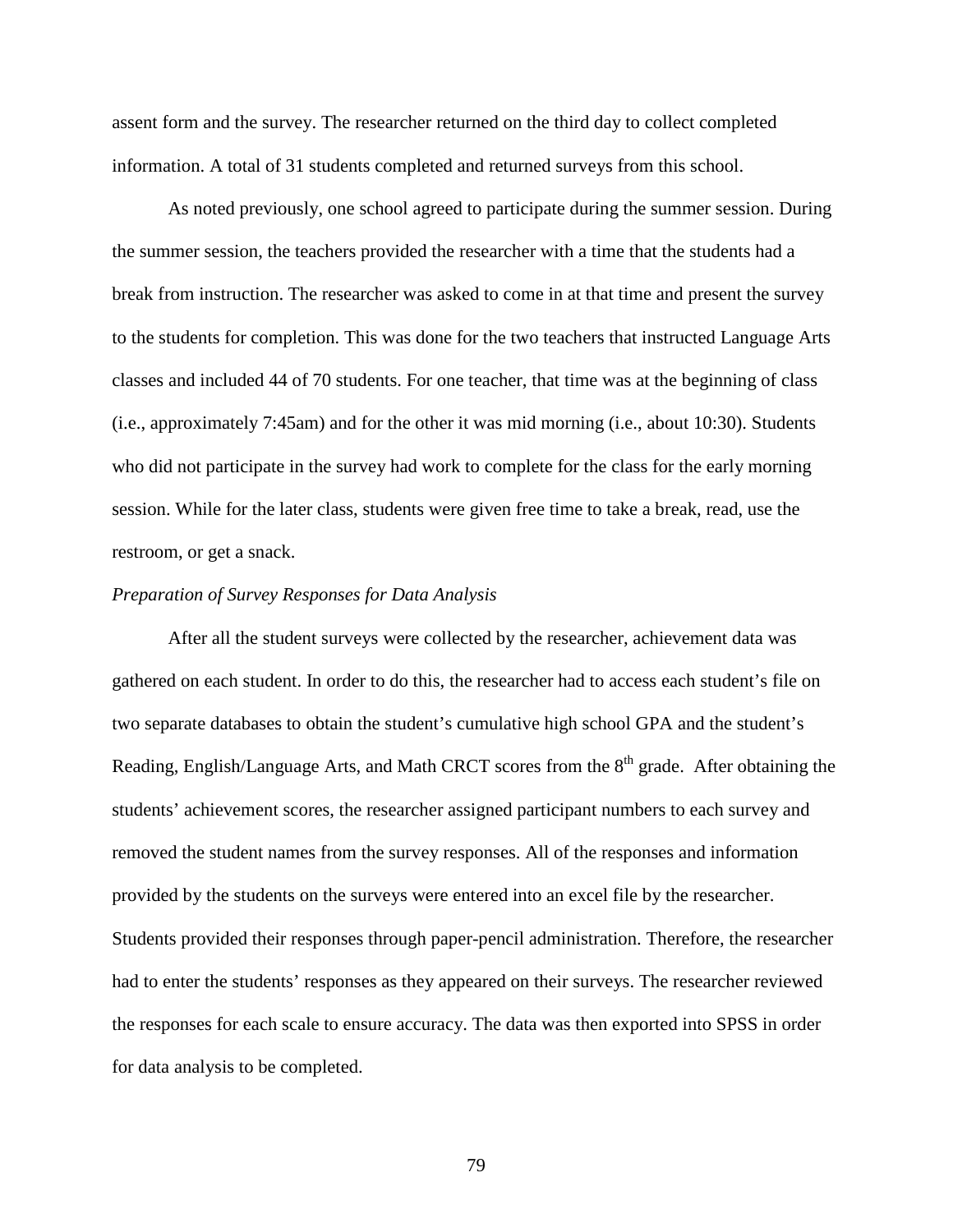#### Analysis

The following section provides a description of the specific analyses conducted to complete the research study. It reviews the procedures used to identify an appropriate data set. Additionally, it discusses the statistical analyses that were conducted prior to SEM analysis in order to determine if the scales were reliable and correlated. Other analyses are also described that examined the data for any possible confounding factors. Finally, the procedures for SEM are described.

#### *Data Cleaning*

 Before computing descriptive statistics, student responses were evaluated for missing data. Students who failed to complete an entire scale or were lacking multiple responses on a scale (i.e., more than one item per scale) were removed before analysis. Additionally, responses for any participant who did not have multiple achievement scores were also removed; that is, if the student did not have CRCT scores in more than one area or was lacking a GPA in addition to missing CRCT results. After initial data cleaning, it was determined that the remaining participants only had items missing randomly throughout the population subsamples and no more than one item was missing per scale. Therefore, maximum likelihood estimation statistics using the EM algorithm in the SPSS Missing Values option were computed in order to determine the possibility of using a substitution method for missing variables. With inserting the missing values conservatively for the entire population, that is, only using the estimation technique on a relatively small number of participant responses, the sample size did not increase significantly. Using a sample with missing data and inserting means increased the Caucasian sample from 78 to 85 and the African American sample from 144 to 147. Therefore, since the sample sizes could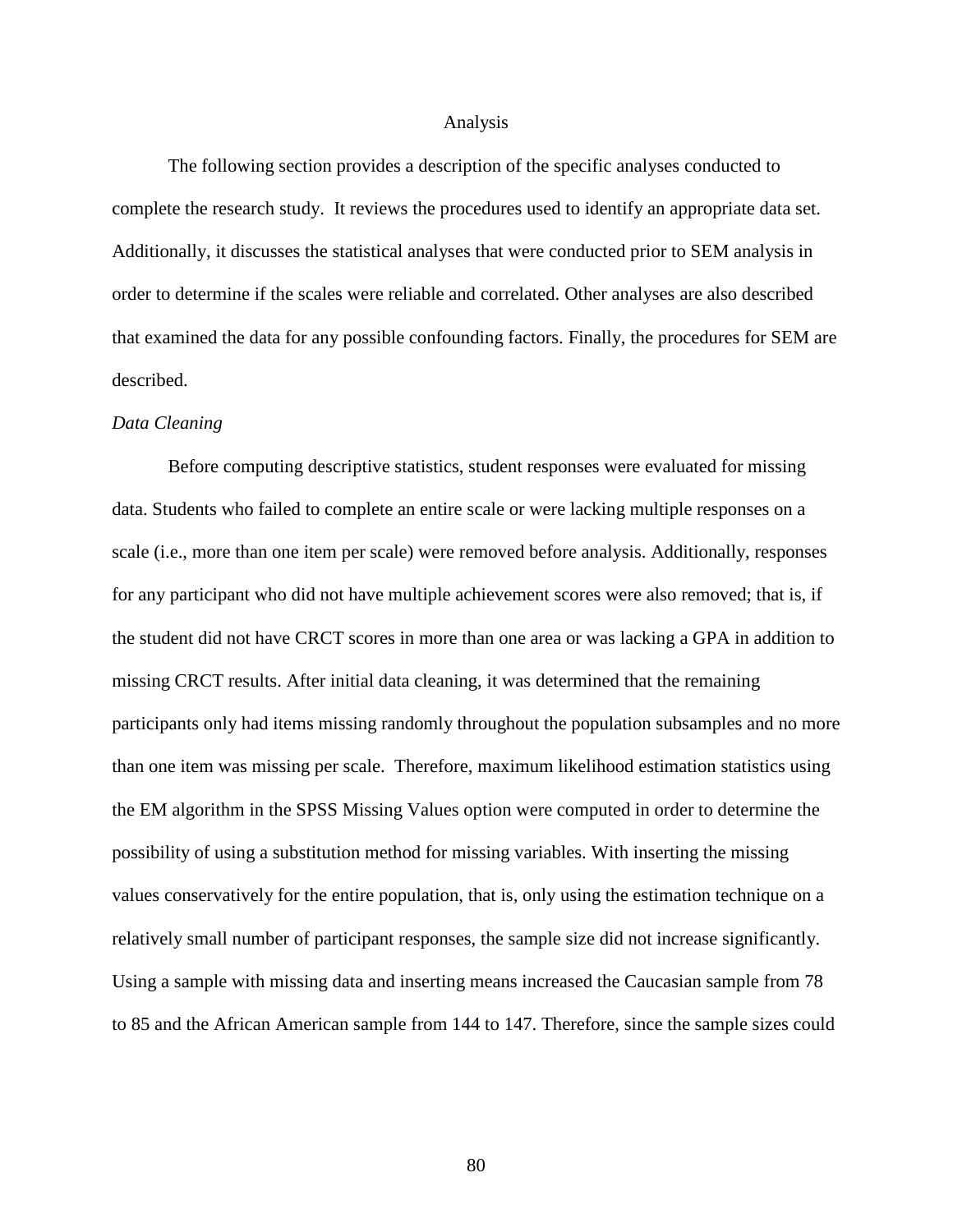not be significantly increased, it was determined that it would be best to use a smaller sample with no missing data than to risk over-correction and possible modeling errors due to estimation. *Preliminary Statistical Analysis* 

Using SPSS, descriptive statistics were computed for all of the variables. Reliability estimates (Cronbach's alpha) were computed for the scales used in the survey, as well as Pearson product moment correlations (intercorrelations) between the variables used in the survey. Multivariate Analyses of Variance (MANOVAs) were conducted in order to determine the appropriateness of the sample. For the sample to be appropriate it would have similar numbers of African American and Caucasian students compared to the county and there would not be significant differences between samples on the measures that might be inconsistent with previous research. A MANOVA was conducted to determine if there were any significant differences between the African American and Caucasian students (with ethnicity as the independent variable) for socioeconomic status. A second MANOVA was conducted with gender and ethnicity as the independent variables and the total scores for each measure and achievement as the dependent variables. A final MANOVA was conducted to determine if there were between school effects for magnet compared to comprehensive high schools.

#### *Testing the Models*

Structural equation modeling (SEM) techniques were conducted using the LISREL 8.54 Student Edition program. SEM is a statistical method used to assist in confirming and disconfirming models using measurement instruments because it accounts for measurement error (Schumacker & Lomax, 2004). When conducting SEM, it is necessary to first test the measurement models and establish that the fit indices are acceptable. According to Jöreskog and Sörbom (1993), the following are the acceptable levels for each fit criterion: Normal Theory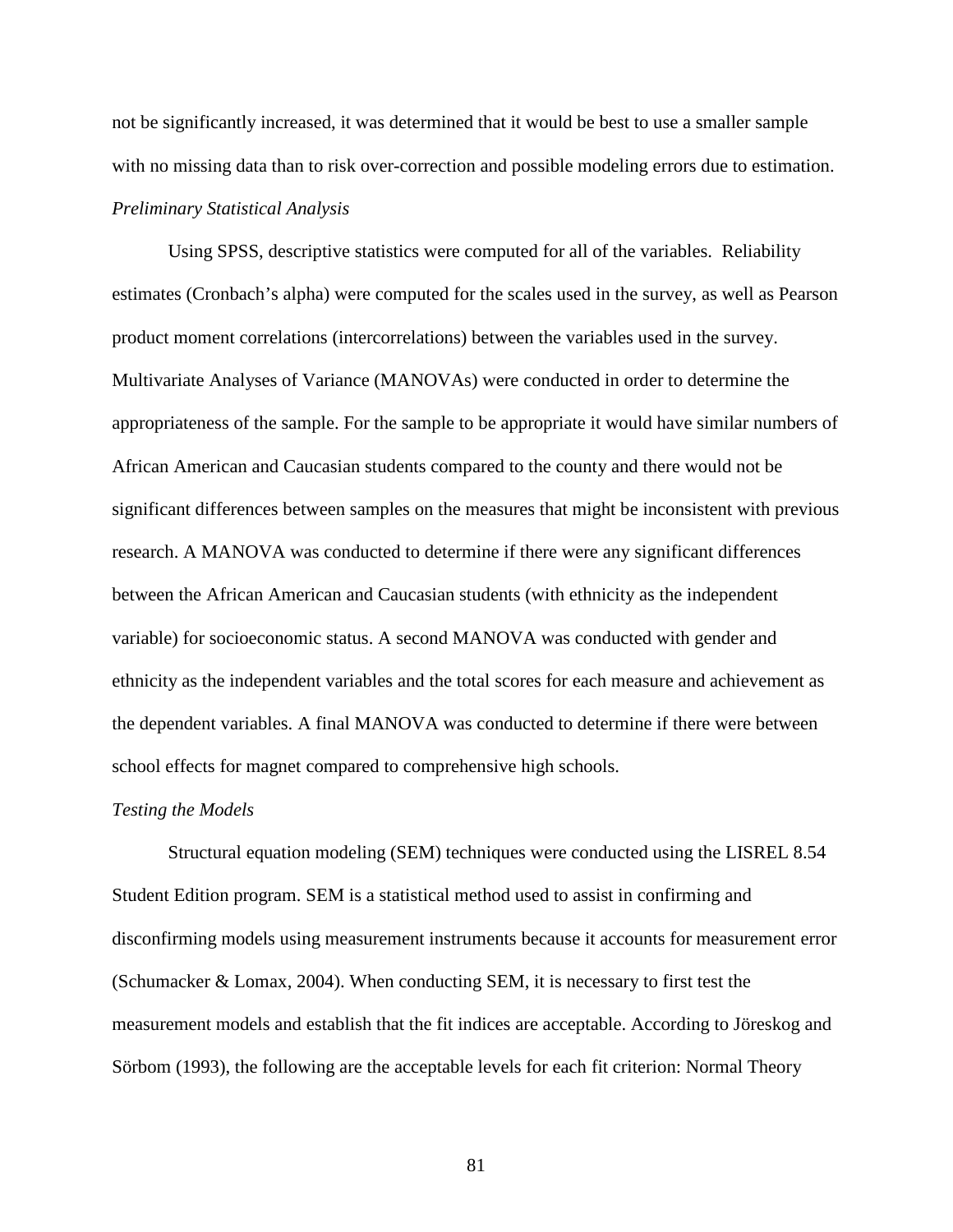Weighted Least Squares Chi-Square  $(\chi^2)$  near zero with and p-value greater than 0.05, Root Mean Square Error of Approximation (RMSEA) less than or equal to 0.05, Standard Root Mean Square Residual (SRMR) less than 0.05, Goodness of Fit Index (GFI) greater than or equal to 0.95, and Adjusted Goodness of Fit Index (AGFI) greater than or equal to 0.95.



*Figure 1. Proposed model of relationships between global self-evaluation, motivation, and academic achievement as measured by their respective observed variables.* 

# *Research Question 1*

Will the single model depicted in Figure 1 define the relationships (pathways) between the latent variables of motivation, global self-evaluation, and academic achievement for all students?

*Measurement models.* In order to determine if the proposed model defines the relationships between the latent variables and the observed variables for the total sample, the following variables were combined: self-esteem and self-efficacy to create the latent variable global self-evaluation, mastery- and performance-approach and avoidance orientations and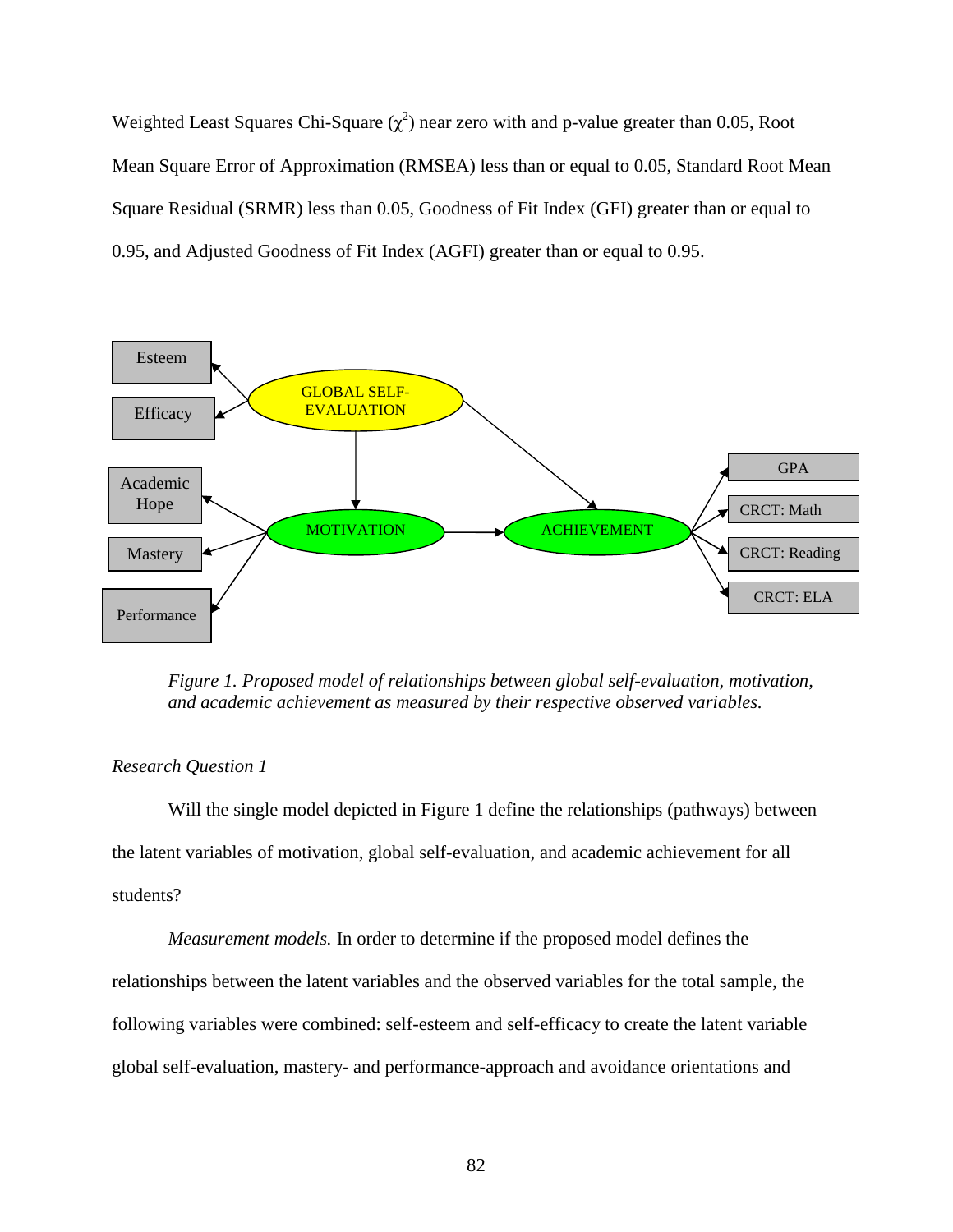academic hope were combined to construct the latent variable motivation, and grade point average and CRCT scores were combined to form academic achievement. Each of these formed a measurement model that was tested for goodness-of-fit by examining the following fit indices: Normal Theory Weighted Least Squares Chi-Square  $(\chi^2)$  and p-value, Root Mean Square Error of Approximation (RMSEA), Standard Root Mean Squared Residual (SRMR), Goodness of Fit Index (GFI), and Adjusted Goodness of Fit Index (AGFI). Indices are suggested to have met fit standards with the following values:  $\chi^2$  near 0 with p > 0.05, RMSEA  $\leq$  0.05, SRMR < 0.05, GFI  $\geq$  0.95, and AGFI  $\geq$  0.95 according to Jöreskog and Sörbom (1993). Additionally, for the observed variables, the t-values were examined for significance  $(\pm 1.96)$  and the strength of the  $R^2$  coefficients was examined. Similar to correlation coefficients, a small  $R^2$  value (0.0 – 0.30) indicates a low value and a higher value  $(0.50 - 0.99)$  suggests a moderate to high strength.

As summarized in Chapter 4, modifications were suggested by the LISREL program as the measurement models as analysis was conducted. The program made suggestions to add covariances between observed variables or paths between an observed variable and another latent variable. Within each measurement model, one of the observed variables was selected to have a factor loading set to one based on the  $R^2$  value and the strength of the initial factor loading. As each measurement model was determined to be fit, the measurement models were combined. The LISREL program continued to supply the researcher with modification suggestions. Modifications were made based LISREL suggestions, the standardized residuals produced by the program, and theoretically appropriate relationships between the variables in the model.

*Structural models.* Once a measurement model was established, the structural relationships were entered into the PRELIS syntax. A path was created from both the motivation and the global self-evaluation latent variables to the academic achievement latent variable.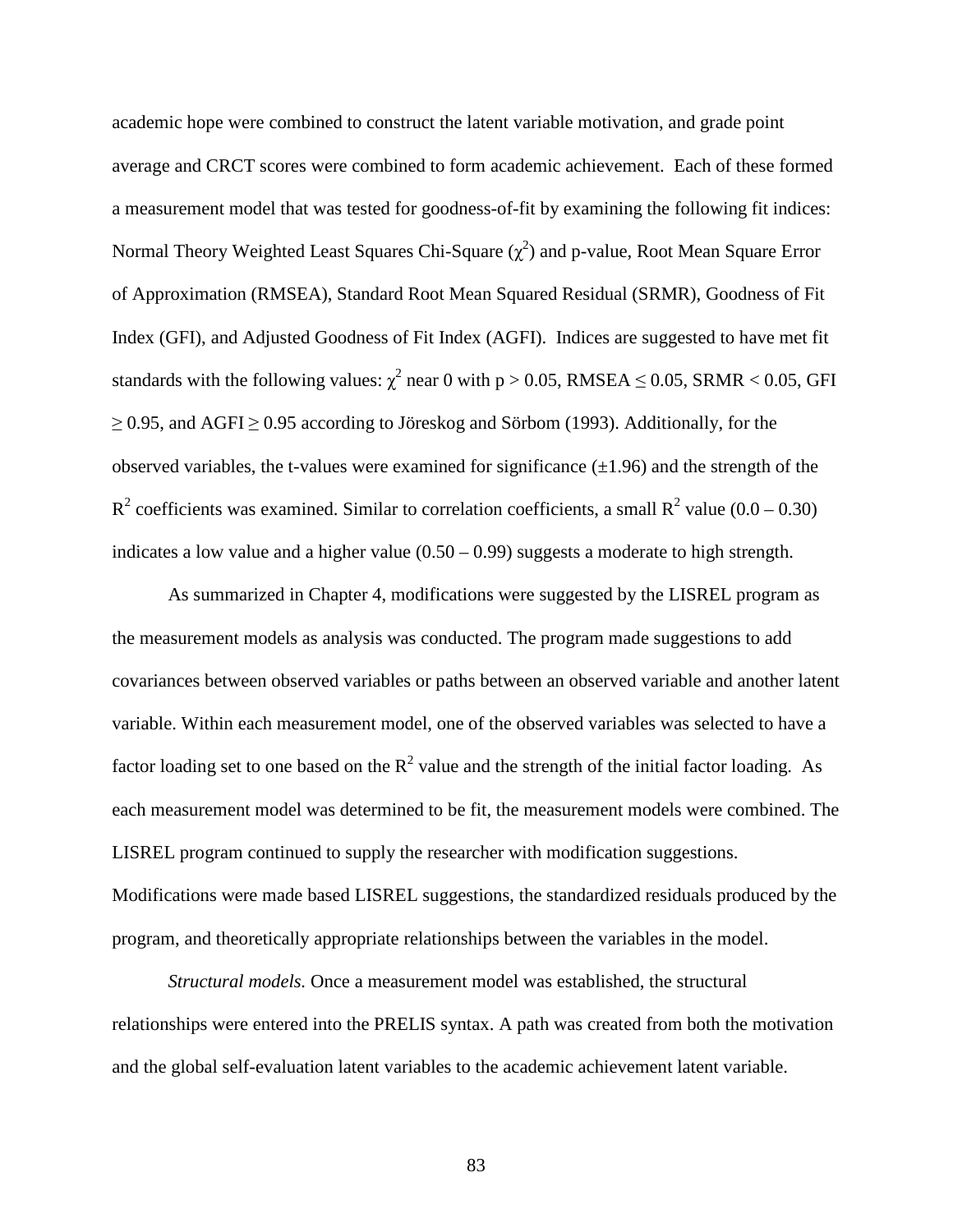Another path was created from global self-evaluation to motivation, as proposed. The LISREL program was then run again to test the model with the proposed structural paths. When a model diagram could not be produced and warnings were given by the program, the model was determined to be not feasible. Therefore, modifications had to be made in order to resolve the problems. Modifications were made to the structural model based on the statistics produced and the theoretical background of the variables. After determining the fit of the proposed model, alternative models were explored.

## *Research Questions 2 and 2a*

When examined separately, what are the similarities and differences in the fit of the proposed model (See Figure 1) between the African American sample and the Caucasian sample? If the model differs in terms of fit for the African American and Caucasian samples, where are the differences?

*Measurement models.* Similar to the procedures for data analysis in research question 1, measurement models were constructed and tested first to determine whether the path coefficients of the observed variables were contributing equally to the latent variable. For each observed variable, the researcher examined *t*-values for significance and squared multiple correlations  $(R^2)$ for moderately high values to ensure the instrument measured the intended construct. A measurement model was then created for the samples. In following previous SEM research that compares two samples, this model was identified as the null model, which is also a measurement model.

The null model is identified before any modifications are made in order to determine a base model to compare future models to. When comparing a null model to a modified model, the Normmed Fit Index (NFI) of each model was compared to the null model NFI to determine if a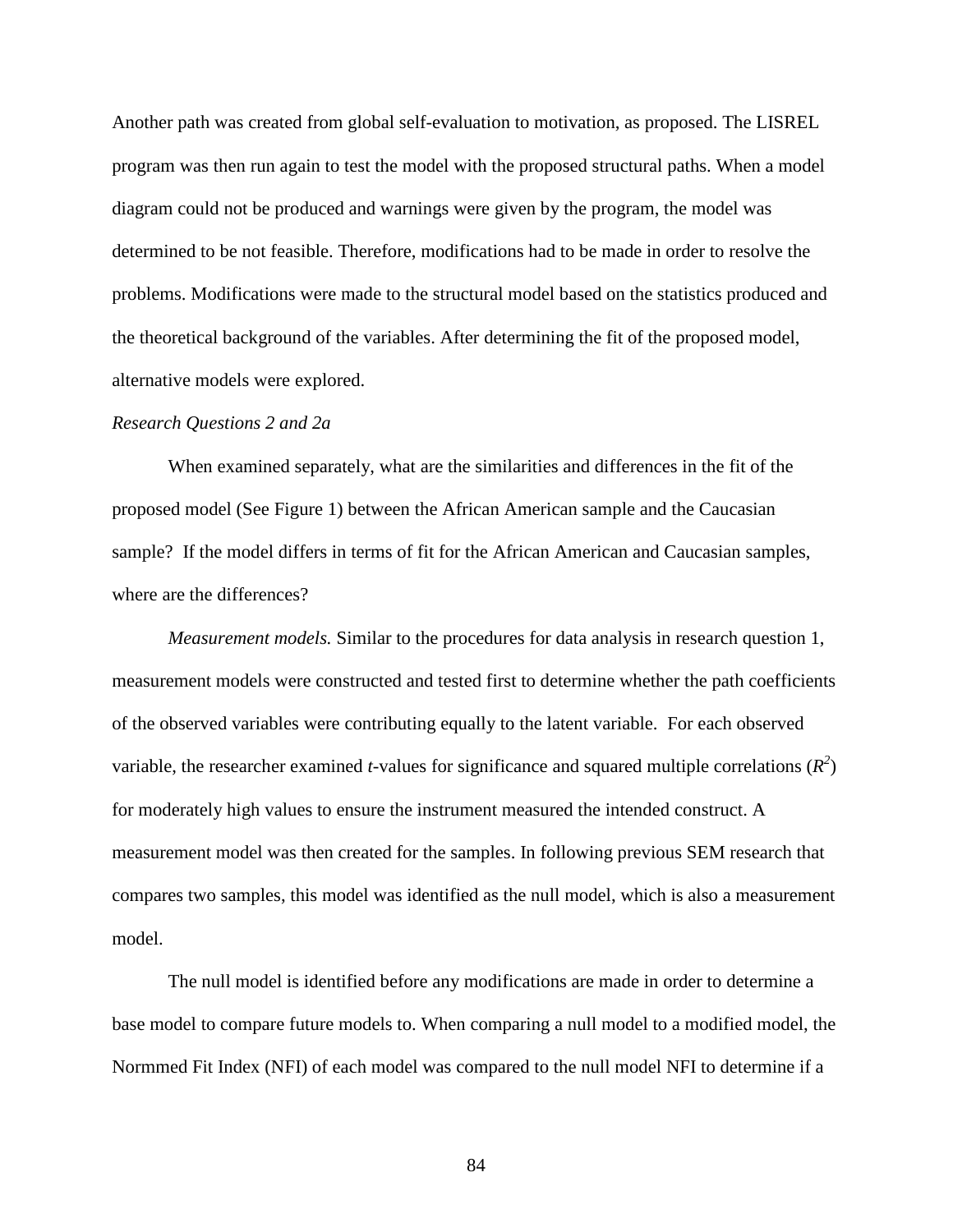significant difference was made and the model was improving. Additionally, for each model, fit indices including the Normal Theory Weighted Least Squares Chi-Square  $(\chi^2)$  and p-value, Root Mean Square Error of Approximation (RMSEA), Standard Root Mean Squared Residual (SRMR), Goodness of Fit Index (GFI), and Adjusted Goodness of Fit Index (AGFI) were investigated to determine the data-to model fit of the measurement model for each sample.

The LISREL program output produced suggested modifications including adding covariances between observed variables and paths from observed variables to latent variables. The researcher examined the proposed modifications as well as the standardized residuals to determine the best modifications that could be made for both samples. The models were tested for both samples until good fitting measurement models were confirmed for both samples. A number of modifications were made in order to produce a good data-to-model fit for the African American and Caucasian samples.

As each model was modified, the results for the African American and Caucasian samples were compared in order to illustrate the similarities and differences between the models. At the measurement model level, factor loadings, squared multiple correlations, and t-values were examined for the observed variables. The relationships between the latent variables were observed. Finally, the fit indices  $(\chi^2$ , RMSEA, SRMR, GFI, AGFI, and NFI) for the African American and Caucasian models were examined and compared.

*Structural models.* Once a measurement model was confirmed for both samples, the structural model was tested for both samples to ensure fit. Directional paths were placed between the latent variables to form the structural model. Based on the proposed model, a path was created from both the motivation and the global self-evaluation latent variables to the academic achievement latent variable. There was also a path created from global self-evaluation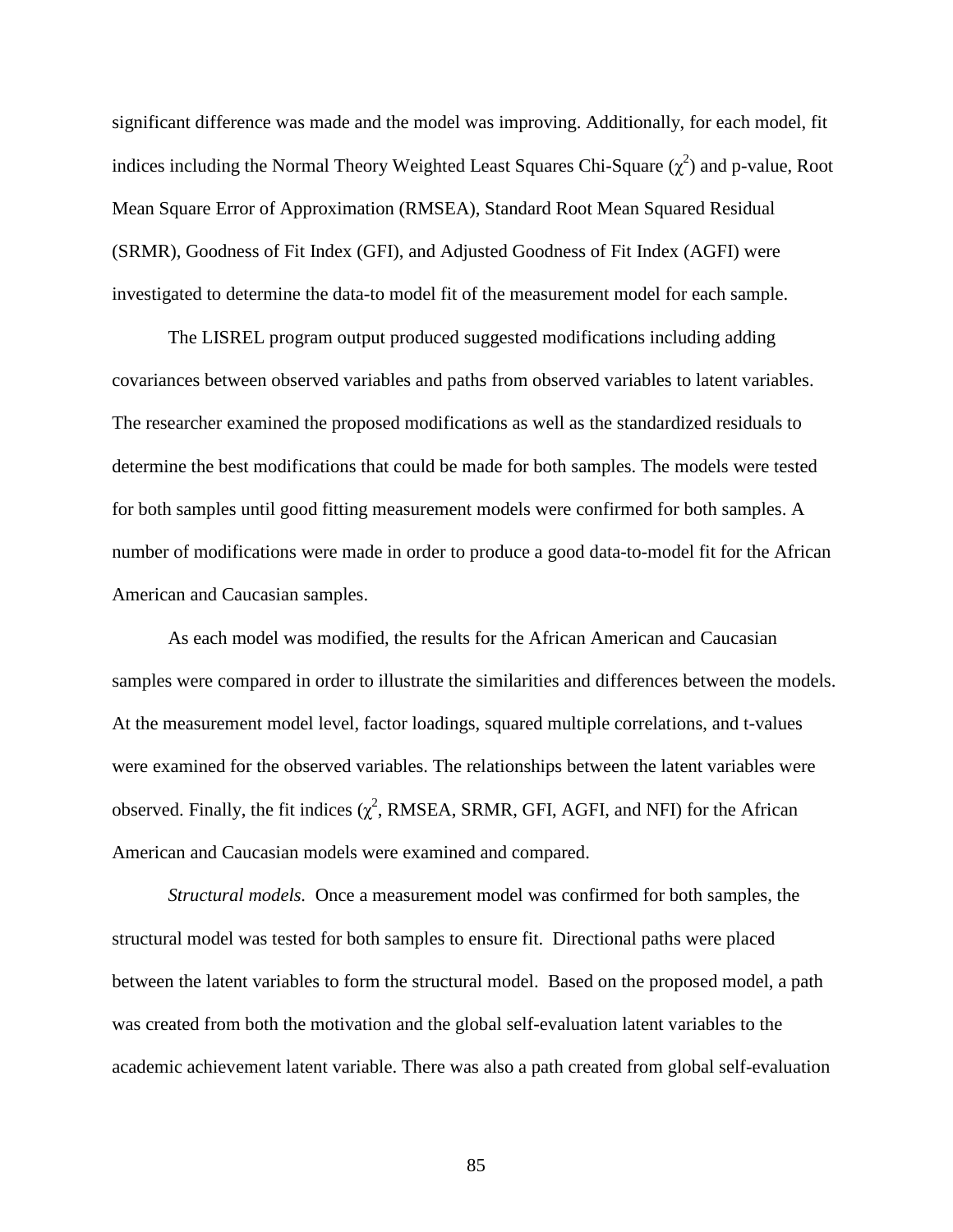to motivation. The models were tested again. As models were unable to be produced and warnings were provided by the LISREL output, modifications had to be made to the syntax. As each modification was made, the model fit indices including  $\chi^2$ , RMSEA, SRSM, GFI, AGFI, and NFI were examined. After determining the results for the proposed model, alternative models were tested based on theoretical perspectives suggesting possible misspecified measurement models.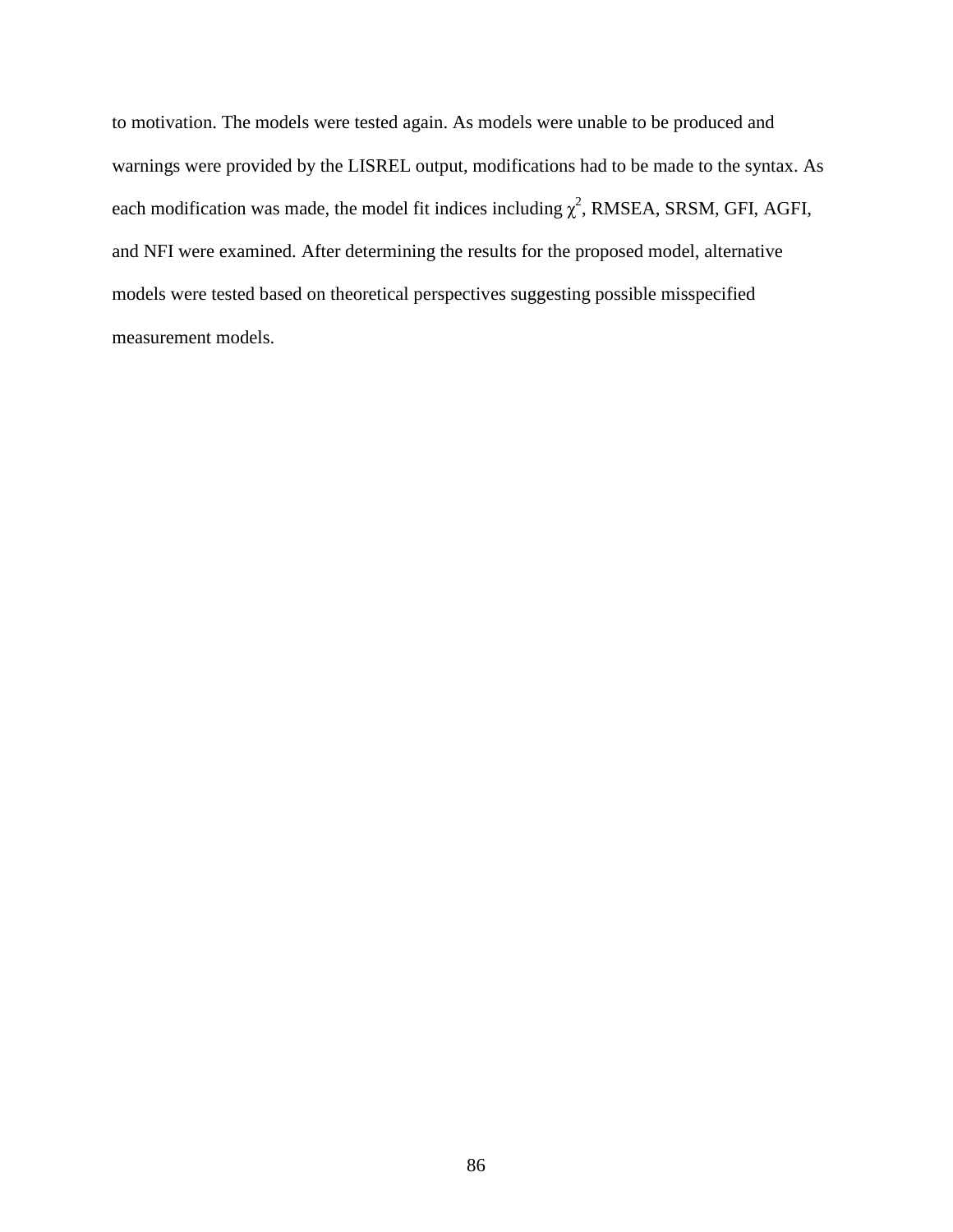## CHAPTER 4

## RESULTS

The purpose of the current research was to determine if the proposed model would describe the relationships between the latent variables of motivation, self-evaluation, and academic achievement for the total sample. The research also attempted to determine if, when examined separately, the proposed model fits for the African American and Caucasian samples and if there are differences and similarities between the models. The research was conducted with a sample of ninth grade students from a large school district in the southeast region of the United States. In order to address the research questions, students were administered a survey that included demographic information and measures of academic hope, goal orientation, selfesteem, and self-efficacy. Academic achievement measures were obtained from databases that contain student grades and state test results (CRCT scores).

In order to analyze the data collected, a number of statistical procedures were used. Cronbach alpha reliability coefficients were calculated to estimate internal consistency. Pearson correlation coefficients (intercorrelations) were estimated in order to make statistically sound, as well as theoretically correct, decisions in model modification during SEM analysis. Ethnic and gender differences were examined using Multivariate Analysis of Variance procedures as well as socioeconomic status in order to check the sample for any possible confounding factors. Finally, Structural equation modeling (SEM) with the LISREL 8.54 program was used to define measurement and structural models for the total sample first.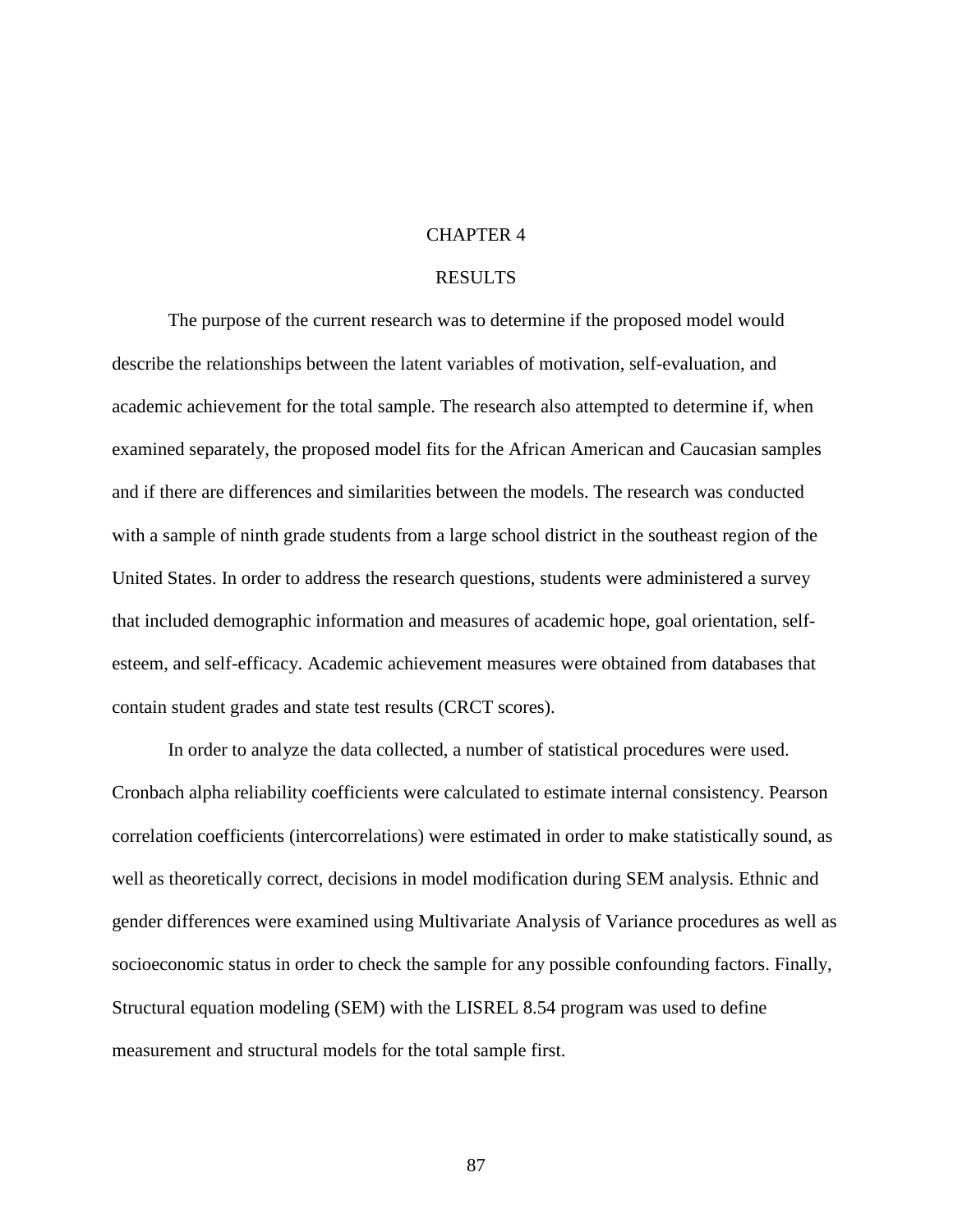Then single sample analyses for both ethnic groups was conducted to compare the measurement and proposed structural models for each sample by examining the fit indices, factor loadings,  $\mathbb{R}^2$ coefficients and t-values.

# Descriptive Statistics

A total of 290 high school students were surveyed from a large school district in the southeast. Of this population, 63% were African American, 33% were Caucasian, and 3% identified themselves as bi-racial or Asian American and were not included in the analysis. However, missing data required the removal of some participant data from the sample. Therefore, the total sample analyzed was comprised of results from 231 students. Means and standard deviations for each measure used in the survey are presented in Table 7 according to the total sample, African American sample, and Caucasian sample.

# *Table 7*

|                          | Total <sup>a</sup> |       | African American <sup>b</sup> |           | Caucasian <sup>c</sup> |       |
|--------------------------|--------------------|-------|-------------------------------|-----------|------------------------|-------|
| <b>Measures</b>          | $\boldsymbol{M}$   | SD    | $\boldsymbol{M}$              | <b>SD</b> | $\boldsymbol{M}$       | SD    |
| Academic Hope            | 55.43              | 10.27 | 55.93                         | 9.84      | 54.44                  | 11.29 |
| Mastery Approach         | 12.73              | 2.54  | 12.83                         | 2.65      | 12.50                  | 2.37  |
| <b>Mastery Avoidance</b> | 10.04              | 3.58  | 9.99                          | 3.83      | 10.10                  | 3.17  |
| Performance Approach     | 12.18              | 2.64  | 12.43                         | 2.61      | 11.69                  | 2.67  |
| Performance Avoidance    | 11.58              | 3.15  | 11.69                         | 3.31      | 11.42                  | 2.94  |
| Self-Esteem              | 32.04              | 6.25  | 32.19                         | 6.27      | 31.08                  | 6.48  |
| Academic Self-Efficacy   | 58.07              | 10.39 | 59.09                         | 9.87      | 55.85                  | 11.38 |
| <b>GPA</b>               | 78.61              | 9.97  | 77.95                         | 8.83      | 79.15                  | 11.52 |
| <b>ELA CRCT</b>          | 829.75             | 32.36 | 824.76                        | 29.77     | 835.97                 | 34.96 |
| <b>Math CRCT</b>         | 810.45             | 33.90 | 803.38                        | 28.02     | 818.23                 | 33.73 |
| <b>Reading CRCT</b>      | 827.68             | 25.17 | 822.15                        | 20.61     | 836.24                 | 29.69 |

## *Means and standard deviations for the measures by sample*

Total:  $a_n = 231$ .  $b_n = 144$ .  $c_n = 78$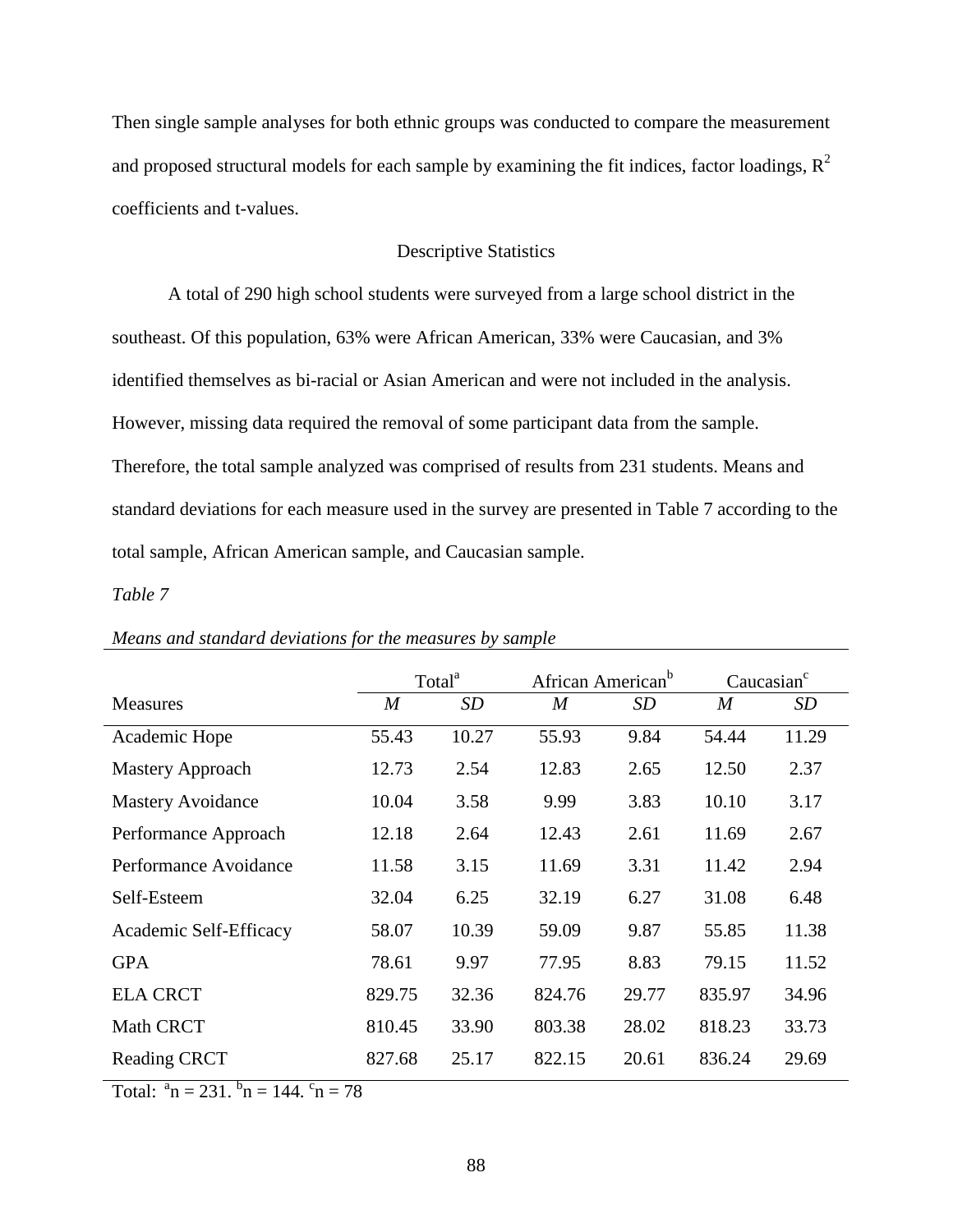The means and standard deviations appear to be similar to the results of previous research for goal orientation, academic hope, and self-esteem. Specifically, for the goal orientation scale, the measure totals are presented in Table 7, however, individual goal means were calculated. It was determined that the means for the goals by type were: mastery-approach 4.25, masteryavoidance 3.39, performance-approach 4.10, and performance-avoidance 3.87. These results are similar to the means found by Elliot & Murayama (2008) which were 4.23, 3.61, 4.05, and 3.83 respectively. Previous research on academic hope indicated mean scores of 48.12 (Kwon, 2002), a score that is somewhat lower than the results of the current study; however, the current study is using a revised version of the scale which has little research published explaining the technical qualities of the scale including the scale means. In terms of self-esteem, the item average was 3.19, slightly lower than a study reviewing the wording of the items on the Rosenberg Self-Esteem Scale indicating a mean item score of 4.65 (Greenberger, Chen, Dmitrieva, & Farruggia, 2000).

As noted previously, when examining the responses of students, it was determined that there were a significant number of missing responses for the General Self-Efficacy Scale, with only 119 of the 231 students responding to all items on the scale. Therefore, the scale could not be used in SEM analysis. Therefore, statistics for this measure are not presented in the results section. Instead, the Academic Self-Efficacy Scale was used, which has also been found to be a strong predictor of academic achievement as self-efficacy is a domain specific construct (Schunk & Zimmerman, 2006).

#### *Intercorrelations*

Pearson product moment correlations were produced using SPSS to determine the consistency of the variables with previous research. Tables 8 – 10 provide intercorrelations for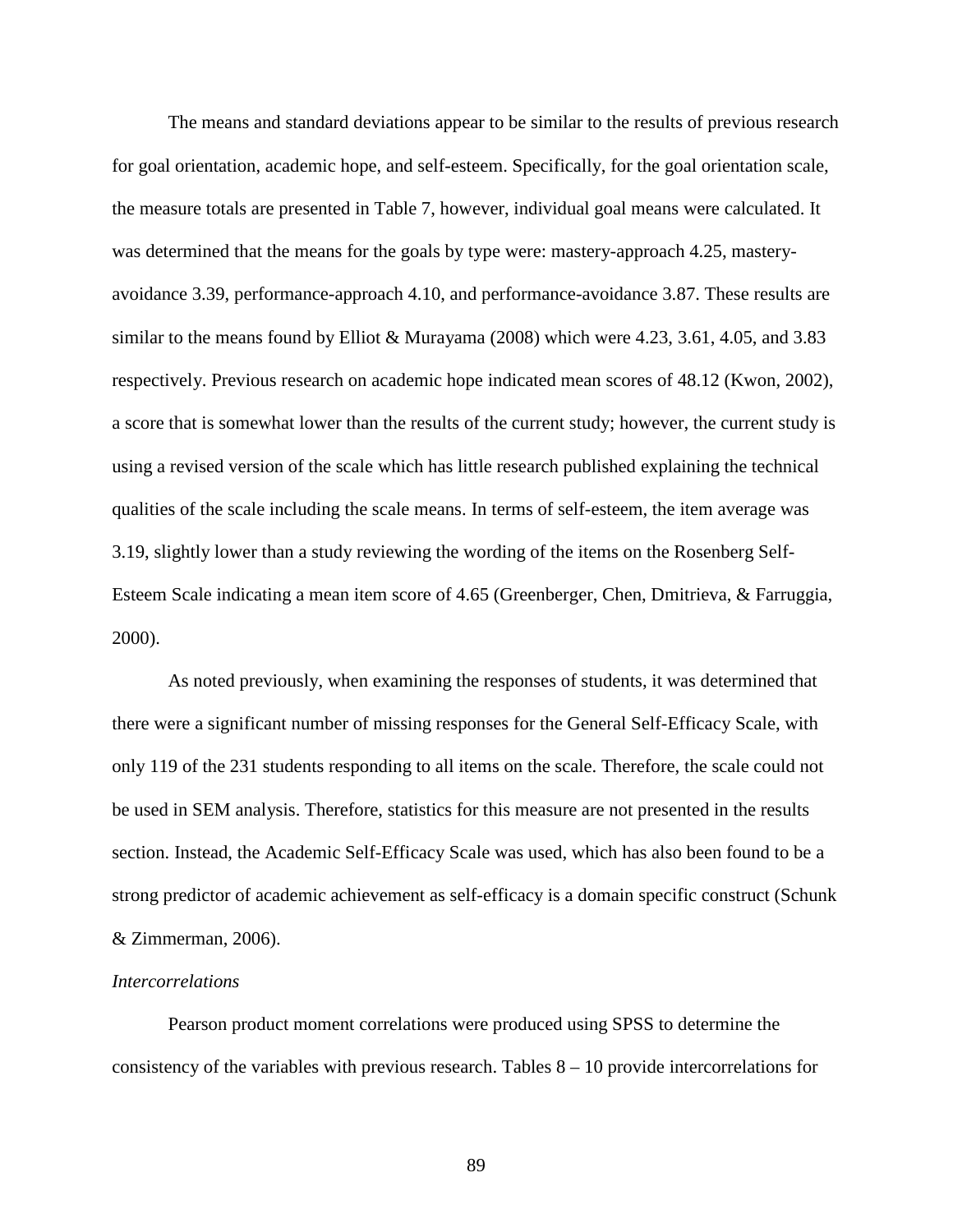the observed variables considered for use within the study for the total sample, African American sample, and Caucasian sample respectively. The correlations will assist in modification decisions in the process of conducting structural equation modeling in that if a decision needs to be made about whether two observed variables should be related, the research can reference the intercorrelations for the specified population to determine if that correlation would be appropriate.

Academic self-efficacy and achievement scores were positively correlated as previously found (Hackett, Betz, Casas, & Rocha-Singh, 1992). As general self-efficacy and hope were positively correlated in previous research (Magaletta & Oliver, 1999), the domain specific measures are significantly and positively correlated in the present study as expected. The measures of goal orientation were positively correlated with one another as previously noted by Elliot and McGregor (2001) and Elliot and Murayama (2009). Additionally, mastery- and performance- approach goals were significantly correlated with measures of achievement, which is consistent with previous research (Elliot, 1999; Elliot & Murayama, 2008; Harackiewicz, et al., 1998; Melbach, 2006; Tanaka & Yamauchi, 2000; Urdan, 2004) as well as self-efficacy (Anderman & Wolters, 2006; Bong, 2009). Finally, hope was found to have significant, positive correlations with goal orientation (Magaletta & Oliver, 1999; Snyder, et al., 1991) and academic achievement (Lopez, et al., 2000; McDermott & Snyder, 2000; Snyder, et al., 1991).

Self-esteem was significantly related to academic hope (Snyder, et al., 1991), academic self-efficacy (Bandura, 1977; Baumeister, et al, 2003; Judge, et al., 2002), and mastery- and performance-approach goals (Archer, 1994; Diener & Dweck, 1978; Malpass, O'Neil, & Hacevar, 1999) for the total sample. There were some differences in the relationships for selfesteem when the Caucasian and African American samples were examined separately. Self-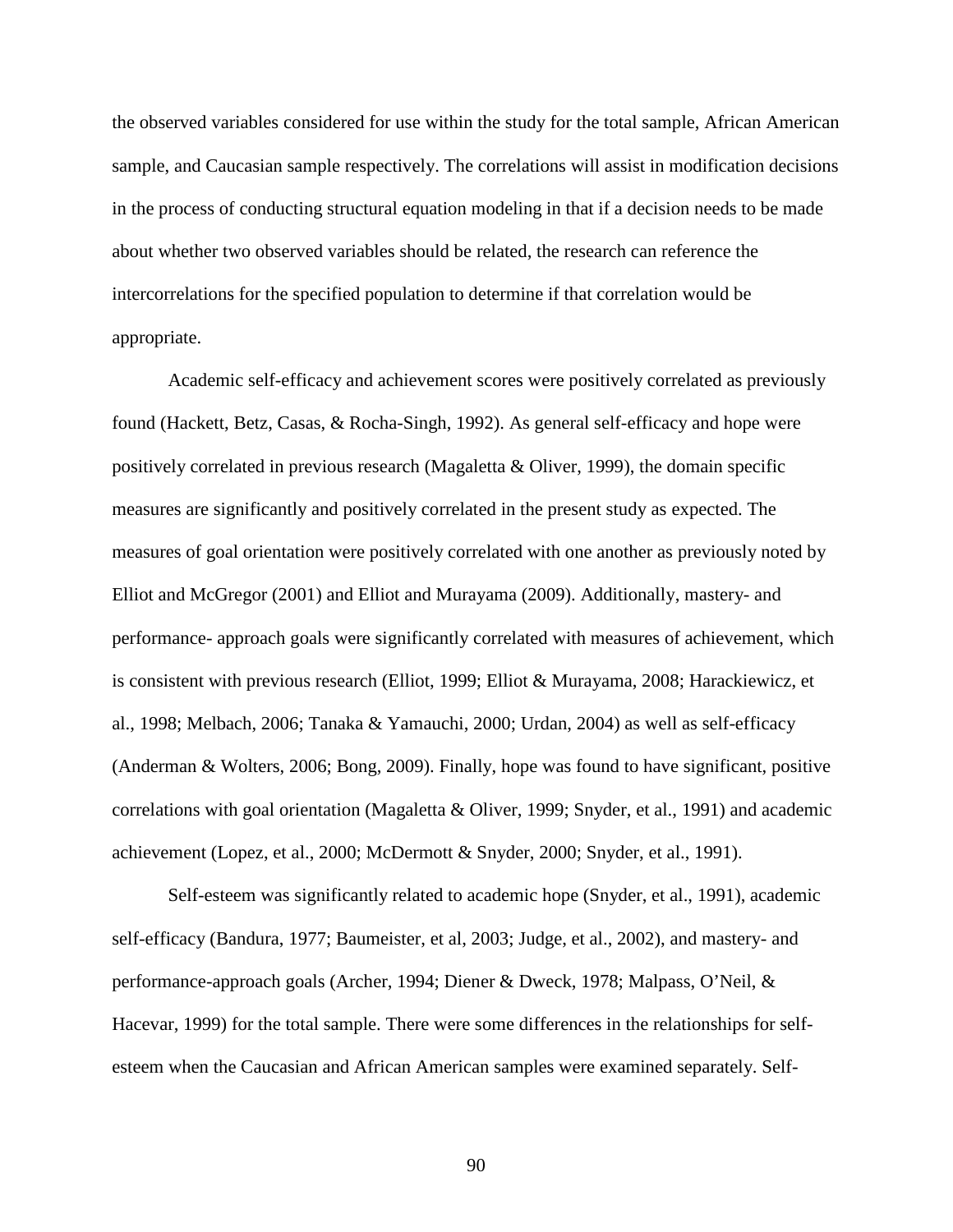esteem was significantly, positively correlated with academic hope, self-efficacy, and masteryapproach for the Caucasian sample; whereas, it was significantly and positively correlated with reading achievement, mastery-approach and performance-approach for the African American sample.

One unexpected finding was the significant positive correlations between masteryavoidance and performance-avoidance with measures of academic achievement (i.e., GPA) for all samples (total =  $0.138$  and  $0.248$ ; African American =  $0.187$  and  $0.226$ ; Caucasian =  $0.268$  for performance avoidance). These correlations are most often negative and not significant (Elliot  $\&$ Murayama, 2008). Therefore, the results for this sample may not be generalizable to other populations considering such different findings in terms of these specific measures. *Internal consistency* 

Cronbach alpha reliability coefficients were produced by SPSS for each measure to provide measures of internal consistency. Reliability coefficients were estimated for the total sample, African American sample, and the Caucasian sample in order to determine if there were differences in how reliable the measures are for different ethnicities in comparison to previous research. Results of internal consistency tests are provided in Table 11. The resulting reliability coefficients are consistent with previous research, as noted in Chapter 3. For the African American sample and the Caucasian sample, as well as the total sample, the reliability estimates were in the moderate to high ranges. The best reliabilities were found for academic hope, mastery approach, academic self-efficacy, and self-esteem. However, mastery avoidance, performance-approach, and performance-avoidance all had moderate reliability coefficients and were consistent with past findings.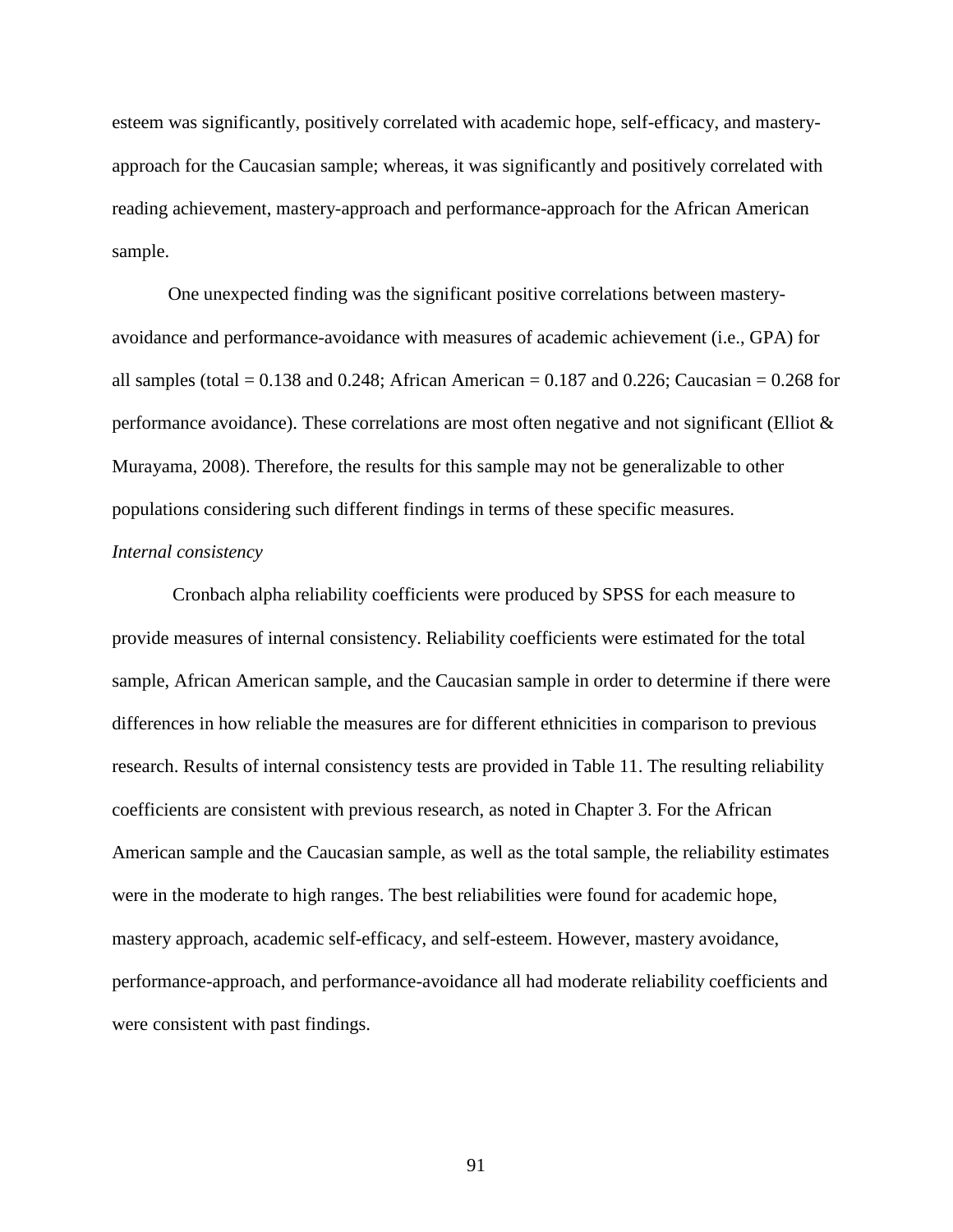*Intercorrelations between observed variables for the total sample (N=231)* 

|                              |          | $\overline{2}$ | 3            | $\overline{4}$ | 5        | 6            | 7        | 8        | 9            | 10           | 11 |
|------------------------------|----------|----------------|--------------|----------------|----------|--------------|----------|----------|--------------|--------------|----|
| 1. GPA                       |          |                |              |                |          |              |          |          |              |              |    |
| 2. Math CRCT                 | $.637**$ | 1              |              |                |          |              |          |          |              |              |    |
| 3. Reading CRCT              | .586**   | $.673**$       | $\mathbf{1}$ |                |          |              |          |          |              |              |    |
| 4. ELA CRCT                  | $.647**$ | .778**         | .777**       | $\overline{1}$ |          |              |          |          |              |              |    |
| 5. Academic<br>Hope          | $.357**$ | $.200*$        | $.223**$     | $.202**$       | 1        |              |          |          |              |              |    |
| 6. Academic<br>Self-efficacy | $.301**$ | $.146*$        | $.142*$      | $.156*$        | $.671**$ | $\mathbf{1}$ |          |          |              |              |    |
| 7. Mastery<br>Approach       | .437**   | $.257**$       | .279**       | $.291**$       | $.513**$ | $.555***$    |          |          |              |              |    |
| 8. Mastery<br>Avoidance      | $.138*$  | $.152*$        | .124         | $.181**$       | .198**   | .258**       | $.274**$ | 1        |              |              |    |
| 9. Performance<br>Approach   | $.352**$ | .191**         | .286**       | $.213**$       | .435**   | $.461**$     | $.670**$ | $.311**$ | $\mathbf{1}$ |              |    |
| 10. Performance<br>Avoidance | .248**   | .199**         | $.175**$     | $.223**$       | .295**   | $.256**$     | $.412**$ | $.512**$ | $.391**$     | $\mathbf{1}$ |    |
| 11. Self-Esteem              | .068     | $-0.21$        | .105         | .058           | $.176**$ | $.212**$     | $.241**$ | $-.030$  | $.232**$     | .109         |    |

*Note.* GPA = Grade Point Average; CRCT= Criterion Referenced Competence Tests (Georgia DOE, 2008); Academic Hope = 9 items from the Domain Specific Hope Scale – Revised (Shorey & Snyder, 2004); Self-esteem = Rosenberg Self-Esteem Scale (Rosenberg, 1979); Mastery Approach, Mastery Avoidance, Performance Approach and Performance Avoidance = Achievement Goal Questionnaire - Revised (Elliot & Murayama, 2008); Academic Self-Efficacy comprised of items from the Self-Efficacy for Self Regulated Learning and Academic Achievement scales (Zimmerman, Bandura, Martinez-Pons, 1992) \*p < 0.05 and \*\*p < 0.01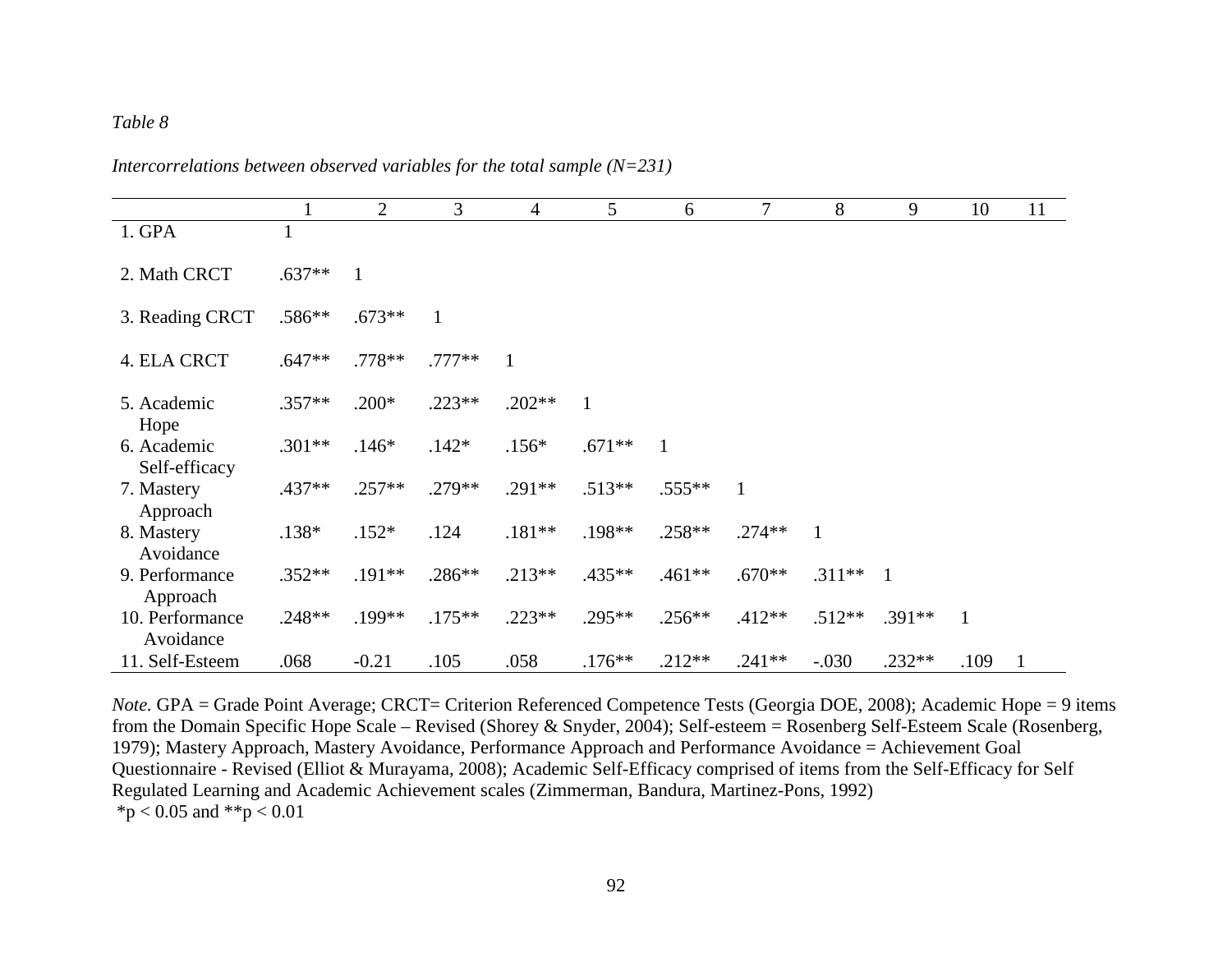*Intercorrelations between observed variables for the African American sample (N=144)* 

|                              |          | $\overline{2}$ | 3        | $\overline{4}$ | 5            | 6            | $\overline{7}$ | 8            | 9              | 10           | 11 |
|------------------------------|----------|----------------|----------|----------------|--------------|--------------|----------------|--------------|----------------|--------------|----|
| 1. GPA                       |          |                |          |                |              |              |                |              |                |              |    |
| 2. Math CRCT                 | $.659**$ | $\mathbf{1}$   |          |                |              |              |                |              |                |              |    |
| 3. Reading CRCT              | $.590**$ | $.682**$       |          |                |              |              |                |              |                |              |    |
| 4. ELA CRCT                  | $.640**$ | .737**         | $.757**$ | $\mathbf{1}$   |              |              |                |              |                |              |    |
| 5. Academic<br>Hope          | $.304**$ | .188*          | $.164*$  | .098           | $\mathbf{1}$ |              |                |              |                |              |    |
| 6. Academic<br>self-efficacy | $.237**$ | .111           | .074     | .093           | $.621**$     | $\mathbf{1}$ |                |              |                |              |    |
| 7. Mastery<br>Approach       | .438**   | $.301*$        | .309**   | $.335**$       | $.504**$     | $.542**$     | $\mathbf{1}$   |              |                |              |    |
| 8. Mastery<br>Avoidance      | $.187**$ | $.224**$       | .155     | $.232**$       | $.164*$      | $.228**$     | $.255**$       | $\mathbf{1}$ |                |              |    |
| 9. Performance<br>Approach   | $.335**$ | $.232**$       | $.277**$ | $.201*$        | .466**       | $.505**$     | $.684**$       | $.357**$     | $\overline{1}$ |              |    |
| 10. Performance<br>Avoidance | $.226**$ | $.262**$       | $.205*$  | $.262**$       | $.214*$      | $.201*$      | $.353**$       | .582**       | $.370**$       | $\mathbf{1}$ |    |
| 11. Self-Esteem              | .149     | .117           | $.183*$  | .128           | .139         | .155         | $.261**$       | $-.021$      | $.309**$       | .132         | -1 |

 $*p < 0.05$  and  $*p < 0.01$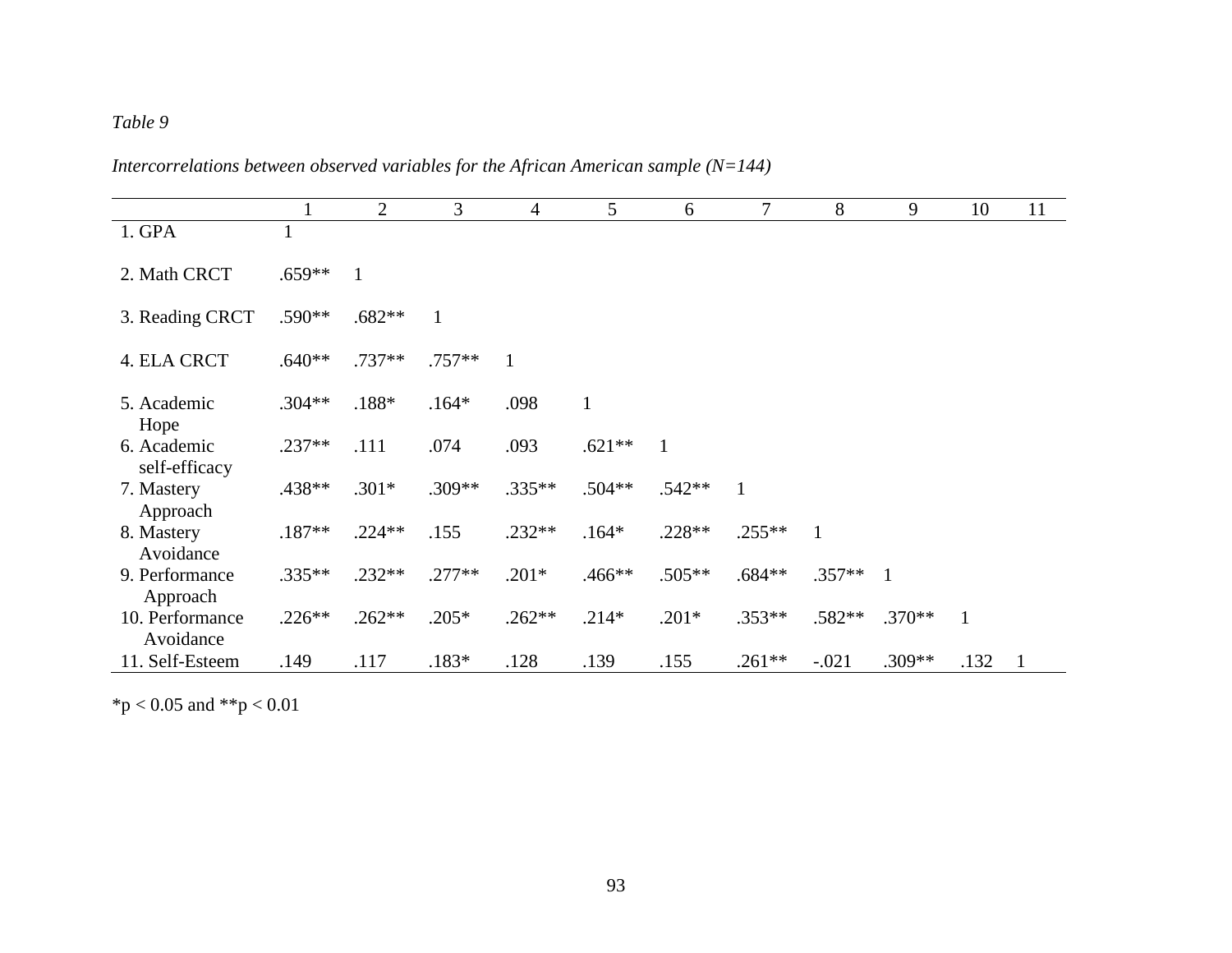*Intercorrelations between observed variables for the Caucasian sample (N=78)* 

|                              |          | $\overline{2}$ | 3            | 4            | 5        | 6            | 7        | 8        | 9              | 10           | 11 |
|------------------------------|----------|----------------|--------------|--------------|----------|--------------|----------|----------|----------------|--------------|----|
| 1. GPA                       |          |                |              |              |          |              |          |          |                |              |    |
| 2. Math CRCT                 | $.622**$ | $\mathbf{1}$   |              |              |          |              |          |          |                |              |    |
| 3. Reading CRCT              | $.582**$ | $.706**$       | $\mathbf{1}$ |              |          |              |          |          |                |              |    |
| 4. ELA CRCT                  | $.643**$ | $.850**$       | .785**       | $\mathbf{1}$ |          |              |          |          |                |              |    |
| 5. Academic<br>Hope          | $.424**$ | .288*          | $.314**$     | $.349**$     | 1        |              |          |          |                |              |    |
| 6. Academic<br>Self-efficacy | .400**   | $.242*$        | .299**       | $.273*$      | $.743**$ | $\mathbf{1}$ |          |          |                |              |    |
| 7. Mastery<br>Approach       | $.429*$  | .217           | .292**       | $.223*$      | $.516**$ | $.571**$     | 1        |          |                |              |    |
| 8. Mastery<br>Avoidance      | .047     | .048           | .059         | .070         | $.254*$  | $.324**$     | $.320**$ | 1        |                |              |    |
| 9. Performance<br>Approach   | .283*    | .144           | .174         | .182         | $.440**$ | $.376**$     | .568**   | $.365**$ | $\overline{1}$ |              |    |
| 10. Performance<br>Avoidance | $.375**$ | .212           | .391**       | $.273*$      | 353**    | $.352**$     | $.620**$ | $.227*$  | .449**         | $\mathbf{1}$ |    |
| 11. Self-Esteem              | .079     | .007           | .089         | .061         | $.285*$  | $.346**$     | $.291*$  | $-.058$  | .153           | .140         |    |

 $*p < 0.05$  and  $*p < 0.01$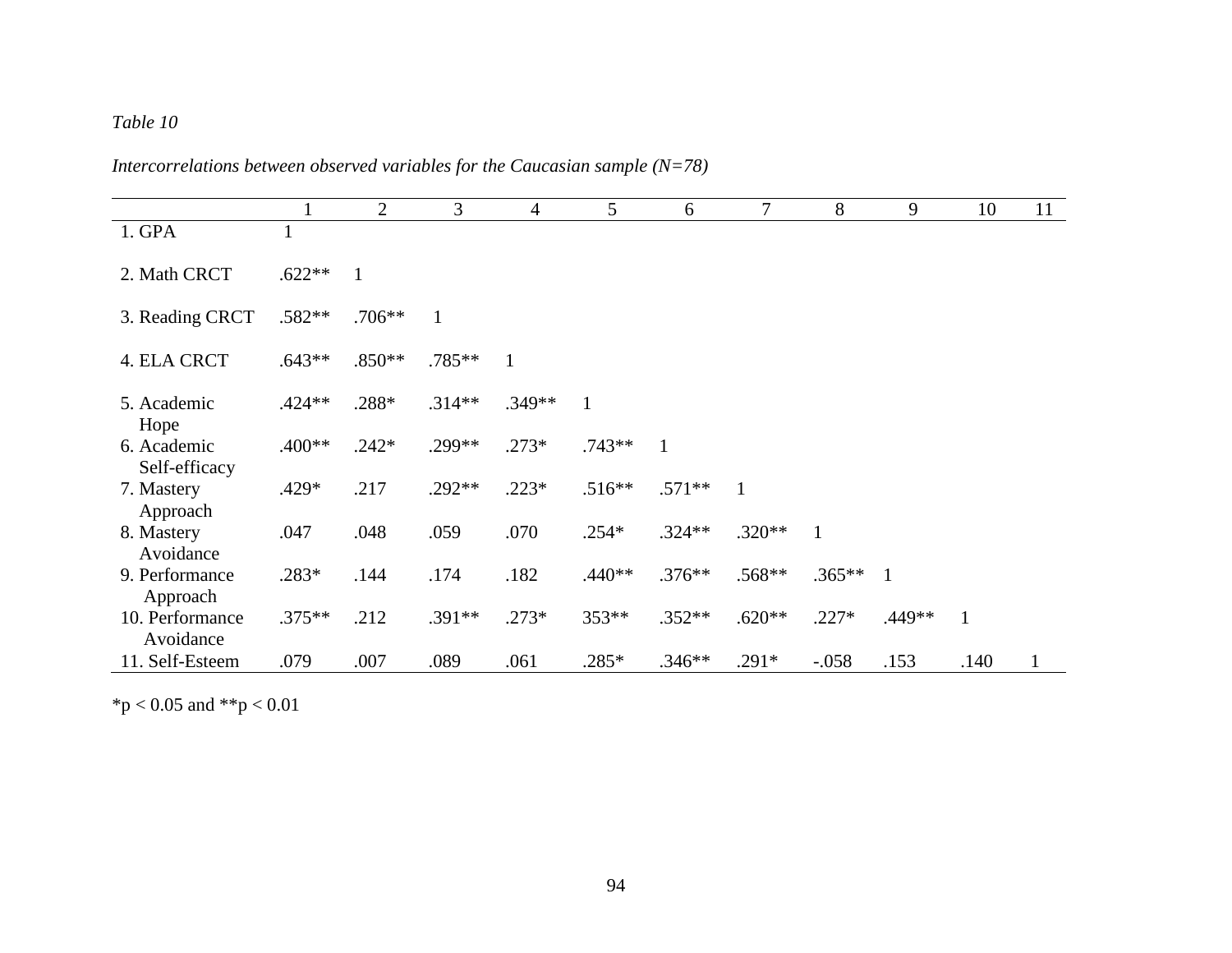| <b>Measures</b>          | Total Sample <sup>a</sup> | African American <sup>b</sup> | Caucasian <sup>c</sup> |
|--------------------------|---------------------------|-------------------------------|------------------------|
| Academic Hope            | .840                      | .826                          | .866                   |
| Mastery Approach         | .773                      | .801                          | .695                   |
| <b>Mastery Avoidance</b> | .644                      | .705                          | .500                   |
| Performance Approach     | .671                      | .683                          | .602                   |
| Performance Avoidance    | .672                      | .698                          | .639                   |
| Academic Self-Efficacy   | .847                      | .828                          | .869                   |
| Self-Esteem              | .849                      | .834                          | .890                   |

*Cronbach alpha reliability coefficients for the measures in the survey* 

 $a_n = 231$ .  $b_n = 144$ .  $c_n = 78$ .

## *Socioeconomic Status Coded by Parent and Grandparent Occupations*

A MANOVA was conducted with ethnicity as the between subjects factor to detect any significant differences present for parent and grandparent occupations. Before presenting the results, it is important to note that only 35 individuals' responses from the total sample (15 from the African American sample and 20 from the Caucasian sample) were able to be used based on list-wise deletion of items performed by the multivariate general linear model function of SPSS.

A statistically significant difference was indicated by ethnicity, Wilks'  $\Lambda = 0.639$ , F (6,  $28$ ) = 2.632, p < 0.05. Power to detect the effect of ethnicity was 0.767; Box's M was not significant. There was only one statistically significant difference for ethnicity and that was for father's occupation, F  $(1, 35) = 11.694$ , p<0.05, partial eta squared=0.262 and power=0.913. Table 12 illustrates the means and standard deviations for socioeconomic status, as it was coded for social class status according to the Standard Occupational Classification system, by sample.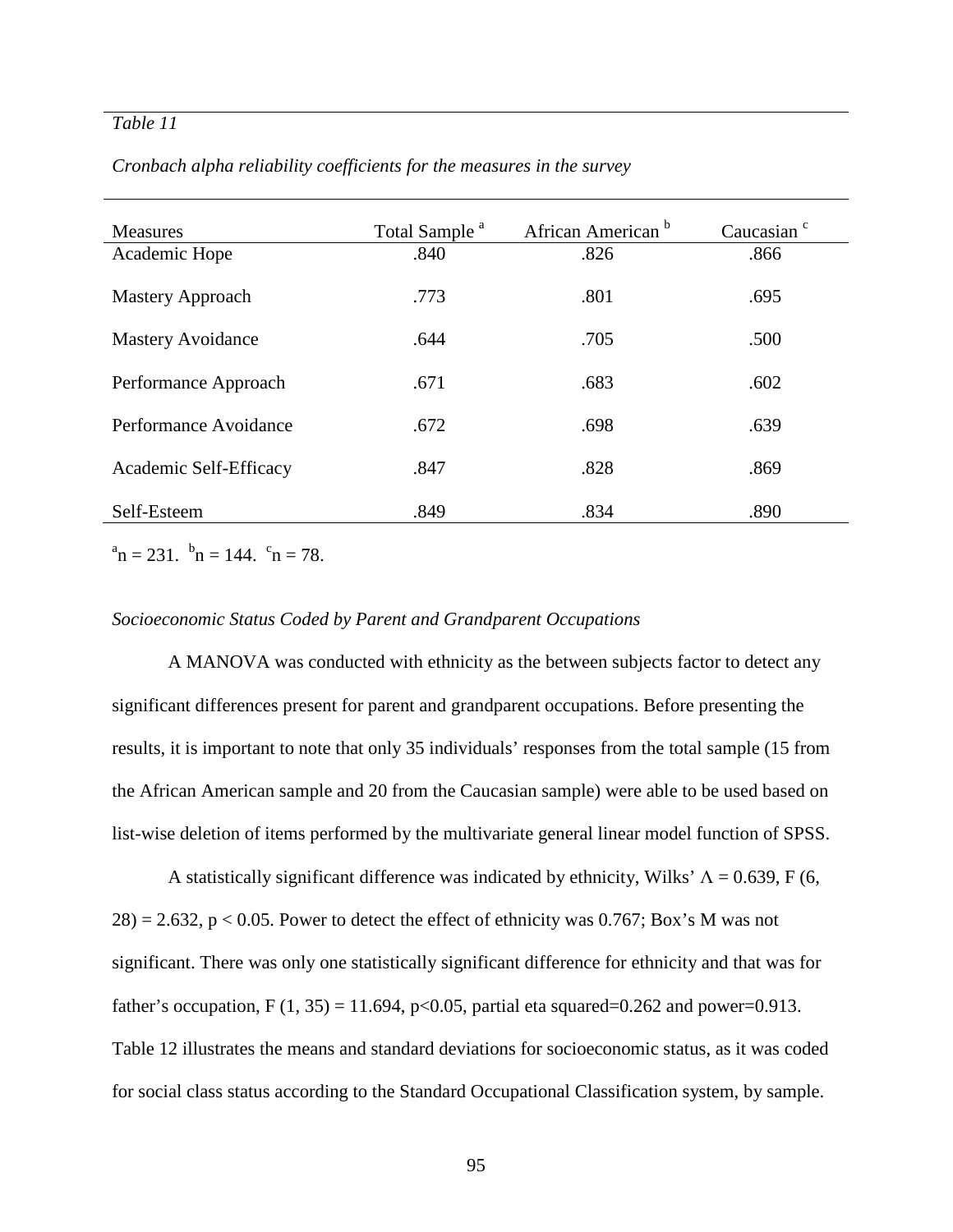This finding suggests that there was a significant difference in the social class status of the Caucasian fathers compared to the African American fathers.

This finding should be taken into consideration when interpreting the results of SEM analysis, as socioeconomic status could be a contributing factor to differences in the models. For the present study, this measure was not included in the proposed structural model due to poor response to the items measuring SES, with a useable sample size of 35 after SPSS conducted listwise deletions, as noted above. However, future research should continue to consider SES.

#### *Table 12*

*Means and standard deviations of social class status by total, African American, and Caucasian samples* 

|                            | Total Sample <sup>a</sup> |           |      | African American <sup>b</sup> | Caucasian $\degree$ |           |
|----------------------------|---------------------------|-----------|------|-------------------------------|---------------------|-----------|
| <b>Social Class Status</b> | M                         | <b>SD</b> | M    | <b>SD</b>                     | M                   | <b>SD</b> |
| Mother                     | 4.42                      | 2.81      | 4.46 | 2.99                          | 4.40                | 2.74      |
| Maternal grandfather       | 7.08                      | 2.16      | 6.73 | 2.54                          | 7.35                | 1.84      |
| Maternal grandmother       | 5.82                      | 3.26      | 5.40 | 3.26                          | 6.15                | 3.31      |
| Father                     | 4.65                      | 2.87      | 6.33 | 2.38                          | 3.40                | 2.60      |
| Paternal grandfather       | 5.80                      | 3.34      | 6.06 | 3.55                          | 5.60                | 3.25      |
| Paternal grandmother       | 6.05                      | 3.22      | 5.40 | 3.15                          | 6.55                | 3.26      |

 $a_n = 35.$   $b_n = 15.$   $c_n = 20.$ 

## *Ethnic and Gender Differences*

A MANOVA was conducted to with ethnicity and gender as the between subjects factors to detect any significant differences present for the measures used in the present survey (See Tables 13 and 14, respectively). Checking for significant differences within the sample reduces the possibility of errors in interpretation of the data and presents potential limitations. Statistically significant differences existed by ethnicity as Wilks'  $\Lambda = 0.843$ , F (11, 208) = 3.514,  $p < 0.01$ , and gender with Wilks'  $\Lambda = 0.878$ , F (11, 208) = 2.619, p > 0.01. Power to detect the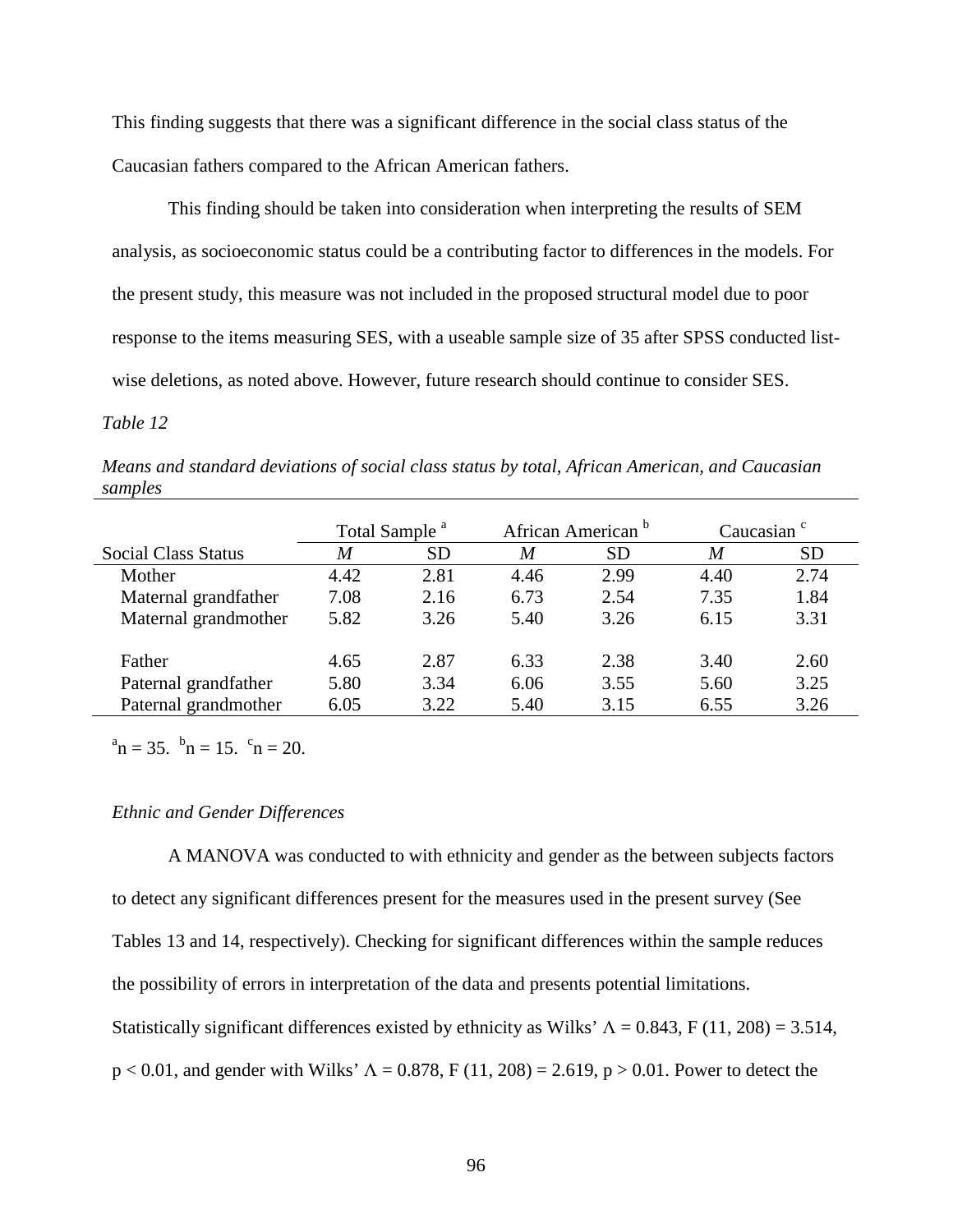effect of ethnicity was 0.995 and power for gender was 0.968. Therefore, although Box's M is significant, most likely due to unequal sample sizes, the power in the effect should account for any error. Especially since, when tested at a significant level of 0.001, there were still significant differences found for gender and ethnicity.

*Ethnic differences.* Tests of between-subject effects for ethnicity indicated the specific areas in which there were significant differences between the African American and Caucasian samples. There were statistically significant differences for Math CRCT,  $F(1, 222) = 12.928$ ,  $p=0.001$  partial eta squared = 0.056 and power = 0.947, Reading CRCT, F(1, 222) = 18.634,  $p=0.001$  partial eta squared = 0.079 and power = 0.990, and English/Language Arts CRCT F(1,  $222$ ) = 7.230, p<0.01 partial eta squared = 0.032 and power = 0.763, with Caucasians having higher mean scores on each measure. This finding supports previous research that indicates Caucasian students obtain higher levels of academic achievement in comparison to African American students (NCES, 2007) on assessments of reading and math.

Additionally, a significant difference was also found for academic self-efficacy F (1, 222)  $= 4.775$ , p  $< 0.05$ , partial eta squared  $= 0.021$  and power  $= 0.585$ . African Americans reported having higher levels of academic self-efficacy than Caucasians. Such differences would support the possibility of differences in the structural models for African Americans and Caucasians when examined separately and suggest that a total sample model may not be an effective way to explore a model of achievement for these two ethnicities.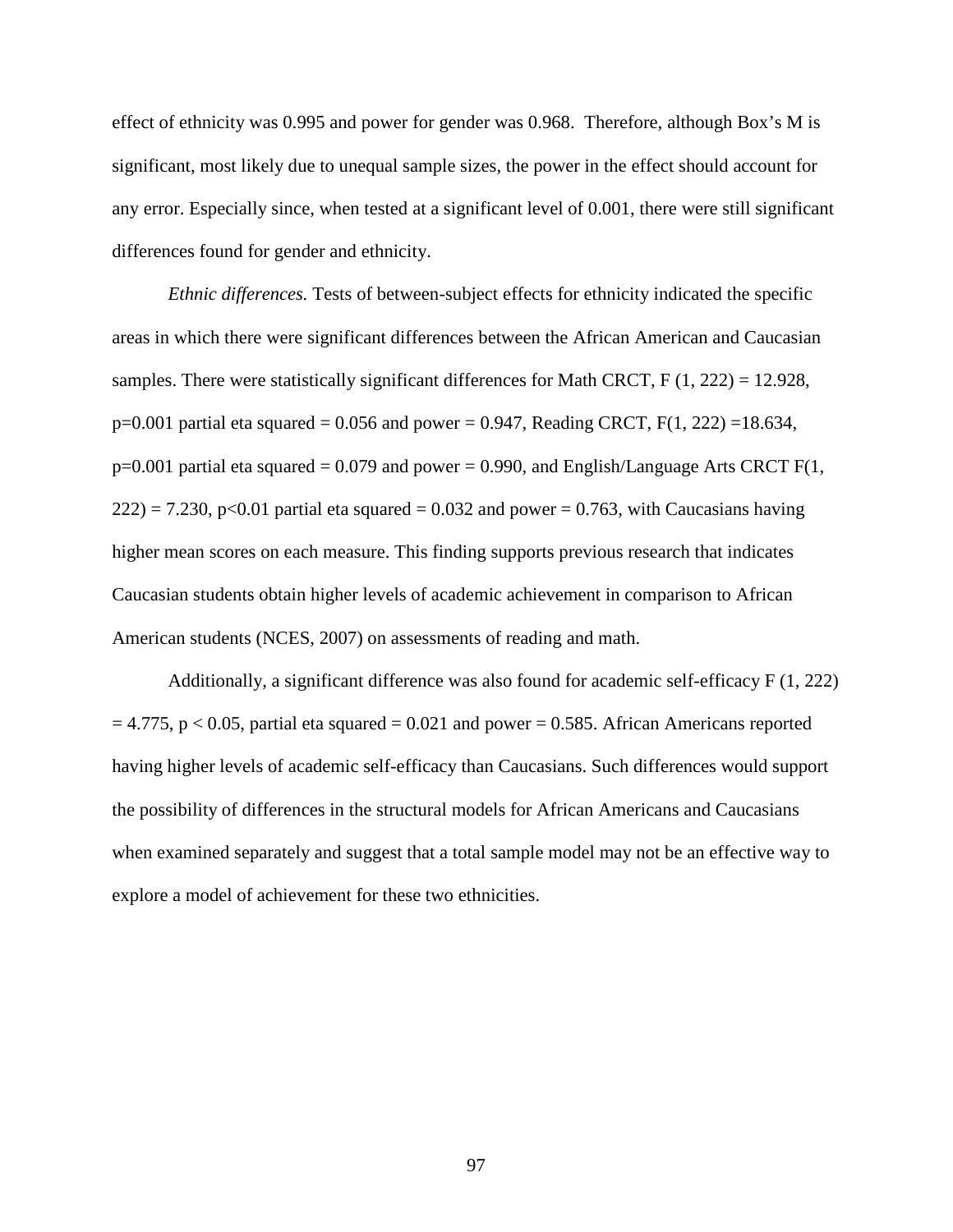# *MANOVA means and standard deviations for each measure by ethnicity*

|                               | African American <sup>a</sup> |       | Caucasian <sup>b</sup> |       | Total <sup>c</sup> |       |
|-------------------------------|-------------------------------|-------|------------------------|-------|--------------------|-------|
| Measure                       | $\overline{M}$                | SD    | $\overline{M}$         | SD    | $\overline{M}$     | SD    |
| Motivation                    |                               |       |                        |       |                    |       |
| Academic Hope                 | 55.93                         | 9.84  | 54.44                  | 11.29 | 55.41              | 10.37 |
| <b>Mastery Approach</b>       | 12.83                         | 2.65  | 12.50                  | 2.37  | 12.71              | 2.55  |
| <b>Mastery Avoidance</b>      | 9.99                          | 3.83  | 10.10                  | 3.17  | 10.03              | 3.61  |
| Performance Approach          | 12.43                         | 2.61  | 11.69                  | 2.67  | 12.17              | 2.65  |
| Performance Avoidance         | 11.69                         | 3.31  | 11.42                  | 2.94  | 11.60              | 3.18  |
| <b>Global Self-Evaluation</b> |                               |       |                        |       |                    |       |
| Academic Self-Efficacy        | 59.09                         | 9.87  | 55.85                  | 11.38 | 57.95              | 10.52 |
| Self-Esteem                   | 32.19                         | 6.17  | 31.93                  | 6.14  | 32.10              | 6.24  |
| Achievement                   |                               |       |                        |       |                    |       |
| Grade Point Average           | 77.95                         | 8.83  | 79.15                  | 11.52 | 78.37              | 9.85  |
| <b>Math CRCT</b>              | 803.38                        | 28.02 | 818.23                 | 33.73 | 808.60             | 30.90 |
| <b>Reading CRCT</b>           | 822.15                        | 20.61 | 836.24                 | 29.69 | 827.10             | 25.05 |
| English/Language Arts CRCT    | 824.76                        | 29.77 | 835.97                 | 34.96 | 828.70             | 32.07 |

 $a_n = 144$ .  $b_n = 78$ .  $c_n = 222$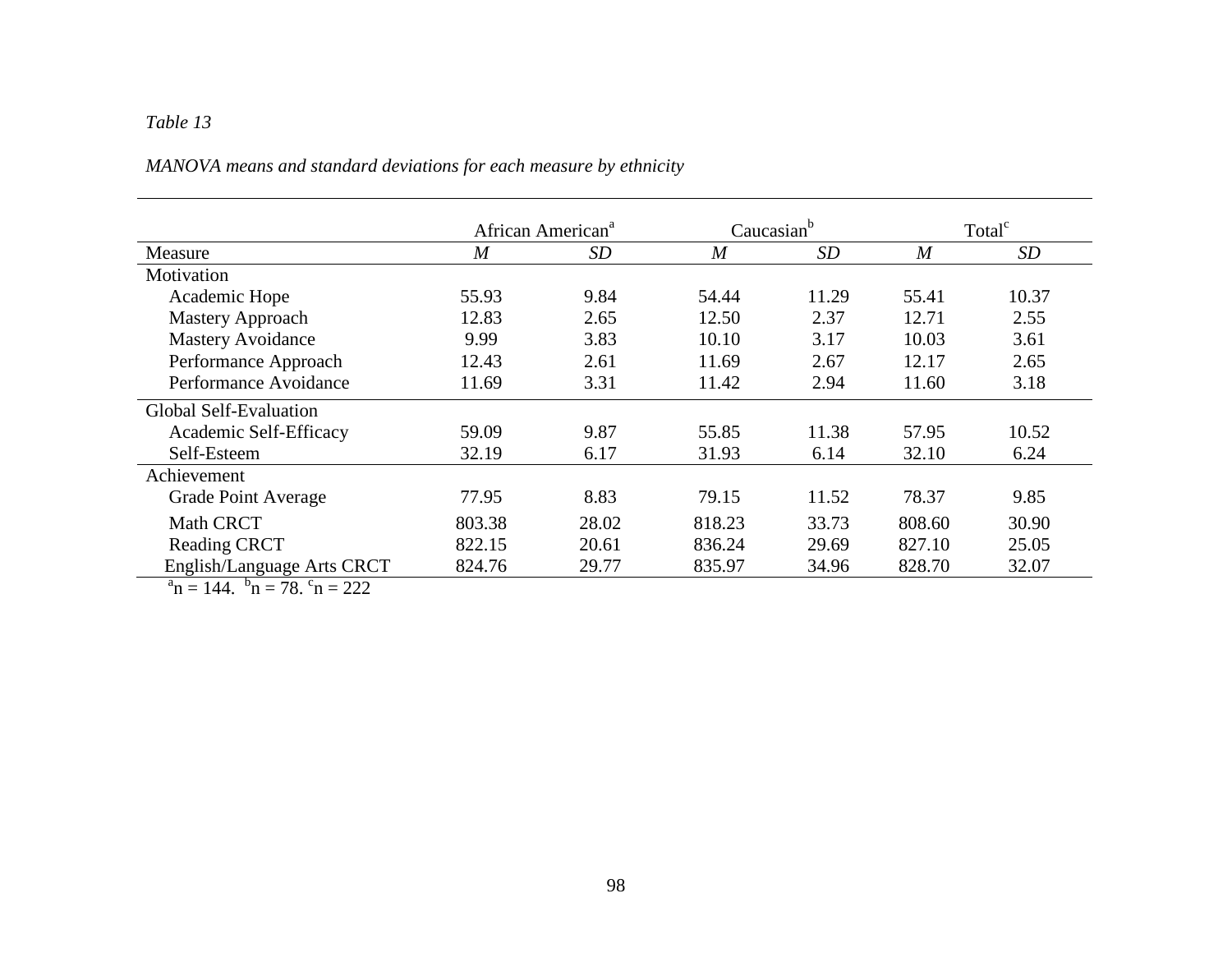# *Table 14*

*MANOVA means and standard deviations for each measure by gender* 

|                               | $\sim$ $\sim$<br>Male <sup>a</sup> |           | Female <sup>b</sup> |       | Total <sup>c</sup> |           |  |
|-------------------------------|------------------------------------|-----------|---------------------|-------|--------------------|-----------|--|
| Measure                       | $\overline{M}$                     | <b>SD</b> | $\overline{M}$      | SD    | $\overline{M}$     | <i>SD</i> |  |
| Motivation                    |                                    |           |                     |       |                    |           |  |
| Academic Hope                 | 53.79                              | 11.40     | 56.88               | 9.13  | 55.41              | 10.37     |  |
| <b>Mastery Approach</b>       | 12.34                              | 2.58      | 13.05               | 2.42  | 12.71              | 2.55      |  |
| <b>Mastery Avoidance</b>      | 10.08                              | 3.46      | 9.98                | 3.75  | 10.03              | 3.61      |  |
| Performance Approach          | 11.66                              | 2.83      | 12.64               | 2.39  | 12.17              | 2.65      |  |
| Performance Avoidance         | 11.16                              | 3.05      | 12.00               | 3.26  | 11.60              | 3.18      |  |
| <b>Global Self-Evaluation</b> |                                    |           |                     |       |                    |           |  |
| Academic Self-Efficacy        | 57.79                              | 10.38     | 58.09               | 10.68 | 57.95              | 10.52     |  |
| Self-Esteem                   | 32.15                              | 6.01      | 32.06               | 6.47  | 32.10              | 6.24      |  |
| Achievement                   |                                    |           |                     |       |                    |           |  |
| Grade Point Average           | 76.15                              | 9.92      | 80.40               | 9.38  | 78.97              | 9.85      |  |
| <b>Math CRCT</b>              | 803.91                             | 30.86     | 812.89              | 30.44 | 808.60             | 30.90     |  |
| <b>Reading CRCT</b>           | 821.94                             | 23.16     | 831.82              | 25.87 | 827.10             | 25.05     |  |
| English/Language Arts CRCT    | 821.70                             | 30.65     | 835.10              | 32.12 | 828.70             | 32.07     |  |

 $a_n = 106$ .  $b_n = 116$ .  $c_n = 222$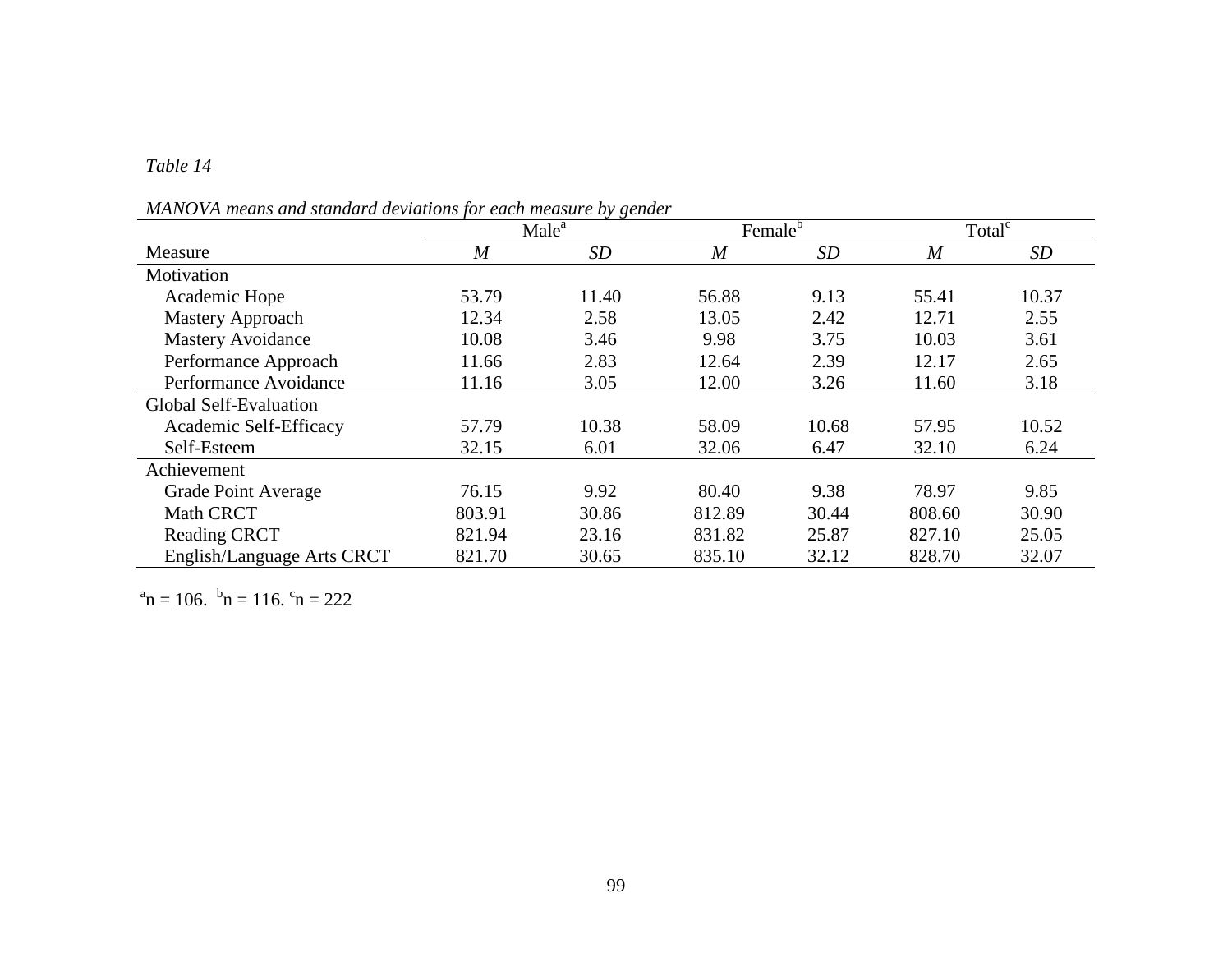*Gender differences.* Tests of between-subject effects for gender indicated the specific areas in which there were significant differences between the African American and Caucasian samples. There were statistically significant differences for measures of achievement including GPA [F(1,222) = 11.883,  $p = 0.001$ , partial eta squared = 0.052 and power = 0.929], Math CRCT  $[F (1, 222) = 5.822, p < 0.05$  partial eta squared=0.026 and power = 0.671], Reading CRCT [F(1,  $222$ ) =10.686, p=0.001 partial eta squared = 0.047 and power = 0.902], and English/Language Arts CRCT [F(1, 222) = 8.963,  $p < 0.01$  partial eta squared = 0.039 and power = 0.846] in which females obtained higher scores than males. There was also a significant difference for performance approach [F (1,222) = 5.600, p < 0.05, partial eta squared = 0.025 and power = 0.654] for gender with females rating themselves as having higher levels of performance approach than males.

## *School Differences*

A final MANOVA was conducted with the school as the between subjects factor to detect any significant differences present on the surveyed measures (See Table 15). Specifically, the MANOVA was examining whether there were significant differences in performance and responses for students enrolled in a magnet school compared to those enrolled in a comprehensive high school. A statistically significant difference was indicated by school, Wilks'  $\Lambda = 0.544$ , F (11, 210) = 16.006, p < 0.001. Power to detect the effect of ethnicity was 1.00; Box's M was significant most likely due to significantly different sample sizes; therefore, the analysis was conducted with a significance level of 0.001.

There were statistically significant differences by schools for measures of achievement including GPA  $[F(1,222) = 87.63, p < 0.001$ , partial eta squared = 0.285 and power = 1.00], Math CRCT  $[F(1,222) = 113.67, p < 0.001$ , partial eta squared = 0.341 and power = 1.00],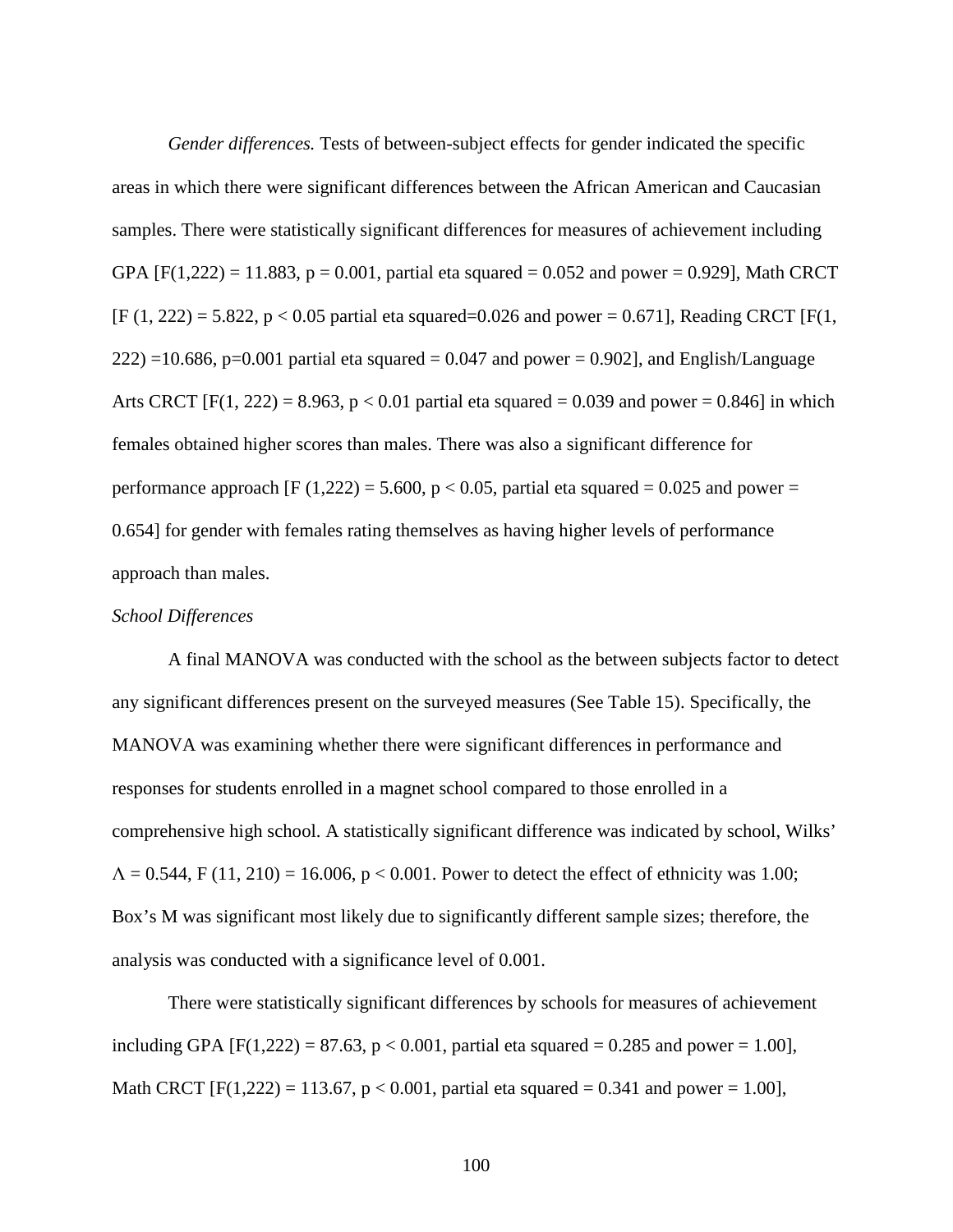Reading CRCT  $[F(1,222) = 99.282, p < 0.001$ , partial eta squared = 0.311 and power = 1.00], and English/Language Arts CRCT [F(1,222) = 142.30,  $p < 0.001$ , partial eta squared = 0.393 and power = 1.00] with students enrolled in the magnet schools having higher scores. There was also a significant difference for mastery-approach goals  $[F(1,222) = 5.65, p < 0.05$ , partial eta squared  $= 0.025$  and power  $= 0.173$ ] and performance-avoidance goals [F(1,222) = 9.86, p < 0.05, partial eta squared  $= 0.020$  and power  $= 0.114$ . For mastery-approach, students from the magnet schools reported having higher levels (*M*=13.73, *SD*=1.50) compared to those in comprehensive high schools (*M*=12.55, *SD*=2.65). Also, students from the magnet high school rated themselves as having higher levels of performance avoidance (*M*=12.73, *SD*=2.28) compared to those in the comprehensive high schools (*M*=11.42, *SD*=3.27).

## *Table 15*

|                               | Comprehensive <sup>a</sup> |       | Magnet <sup>b</sup> |           | Total <sup>c</sup> |       |  |
|-------------------------------|----------------------------|-------|---------------------|-----------|--------------------|-------|--|
| Measure                       | M                          | SD    | M                   | <i>SD</i> | M                  | SD    |  |
| Motivation                    |                            |       |                     |           |                    |       |  |
| Academic Hope                 | 54.91                      | 10.70 | 58.60               | 7.28      | 55.41              | 10.37 |  |
| Mastery Approach              | 12.55                      | 2.65  | 13.73               | 1.50      | 12.71              | 2.55  |  |
| <b>Mastery Avoidance</b>      | 9.95                       | 3.60  | 10.50               | 3.69      | 10.03              | 3.61  |  |
| Performance Approach          | 12.07                      | 2.68  | 12.80               | 2.41      | 12.17              | 2.65  |  |
| Performance Avoidance         | 11.42                      | 3.27  | 12.73               | 2.28      | 11.60              | 3.18  |  |
| <b>Global Self-Evaluation</b> |                            |       |                     |           |                    |       |  |
| Academic Self-Efficacy        | 57.77                      | 10.66 | 59.10               | 9.64      | 57.95              | 10.52 |  |
| Self-Esteem                   | 32.14                      | 6.14  | 31.86               | 6.88      | 32.10              | 6.24  |  |
| Achievement                   |                            |       |                     |           |                    |       |  |
| Grade Point Average           | 76.30                      | 8.81  | 91.65               | 4.24      | 78.37              | 9.85  |  |
| <b>Math CRCT</b>              | 801.48                     | 25.73 | 854.13              | 20.95     | 808.60             | 30.90 |  |
| <b>Reading CRCT</b>           | 821.59                     | 21.14 | 862.37              | 18.74     | 827.10             | 25.05 |  |
| <b>ELA CRCT</b>               | 820.78                     | 24.87 | 879.43              | 26.14     | 828.70             | 32.07 |  |

*MANOVA means and standard deviations for each measure by school type* 

 $a_n = 192$ ,  $b_n = 30$ ,  $c_n = 222$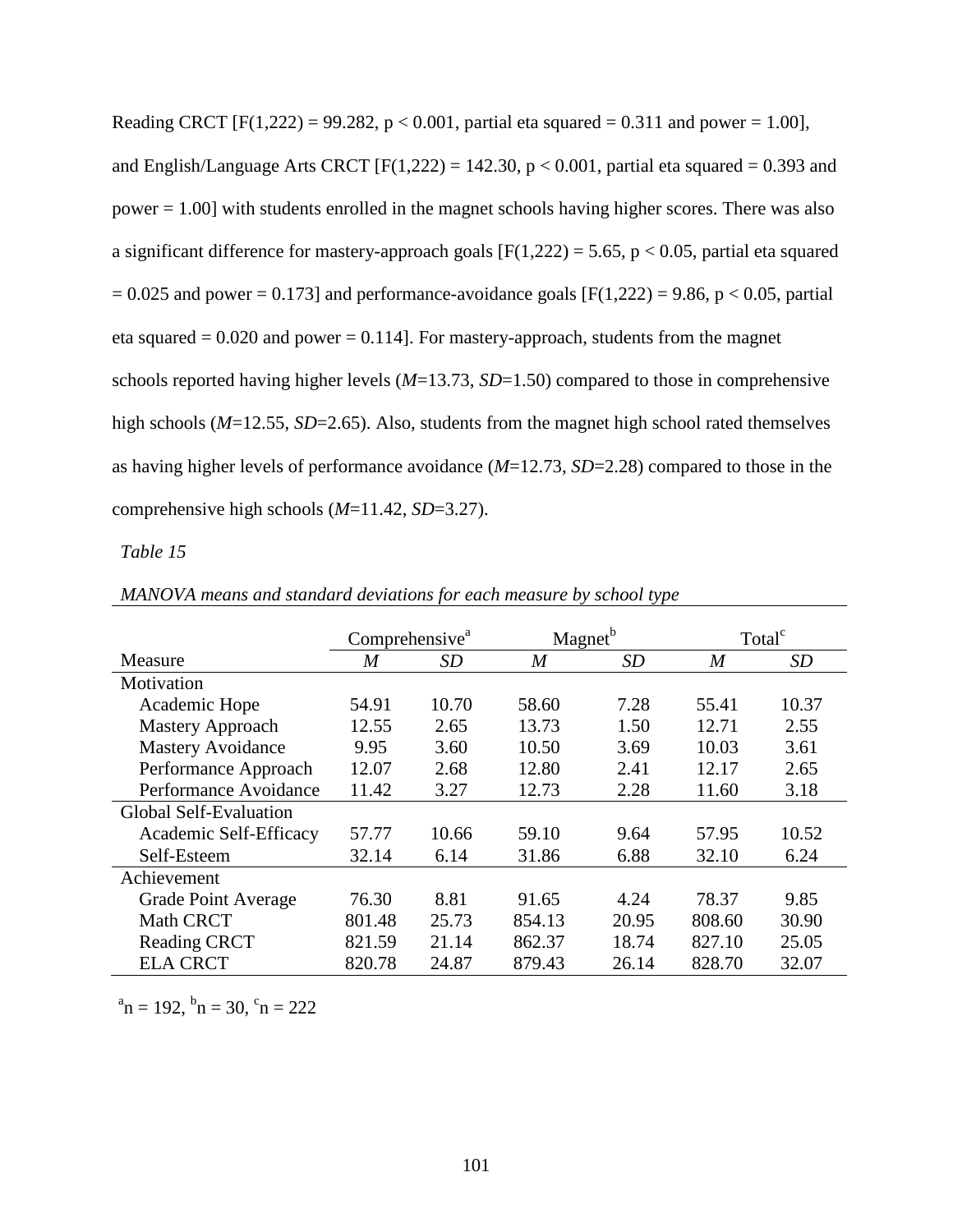## Research Question 1

 *Will the single model depicted in Figure 1 define the relationships (pathways) between the latent variables of motivation, global self-evaluation, and academic achievement for all students?*

 In order to address the first research question, the proposed model, seen in Figure 1, was examined for the total sample. The covariance matrix for the total sample is presented in Table 16. Initially, the measurement models were tested. Modifications were made as suggested by the LISREL program in order for the measurement models to produce an appropriate fit. After a reasonable fit was determined, the structural paths were identified in order to test the proposed structural model. Modifications were made to determine if the proposed model could produce reasonable fit indices for the total sample.



*Figure 1. Proposed model of relationships between global self-evaluation, motivation, and academic achievement as measured by their respective observed variables.*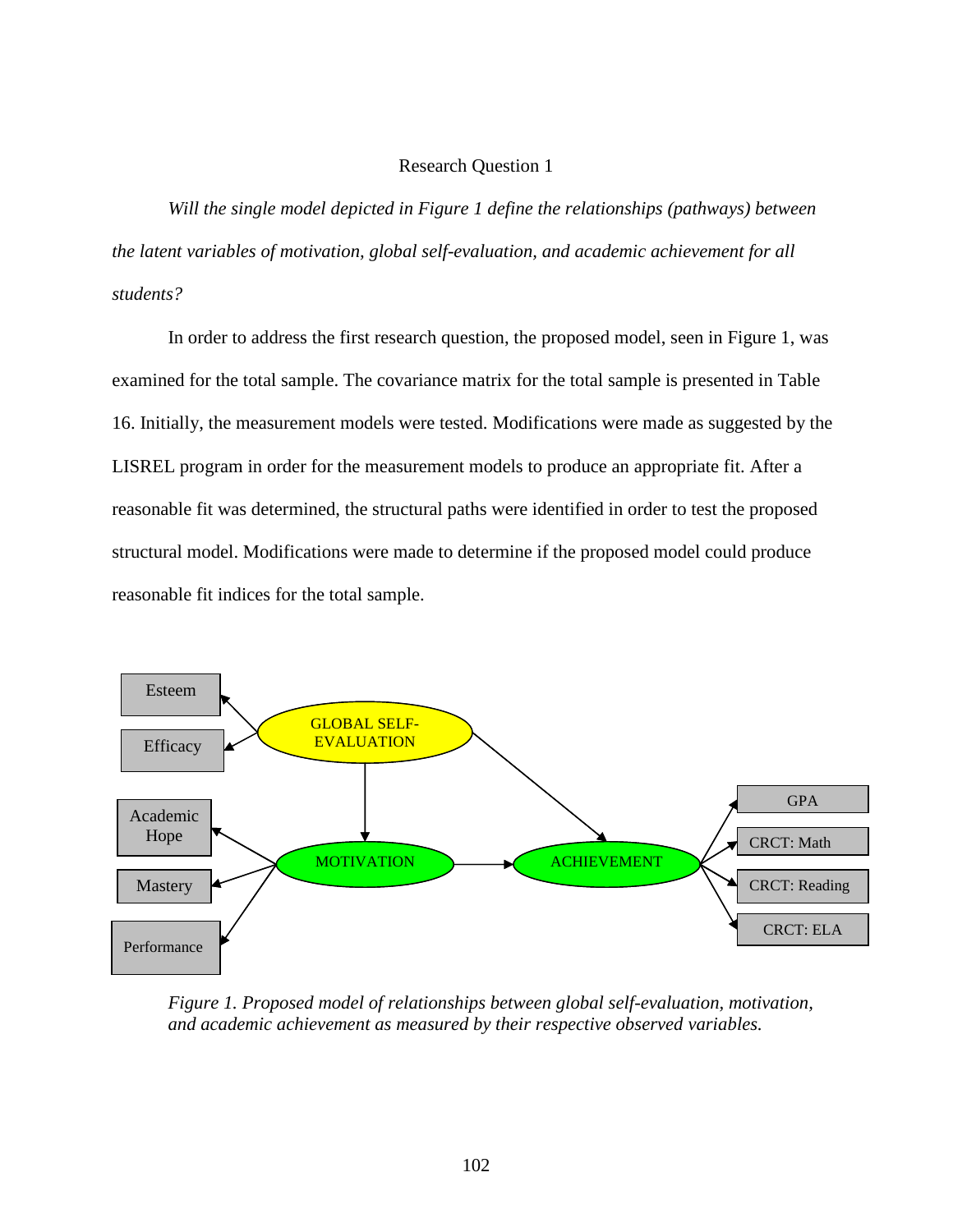# *Table 16*

*Covariance matrix for the total sample (N=231)*

|                  |        | $\overline{2}$ | 3      | 4       | 5      | 6      | 7    | 8       | 9    | 10    | 11   |
|------------------|--------|----------------|--------|---------|--------|--------|------|---------|------|-------|------|
| 1. GPA           | 124.81 |                |        |         |        |        |      |         |      |       |      |
|                  |        |                |        |         |        |        |      |         |      |       |      |
| 2. Math CRCT     | 161.10 | 1153.09        |        |         |        |        |      |         |      |       |      |
|                  |        |                |        |         |        |        |      |         |      |       |      |
|                  |        |                |        |         |        |        |      |         |      |       |      |
| 3. Reading CRCT  | 124.79 | 578.28         | 633.95 |         |        |        |      |         |      |       |      |
|                  |        |                |        |         |        |        |      |         |      |       |      |
| 4. ELA CRCT      | 183.51 | 859.27         | 635.99 | 1053.61 |        |        |      |         |      |       |      |
|                  |        |                |        |         |        |        |      |         |      |       |      |
| 5. Academic Hope | 33.29  | 72.09          | 58.31  | 69.31   | 106.23 |        |      |         |      |       |      |
|                  |        |                |        |         |        |        |      |         |      |       |      |
| 6. Academic      | 28.87  | 53.16          | 38.20  | 54.73   | 72.57  | 108.92 |      |         |      |       |      |
|                  |        |                |        |         |        |        |      |         |      |       |      |
| Self-efficacy    |        |                |        |         |        |        |      |         |      |       |      |
| 7. Mastery       | 10.21  | 22.44          | 17.91  | 24.15   | 13.46  | 14.76  | 6.48 |         |      |       |      |
| Approach         |        |                |        |         |        |        |      |         |      |       |      |
| 8. Mastery       | 2.75   | 18.29          | 11.20  | 20.87   | 7.28   | 9.57   | 2.50 | 12.87   |      |       |      |
| Avoidance        |        |                |        |         |        |        |      |         |      |       |      |
| 9. Performance   | 8.00   | 16.97          | 18.49  | 17.63   | 11.52  | 12.51  | 4.47 | 2.97    | 6.96 |       |      |
|                  |        |                |        |         |        |        |      |         |      |       |      |
| Approach         |        |                |        |         |        |        |      |         |      |       |      |
| 10. Performance  | 6.76   | 22.51          | 14.3   | 24.38   | 10.19  | 8.94   | 3.37 | 5.76    | 3.16 | 10.33 |      |
| Avoidance        |        |                |        |         |        |        |      |         |      |       |      |
| 11. Self-Esteem  | 6.83   | $-10.34$       | 14.09  | 7.76    | 10.47  | 10.80  | 3.51 | $-1.12$ | 3.75 | 39.22 | 1.52 |

*Note.* GPA = Grade Point Average; CRCT= Criterion Referenced Competence Tests; Academic Hope = 9 items from the Domain

Specific Hope Scale – Revised (Shorey & Snyder, 2004); Self-esteem = Rosenberg Self-Esteem Scale (Rosenberg, 1979);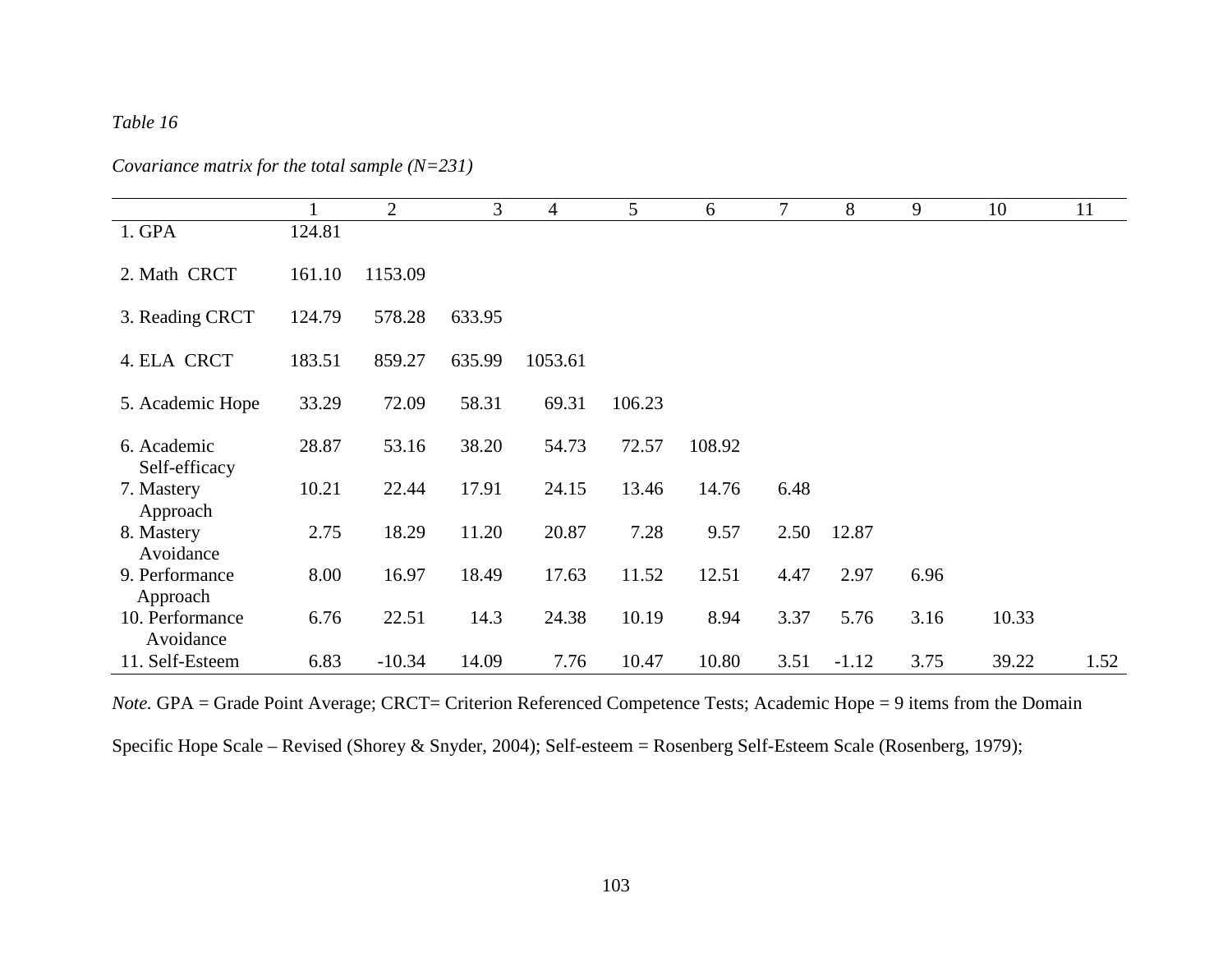Self-Efficacy = General Self-Efficacy Scale (Sherer, et al, 1982); Mastery Approach, Mastery Avoidance, Performance Approach and Performance Avoidance = Achievement Goal Questionnaire - Revised (Elliot & Murayama, 2008); Academic Self-Efficacy comprised of items from the Self-Efficacy for Self Regulated Learning and Academic Achievement scales (Zimmerman, Bandura, Martinez-Pons, 1992).

## *Proposed Model: Measurement Model Analysis*

 The motivation, self-evaluation, and achievement measurement models were examined to determine if the observed variables comprising the latent variables accounted for an appropriate amount of variance and were statistically significant measures for the respective construct.

*Motivation*. The motivation measurement model produced a decent fit with  $\chi^2 = 39.40$  $(p=0.00)$ , RMSEA = 0.17, SRMR=0.07, GFI=0.94, and AGFI=0.81. Although not all fit indices are significant, this measurement model appears to have a decent fit as all of the t-values are significant for the observed variables and the  $R^2$  correlation coefficients indicate a moderate to high amount of variance is accounted for by the measures, with some measures such as mastery avoidance having low values as expected based on previous research by Elliot & Murayama (2008) (See Table 17).

*Table 17* 

| Measure                  | <b>Factor Loading</b> | SЕ   | $R^2$ |
|--------------------------|-----------------------|------|-------|
| Academic Hope            | 0.58                  | 0.68 | 0.34  |
| Mastery Approach         | 0.84                  | 0.16 | 0.71  |
| <b>Mastery Avoidance</b> | 0.40                  | 0.25 | 0.16  |
| Performance Approach     | 0.77                  | 0.16 | 0.60  |
| Performance Avoidance    | 0.52                  | 0.22 | 0.27  |

Factor loadings, standard errors, and  $R^2$  values for the motivation measurement model (N=231)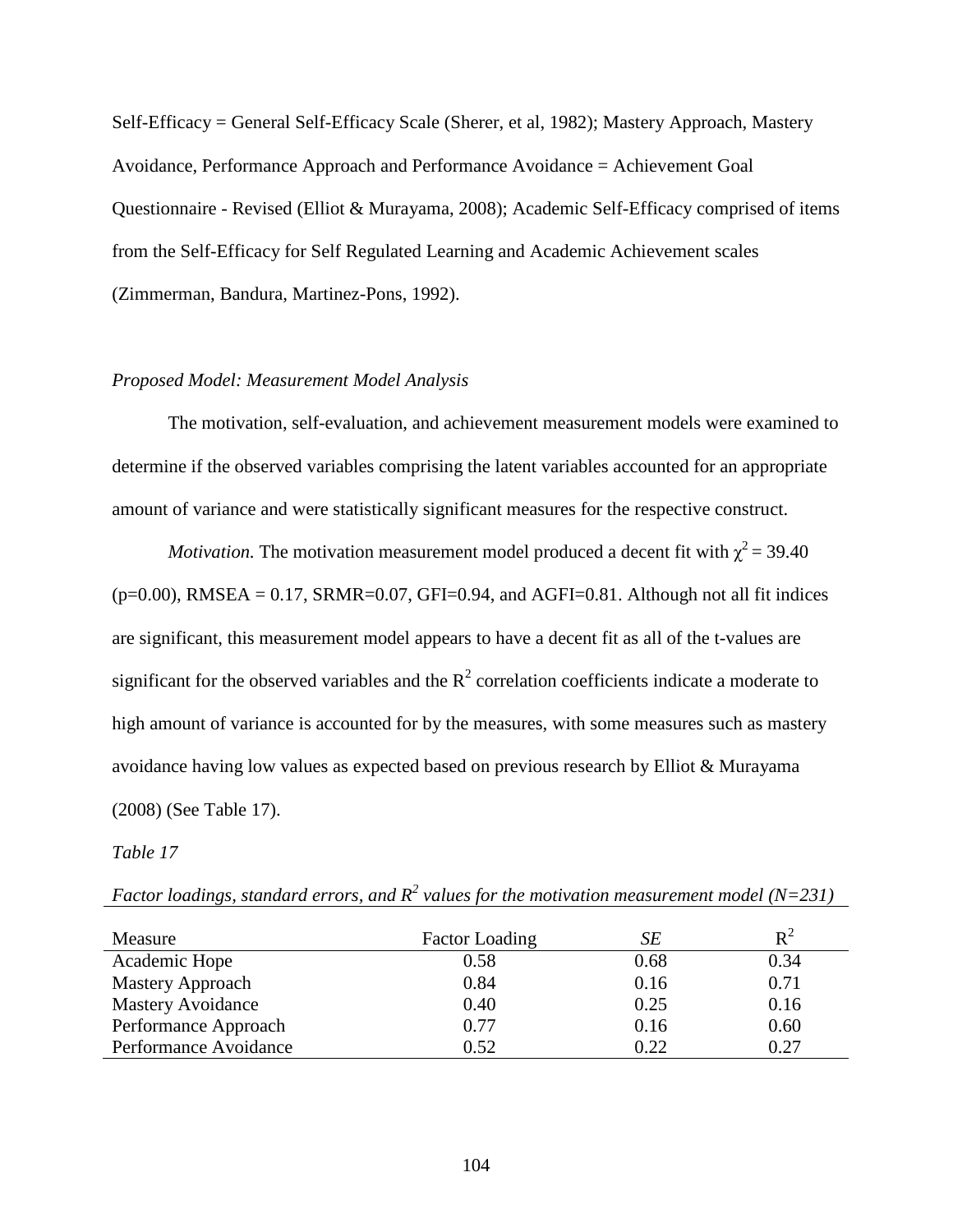*Self-evaluation.* When examining the self-evaluation measurement model, an error was produced indicating that the degrees of freedom were negative and a path diagram could not be constructed. This was most likely due to the fact that there were only two observed variables (self-esteem and academic self-efficacy) to measure the latent variable that may not be accounting for all of the variance within the constructed latent variable. Therefore, the selfevaluation measurement model was examined in combination with the motivation and achievement measurement models.

*Achievement.* The achievement measurement model was tested independently before it was added to the combined motivation/self-evaluation measurement model. The achievement measurement model had the following fit indices  $\chi^2 = 2.28$  (p=0.32), RMSEA = 0.02, SRMR=0.01, GFI=1.00, AGFI=0.98. These fit indices suggested that the achievement measurement model was a decent fit and did not require modifications. All of the achievement observed variables were significantly different from zero and had moderate to high  $R^2$  values (See Table 18). The English Language Arts CRCT score was the variable that had the highest factor loading and accounted for the most variance. Therefore, in the full measurement model, the ELA CRCT factor loading was set to one.

#### *Table 18*

| Measure             | <b>Factor Loading</b> | SE   | $R^2$ |
|---------------------|-----------------------|------|-------|
| <b>GPA</b>          | 0.71                  | 0.58 | 0.50  |
| Math CRCT           | 0.85                  | 1.67 | 0.75  |
| <b>Reading CRCT</b> | 0.83                  | 1.38 | 0.69  |
| <b>ELA CRCT</b>     | 0.92                  | 1.67 | 0.85  |

Factor loadings, standard errors, and  $R^2$  values for the achievement measurement model *(N=231)*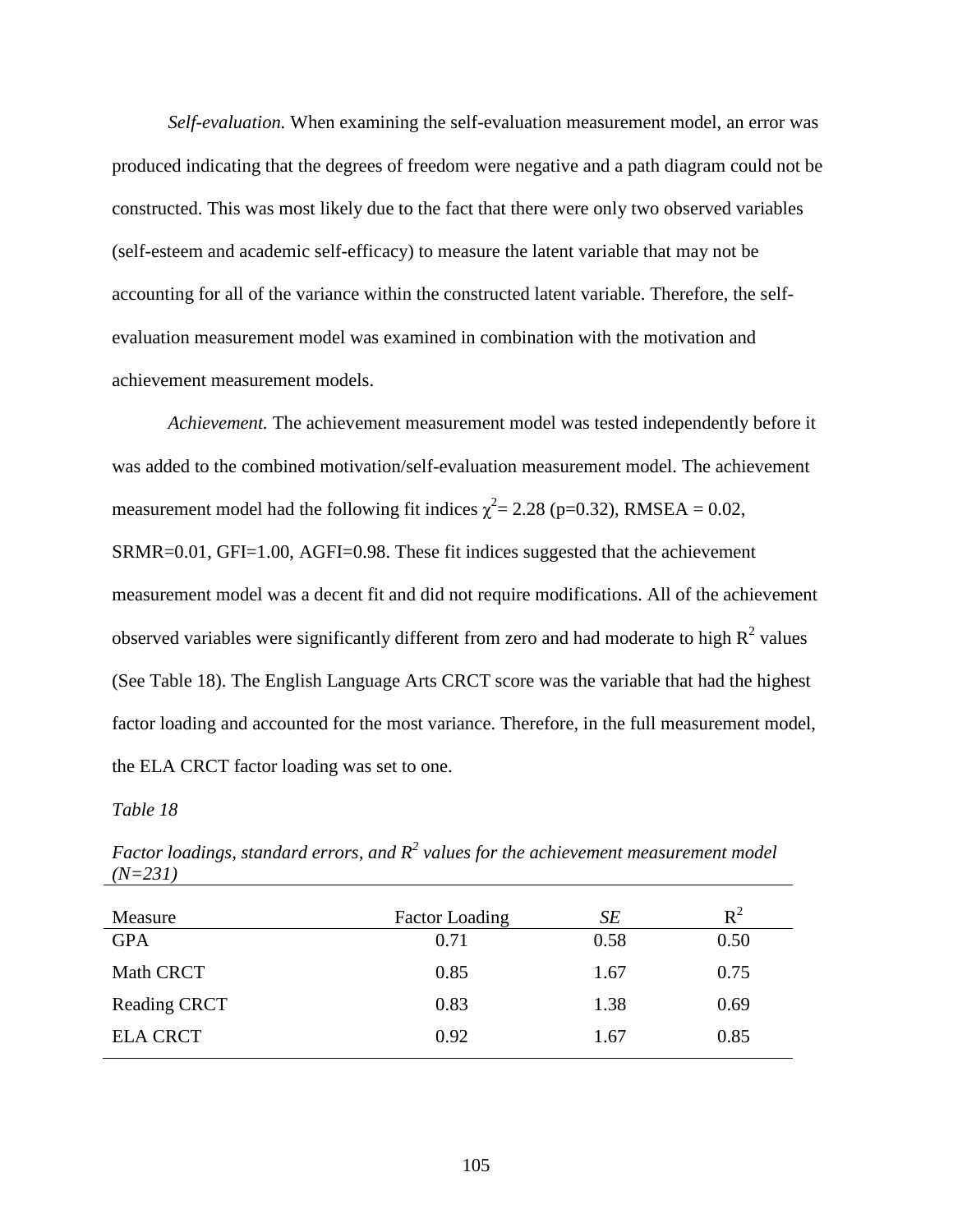*Motivation, self-evaluation, and achievement.* Next, the achievement, motivation, and self-evaluation measurement models were put together to produce a measurement model that included all of the latent variables for the proposed structural model. However, LISREL was unable to produce a path diagram. A number of warnings and errors were produced. Initially, the admissibility check failed indicating that this is a bad model or the model strongly disagrees with the data (Jöreskog and Sörbom, 1993).

After setting the admissibility check to off, the combined measurement models were tested again. Additional warnings were produced. The warnings indicated that the matrix was not a positive definite, "ridge option taken with ridge constant  $= 10.00$ ," the solution was still not admissible, and maximum likelihood estimates could not be produced.

*Motivation and achievement.* Since the measurement models for motivation and achievement were reasonable fitting models and the self-evaluation model was the only one that did not appear stable, a measurement model including only the motivation and achievement latent variables was tested. The measurement model resulted in the following fit indices  $\chi^2$  = 72.63 (p=0.00), RMSEA = 0.08, SRMR=0.065, GFI=0.93, and AGFI=0.89.

A modification was recommended by the LISREL program to add an error covariance between performance-avoidance and mastery-avoidance. Since these variables are related in the literature (Elliot & Murayama, 2008), the modification was made in an attempt to improve the fit of the measurement model. This modification improved the fit indices to:  $\chi^2$  = 34.10 (p=0.11),  $RMSEA = 0.04$ ,  $SRMR = 0.05$ ,  $GFI = 0.97$ ,  $AGFI = 0.94$ . This is a good fitting measurement model (See Figure 2). The observed variables were all significantly different from zero. The  $R^2$ coefficients, standard errors and factor loadings are presented in Table 19.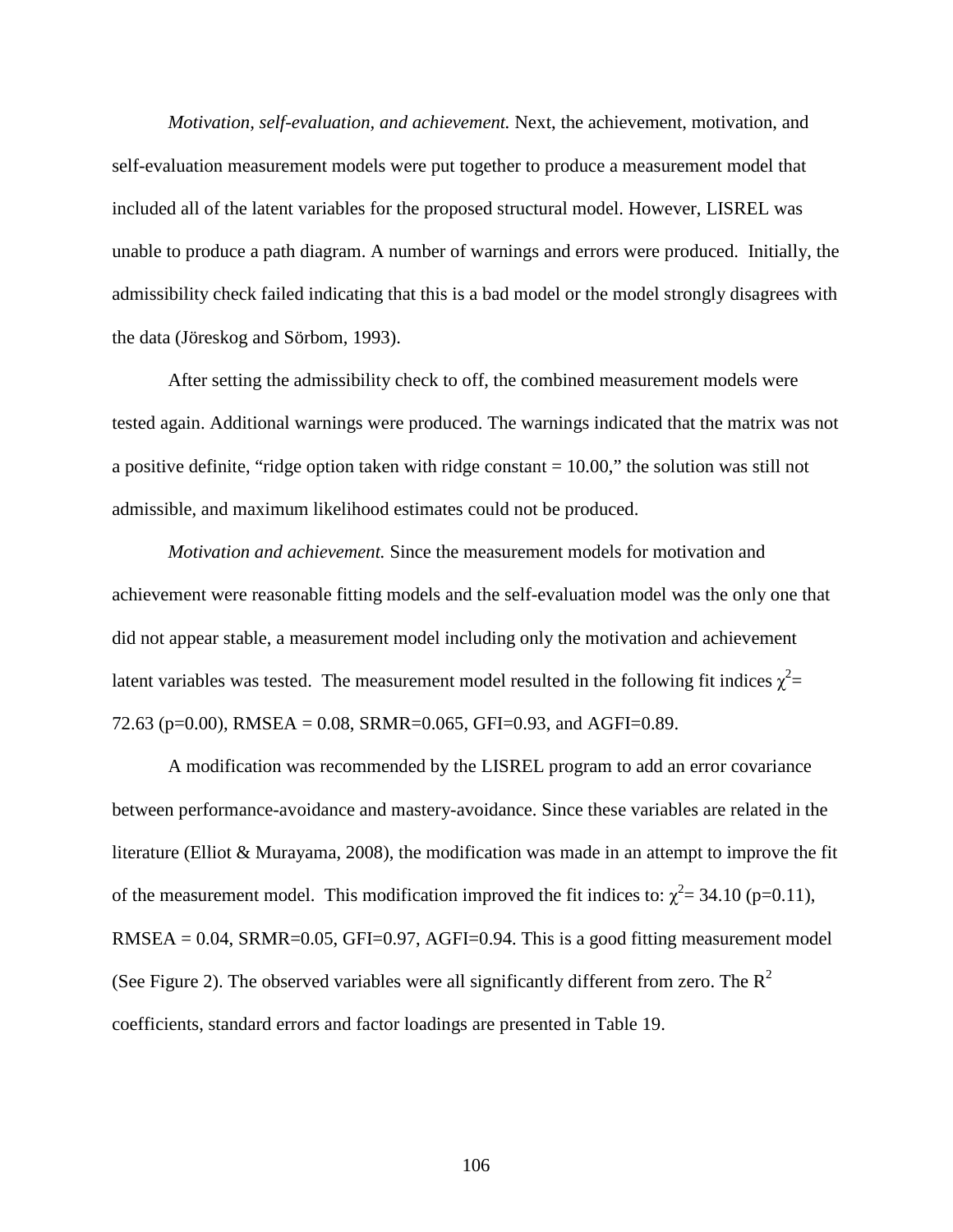

*Figure 2. Motivation and Achievement Measurement Models for the Total Sample* 

## *Table 19*

*Factor loadings, standard errors, and R<sup>2</sup> values for the motivation and achievement measurement model (N=231)* 

| Measure                  | <b>Factor Loading</b> | SE   | $R^2$ |
|--------------------------|-----------------------|------|-------|
| Academic Hope            | 0.58                  | 0.32 | 0.34  |
| Mastery Approach         | 0.87                  | ---  | 0.76  |
| <b>Mastery Avoidance</b> | 0.35                  | 0.11 | 0.12  |
| Performance Approach     | 0.76                  | 0.08 | 0.57  |
| Performance Avoidance    | 0.49                  | 0.10 | 0.24  |
| <b>GPA</b>               | 0.54                  | 0.02 | 0.29  |
| <b>Math CRCT</b>         | 0.82                  | 0.05 | 0.68  |
| <b>Reading CRCT</b>      | 0.83                  | 0.04 | 0.68  |
| <b>ELA CRCT</b>          | 0.94                  | ---  | 0.89  |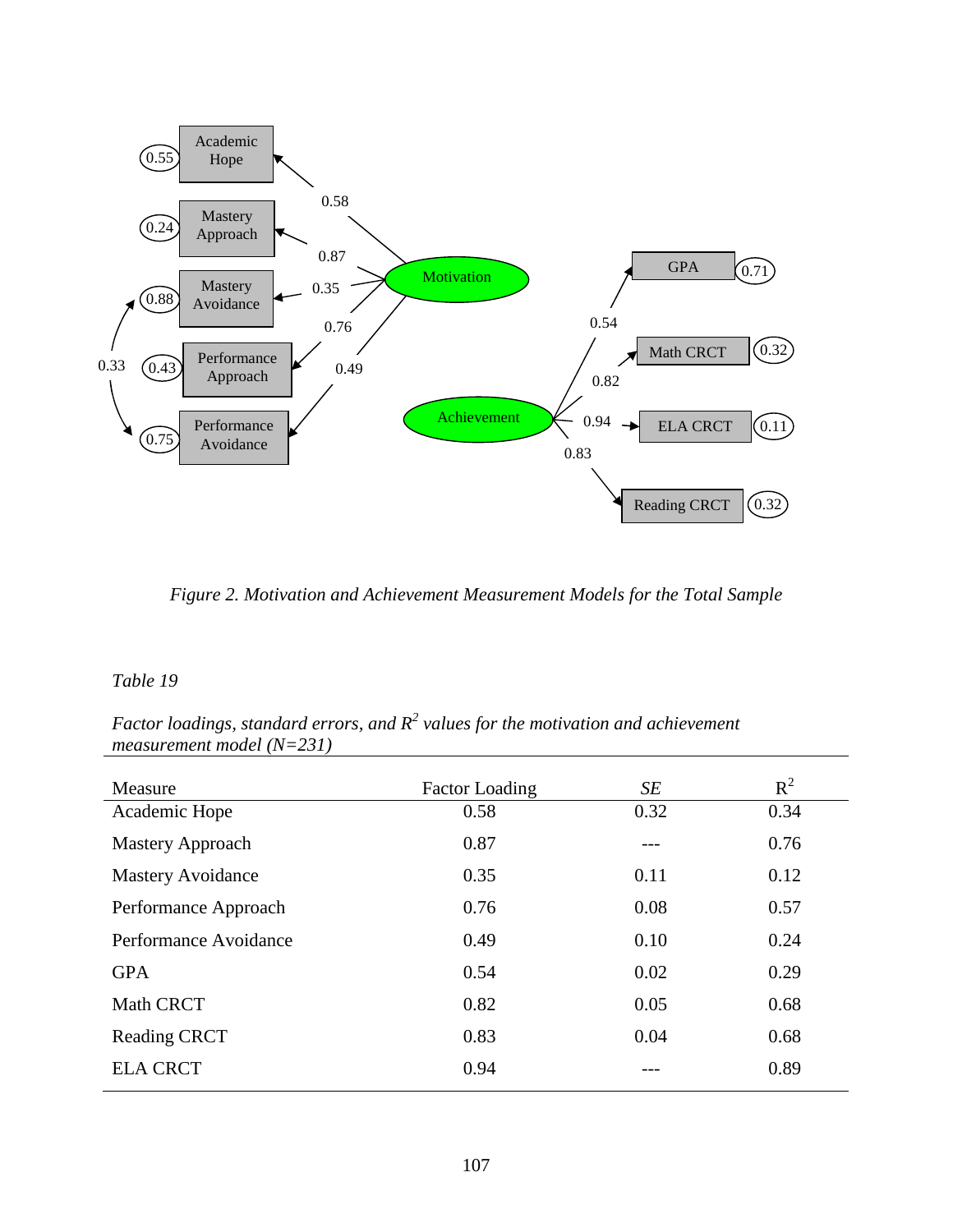## *Proposed Model: Structural Model Analysis*

 Although it was determined that a measurement model could not be produced using the three latent variables, as the individual measurement models may have been misspecified, an attempt was made to test the proposed model. In order to examine the proposed model presented in Figure 1, structural relationships had to be added to the syntax of the LISREL program. Structural paths were added from the motivation and self-evaluation latent variables to the achievement latent variable and from the self-evaluation latent variable to the motivation latent variable.

After running the program, the structural model did not produce a path diagram and presented a few errors. First, the program indicated that the solution did not converge after a number of iterations. Second the error variance for achievement was not identified resulting in the failure to compute standard errors, t-values, modification indices, and standardized residuals. Thus, maximum likelihood estimates were not produced. Although no path diagram was produced, the fit indices were reported as follows:  $\chi^2$  = 145.43 (p=0.00), RMSEA = 0.15, SRMR=0.10, GFI=0.82, AGFI=0.65. Overall, these results along with the failure of the selfevaluation latent variable to produce a model, it is believed that the model had been misspecified. Therefore, alternative models will be analyzed.

#### Alternative Model Analysis

 The proposed structural model presented by the researcher did not define the relationships between the motivation, self-evaluation, and academic achievement latent variables for the total sample. Therefore, alternative models for the total sample were explored. Alternative models were explored through examining the reported errors produced by the LISREL program for the proposed structural model, as summarized in the following sections. The researcher also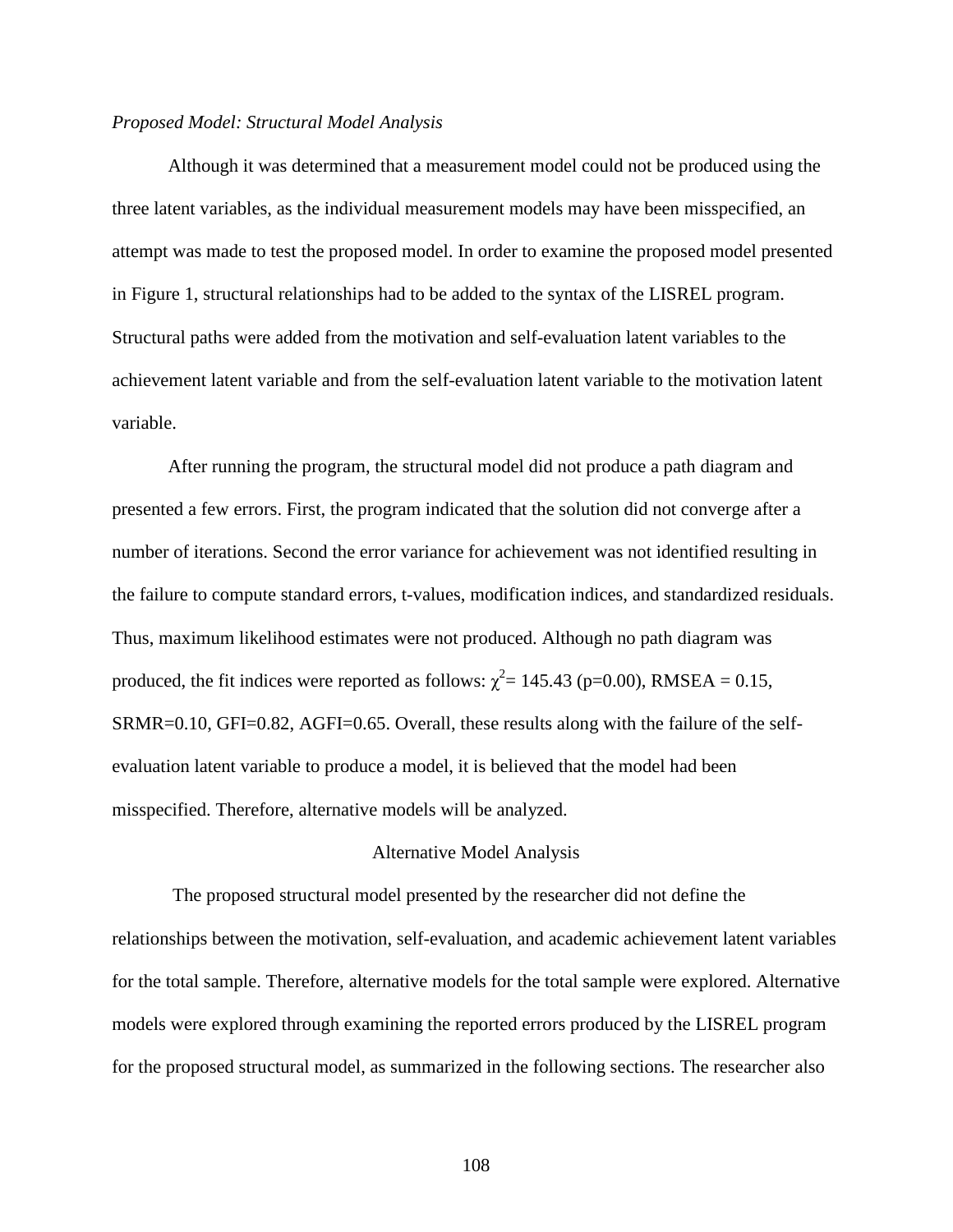considered theoretical and research based relationships between the variables. The latent variables were restructured based on the theories motivation and competence, with goals, a factor in motivation, and motivation reflecting separate latent variables as summarized in the following sections (See Figure 3). Since the model was restructured to account for misspecified measurement models, the measurement models were tested again before examining a structural model.



*Figure 3. Alternative Measurement Models*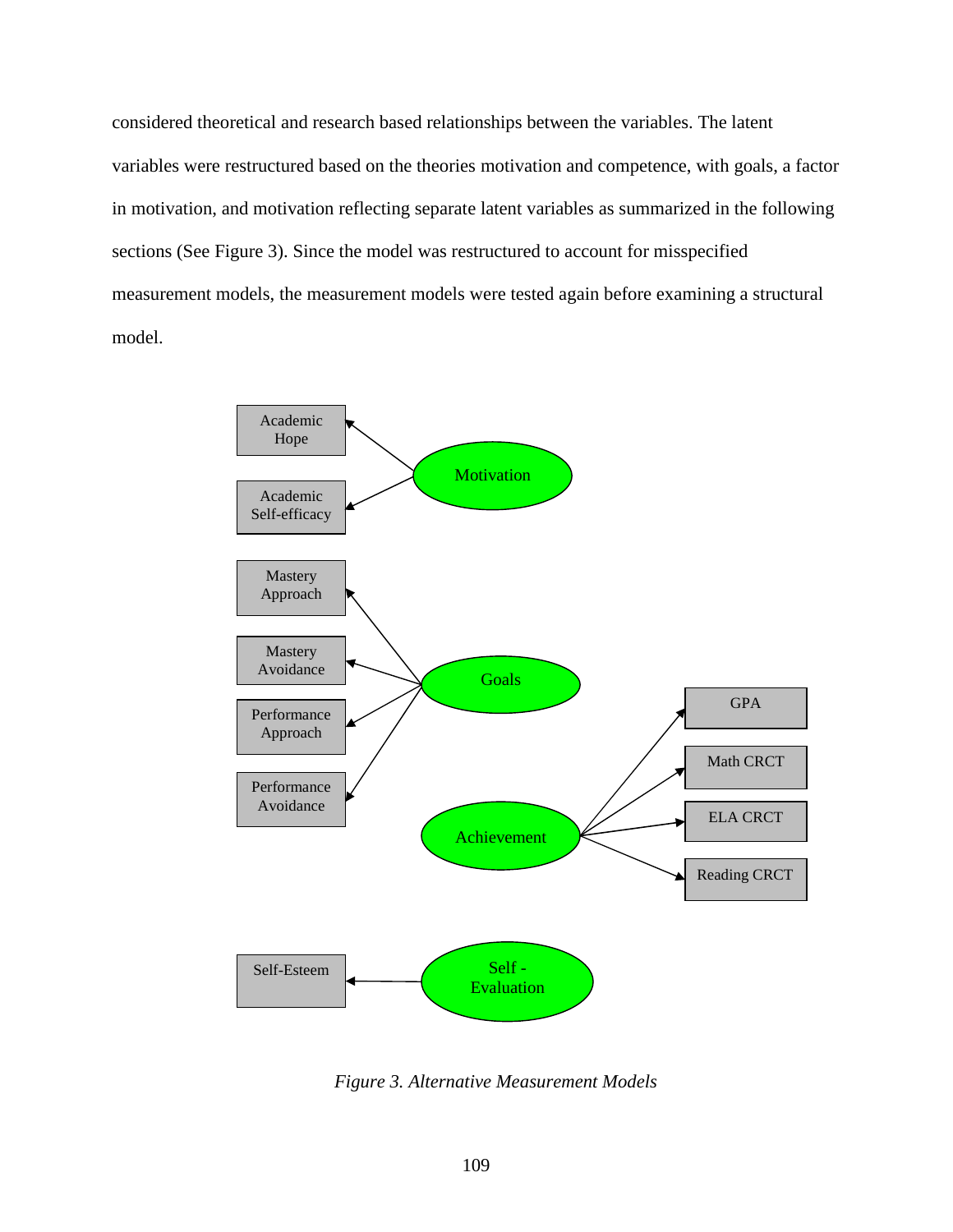### *Alternative Measurement Models*

*Goals.* The goals latent variable was constructed of the four areas of goal orientation according to Elliot and Murayama (2008). The goals measurement model produced the following fit indices when it was initially tested:  $\chi^2$  = 36.78 (p=0.00), RMSEA = 0.27, SRMR=0.09, GFI=0.93, AGFI=0.63. This model did not meet fit standards. A modification was suggested by the LISREL output to allow the error covariance of mastery approach and performance approach to correlate. Previous research finds that mastery and performance approach orientations are positively related (Elliot & McGregor, 2001; Elliot & Murayama, 2008); therefore, this modification was made improving the fit indices to:  $\chi^2$  = 2.06 (p=0.15), RMSEA = 0.06, SRMR=0.01, GFI=1.00, AGFI=0.96. These fit indices are considered to meet the fit standards. Therefore, this is a good fitting measurement model.

*Self-evaluation.* The self-evaluation measurement model only had one observed variable, self-esteem. This variable was isolated because it is a global measure of one's beliefs about the self. Self-esteem is often found to be positively related to self-efficacy (Bandura, 1977; Baumeister, Campbell, Krueger, & Vohs, 2003; Brown & Mankowski, 1993; Campbell, 1990; Dodgson & Wood, 1998; Kernis, Brocker & Frankel, 1989; McFarlin, et al., 1984) and hope (Snyder, et al., 1991) and thus through those relationships goal orientation.

Since self-esteem was the only observed variable in the latent variable, the error covariance was calculated using a formula presented in Schumacker and Lomax (2004). It was estimated to be 5.92 and was set in the syntax. However, a path diagram was not produced for self-evaluation when tested alone as a warning indicated that the path from the latent to the observed variable may not be identified. Once the factor loading was set to one, the measurement model produced a path. The results indicated that the model was saturate with  $\chi^2 = 0.00$  (p=1.00).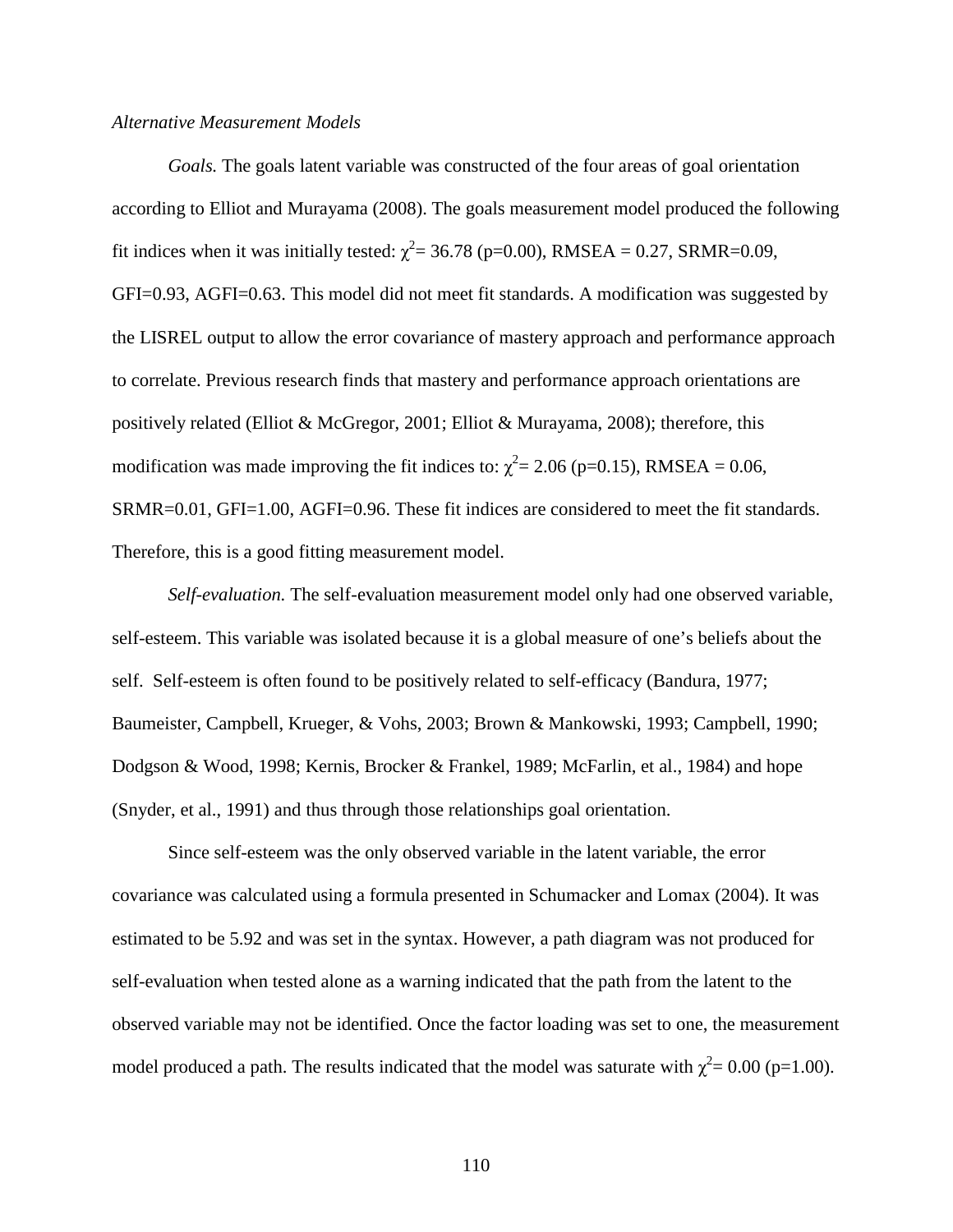However, the  $R^2$  coefficient was -2.87. Measurement error was estimated to be 3.87 and the factor loading was 0.81.

*Motivation.* The motivation measurement model was comprised of academic hope and academic self-efficacy. Hope and self-efficacy are both measures of one's competence and predictors of performance that can be best measured using domain specific scales (Bandura, 1977; Snyder, et al., 1991). Additionally, these measures are related as academic self-efficacy measures one's agency, which is a key component in academic hope (Magaletta & Oliver, 1999) and achieving one's goals.

The measurement model was tested and would not produce a path diagram when it was examined in isolation. However, it was able to run when the measurement models were combined and each latent variable had one observed variable with a factor loading set to one.

*Achievement.* The achievement measurement model did not change from the proposed model analysis. Therefore, the results were the same. With the fit indices being:  $\chi^2$  = 2.28  $(p=0.32)$ , RMSEA = 0.02, SRMR=0.01, GFI=1.00, AGFI=0.98. These fit indices suggested that the achievement measurement model was a decent fit and did not require modifications. All of the variables were significantly different from zero and had moderate to high  $R^2$  values.

*Final measurement model.* The measurement models were all combined to examine them as a total model. The initial analysis resulted in multiple warnings. The warnings indicated that the matrix was not a positive definite and could not be analyzed. Additionally, PHI was not a positive definite and the solution was not admissible after a number of iterations. Therefore, the self-evaluation latent variable was removed from the model. This variable appeared to be the weakest because it only had one observed measure and had a negative value for  $R^2$  and a high amount of measurement error when tested individually.

111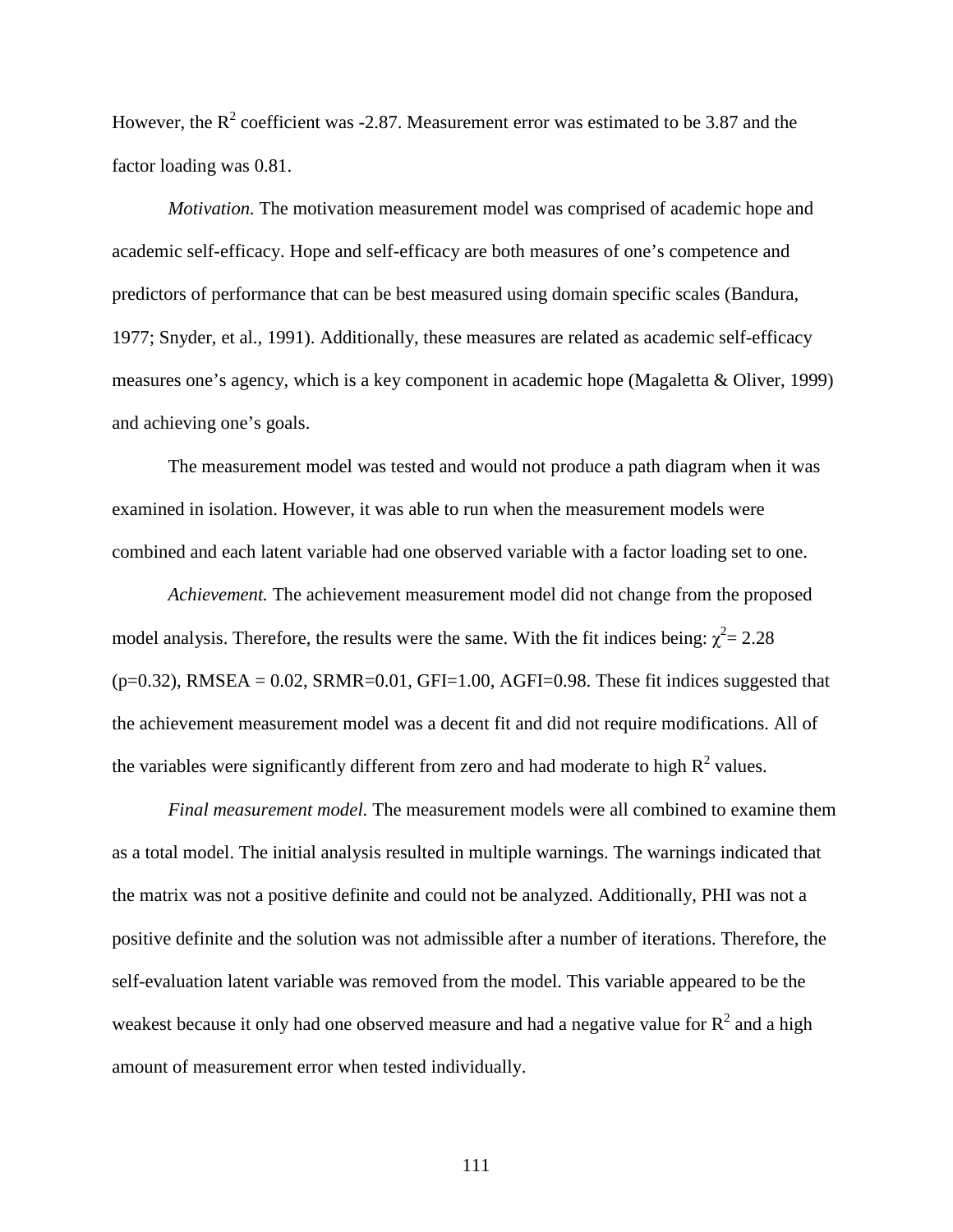After removing the self-evaluation latent variable, the measurement models were run and the output provided the following fit indices:  $\chi^2$  = 76.68 (p=0.00), RMSEA = 0.08, SRMR=0.06, GFI=0.94, AGFI=0.89. All of the variables were significantly different from zero and had moderately high  $R^2$  values with the exception of the performance- avoidance and GPA variables which had lower  $R^2$  coefficients of 0.31 and 0.29, respectively. A modification was suggested to allow the error covariance of mastery-avoidance and performance-avoidance to correlate, which would decrease the chi-square value by 33.9. Previous research (Elliot & McGregor, 2001; Elliot & Murayama, 2008), as well as the present study, finds that these variables are positively and significantly correlated, therefore, this modification was made. The modification improved the fit indices to:  $\chi^2$  = 40.92 (p=0.08), RMSEA = 0.04, SRMR=0.05, GFI=0.97, AGFI=0.94. The final measurement model, including factor loadings and measurement errors, is presented in Figure 4.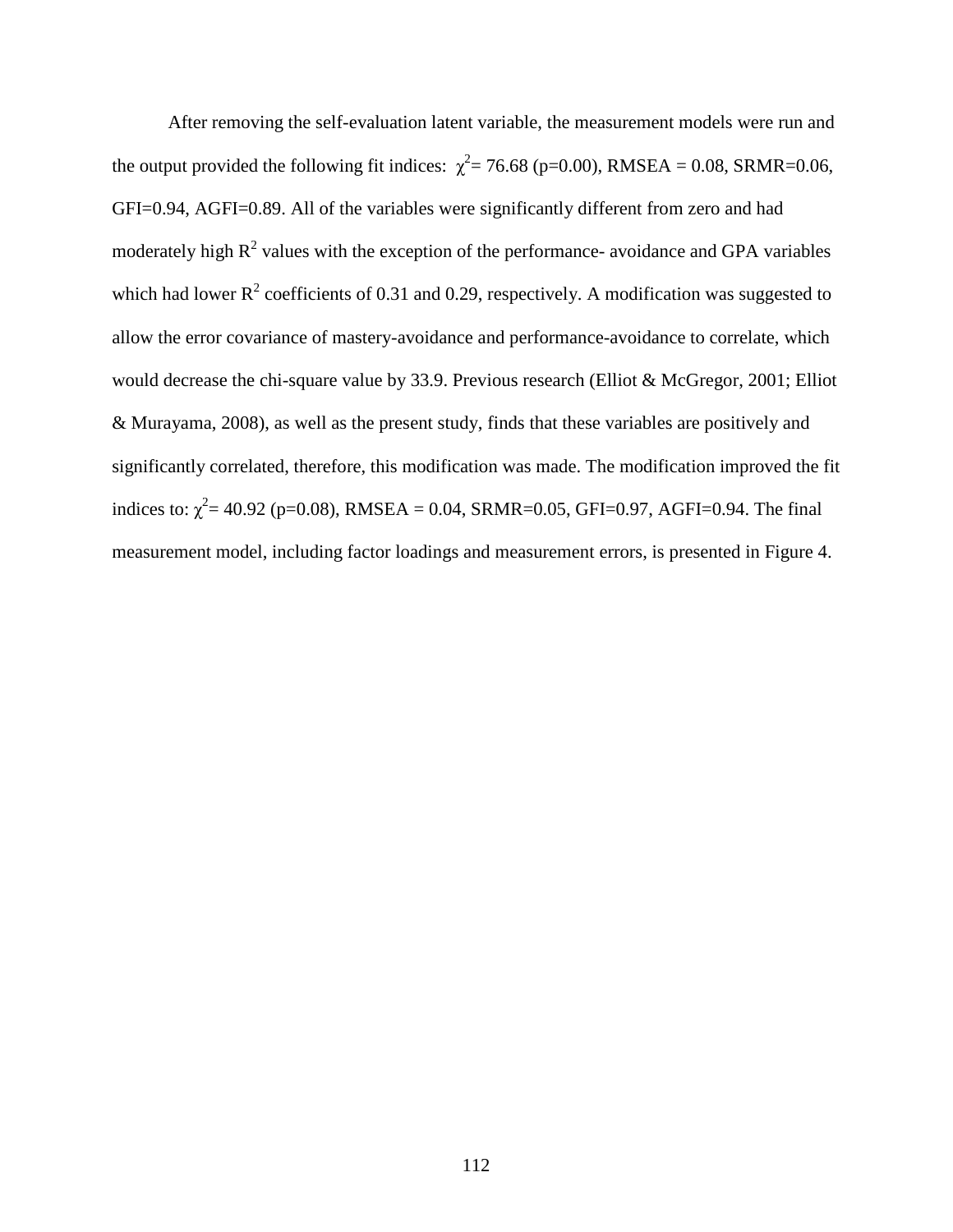

*Figure 4. Final Alternative Measurement Model for the Total Sample*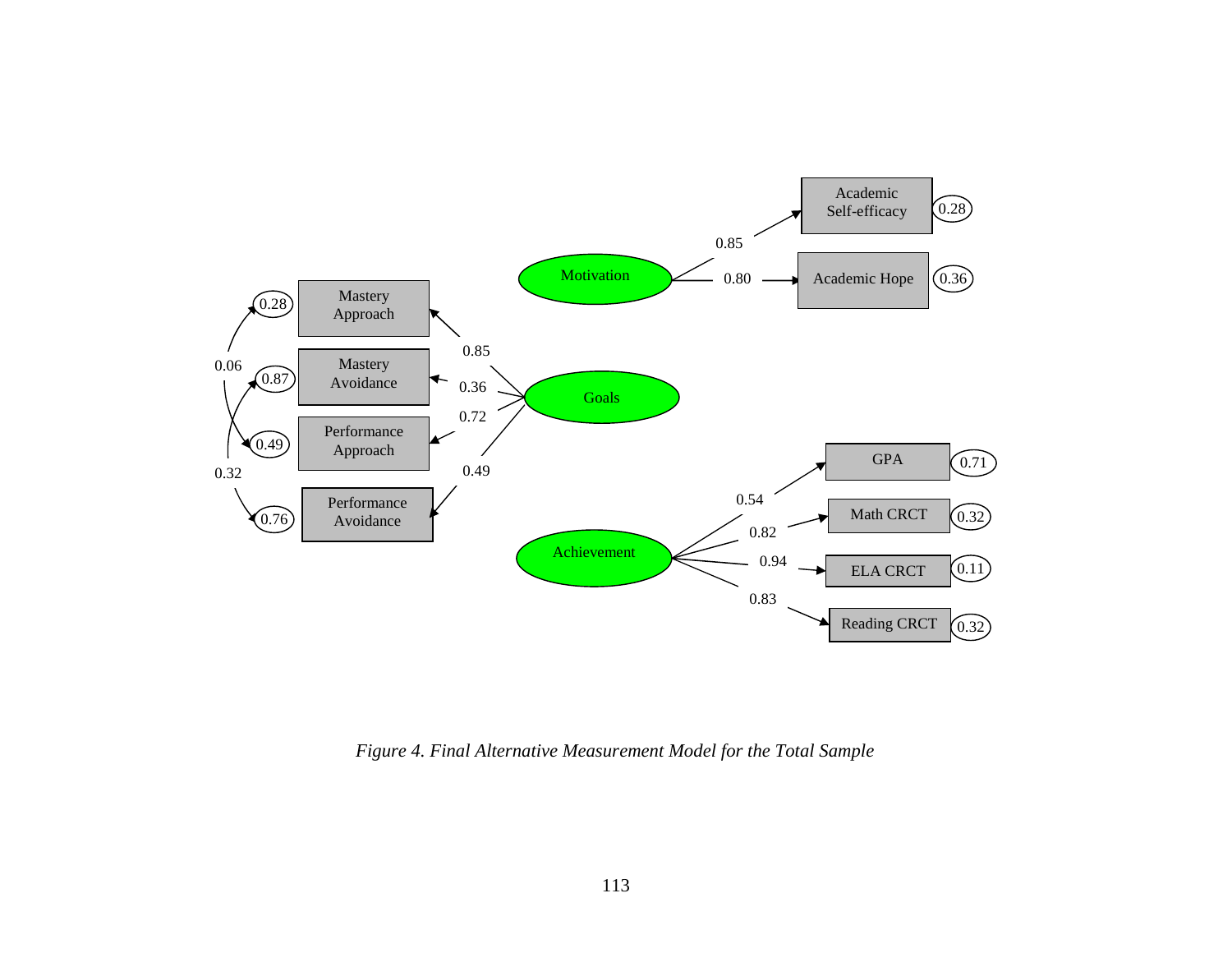### *Alternative Structural Model*

*Model 1.* After establishing that the alternative measurement model was a decent fit to the data, structural paths were added to the syntax. Paths were added from the motivation latent variable to the goals latent variable and from both the motivation and goals latent variables to the achievement latent variable. These paths were selected based on previous research that indicates there are direct, positive, and predictive relationships between motivation measures and achievement (Bandura, et al., 2001; Bong, 1999; Zimmerman, 2000; Zimmerman, et al., 1992; Snyder, et al., 1991) and goal orientation and achievement (Elliot & McGregor, 2001; Elliot & Murayama, 2008). Also, there is a direct positive relationship between the motivation and goal measures through the agency component of the motivation variables (Magaletta & Oliver, 1999)*.* 

The fit indices of the first alternative model tested were  $\chi^2$  = 40.92 (p=0.088), RMSEA = 0.04, SRMR=0.05, GFI=0.97, AGFI=0.94. All of the fit indices are significant except the AGFI which is approaching significance. The path coefficients for the model indicated some unusually negative relationships. The path coefficient from motivation to achievement (-0.10). Based on the findings of previous research cited above, this path should be positive, as measure of motivation are positively related and predictive of achievement. Therefore, a modification was made to remove the direct path to achievement and mediate that relationship only through the goals latent variable since achievement is the direct result of accomplishing goals.

*Model 2.* By removing the direct relationship between motivation and achievement, the fit indices improved only slightly to  $\chi^2$  = 41.33 (p=0.10), RMSEA = 0.03, SRMR=0.05, GFI=0.97 AGFI=0.94. The path coefficients were positive between motivation and goals (0.74) and between goals and achievement (0.37). Although the fit indices did not improve significantly, this model appeared to be the most structurally sound and fits theoretical ideas and research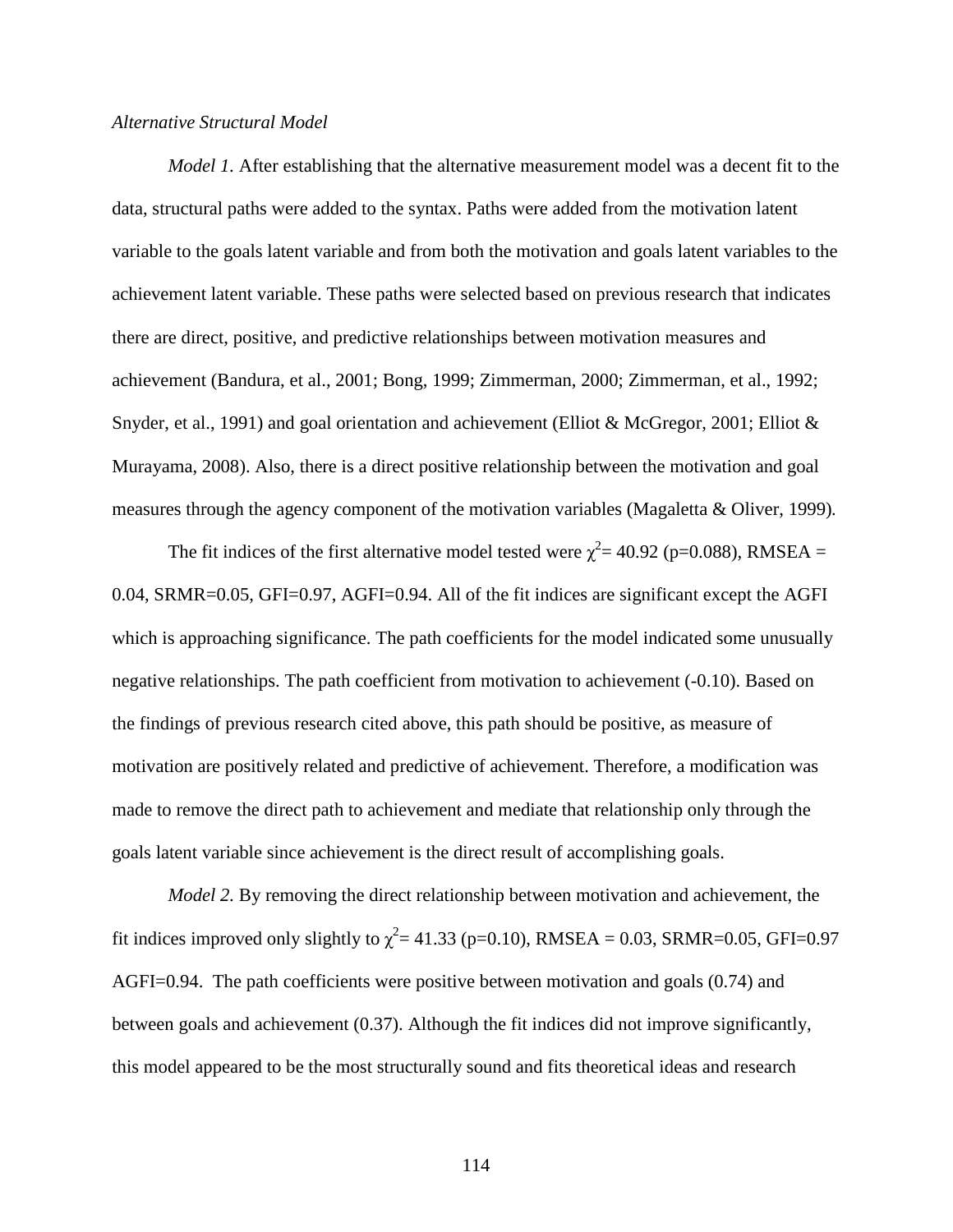findings. The final alternative model, with factor loadings and measurement errors, is presented in Figure 5. Table 20 illustrates the changes in fit indices of the alternative models as modifications were made.

## *Table 20*

| Model         | (p-value)   | <b>RMSEA</b> | <b>SRMR</b> | GFI  | AGFI |
|---------------|-------------|--------------|-------------|------|------|
|               | 40.92(0.08) | 0.04         | 0.05        | 0.97 | 0.94 |
| $\mathcal{D}$ | 41.33(0.10) | 0.03         | 0.05        | 0.97 | 0.94 |

*Fit indices for the alternative structural models by modification* 

*Note*. The following are the acceptable levels for each fit criterion  $\chi^2$  near 0 with p > 0.05,

RMSEA  $\leq$  0.05, SRMR < 0.05, GFI  $\geq$  0.95, and AGFI  $\geq$  0.95 (Jöreskog & Sörbom, 1993)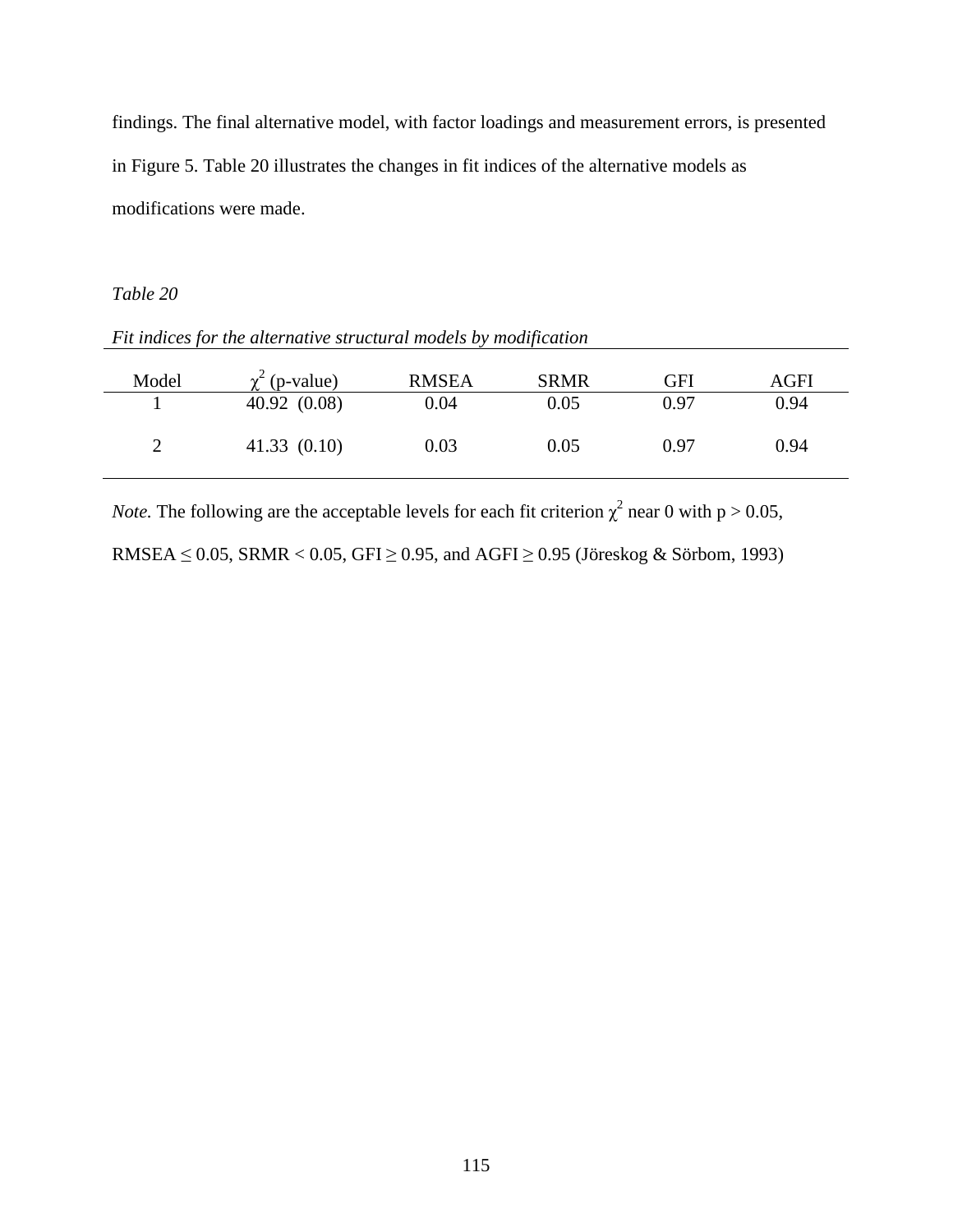

*Figure 5. Final Alternative Structural Model for the Total Sample*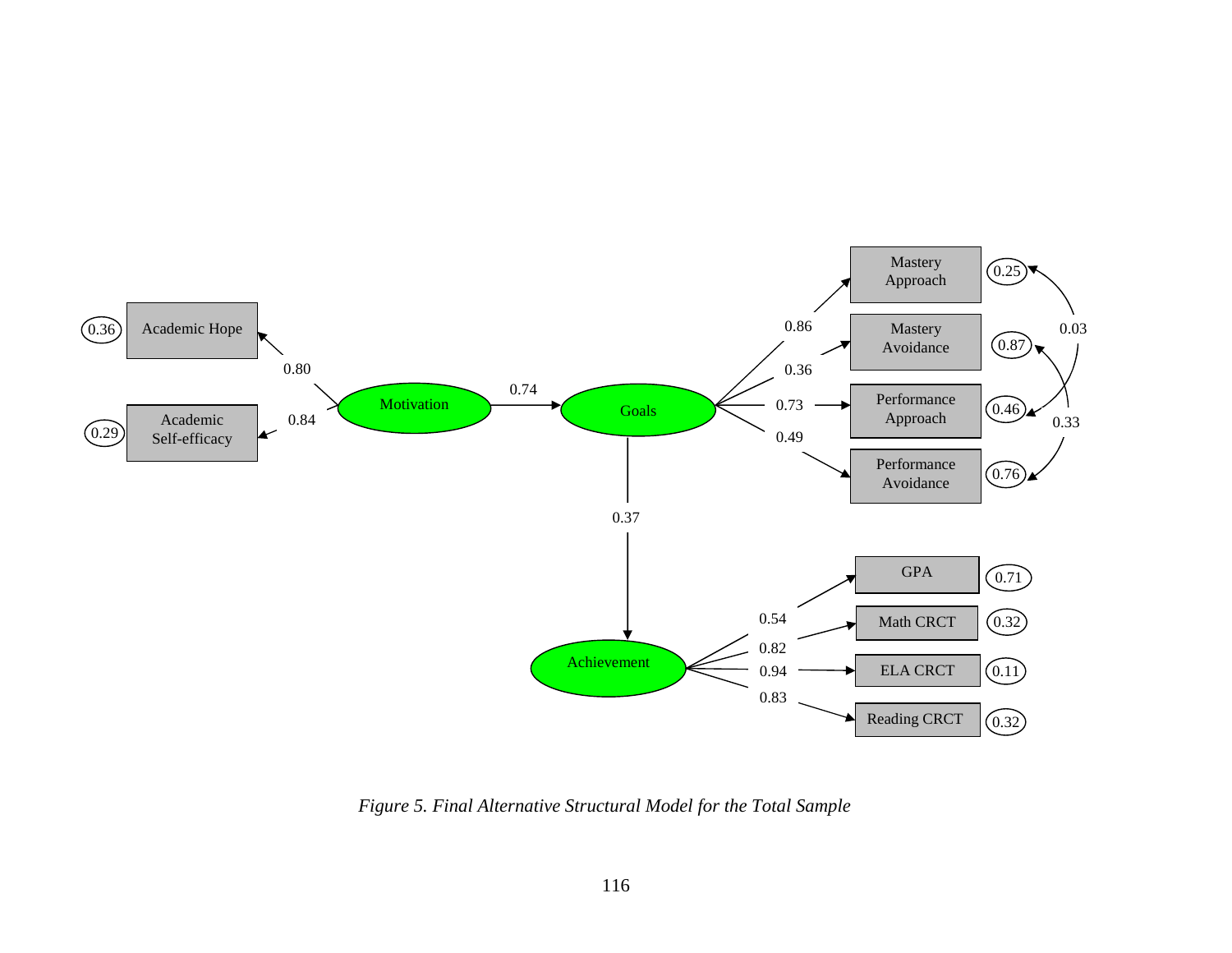#### *Summary of Research Question 1*

Will the single model depicted in Figure 1 define the relationships (pathways) between the latent *variables of motivation, global self-evaluation, and academic achievement for all students?* 

After identifying a measurement model and testing the proposed structural model, it was determined that the proposed model does not describe the relationships between motivation, selfevaluation, and achievement for the total sample. The proposed model suggested that there would be direct relationships between motivation and achievement, self-evaluation and achievement, and motivation and self-evaluation. An indirect relationship was suggested for self-evaluation to achievement through the motivation variable. However, the results indicated the model proposed does not identify the predicted relationships most likely due to misspecified measurement models. Therefore, alternative models were explored with newly defined latent variables.

Alternative models were explored to determine if an appropriate data-to-model fit could be identified. The new latent variables of goals, motivation, self-evaluation, and achievement were defined. A good fitting measurement model was defined and structural paths were added to the syntax. Results indicated that there was a direct relationship between goals and achievement. The relationship between motivation and achievement was indirect, as motivation was mediated through the goals latent variable. Self-evaluation was completely removed from the model in the end, as the latent had a negative reliability coefficient and negative measurement error.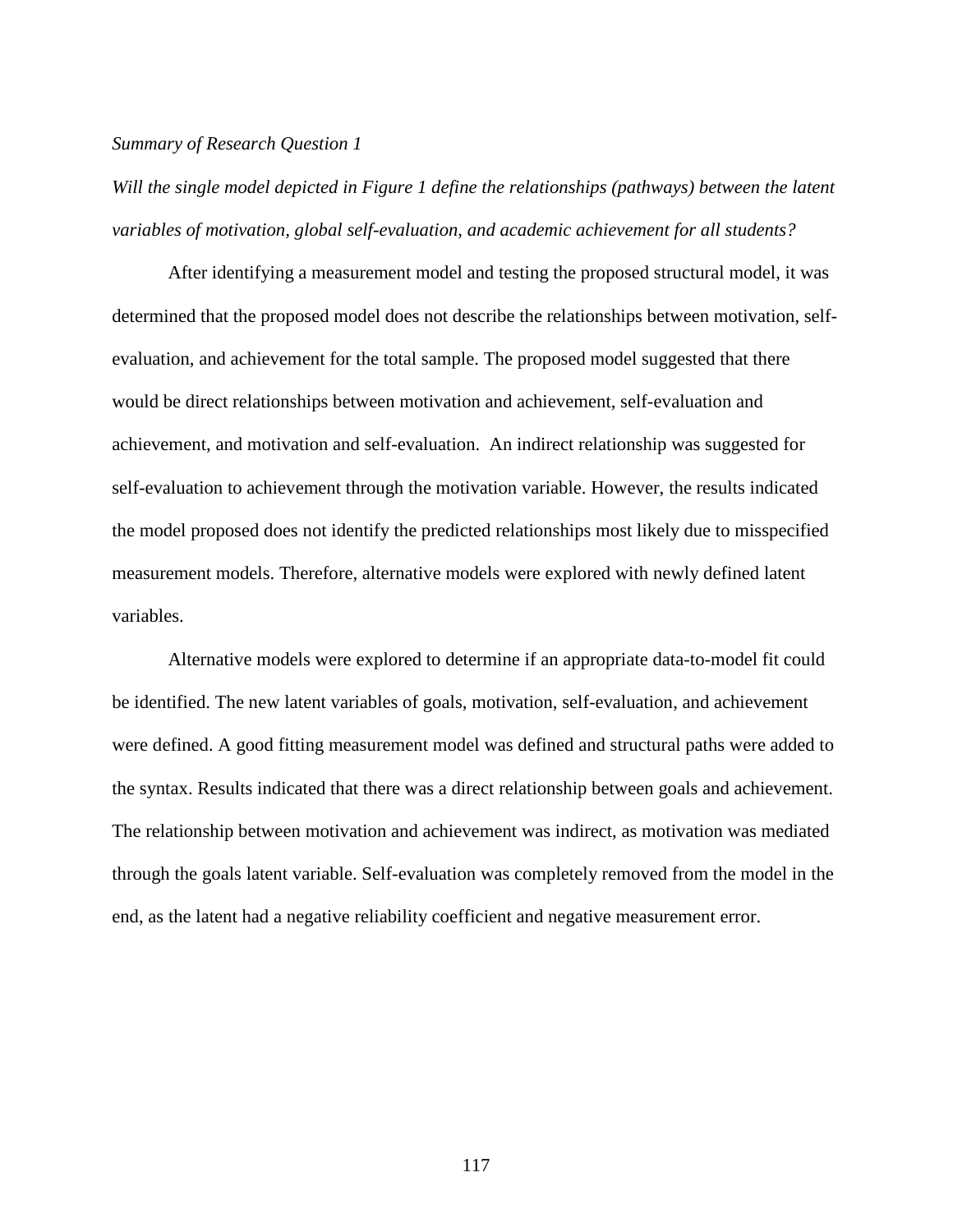#### Research Questions 2 and 2a

 *When examined separately, what are the similarities and differences in the fit of the proposed model between the African American sample and the Caucasian sample? (2a) If the models differ in terms of fit for the African American and Caucasian samples, where are the differences?* 

In order to address research questions 2 and 2a, the proposed model (Figure 1) had to be tested using single sample analyses. A measurement model that was an appropriate fit for both the African American and Caucasian samples was identified before the proposed model could be tested. The samples respective variance-covariance matrices are presented in Table 21.

An initial measurement model containing all three latent variables was constructed and labeled as the null model. The null model for both the African American sample and the Caucasian sample was then compared to the modified models as each amendment was made during model testing. Therefore, there were two models produced each time a modification was made, one for the African American sample and one for the Caucasian sample. The Normmed Fit Index (NFI) is a fit index that is most often used to identify changes in the fit for each model. Therefore, the null model NFI was compared to each modified model's NFI to determine if an appropriate amount of change was made and a reasonable fitting model was established.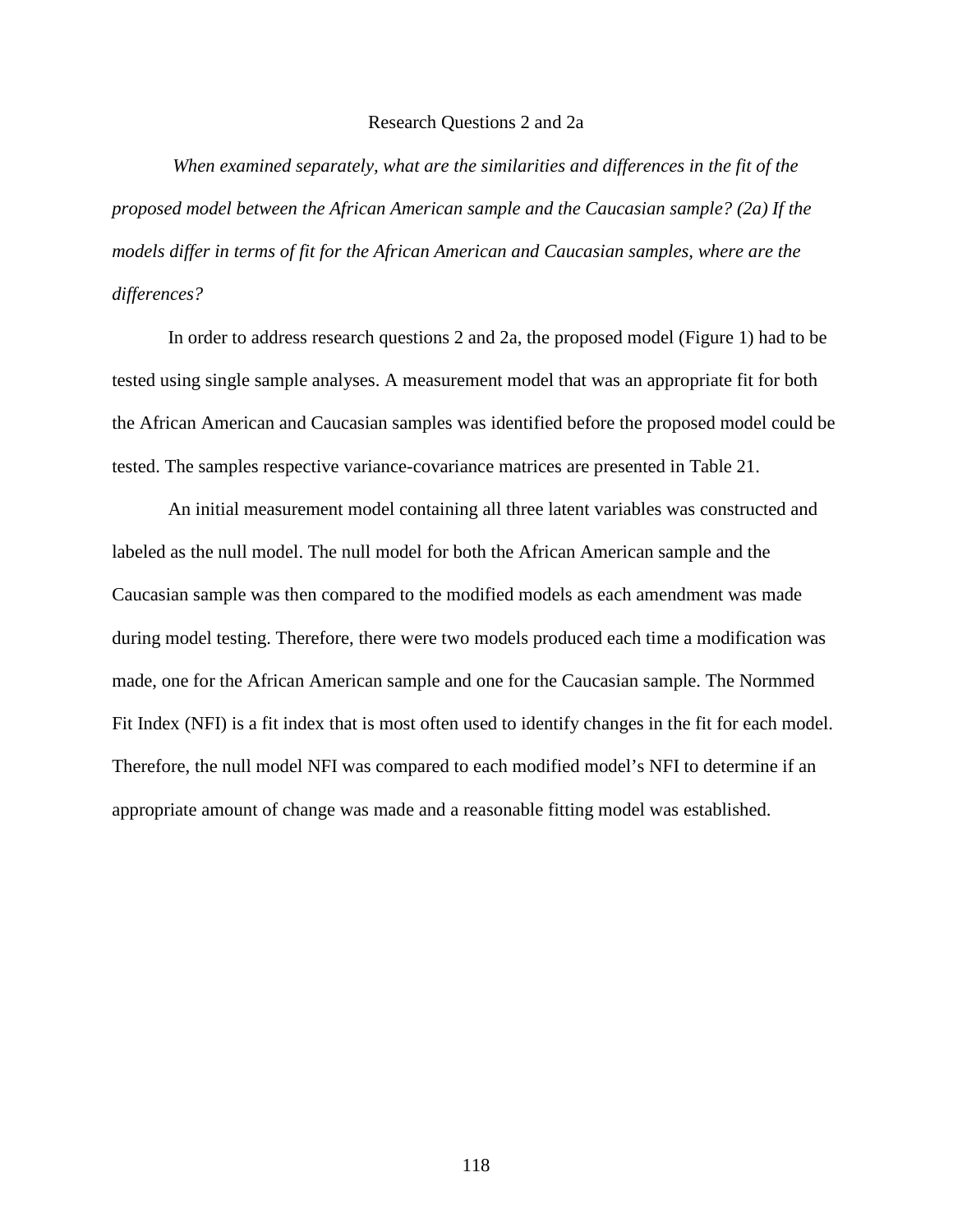# *Table 21*

|                                      | Caucasian sample |                |        |                |        |        |      |         |      |      |       |
|--------------------------------------|------------------|----------------|--------|----------------|--------|--------|------|---------|------|------|-------|
|                                      |                  | $\overline{2}$ | 3      | $\overline{4}$ | 5      | 7      | 8    | 9       | 10   | 11   | 12    |
| 1. GPA                               | 131.67           |                |        |                |        |        |      |         |      |      |       |
| 2. Math CRCT                         | 242.97           | 1144.85        |        |                |        |        |      |         |      |      |       |
| 3. Reading CRCT                      | 204.43           | 704.65         | 887.36 |                |        |        |      |         |      |      |       |
| 4. ELA CRCT                          | 261.25           | 1032.55        | 841.49 | 1257.01        |        |        |      |         |      |      |       |
| 5. Academic                          | 54.67            | 116.75         | 115.20 | 140.57         | 129.80 |        |      |         |      |      |       |
| Hope<br>7. Academic<br>Self-Efficacy | 53.97            | 100.78         | 109.27 | 111.83         | 98.12  | 133.91 |      |         |      |      |       |
| 8. Mastery<br>Approach               | 11.50            | 18.94          | 22.67  | 18.12          | 13.72  | 15.64  | 5.65 |         |      |      |       |
| 9. Mastery<br>Avoidance              | 2.17             | 8.36           | 8.42   | 8.38           | 9.06   | 11.78  | 2.38 | 10.24   |      |      |       |
| 10.Performance<br>Approach           | 12.17            | 21.64          | 33.26  | 25.74          | 10.96  | 10.79  | 3.95 | 1.83    | 7.15 |      |       |
| 11.Performance<br>Avoidance          | 9.58             | 16.91          | 18.34  | 19.15          | 14.41  | 12.64  | 3.92 | 3.33    | 3.57 | 8.73 |       |
| 12. Self-Esteem                      | 5.84             | 1.64           | 17.25  | 14.01          | 21.10  | 26.00  | 4.49 | $-1.21$ | 2.65 | 2.68 | 42.08 |

*Covariance Matrices for the Caucasian and African American samples respectively*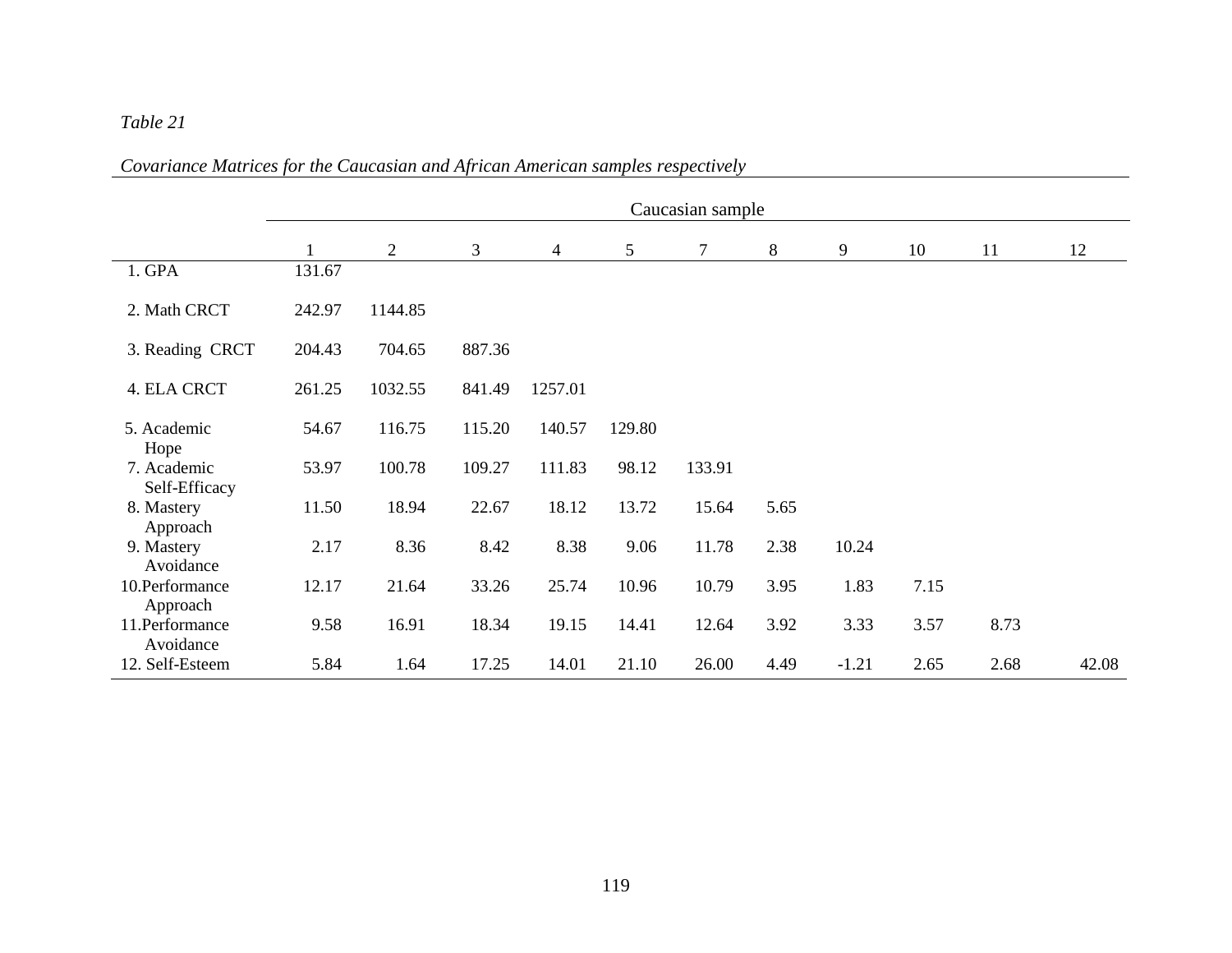|                              | African American sample |                |        |                |       |       |       |         |      |       |       |
|------------------------------|-------------------------|----------------|--------|----------------|-------|-------|-------|---------|------|-------|-------|
|                              |                         | $\overline{2}$ | 3      | $\overline{4}$ | 5     | 7     | $8\,$ | 9       | 10   | 11    | 12    |
| 1. GPA                       | 78.05                   |                |        |                |       |       |       |         |      |       |       |
| 2. Math CRCT                 | 163.14                  | 785.34         |        |                |       |       |       |         |      |       |       |
| 3. Reading CRCT              | 107.45                  | 393.87         | 425.06 |                |       |       |       |         |      |       |       |
| 4. ELA CRCT                  | 168.32                  | 615.15         | 464.97 | 886.79         |       |       |       |         |      |       |       |
| 5. Academic<br>Hope          | 26.44                   | 51.71          | 33.53  | 28.84          | 96.84 |       |       |         |      |       |       |
| 7. Academic<br>Self-Efficacy | 20.68                   | 30.77          | 15.09  | 27.44          | 60.36 | 97.50 |       |         |      |       |       |
| 8. Mastery<br>Approach       | 10.27                   | 22.36          | 16.90  | 26.46          | 13.16 | 14.21 | 7.04  |         |      |       |       |
| 9. Mastery<br>Avoidance      | 6.35                    | 24.13          | 12.26  | 26.53          | 6.20  | 8.64  | 2.59  | 14.72   |      |       |       |
| 10.Performance<br>Approach   | 7.75                    | 17.03          | 14.96  | 15.62          | 12.00 | 13.04 | 4.74  | 3.58    | 6.84 |       |       |
| 11.Performance<br>Avoidance  | 6.62                    | 24.32          | 14.00  | 25.87          | 6.97  | 6.58  | 3.10  | 7.40    | 3.20 | 10.99 |       |
| 12. Self-Esteem              | 8.10                    | 20.26          | 23.25  | 23.54          | 8.44  | 9.45  | 4.27  | $-0.48$ | 4.98 | 2.69  | 38.11 |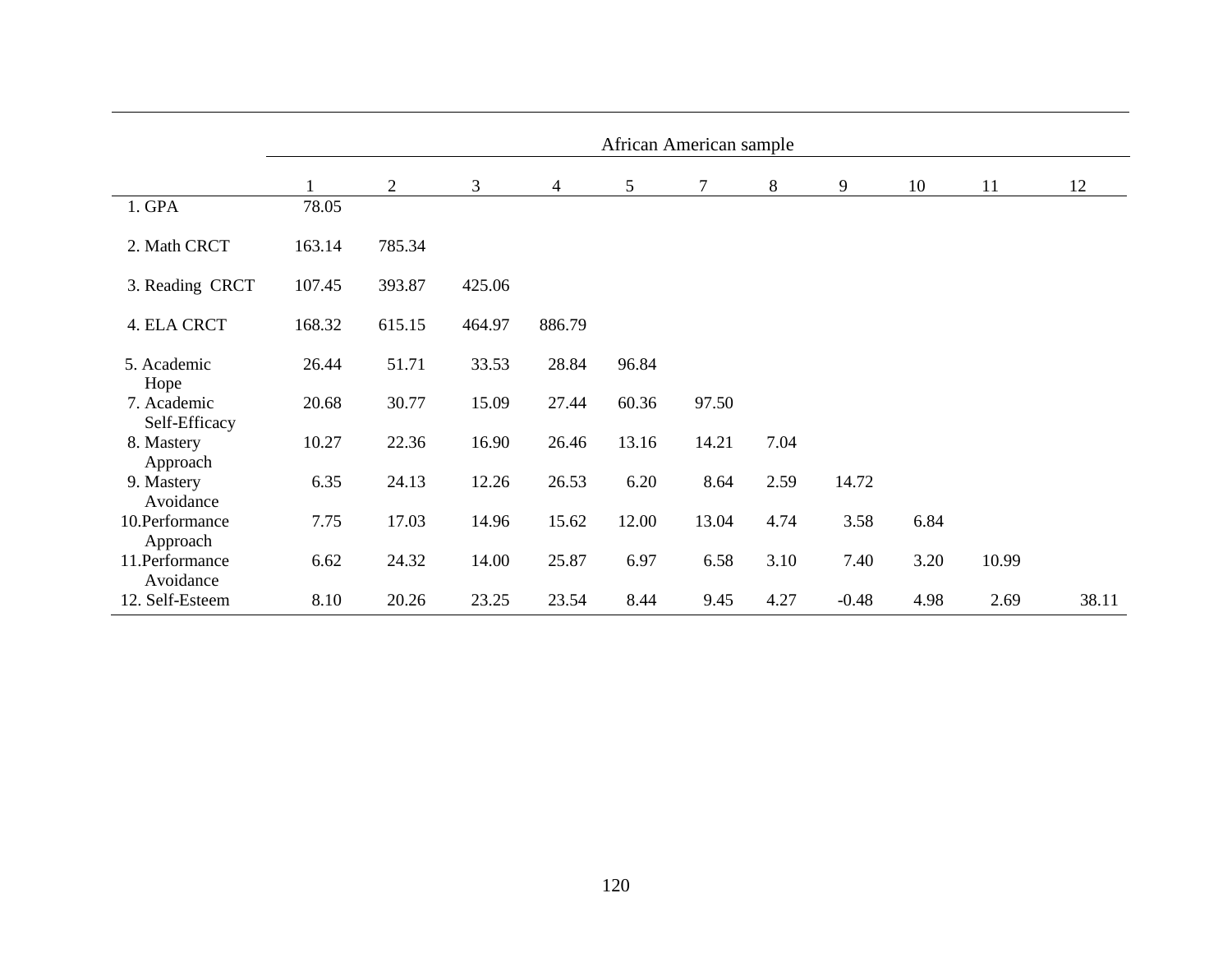Once a measurement model was identified as acceptable for both samples, the structural paths suggested by the proposed model (See Figure 1) were entered into the program syntax for each sample so that the proposed structural model could be tested. Modifications were made based on the suggestions of the LISREL output, the standardized residuals, and research based relationships and are summarized in the following sections. Each time a modification was made, the NFI, as well as other fit indices, were examined and compared across ethnic samples. Using the changes in the Normed Fit Index (NFI), Table 22 illustrates the differences in model fit for the African American and Caucasian samples as each modification was made.

## *Table 22*

|                          |    |            |       | Caucasian Sample | <b>African American Sample</b> |              |
|--------------------------|----|------------|-------|------------------|--------------------------------|--------------|
| Model                    | df | Comparison |       | $\Delta$ NFI     | $\gamma^2$                     | $\Delta$ NFI |
|                          | 41 | $---$      | 74.70 | ---              | 110.56                         |              |
| (Null)<br>$\overline{2}$ | 40 | $1 - 2$    | 53.59 | 0.02             | 70.00                          | 0.04         |
| 3                        | 40 | $1 - 3$    | ---   | ---              | 70.00                          | 0.04         |

## *Summary of Single Sample Model Comparisons*

*Note.* NFI = Normmed Fit Index

The measurement models and structural model must be determined to be a good fit for both samples of students (i.e., African American and Caucasian) before multi-sample analysis could be conducted to test for equality of structures using a stacked model approach. In examining LISREL models, it is necessary to determine if the proposed model is fit for both groups individually first because when using multi-sample analysis the LISREL 8 program assumes that models are identical for the groups being analyzed (Jöreskog & Sörbom, 1993).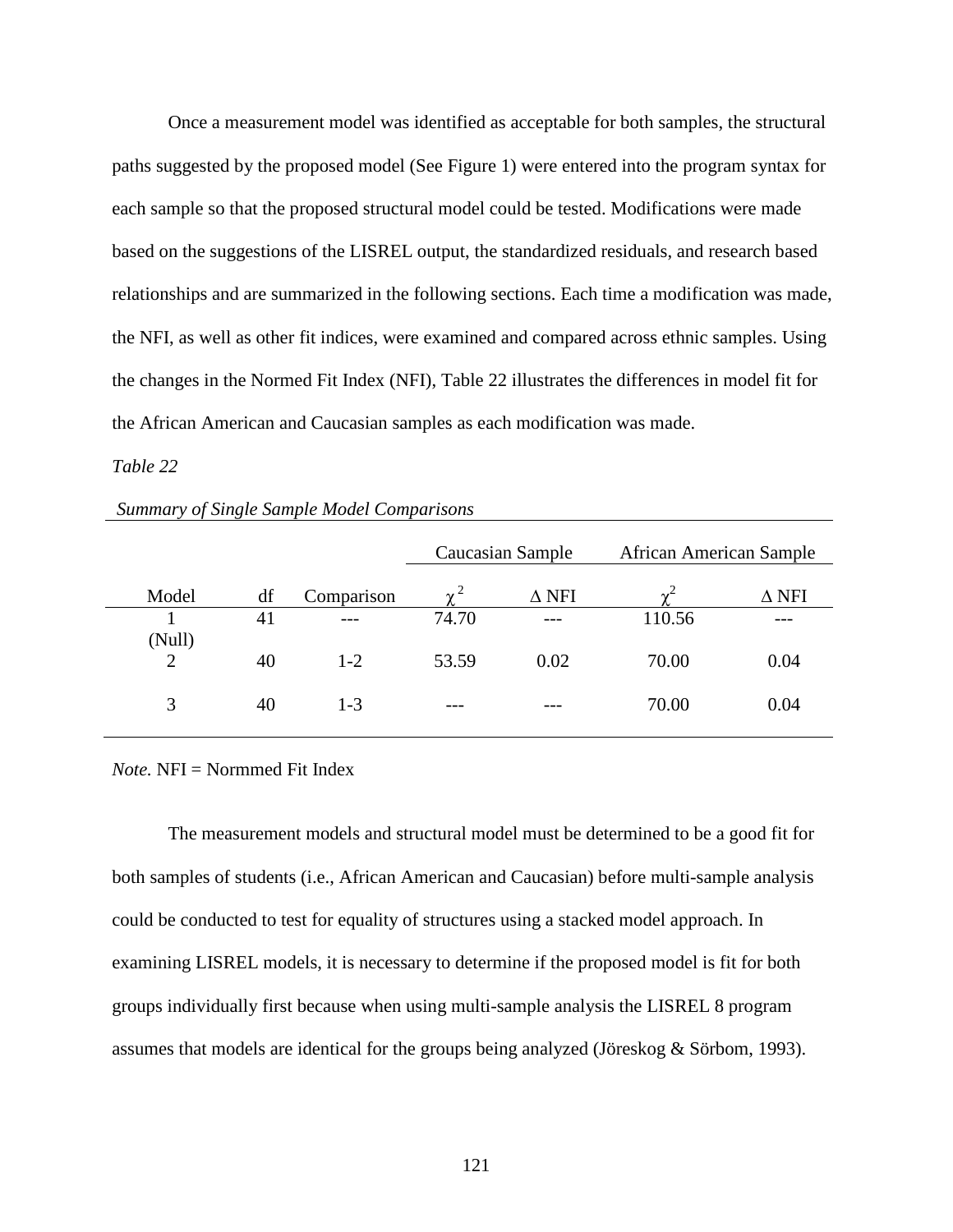The following analyses and data are presented in a step-by-step manner as modifications were made to each model in order to highlight the differences between the African American and Caucasian samples. The analyses differ from that of research question 1 in that research question 2 compared the results of the proposed structural model (Figure 1) for the African American sample and the Caucasian sample; whereas, research question 1 attempted to identify whether or not the proposed model would be a reasonable fit for the total sample. Therefore, research question 1 did not examine the change in the NFI index as research question 2 will. Also, research question 2 will provide more comparative data for the African American and Caucasian samples. Research question 1 was only concerned with the significance of values and the fit of the overall model.

### *Measurement Model Analysis*

*Null model.* Model 1 was a baseline model in which the correlations between all observed variables were constrained to zero (Garson, 2009). The three latent variables and their respective observed variables were combined to create the null model. However, no relationships were identified between variables. All of the observed variables were examined and those with the strongest  $R<sup>2</sup>$  values were identified as the best measure for that variables particular latent variable. For both samples, ELA CRCT scores, mastery-approach, and academic self-efficacy had the highest  $R^2$  values and therefore accounted for the most variance for the latent variable it represents. After testing the null models, neither the Caucasian sample ( $\chi^2$ =74.70 with p=0.001, RMSEA =0.10, SRMR=0.08, GFI=0.85, AGFI=0.76) nor the African American sample  $(\chi^2 = 110.56 \text{ with } p = 0.000, \text{ RMSEA} = 0.11, \text{ SRMR} = 0.08, \text{ GFI} = 0.88, \text{ AGFI} = 0.80)$  had fit indices that met the fit standards for the initial measurement model.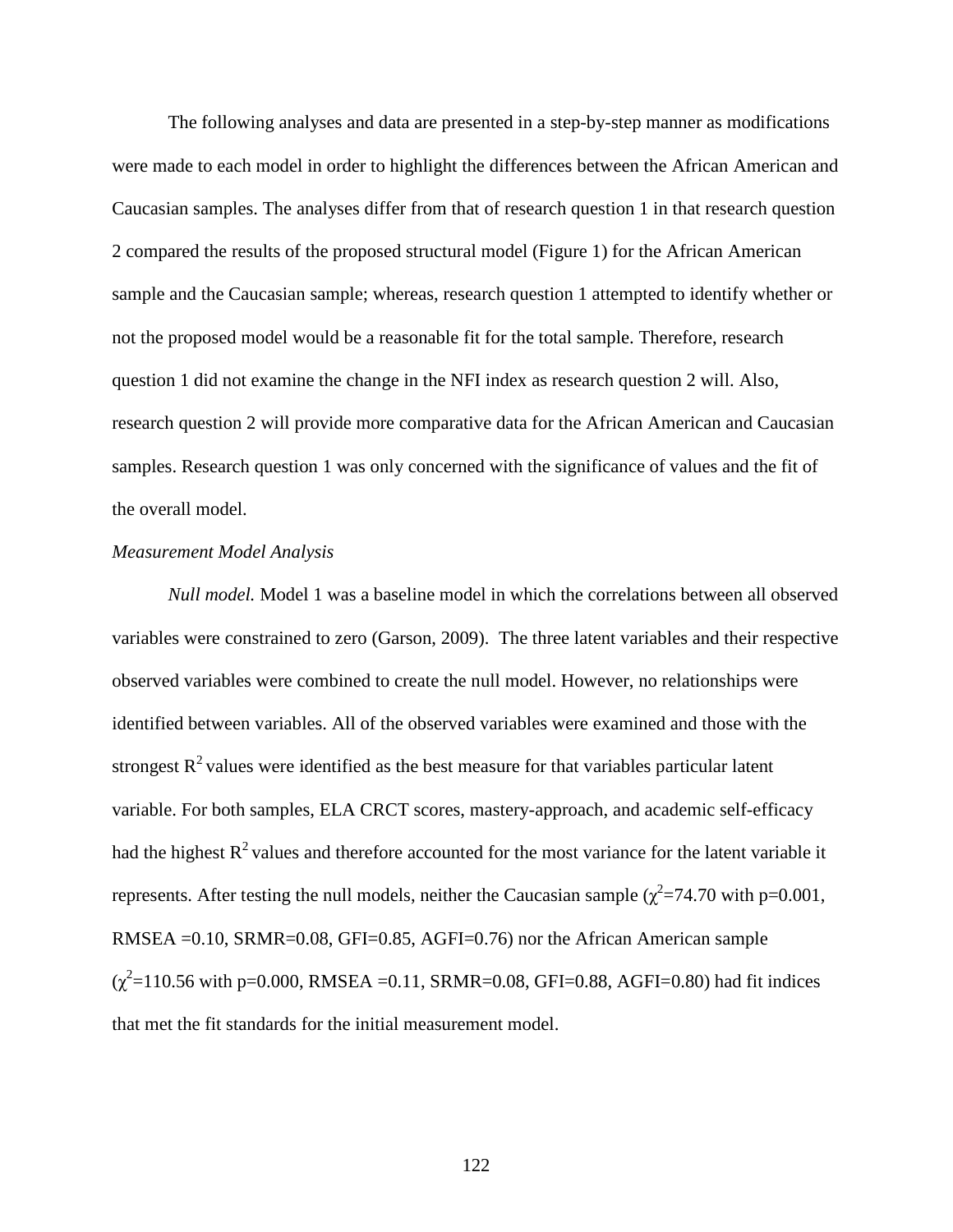*Modifications to the measurement models: Model 2.* When establishing the initial null model a modification was made to each sample's measurement model. Both modifications, as suggested by the LISREL program were concerning the motivation section of the measurement model. However, for the African American sample, it was recommended that the avoidance variables have error covariances that correlate and for the Caucasian sample, the error covariances of the approach observed variables were suggested to be correlated. These modifications were made to the respective measurement models. Results of the modifications illustrated a slight improvement in the fit of the Caucasian and African American measurement models. The fit indices were  $\chi^2$ =53.59 with p=0.074, RMSEA =0.06, SRMR=0.08, GFI=0.89, AGFI=0.81 for the Caucasian sample and  $\chi^2$ =73.52 with p=0.002, RMSEA =0.07, SRMR=0.06, GFI=0.92, AGFI=0.87 for the African American sample. Most of the fit indices were approaching significance or met the fit standards. Therefore, these models were considered the final measurement models for the individual samples. The factor loadings, standardized errors, and squared multiple correlations as presented in the standardized solution output are given for each measure by sample in Table 23 to illustrate the differences in the measurement models.

*Model 2 similarities and differences.* In comparing the results of the measurement models, there were only minor differences between ethnicities for the observed variables. The greatest difference was found for the measure of academic self-efficacy which had an  $R^2$ correlation of 0.35 for the African American sample and an  $R^2 = 0.90$  for the Caucasian sample; the factor loading was also significantly different for the academic self-efficacy scale, with it being stronger for the Caucasian sample. The self esteem variable was not different between the samples, however, it was not a strong measure, as it accounted for little variance and had moderately low factor loadings for the African American (0.26) and Caucasian (0.36) samples.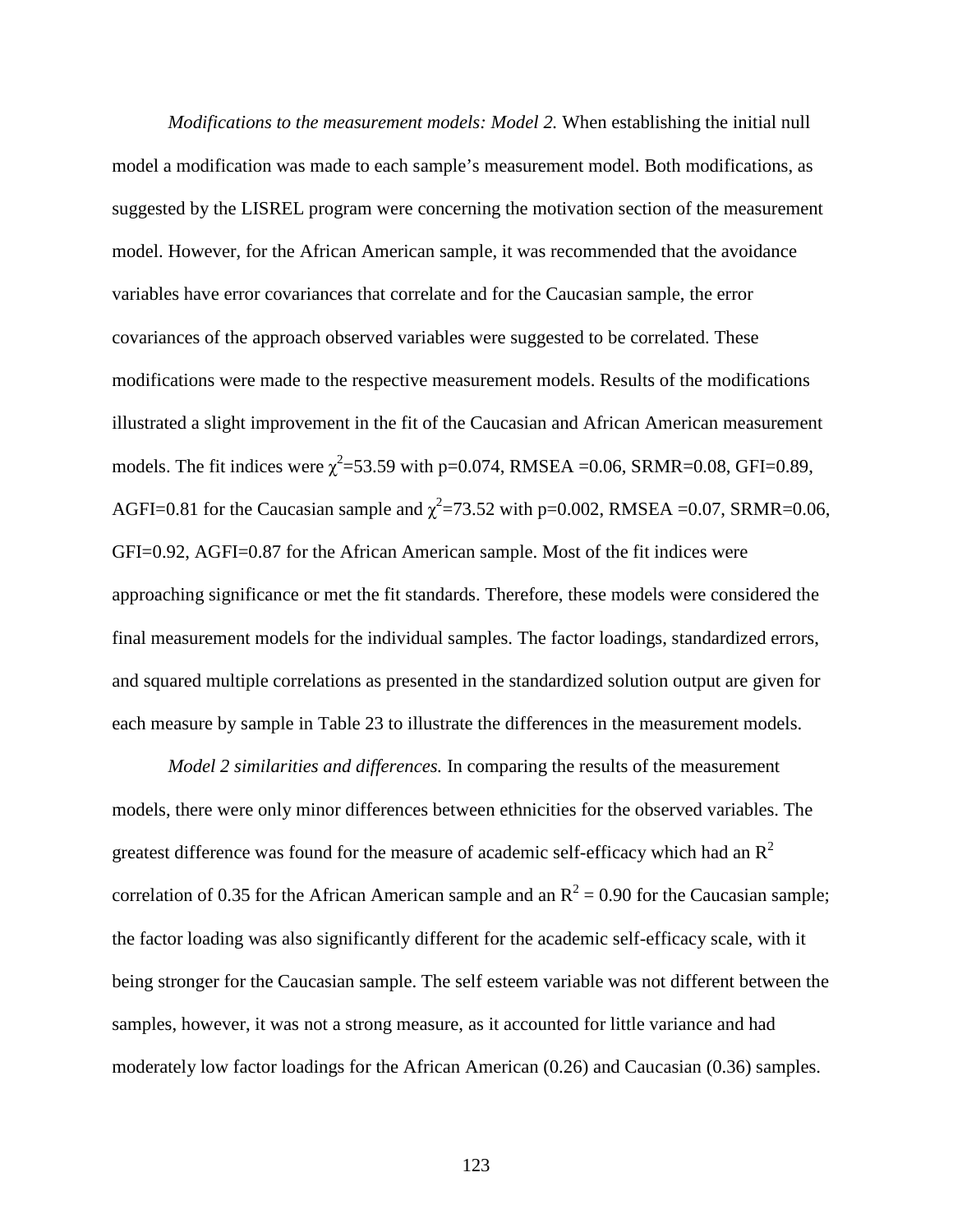## *Table 23*

|                                 |         | Caucasian |       | African American |           |       |
|---------------------------------|---------|-----------|-------|------------------|-----------|-------|
| <b>Latent Variables/Measure</b> | Loading | <b>SE</b> | $R^2$ | Loading          | <b>SE</b> | $R^2$ |
| Motivation                      |         |           |       |                  |           |       |
| Academic Hope                   | 0.84    | 0.98      | 0.70  | 0.64             | 0.37      | 0.41  |
| <b>Mastery Approach</b>         | 0.67    |           | 0.45  | 0.83             |           | 0.69  |
| <b>Mastery Avoidance</b>        | 0.36    | 0.25      | 0.13  | 0.35             | 0.15      | 0.12  |
| Performance Approach            | 0.47    | 0.16      | 0.22  | 0.79             | 0.09      | 0.62  |
| Performance Avoidance           | 0.53    | 0.24      | 0.28  | 0.41             | 0.13      | 0.17  |
| <b>Global Self-Evaluation</b>   |         |           |       |                  |           |       |
| Academic Self-Efficacy          | 0.95    |           | 0.90  | 0.59             |           | 0.35  |
| Self-Esteem                     | 0.36    | 0.07      | 0.13  | 0.26             | 0.08      | 0.06  |
| Achievement                     |         |           |       |                  |           |       |
| Grade Point Average             | 0.69    | 0.03      | 0.47  | 0.75             | 0.02      | 0.56  |
| <b>Math CRCT</b>                | 0.89    | 0.06      | 0.79  | 0.84             | 0.07      | 0.70  |
| <b>Reading CRCT</b>             | 0.82    | 0.06      | 0.68  | 0.83             | 0.05      | 0.69  |
| <b>ELA CRCT</b>                 | 0.96    |           | 0.93  | 0.88             |           | 0.78  |

#### *Model 2: Maximum Likelihood Estimates by Ethnic Group*

Performance approach squared multiple correlation coefficients were different between the samples with a moderate to high estimate ( $R^2$ =0.62) for the African American sample and a low estimate ( $R^2$ =0.22) for the Caucasian sample.

In both samples, standardized measures of academic achievement (CRCT scores) were better measures of the achievement construct in comparison to GPA. However, all observed variables for achievement had moderate  $R^2$  coefficients and significant t-values. Neither sample was identified as having significantly better results across the achievement observed variables. Although the Caucasian sample did have a higher factor loading and  $R^2$  coefficient for ELA CRCT (0.96/0.93)compared to the African American sample (0.88/0.78).

Within the motivation construct, the mastery-avoidance observed variable had low reliability estimates for the Caucasian ( $R^2$ =0.13) and African American ( $R^2$ =0.12) samples.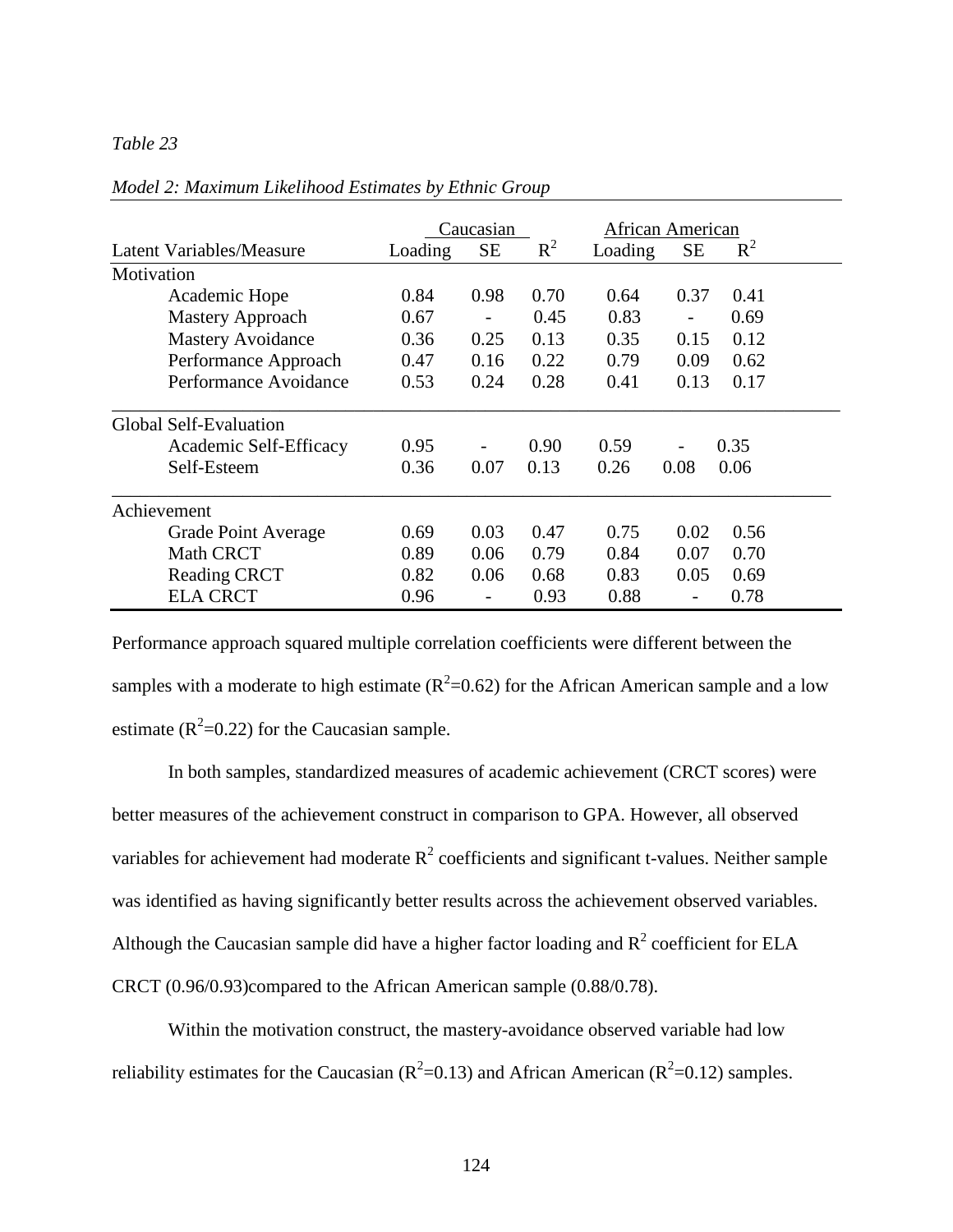Although it would be reasonable to remove an observed variable that was not accounting for a significant amount of variance, this measure was not removed because the proposed structural model had not yet been tested. All measures within the motivation latent variable had t-values that were significantly different from zero.

#### *Proposed Structural Model Analysis*

*Model 3.* The proposed paths as identified in Figure 1 from the motivation and selfevaluation latent variables to the achievement latent dependent variable and from the selfevaluation variable to the motivation latent variable were added to test the proposed structural model. The proposed model suggests that motivation and achievement are dependent latent variables and self-evaluation is an independent latent variable.

Upon inputting the suggested paths and testing the proposed structural model, the African American sample resulted in a model with the following fit indices:  $\chi^2$ =70.00 with p=0.002, RMSEA =0.07, SRMR=0.06, GFI=0.92, AGFI=0.87. Although a model was produced, the fit indices do not meet fit standards according to Jöreskog and Sörbom (1993). The modifications suggested by the LISREL program were to allow observed variable to correlate across latent variables. This would suggest that the measurement models may be misspecified. Therefore, alternative models were examined for the African American sample.

Unlike the African American sample's results, the Caucasian sample's model resulted in errors. The errors indicated negative error variance (matrix not a positive definite) and a failure to produce maximum likelihood estimates after a specified number of iterations. Therefore, no path diagram was produced indicating that the proposed structural model did not identify the relationships between motivation, self-evaluation, and achievement for the Caucasian sample. Therefore alternative models were examined.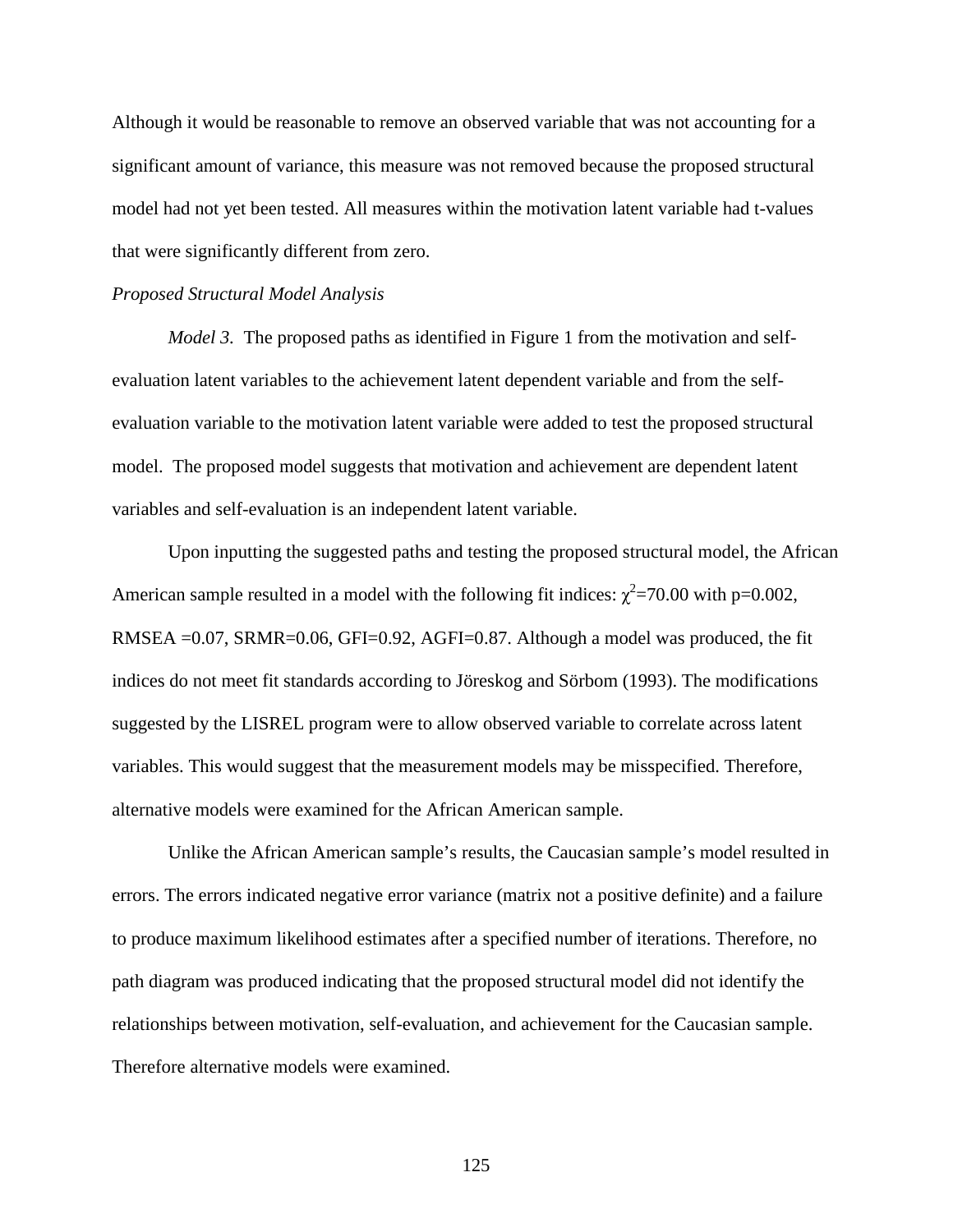#### Alternative Model Analysis

The proposed structural model presented by the researcher did not define the relationships between the motivation, self-evaluation, and academic achievement latent variables for the total sample. Therefore, alternative models for the African American and Caucasian samples were explored as they were for Research Question 1. Alternative models were explored through examining the reported errors produced by the LISREL program and the maximum likelihood estimates for the proposed structural model and are summarized in the following sections. The researcher also considered theoretical and research based relationships between the variables. The latent variables were restructured based on the theories motivation and competence, with goals, a factor in motivation, and motivation reflecting separate latent variables (See Figure 3). Since the model was restructured to account for misspecified measurement models, the measurement models were tested again before examining a structural model.

#### *Alternative Measurement Models*

*Goals.* The goals latent variable was constructed of the four areas of goal orientation according to Elliot and Murayama (2008). The goals measurement model produced the following fit indices when it was initially tested for the African American sample:  $\chi^2$  = 37.54 (p=0.00), RMSEA = 0.35, SRMR=0.12, GFI=0.88, AGFI=0.42 and were  $\chi^2$  = 2.45 (p=0.29), RMSEA = 0.05, SRMR=0.03, GFI=0.98, AGFI=0.92 for the Caucasian sample. The measurement model did not meet fit standards for the African American sample, but was a good fit for the Caucasian sample.

For the African American sample, a modification was suggested by the LISREL output to allow the error covariance of mastery-approach and performance-approach to correlate. Previous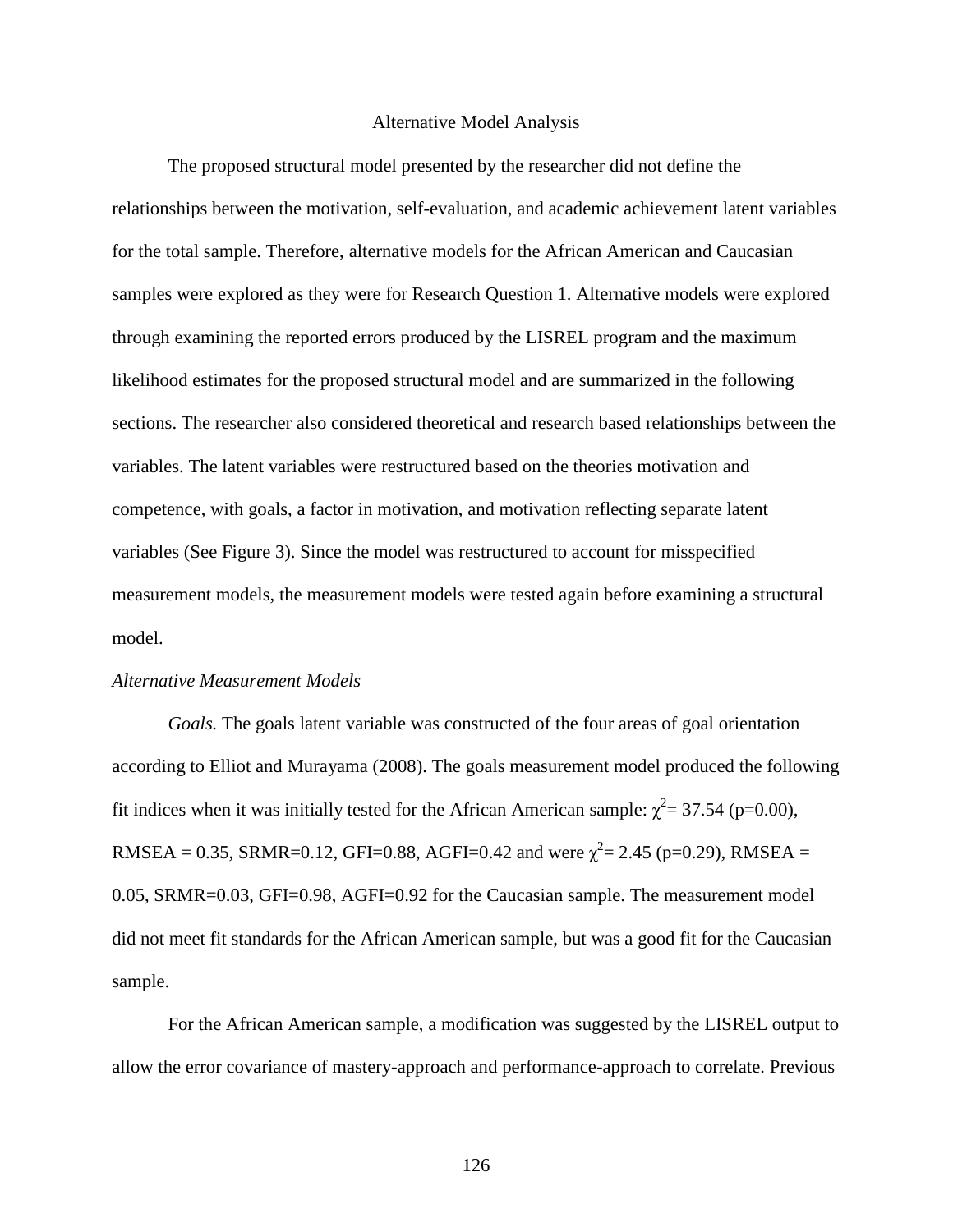research finds that mastery and performance approach orientations are positively related (Elliot & McGregor, 2001; Elliot & Murayama, 2008); therefore, this modification was made improving the fit indices to:  $\chi^2$  = 2.36 (p=0.12), RMSEA = 0.09, SRMR=0.01, GFI=0.99, AGFI=0.92. These fit indices are considered to meet the fit standards. Therefore, the modified measurement model for the African American sample was considered to be a good fit.

*Self-evaluation.* The self-evaluation measurement model only had one observed variable, self-esteem. This variable was isolated because it is a global measure of one's beliefs about the self. Self-esteem is often found to be positively related to self-efficacy (Bandura, 1977; Baumeister, Campbell, Krueger, & Vohs, 2003; Brown & Mankowski, 1993; Campbell, 1990; Dodgson & Wood, 1998; Kernis, Brocker & Frankel, 1989; McFarlin, et al., 1984) and hope (Snyder, et al., 1991) and thus through those relationships goal orientation.

Since self-esteem was the only observed variable in the latent variable, the error covariance was calculated using a formula presented in Schumacker and Lomax (2004). It was estimated to be 6.47 for the African American sample and 4.58 for the Caucasian sample. The error covariance was specified in the respective samples' syntax. For the African American sample, the factor loading for self-esteem was  $0.91$ ,  $\mathbb{R}^2$  was 0.83, and the standard error was 0.40. The t-value was significantly different from zero and the model was indicated to have a  $\chi^2$  = 0.00 with p=1.00. The Caucasian sample produced similar results with a factor loading = 0.94,  $R^2$ =0.89, and the standard error = 0.55. Again,  $\chi^2$  = 0.00 with p=1.00.

*Motivation.* The motivation measurement model was comprised of academic hope and academic self-efficacy. Hope and self-efficacy are both measures of one's competence and predictors of performance that can be best measured using domain specific scales (Bandura, 1977; Snyder, et al., 1991). Additionally, these measures are related as academic self-efficacy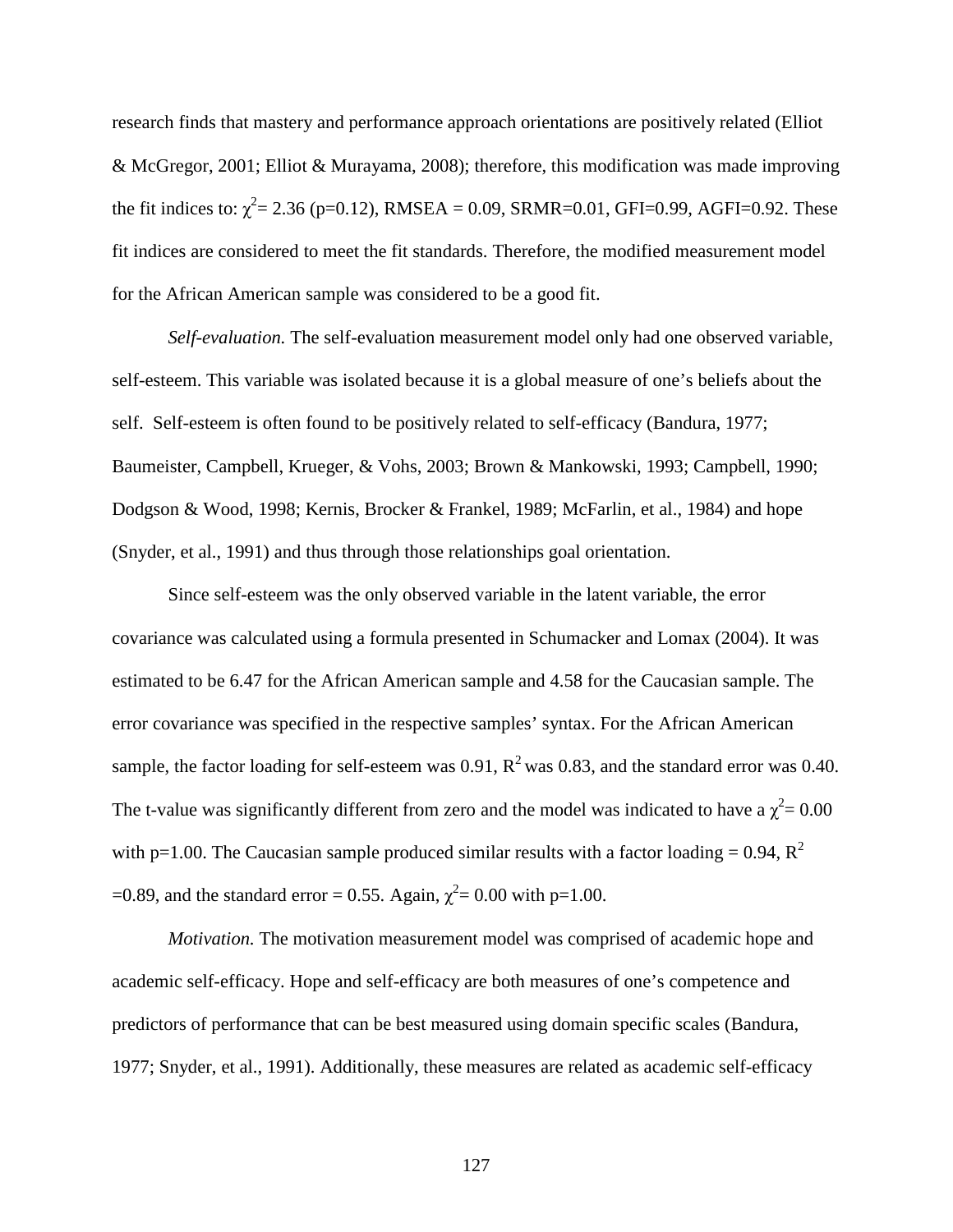measures one's agency, which is a key component in academic hope (Magaletta & Oliver, 1999) and achieving one's goals.

The measurement model was tested and would not produce a path diagram for either sample. A fatal error indicated that the degrees of freedom is negative. However, the measurement model was able to run when the measurement models were combined and each latent variable had one observed variable with a factor loading set to one. These results are presented below in the combined measurement model section.

*Achievement.* The achievement measurement model produced the following fit indices:  $\chi^2$  = 3.87 (p=0.14), RMSEA = 0.08, SRMR=0.01, GFI=0.99, AGFI=0.93 for the African American sample and  $\chi^2$  = 2.54 (p=0.28), RMSEA = 0.05, SRMR=0.01, GFI=0.98, AGFI=0.92 for the Caucasian sample. These fit indices suggested that the achievement measurement model was a good fit for both samples and did not require modifications. All of the variables were significantly different from zero and had moderate to high  $R^2$  values.

*Combined measurement models: Null models.* The measurement models were all combined to examine them as a total model. The following fit indices were reported for the African American sample:  $\chi^2 = 88.80$  (p=0.00), RMSEA = 0.09, SRMR=0.07, GFI=0.90, AGFI=0.82. All of the variables were significantly different from zero and had moderately high  $R<sup>2</sup>$  values with the exception of the performance- and mastery- avoidance variables which had low  $R^2$  coefficients of 0.23 and 0.17, respectively. A modification was suggested to allow the error covariance of mastery-avoidance and performance avoidance to correlate, which would decrease the chi-square value by 37.5 for the African American sample. Previous research (Elliot & McGregor, 2001; Elliot & Murayama, 2008), as well as the present study, finds that these variables are positively and significantly correlated, therefore, this modification was made. The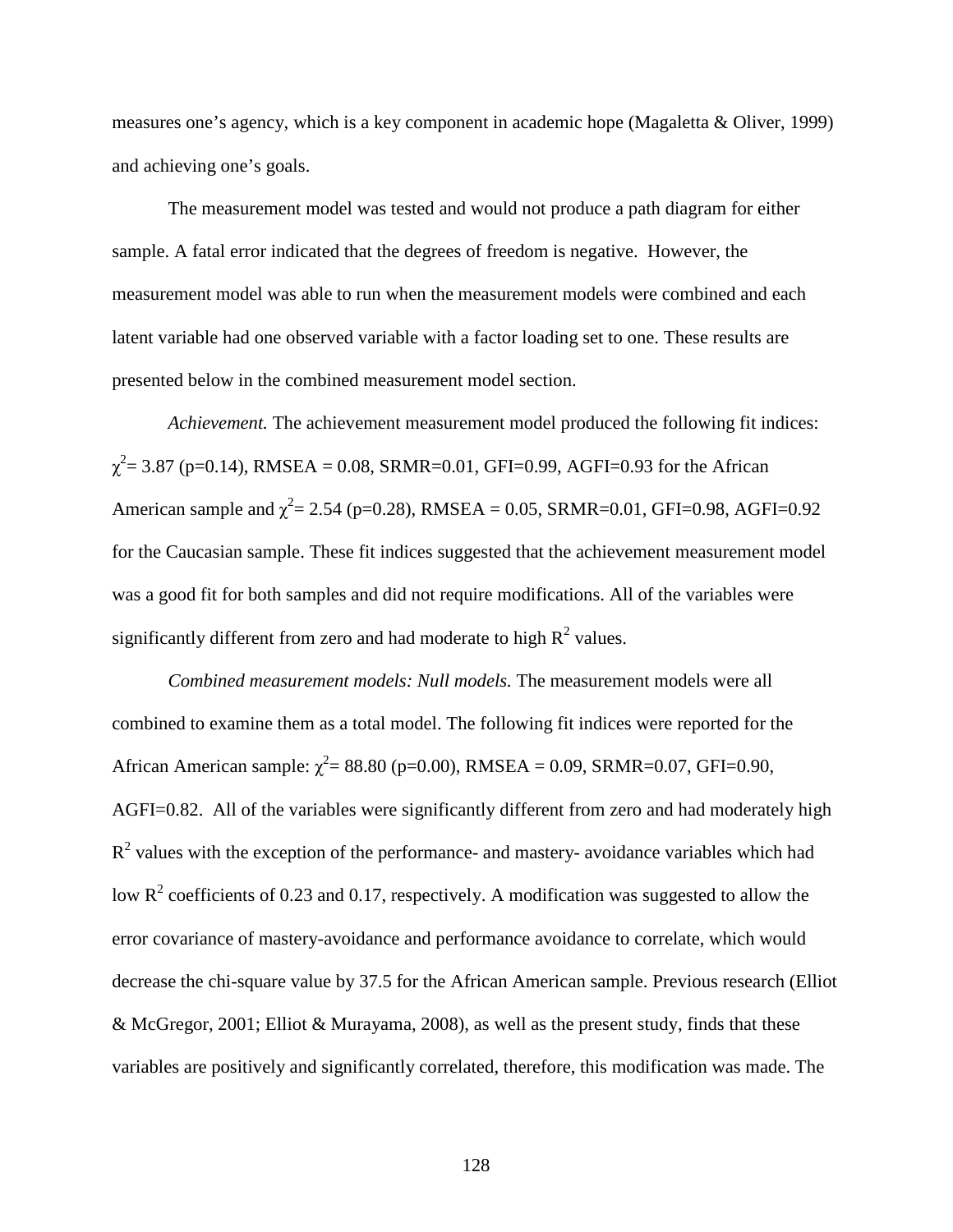modification improved the fit indices to:  $\chi^2$  = 48.34 (p=0.10), RMSEA = 0.04, SRMR=0.05, GFI=0.94, AGFI=0.90.

For the Caucasian combined measurement model, the fit indices were:  $\chi^2$  = 42.64  $(p=0.32)$ , RMSEA = 0.03, SRMR=0.07, GFI=0.91, AGFI=0.85. This appeared to be a decent fitting measurement model as the chi-square value was not significant and other fit indices met fit standards or were approaching significance.

## *Alternative Structural Models*

*Model 2.* After establishing alternative measurement models for each sample, structural relationships were added to the syntax. Initially, paths were added from the self latent variable to both the motivation and goals latent variables, from the motivation latent variable to the goals latent variable, and from both the motivation and goals latent variables to the achievement latent variable. These paths were selected based on previous research that indicates there are positive relationships between self-esteem and motivation and goal measures Bandura, 1977; Baumeister, Campbell, Krueger, & Vohs, 2003; Brown & Mankowski, 1993; Campbell, 1990; Dodgson & Wood, 1998; Kernis, Brocker & Frankel, 1989; McFarlin, et al., 1984; Snyder, et al., 1991). There are direct, positive, and predictive relationships between motivation measures and achievement (Bandura, et al., 2001; Bong, 1999; Zimmerman, 2000; Zimmerman, et al., 1992; Snyder, et al., 1991) and goal orientation and achievement (Elliot & McGregor, 2001; Elliot & Murayama, 2008); and there is a direct positive relationship between the motivation and goal measures through agency (Magaletta & Oliver, 1999)*.* 

The fit indices of the first alternative structural model tested for the Caucasian sample were  $\chi^2$  = 43.21 (p=0.34), RMSEA = 0.03, SRMR=0.07, GFI=0.91, AGFI=0.85. Some of these fit indices are significant and chi-square is not significant as necessary, while others are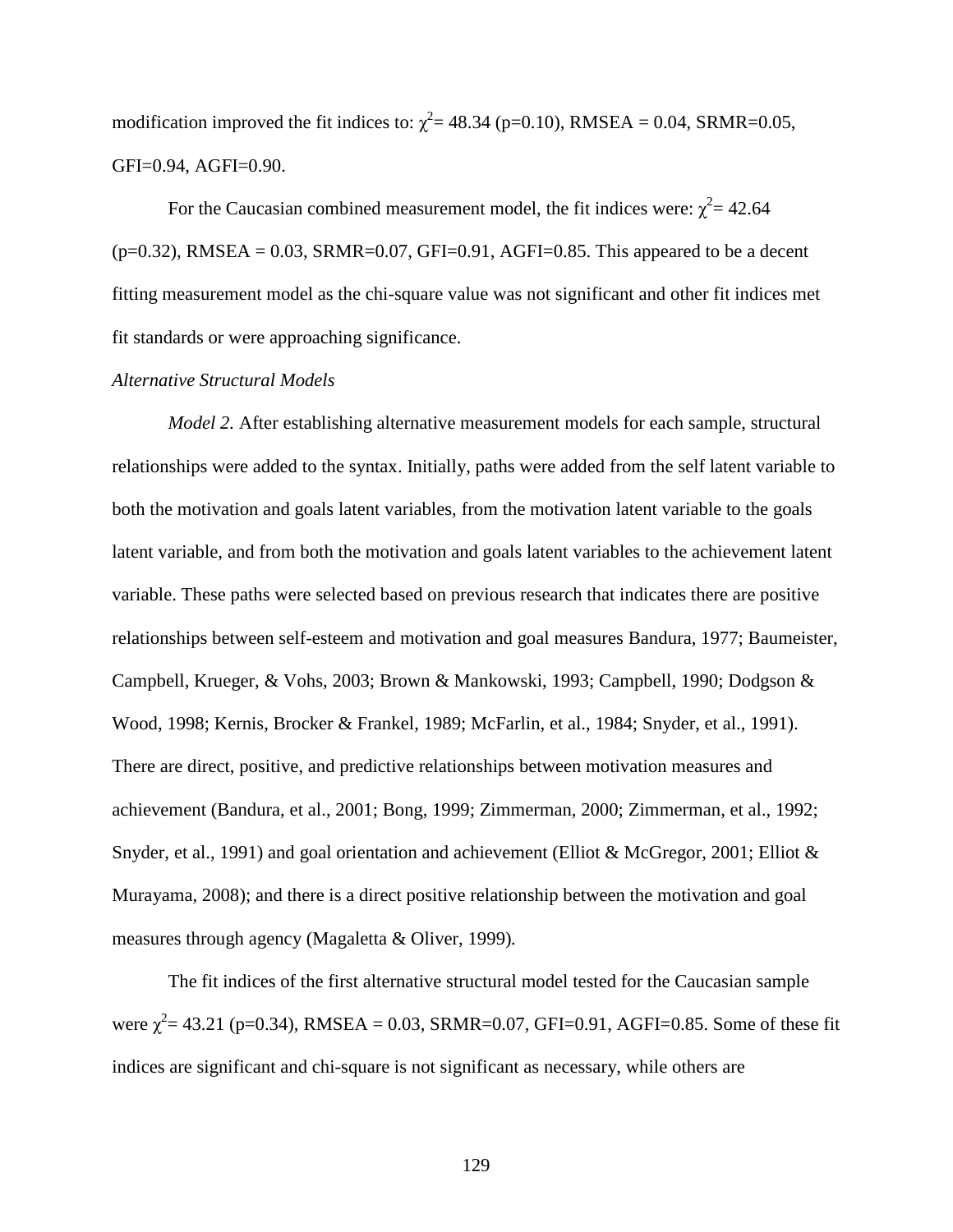approaching significance. The path coefficient from the self-evaluation latent variable was 0.39 to the motivation latent and 0.03 to the goals latent variable. The path coefficient from motivation to achievement was 0.32. The path from goals to achievement was 0.30 and the path from motivation to goals was 0.68.

The fit indices for initial alternative structural model of the African American sample were:  $\chi^2$  = 48.29 (p=0.12), RMSEA = 0.04, SRMR=0.05, GFI=0.94, AGFI=0.90. The path coefficients from the self-evaluation latent variable were 0.22 to the goals latent and 0.20 to the motivation latent variable. The path coefficient from motivation to achievement was negative for the African American students at -0.27. The path from goals to achievement was 0.63. Finally, the path coefficient from motivation to goals was 0.71. Although both samples appeared to have decent fitting models, a few modifications were attempted to strengthen the fit indices.

*Model 3.* For the Caucasian sample, the only suggested modifications from the LISREL program were to add path coefficients from the GPA observed variable to other latent variables. Since there was concern about crossing observed variables onto other latent variables and the possibility of co-linearity, a modification was made removing GPA from the model. Fit indices were:  $\chi^2$  = 28.50 (p=0.60), RMSEA = 0.00, SRMR=0.06, GFI=0.93, AGFI=0.88. The path coefficient from motivation to achievement was 0.31 and from motivation to goals was 0.68. The path coefficient from goals to achievement was only 0.08. The path coefficient from selfevaluation to motivation was 0.39 and the path to goals was 0.04. No additional modifications were made to the Caucasian model, as there were no additional suggested changes, and most of the fit indices were significant. Figure 6 illustrates the final alternative structural model for the Caucasian sample, including the factor loadings, path coefficients, and measurement errors.

130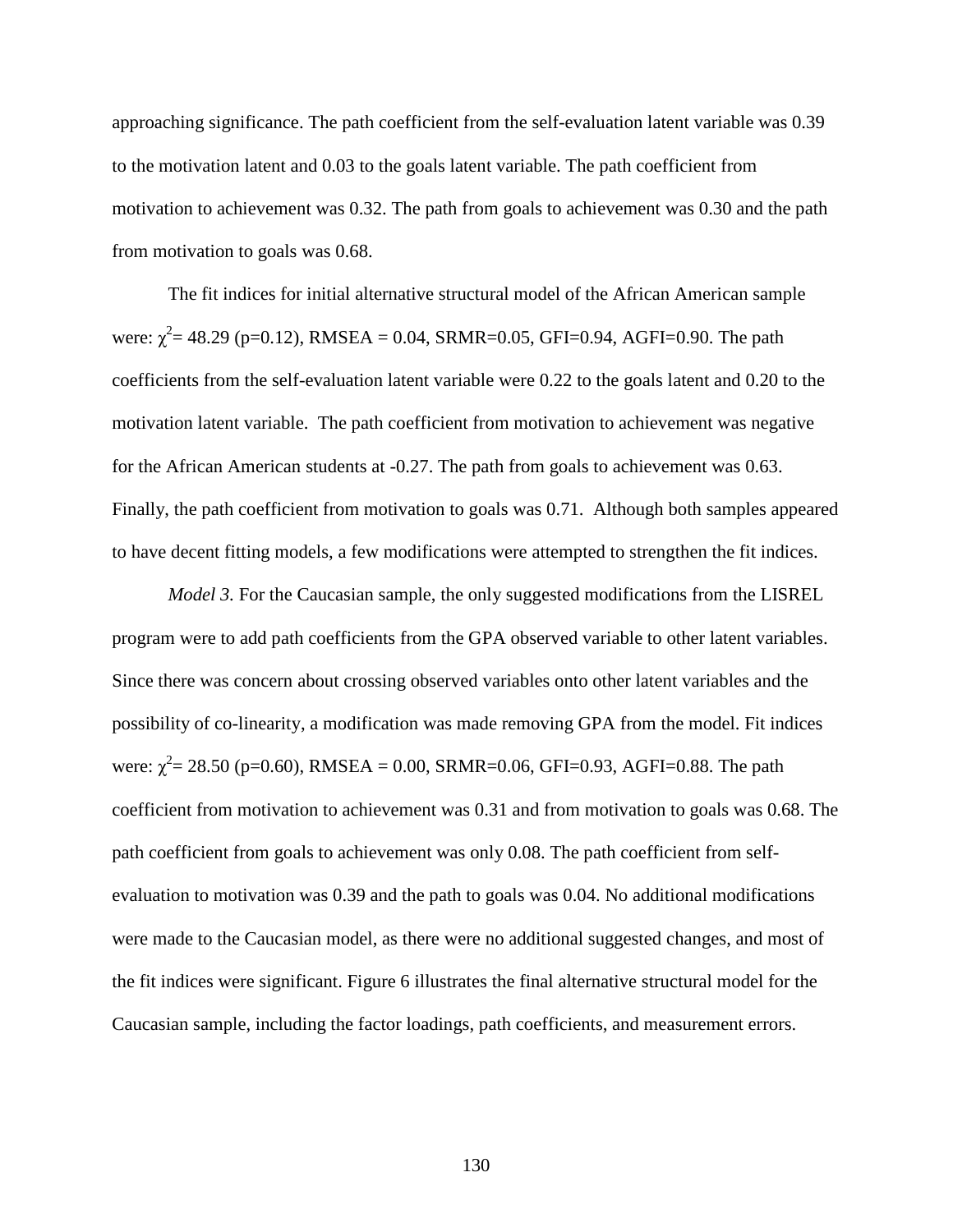

*Figure 6. Final Alternative Structural Model for the Caucasian sample*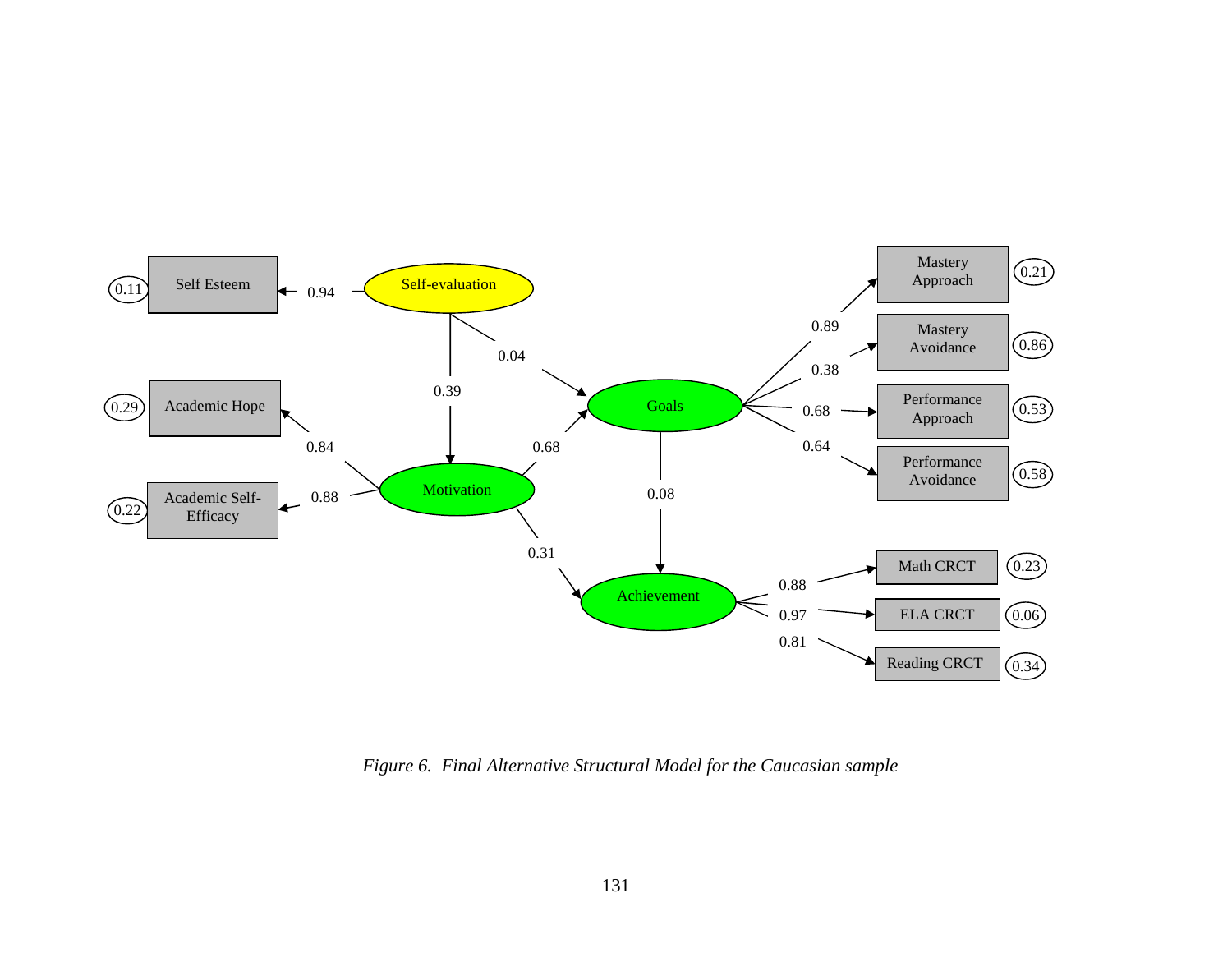Similar to the results for the Caucasian sample, for the African American sample the suggested modifications were to add path coefficients from GPA to other latent variables besides achievement. Therefore, the modification made to examine Model 3 was the removal of the GPA observed variable. The modifications produced the following fit indices:  $\chi^2$  = 31.43 (p=0.35),  $RMSEA = 0.02$ ,  $SRMR = 0.04$ ,  $GFI = 0.96$ ,  $AGFI = 0.92$ . The path coefficients were 0.63 from goals to achievement, -0.32 from motivation to achievement, and 0.71 from motivation to goals. The path from the self-evaluation latent to motivation was 0.20 and 0.22 to goals. This model appears to be slightly improved from the initial structural model tested for the African American sample. However, because a negative relationship remained between motivation and achievement another modification was made for the African American sample's model.

*Model 4.* A fourth model was tested for the African American sample. The modification made was to remove the direct path from motivation to achievement, as this path was negative. The fit indices after the modification were:  $\chi^2$  = 33.156 (p=0.32), RMSEA = 0.02, SRMR=0.05, GFI=0.96, AGFI=0.92. Although the fit indices did not improve much, this model appears to be the best fitting model for the African American sample theoretically, as there should not be a negative relationship between motivation and achievement. Figure 7 illustrates the final alternative structural model for the African American sample, including the factor loadings, path coefficients, and measurement errors Table 24 illustrates the differences in the alternative structural models for the African American and Caucasian samples.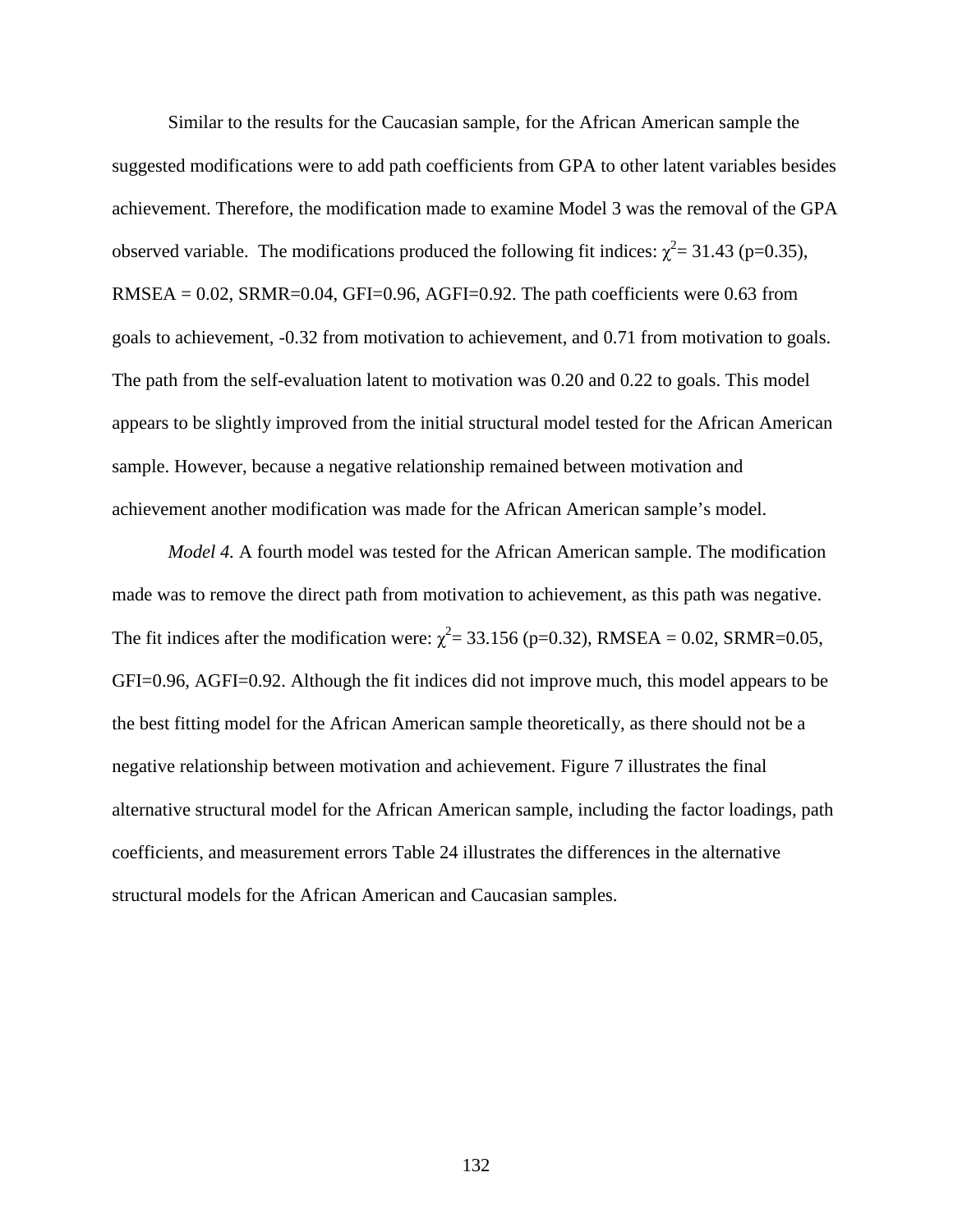

*Figure 7. Final Alternative Structural Model for the African American sample*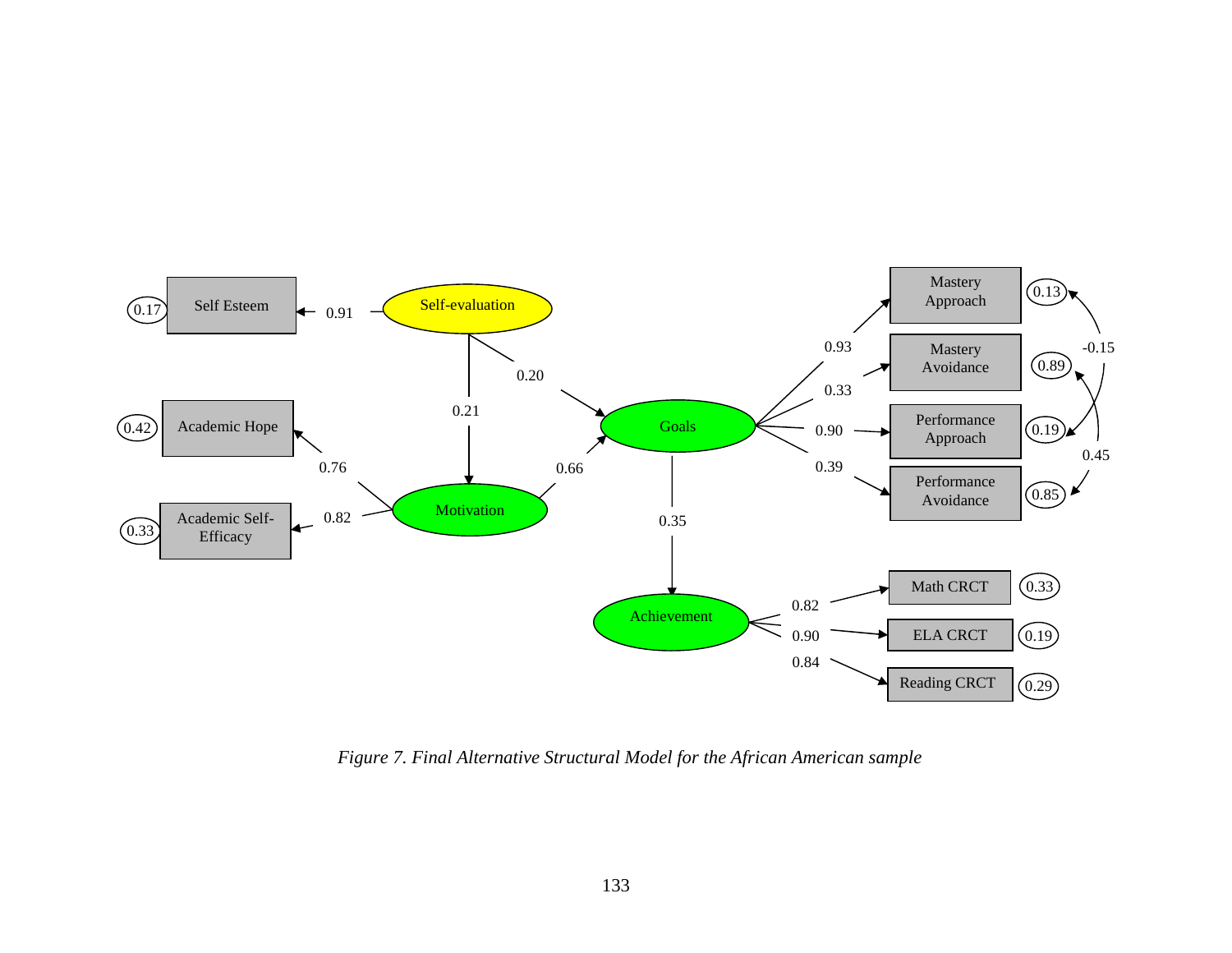## *Table 24*

|                |            | Caucasian Sample |          |              |    | African American Sample |              |
|----------------|------------|------------------|----------|--------------|----|-------------------------|--------------|
| Model          | Comparison | df               | $\chi^2$ | $\Delta$ NFI | df | $\gamma^2$              | $\Delta$ NFI |
| Null           |            | 39               | 42.64    | $---$        | 37 | 51.76                   |              |
| $\overline{2}$ | $1 - 2$    | 40               | 43.21    | 0.00         | 38 | 58.80                   | 0.00         |
| 3              | $1 - 3$    | 31               | 28.50    | 0.01         | 29 | 31.43                   | 0.01         |
| 4              | $1 - 4$    |                  |          |              | 30 | 33.15                   | 0.00         |

*Note.* NFI = Normmed Fit Index

#### *Summary of Research Questions 2 and 2a*

*When examined separately, what are the similarities and differences in the fit of the proposed model between the African American sample and the Caucasian sample? (2a) If the model differs in terms of fit for the African American and Caucasian samples, where are the differences?* 

 Research questions 2 and 2a were addressed after establishing a measurement model that fit for both the African American and Caucasian samples. When the proposed model was tested with both samples separately, the relationships between the motivation, self-evaluation, and achievement latent variables were not appropriately defined for either sample. The proposed model would not produce a path diagram for the Caucasian sample and the resulting model for the African American sample appeared to be weak and contain misspecified measurement models. Therefore, alternative models were explored.

In examining the alternative samples, measurement models were restructured to better fit theoretical perspectives on the observed measures. There were different measurement models for

134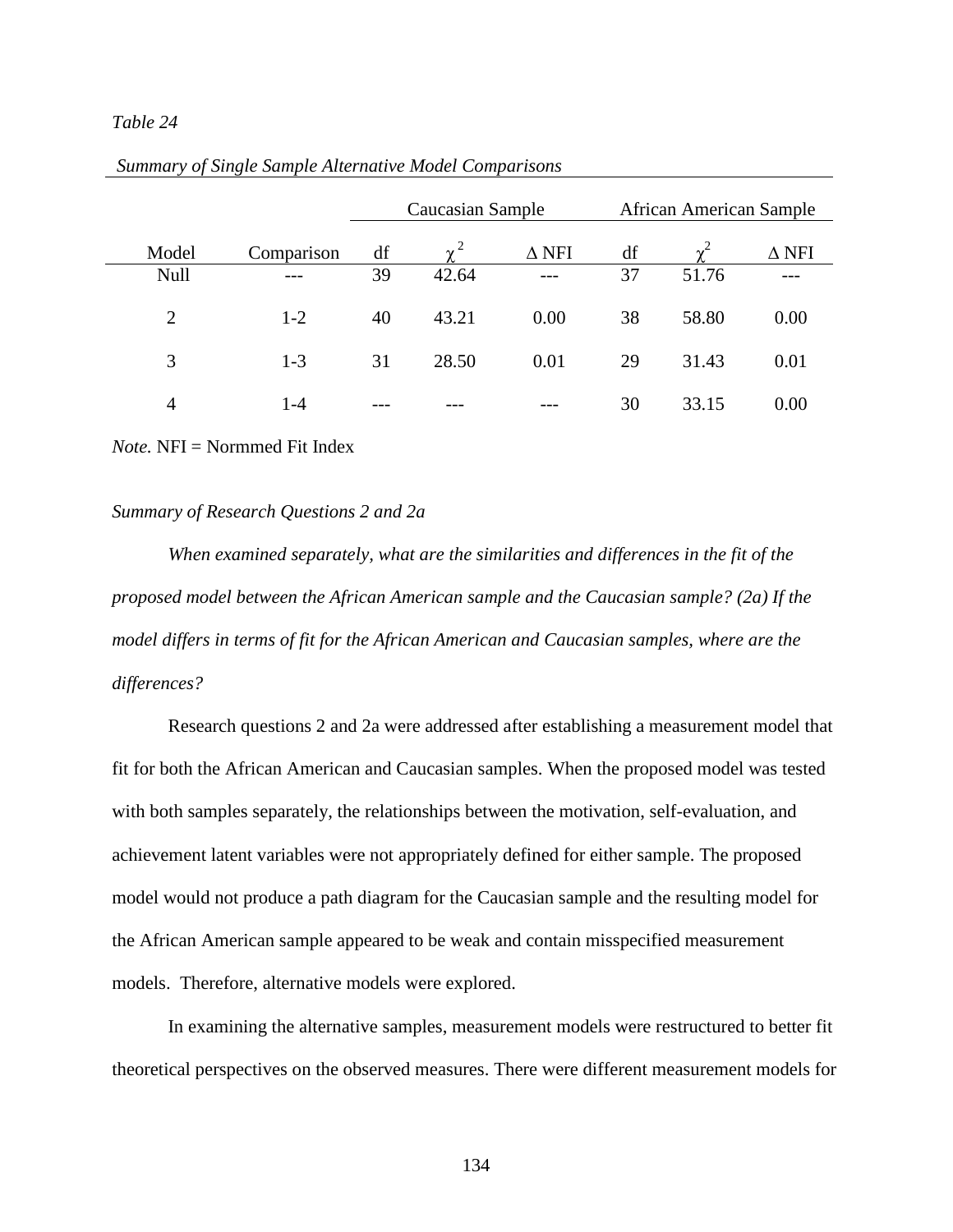each ethnic group as there were some variations in the relationships between measures. For example, it was necessary for some observed variables within a latent to correlate for the African American sample, but not for the Caucasian sample. After establishing measurement models, the alternative structural models were tested. The African American and Caucasian samples had slightly different structural models, more in terms of fit and path coefficients than direct versus indirect relationships. However, there were some differences in the paths to achievement.

*Similarities.* Throughout the measurement and structural model testing, there were similarities between the African American and Caucasian samples. Initially, ELA CRCT scores, mastery-approach, and academic self-efficacy had the highest  $R^2$  values for the latent variables they represent and CRCT scores were better measures of the achievement construct in comparison to GPA. The mastery avoidance measures were also noted to have low  $R^2$ coefficients for both samples.

Evaluation of the initial measurement models, specifically how well the observed variables accounted for the variance within their particular latent variable, indicated that the selfesteem did not account for a significant amount of variance for the self-evaluation latent variable for both samples displaying low  $R^2$  coefficients and low factor loadings throughout measurement model testing. Upon examining the alternative measurement models, it was noted that selfesteem had high factor loadings and accounted for a large amount of variance based on the calculation of error covariance.

Structurally, the resulting models were composed of the same latent variables: motivation, goals, and achievement. There was a positive relationship between motivation and goals for both samples. There was also a positive relationship between goals and achievement for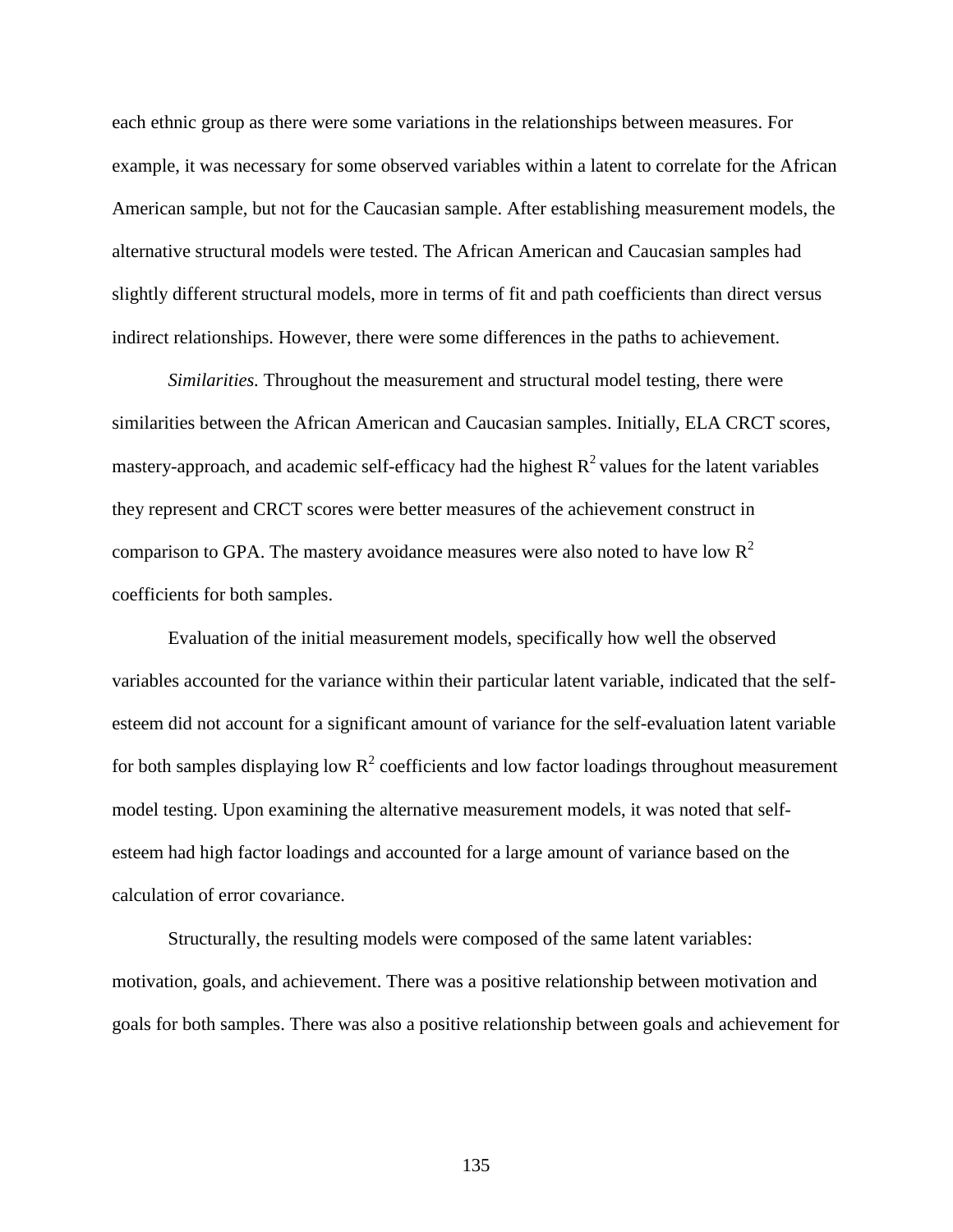the African American and Caucasian samples. The self-evaluation latent variable was positively related to the motivation and goals latent variables for both samples as well.

 *Differences*. In terms of differences, the African American and Caucasian samples exhibited the greatest differences in comparing their final best fitting models. Although both final, alternative models contained the same latent variables: self-evaluation, goals, motivation, and achievement, the strength of the path coefficients were markedly different. The path from goals to achievement was much stronger for the African American (0.35) sample than for the Caucasian (0.08) sample. Also, there was a direct path from motivation to achievement for the Caucasian sample; whereas for the African American sample, motivation was mediate through goals to achievement, as the initial path from motivation to achievement was negative.

 Additional differences occurred in the analysis of the alternative models' observed variables. There was a difference in the strength of the performance-approach variable by each sample, with the initial  $R^2$  coefficient = 0.68 for the African American sample and  $R^2$  coefficient  $= 0.47$  for the Caucasian sample. Other variables that had differences in the amount of variance accounted for were performance-avoidance and ELA CRCT scores, which were greater for the Caucasian sample. There were also correlations between observed variables' covariance errors for the African American sample but not for the Caucasian sample, including the relationships between the performance- and mastery- approach goals and the relationships between the performance- and mastery- avoidance goals.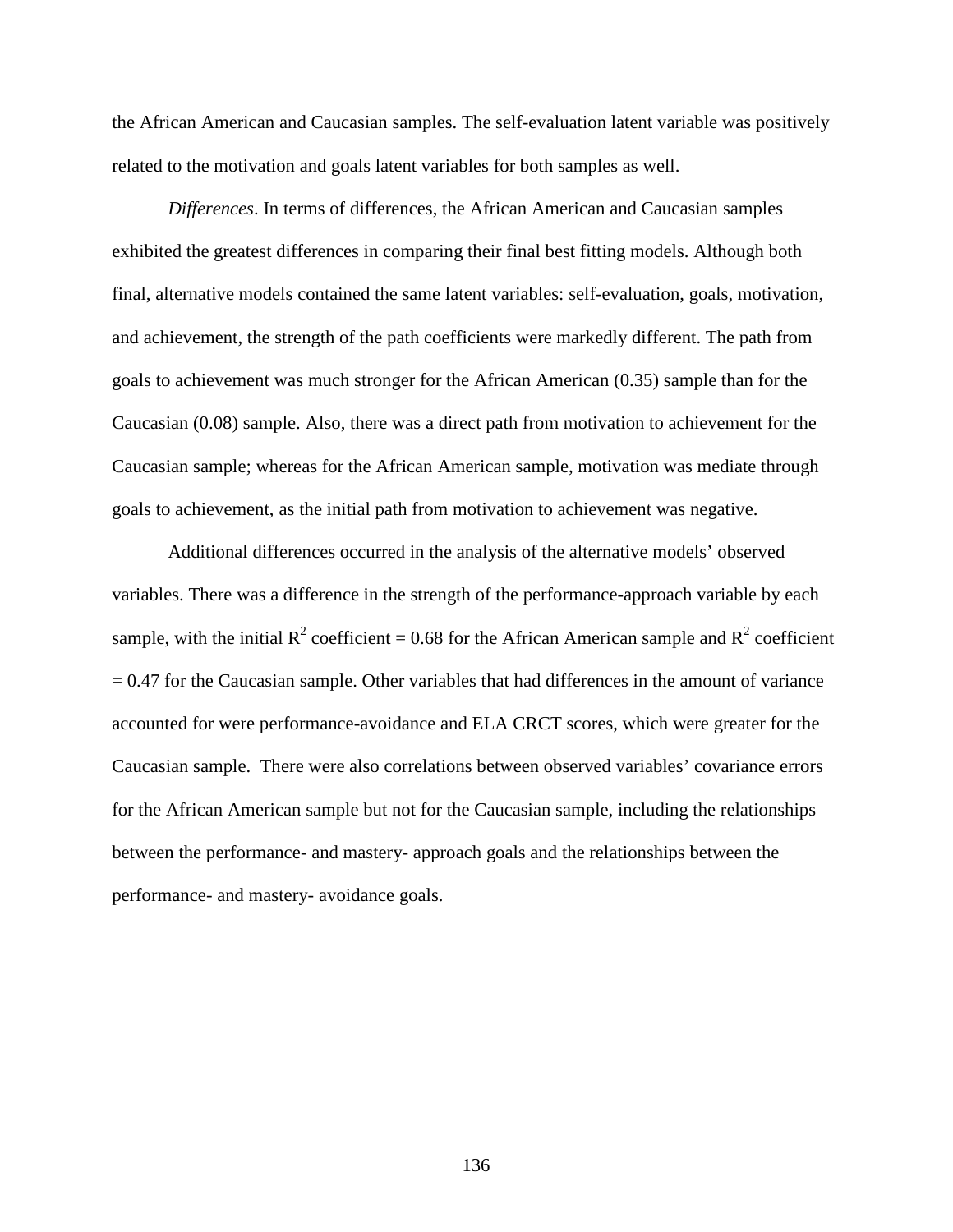# CHAPTER 5

## DISCUSSION

The current research attempted to determine if the proposed model (Figure 1) defines the relationships between the motivation, self-evaluation, and achievement variables. Additionally, it examined the proposed model separately for samples of African American and Caucasian students. It was hypothesized that motivation would have a direct relationship to achievement, as both of the observed variables, mastery and academic hope, demonstrate predictability to academic achievement. The model also suggested that self-evaluation would have a direct relationship to academic achievement and an indirect relationship to academic achievement, as mediated through the motivation latent variable.



*Figure 1. Proposed model of relationships between global self-evaluation, motivation, and academic achievement as measured by their respective observed variables.*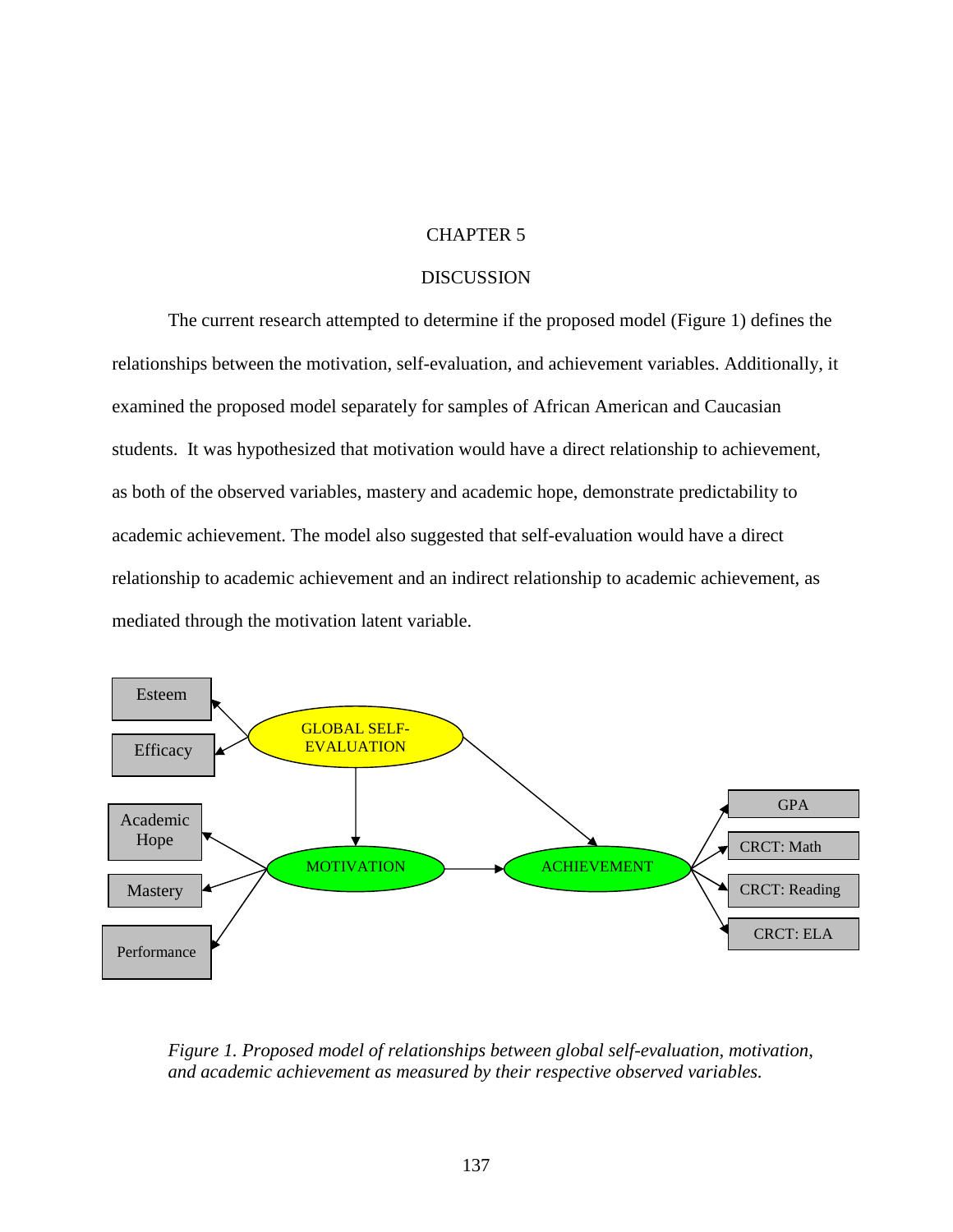Research was conducted with ninth grade students in a large school district in the southeast United States. A survey requesting students to provide demographic information as well as respond to measures of academic hope, goal orientation, self-esteem, and academic selfefficacy was distributed to students. Academic achievement measures for each student were obtained from the school district's databases by the researcher. The students' survey responses and achievement measures were then entered into an excel file and exported into statistical software. Descriptive statistics, Cronbach alpha reliability coefficients, and Pearson product moment correlation coefficients (intercorrelations) were provided for the measures used in the survey. Additionally, MANOVAs were conducted to determine if there were any significant differences for socioeconomic status on ethnicity and gender, ethnicity on any of the survey measures, and school type (magnet or comprehensive) on any of the survey measures. Finally, SEM analysis was conducted on the total sample and the ethnic samples separately.

 Results of statistical analysis indicated a significant difference for ethnicity on achievement measures and academic self-efficacy, for gender on achievement measures and performance-approach, and for socioeconomic status on ethnicity. School differences were noted on measures of achievement, mastery-approach goals and performance-avoidance goals. SEM analysis indicated that the proposed model did not define the relationships between motivation, self-evaluation, and achievement for the total sample or the ethnic samples examined separately. Alternative models were tested and established for each sample.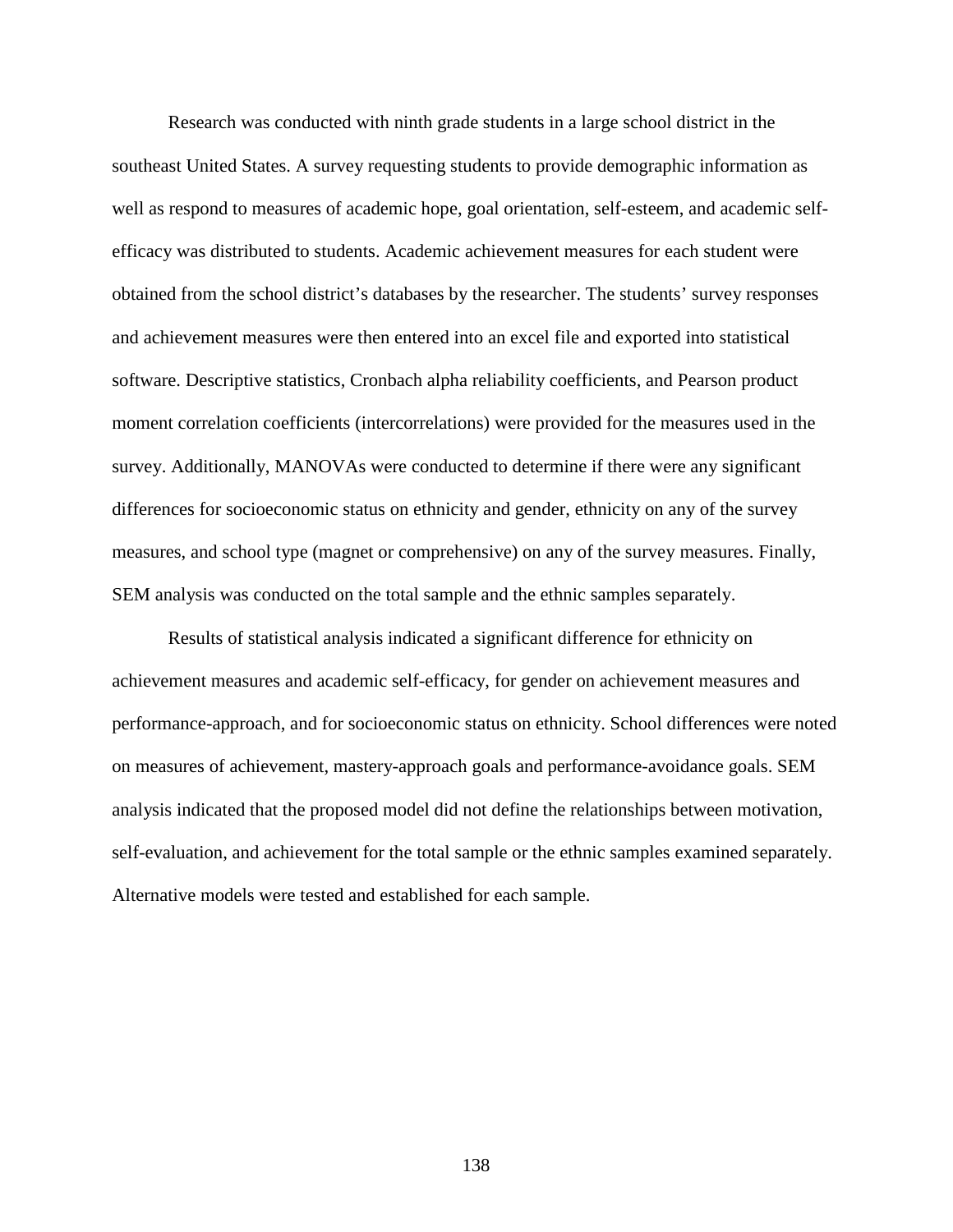#### Summary and Explanation of Results

## *Research Question 1*

*Will the single model depicted in Figure 1 define the relationships (pathways) between the latent variables of motivation, global self-evaluation, and academic achievement for all students?*

 In the total sample analysis, it was determined that the proposed model does not produce a reasonable data-to-model fit. That is, the proposed model does not define the relationships between the latent variables of motivation, self-evaluation, and academic achievement for all students. The direct relationship between motivation and academic achievement was established via an alternative model. However, there was not a significant relationship between the selfevaluation latent variable and the motivation or academic achievement latent variables. Alternative models indicated that there was a direct relationship between goals and achievement and an indirect relationship between motivation and achievement as mediated by the goals latent variable for the total sample.

*Proposed measurement models.* In establishing a measurement model for the total sample there were some difficulties getting the measurement models to function correctly, as a number of errors were produced by the LISREL program. Many of the errors appeared to center around the self-evaluation latent variable, as when it was removed, the measurement model was approaching fit standards. One modification was made and was based on the suggestions of the LISREL program and research based relationships between observed variables. The measurement model modification was the addition of an error covariance between two observed variables in the goals latent variable. After making the modification, squared multiple correlation coefficients, t-values, factor loadings, and fit indices were examined to determine if the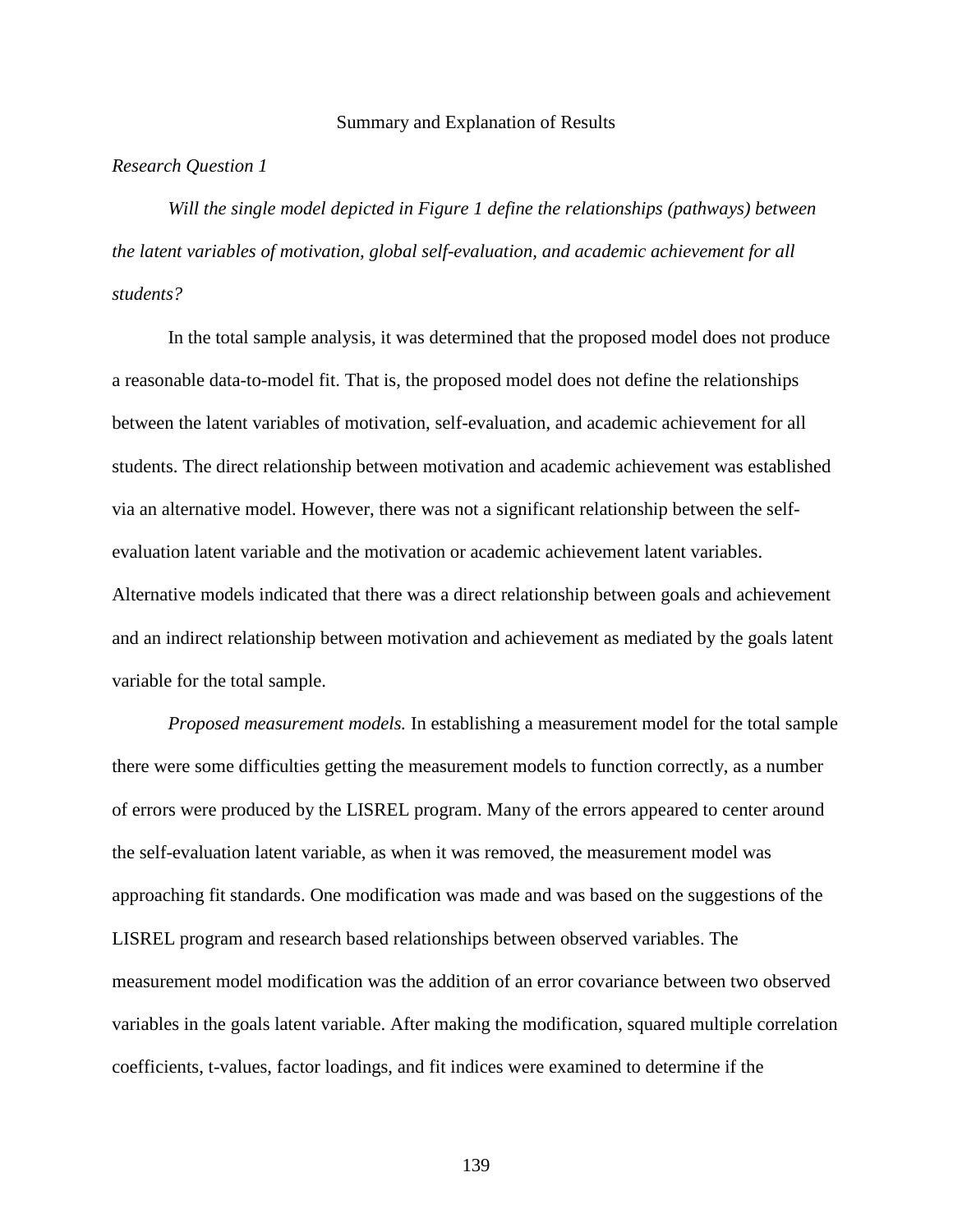measurement model was an appropriate fit. An appropriate fitting measurement model was defined by fit indices at or near suggested fit standards.

In examining the proposed model's measurement models, the observed variables within the motivation model appeared to vary in terms of accounting for variance, with the approach variables accounting for more than the avoidance variables. Mastery approach was identified as having the highest factor loading for the motivation latent variable for the total sample.

 The achievement latent variable was comprised of strong measures of academic achievement as all of the observed variables had moderate to high factor loadings,  $\mathbb{R}^2$ coefficients, and significant t-values. GPA was the weakest observed variable in the achievement latent variable with an  $R^2$  coefficient of 0.29. The achievement observed variables loaded appropriately on only the academic achievement latent variable and correlated with expected measures based on previous research, such as academic hope.

 The self-evaluation variable was the latent appeared to be the weakest, as it was unable to produce a measurement model when it was tested individually. Additionally, self-evaluation was a hindrance to the other measurement models when tested together. Self-evaluation caused multiple errors in the testing of the combined measurement models. It was ultimately removed from the model.

*Proposed structural models.* After a measurement model was established for the total sample, the proposed structural paths were added to the LISREL syntax. The program was unable to produce path diagrams for the proposed structural model. This suggests that the proposed paths are not appropriate for the total sample of students. One possible reason for a lack of fit for the proposed model could be that there are actual ethnic differences that do not allow the factors to load correctly on their latent variables when combined into a total sample to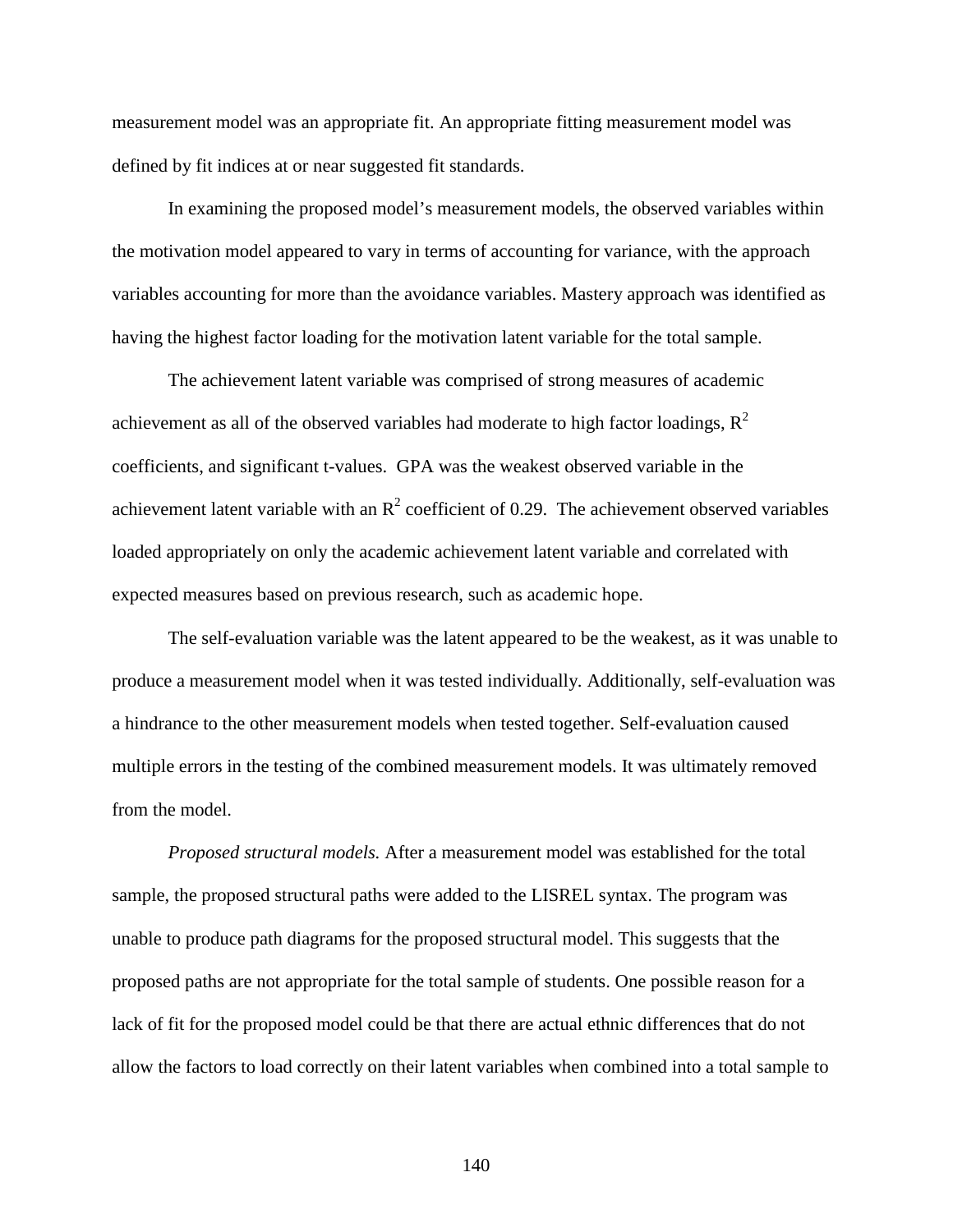test a single model. A second possible explanation could be that there is a significant amount of co-linearity between the observed and latent variables causing the errors produced by the LISREL program (i.e., negative error covariance and not a positive definite). It is most likely that the measurement models have been misspecified and should be restructured in order to determine if there is an alternative structural model.

*Alternative measurement models.* An alternative model was developed based on theory and previous research findings regarding the observed variables in the study. However, before a new model could be tested, it was necessary to restructure the measurement models and test them for accuracy. The alternative measurement model only allowed for observed measures within a latent to correlate. The measures that correlated in the alternative model were mastery- and performance- approach and mastery- and performance- avoidance. The self-evaluation latent variable was also removed from the alternative model due to the warnings it produced and the negative measurement error and  $R^2$  coefficient. The final measurement model was found to have a decent fit before proceeding to test the alternative structural model.

*Alternative structural model*. After establishing an alternative measurement model for the total sample, structural paths were added to the syntax to test the structural model. A path was added from motivation to goals. Also, paths were added from the motivation and goals latent variables to achievement. There was a negative path coefficient from motivation to achievement suggesting that motivation may be strongly related to achievement via goal orientation. Therefore, the path directly to achievement from motivation was removed. The final alternative structural model (Figure 5) illustrated positive direct relationships between motivation and goal orientation and goal orientation and achievement.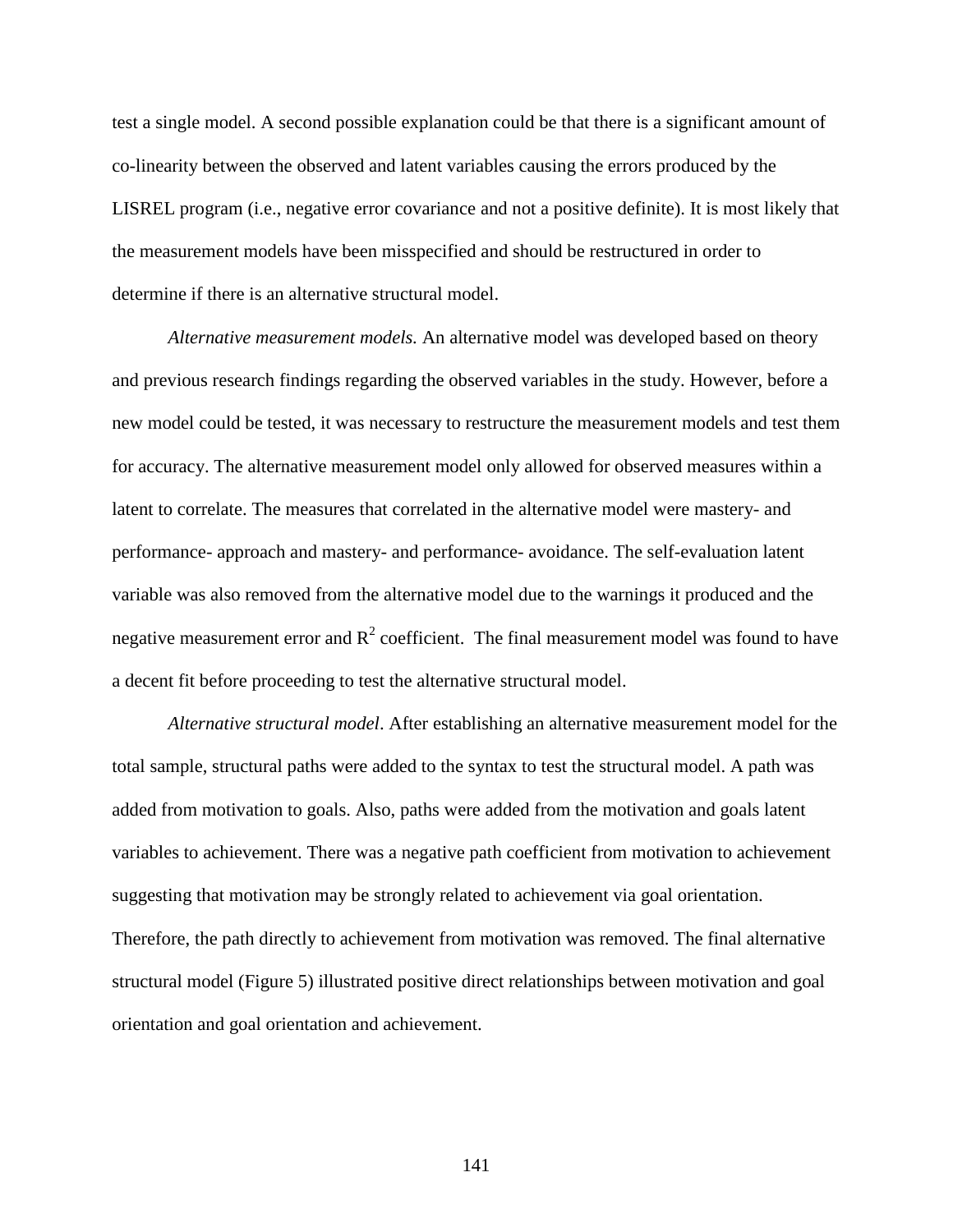### *Research Question 2*

*When examined separately, what are the similarities and differences in the fit of the proposed model between the African American sample and the Caucasian sample?* 

*Measurement models.* To address research question 2, a null model was created for each ethnic sample to compare the modified models to in order to determine whether or not there was significant change in a model when a modification was made. Examining the null model for each ethnicity illustrated that the strongest measures for their respective latent variables were ELA CRCT scores (achievement), mastery-approach (motivation), and academic self-efficacy (selfevaluation). Each null measurement model required one modification. These modifications were suggested by the LISREL program and were coherent with previous research findings. However, the modifications made for the two samples differed. Performance approach and mastery approach were correlated for the Caucasian sample, whereas performance avoidance and mastery avoidance correlated for the African American sample. After the modifications were made, it was noted that the measurement models were not completely acceptable and that they may have been misspecified. However, in an attempt to answer the research question, the structural relationships were entered and tested.

*Structural models.* After a measurement model was established for the African American and Caucasian samples, the proposed structural model was tested with both samples. Results indicated that self-evaluation does not contribute to achievement for African American or Caucasian students. The proposed model suggested that self-evaluation and motivation would be directly related to academic achievement, but this model does not define the relationships between the latent variables for both African American and Caucasian students. It was also proposed that a relationship exists between motivation and self-evaluation. However, there were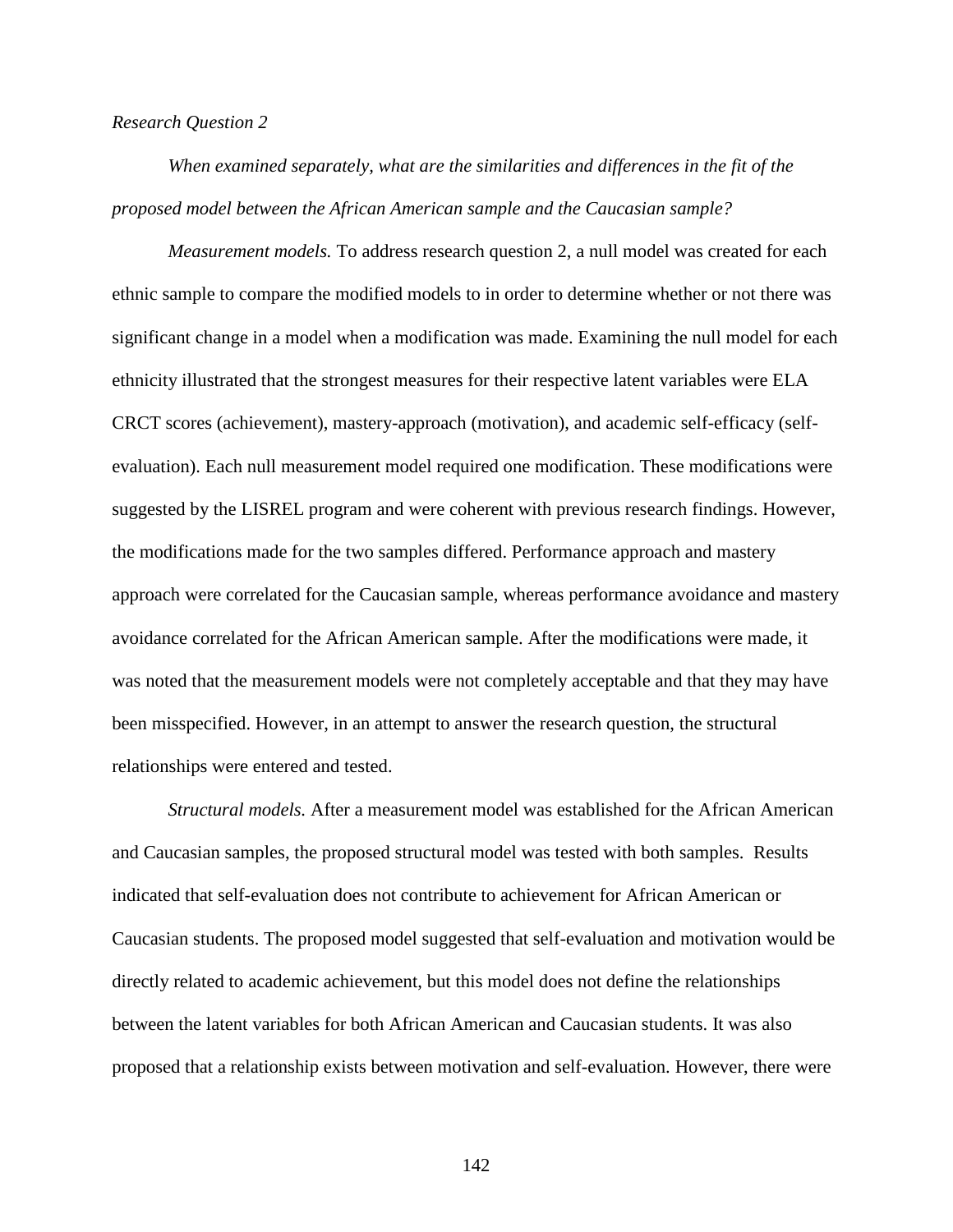problems allowing these relationships to exist for both samples. A path diagram was not produced for the Caucasian sample when the LISREL program was run with the proposed structural relationships added to the syntax. Although a model was produced for the African American sample, the modifications suggested that observed variables be correlated across latent variables, which indicates that the measurement models may be misspecified. Overall, it was determined that the proposed model was not appropriate for the sample and the latent variables initially defined were misspecified, as there were errors in running the structural models suggesting that there was co-linearity among the variables.

*Alternative models.* Because the proposed model was not a good fit for either sample, an alternative model was tested. However, it was necessary to redevelop the latent variables to better fit theoretical perspectives on motivation. The alternative models were composed of four latent variables: self-evaluation (self-esteem), goals (performance -approach and -avoidance & mastery -approach and -avoidance), motivation (academic hope & academic self-efficacy), and achievement (GPA & CRCT scores). The alternative measurement models were similar but contained some variability. The structural models also had similar structure but differences in the values of the  $R^2$  coefficients, path coefficients, and factor loadings.

*Similarities.* Similarities found between the samples were mainly found in the structure of the overall model. Goals were found to be directly related to achievement and motivation for both samples. The self-evaluation latent variable contributed to motivation more than goals for both samples, but was related positively to both latent variables. However, there was a difference in the strength of the path from self-evaluation to goals by ethnicity.

Within the measurement models, there were similarities in terms of which variables were strongest for the latent variables. In both samples ELA CRCT, mastery-approach, and academic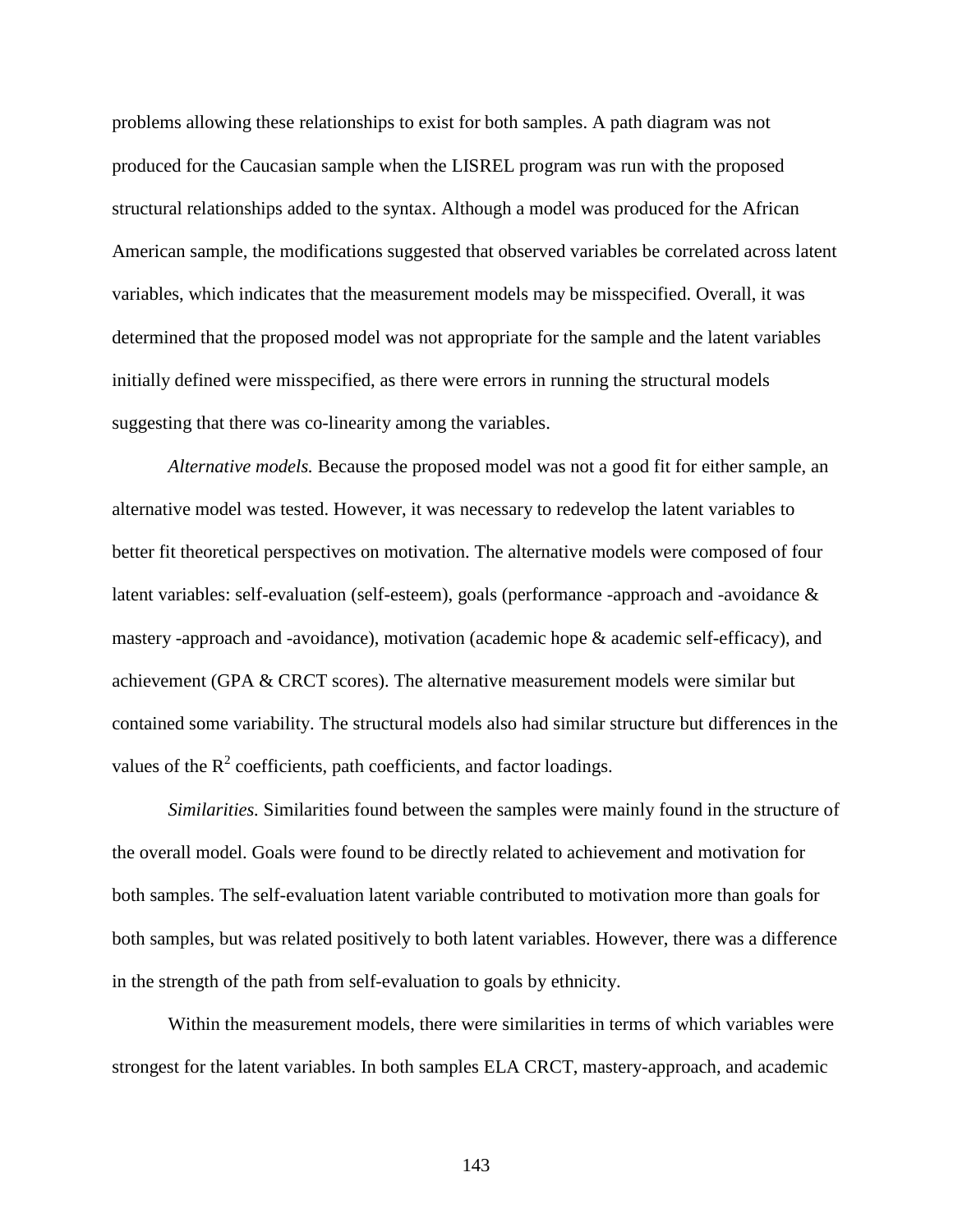self-efficacy were the strongest observed variables for their respective latent variables. These variables were set to one for both samples throughout model testing and continued to account for the most variance and have the highest loadings for the respective latent variable.

## *Research Question 2a*

 *If the models differ in terms of fit for the African American and Caucasian samples, where are the differences?* 

 Initial analysis revealed significant differences between ethnicities for the Math, Reading, and ELA CRCT scores, as well as academic self-efficacy, with Caucasian students' scores being higher than the African American students' scores. No significant differences for ethnicity were present for any of the other measures. Beyond general statistics, there were differences found between the fit of the proposed model for the African American and Caucasian samples in examining the measurement models and the structural models.

*Measurement models and the* o*bserved variables.* In developing the measurement model for the samples, there were differences in the strengths of the factor loadings for all of the variables. Although most were in the same direction, some variables appeared to be stronger and accounted for more variance for one group compared to the other. For example, there was a slight difference in the amount of variance that the performance-avoidance and ELA CRCT variables accounted for, as the  $R^2$  coefficient was moderate for the Caucasian sample and low for the African American sample. Also, there was a difference in the strength of the performance approach variable by each sample, with the initial  $R^2$  coefficient = 0.68 for the African American sample and  $R^2$  coefficient = 0.47 for the Caucasian sample. This suggests that performanceapproach accounted for more variance in the African American sample that it did in the Caucasian sample.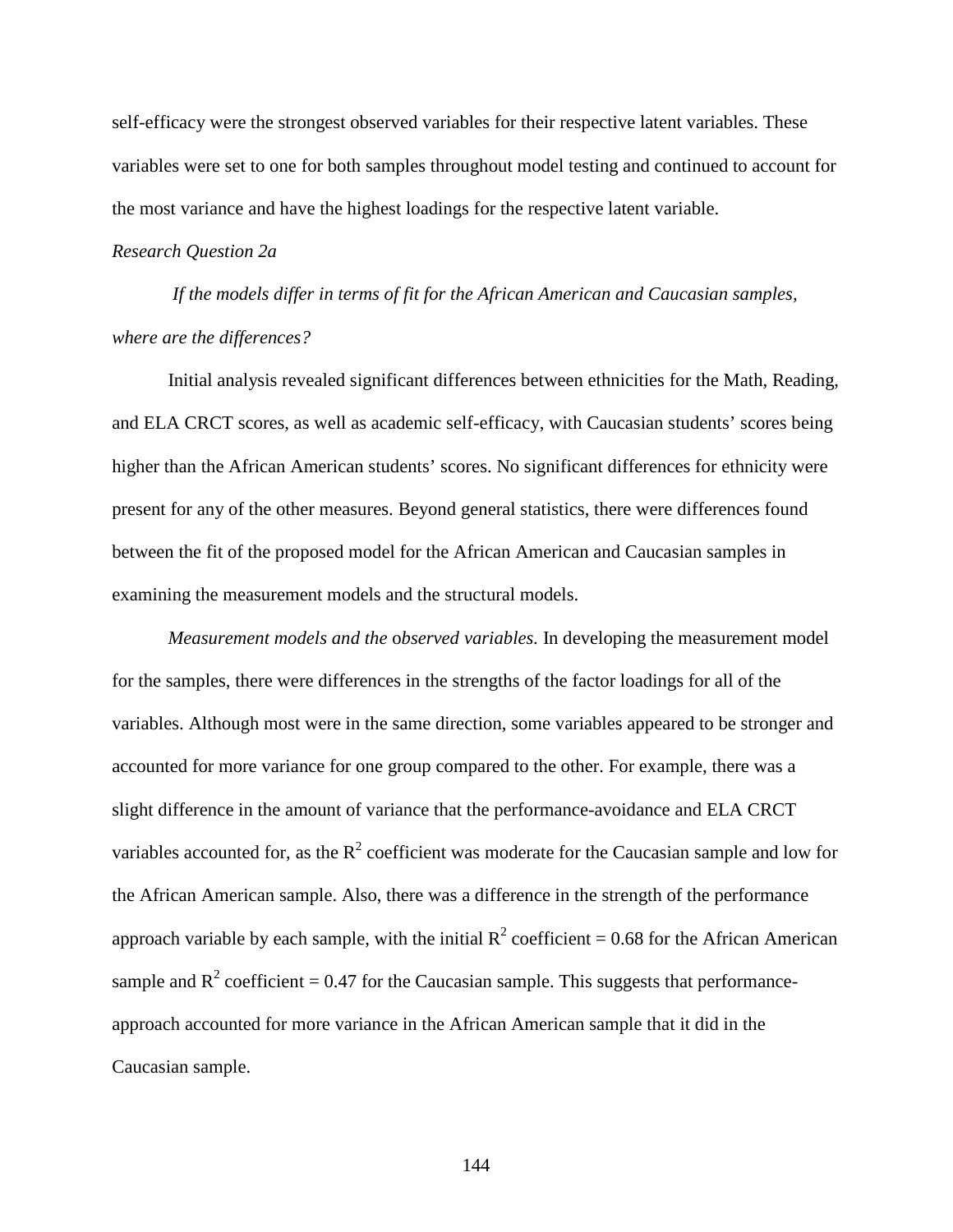*Structural models: Latent variables and fit indices.* The proposed structural model was constructed and tested using both samples' data. The program was unable to produce a path diagram for the Caucasian sample and the African American model did not have fit indices that met fit standards for the model it produced. Also, for the African American model, the modifications suggested indicated that the proposed measurement models were misspecified. Therefore, additional modifications were made and alternative models were tested.

Within the final alternative model, there were differences in the paths between motivation and achievement. There was a direct path from motivation to achievement for the Caucasian sample. However, this relationship was mediated through goals for the African American sample. This suggests that motivation appears to affect achievement differently for different ethnicities. Particularly, it is more likely that the African American students will base their achievement on the attainment of goals, whereas Caucasian students relate achievement more significantly with the agency to achieve one's goals, as agency is significantly related to ethnic identity (Adelabu, 2008). Additionally, the path from goals to achievement was much stronger for the African American sample than for the Caucasian sample, which supports the possibility that agency is more important for Caucasian students than for African American students.

### A Comparison to Previous Research

The results of the current study in which the proposed model does not define the relationships between the motivation, self-evaluation, and academic achievement latent variables can be compared to previous research in a number of ways. In terms of causal research, the lack of relationships between the self-evaluation latent variable and motivation and academic achievement latent variables for all samples (total, African American, and Caucasian) provides support for the theory that self-beliefs, such as self-esteem, do not directly affect achievement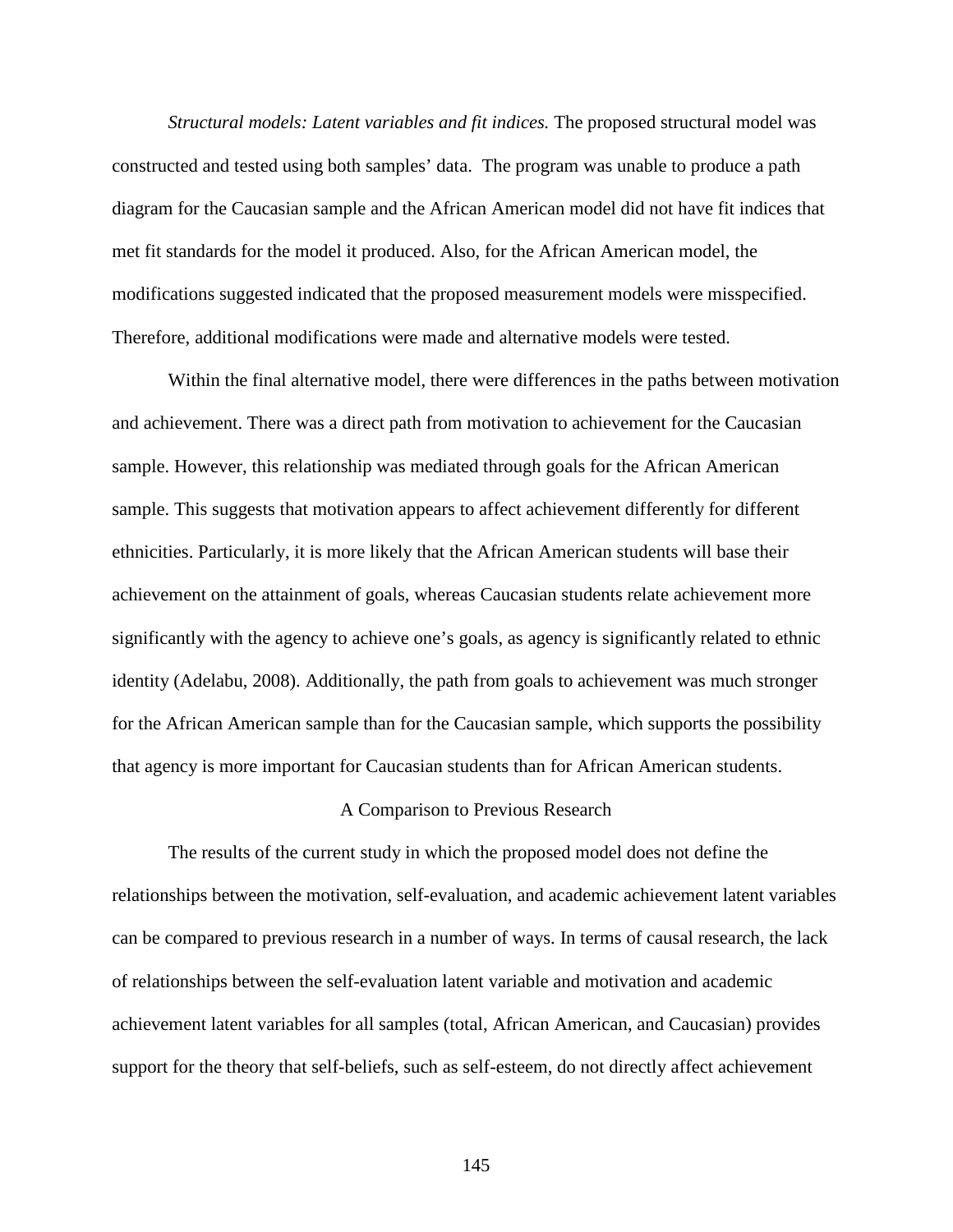but may be indirectly related (Hailikari, et. al, 2008; Fenollar, et. al, 2007). The direct relationships found between goals and achievement in all models promotes the predictive power of goal orientation on academic achievement established by previous research (Elliott, 1999; Elliot & Church, 1997; Harackiewicz, Barron & Elliott, 1998; Lopez, 1999; Tanaka & Yamauchi, 2000; Urdan, 2004). Additionally, the relationships between motivation and achievement for the total sample and the Caucasian sample are supportive of previous research as motivation was found to account for much of the variance in predicting academic achievement (Byrnes & Miller, 2007; Faircloth & Hamm, 2005).

## *Observed Variables*

The specific observed variables that were used in the current study were chosen for their previous relationships with one another and academic achievement. Using previous research outcomes, a proposed model was established to be tested with a total sample and separate ethnic samples. With this in mind, the relationships between many of the observed variables can be compared to previous research.

*Motivation.* In examining the motivation observed variables, it should be noted that many relationships that were found in the current research are consistent with previous findings. First, in terms of goal orientation, there were significant positive relationships between mastery and grades (Pintrich, 2000b) and mastery and self-efficacy (Pintrich, 2000b; Malpass, et al., 1999). Previous findings indicating the positive effects of performance approach on achievement (Harackiewicz, et. al, 1999) were also replicated as performance approach was more strongly endorsed by African American adolescents compared to mastery approach (Bong, 2009) during individual measurement model testing. The other motivational variable used, academic hope, also illustrated a positive relationship with academic achievement as previously found (Leeson,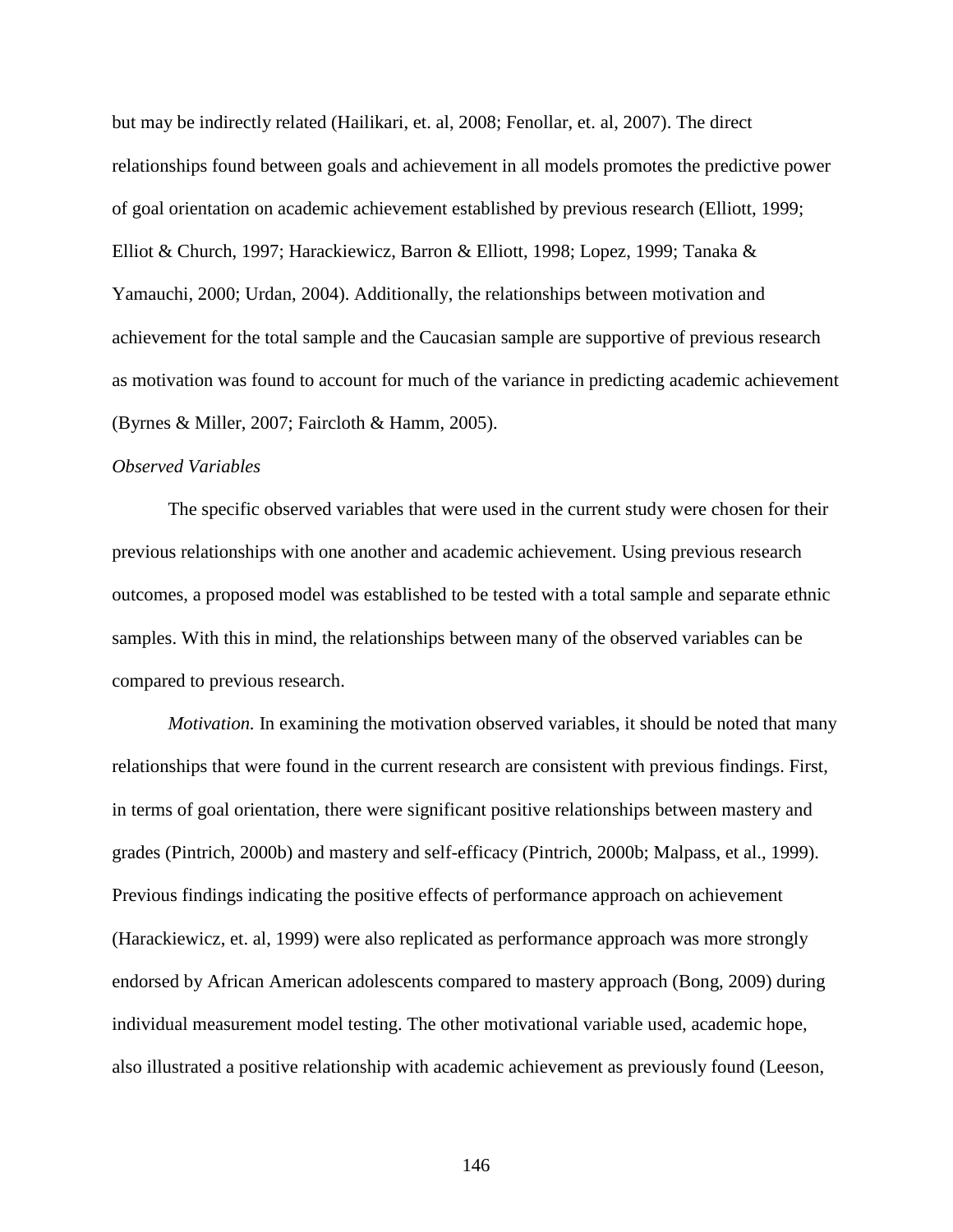et. al, 2008) but were not as strong as the relationship between the goal orientation measures and academic achievement. The results imply that a student's goal orientation may be more predictive of achievement for African American students than other measures previously suggested to be strong predictors of achievement, such as academic hope and self-efficacy. However, this study does not include all possible motivation factors that may contribute to achievement outcomes and results differed by ethnicity.

Findings that are not consistent with previous research are the positive correlations between mastery-avoidance and performance-avoidance with measure of academic achievement. More significant relationships were identified between performance avoidance and achievement than for mastery-avoidance. However, it is unusual that such positive relationships exist. Possible reasons for the relationships may be based on the ratings of the participants. There is a possibility that students uniformly rated the avoidance measures similar to the approach measures. The results appear to specific to the population surveyed and may need to be evaluated again in the future to consider the positive effects of the avoidance measures when the performance measures are strong for an individual.

*Self-evaluation.* Within the self-evaluation area, self-efficacy (general and academic) was found to have a positive and significant relationship with measures of academic achievement as it has in the past (Malka & Covington, 2005; Bong, 2001). Self-efficacy's positive relationship with hope (Magaletta  $\&$  Oliver, 1999) was also replicated. Another major finding that was consistent with previous research was the significant relationship between self-esteem and selfefficacy (Bandura, 1977; Baumeister, et al., 2003; Judge, et al., 2002; McFarlin, et al., 1984). Self-esteem was also found to be significant correlated with hope (Snyder, et al., 1991) and the approach goals (Diener & Dweck, 1978; Malpass, et al., 1999) as in the literature.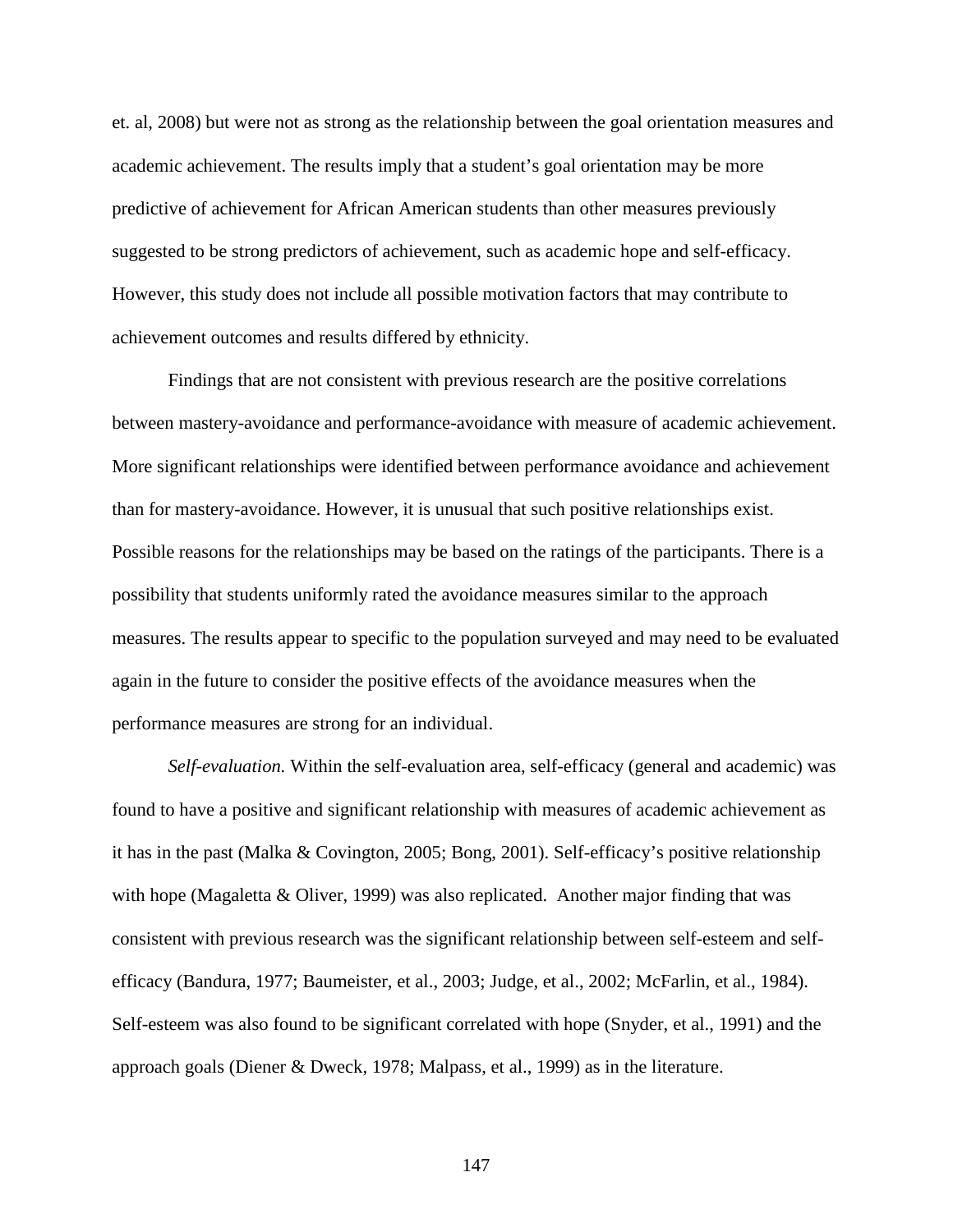*Gender and ethnicity.* Gender differences were found for the measures of achievement and performance approach using MANOVA procedures. Results indicated that females had higher scores and responses than males. Multivariate analysis of variance also indicated that there were significant differences for ethnicity. Specific differences were noted for ethnicity on measures of achievement including Math, Reading, and ELA CRCT scores as well as academic self-efficacy. Caucasians outperformed African Americans on each of these measures of academic achievement and reported higher levels of academic self-efficacy. Previous research using standardized tests of reading and math has consistently indicated, and continues to illustrate, that Caucasian student outperform their minority counterparts, particularly African Americans and Hispanics (NAEP, 2004).

*Socioeconomic status.* There was a significant difference between ethnicities in terms of socioeconomic status for father's occupation. Results indicated that Caucasian students reported their fathers as having higher level occupational positions than African American students reported. The African American students indicated, based on the average, that their fathers were in the occupation of protective and personal services (i.e., police officer, barber, etc.), whereas the Caucasian students indicated that their fathers were associate level professionals (i.e., youth workers, pastors, etc.).

Although there was a significant finding, few students completed the parent and grandparent occupation items and therefore MANOVA results of socioeconomic differences were based on only 35 student responses. However, this finding still lends a great deal of information to the literature as many studies do not account for SES. Of the studies that do consider SES, many are middle-class studies conducted with a predominantly Caucasian population. Therefore, any research with a diverse population of individuals provides the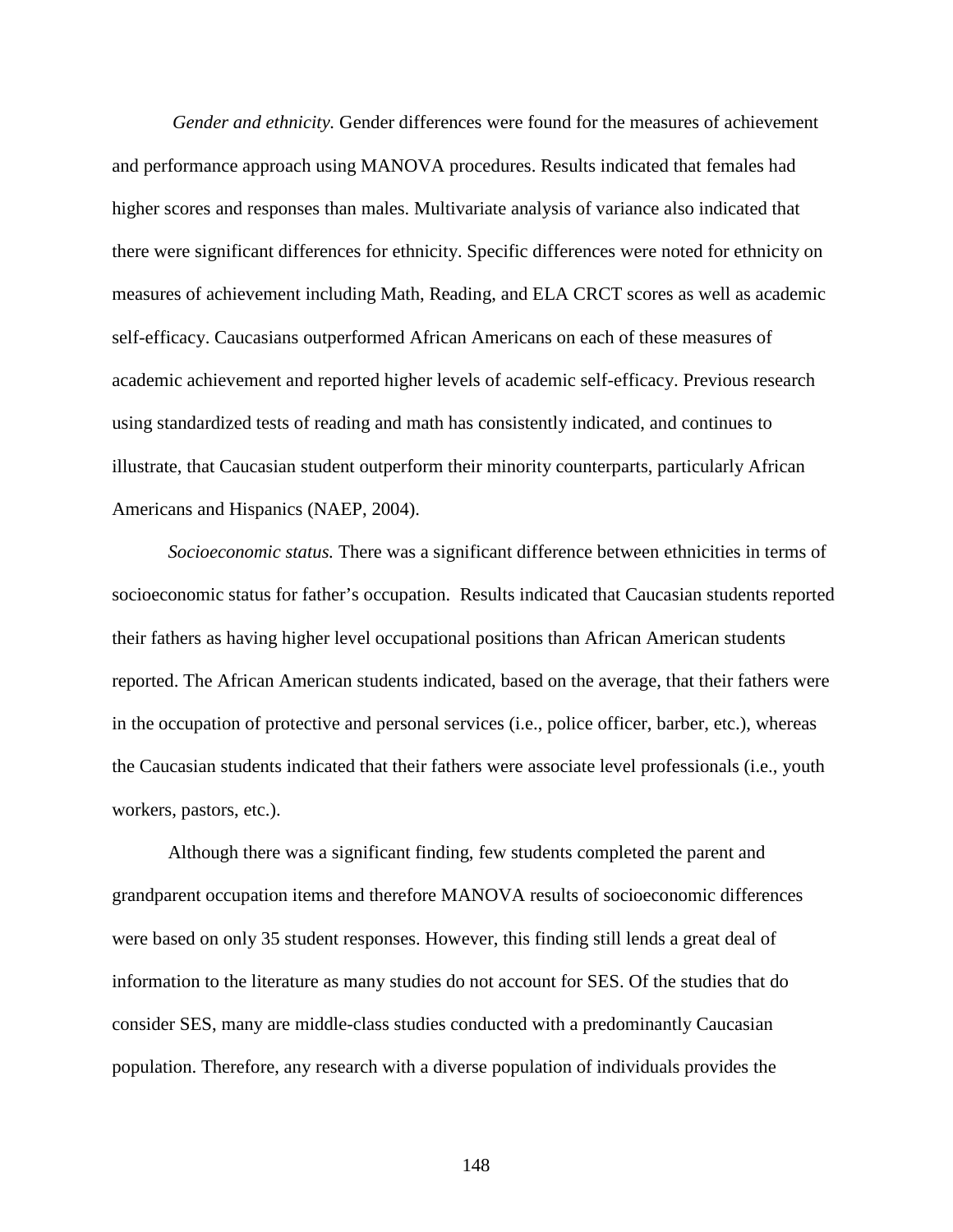literature with more information to base future research on. In this case, it is suggested that it would behoove researchers to use measures of socioeconomic status to rule it out as a possible confounding factor.

## Implications

 The results of this study have theoretical implications. Motivation theory supports the general idea that individuals require motivation, whether competence motivation or achievement motivation, in order to achieve school success (Sternberg, 2005). As noted previously, this study has replicated a number of findings by previous research that support the ideas put forth by motivation theory. Motivation research also implies that achievement-motivated individuals are driven by internal feelings of fear of failure and hope of success (McClelland, 1953). These are directly related to goal orientations, which were found to be the best measures of motivation within the study and therefore appear to be the best predictors of academic achievement. Thus, the current research supports motivation theory and the need for positive motivation in order to achieve.

 Motivation literature does have some limitations in terms of how constructs should be operationalized (Elliot & Dweck, 2005). This appears to also have been encountered in the current study as self-evaluation was difficult to measure effectively. Therefore, there may be a need in future research for better development of some of the constructs before they can be interpreted in a structural model to determine their effects on achievement.

 This study also has implications for future research, as it can use the current findings to improve the measurement of the self and motivation constructs. As noted previously, the selfevaluation construct was difficult to measure using only one observed variable for some of the samples. Also, this study lends knowledge to other researchers in terms of self-efficacy. Self-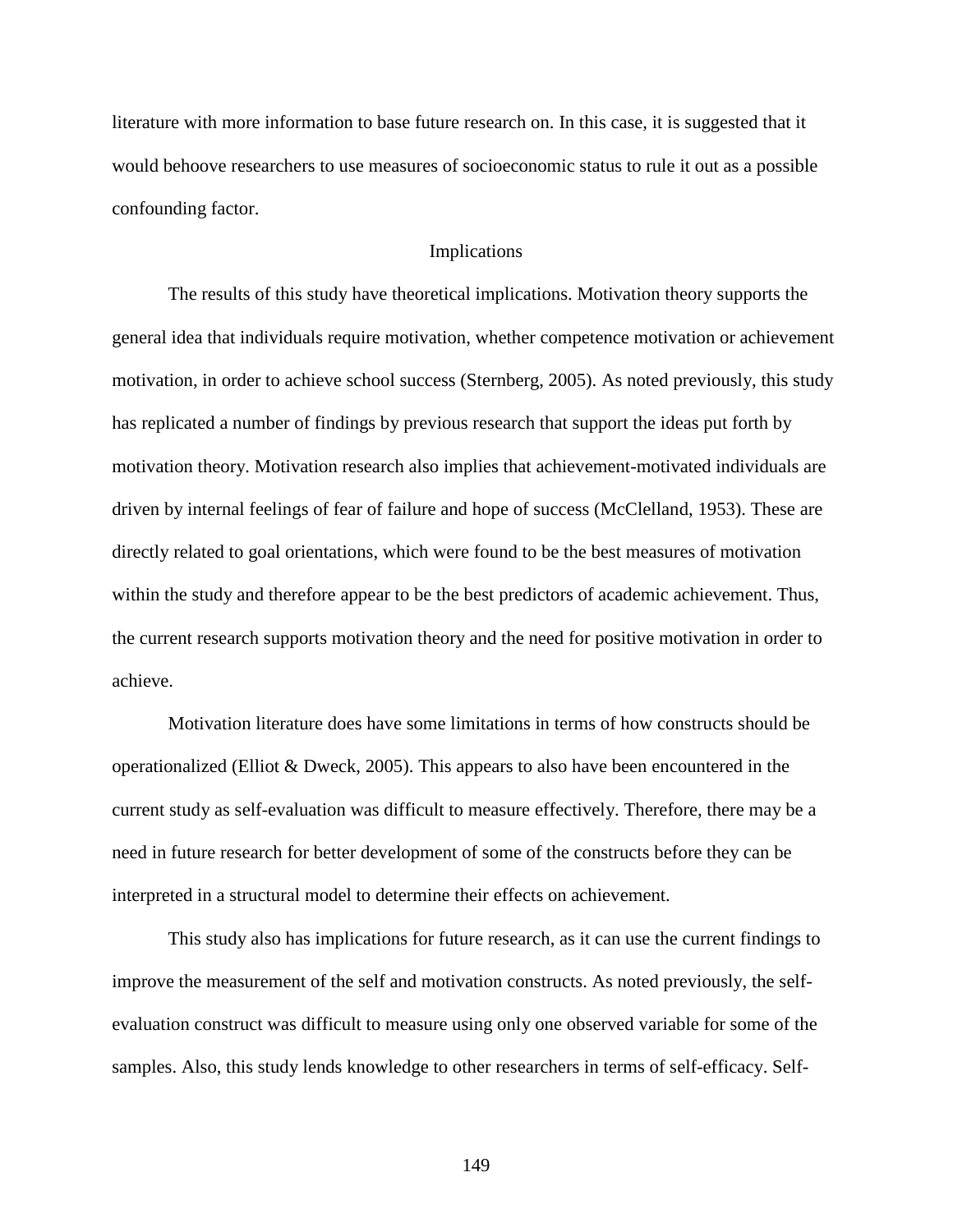efficacy is considered to be one type of motivation (Bandura, 1977). Therefore, it may be necessary to consider self-efficacy in terms of motivation and not as a measure of selfevaluation. When it was part of a latent variable with academic hope, it performed much better and appeared to explain more about motivation than it was as a measure of self-evaluation.

 Practically speaking, this study lends information that can support the development of an intervention program to be used in the schools to assist students in improving motivation and thus academic achievement. The current study suggests that goal orientation is a significant factor in an individual's motivation. Therefore, goal orientation, with a focus on intrinsic and implicit motives, should play a central role in the development of an intervention program.

Adolescents tend to have performance-approach goals (Bong, 2009) that, although result in positive short term outcomes, can be detrimental to later life outcomes because the individual will no longer have a 'reason' to perform tasks. It is likely that students adopt performanceapproach goals in adolescence because of the stresses put on them by the education system. Students in grades five through twelve are pressured with passing assessments to be promoted to the next grade, improve school ratings, and illustrate that the educational standards are being met. This can have negative effects on students as failure to meet a set criteria can reduce a student's motivation to achieve. Therefore, although the current study focused on ninth grade students, it may be necessary to intervene at an earlier age and possibly prevent decreased motivation later in one's school career.

 Mastery-approach goals should be the focus of intervention for all age groups. Masteryapproach goals are endorsed more frequently by children (Bong, 2009) and result in more positive learning outcomes (Urdan  $&$  Turner, 2005) when endorsed. Mastery-orientation is predictive of better grades (Mehlbach, 2006), enjoyment of learning, hope and pride in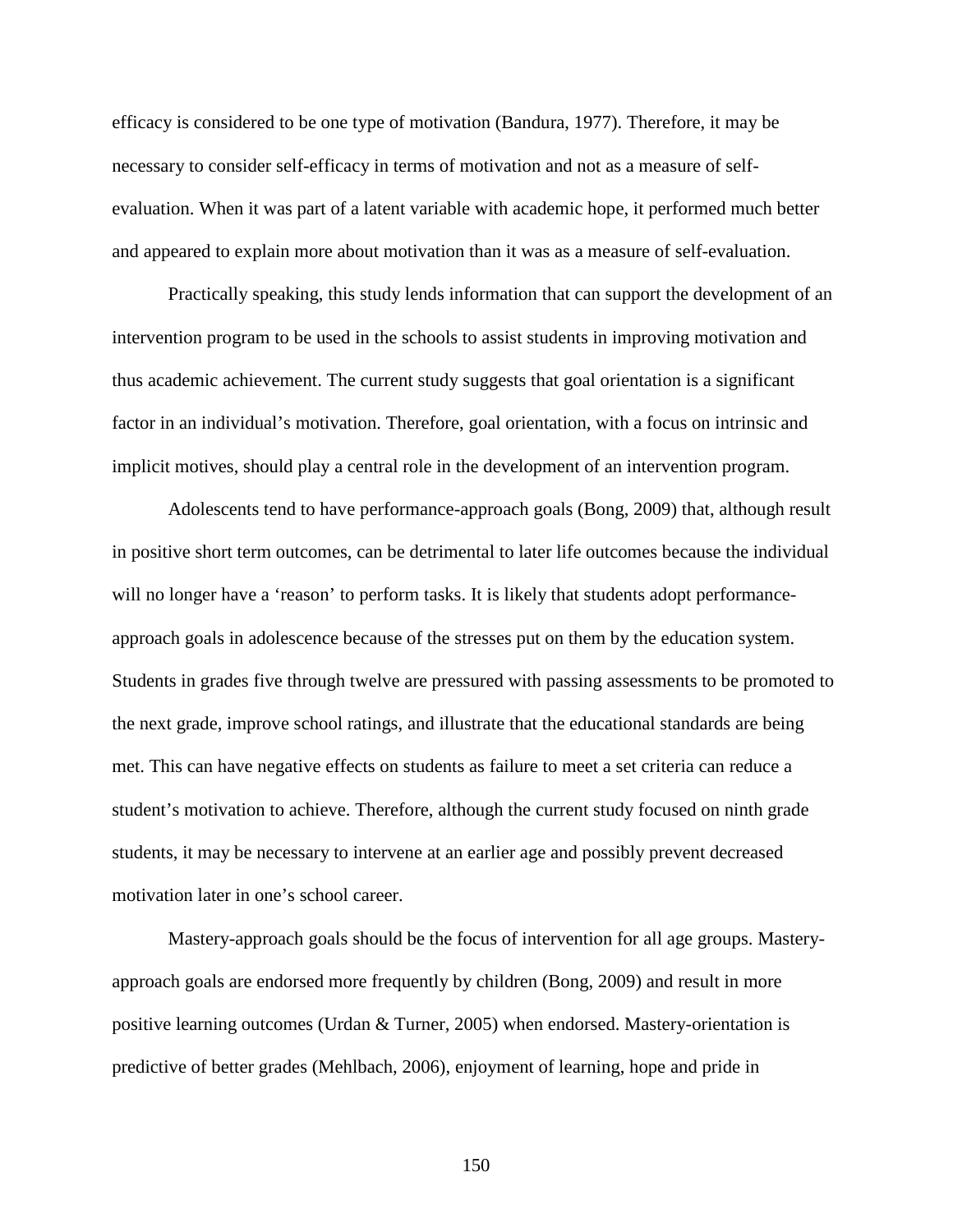undergraduates (Pekrun, Elliot, & Maier, 2006) and is supported by researchers to be better developed in classrooms (Ames, 1992; Maher & Midgley, 1991; Midgley & Urdan, 1992). Overall, developing mastery approach goals in classrooms can provide individuals with the internal drive to master tasks for their own benefit, which can ultimately lead to long term learners with goals that can be carried through into adulthood.

### Limitations

There are limitations to this study. First, although the study had an appropriate number of participants overall to conduct SEM analysis, the sample of Caucasian students was much smaller than the sample of African American students. This could have affected the correlation data, model fit statistics, and the overall model in general. In fact, the SEM results for the Caucasian sample should be interpreted with caution as the sample size was not as large as proposed according to SEM research. With a greater number of Caucasian students, it may be possible for both samples to be compared more reasonably. Due to the overall number of participants based on a poor participation rate and a large amount of missing data which forced the researcher to delete participant responses, there may be limitations to the generalizability of this study to a wider population of individuals.

Also, the results may not be applicable to a high SES population. There were very few individuals who completed the information about socioeconomic status. Therefore, as well as being descriptive of a low- to middle-class population, socioeconomic status may be a confounding factor that could not be addressed due to the missing data. There were significant differences for socioeconomic status that should be examined in future research in an attempt to identify differences based on socioeconomic status.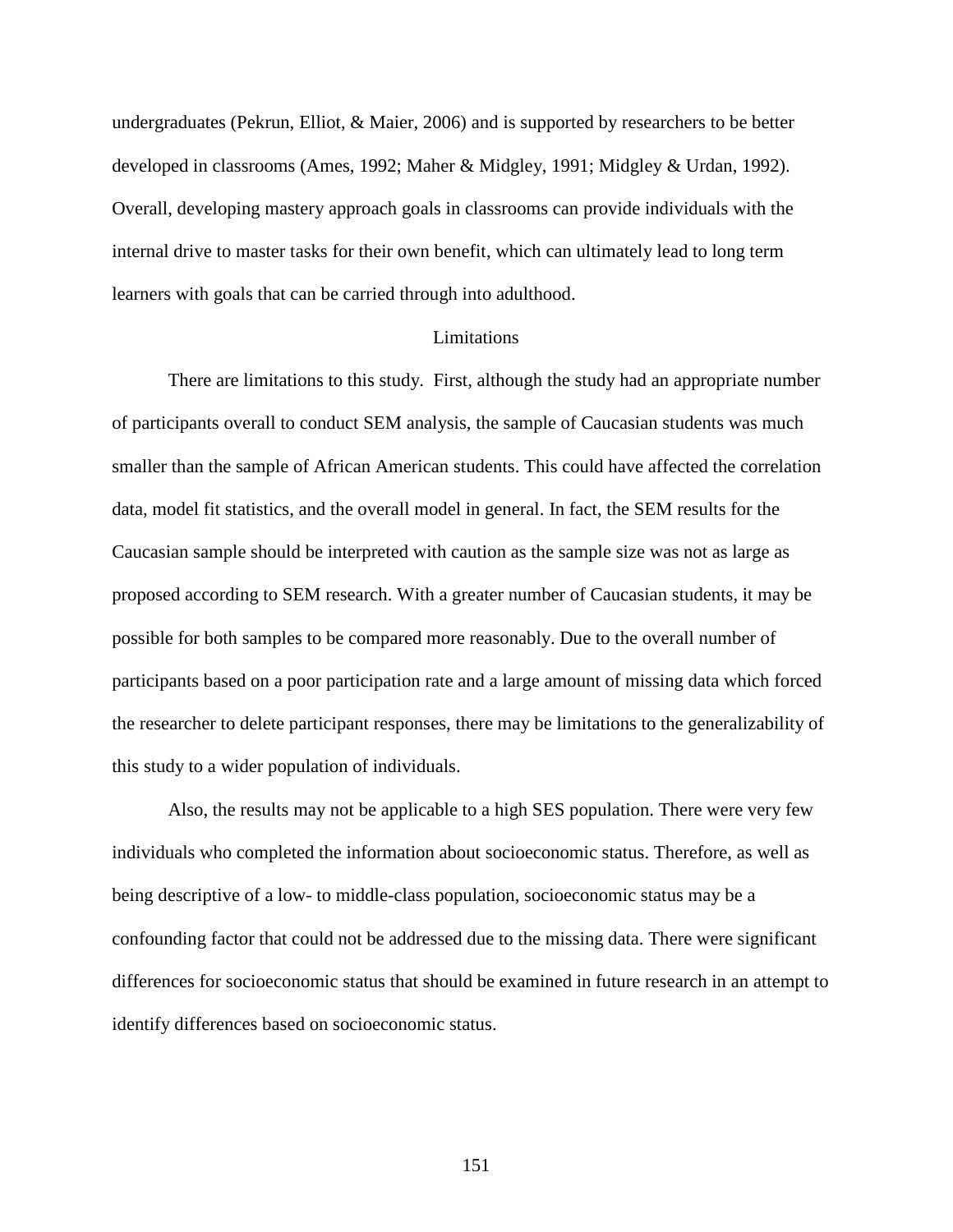In addition to the possibility of SES being a confounding factor, it is also possible that gender differences and ethnic differences were not examined thoroughly enough. There were not enough participants to create structural models for males and females by ethnicity. Therefore, it can not be determined with certainty that males and females from different ethnic backgrounds follow the proposed models presented in the results section.

Another limitation to consider is the fact that this research project did not account for all possible factors that contribute to academic achievement. For example, there is research that suggests ethnic identity can affect motivation and may play a role in students' achievement (Campbell, Barry, Joe, & Finney, 2008; Freeman, Gutman, & Midgley, 2002; Graham & Hudley, 2005). Also, it was not possible to examine the effects of general self-efficacy on achievement because there was too much missing data that could not be fixed using suggested techniques to fill in missing values when using SEM. Obtaining enough data to examine general self-efficacy may affect future research in this area.

 The measurement of self-evaluations may need to be considered in future research. The fact that the self-evaluation latent variable did not include measures that accounted for a significant amount of variance for all of the samples suggests that there may be additional factors that contribute to how an individual evaluates oneself. These may include parental support and involvement, self-regulation, and student beliefs about teacher perceptions.

## Future Directions

Results of the current study also provide suggestions for future research. It is recommended that future research conducts additional analysis to examine the predictability of the motivational factors on achievement. By further examining the predictability of motivational factors, including mastery and performance orientations, academic hope, and academic self-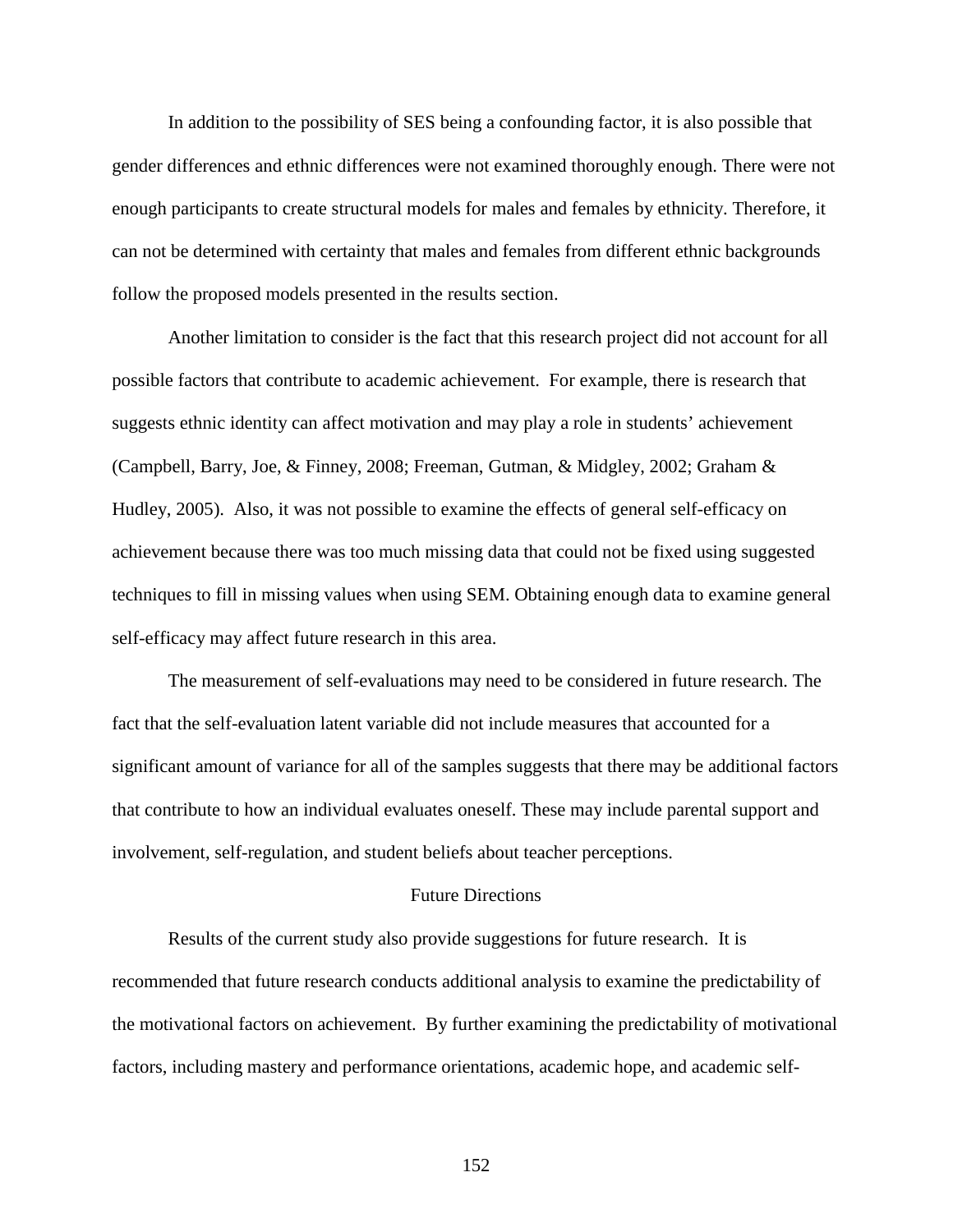efficacy, researchers may be able to create better fitting models that illustrate the relationship between motivation and academic achievement. Additional research also needs to be conducted with measures of academic hope in order to further develop the reliability and validity of the measure and investigate the intercorrelations between academic hope and other measures of motivation and academic achievement.

Additional research should also consider conducting longitudinal studies to determine if motivation and self factors change with age and grade. Due to the known differences in goal orientations based on age, there may be a need to further investigate the possible differences of other measures due to age and/or grade. This may be of importance because many studies conducted only use adolescent populations and therefore cannot provide information on or illustrate practical implications for younger individuals.

Future research may also consider examining the similarities and differences among a wider range of ethnicities. Unfortunately, this was not possible for the current study due to the limited number of individuals of other ethnicities in the area where data was collected. Gathering data on multiple ethnicities can provide information on which variables affect achievement for specific ethnic groups and indicate what factors are consistent in affecting achievement across groups. This information can ultimately change the way educators and researchers attempt to address achievement in research and in the classroom.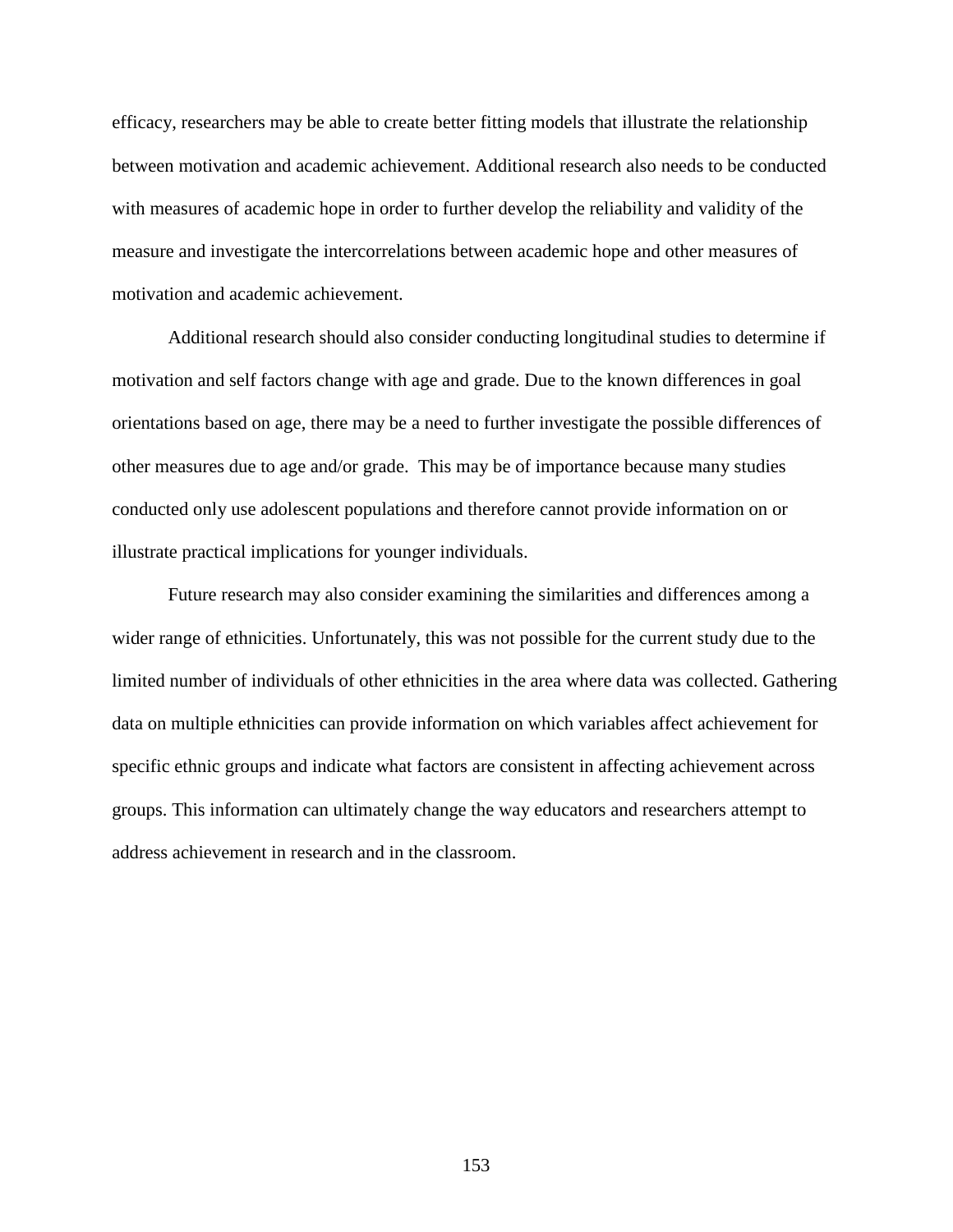#### References

- Adelabu, D.H. (2008). Future time perspective, hope, and ethnic identity among African American adolescents. *Urban Education, 43*(3), 347-360.
- Anderman, E.M., & Maehr, M.L. (1994). Motivation and schooling in the middle school. *Review of Educational Research, 64*(2), 287-309.
- Anderman, E.M. & Wolters, C.A. (2006). Goals, values, and affect: Influences on student motivation. In P.A. Alexander & P.H. Winne (Eds.), *Handbook of educational psychology* ( $2^{nd}$  ed.) (pp.369-390). Mahwah, NJ: Lawrence Erlbaum Associates.
- Antoino, A.L., Chang, M.J., Hakuta, K., Kenny, D.A., Levin, S. & Milem, J.F. (2004). Effects of racial diversity on complex thinking in college students. *Psychological Science, 15*(8), 507-510.
- Archer, J. (1994). Achievement goals as a measure of motivation in university students. *Contemporary Educational Psychology, 19*, 430-446.
- Aronson, J., Lustina, M.J., Good, C., Keough, K., Steele, C.M., & Brown, J. (1999). When white men can't do math: Necessary and sufficient factors in stereotype threat. *Journal of Experimental Social Psychology, 35*, 29-46.
- Arrington, E.G. & Wilson, M.N. (2000). A re-examination of risk and resilience during adolescence: Incorporating culture and diversity. *Journal of Family Studies, 9*(2), 221- 230.
- Arroyo, C.G., & Ziegler, E. (1995). Racial identity, academic achievement, and the psychological well-being of economically disadvantaged adolescents. *Journal of Personality and Social Psychology, 69*(5), 903-914.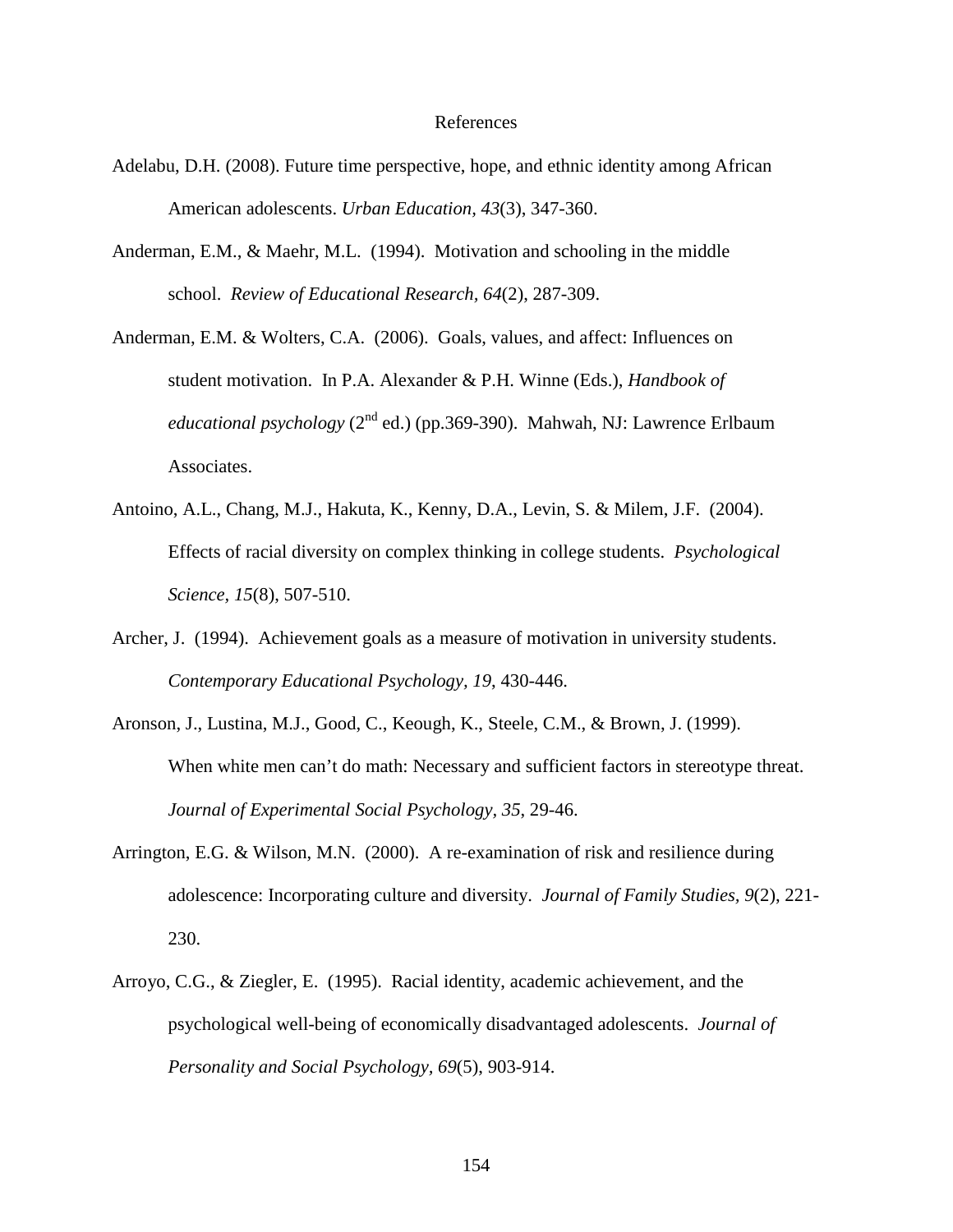- Aspinwall, L.G., & Taylor, S.E. (1992). Modeling cognitive adaptation: a longitudinal investigation of the impact of individual differences and coping on college adjustment and performance. *Journal of Personality and Social Psychology, 63*, 989-1003.
- Bachay, J. (1998). Ethnic identity development and urban Haitian adolescents. *Journal of Multicultural Counseling and Development*, *26*, 96-109.
- Bali, V.A. & Alvarez, R.M. (2004). The race gap in student achievement scores: longitudinal evidence from a racially diverse school district. *Policy Studies Journal, 32*, 393-416.
- Bandura, A. (1977). Self-efficacy: Toward a unifying theory of behavioral change. *Psychological Review, 84*(2), 191-215.
- Bandura, A. (1989). Human agency in social cognitive theory. *American Psychologist, 44* (9), 1175-1184.
- Bandura, A. (1997). *Self-efficacy: The exercise of control*. New York: W.H. Freeman and Company.
- Bandura, A., Barbaranelli, C., Caprara, G., & Pastorelli, C. (2001). Self-efficacy beliefs as shapers of children's aspirations and career trajectories. *Child Development, 72*, 187- 207.
- Barron, B. (2003). When smart groups fail. *The Journal of the Learning Sciences, 12*(3), 307-359.
- Bong, M. (1999). Personal factors affecting the generality of academic self-efficacy judgements: Gender, ethnicity, and relative expertise. *Journal of Experimental Education, 67*(4), 315-332.
- Bong, M. (2009). Age-related difference in achievement goal differentiation. *Journal of Educational Psychology, 101*(4), 879-896.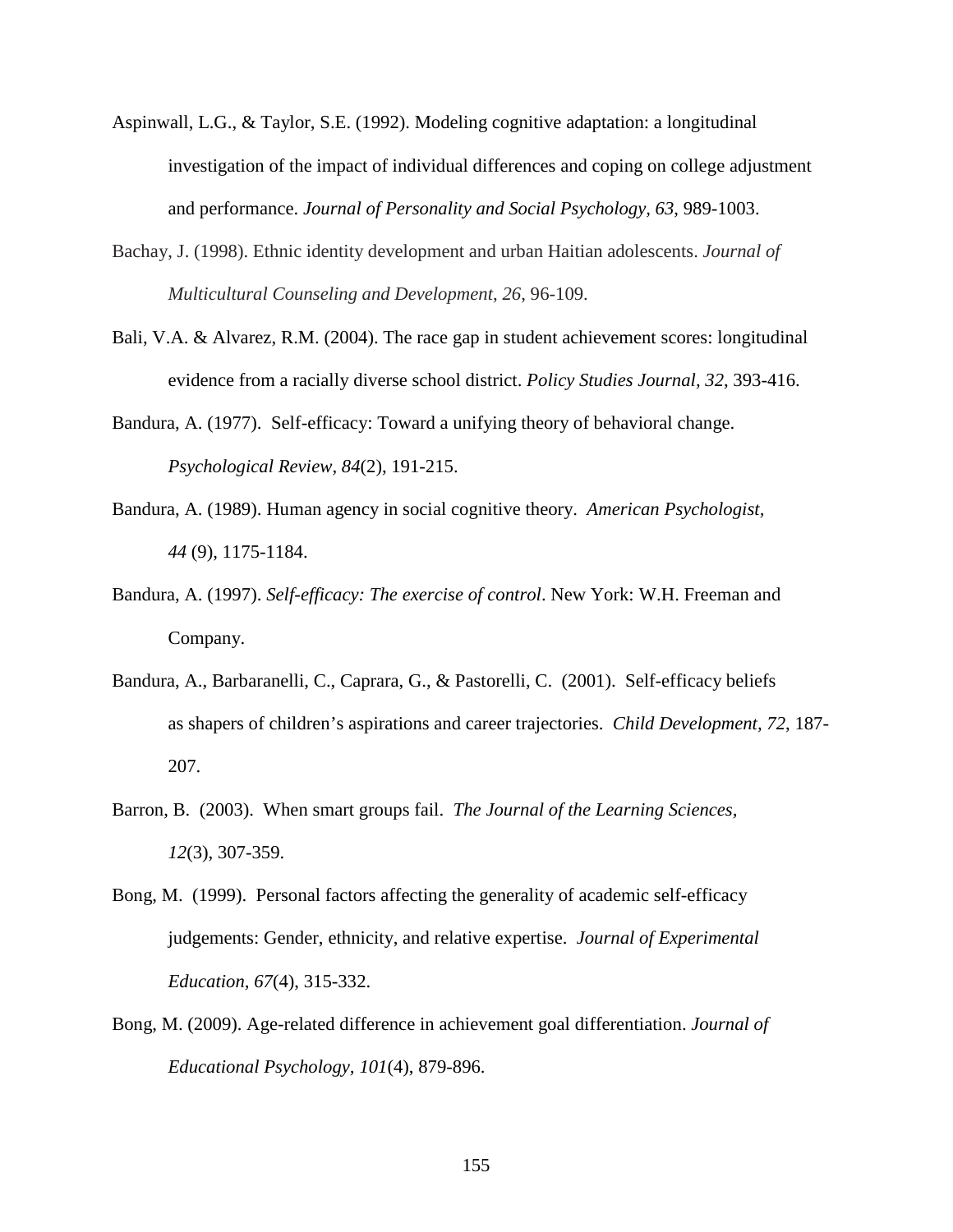- Boykin, A.W., Albury, A., Tyler, K.M., Hurley, E.A., Bailey, C.T., & Miller, O.A. (2005). Culture-based perceptions of academic achievement among low-income elementary students. *Cultural Diversity and Ethnic Minority Psychology, 11*(4), 339-350.
- Brown, K.M., R.P. McMahon, F.M. Biro, P. Crawford, G.B. Schreiber, S.L. Similo, M. Waclawiw, & R. Striegel-Moore (1998). Changes in self-esteem in black and white girls between the ages of 9 and 14 years: The NHLBI Growth and Health Study. *Journal of Adolescent Health*, February 22(2):7–19.
- Cadinu, M., Maass, A., Rosabianca, A., & Kiesner, J. (2005). Why do women underperform under stereotype threat? Evidence for the role of negative thinking. *Psychological Science, 16(7*), 572-578.
- Campbell, D.G., & Kwon, P. (2001). Domain-specific hope and personal style: Toward an integrative understanding of dysphoria. *Journal of Social and Clinical Psychology, 20*(4), 498-520.
- Carlson, C., Uppal, S. & Prosser, E.C., (2000). Ethnic differences in processes contributing to the self-esteem of early adolescent girls. *Journal of Early Adolescence, 20*, 44-72.
- Chang, M.J. (2005). Reconsidering the diversity rationale. *Liberal Education, 91*(1), 6- 13.
- Chang, E.C. & Banks, K.H. (2007). The color and texture of hope: Some preliminary findings and implications for hope theory and counseling among diverse racial/ethnic groups. *Cultural Diversity and Ethnic Minority Psychology, 13* (2), 94-103.
- Chavous, T.M., Bernat, D.H., Schmeelk-Cone, K., Caldwell, C.H., Kohn-Wood, L., & Zimmerman, M.A. (2003). Racial identity and academic attainment among African American adolescents. *Child Development, 74*(4), 1076-1090.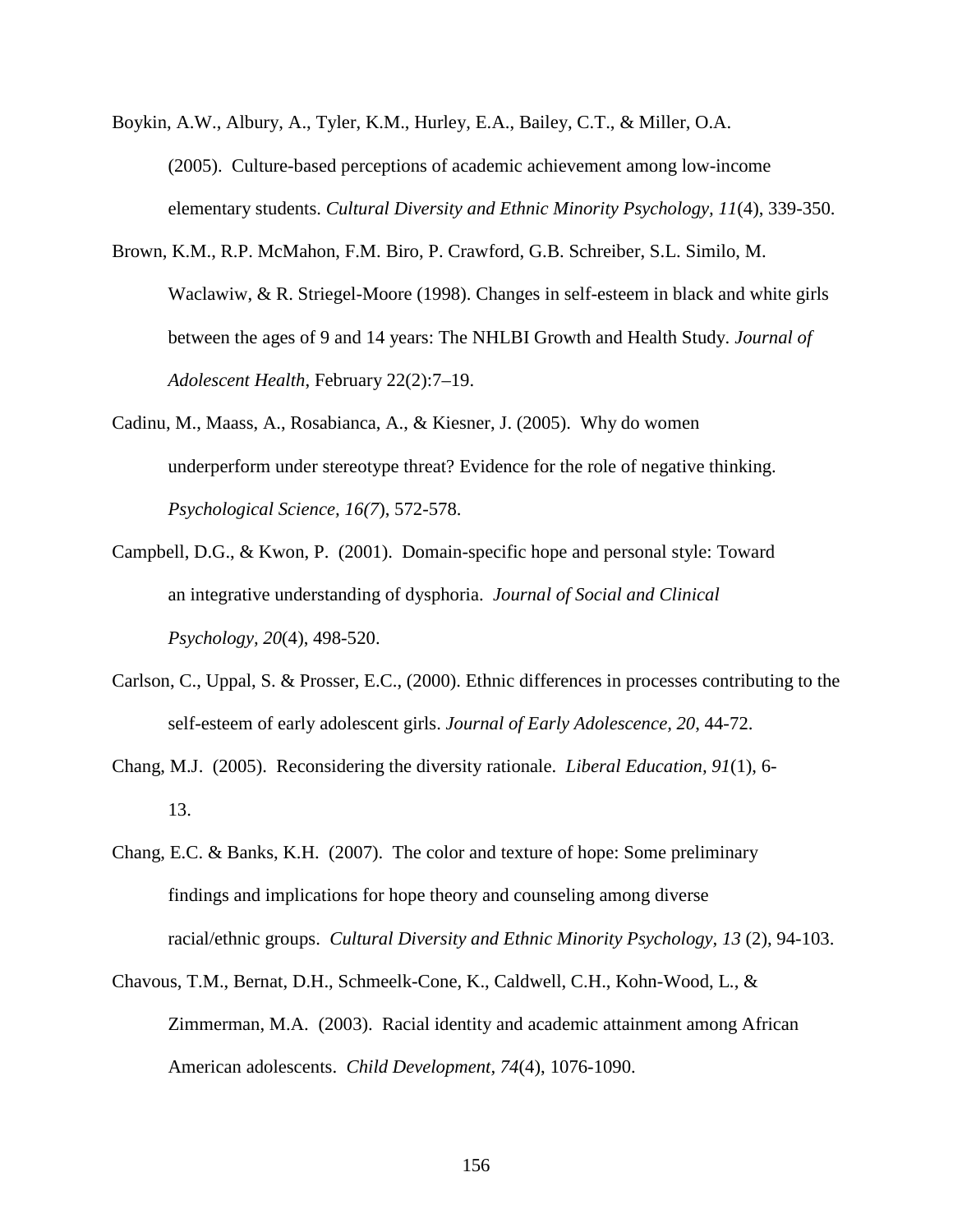- Chiu, C. & Hong, Y. (2005). Cultural competence. In A.J. Elliot & C.S. Dweck (Eds.) *Handbook of Competence and Motivation* (pp 489-505). New York: Guilford Press.
- Cohen, E.G. & Lotan, R.A. (2003). Teacher as supervisor of complex technology. *Theory into Practice, 24*(2), 78-84.
- Coleman, E.B. (1998). Using explanatory knowledge during collaborative problem solving in science. *The Journal of the Learning Sciences, 7*(3&4), 387-427.
- Conner, J.M., Peyrazli, S., Ferrer-Wreder, L. & Grahame, K.M. (2004). The relation of age, gender, ethnicity, and risk behavior to self-esteem among students in nonmainstream schools. *Adolescence, 39*(155), 457-473.
- Creed, P.A., Patton, W., & Bartrum, D. (2002). Multidimensional properties of the LOT-R: Effects of optimism and pessimism on career and well-being related variables in adolescents. *Journal of Career Assessment, 10*(1), 42-61.
- Curry, L.A., Snyder, C.R., Cook, D.L., Ruby, B.C., & Rehm, M. (1997). Role of hope in academic and sport achievement. *Journal of Personality and Social Psychology*, 73, 1257-1267.
- Daniels, L.M., Stupnisky, R.H., Pekrun, R., Haynes, T.L., Perry, R.P., & Newall, N.E. (2009). A longitudinal analysis of achievement goals: From affective antecedents to emotional effects and achievement outcomes. *Journal of Educational Psychology, 101*(4), 948-963.
- Davis-Kean, P.E. (2005). The influences of parent education and family income on child achievement: The indirect role of parental expectations and the home environment. *Journal of Family Psychology, 19*, 294-304.

Deci, E.L. & Ryan, R.M. (2000). The "what" and "why" of goal pursuits: Human needs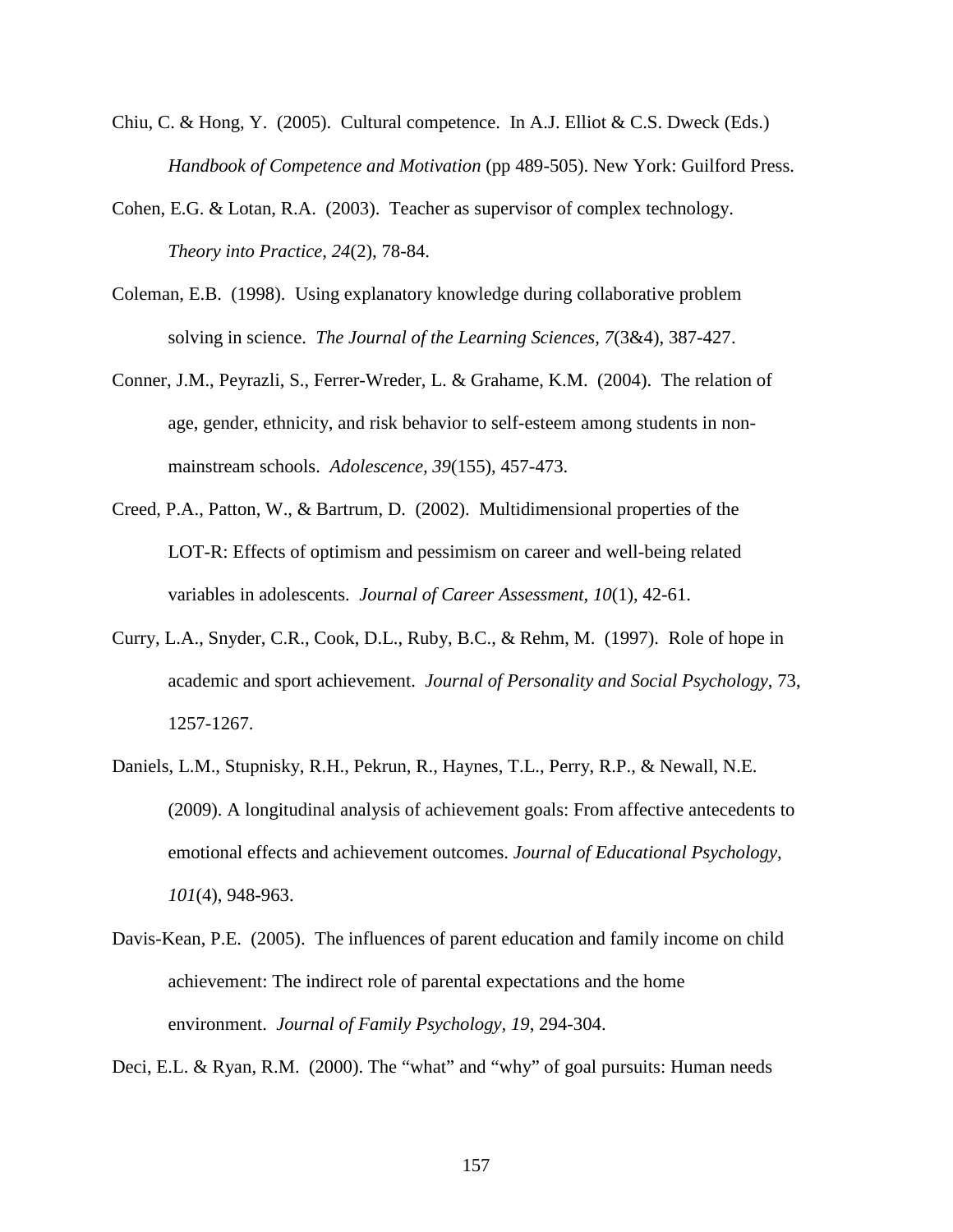and the self-determination of behavior. *Psychological Inquiry, 11*(4), 227-268.

- Desimone, L. (1999). Linking parental involvement with student achievement: Do race and income matter? *The Journal of Educational Research, 93*(1), 11-30.
- Dornbusch, S.M., Ritter, P.L., Ledderman, P.H., Roberts, D.F., & Fraleigh, M.J. (1994). The relation of parenting style to adolescent school performance. *Child Development, 53*, 1244-1257.
- Drake, D.D. (1993). Student diversity: Implications for classroom teachers. *Clearing House, 66*(5), 264-266.
- DuBois, D.L., Lockerd, E.M., Reach, K. & Parra, G.R. (2003). Effective strategies for esteem-enhancement: What do young adolescents have to say? *Journal of Early Adolescence, 23*(4), 405-434.
- Dudley, N.M., McFarland, L.A. Goodman, S.A., Hunt, S.T., & Sydell, E.J. (2005) Racial differences in socially desirable responding in selection contexts: magnitude and consequences. *Journal of Personality Assessment, 85*, 50-64.
- Dweck C.S., & Leggett, E.L. (1988). A social cognitive approach to motivation and personality. *Psychological Review,* 95 , 256-273.
- Eccles, J.S., Vida, M.N., & Barber, B. (2004). The relation of early adolescents' college plans and both academic ability and task-value beliefs to subsequent college enrollment, *Journal of Early Adolescence, 24*(1), 63-77.
- Eli-Anzi, F.O. (2005). Academic achievement and its relationship with anxiety, selfesteem, optimism, and pessimism in kuwaiti students. *Social Behavior and Personality, 33*(1), 95-104.

Elliot, A.,& McGregor, H.A. (2001). An achievement goal framework. *Journal of*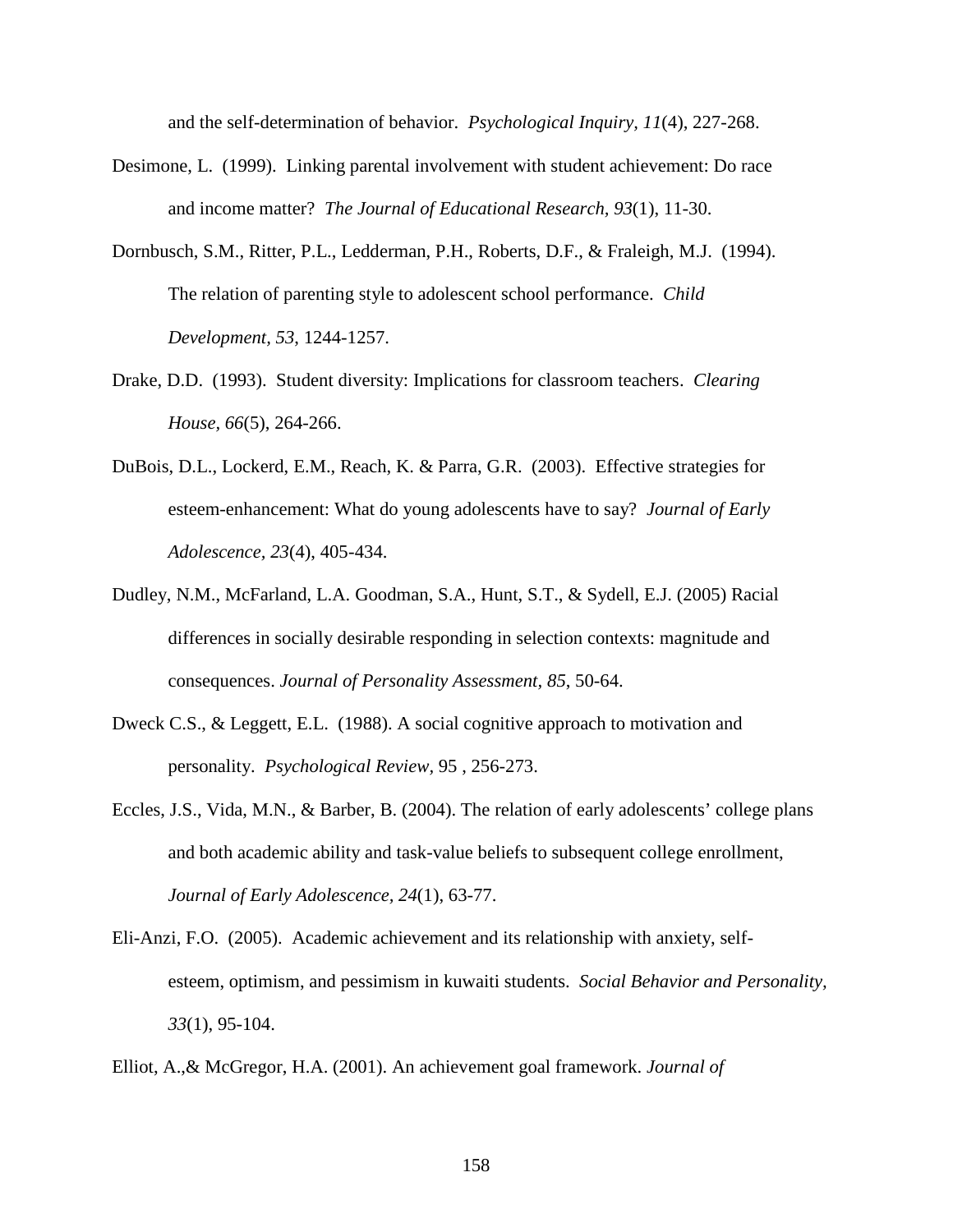*Personality and Social Psychology, 80*, 501-519.

- Elliot, A.J. (2005). A conceptual history of the achievement goal construct. In A.J. Elliot & C.S. Dweck (Eds.), *Handbook of Competence and Motivation* (pp. 52-72). New York: Guilford Press.
- Elliot, A.J. & Harackiewicz, J.M. (1996). Approach and avoidance achievement goals and intrinsic motivation: A mediational analysis. *Journal of Personality and Social Psychology, 70*(3), 461-475.
- Elliot, A.J. & Murayama, K. (2008). On the measurement of achievement goals: Critique, illustration, and application. *Journal of Educational Psychology, 100*, 613-628.
- Elliott, E.S. & Dweck, C.S. (1988). Goals: An approach to motivation and achievement. *Journal of Personality and Social Psychology, 54*(1), 5-12.
- Englund, M.M., Egeland, B., & Collins, W.A. (2008). Exceptions to high school dropout predictions in a low-income sample: Do adults make a difference? *Journal of Social Issues, 64*, 77-93.
- Eppler, M.A., Carsen-Plentl, C., & Harju, B.L. (2000). Achievement goals, failure attributions, and academic performance in nontraditional and traditional college students. *Journal of Social Behavior and Personality, 15*(3), 353-372.
- Fan, X. (2001). Parental involvement and students' academic achievement: A growth modeling analysis. *The Journal of Experimental Education, 70*(1), 27-61.
- Fan, X. T., & Chen, M. (2001). Parental involvement and students' academic achievement: A meta-analysis. *Educational Psychology Review, 13*, 1–22.
- Feuerstein, A. (2000). School characteristics and parent involvement: Influences on participation in children's schools. *Journal of Educational Research, 94,* 29-39.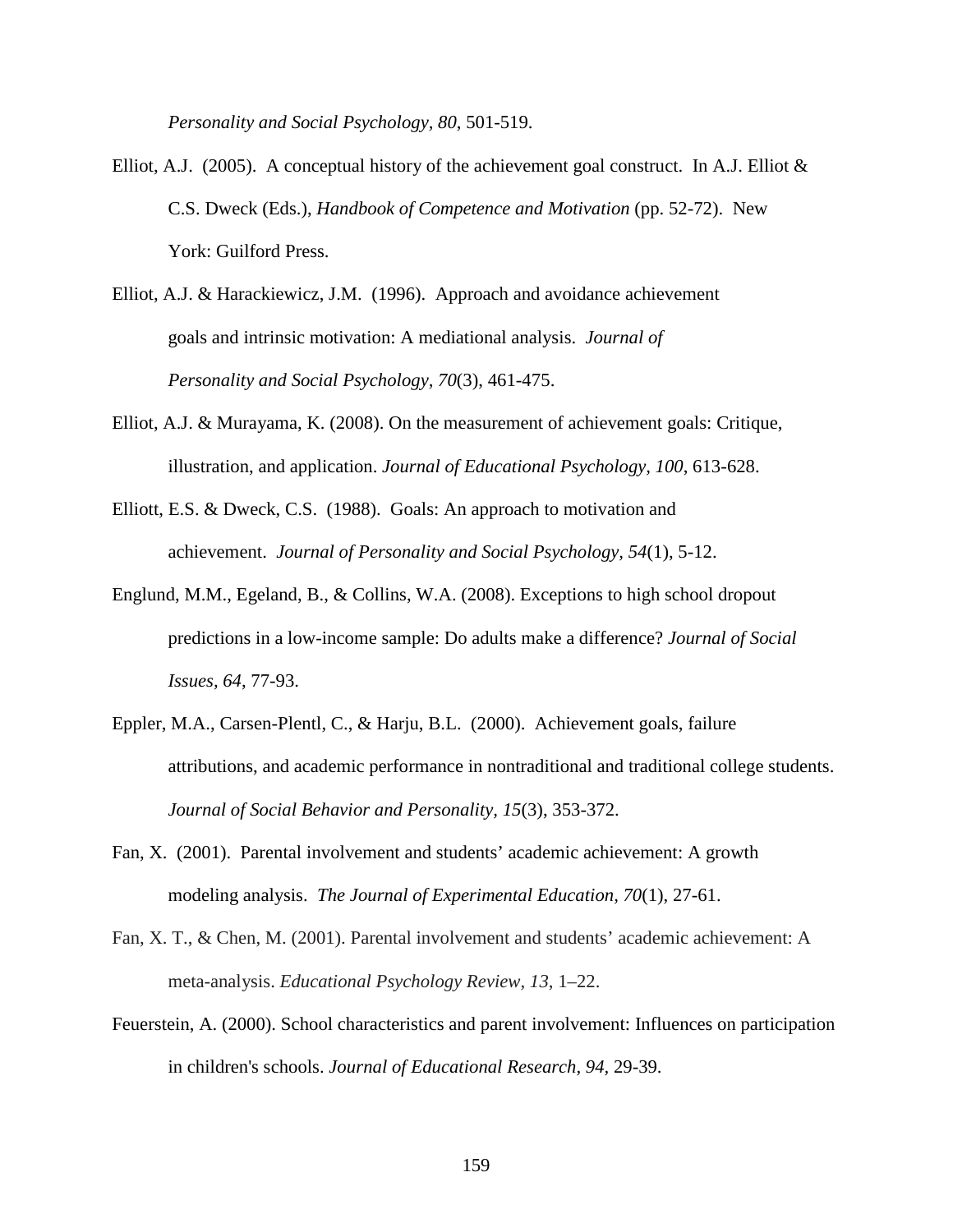Fleming, J. S., & Courtney, B. E. (1984). The dimensionality of self-esteem: II. Hierarchical facet model for revised measurement scales. *Journal of Personality and Social Psychology, 46,* 404—421.

- Fordham, S. & Ogbu, J (1986) Black students' school success: Coping with the "burden of 'acting White.'" *Urban Review, 18*, 176-206.
- Freeman, K. E., Gutman, L. M., & Midgley, C. (2002). Can achievement goal theory enhance our understanding of motivation and performance of African American students? In C. Midgley (Ed.), *Goals, goal structures, and patterns of adaptive learning* (pp. 175- 204). Mahwah, NJ: Lawrence Erlbaum.
- Fuligni, A.J., Witkow, M., & Garcia, C. (2005). Ethnic identity and academic adjustment of adolescents from Mexican, Chinese, and European backgrounds. *Developmental Psychology, 41*(5), 799-811.
- Garson, G. D. (2009). Structural equation modeling. In *Statnotes: Topics in Multivariate Analysis.* Retrieved January 9, 2010 from

http://faculty.chass.ncsu.edu/garson/pa765/statnote.htm.

- Ginsburg, M.B. (2005). Cultural diversity, motivation, and differentiation. *Theory Into Practice, 44*(3), 218-225.
- Ginsburg, G.S. & Bronstein, P. (1993). Family factors related to children's intrinsic/extrinsic motivational orientation and academic performance. *Child . Development, 64*, 1461-1474.
- Goldsmith, P.A. (2004). Schools' racial mix, students' optimism, and the Black-White and Latino-White achievement gaps. *Sociology of Education, 77*(2), 121-147.

Graham, S. (1994). Motivation in African Americans. *Review of Educational Research, 64*, 55-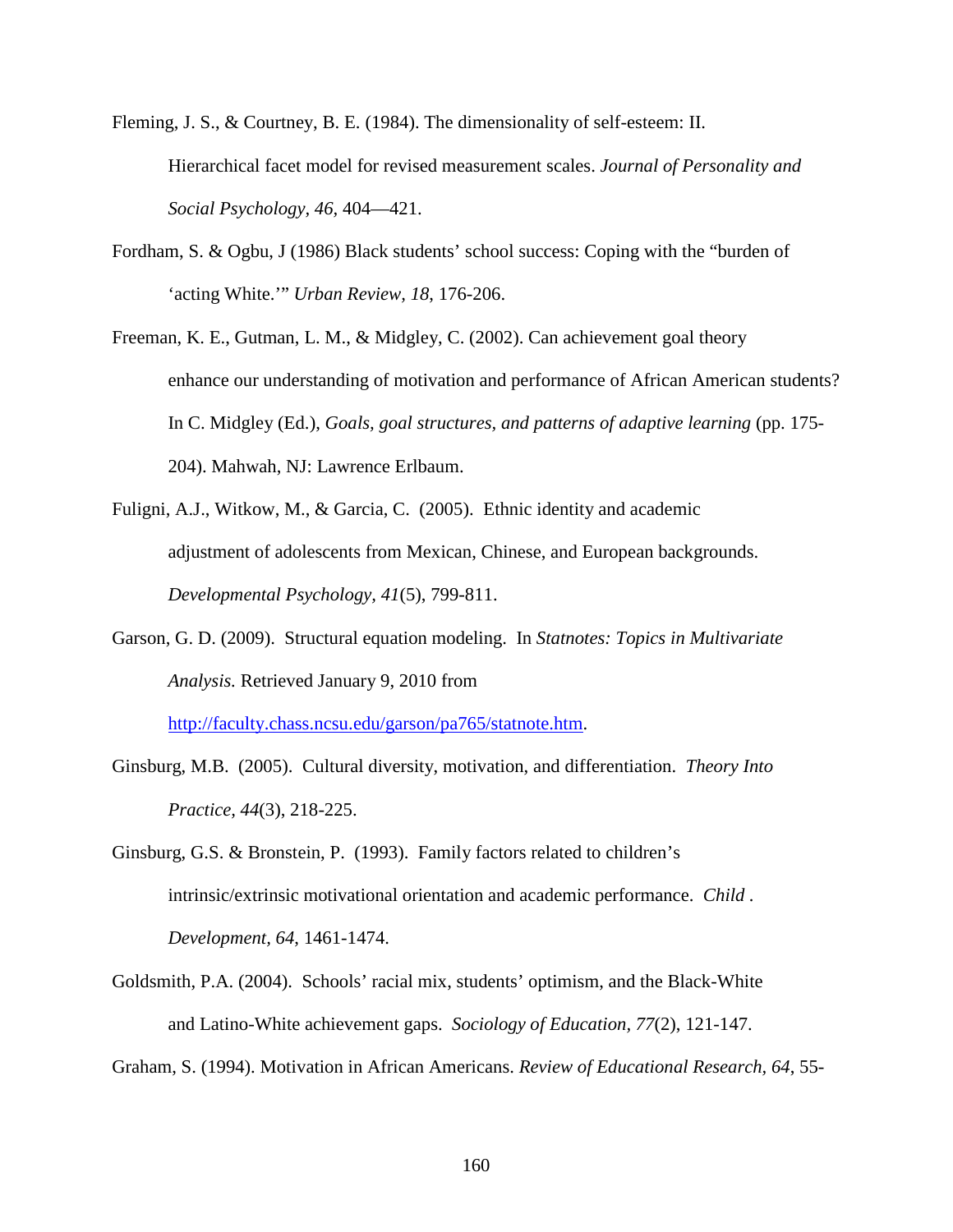117.

- Graham, S. & Hudley, C. (2005). Race and ethnicity in the study of motivation and competence. In A. Elliot & C.S. Dweck (Eds.), *The handbook of competence and motivation* (pp. 392-413). New York: The Guilford Press.
- Graham, S., Taylor, A.Z., & Hudley, C. (1998). Exploring achievement values among ethnic minority early adolescents. *Journal of Educational Psychology, 90*(4), 606-620.
- Greenberger, E., Chen, C., Dmitrieva, J., & Farruggia, S.P. (2000). Item-wording and the dimensionality of the Rosenberg self-esteem scale: do they matter? *Journal of Personality and Individual Differences, 35*, 1241-1254.
- Gruenfeld, D.H., Thomas-Hunt, M.C., & Kim, P.H. (1998). Cognitive flexibility, communication strategy, and integrative complexity in groups: Public versus private reactions to majority and minority status. *Journal of Experimental Social Psychology, 34*, 202-226.
- Gurin, P., Dey, E.L., Hurtado, S., & Gurin, G. (2002). Diversity and higher education: Theory and impact on educational outcomes. *Harvard Educational Review, 72*(3), 330- 366.
- Guzman, M.R., Santiago-Rivera. A.L., & Haase, R.F. (2005). Understanding academic attitudes and achievement in Mexican-origin youths: Ethnic identity, other-group orientation, and fatalism. *Cultural Diversity and Ethnic Minority Psychology, 11*(1), 3- 15.
- Hackett, G., Betz, N.E., Casas, J.M. & Rocha-Singh, I.A., (1994) Gender, ethnicity and social cognitive factors predicting the academic achievement of students in engineering, *Journal of Counseling Psychology*, 39(4), 527-538.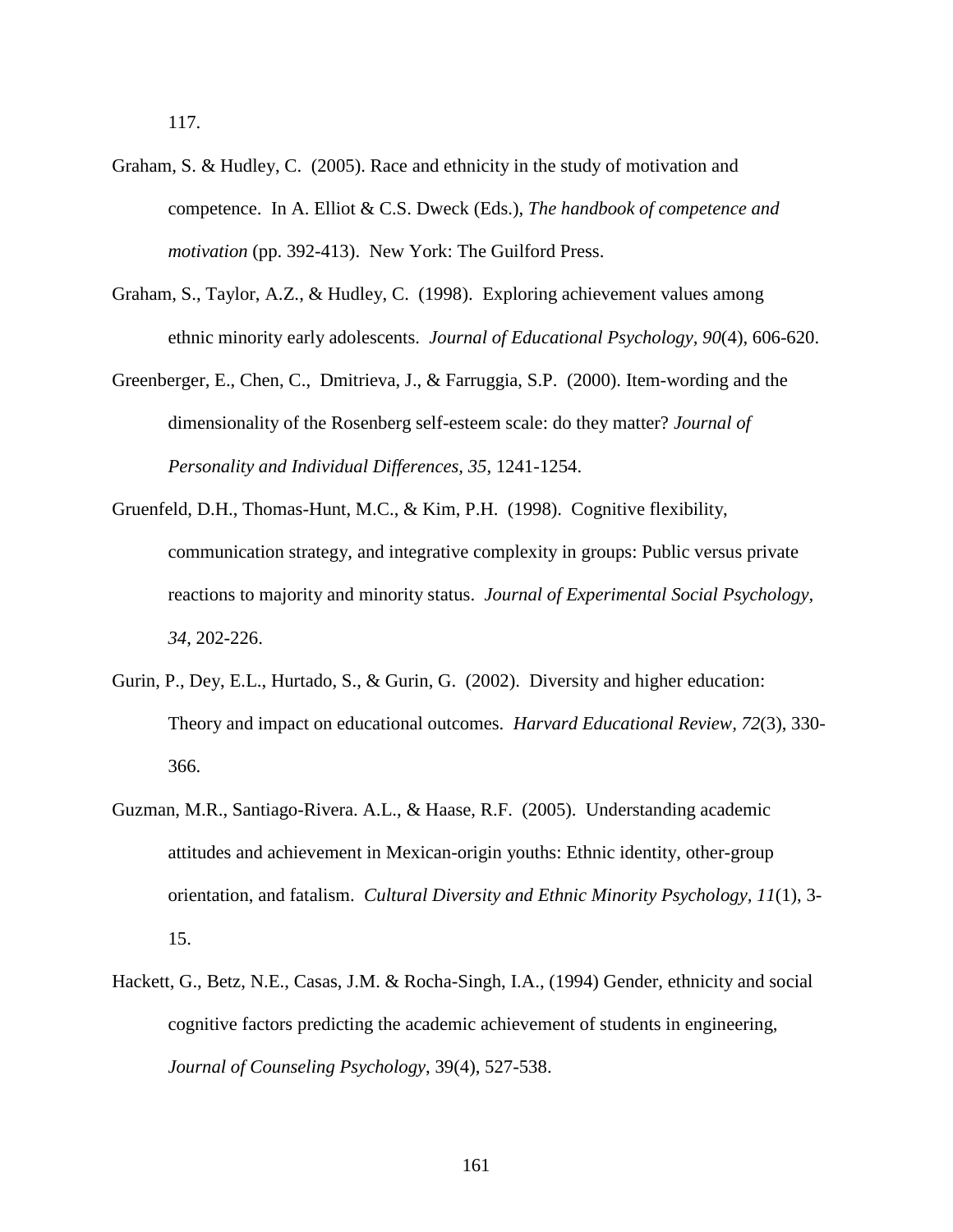- Harackiewicz, J.M., Barron, K.E., Pintrich, P.R., Elliot, A.J., & Thrash, T.M. (2002). Revision of achievement goal theory: Necessary and illuminating. *Journal of Educational Psychology, 94*(3), 638-645.
- Haynes, T.L., Ruthig, J.C., Perry, R.P., Stupinsky, R.H., & Hall, N.C. (2006). Reducing the academic risks of over-optimism: The longitudinal effects of attributional retraining on cognition and achievement. *Research in Higher Education, 47*(7), 755-779
- Hobbs, F. & Stoops, N. (2002). *Demographic trends in the 20th century: Census 2000 special report.* Retrieved September 23, 2006 from the U.S. Census Bureau website: http://www.census.gov/prod/2002pubs/censr-4.pdf.
- Jeynes, W.H. (2005). The effects of parental involvement on the academic achievement of African American youth. *Journal of Negro Education, 74*(3), 260-274.
- Jonson-Reid, M., Davis, L., Saunders, J., Williams, T., & Williams, J.H. (2005). Academic self-efficacy among African American youths: Implications for school social work practice. *Children & Schools, 17*(1), 5-14.
- Jöreskog, K. & Sörbom, D. (1993). *LISREL 8: Structural equation modeling with the SIMPLIS command language*. Hillsdale, NJ: Lawrence Erlbaum Associates
- Kwon, P. (2002). Hope, defense mechanisms, and adjustment: implications for false hope and defensive hopelessness. *Journal of Personality, 70* (2), 207-231
- Ladson-Billings, G. (1995). But that's just good teaching! The case for culturally relevant pedagogy. *Theory Into Practice, 34*(3), 159-165.
- Lee, J. & Bowen, N. K. (2006). Parent involvement, cultural capital and the achievement gap in elementary school children. *American Educational Research Journal, 43,* 193-218.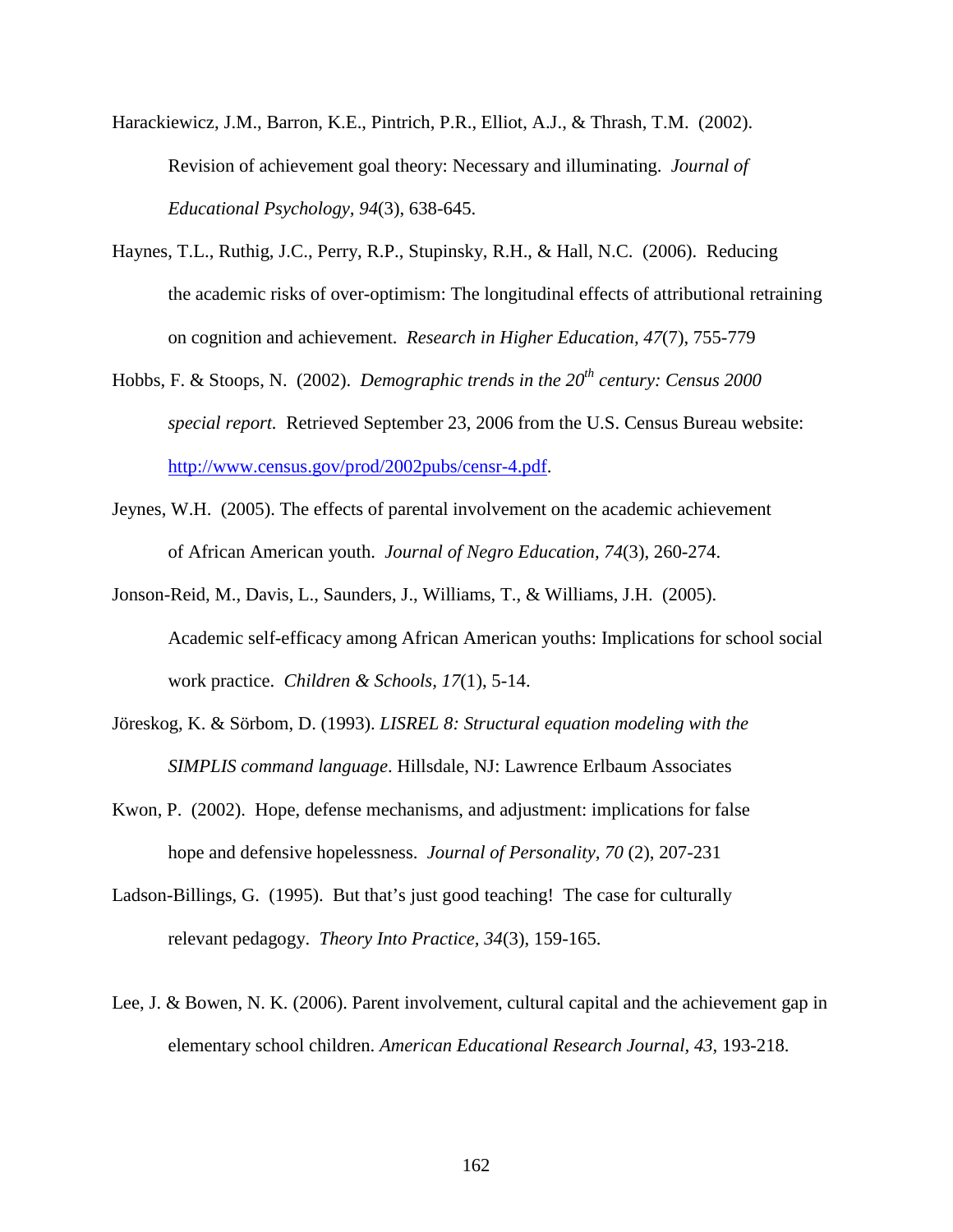- Livesey, C. (n.d). "A" level sociology: A resource-based learning approach. Retrieved January 3, 2010 from www.sociology.org.uk.
- Lopez, S. J., Snyder, C. R., Teramoto Pedrotti, J. (2003). Hope: Many definitions, many measures. *In* S.J. Lopez, & C.R. Snyder (Eds.), *Positive psychological assessment: A handbook of models and* measures (pp. 91-106). Washington, DC, US: American Psychological Association.
- Mack, D. E., Tucker, T.W., Archuleta, R., DeGroot, G., Hernandez, A. A.,&Oh Cha, S. (1997).Interethnic relations on campus: Can't we all get along? *Journal of Multicultural Counseling and Development*, *25*, 256-268.
- Madhere, S. (1998). Cultural diversity, pedagogy, and assessment strategies. *Journal of Negro Education, 67*(3), 280-295.
- Magaletta, P.R. & Oliver, J.M. (1999). The hope construct, will, and ways: Their relations with self-efficacy, optimism, and general well-being. *Journal of Clinical Psychology, 55* (5), 539-551.
- Marcotte, D., Fortin, L., Potvin, P., & Papillon, M. (2002). Gender differences in depressive symptoms during adolescence: Role of gender-typed characteristics, selfesteem, body image, stressful life events, and pubertal status. *Journal of Behavioral and Emotional Disorders, 10,* 29-42.
- Martinez, R., & Dukes, R. L. (1991). Ethnic and gender differences in self esteem: *Youth & Society, 22,* 318-338.
- Matthews, G., Zeidner, M., & Roberts, R.D. (2006). Models of personality and affect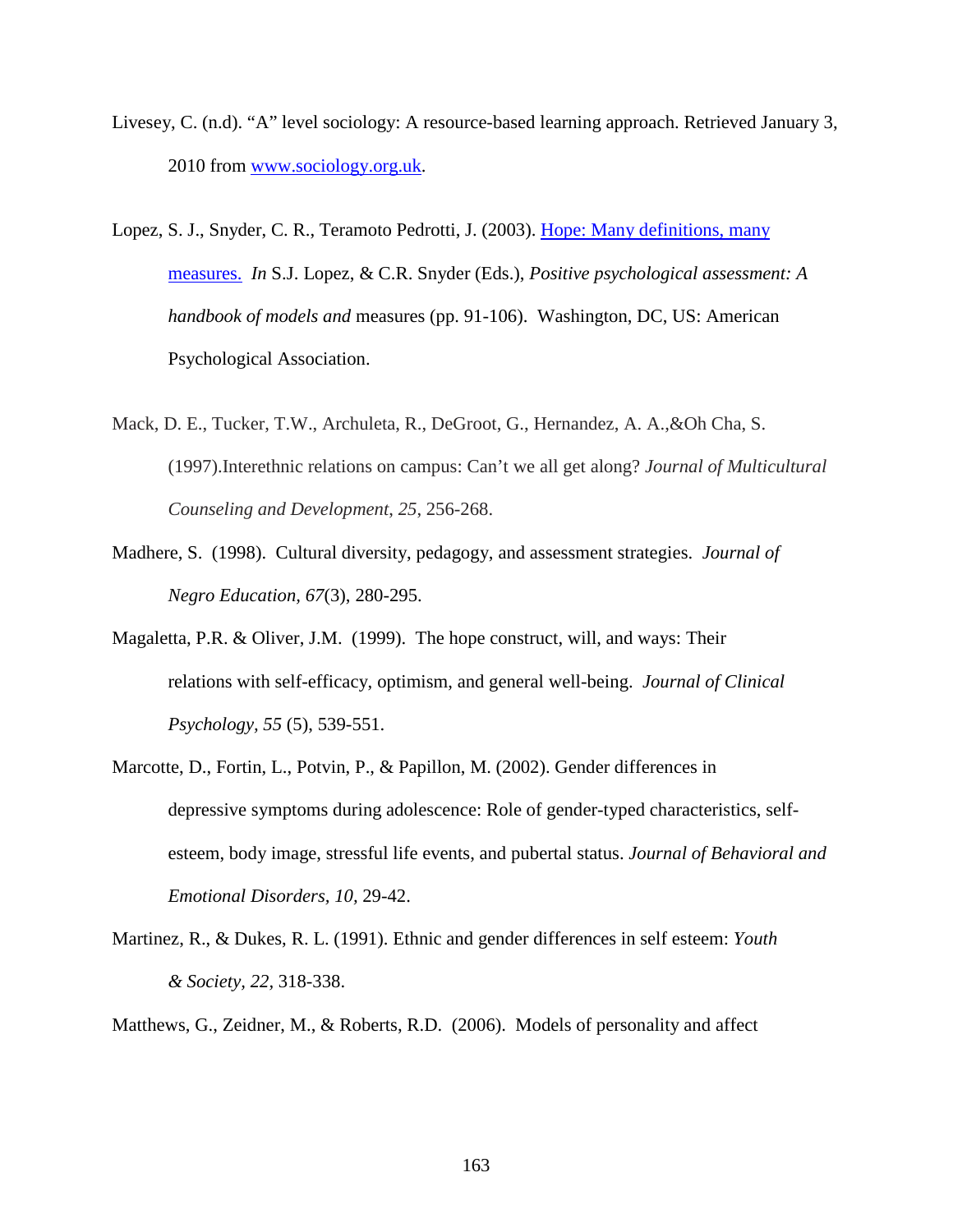for education: A review and synthesis. In P.A. Alexander & P.H. Winne (Eds.), *Handbook of educational psychology* (2<sup>nd</sup> ed.) (pp.163-186). Mahwah, NJ: Lawrence Erlbaum Associates.

Mau, W. (1997). Parental influences on the high school students' academic achievement: A comparison of Asian immigrants, Asian Americans, and white Americans. *Psychology in the Schools, 34*(3), 267-277.

McClelland, D.C. (1987), *Human motivation*. New York: Cambridge University Press.

- McClelland, D.C., Atkinson, J.W., Clark, R.A., & Lowell, E.L. (1953). *The achievement motive.* New York: Appleton-Century-Crofts.
- McClelland, D.C. & Franz, C.E. (1992). Motivation and other sources of work accomplishments in mid-life: A longitudinal study. *Journal of Personality, 60*, 679-707.
- McClelland, D.C., Koestner, R. & Weinberger, J. (1989). How do self-attributed and implicit motives differ? *Psychological Review, 96*, 690-702.
- McClelland, D.C. & Pilon, D.A. (1983). Sources of adult motives in patterns of parent behavior in early childhood. *Journal of Personality and Social Psychology, 44,* 564-574.
- McDermott, D., & Snyder, C. R. (2000). *The great big book of hope: Help your children achieve their dreams*. Oakland, CA: New Harbinger Publications
- McWayne, C., Hampton, V., Fantuzzo, J., Cohen, H. L., & Sekino, Y. (2004). A multivariate examination of parent involvement and the social and academic achievement of urban kindergarten children. *Psychology in the Schools, 41*, 363-377.
- Melby, J.N., & Conger, R.D. (1996). Parental behaviors and adolescent academic performance: A longitudinal analysis. *Journal of Research on Adolescence, 6*(1), 113- 137.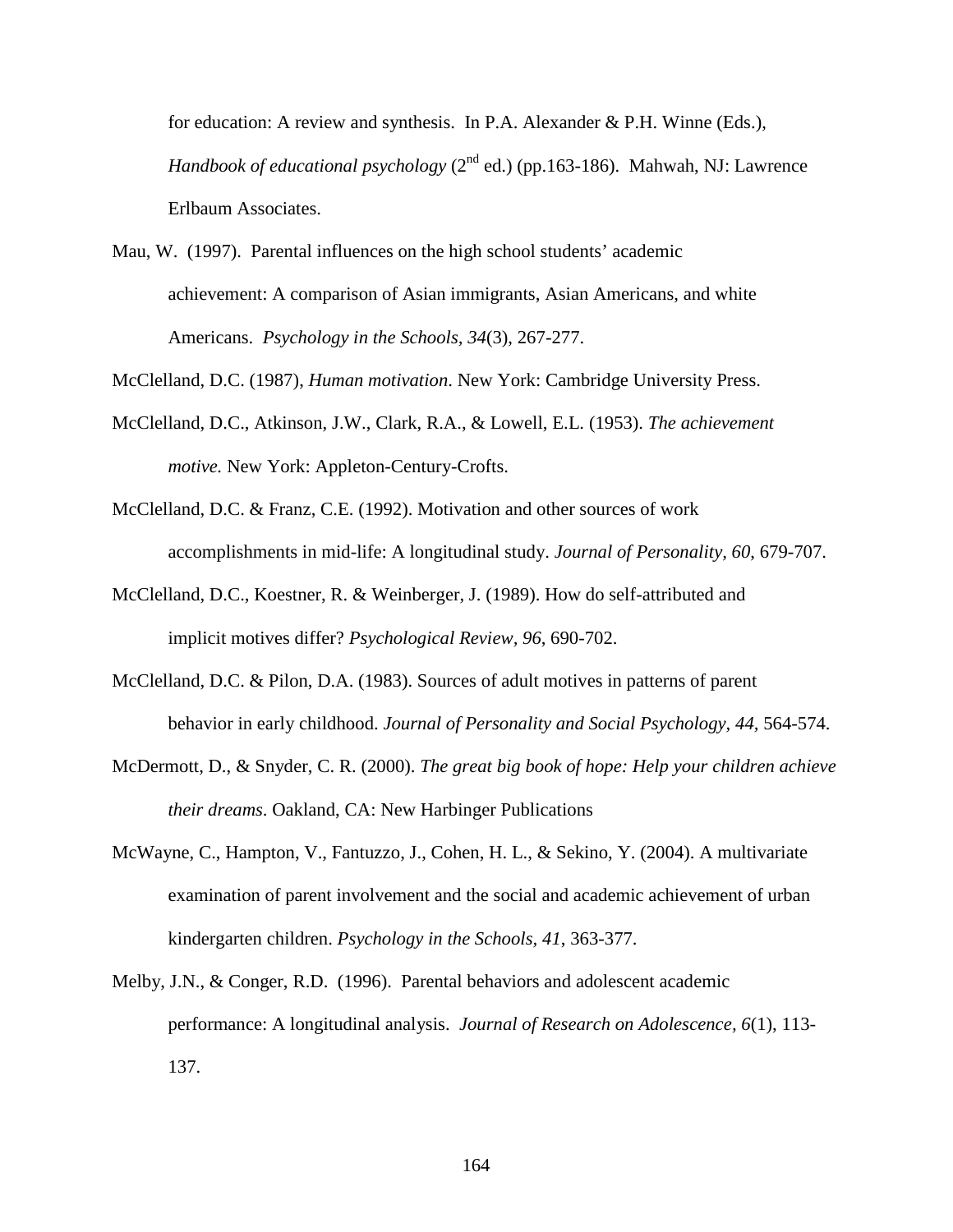- Miceli, M.A. (2009). The associations among youth characteristics, secondary school experiences, and enrollment in two- and four- year colleges among youth with disabilities. *Dissertation Abstracts International, Section A: Humanities and Social Sciences, 70*(1-A), 141.
- Mickelson, R. A. (1990). The attitude-achievement paradox among Black adolescents. *Sociology of Education, 63*, 44-61.
- Middleton, M. J., & Midgley, C. (1997). Avoiding the demonstration of lack of ability: An underexplored aspect of goal theory. *Journal of Educational Psychology,* 89, 710- 718.
- Morgan, S. L., & Mehta, J. D. (2004). Beyond the laboratory: Evaluating the survey evidence for the disidentification explanation for Black-White differences in achievement. *Sociology of Education*, 77, 82-101.
- Nasir, N.S. & Saxe, G.B. (2003). Ethnic and academic identities: A cultural practice perspective on emerging tensions and their management in the lives of minority students. *Educational Researcher, 32*(5), 14-18.
- National Center for Educational Statistics (NCES). (2005). NAEP 2004 Trends in academic progress: Three decades of student performance in reading and mathematics. Retrieved November 2, 2007 from http://nces.ed.gov/nationsreportcard
- National Center for Educational Statistics (NCES). (2007). Status and Trends in the Education of Racial and Ethnic Minorities. Retrieved December 15, 2007 from http://nces.ed.gov/pubs2007/2007039.pdf
- Nebitt, V.E., Lombe, M., LaPoint,V., & Bryant, D. (2009). Predictors and correlates of academic performance among urban African American adolescents. *The Journal of Negro*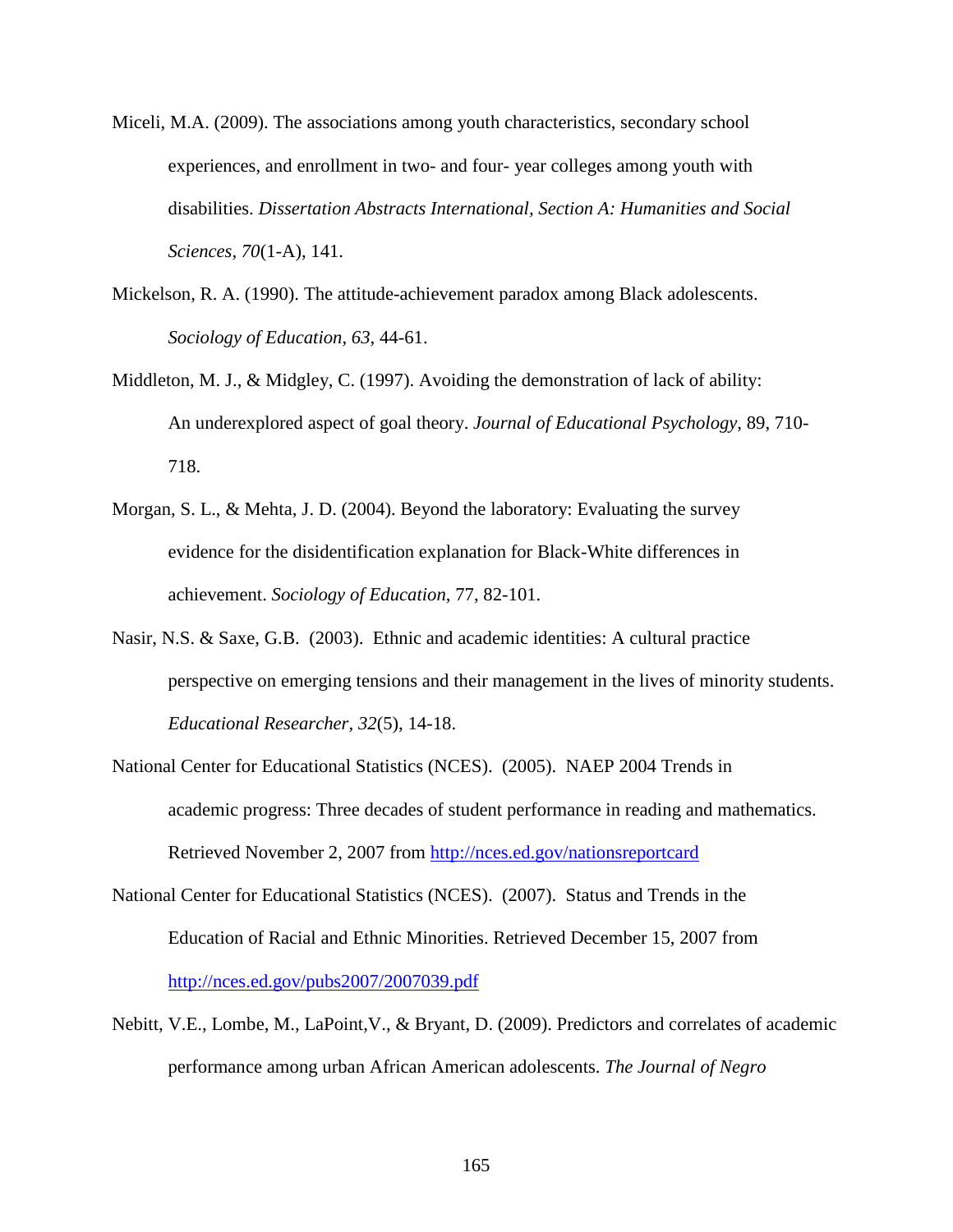*Education*, 78(1), 29-41.

- Nemeth, C.J. & Wachtler, J. (1983). Creative problem solving as a result of majority vs minority influence. *European Journal of Social Psychology, 13*, 45-55.
- Nonis, S.A. & Wright, D. (2003). Moderating effects of achievement striving and situational optimism on the relationship between ability and performance outcomes of college students. *Research in Higher Education, 44*(3), 327-346
- Ogbu, J.U. (1992). Understanding cultural diversity and learning. *Educational Researcher, 21*(8), 5-14.
- Okpala, C.O., Okpala, A.O., & Smith, F.E. (2001). Parental involvement, instructional expenditures, family socioeconomic attributes, and student achievement. *The Journal of Educational Research, 95*(2), 110-115.
- Orr, A. J. (2003). Black-White differences in achievement: The importance of wealth. *Sociology of Education, 76*, 281-304.
- Osborne, J.W. (1997). Race and academic disidentification. *Journal of Educational Psychology, 89*(4), 728-735.
- Osborne, J.W. (2001). Testing Stereotype threat: Does anxiety explain race and sex differences in achievement? *Contemporary Educational Psychology, 26*, 291-310.
- Ou, S. & Reynolds, A.J. (2008). Predictors of educational attainment in the Chicago longitudinal study. *School Psychology Quarterly, 23*, 199-229.
- Oyserman, D., Harrison, K., & Bybee, D. (2001). Can racial identity be promotive of academic efficacy? *International Journal of Behavior Development, 25*(4)*,* 379-385.
- Park, H. & Bauer, S. (2000). Parenting practices, ethnicity, socioeconomic status, and academic achievement in adolescents. *School Psychology International, 23*(4), 386-396.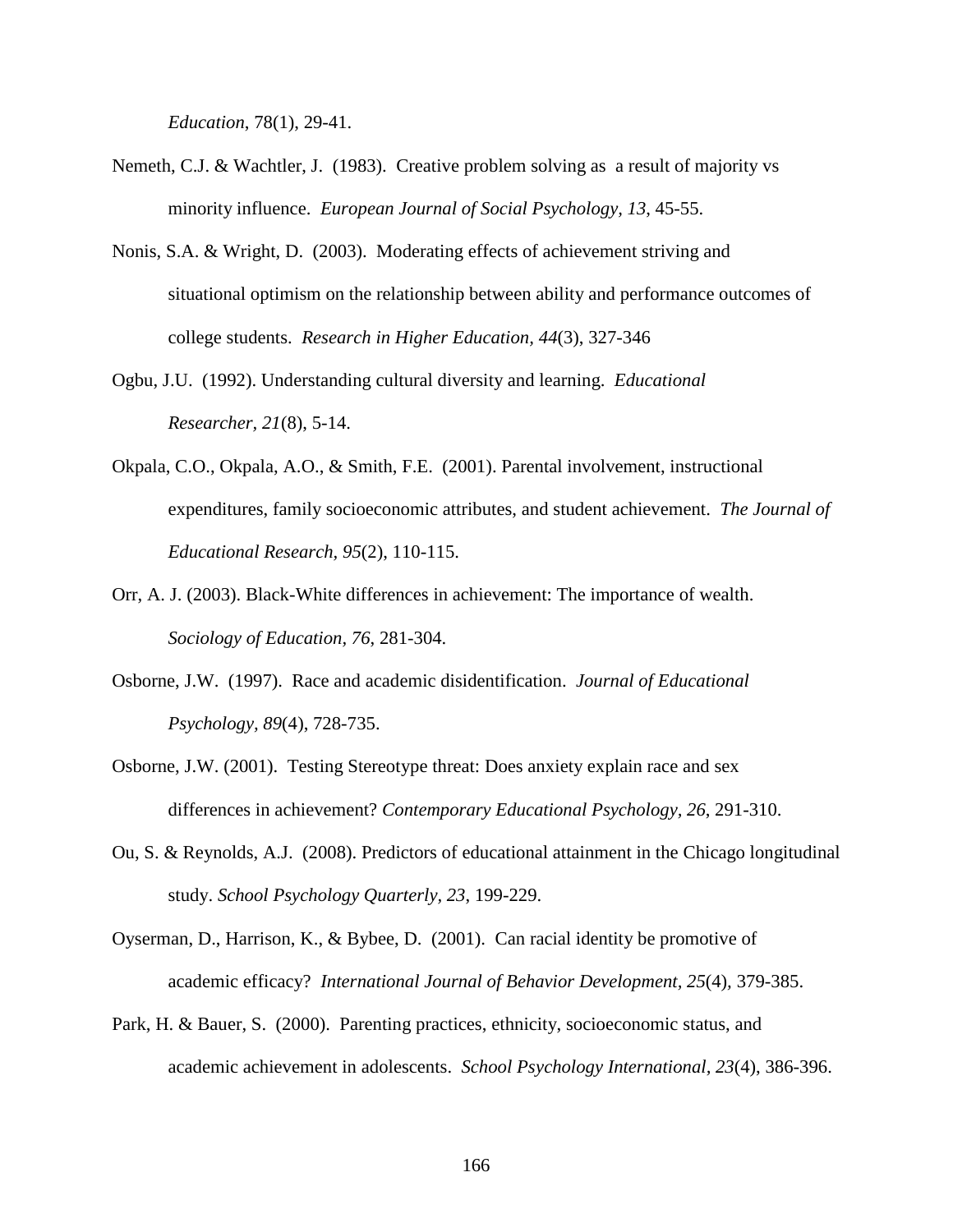- Pegg, P.O. & Plybon, L.E. (2005). Toward the theoretical measurement of ethnic identity. *Journal of Early Adolescence, 25*(2), 250-264.
- Pekrun, R., Elliot, A.J., Maier, M.A. (2009). Achievement goals and achievement emotions: Testing a model of their joint relations with academic performance. *Journal of Educational Psychology, 101*(1), 115-135.
- Pettigrew, T.F. (2003). Intergroup contact. In J.A. Banks & C.A. McGee Banks (Eds.), *Handbook of research on multicultural education* (2<sup>nd</sup> ed.) (pp. 770-781). San Fransisco: Jossey-Bass.
- Phinney, J.S. (1990). Ethnic identity in adolescents and adults: Review of research. *Psychological Bulletin, 108*(3), 499-514.
- Phinney, J.S. (1992). The Multigroup Ethnic Identity Measure: A new scale for use with adolescents and young adults from diverse groups. *Journal of Adolescent Research, 7*, 156-176.
- Phinney, J.S. (1996). When we talk about American ethnic groups, what do we mean? *American Psychologist, 51,* 918-927.
- Phinney, J.S., & Alipuria, L.L. (1996). At the interface of cultures: Multiethnic/multicultural high school and college students. *The Journal of Social Psychology, 136*(2), 139-158.
- Phinney, J. S., Cantu, C. L., & Kurtz, D. A. (1997). Ethnic and American identity as predictors of self-esteem among African American, Latino, and White adolescents. *Journal of Youth and Adolescence, 26,* 165-185.
- Pintrich, P.R. (2000a). Multiple goals, multiple pathways: The role of goal orientation in learning and achievement. *Journal of Educational Psychology, 92*(3), 544-555.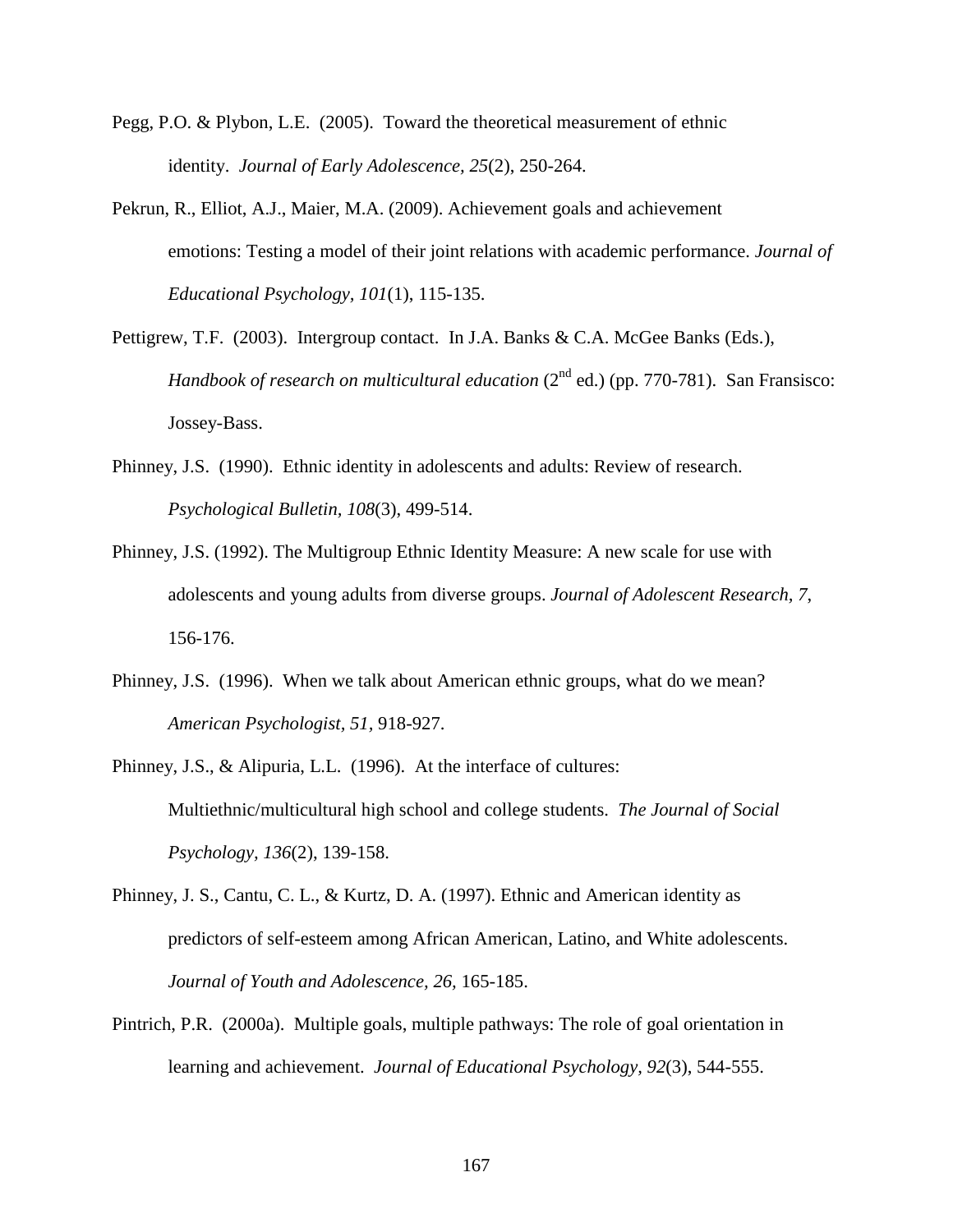- Pintrich, P.R. (2000b). An achievement goal theory perspective on issues in motivation terminology, theory and research. *Contemporary Educational Psychology, 25*, 92-104.
- Pomerantz, E.M., Grolnick, W.S., & Price, C.E. (2005). The role of parents in children's approach to academic achievement. In A.J. Elliot & C.S. Dweck (Eds.), *Handbook of Competence and Motivation* (pp. 259-278). New York: Guilford Press.
- Peterson-Lewis, S. & Bratton, L.M. (2004). Perceptions of "acting Black" among African American teens: Implications of racial dramaturgy for academic and social achievement. *Urban Review, 36*(2), 81-100.
- Pritchard, M., Wilson, G., & Yamnitz, B. (2007). What predicts adjustment among college students? A longitudinal panel study. *Journal of American College Health, 56*(1), 15-21.
- Raineri, G. (2007). Relationships between ethnic identity, self- , and motivational measures and achievement. Unpublished manuscript, University of Alabama.
- Reynolds, W.M. (1982). Development of reliable and valid short forms of the Marlowe-Crowne social desirability scale. *Journal of Clinical Psychology, 38*(1), 119-125.
- Ricciuti, H.N. (2004). Single parenthood, achievement, and problem behavior in white, black, and Hispanic children. *Journal of Educational Research, 97*(4), 196-206.
- Robbins, A.S., Spence, J.T., & Clark, H. (1991). Psychological determinants of health and performance: The tangled web of desirable and undesirable characteristics. *Journal of Personality and Social Psychology, 61*(5), 755-765.
- Roberts, R.E., Phinney, J.S., Masse, L.C., Chen, Y.R., Roberts, C.R., & Romero, A. (1999). The structure of ethnic identity of young adolescents from diverse ethnocultural groups. *Journal of Early Adolescence, 19(3)*, 301-322.

Rosenberg, M. (1979). *Conceiving the self.* New York: Basic Books.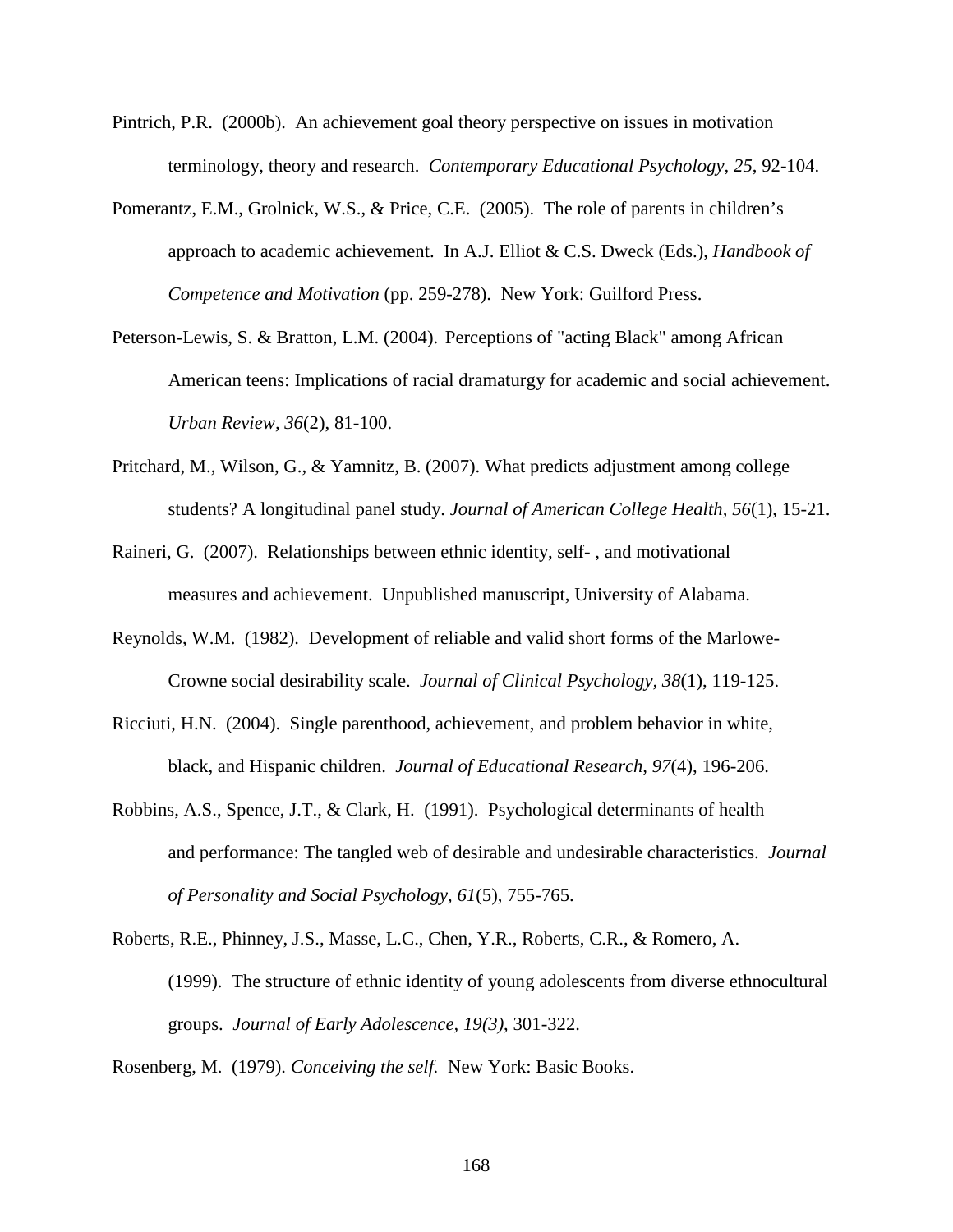- Rowley, S.J., Sellers, R.M., Chavous, T.M., & Smith, M.A. (1998). The relationship between racial identity and self-esteem in African American college and high school students. *Journal of Personality and Social Psychology, 74*(3), 715-724.
- Ruthig, J.C., Perry, R.P., Hall, N.C., & Hladkyj, S. (2004). Optimism and attributional retraining: Longitudinal effects on academic achievement, test anxiety, and voluntary course withdrawal in college students. *Journal of Applied Social Psychology, 34*(4), 709- 730.
- Saunders, J., Davis, L., Williams, T., & Williams, J.H. (2004). Gender differences in self-perceptions and academic outcomes: A study of African American high school students. *Journal of Youth and Adolescence, 33*(1), 81-90.
- Scheier, M.F. & Carver, C.S. (1985). Optimism, coping, and health: Assessment and implications of generalized outcome expectancies. *Health Psychology, 4*, 219-247.
- Scheier, M.F., & Carver, C.S. (1987). Dispositional optimism and physical well-being: The influence of generalized outcome expectancies on health. *Journal of Personality, 55,*(2), 169-210.
- Scheier, M.F., & Carver, C.S. (1993). On the power of positive thinking: Benefits of being optimistic. *Current Directions in Psychological Science, 2*(1), 26-30
- Scheier, M.F., Carver, C.S., & Bridges, M.W. (1994). Distinguishing optimism from neuroticism (and trait anxiety, self-mastery, and self-esteem): A reevaluation of the Life Orientation Test. *Journal of Personality and Social Psychology, 67*(6), 1063-1078.
- Scheier, M.F., Weintraub, J.K., & Carver, C.S. (1986). Coping with stress: Divergent strategies of optimists and pessimists. *Journal of Personality and Social Psychology, 51*(5), 1257-1264.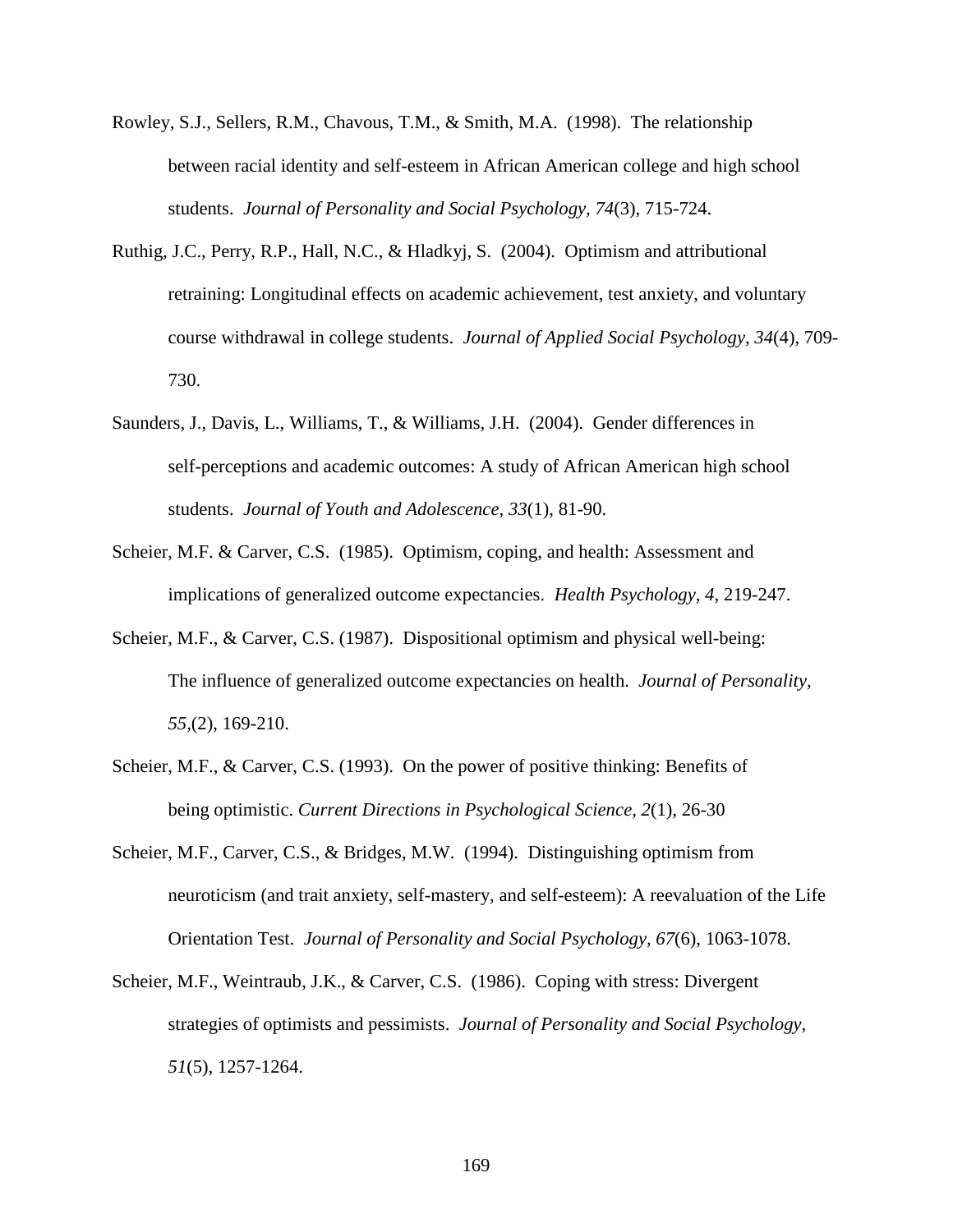- Schmander, T. & Johns, M. (2003). Converging evidence that stereotype threat reduces working memory capacity. *Journal of Personality and Social Psychology, 85*, 440-452.
- Schultheiss, O.C., & Brunstein, J.C. (2005). An implicit motive perspective on competence. In A.J. Elliot & C.S. Dweck (Eds.) *Handbook of Competence and Motivation,* (pp. 31-51). New York: Guilford Press.
- Schunk, D.H. & Pajares, F. (2005). Competence perceptions and academic functioning. In A.J. Elliot & C.S. Dweck (Eds.) *Handbook of Competence and Motivation,* (pp. 85-104). New York: Guilford Press.
- Schunk, D.H. & Zimmerman, B.J. (2006) Competence and control beliefs: Distinguishing the means and the ends. In P.A. Alexander & P.H.Winne (Eds.) *The handbook of educational*   $p$ *sychology –*  $2^{nd}$  *ed.* (pp. 349-267). Mahwah, NJ: Lawrence Erlbaum Associates.
- Schofield, J.W. (2003). Fostering positive intergroup relations in schools. In J.A. Banks & C.A. McGee Banks (Eds.), *Handbook of research on multicultural education*  $(2<sup>nd</sup>$  ed.) (pp. 799-812). San Fransisco: Jossey-Bass.
- Sherer, M.F., Maddux, J.E, Mercandante, B., Prentice-Dunn, S., Jacobs, B., Rogers, R. (1982). The self-efficacy scale: Construction and validation. *Psychological Reports, 51*, 663-671.
- Shorey, H. S. & Snyder, C.R. (2004). *Development and validation of the Domain Hope Scale Revised.* Unpublished manuscript, University of Kansas, Lawrence, Kansas.
- Sternberg, R. (2005). Intelligence, competence and expertise. In A.J. Elliot & C.S. Dweck (Eds.) *Handbook of Competence and Motivation,* (pp. 15-30). New York: Guilford Press.
- Sirin, S.R. (2005). Socioeconomic status and academic achievement: A meta-analytic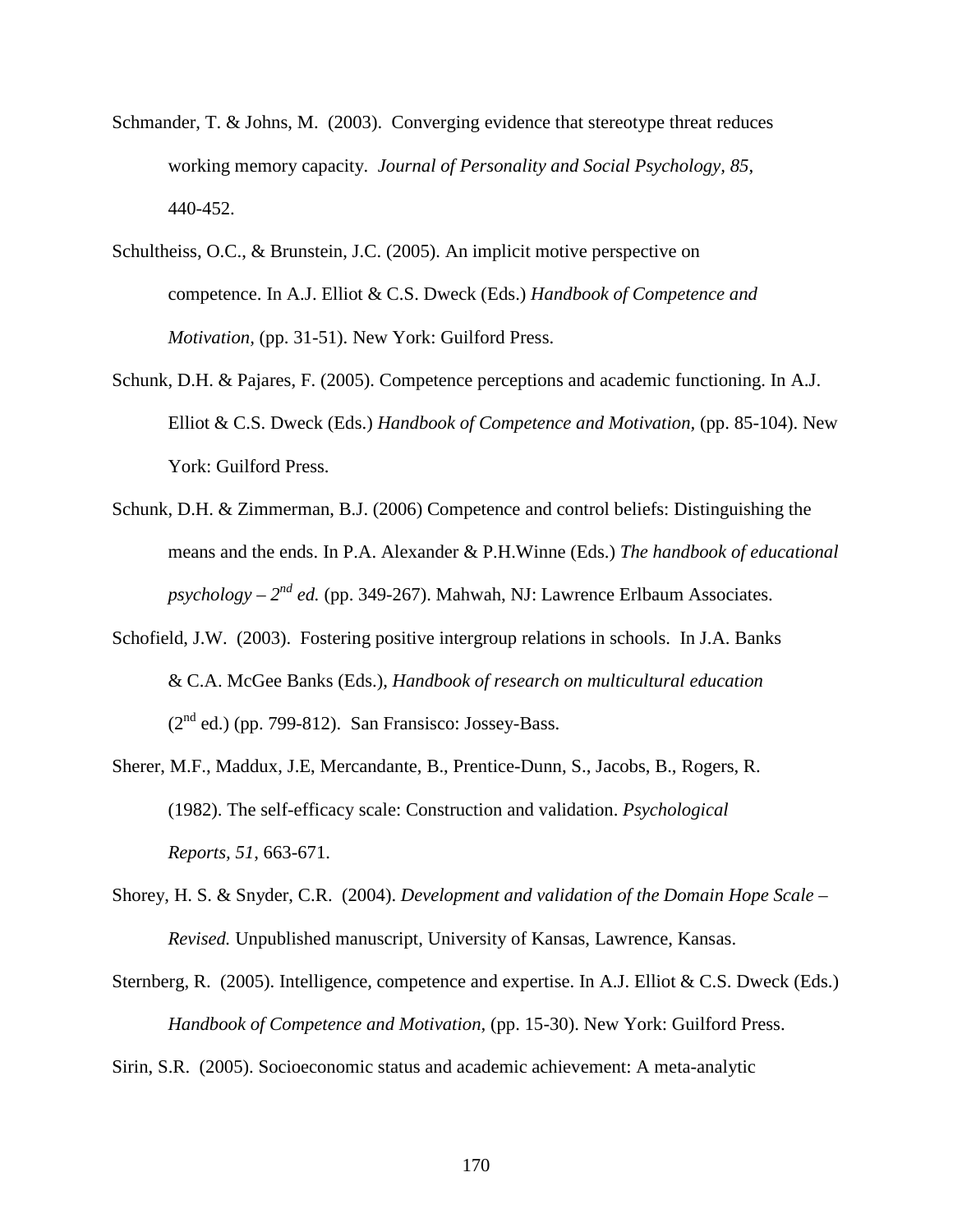review of research*. Review of Educational Research, 75*(3), 417-453.

- Smith, E.P., Walker, K., Fields, L., Brookins, C.C., & Seay, R.C. (1999). Ethnic identity and its relationship to self-esteem, perceived efficacy and prosocial attitudes in early adolescence. *Journal of Adolescence, 22*, 867-880.
- Snyder, C.R. (1995). Conceptualizing, measuring, and nurturing hope. *Journal of Counseling and Development, 73*, 355-360.
- Snyder, C.R., Shorey, H.S., Cheavens, J., Pulvers, K.M., Adams III, V.H., Wiklund, C. (2002). Hope and academic success in college. *Journal of Educational Psychology, 94* (4), 820-826.
- Snyder, C.R., Harris, C., Anderson, J.R., Holleran, S.A., Irving, L.M., Sigmon, S.T., Yoshinobu, L., Gibb, J., Langelle, C., & Harney, P. (1991). The will and the ways: Development and validation of an individual-differences measure of hope. *Journal of Personality and Social Psychology, 60*(4), 570-585.
- Sogunro, O.A. (2001). Toward multiculturalism: Implications of multicultural education for schools. *Multicultural Perspectives, 3*(3), 19-33.
- Spencer, S.J., Steele, C.M., & Quinn, D.M. (1999). Stereotype threat and women's math performance. *Journal of Experimental Social Psychology, 35*, 4-28.
- State of Georgia (2009). 2008-2009 Report card. The Governor's office of student achievement Retrieved February 6, 2010 from

http://reportcard2009.gaosa.org/(S(yeiqtgvi0mz4p5vrlanrvjzt))/k12/demographics.aspX?I D=721:ALL&TestKey=EnR&TestType=demographics

Steele, C.M. (1997). A threat in the air: How stereotypes shape intellectual identity and performance. *American Psychologist, 52*(6), 613-629.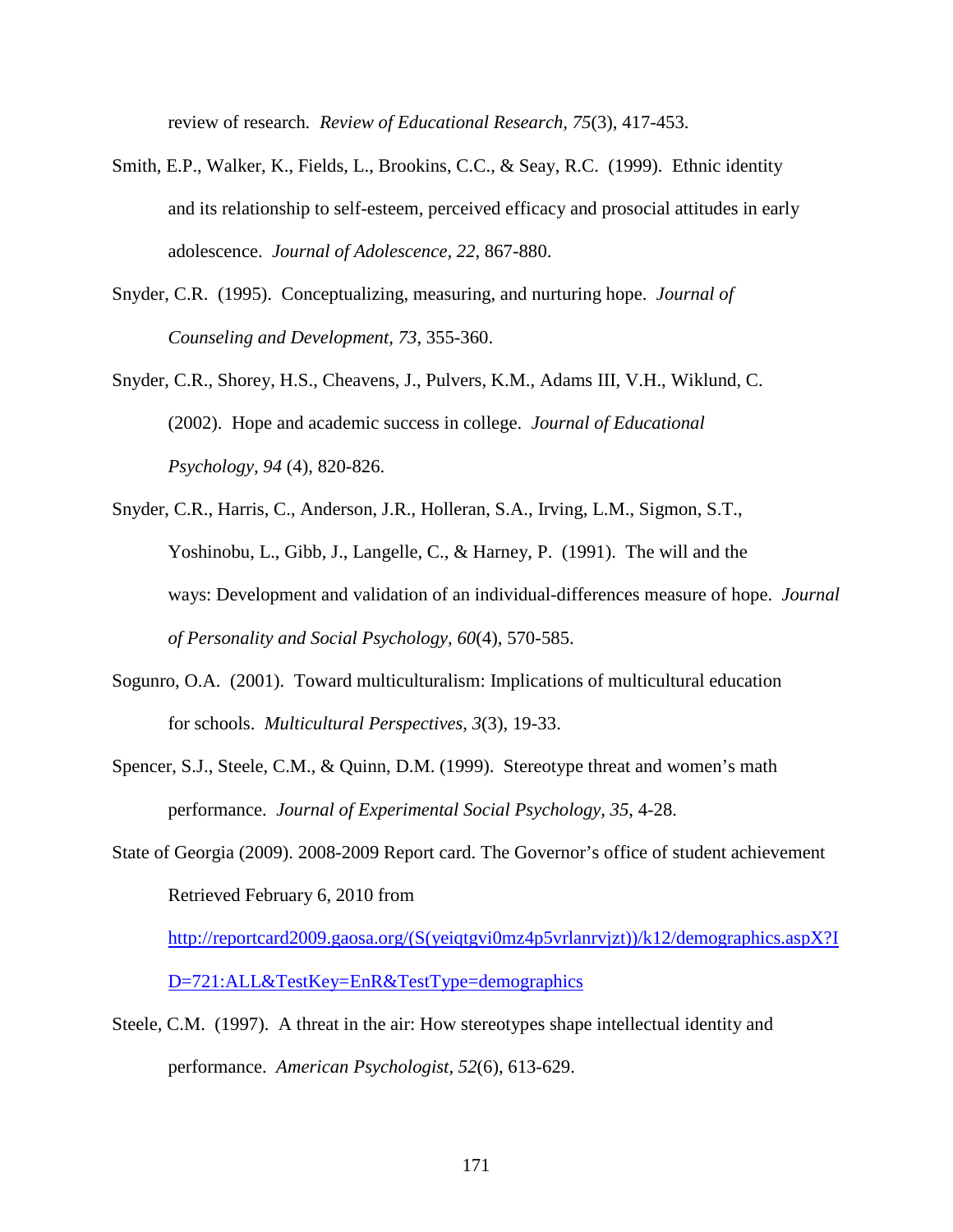- Steele, C.M. & Aronson, J. (1995). Stereotype threat and the intellectual test performance of African Americans. *Journal of Personality and Social Psychology, 69*, 797-811.
- Steinberg, L., Dornbusch, S.M., & Brown, B.B. (1992). Ethnic differences in adolescent achievement: An ecological perspective. *American Psychologist, 47*(6), 723-729.
- Stevenson, H.W., Chen, C., & Uttal, D.H. (1990). Beliefs and achievement: A study of Black, White, and Hispanic children. *Child Development, 61*, 506-523.
- Stevenson, H.W., Hanson, A.R., & Uttal, D.H. (1990). Beliefs and achievement: A study of Black, White and Hispanic children. *Child Development, 61,* 508-523.
- Stevenson, H.W., Lee, S., & Stinger, J.W. (1986). Mathematics achievement of Chinese, Japanese, and American children. *Science, 231*, 693-699.
- Stevenson, H.W., Chen, C., & Lee, S. (1993). Mathematics achievement of Chinese, Japanese, and American children: Ten years later. *Science, 259*, 53-58.
- Stone, J., Lynch, C.I., Sjomeling, M., and Darley, J.M. (1999). Stereotype threat effect on Black and White athletic performance. *Journal of Personality and Social Psychology, 77*, 1213-1227.
- Sympson, S.C. & Snyder C.R. (1997). Development and initial validation of the DomainSpecific Hope Scale. Unpublished manuscript, University of Kansas.
- Tashakkori, A. (1993). Gender, ethnicity, and the structure of self-esteem: An attitude. *The Journal of Social Psychology, 133,* 479-489.
- Tashakkori, A., & Thompson, V. D. (1991) Race Differences in self-perception and locus of control during adolescence and early adulthood. *Genetic, Social, and General Psychology Monographs*, *117*, 133-152.

Tate, W. (1997). Critical race theory and education: History, theory, and implications.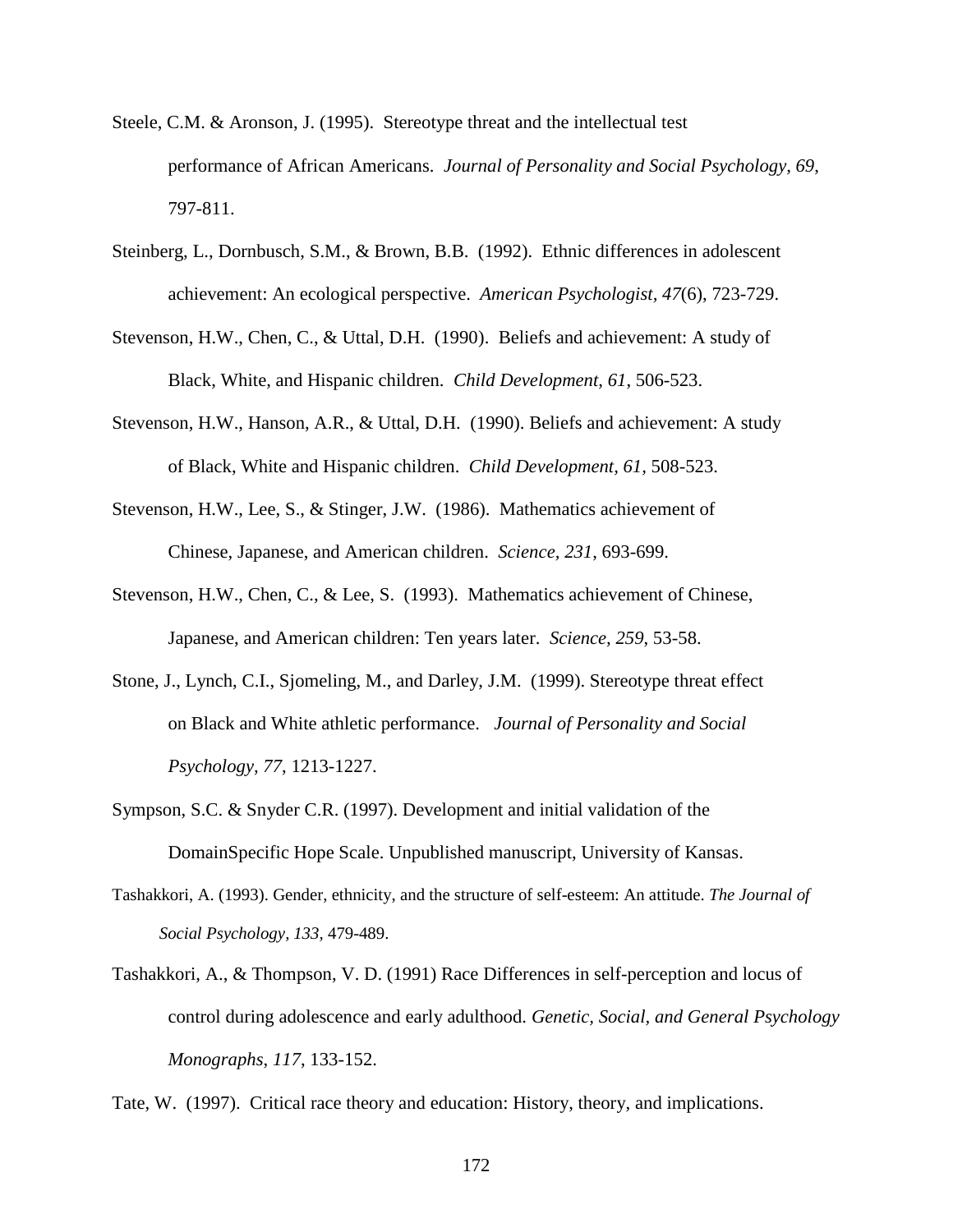*Review of Research in Education, 22*, 195-247.

- Tozer, S.E., Violas, P.C., & Senese, G. (2002). *School and society: Historical and contemporary perspectives* (4<sup>th</sup> ed.). New York: McGraw-Hill.
- United States Census Bureau. (2004) People: Race and ethnicity; The face of our population. Last Revised: October 13, 2004. Retrieved on November 13, 2005. http://factfinder.census.gov/jsp/saff/SAFFInfo.jsp?\_pageId=tp9\_race\_ethnicity
- United States Census Bureau. (2005) Incomes, earnings and poverty data from the 2005 American Community Survey. Retrieved on December 8, 2009 from www.census.gov.
- U.S. Census Bureau. (2009). Augusta-Richmond county consolidated government, Georgia. U.S. Census Bureau American Fact Finder. Retrieved February 6, 2010 from http://factfinder.census.gov/servlet/ADPTable?\_bm=y&-geo\_id=16000US1304204& qr\_name=ACS\_2008\_3YR\_G00\_DP3YR2&-ds\_name=&-\_lang=en&-redoLog=false
- Urdan, T. & Turner, J.C. (2005). Competence motivation in the classroom. In A.J. Elliot & C.S. Dweck (Eds.) *Handbook of Competence and Motivation,* (pp. 297-317). New York: Guilford Press.
- Walker, C.O. & Greene, B.A. (2009). The relations between student motivational beliefs and cognitive engagement in high school. *The Journal of Educational Research, 102*(6), 463- 471.
- Wigfield, A. & Wagner, A. L. (2005). Competence, motivation, and identity development during adolescence**.** In A. Elliot & C.S. Dweck (Eds.), *The handbook of competence and motivation* (pp. 222-239). New York: The Guilford Press.
- Yancey, A., Aneshensel, C. S., & Driscoll, A. K. (2001). The assessment of ethnic identity in adiverse urban youth population. *Journal of Black Psychology*, *27*, 190-208.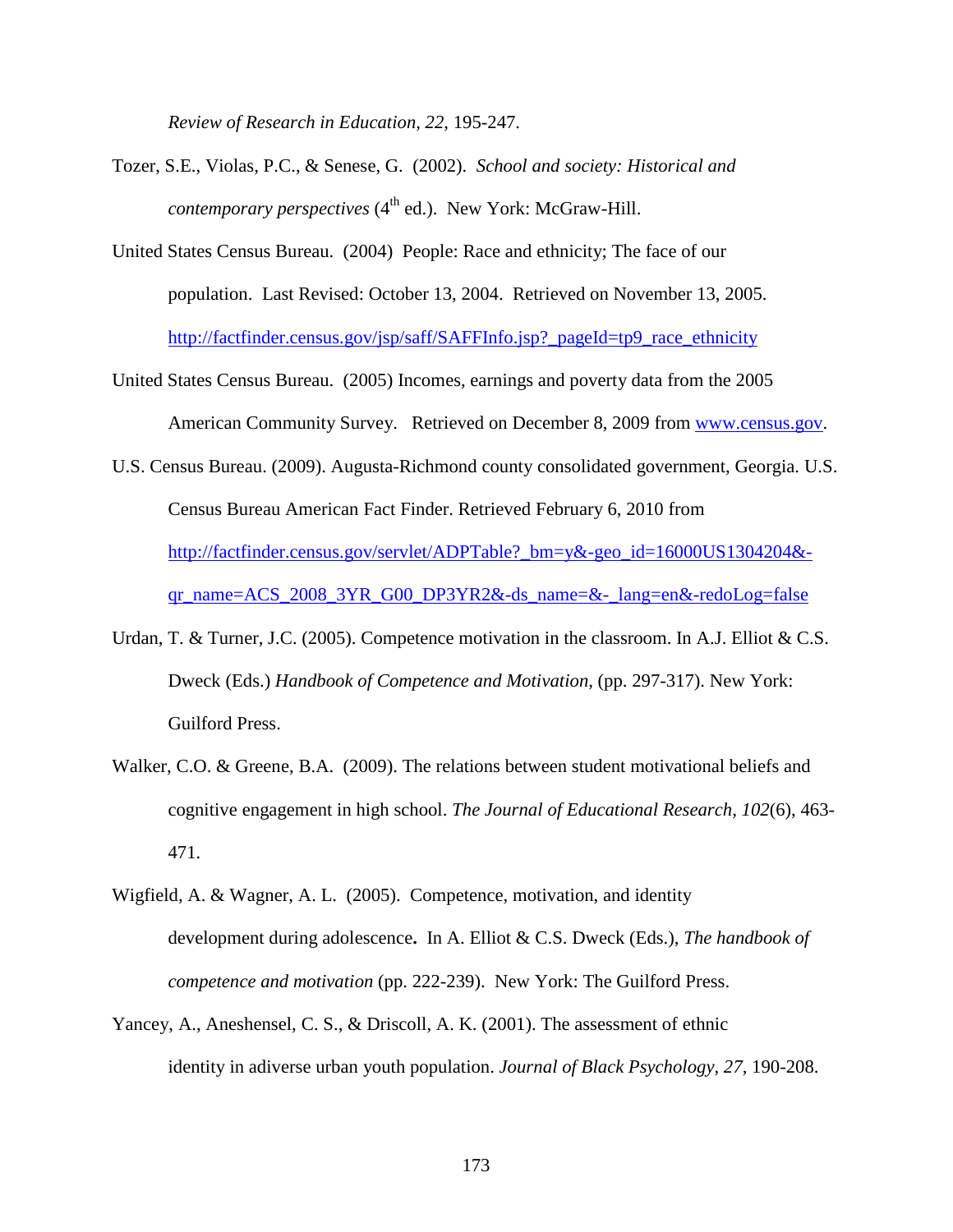- Zimmerman, B. (2000). Self-efficacy: An essential motive to learn. *Contemporary Educational Psychology, 25*(1), 82-91.
- Zimmerman, B., Bandura, A., & Martinez-Pons, M. (1992). Self-motivation for academic attainment: The role of self-efficacy beliefs and personal goal setting. *American Education Research Journal, 29*, 663-676.
- Zirkel, S. (2002). Is there a place for me? Role models and academic identity among white students and students of color. *Teachers College Record, 104*(2), 357-376.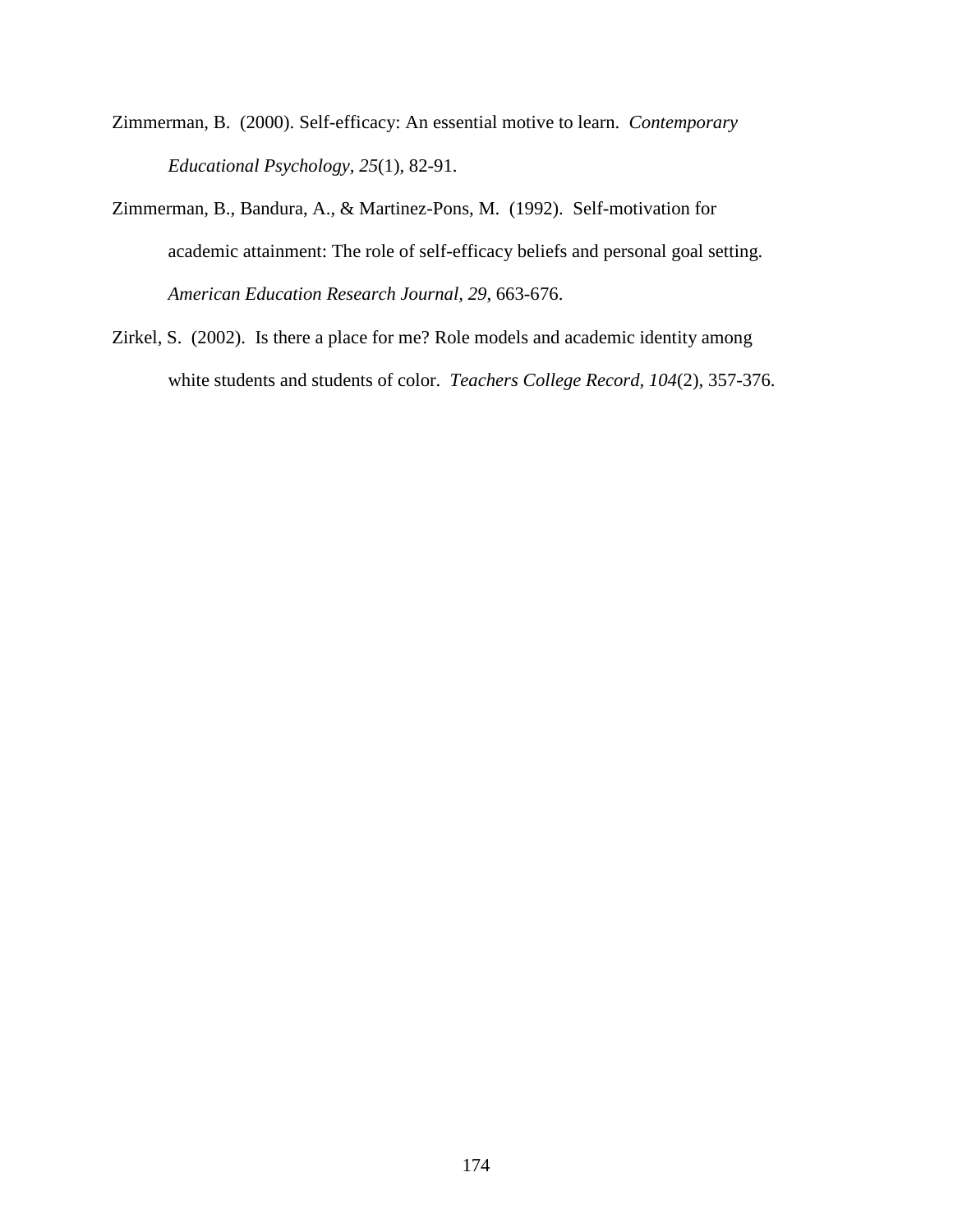Appendix A

Student Name: \_\_\_\_\_\_\_\_\_\_\_\_\_\_\_\_\_\_\_\_\_\_\_\_\_\_\_\_\_\_\_\_\_\_\_\_\_\_\_\_\_\_\_\_\_\_\_\_\_\_\_\_\_\_\_\_

(Student names will be discarded after all data on the student is gathered.) ------------------------------------------------------------------------------------------------------------------------------

| <b>Student Information</b><br>Participant Number:<br>Gender (circle one): M                            |  |               |                                      |               |                                            |               |                                            | F              |  |
|--------------------------------------------------------------------------------------------------------|--|---------------|--------------------------------------|---------------|--------------------------------------------|---------------|--------------------------------------------|----------------|--|
|                                                                                                        |  |               |                                      |               |                                            |               |                                            |                |  |
| <b>Directions:</b> <i>Identify the grades you</i><br>usually make in each of the following<br>classes. |  | Mostly<br>D's | About<br>half<br>C's<br>and<br>lower | Mostly<br>C's | About<br>half<br>B's<br>and<br>half<br>C's | Mostly<br>B's | About<br>half<br>A's<br>and<br>half<br>B's | Mostly<br>A's  |  |
| <b>English Classes</b>                                                                                 |  | 1             | 2                                    | 3             | $\overline{4}$                             | 5             | 6                                          | $\overline{7}$ |  |
| <b>Math Classes</b>                                                                                    |  | $\mathbf{1}$  | $\overline{c}$                       | 3             | $\overline{4}$                             | 5             | 6                                          | 7              |  |
| <b>Science Classes</b>                                                                                 |  | $\mathbf{1}$  | $\overline{2}$                       | 3             | $\overline{4}$                             | 5             | 6                                          | $\overline{7}$ |  |
| <b>Social Studies Classes</b>                                                                          |  | $\mathbf{1}$  | $\overline{2}$                       | 3             | $\overline{4}$                             | 5             | 6                                          | 7              |  |

# **Please write in the following information:**

| I am eligible to receive (circle one): free lunch reduced lunch neither free or reduced lunch |  |  |
|-----------------------------------------------------------------------------------------------|--|--|

| <b>FOR OFFICIAL USE ONLY</b> |  |  |  |  |  |  |
|------------------------------|--|--|--|--|--|--|
| <b>Grade Point Average</b>   |  |  |  |  |  |  |
| <b>CRCT Scores</b>           |  |  |  |  |  |  |
| Math                         |  |  |  |  |  |  |
| Reading                      |  |  |  |  |  |  |
|                              |  |  |  |  |  |  |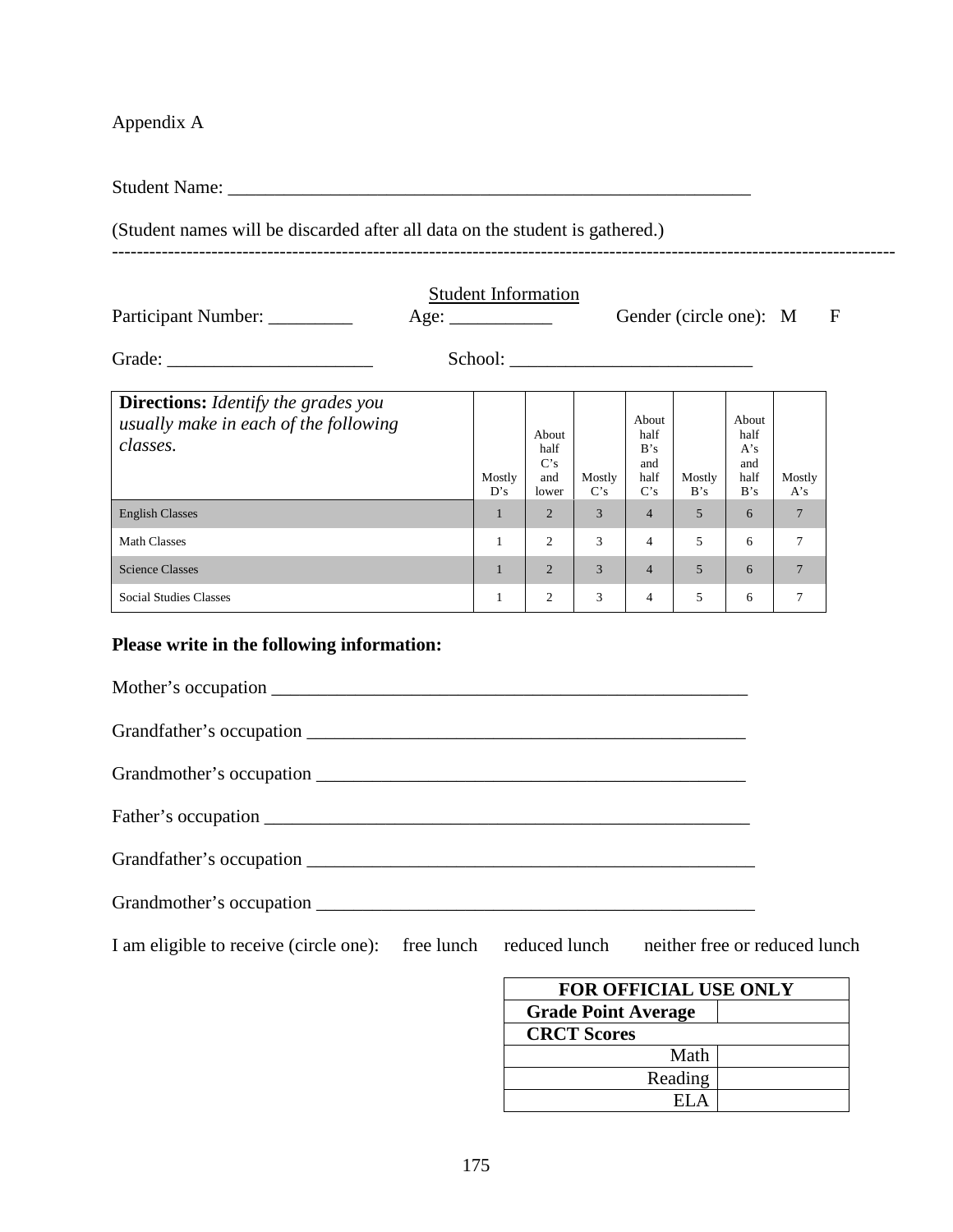# **ACADEMIC HOPE**

**Directions**: Please take a moment to think about your schooling or education. Once you have this area of your life in mind, read each item and insert the number (from 1 to 8) that best fits you.

 $1 =$ Definitely False  $2 =$ Mostly False  $3 =$ Somewhat False  $4 =$ Slightly False  $5 = S$ lightly True  $6 =$ Somewhat True  $7 =$ Mostly True  $8 =$ Definitely True

- 1.  $\Box$  I can think of many ways to make good grades.
- 2. \_\_\_\_\_\_\_\_\_ I actively pursue my school work.
- 3. \_\_\_\_\_\_\_ There are several ways to meet the challenges of any class.
- 4. \_\_\_\_\_\_\_ I am motivated to do well in school.
- 5. \_\_\_\_\_\_\_ I can think of ways to do well in school.
- 6. \_\_\_\_\_\_\_ I am energized when it comes to my school work.
- 7. \_\_\_\_\_\_\_ There is usually more than one path to get the grades that I want.
- 8. \_\_\_\_\_\_\_\_ I can find ways to get grades that I want in school.
- 9. \_\_\_\_\_\_\_\_\_ Solutions are usually available to me when doing class work.
- 10. \_\_\_\_\_\_\_\_ There are solutions to my homework problems.
- 11. \_\_\_\_\_\_\_ My goal is to do well in classes that are important to me.
- 12. \_\_\_\_\_\_\_ My goal is to graduate high school.
- 13. \_\_\_\_\_\_\_ My goal is to continue education beyond high school.
- 14. \_\_\_\_\_\_\_ I get very psyched up about school work and classes.
- 15. \_\_\_\_\_\_\_ I'm discouraged about my future in school.
- 16. \_\_\_\_\_\_\_ I actively pursue my educational goals.
- 17. \_\_\_\_\_\_\_\_\_ I have many academic goals
- 18. \_\_\_\_\_\_\_ I can think of specific ways to do well in my classes.
- 19. \_\_\_\_\_\_\_ I take classes that are challenging to me.
- 20. I know of many strategies I can use to succeed in my classes.
- 21. \_\_\_\_\_\_\_ Thinking about pursuing my goals in school fills me with energy.
- 22. The educational goals I have set for myself are clear and well defined.

### **SELF-EFFICACY**

**Directions**: Read each item carefully. Using the scale shown below, please select the number that YOU most agree with and put that number in the blank provided.

## **1 = Strongly Disagree 2= Mostly Disagree 3= Somewhat Disagree 4= Slightly Agree 5= Slightly Agree 6= Somewhat Agree 7= Definitely Agree**

- \_\_\_\_ 1. When I make plans, I am certain I can make them work.
- \_\_\_\_ 2. One of my problems is that I cannot get down to work when I should.
- \_\_\_\_ 3. If I can't do a job the first time, I keep trying until I can.
- \_\_\_\_ 4. When I set important goals for myself, I rarely achieve them.
- \_\_\_\_ 5. I give up on things before completing them.
- \_\_\_\_ 6. I avoid facing difficulties.
- \_\_\_\_ 7. If something looks too complicated, I will not even bother to try it.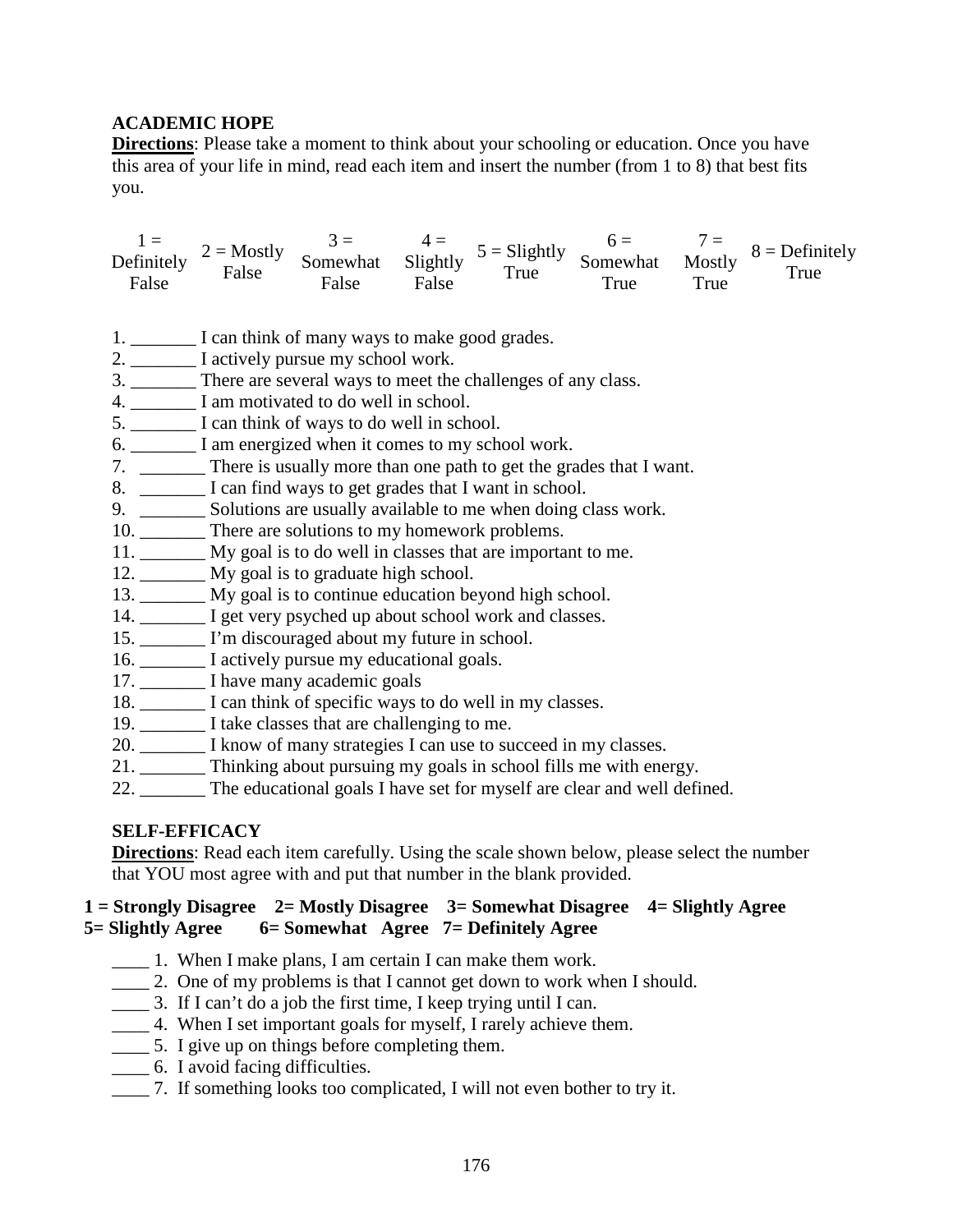- \_\_\_\_ 8. When I have something unpleasant to do, I stick to it until I finish it.
- \_\_\_\_ 9. When I decide to do something, I go right to work on it.
- $\frac{1}{\sqrt{1-\frac{1}{\sqrt{1-\frac{1}{\sqrt{1-\frac{1}{\sqrt{1-\frac{1}{\sqrt{1-\frac{1}{\sqrt{1-\frac{1}{\sqrt{1-\frac{1}{\sqrt{1-\frac{1}{\sqrt{1-\frac{1}{\sqrt{1-\frac{1}{\sqrt{1-\frac{1}{\sqrt{1-\frac{1}{\sqrt{1-\frac{1}{\sqrt{1-\frac{1}{\sqrt{1-\frac{1}{\sqrt{1-\frac{1}{\sqrt{1-\frac{1}{\sqrt{1-\frac{1}{\sqrt{1-\frac{1}{\sqrt{1-\frac{1}{\sqrt{1-\frac{1}{\sqrt{1-\frac{1}{\sqrt{1-\frac{1}{\sqrt{1-\frac{1$
- \_\_\_\_ 11. When unexpected problems occur, I don't handle them well.
- 12. I avoid trying to learn new things when they look too difficult for me.
- \_\_\_\_ 13. Failure just makes me try harder.
- \_\_\_\_ 14. I feel insecure about my ability to do things.
- \_\_\_\_ 15. I am a self-reliant person.
- **\_\_\_** 16. I give up easily.
- \_\_\_\_ 17. I do not seem capable of dealing with most problems that come up in life.

# **ACADEMIC SELF-EFFICACY**

**Directions:** Read each statement below very carefully and use the scale below to determine the number that best describes you. Remember that you can circle any number from 1 to 6.

| Not very well at all |  |  | <b>Very well</b> |
|----------------------|--|--|------------------|
|                      |  |  |                  |
|                      |  |  |                  |
|                      |  |  |                  |

| Not very well at all |  |  |
|----------------------|--|--|
|                      |  |  |

| 1.  | How well can you finish your homework on time?                                        |              | 2              | 3 | 4              | 5 | 6 |
|-----|---------------------------------------------------------------------------------------|--------------|----------------|---|----------------|---|---|
| 2.  | How well can you learn mathematics?                                                   | 1            | $\overline{2}$ | 3 | 4              | 5 | 6 |
| 3.  | How well can you study when there are other interesting things<br>to do?              |              | $\overline{2}$ | 3 | 4              | 5 | 6 |
| 4.  | How well can you learn science?                                                       | 1            | $\overline{2}$ | 3 | $\overline{4}$ | 5 | 6 |
| 5.  | How well can you concentrate on your school work?                                     |              | 2              | 3 | 4              | 5 | 6 |
| 6.  | How well can you learn reading skills?                                                |              | $\overline{2}$ | 3 | $\overline{4}$ | 5 | 6 |
| 7.  | How well can you remember information presented in class and<br>in your school books? | $\mathbf{1}$ | $\overline{2}$ | 3 | 4              | 5 | 6 |
| 8.  | How well can you learn to use computers?                                              | 1            | $\overline{2}$ | 3 | 4              | 5 | 6 |
| 9.  | How well can you arrange a place to study at home where you<br>won¢t get distracted?  |              | $\overline{2}$ | 3 | 4              | 5 | 6 |
| 10. | How well can you learn social studies?                                                | 1            | $\overline{2}$ | 3 | $\overline{A}$ | 5 | 6 |
| 11. | How well can you motivate yourself to do schoolwork?                                  |              | 2              | 3 | 4              | 5 | 6 |
| 12. | How well can you learn writing skills?                                                | 1            | $\overline{2}$ | 3 | 4              | 5 | 6 |
| 13. | How well can you participate in class discussions?                                    |              | $\overline{2}$ | 3 | 4              | 5 | 6 |

### **SELF-ESTEEM**

**Directions:** Read each item carefully and consider your thoughts and feelings about this class and circle the number that best describes you.

 **1= Strongly Agree 2= Agree 3= Disagree 4= Strongly Disagree** 

\_\_\_ 1. I feel that I am a person of worth, at least on an equal plane with others.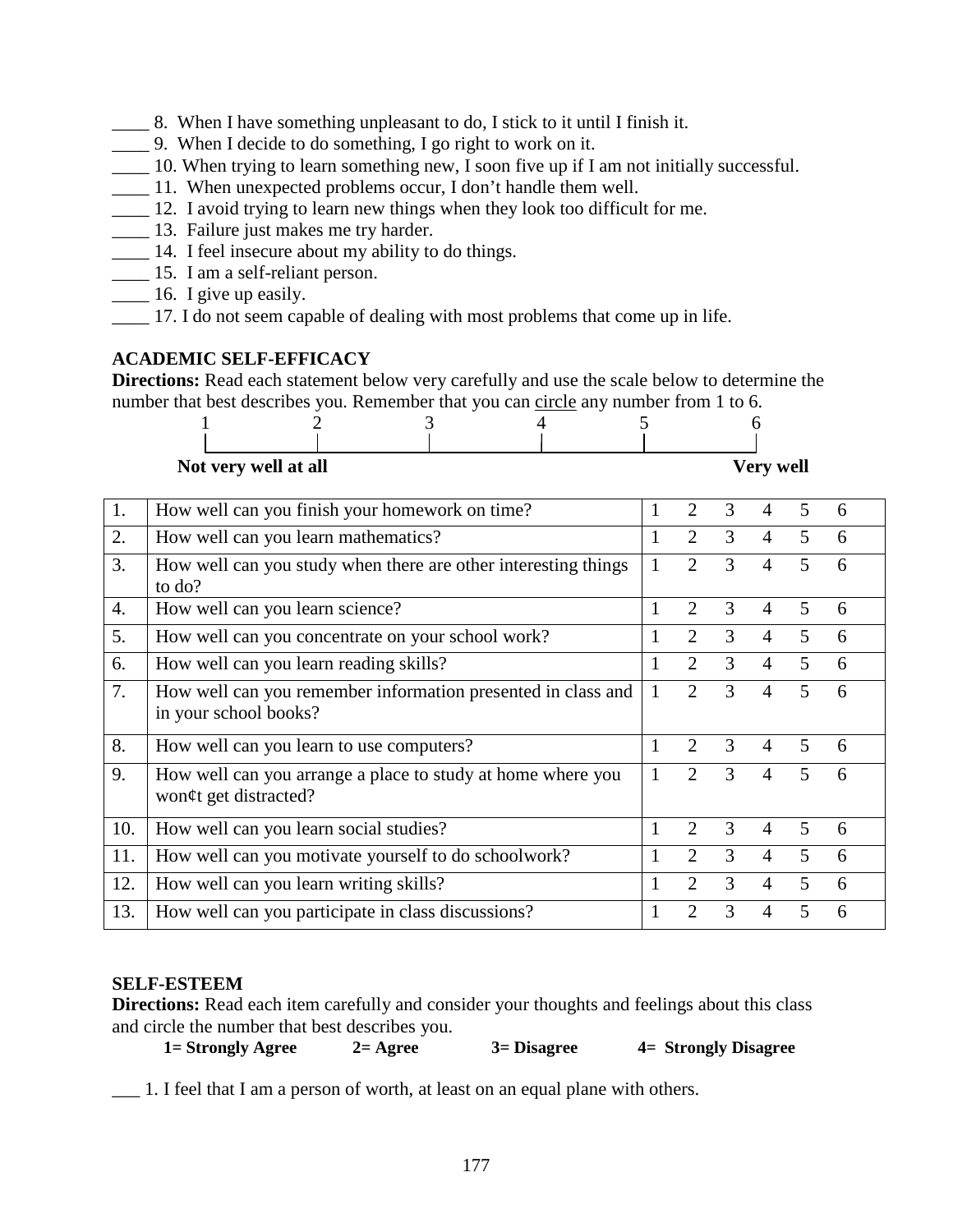- \_\_\_ 2. I feel that I have a number of good qualities.
- \_\_\_ 3. All in all, I am inclined to feel that I am a failure.
- \_\_\_ 4. I am able to do things as well as most other people.
- \_\_\_ 5. I feel I do not have much to be proud of.
- \_\_\_ 6. I take a positive attitude toward myself.
- \_\_\_ 7. On the whole, I am satisfied with myself.
- \_\_\_ 8. I wish I could have more respect for myself.
- \_\_\_ 9. I certainly feel useless at times.
- \_\_\_ 10. At times I think I am no good at all.

## **ACHIEVEMENT GOALS**

**Directions:** Read each item carefully and select the number which best describes your level of agreement with the statement.

| <b>Strongly Disagree</b> |  | <b>Strongly Agree</b> |
|--------------------------|--|-----------------------|

1. My aim is to completely master the material presented in this class.

1 2 3 4 5 2. I am striving to do well compared to other students. 1 2 3 4 5 3. My goal is to learn as much as possible. 1 2 3 4 5 4. My aim is to perform well relative to other students. 1 2 3 4 5 5. My aim is to avoid learning less than I possibly could. 1 2 3 4 5 6. My goal is to avoid performing poorly compared to others. 1 2 3 4 5 7. I am striving to understand the content of this course as thoroughly as possible. 1 2 3 4 5 8. My goal is to perform better than the other students. 1 2 3 4 5 9. My goal is to avoid learning less than it is possible. 1 2 3 4 5 10. I am striving to avoid performing worse than others. 1 2 3 4 5 11. I am striving to avoid an incomplete understanding of the course material. 1 2 3 4 5 12. My aim is to avoid doing worse than other students. 1 2 3 4 5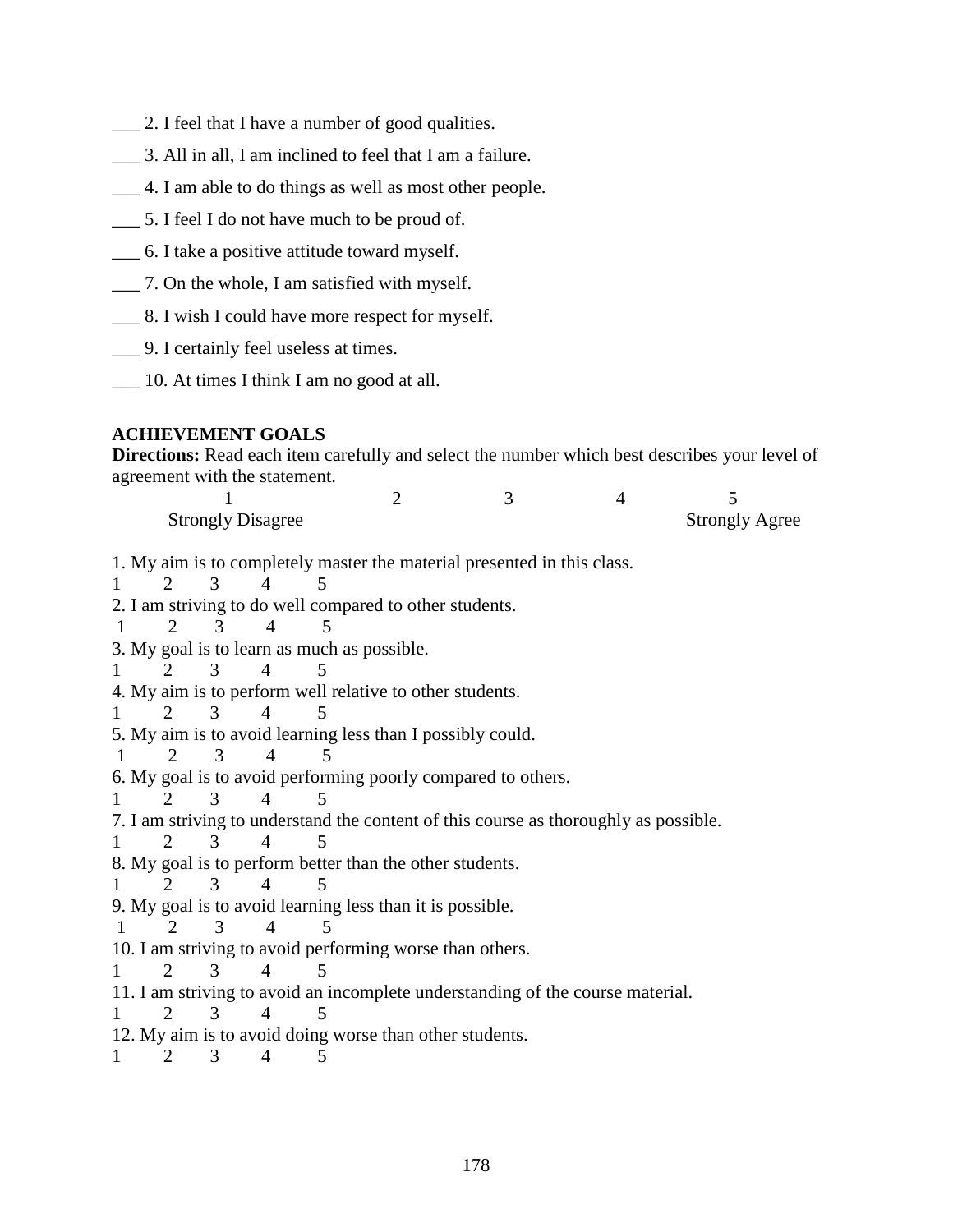## **ETHNIC IDENTITY**

\_\_\_\_\_\_\_\_\_\_\_\_\_\_\_\_\_\_\_\_\_\_\_\_\_\_\_\_\_\_

In this country, people come from many different countries and cultures, and there are many different words to describe the different backgrounds or ethnic groups that people come from. Some examples of the names of ethnic groups are Hispanic or Latino, Black or African American, Asian American, Chinese, Filipino, American Indian, Mexican American, Caucasian or White, Italian American, and many others. These questions are about your ethnicity or your ethnic group and how you feel about it or react to it.

**Please fill in:** In terms of ethnic group, I consider myself to be

**Directions:** Use the numbers below to indicate how much you agree or disagree with each statement.

| 1 = Strongly Disagree | $2=$ Disagree | $3=$ Agree | 4 Strongly Agree |  |
|-----------------------|---------------|------------|------------------|--|
|-----------------------|---------------|------------|------------------|--|

- \_\_\_\_ 1. I have spent time trying to find out more about my ethnic group, such as its history, traditions, and customs.
- \_\_\_\_ 2. I am active in organizations or social groups that include mostly members of my own ethnic group.
- \_\_\_\_ 3. I have a clear sense of my ethnic background and what it means for me.
- \_\_\_\_ 4. I think a lot about how my life will be affected by my ethnic group membership.
- \_\_\_\_ 5. I am happy that I am a member of the group I belong to.
- \_\_\_\_ 6. I have a strong sense of belonging to my own ethnic group.
- \_\_\_\_ 7. I understand pretty well what my ethnic group membership means to me.
- \_\_\_\_ 8. In order to learn more about my ethnic background, I have often talked to other people about my ethnic group.
	- \_\_\_\_ 9. I have a lot of pride in my ethnic group.
- \_\_\_\_ 10. I participate in cultural practices of my own group, such as special food, music, or customs.
- 11. I feel a strong attachment towards my own ethnic group.
- \_\_\_\_ 12. I feel good about my cultural or ethnic background.
	- 13. My ethnicity is: (please circle)
		- (1) Asian or Asian American, including Chinese, Japanese, and others
		- (2) Black or African American
		- (3) Hispanic or Latino, including Mexican American, Central American, and others
		- (4) White, Caucasian, Anglo, European American; not Hispanic
		- (5) American Indian/Native American
		- (6) Mixed; Parents are from two different groups
		- $(7)$  Other (write in):  $\Box$
	- 14. My father's ethnicity is (use numbers above):
	- 15. My mother's ethnicity is (use numbers above): \_\_\_\_\_\_\_\_\_\_\_\_\_\_\_\_\_\_\_\_\_\_\_\_\_\_\_\_\_\_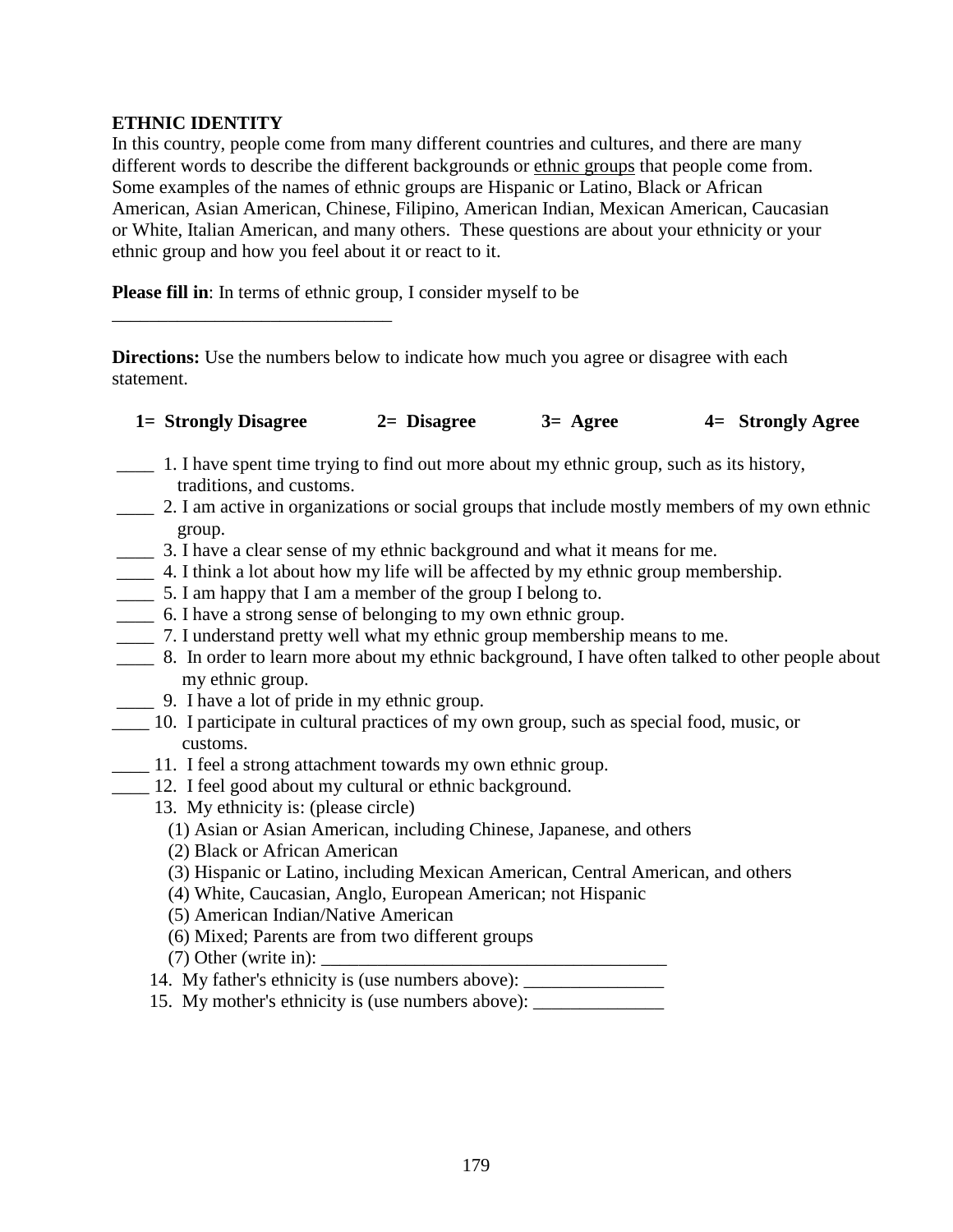#### Appendix B

From: jgraham@fa.ua.edu to: raine030@bama.ua.edu date: Tue, Feb 24, 2009 at 9:34 AM subject: Protocol approved, Gina Raineri 586

The following human subjects protocol application has been approved by the IRB, effective 02/20/2009. In order to view the approval letter, along with the approved consent documents or other approved documents, as applicable, open the protocol and view attachments. If you have problems viewing the IRB Approval document, please call the Office for Research Compliance at 205.348.5152.

Protocol Principal Investigator: Gina Raineri

Protocol Title: Using Structural Equation Modeling to Examine Differences in Motivation, Self-Evaluation and Academic Achievement between African American and Caucasian Students Protocol Number: 586

Submission include Principal\_approval letter\_1\_31, Raineri 09-OR-050, Survey Revised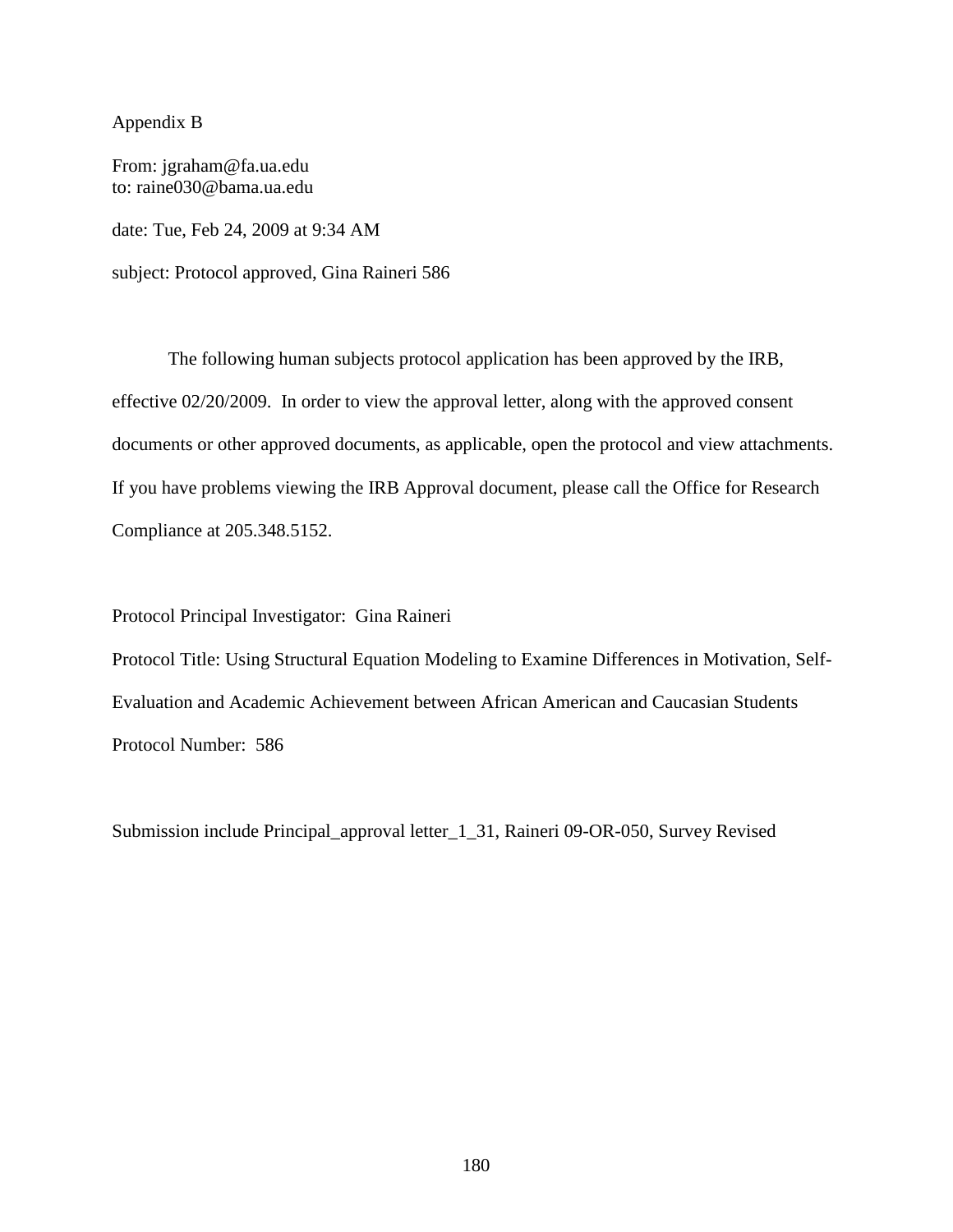Appendix C

### **University of Alabama Parental Consent to be in a Research Study**

Your child is being invited to participate in a research study. This study is called "Using Sturctural Equation Modeling to Examine the Differences in Motivation, Self-Evaluation, and Academic Achievement." This study is being done by Gina Raineri, who is a doctoral student at the University of Alabama. Ms. Raineri is being supervised by Dr. Patti Harrison, who is a professor in the College of Education at the University.

The study is being conducted at the expense of the principal investigator, Ms. Raineri.

#### **What is the study about?**

The purpose of this study is to examine the relationships between motivation, self-evaluation, and academic achievement for ninth grade high school students. Little research has investigated how motivational and self-evaluative constructs are related to students' academic achievement using structural equation modeling analysis.

#### **Why is the study important – What good will the results do?**

This knowledge is important and useful because it provides measurable and predictive factors related students' success in the classroom. The results can provide teachers and others with ways to improve student motivation and self esteem and efficacy which may increase achievement.

#### **Why has my child been asked to take part in this study?**

Your child has been asked to be in this study because he/she is in the 9th grade, which is the target population for the study. All high schools have been asked to participate in the study in order for the researcher to obtain the needed number of student participants.

#### **How many other people besides me will be in this study?**

About 2,500 other people will be asked to participate in this study.

#### **What will I be asked to do in this study?**

If you decide to allow your child to be in this study, he/she will be asked to complete a survey about motivation, self-evaluation, and academic achievement. They will also be asked some demographic questions (age, school, gender, free/reduced lunch, parent occupation, etc.).

#### **How much time will my child spend in this study?**

Being in this study will take about 30 minutes during regular school hours in a classroom setting at a time determined by the principal. However, it may be completed on a home or other computer with internet access.

#### **Will I or my child be paid for being in this study?**

You and your child will not be paid for being in this study.

#### **Will being in this study cost me or my child anything?**

There will be no cost to you or your child except the time spent in completing the questionnaires.

#### **Can the researcher take my child out of this study?**

The researcher may take your child out of the study if she feels that your child is being upset by the questions asked.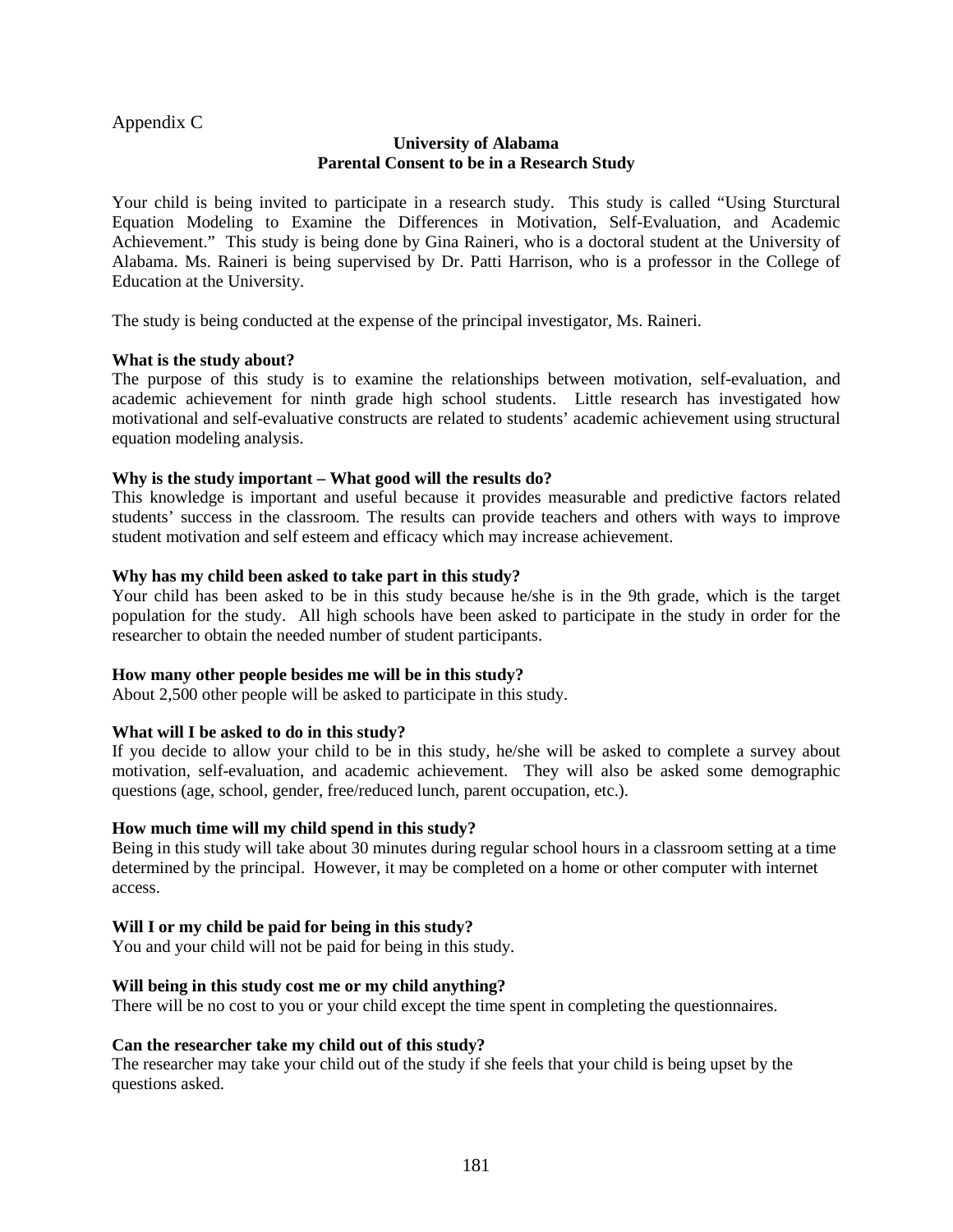## **What are the benefits (good things) that may happen to me if I am in this study?**

There are no significant benefits to participating. However, this study will contribute to research about motivation and self-evaluations and their relationship to school achievement.

## **What are the risks (dangers or problems) from being in this study?**

Not all risks are physical. The only foreseeable risk is a feeling of discomfort when answering questions on the survey which includes questions about self-beliefs, thoughts and motivation.

# **How will my child's confidentiality (privacy) be protected?**

Your child will provide his/her name in order to obtain Grade Point Average and Criterion Referenced Competency Tests scores from school records. However, all stored documents will contain participant or ID numbers in the place of names. Therefore, your child's responses will not be connected to his/her name. Your child will also be asked to provide information about parent and grandparent occupations and eligibility for free/reduced lunch in order to measure socioeconomic status. However, after completion, the surveys will be kept in a locked cabinet, and data will be on a password protected computer, in the researcher's office at the Richmond County Board of Education which is accessible only to the researcher.

# **What are the alternatives to being in this study?**

The other choice in participation is not to participate.

# **What are my child's rights as a participant?**

This study is strictly voluntary – it is your free choice. You and your child may choose not to take part at all. If your child begins the study, he/she is free to stop at any time without any penalty or loss of benefits you would otherwise receive. However, your child's name will be removed from the drawing.

The University of Alabama Institutional Review Board (IRB) is the committee that protects the rights of people in research studies. The IRB may review study records from time to tine to be sure that people in research studies are being treated fairly and that the study is being carried out as planned.

# **Who do I call if I have questions or problems?**

If you have questions or problems about this study right now, please ask them. If you have questions about this study later on, please call the investigator Gina Raineri at 706-826-1131 or raine030@bama.ua.edu, or the investigator's advisor, Dr. Patti Harrison at pharriso@bamaed.ua.edu. If you have any questions about your child's rights as a research participant you may contact Ms. Tanta Myles, The University of Alabama Research Compliance Officer, at (205) 348-5152.

I have read the consent form. I understand what my child will be asked to do. I freely agree to allow him/her to participate. I will be given a copy of this consent form to keep.

Parent/Guardian Signature Date

Child's Name:

 $\frac{1}{2}$  ,  $\frac{1}{2}$  ,  $\frac{1}{2}$  ,  $\frac{1}{2}$  ,  $\frac{1}{2}$  ,  $\frac{1}{2}$  ,  $\frac{1}{2}$  ,  $\frac{1}{2}$  ,  $\frac{1}{2}$  ,  $\frac{1}{2}$  ,  $\frac{1}{2}$  ,  $\frac{1}{2}$  ,  $\frac{1}{2}$  ,  $\frac{1}{2}$  ,  $\frac{1}{2}$  ,  $\frac{1}{2}$  ,  $\frac{1}{2}$  ,  $\frac{1}{2}$  ,  $\frac{1$ 

Check here ( ) and provide an address or email if you would like to be informed of the results of this study: **\_\_\_\_\_\_\_\_\_\_\_\_\_\_\_\_\_\_\_\_\_\_\_\_\_\_\_\_\_\_\_\_\_\_\_\_\_\_\_\_\_\_\_\_\_\_\_\_\_\_\_\_\_\_\_\_\_\_\_\_\_\_\_\_\_\_\_\_\_\_\_\_\_\_\_\_\_\_\_\_\_\_** 

Investigator Date

\_\_\_\_\_\_\_\_\_\_\_\_\_\_\_\_\_\_\_\_\_\_\_\_\_\_\_\_\_\_\_\_\_\_ \_\_\_\_\_\_\_\_\_\_\_\_\_\_\_\_\_\_\_\_\_\_\_\_\_\_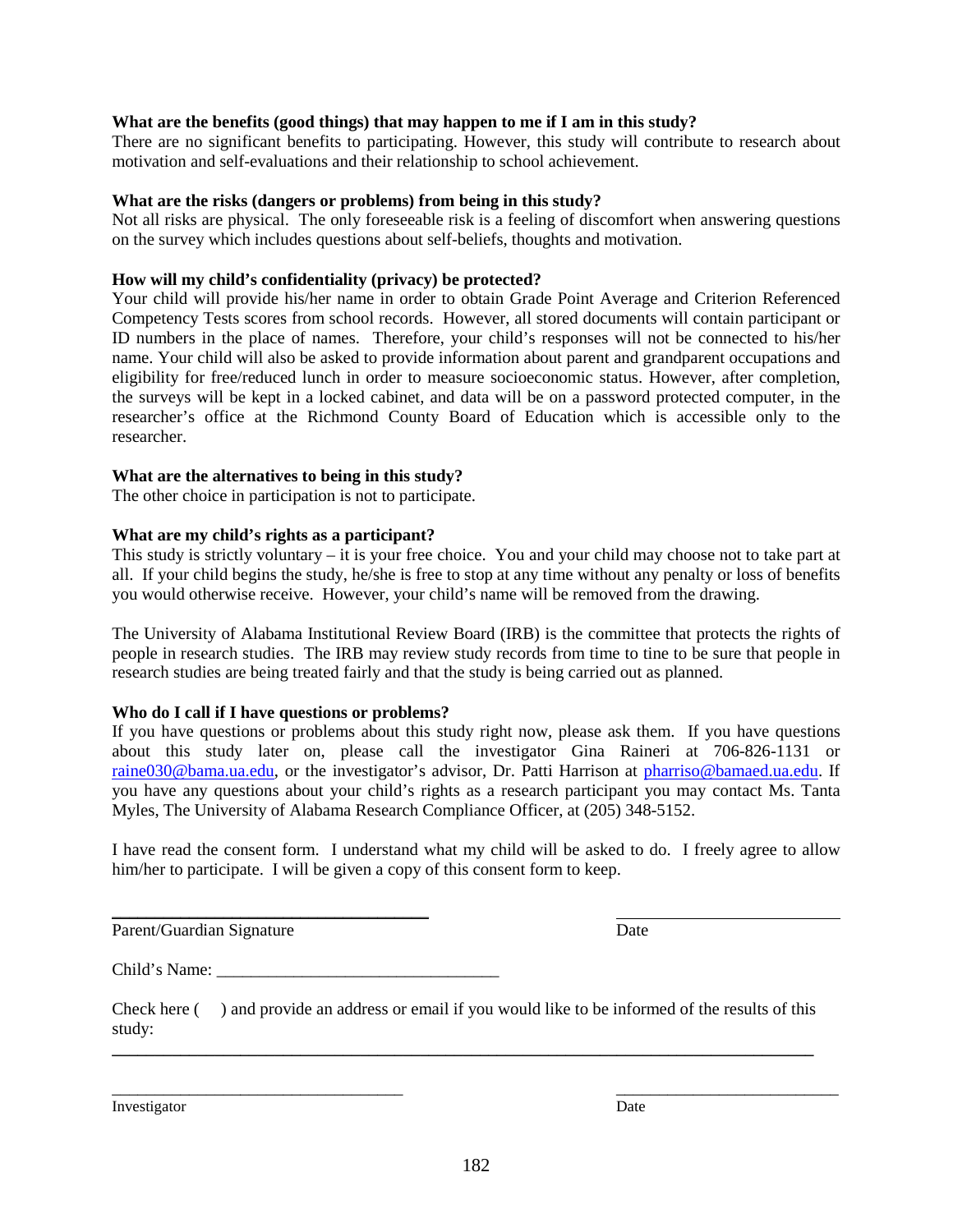## Appendix D

### **The University of Alabama Student Assent to Participate in a Research Study**

I have been informed of the procedures to be used in this study. I understand that the purpose of this study is to examine the relationships between motivation, self-evaluation, and academic achievement for ninth grade high school students. This knowledge is important and useful because it provides measurable and predictive factors related students' success in the classroom.

The required participation time will be approximately 30 minutes or less. As a participant, I will be asked to respond to several questionnaires. This will take place during regular school hours at a time decided on by the principal in a computer lab. However, if I choose, I may complete the survey outside of school by accessing the web address I was administered.

I understand that the only foreseeable risk is a feeling of discomfort when answering questions on the survey about self-beliefs, thoughts and motivation. I understand that the study is strictly voluntary – it is my free choice. I may choose not to take part at all. I am free to stop at any time without any penalty.

I understand I will not be paid for being in this study and there is no cost to participate except the time spent in completing the questionnaires. I understand that there are no direct benefits for me. Society may benefit from the information provided about the research knowledge in this area.

I understand that all information I provide will be kept completely confidential.

I have the opportunity to ask any questions about what to expect. I may contact Gina Raineri at 706-826- 1131 or raine030@bama.ua.edu or her advisor, Dr. Patti Harrison at pharriso@bamaed.ua.edu to further inquire about the research or any other procedures related to the study now or later. I may also contact Ms. Tanta Myles, University of Alabama Research Compliance Officer at (205) 348-5152 to inquire about research participants' rights.

I agree to participate. I understand that I am completely free to quit at any time for any reason without being punished or losing privileges I am usually allowed.

 $X_\_$ Signature Date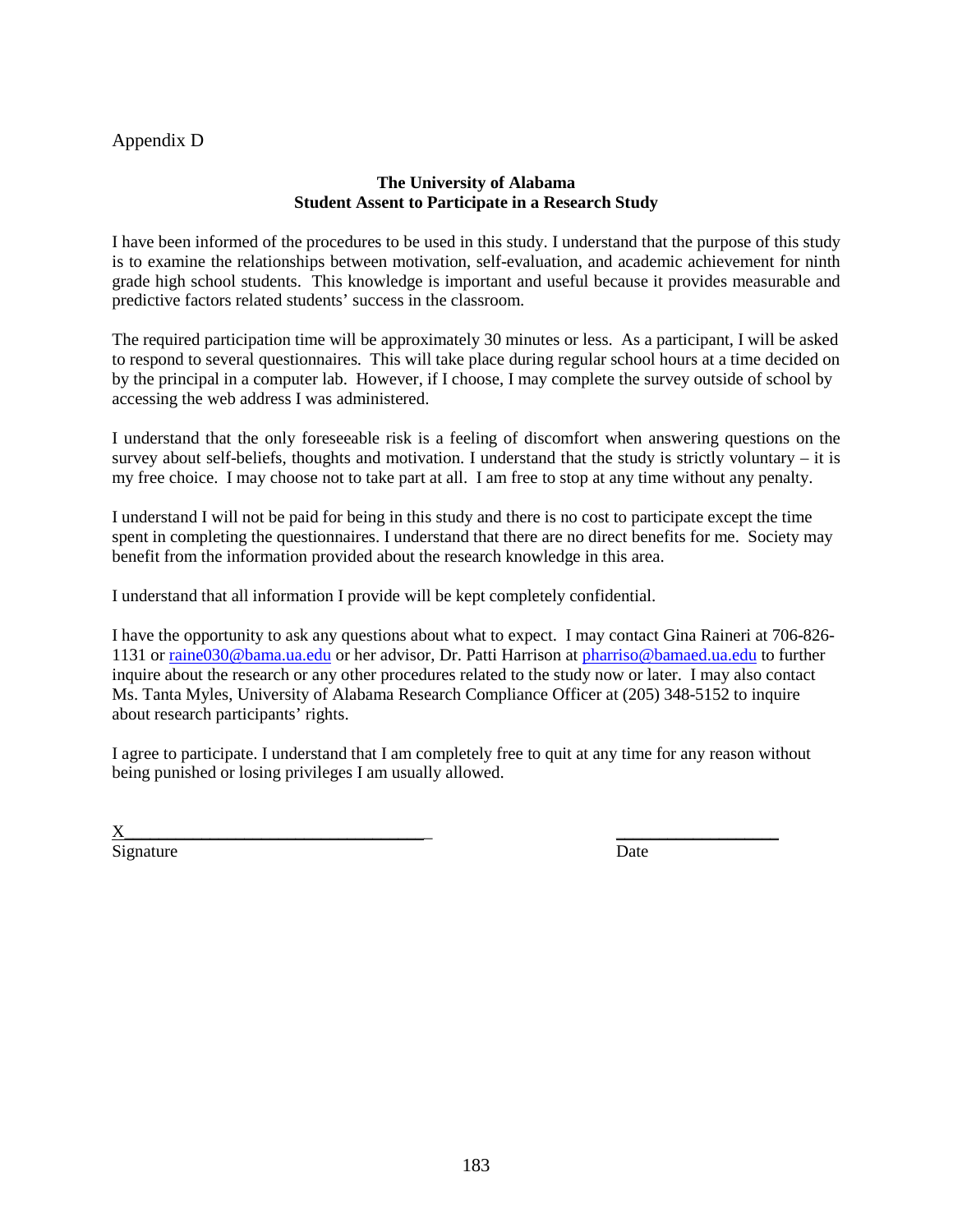Appendix E

February 25, 2009

Dear Ms. Raineri:

I am pleased to inform you that the Superintendent has approved your request for research. This approval simply means that you are able to conduct your research as described in your application.

Please note:

- your research cannot deviate from your *Request for Research* application that has been approved by the Superintendent of Schools;
- if your request involves working with any County Schools, staff, and/or students, no research can be conducted prior to receiving building-level administrator's approval;
- no research is to be conducted that interferes with instructional priorities;
- if students, parents, administrator, and/or staff will be involved with your research, you must have proper written permission(s);
- any and all costs associated with your research are your responsibility;
- a final copy of your research is to be submitted to the Board of Education's Office of Student Services;
- this approval is subject to revocation or modification at any time for cause by the Superintendent of Schools.

The Student Services Office is maintaining a copy of your approved research application which is available for review by School System personnel.

Sincerely,

Director of Student Services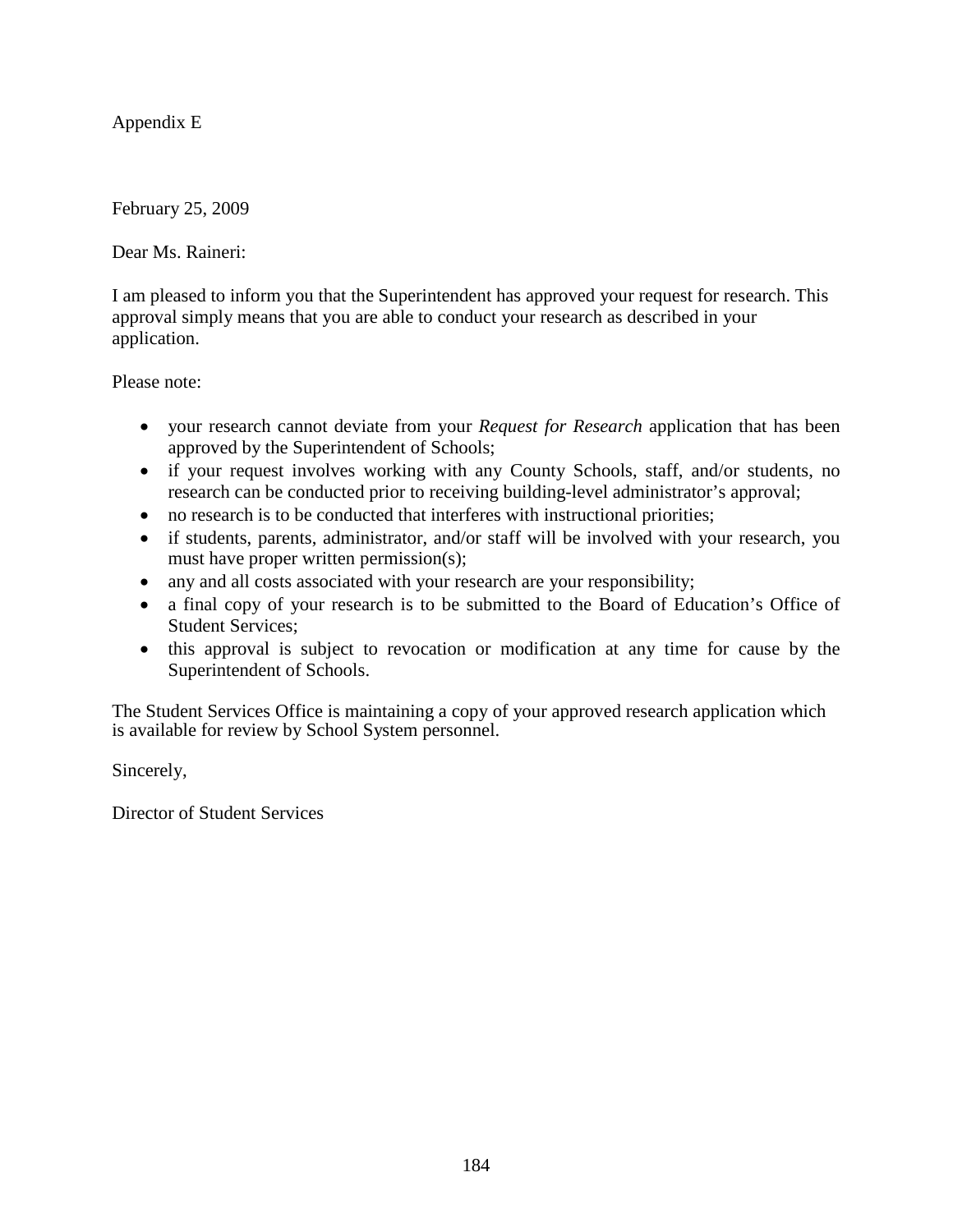Appendix F

# Dear Principal,

I am seeking your approval to conduct research at your school. This research will (a) discover how self-esteem, self-efficacy, goal orientation, academic hope, and academic achievement are related and (b) illustrate whether or not there are differences between how self-esteem, selfefficacy, goal orientation, and academic hope affect academic achievement for different ethnicities. It will be conducted with  $9<sup>th</sup>$  grade in County high schools. Participation is strictly voluntary. All responses will be confidential. Parent permission forms will be sent home. This permission form will include permission to access student records in order to obtain GPA and CRCT scores as measures of academic achievement. When permission is returned, the surveys will be completed in school. They can be administered via computer, which may speed up administration, or through pencil and paper format. The survey should take no longer than 30 minutes to complete. There are no foreseeable risks to students participating. Incentives will be available to encourage participation with your approval and approval of the teachers. Students will receive a debriefing statement at the conclusion of the study and parents and students may provide contact information if they would like to receive the findings of the overall study.

This research is important because it provides measurable and predictive causes of students' success in the classroom that has not yet been examined. In particular, this research can guide future research in developing models of achievement that can ultimately provide teachers and school psychologists in Richmond County with techniques to implement in the classroom and school environment to boost achievement in all students.

Thank you for your consideration.

Sincerely,

Gina Raineri

As principal of \_\_\_\_\_\_\_\_\_\_\_\_\_\_\_\_\_\_\_\_\_\_\_\_\_\_\_\_\_\_\_\_\_\_\_\_\_\_, I agree to allow the students in this school to participate in the research study presented to me by Gina Raineri, the principal investigator.

\_\_\_\_\_\_\_\_\_\_\_\_\_\_\_\_\_\_\_\_\_\_\_\_\_\_\_\_\_\_\_\_\_\_\_ \_\_\_\_\_\_\_\_\_\_\_\_\_\_\_\_\_\_\_\_\_\_\_\_ Principal's Signature Date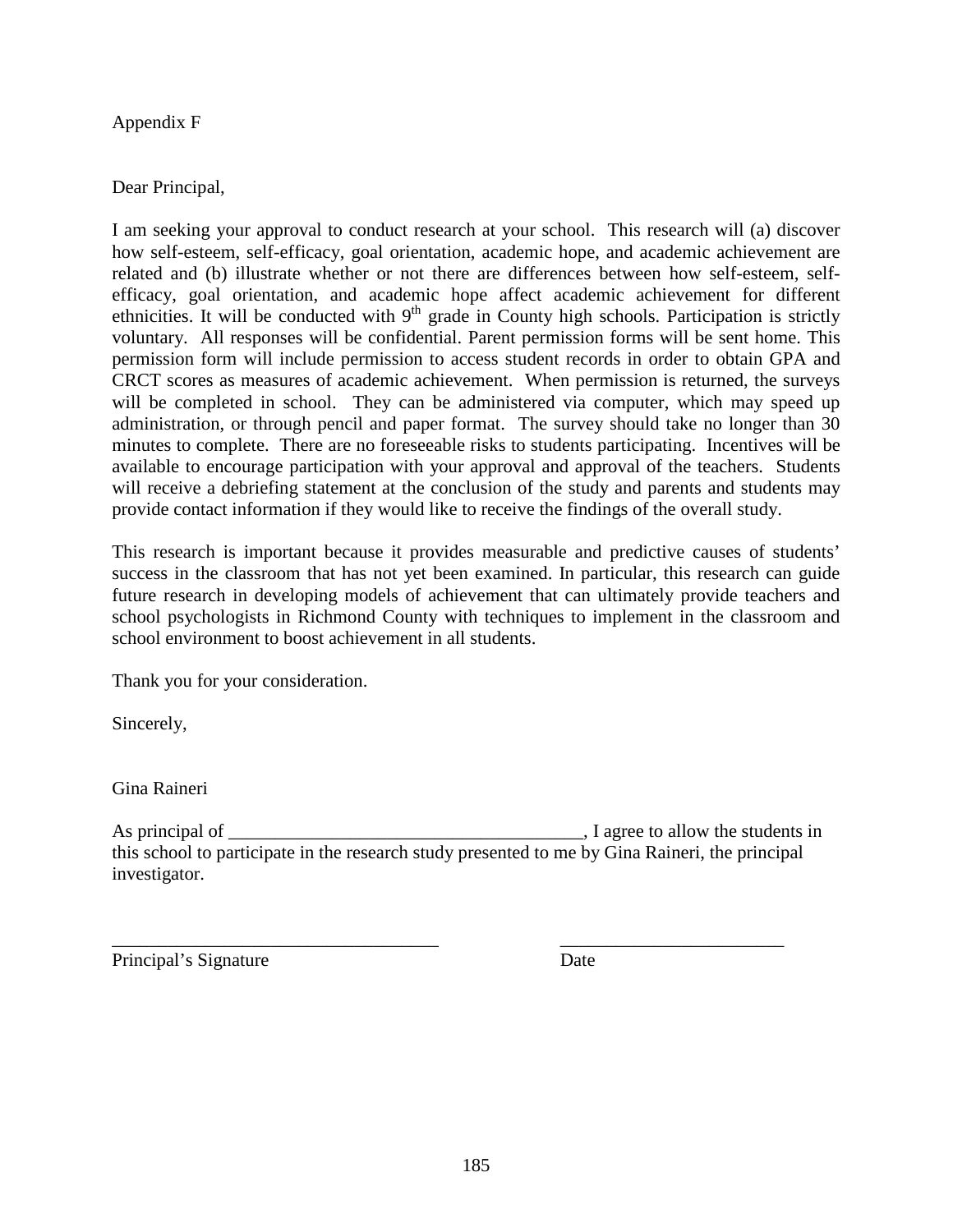### Appendix G

### Research Script for Participation and Permission

Teacher, please read the following:

You are being asked to participate in a study that examines the relationships between motivation, self-evaluation, and academic achievement for ninth grade high school students. This knowledge is important and useful because it provides measurable and predictive factors related students' success in the classroom.

You will be asked to complete several measures concerning how you feel about school, your abilities, and your self-beliefs. You will have the opportunity to complete the survey in school or take it home. It should take no longer than 30 minutes.

The only foreseeable risk is a possible feeling of discomfort when answering questions on the survey about self-beliefs, thoughts and motivation. The study is strictly voluntary. You may choose not to take part at all or stop at any time without penalty.

There are no direct benefits or costs to participating.

All information you provide will be kept completely confidential.

If you are interested in participating you must have the permission slip I am going to hand out signed by your parent or guardian and return it to me by (INSERT DATE).

Thank you in advance for your participation.

Contact information for the researcher is on the permission slip if there are any questions about the study.